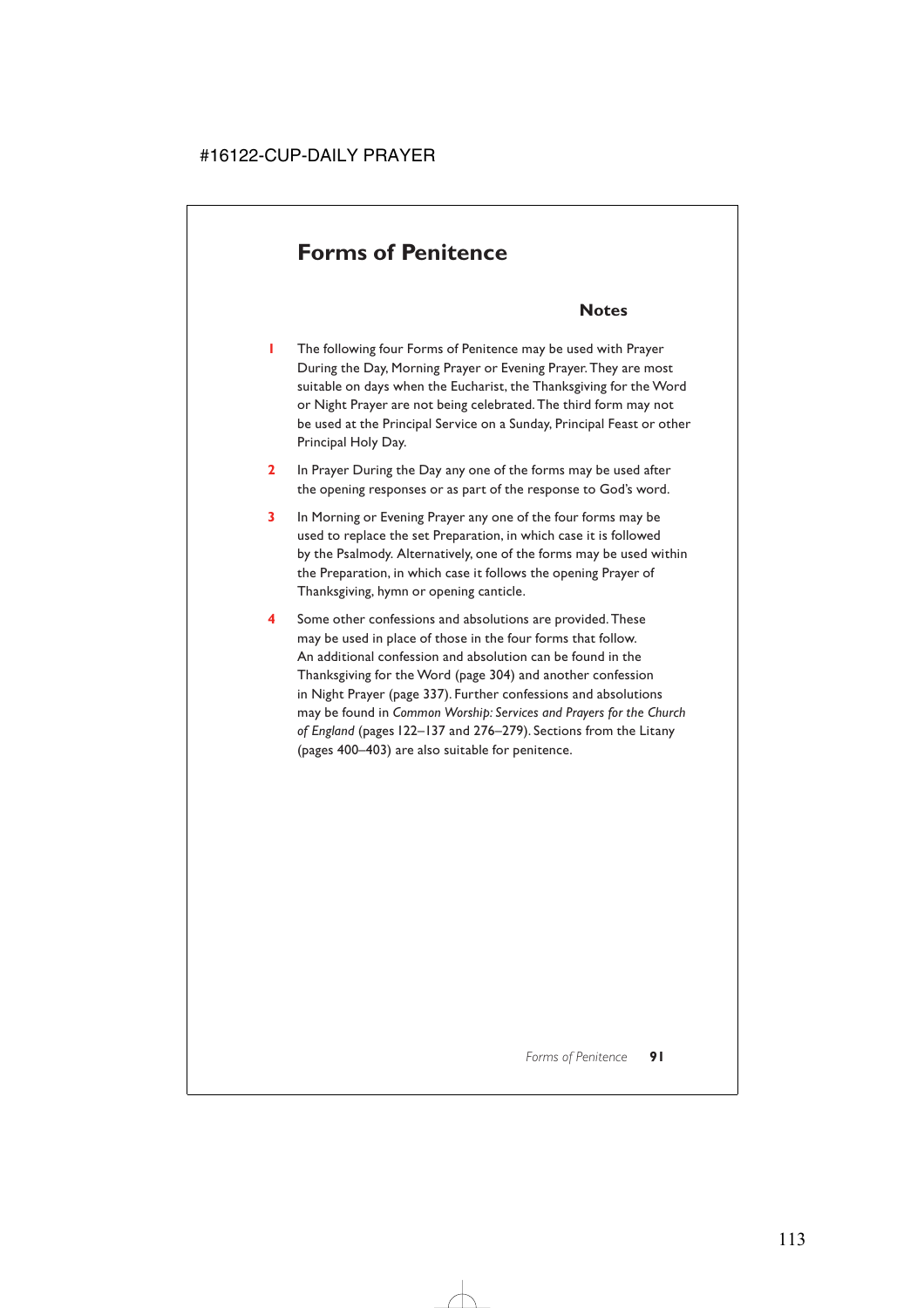# **Form 1**

Seek the Lord while he may be found,

*All* **call upon him while he is near.**

Let the wicked abandon their ways

*All* **and the unrighteous their thoughts.**

Turn back to the Lord, who will have mercy;

*All* **to our God who will richly pardon.** *cf Isaiah 55*

#### *A time of silence and self-examination may be kept.*

*All* **Lord God,**

**we have sinned against you; we have done evil in your sight. We are sorry and repent. Have mercy on us according to your love. Wash away our wrongdoing and cleanse us from our sin. Renew a right spirit within us and restore us to the joy of your salvation, through Jesus Christ our Lord.** *cf Psalm 51* **Amen.**

May the Father of all mercies cleanse *us* from *our* sins, and restore *us* in his image to the praise and glory of his name, through Jesus Christ our Lord.

#### *All* **Amen.**

Blessed be the Lord,

#### *All* **who has heard the voice of our prayer.**

Therefore shall our hearts dance for joy

*All* **and in our song will we praise our God.** *Psalm 28.7,9*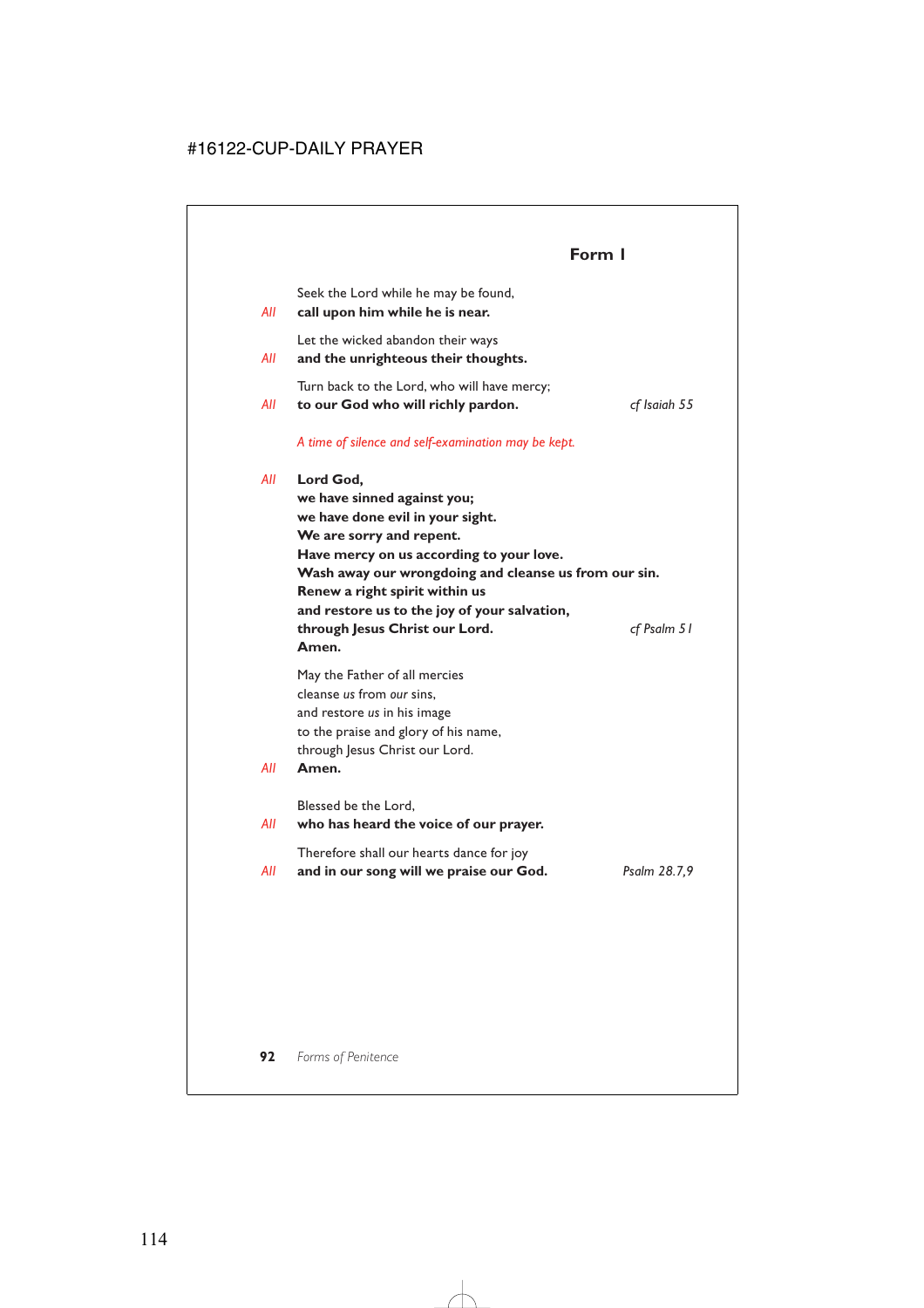# **Form 2**

#### *A candle may be lit and silence may be kept.*

Come, Holy Spirit of God,

#### *All* **and search our hearts with the light of Christ.**

Our Lord Jesus Christ said: The first commandment is this: 'Hear, O Israel, the Lord our God is the only Lord. You shall love the Lord your God with all your heart, with all your soul, with all your mind, and with all your strength.'

The second is this: 'Love your neighbour as yourself.' There is no other commandment greater than these. On these two commandments hang all the law and the prophets.

#### *All* **Amen. Lord, have mercy.**

#### *After a period of reflection*

Come, let us return to the Lord and say:

#### *All* **Lord our God,**

**in our sin we have avoided your call. Our love for you is like a morning cloud, like the dew that goes away early. Have mercy on us; deliver us from judgement; bind up our wounds and revive us; in Jesus Christ our Lord.** *cf Hosea 6* **Amen.**

May almighty God, who sent his Son into the world to save sinners, bring *us* his pardon and peace, now and for ever.

*All* **Amen.**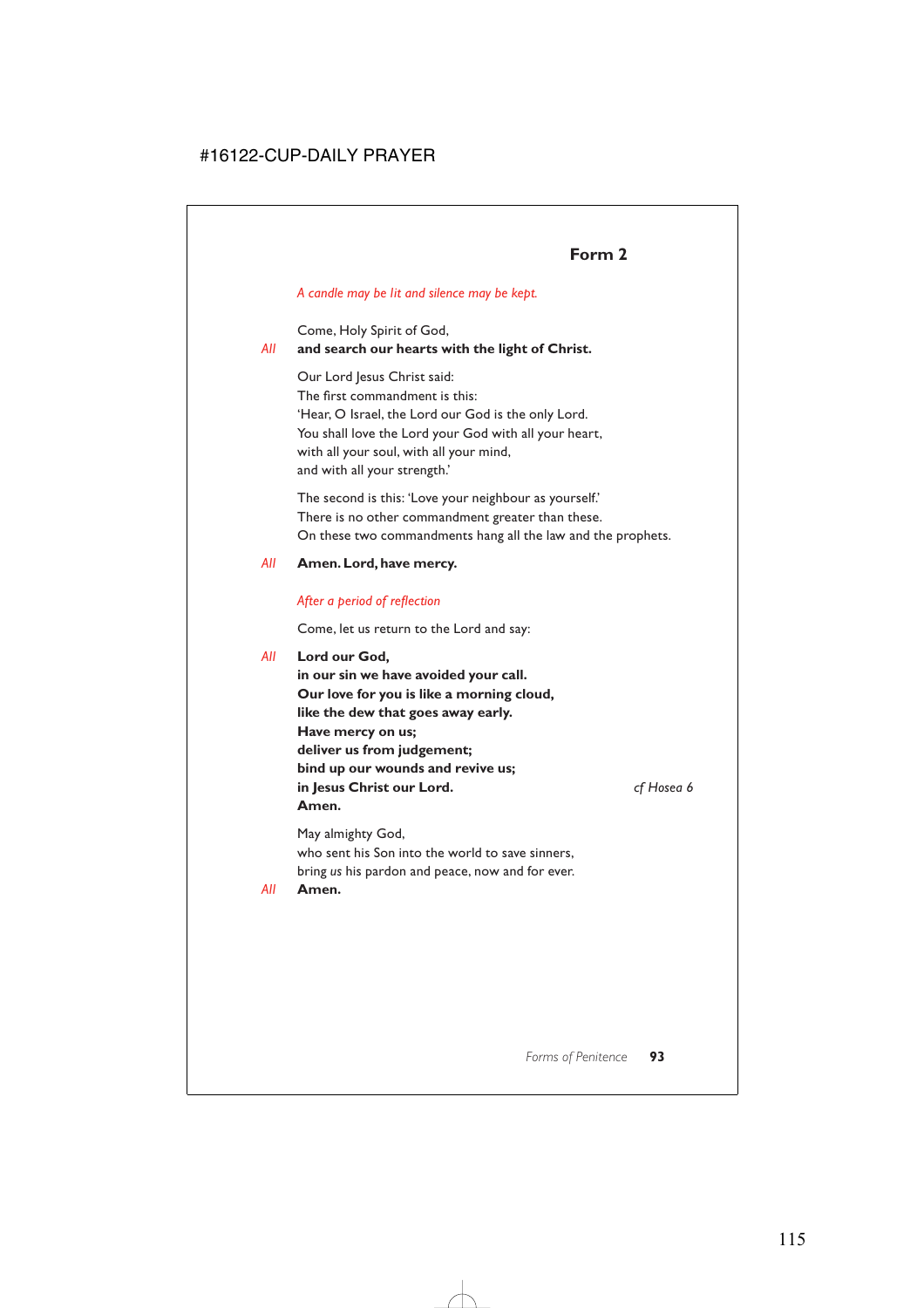The Lord is full of compassion and mercy,

*All* **slow to anger and of great kindness.**

He has not dealt with us according to our sins,

*All* **nor rewarded us according to our wickedness.**

For as the heavens are high above the earth,

*All* **so great is his mercy upon those who fear him.**

*Silence is kept for reflection.*

*All* **Holy God, holy and strong, holy and immortal, have mercy upon us.**

As far as the east is from the west,

*All* **so far has he set our sins from us.**

As a father has compassion on his children,

*All* **so is the Lord merciful towards those who fear him.**

Bless the Lord, O my soul,

*All* **and all that is within me bless his holy name.**

Bless the Lord, O my soul,

*All* **and forget not all his benefits.** *cf Psalm 103*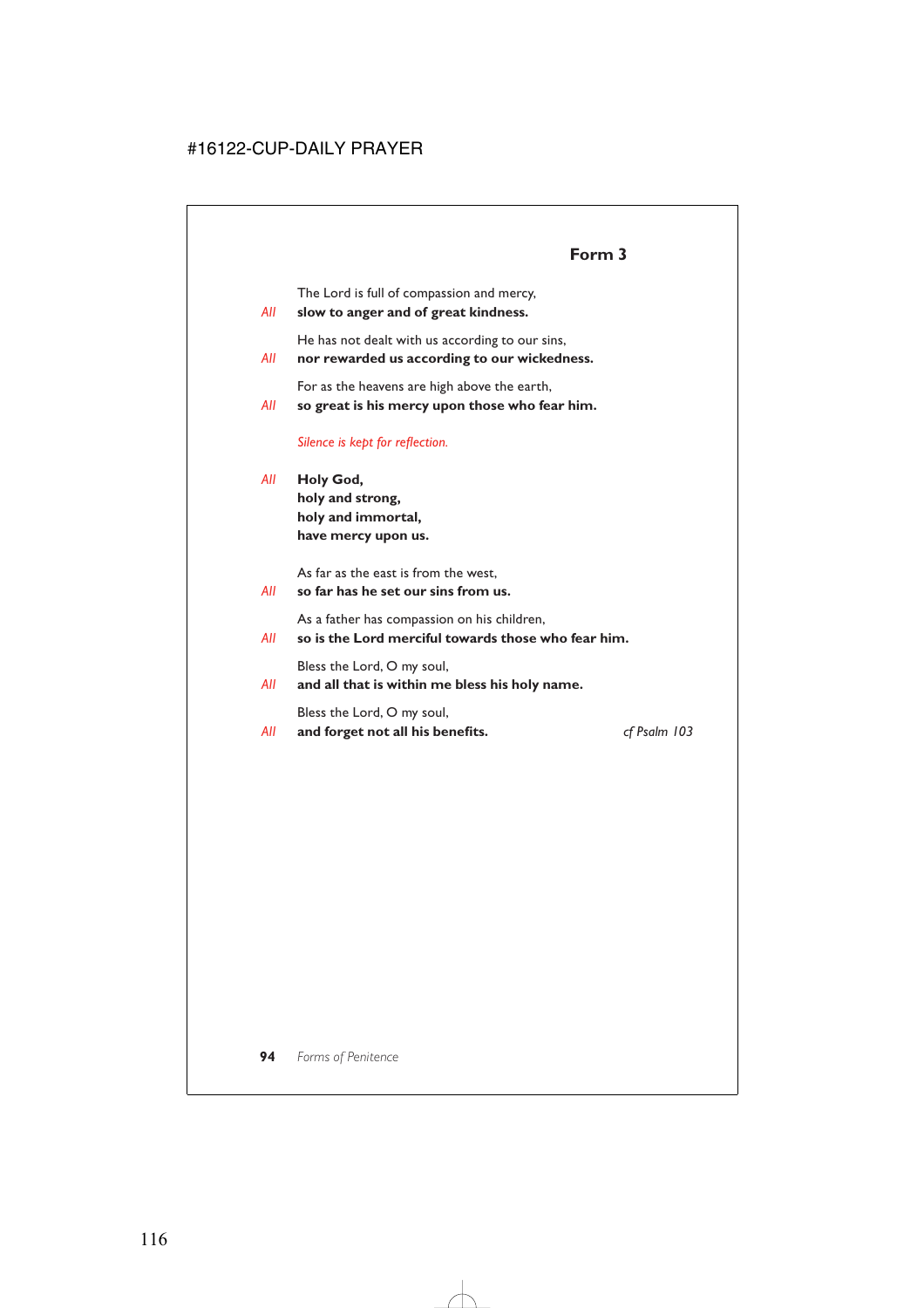# **Form 4**

When we cry out to the Lord in our trouble,

#### *All* **he will deliver us from our distress.**

God will bring us out of darkness

*All* **and out of the shadow of death.**

*Short penitential sentences may be inserted between the petitions of the Kyrie.*

Lord, have mercy.

#### *All* **Lord, have mercy.**

Christ, have mercy.

*All* **Christ, have mercy.**

Lord, have mercy.

*All* **Lord, have mercy.**

May the Father forgive *us* by the death of his Son and strengthen *us* to live in the power of the Spirit all *our* days.

#### *All* **Amen.**

Let us give thanks to the Lord for his goodness,

*All* **and the wonders he does for his children.**

Let us offer him sacrifices of thanksgiving

*All* **and tell of his acts with shouts of joy.** *cf Psalm 107*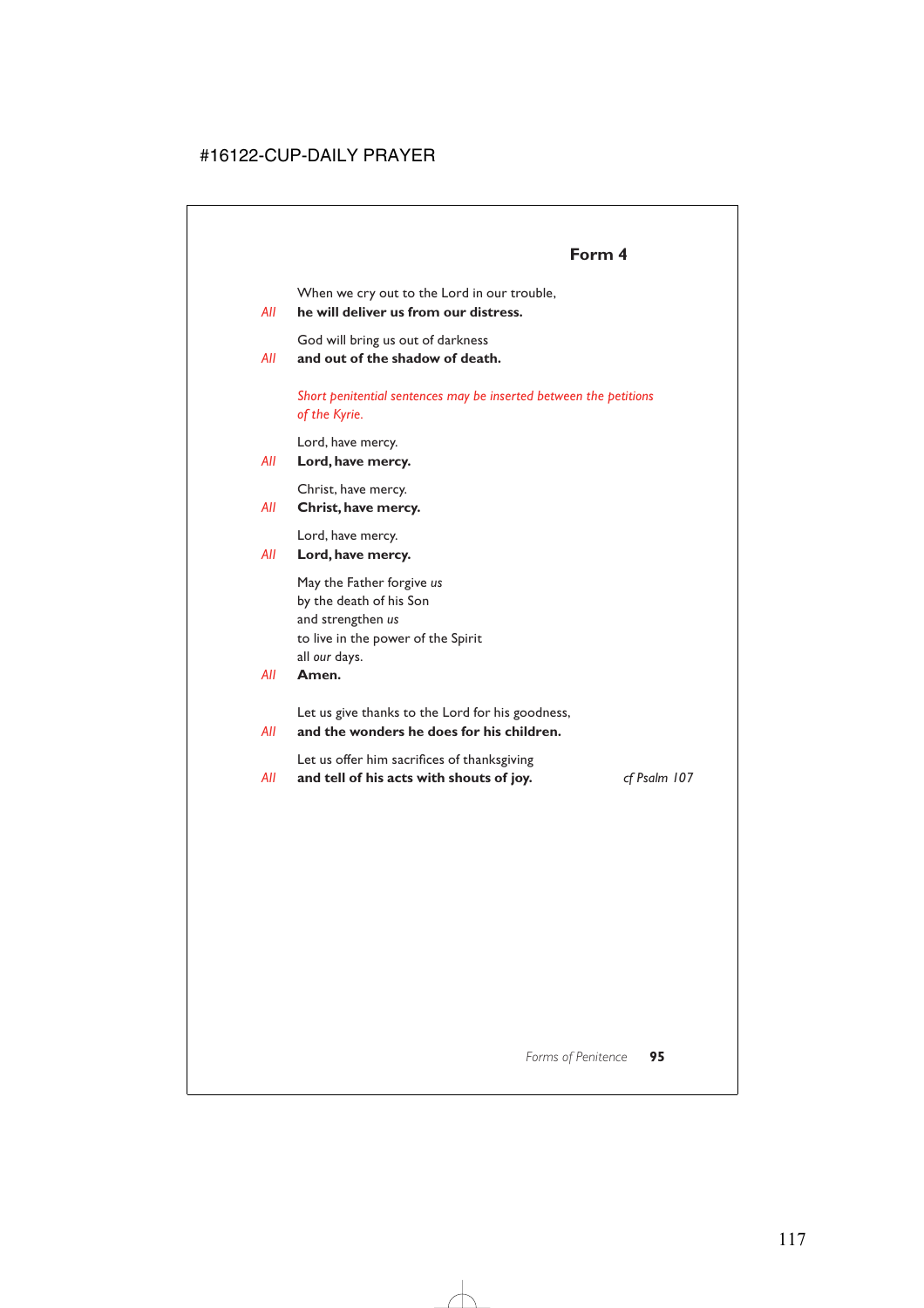### **Other Penitential Material**

#### *Confessions*

*All* **Most merciful God, Father of our Lord Jesus Christ, we confess that we have sinned in thought, word and deed. We have not loved you with our whole heart. We have not loved our neighbours as ourselves. In your mercy forgive what we have been, help us to amend what we are, and direct what we shall be; that we may do justly, love mercy, and walk humbly with you, our God. Amen.**

*All* **Almighty and most merciful Father, we have wandered and strayed from your ways like lost sheep. We have followed too much the devices and desires of our own hearts. We have offended against your holy laws. We have left undone those things that we ought to have done; and we have done those things that we ought not to have done; and there is no health in us. But you, O Lord, have mercy upon us sinners. Spare those who confess their faults. Restore those who are penitent, according to your promises declared to mankind in Christ Jesus our Lord. And grant, O most merciful Father, for his sake, that we may live a disciplined, righteous and godly life, to the glory of your holy name. Amen.**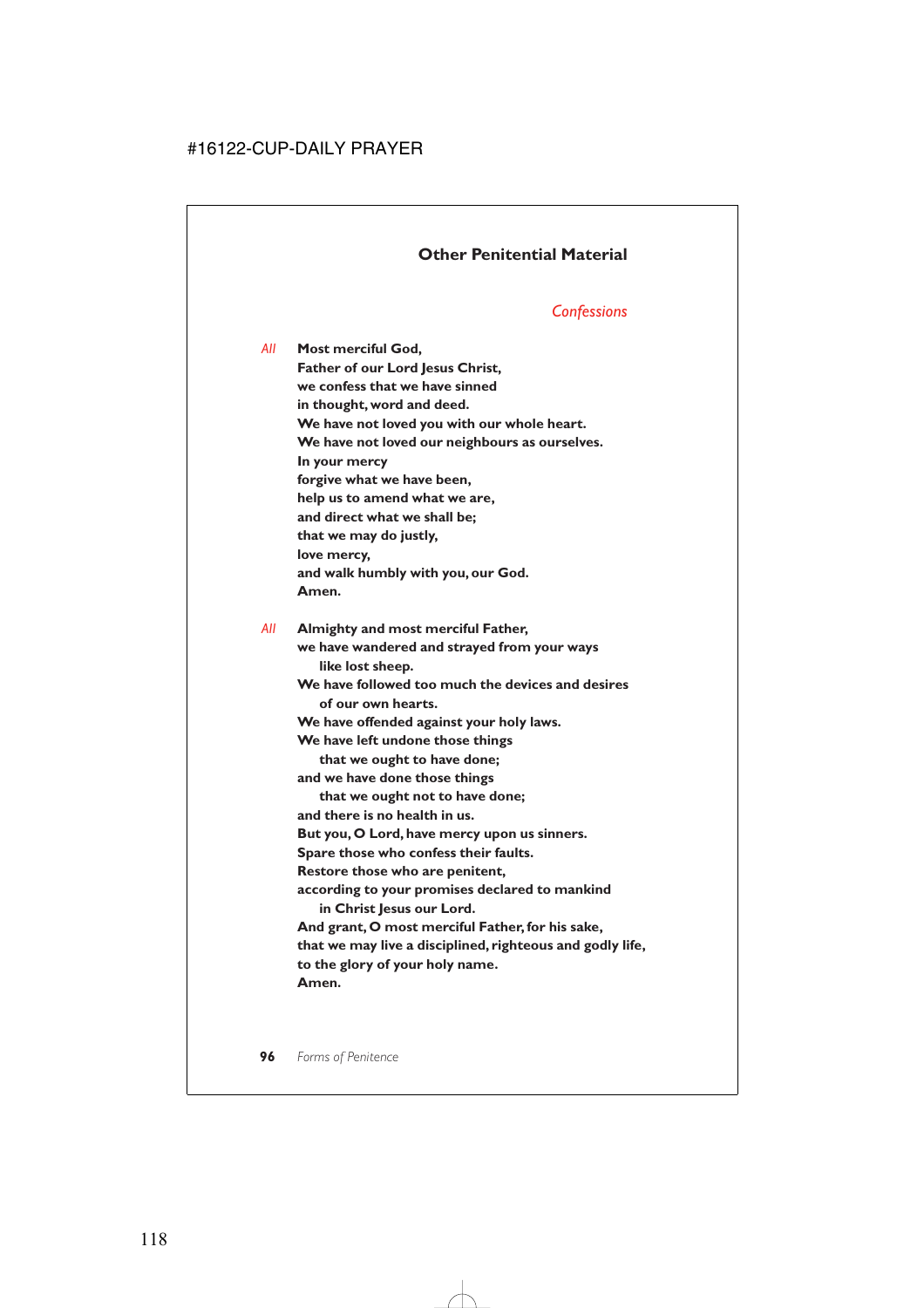*All* **Almighty God,**

**long-suffering and of great goodness: I confess to you, I confess with my whole heart my neglect and forgetfulness of your commandments, my wrong doing, thinking, and speaking; the hurts I have done to others, and the good I have left undone. O God, forgive me, for I have sinned against you; and raise me to newness of life; through Jesus Christ our Lord. Amen.**

#### *Absolutions*

May the God of love and power forgive *you* and free *you* from *your* sins, heal and strengthen *you* by his Spirit, and raise *you* to new life in Christ our Lord.

#### *All* **Amen.**

May almighty God have mercy on *us*, forgive *us our* sins, and bring *us* to everlasting life, through Jesus Christ our Lord.

#### *All* **Amen.**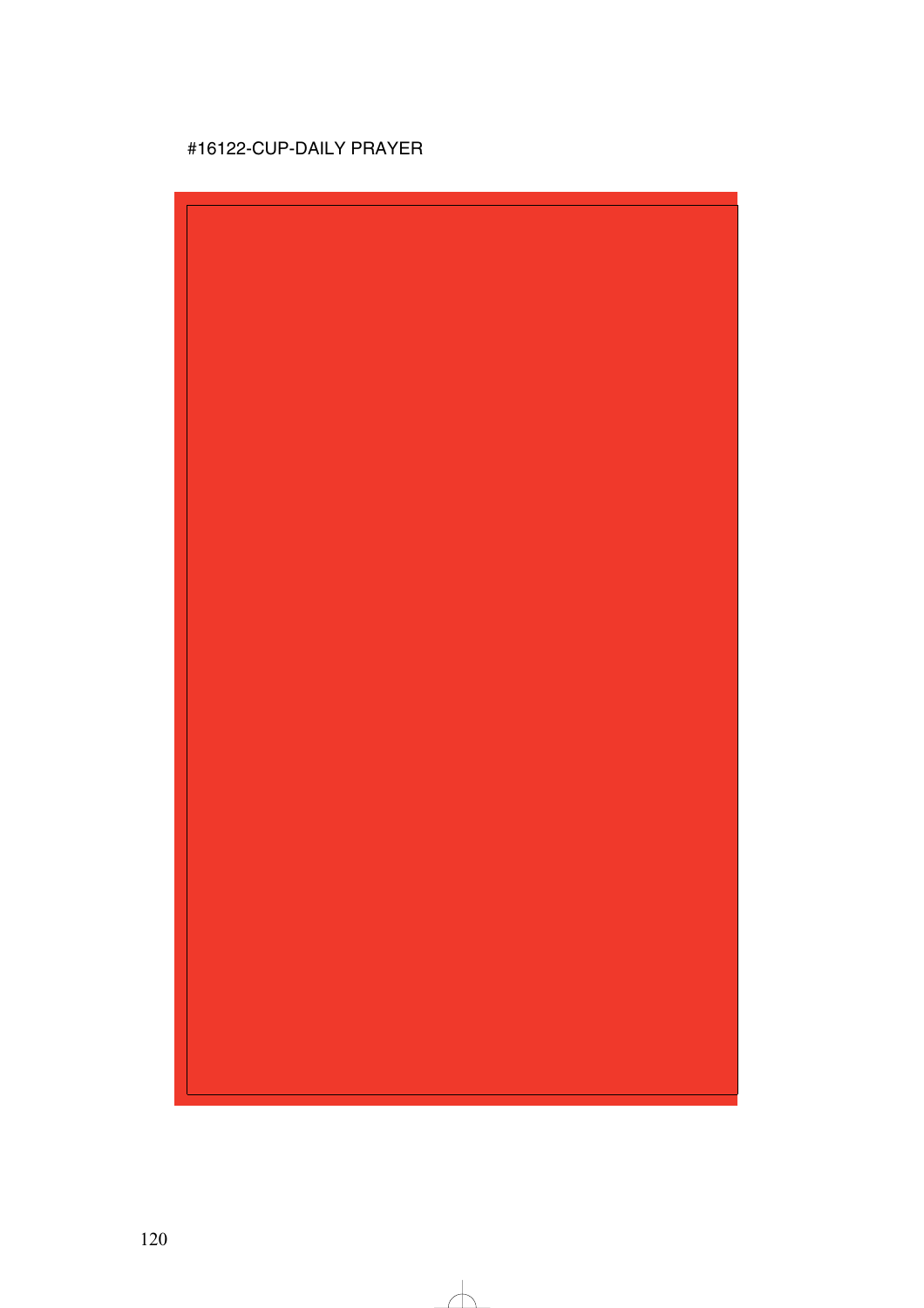# **Morning and Evening Prayer**

# **Contents**

- **100** Introduction
- **102** Structure
- **103** Notes
- **108** The Acclamation of Christ at the Dawning of the Day
- **110** The Blessing of Light
- **113 Morning and Evening Prayer in Ordinary Time**
- **197 Morning and Evening Prayer in Seasonal Time**

**303** Additional Material for use at Morning or Evening Prayer Thanksgiving for the Word **304** Thanksgiving for Holy Baptism **306** Thanksgiving for the Healing Ministry of the Church **308** Thanksgiving for the Mission of the Church **312** Prayers for the Unity of the Church **315** Prayers at the Foot of the Cross **317** A Commemoration of the Resurrection **319** Vigil Office **325**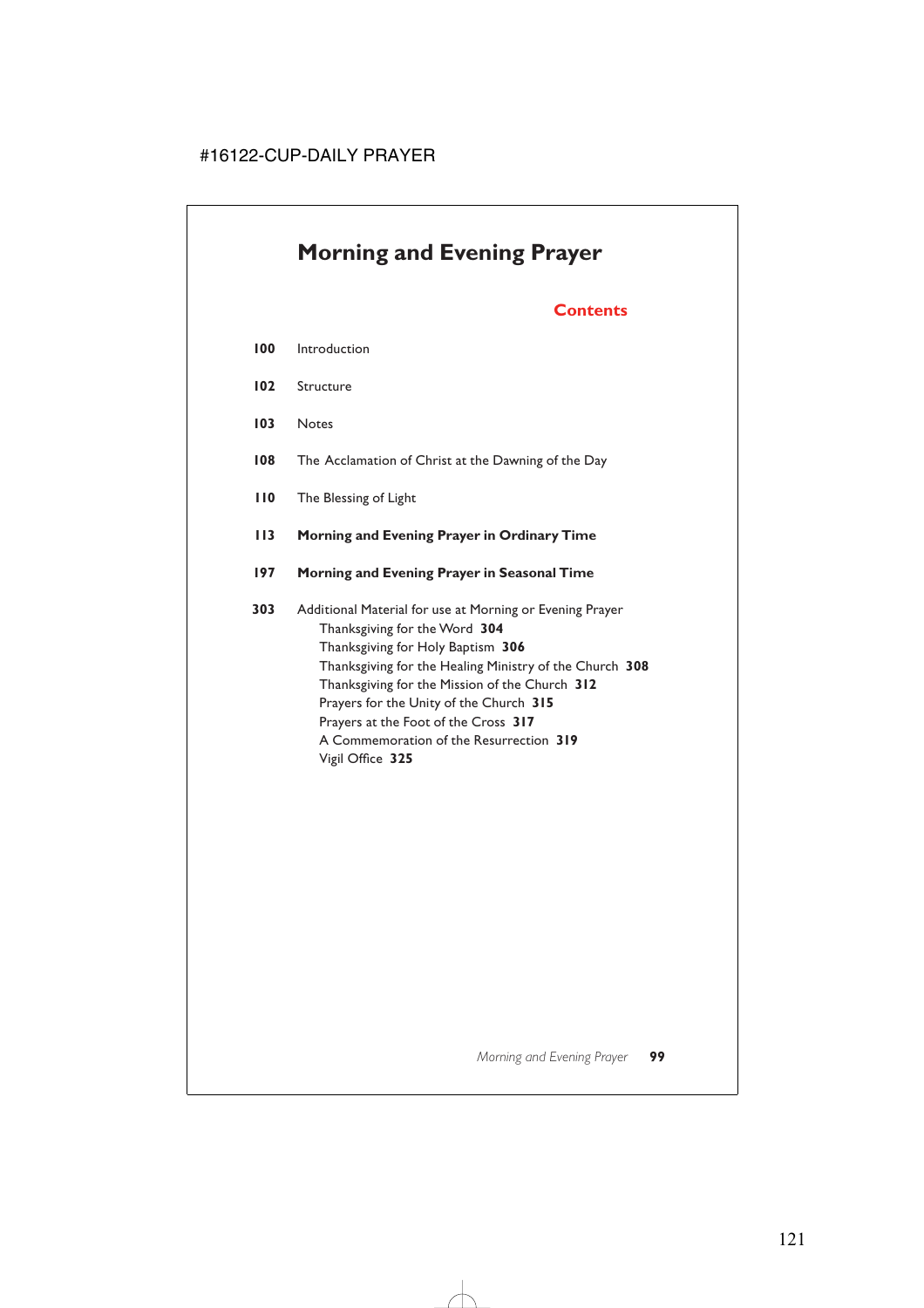# **Morning and Evening Prayer**

# *¶ Introduction*

From earliest times, Christians gathered at regular hours during each day and night to respond to God's word with praise on behalf of all creation and with intercession for the salvation of the world. By the fourth century, if not earlier, morning and evening had emerged as the pre-eminent hours for the offering of this sacrifice of praise. Although they have remained so ever since, in the course of time two major changes came over the form of prayer offered. First, regular daily prayer became more and more the practice of the clergy and members of religious orders alone, with the rest of the people of God participating chiefly on Sundays and festivals. Second, as a consequence of this, the forms of prayer came to be thought of more as words to be said or sung than as a liturgy to be celebrated corporately.

The following orders of service are, therefore, intended to help Christians of our own day take their part in this privilege and duty which belongs to all God's priestly people. They may be celebrated in a very simple form, or enriched with a variety of optional chants and prayers.

Whenever possible, the services should include some singing, especially of the Gospel Canticle, which is the climax of the morning or evening praise for the work of God in Christ. If desired, metrical paraphrases may be substituted for any of the biblical canticles, and other hymns and songs may be added at appropriate points.

The offering of intercession is as integral as praise to the nature of the services, and should not be minimized unless another service containing a substantial element of intercession is to follow immediately.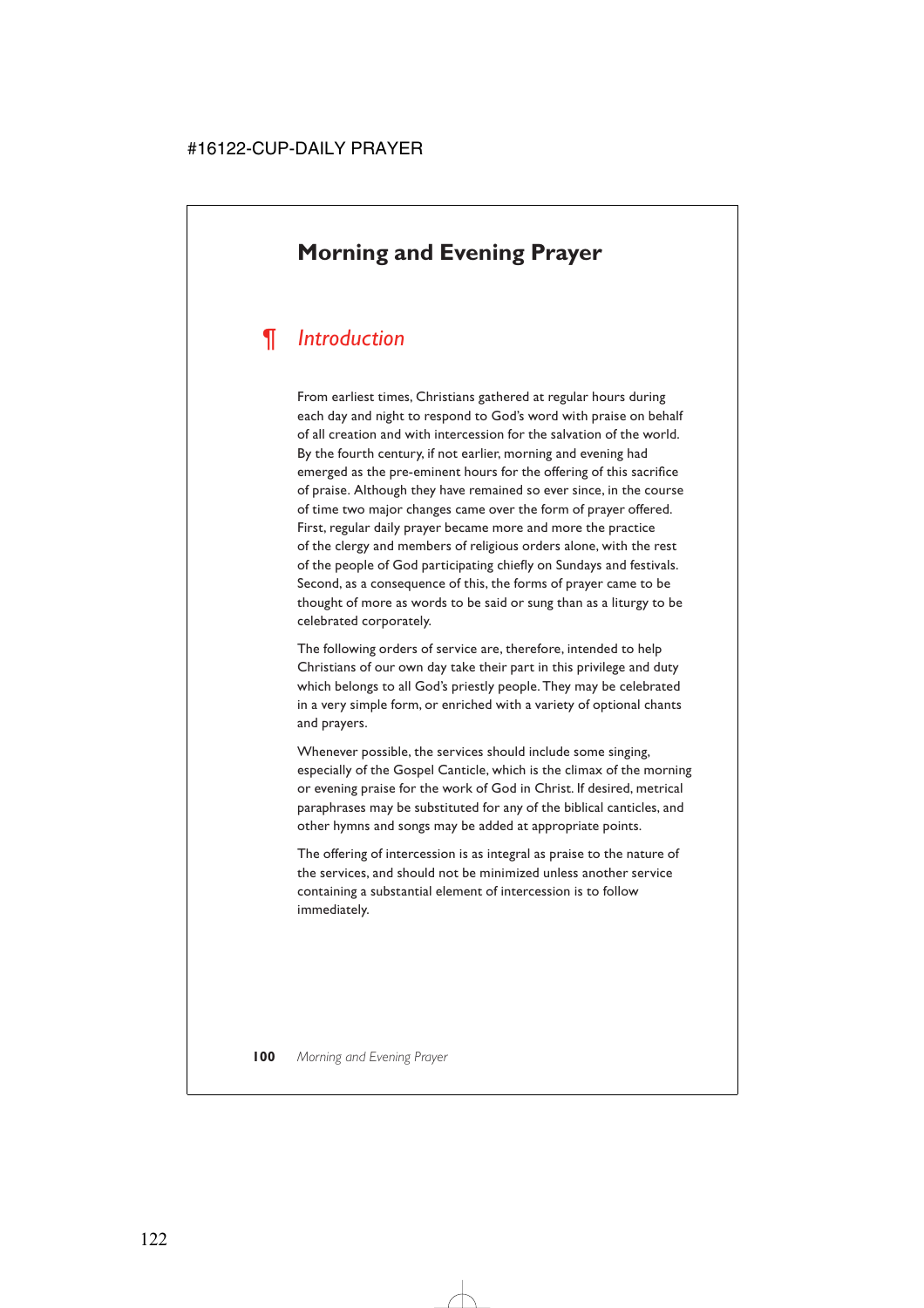The character of the services as a liturgical celebration can be enhanced in a number of ways, including the use of appropriate changes of posture and physical movement, the provision of a visual focus for worship, such as a cross, an icon or a lighted candle (the latter especially in the evening), and by assigning different parts of the service (for example, reading the Scriptures, singing the verses of psalms and canticles, leading the prayers) to different members of the worshipping group.

Orders for Sunday to Saturday in Ordinary Time are provided on pages 113–196. Orders for days in the seasons of the year, including an order for the period between All Saints' Day and the First Sunday of Advent, are provided on pages 197–302. The Seasonal Notes on pages xix–xx give further details about the duration of the seasons and other matters.

More general guidance about the orders can be found in the General Introduction on pages ix–xv.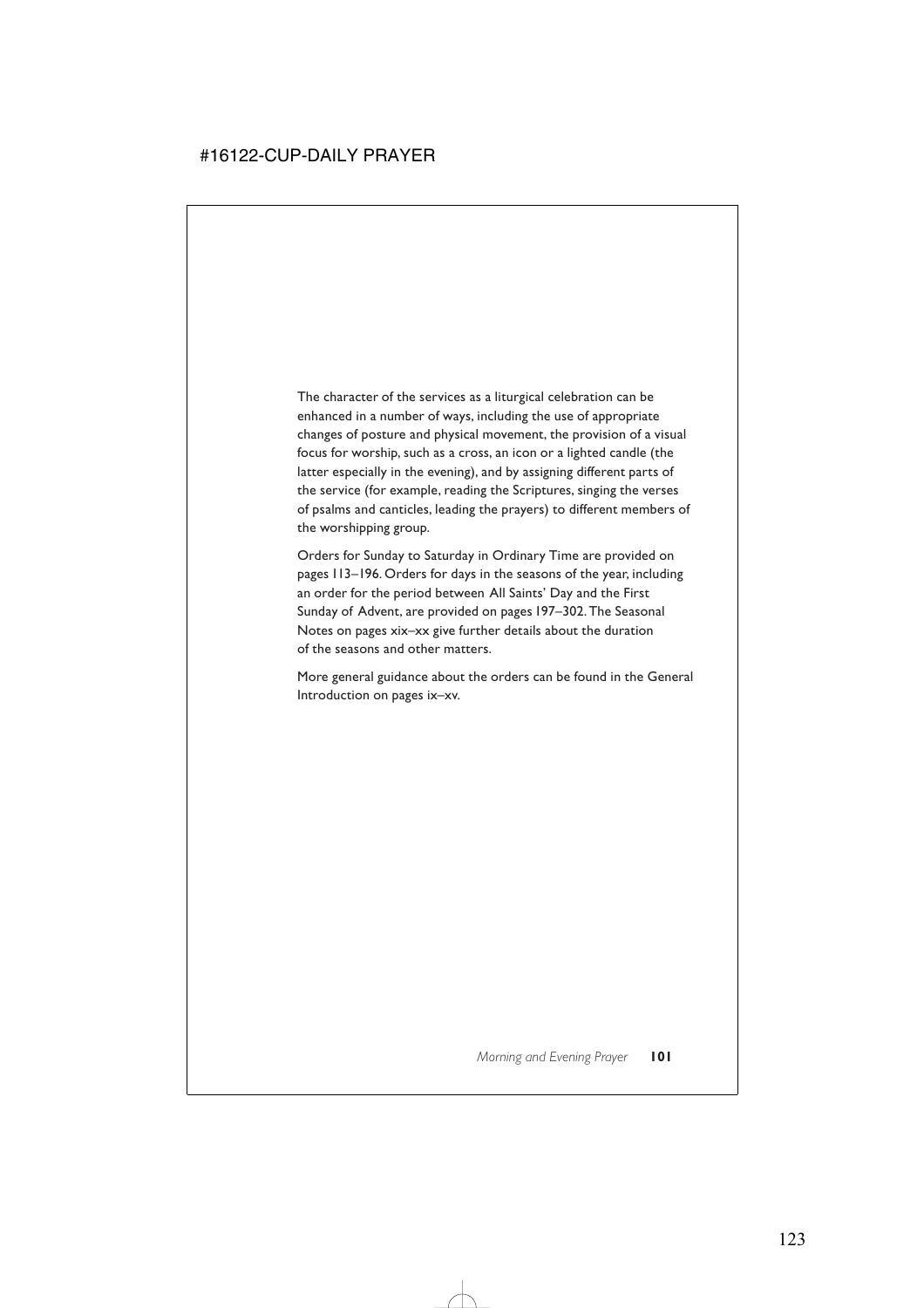# **Morning and Evening Prayer**

# *Structure*

# *Preparation*

¶ an **opening response**

- ¶ one or more of the following
	- ¶ a **prayer of thanksgiving**
	- ¶ a suitable **hymn**
	- ¶ an **opening canticle**
- ¶ an **opening prayer**, if desired
- **T** One of the following may replace the Preparation
	- ¶ a Form of Penitence (pages 92–95)
	- ¶ in the morning, The Acclamation of Christ at the Dawning of the Day (pages 108–109)
	- ¶ in the evening, The Blessing of Light (pages 110–111)
	- or a Form of Penitence may be inserted into it.

# *The Word of God*

¶ **psalmody**

- ¶ a **canticle**, if desired
- ¶ **reading(s) from Holy Scripture**
- ¶ a **responsory**, if desired
- ¶ the **Gospel Canticle**

# *Prayers*

- ¶ **intercessions** and, especially in the evening, **thanksgivings**
- ¶ the **Collect of the day**, or the prayer which is printed
- ¶ the **Lord's Prayer**

# *Conclusion*

- ¶ a **blessing** or the **Grace**
- ¶ a concluding **response**, if desired
- ¶ the **Peace** may replace or follow the **Conclusion**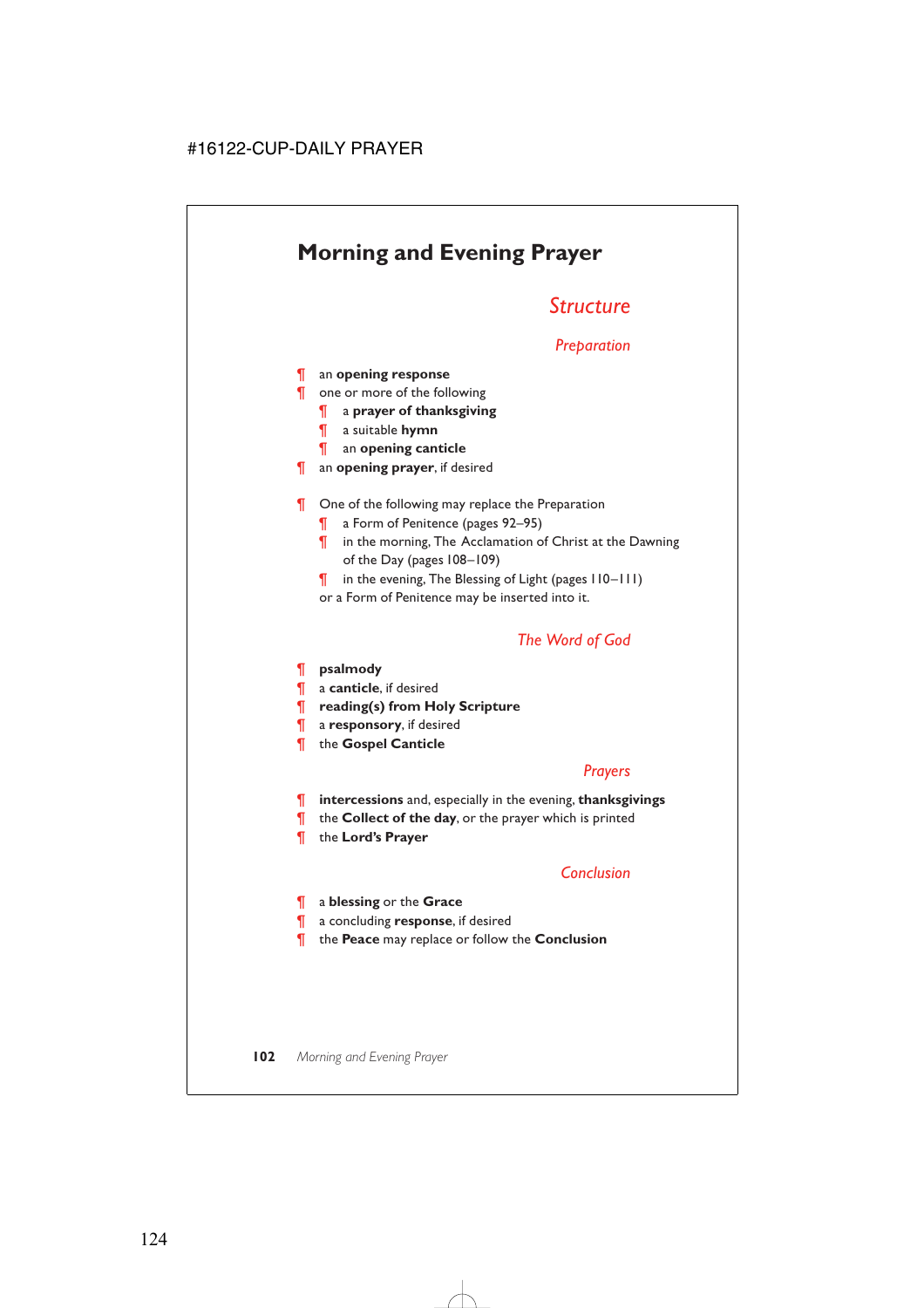# *¶ Notes to Morning and Evening Prayer*

*General Notes relating to the orders of prayer in* Common Worship: Daily Prayer *will be found on pages xvii–xx.*

**1 Required and optional parts of Morning and Evening Prayer**

In order to maintain the integrity of the Order, the following should always be used, and is marked with a vertical line. All else is optional.

- ¶ Opening response
- ¶ A prayer of thanksgiving or a suitable hymn or an opening canticle
- ¶ Psalmody
- ¶ Reading
- ¶ Gospel Canticle
- ¶ Intercessions
- ¶ Collect
- ¶ Lord's Prayer
- ¶ Conclusion

If Morning or Evening Prayer and the Holy Communion are combined, the Prayers and Conclusion may be omitted from the office.

#### **2 Principal Services**

When Morning or Evening Prayer is the principal service on a Sunday, Principal Feast or other Principal Holy Day, an authorized confession and absolution, the Apostles' Creed or another authorized affirmation of faith, and a sermon must be included. The third Form of Penitence on page 94 may not be used on such occasions.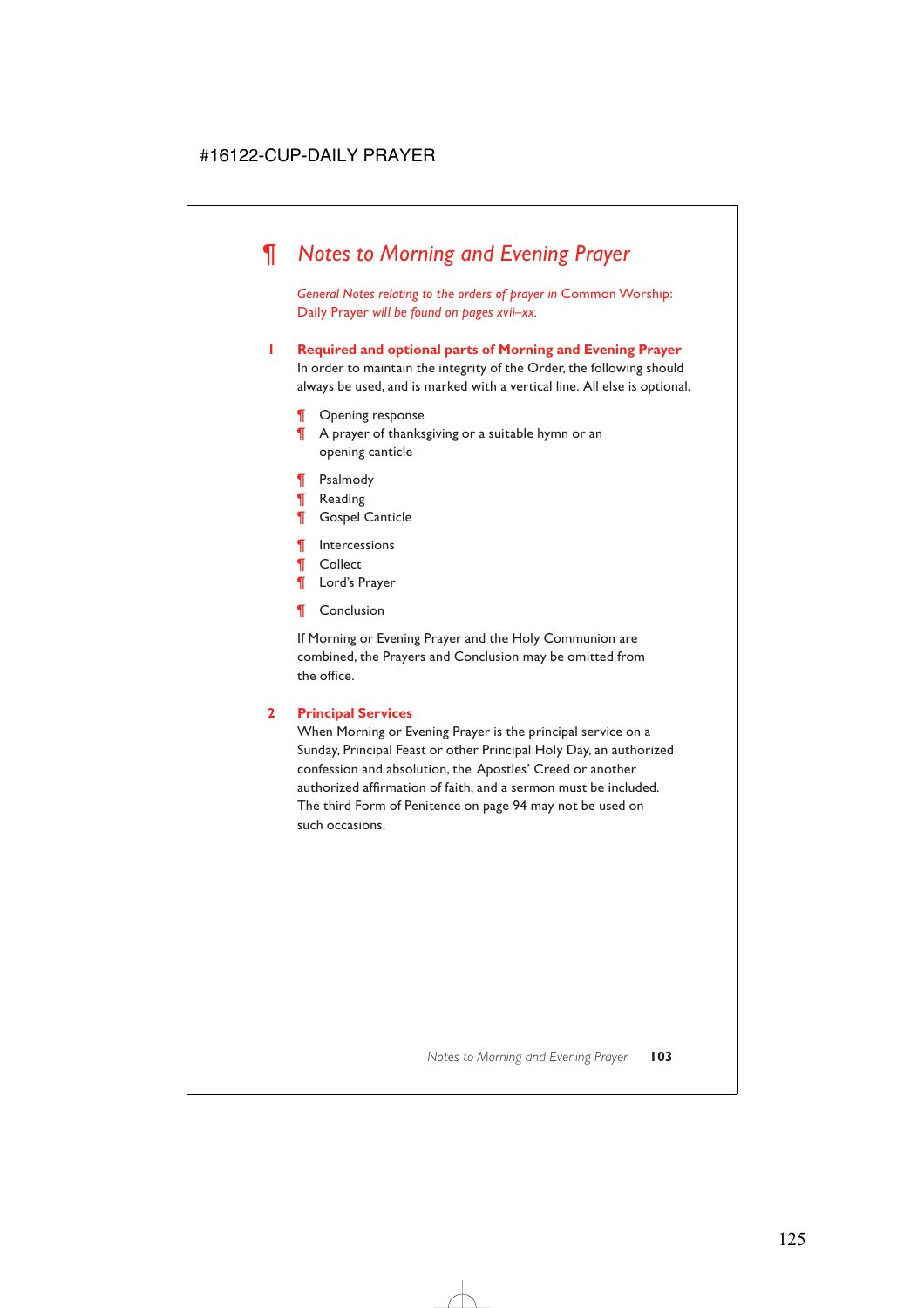#### **3 Principal Feasts, other Principal Holy Days and Festivals**

On Principal Feasts and other Principal Holy Days the orders of the season are used, except that on the Annunciation of Our Lord to the Blessed Virgin Mary the Christmas orders are used.

On Festivals, the orders for the period from All Saints' Day until the day before the First Sunday of Advent may be used, with the following exceptions:

- **T** On the Festivals of Stephen, John and the Holy Innocents, the Christmas orders are used;
- ¶ on the Festival of Joseph, the Festival of the Visit of the Blessed Virgin Mary to Elizabeth and the Festival of the Blessed Virgin Mary, the Christmas orders may be used;
- ¶ on the Festival of the Birth of John the Baptist, the Advent orders may be used;
- ¶ on the Festival of Mary Magdalene, the Easter orders may be used;
- ¶ on the Festival of the Transfiguration, the Epiphany orders may be used; and
- **T** on Holy Cross Day, the Passiontide orders may be used.

On Lesser Festivals and Commemorations the orders of the Season or of Ordinary Time, as the case may be, are used.

Collects, canticles and refrains specified for each Holy Day (texts that are *proper* to the day) can be found on pages 412–445 (*Temporale*) and 446–526 (*Sanctorale*).

### **4 The Acclamation of Christ at the Dawning of the Day and The Blessing of Light**

The Order for Morning Prayer may begin with an Acclamation of Christ at the Dawning of the Day (pages 108–109), which replaces the Preparation. The Blessing of Light (pages 110–111) may be used in place of the Preparation in the Order for Evening Prayer.

#### **5 The Thanksgiving Prayer**

The Thanksgiving Prayer, beginning 'Blessed are you …', may be varied or improvised when appropriate.

#### **6 Opening Hymn at Evening Prayer**

In the Order for Evening Prayer in the seasons, the hymn suggested may be replaced by another suitable hymn or omitted.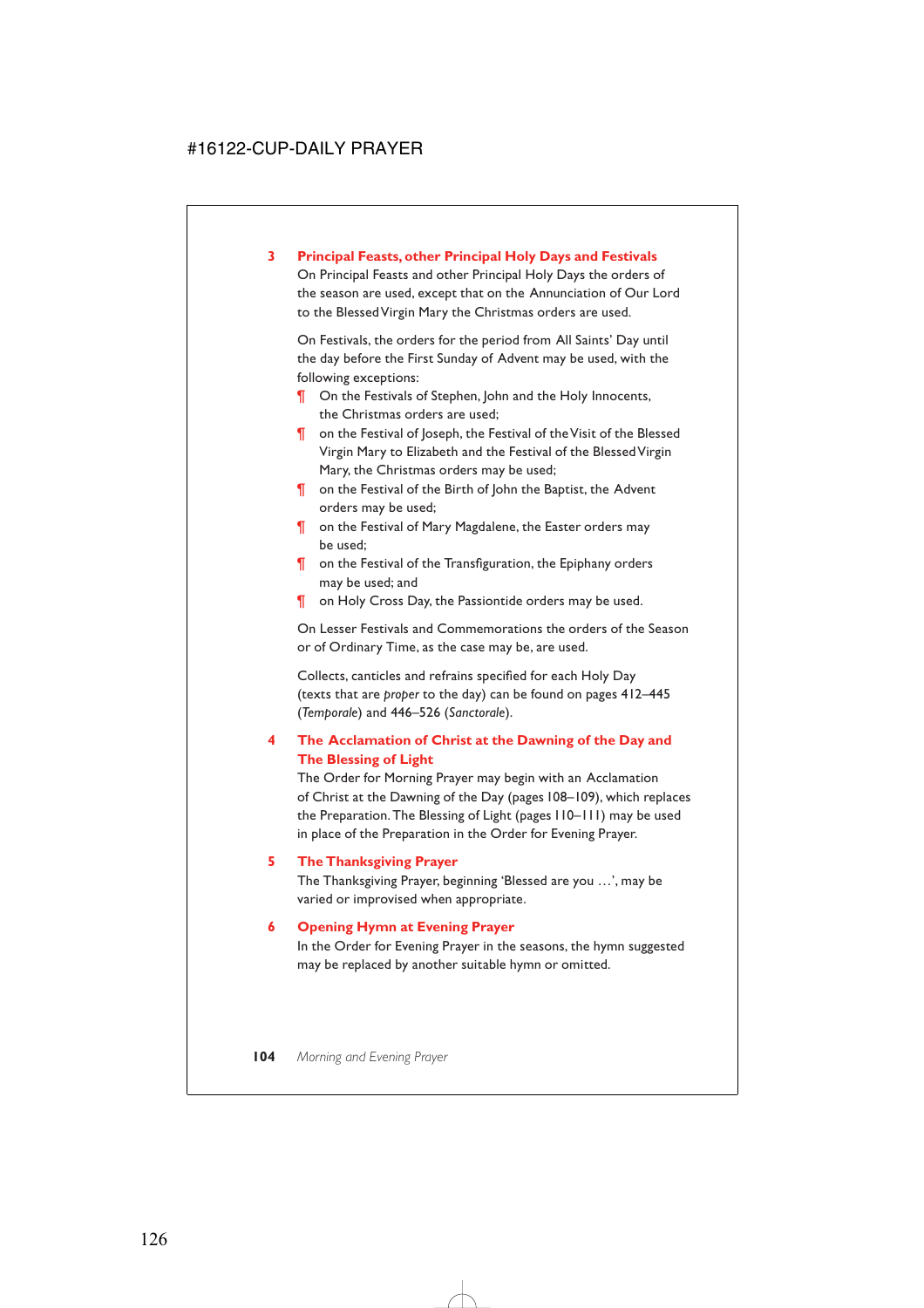#### **7 The Psalms and Scripture Readings**

The psalms and Scripture readings appointed for the day are indicated in the *Common Worship* Lectionary, published separately. References are given in the order: book, chapter, verse. The references to the psalms in the Lectionary are to the *Common Worship Psalter*.When other versions are used, such adaptations are made as are necessary. A prayer may be used at the conclusion of each psalm, in which case it is desirable that 'Glory to …' be omitted, and that a period of silence for individual reflection be kept between the end of the psalm and the prayer.

When the readings for Morning or Evening Prayer are used in Prayer During the Day, the short reading found in that office may be used at Morning or Evening Prayer.

When a reading begins with a personal pronoun, the reader may substitute the appropriate noun or name.

At the conclusion, the reader may say, 'This is the word of the Lord'; the reply is, 'Thanks be to God'.

At Morning Prayer, a psalm of praise may be said at the conclusion of the psalmody, or, when the canticle immediately follows the psalmody, after that canticle. The following cycle may be used. (Alleluia is not said in Lent, and these psalms are not appropriate in Passiontide.)

| Sunday    | 117          |
|-----------|--------------|
| Monday    | 146          |
| Tuesday   | $147.1 - 12$ |
| Wednesday | 147.13-end   |
| Thursday  | 148          |
| Friday    | 149          |
| Saturday  | 150          |

#### **8 Sermon**

A Sermon may be delivered at one of the following points:

- **T** between the responsory and the Gospel Canticle;
- **T** before the Prayers;
- ¶ after the Prayers.

#### **9 Creed**

A Creed or authorized Affirmation of Faith may be said after the Gospel Canticle (or after the sermon, if there is one).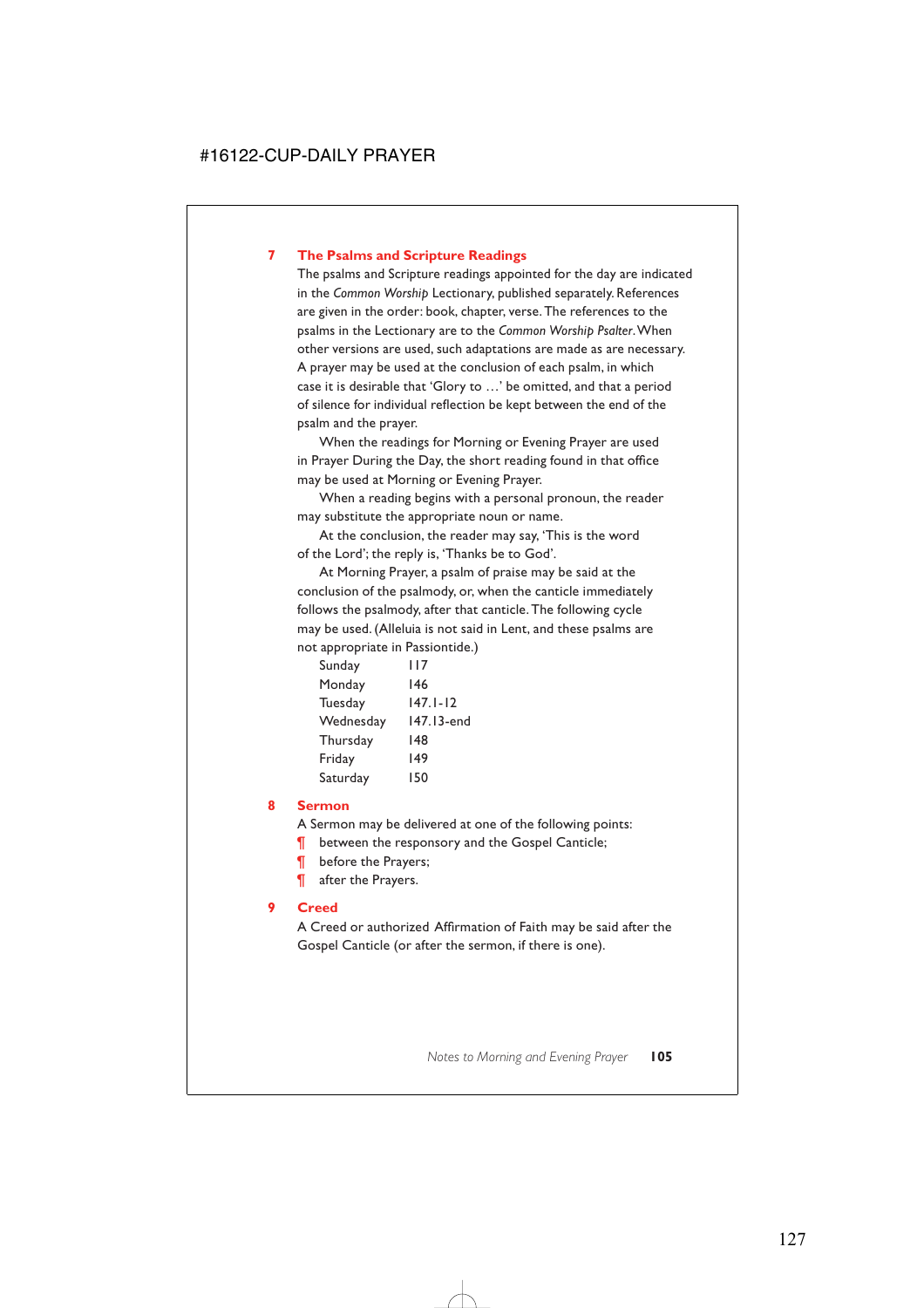#### **10 Prayers**

Petitions of intercession, litanies, thanksgivings and other forms of extempore prayer may be used at any point in the Prayers. Some forms of prayer are provided on pages 360–409. The tables on pages 362–365 suggest one way of ensuring a broad range of prayer over the week or the season. A General Thanksgiving (page 405) may also be used. The Litany (pages 400–403) may be said instead of the Prayers; it is especially suitable on Ash Wednesday, on Fridays in Lent and on the Commemoration of the Faithful Departed (2 November).

#### **11 The Collect at Evening Prayer**

- ¶ At Evening Prayer on Saturday the Collect, canticles and refrains for the Sunday following are used (except where the Saturday itself is a Principal Feast or Festival, Christmas Eve or Easter Eve).
- ¶ At Evening Prayer on the day before a Principal Feast, the Collect, canticles and refrains for the Feast are used. (Special provision is made for Christmas Eve and Easter Eve.)
- ¶ At Evening Prayer on the day before a Festival, the Collect, canticles and refrains for the Festival may be used at local discretion.

#### **12 The Lord's Prayer**

Other words to introduce the Lord's Prayer may be used or the introduction may be omitted.

#### **13 Thanksgivings**

In Morning or Evening Prayer, one of the Thanksgivings (pages 304–314), Prayers for the Unity of the Church (pages 315–316) or Prayers at the Foot of the Cross (pages 317–318) may be used as an alternative to the Prayers and the Conclusion.When the Thanksgiving for the Word is used, a Form of Penitence is not included at the beginning of the Order.

#### **14 The Sunday Gospel**

Where desired, the Gospel reading for Sunday may be used on the preceding Saturday evening, in which case material from the Thanksgiving for the Mission of the Church (pages 312–314) or the Vigil Office (pages 325–330) may be used.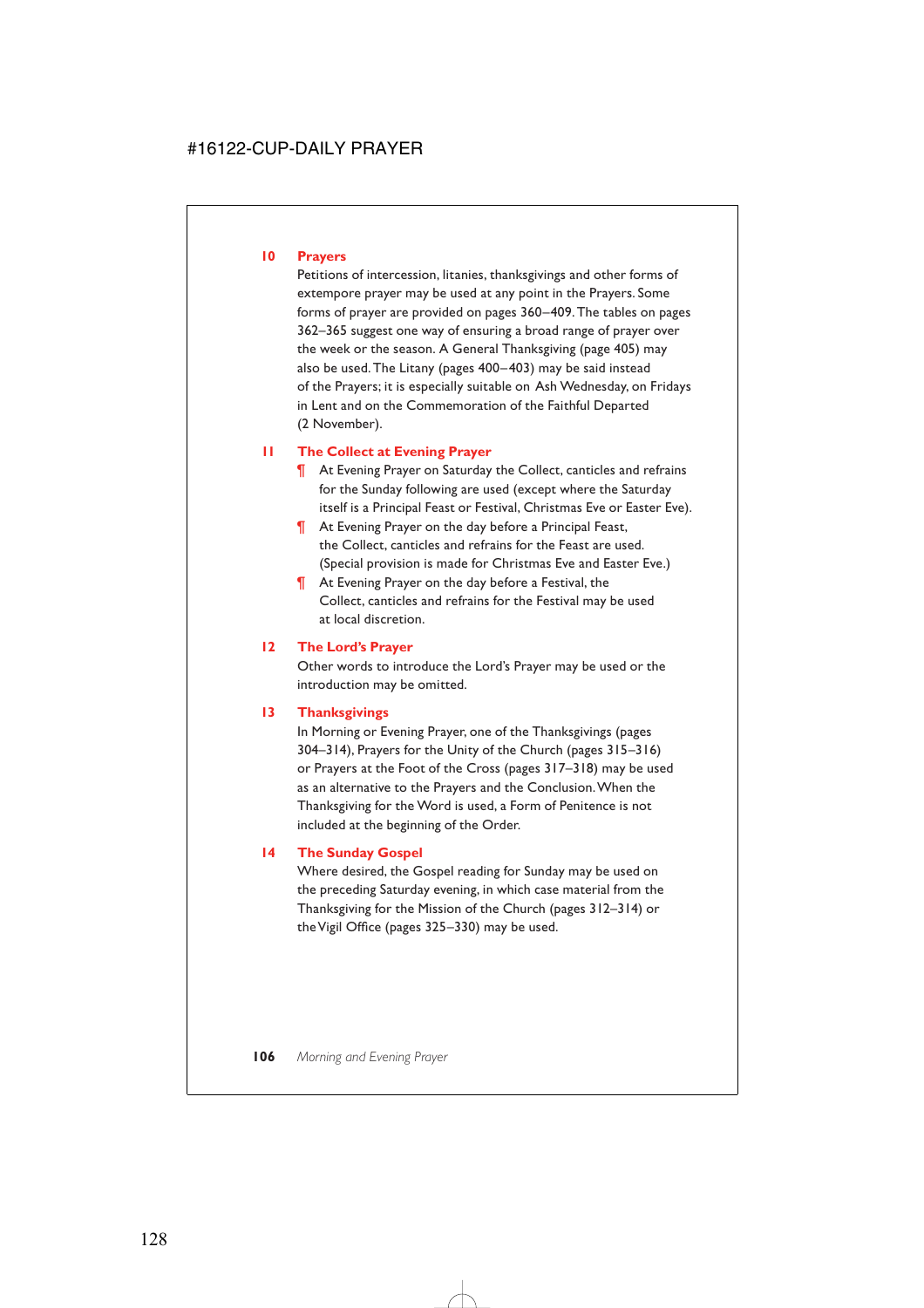### **15 Te Deum, Gloria in Excelsis and Nunc Dimittis**

On Sundays, Principal Feasts and Festivals, the following may be used immediately before the Conclusion:

- ¶ Te Deum (Morning or Evening Prayer), page 636
- Gloria in Excelsis (Morning Prayer), page 635
- ¶ Nunc Dimittis (Evening Prayer), page 613

The Te Deum and Gloria in Excelsis are not normally used in Advent and Lent.

#### **16 The Peace**

The Order may conclude with the Peace in place of or in addition to the Blessing or the Grace.

The peace of the Lord be always with you

#### *All* **and also with you.**

#### *These words may be added*

Let us offer one another a sign of peace, God's seal on our prayers.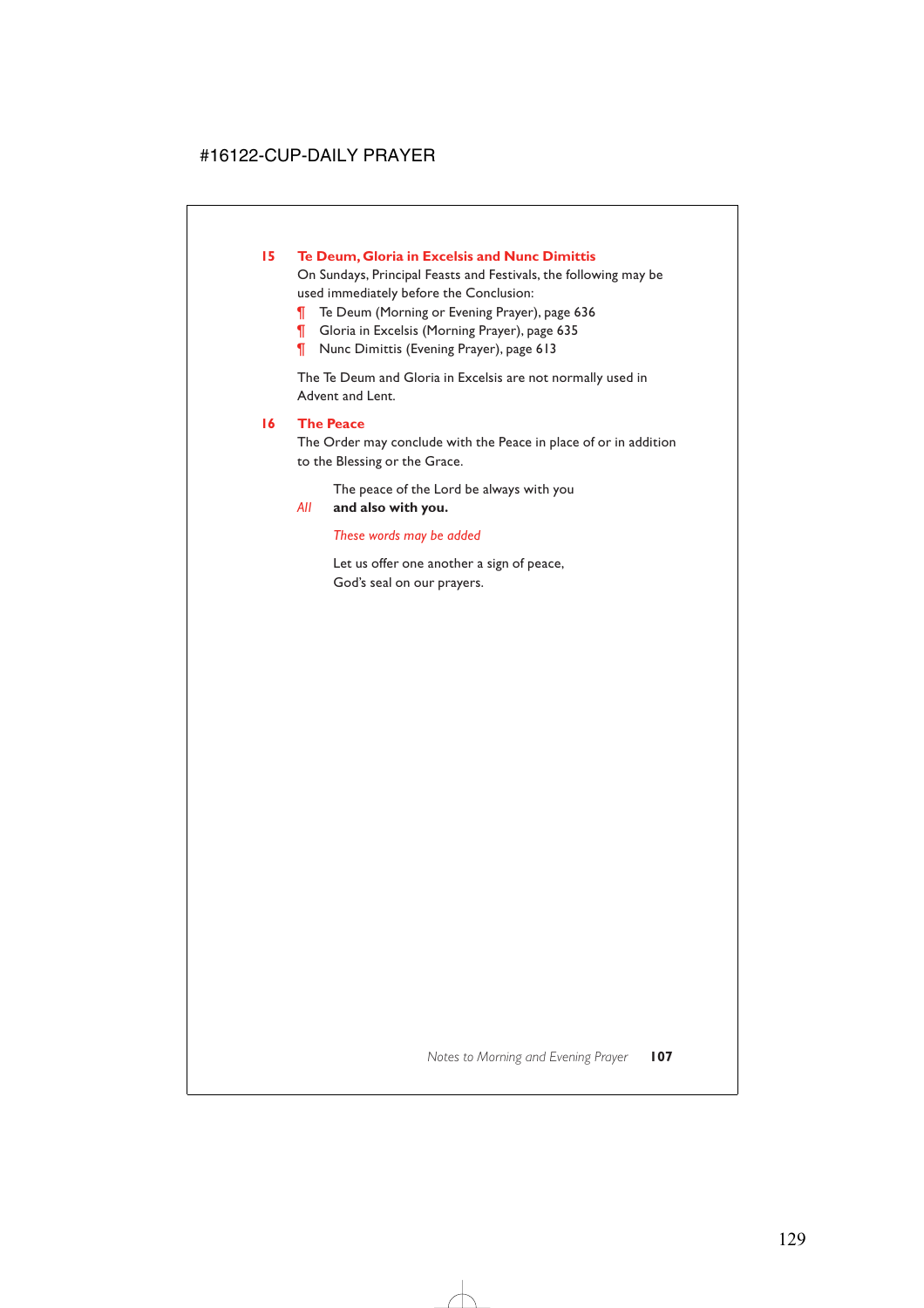# *¶ The Acclamation of Christ at the Dawning of the Day*

*The Acclamation of Christ at the Dawning of the Day may replace the Preparation as the start of Morning Prayer on any occasion.*

O Lord, open our lips

*All* **and our mouth shall proclaim your praise.**

*Verses from the Venite – A Song of Triumph, or another hymn or canticle, are said or sung. One of these refrains may be used*

*All* **May Christ the daystar dawn in our hearts and triumph over the shades of night.**

*(or)*

*All* **May Christ, the true, the only light banish all darkness from our hearts and minds.**

*(or)*

*All* **Visit us with your salvation and sustain us with your gracious Spirit.**

> O come, let us sing to the Lord; ♦ let us heartily rejoice in the rock of our salvation. *R*

Let us come into his presence with thanksgiving  $\triangleleft$ and be glad in him with psalms.

For the Lord is a great God ♦ and a great king above all gods. *R*

Come, let us worship and bow down ♦ and kneel before the Lord our Maker.

For he is our God; ♦ we are the people of his pasture and the sheep of his hand. *R*

*All* **Glory to the Father and to the Son and to the Holy Spirit; as it was in the beginning is now and shall be for ever. Amen.**

*The refrain may be repeated.*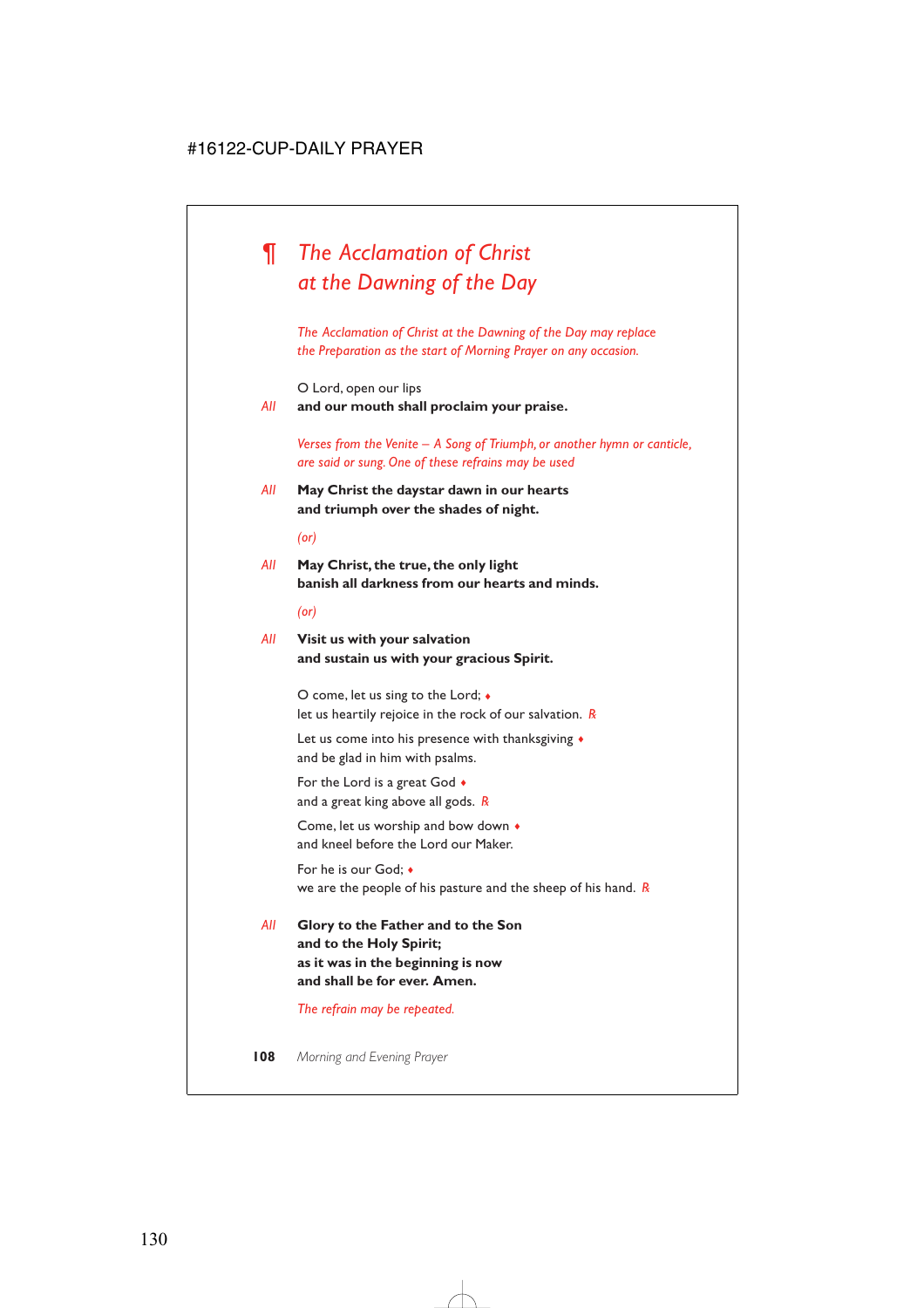#### *One of these, or a seasonal prayer of thanksgiving, is said*

Blessed are you, Sovereign God, creator of all, to you be glory and praise for ever. You founded the earth in the beginning and the heavens are the work of your hands. In the fullness of time you made us in your image, and in these last days you have spoken to us in your Son Jesus Christ, the Word made flesh. As we rejoice in the gift of your presence among us let the light of your love always shine in our hearts, your Spirit ever renew our lives and your praises ever be on our lips. Blessed be God, Father, Son and Holy Spirit.

#### *All* **Blessed be God for ever.**

*(or)*

Blessed are you, creator of all, to you be praise and glory for ever. As your dawn renews the face of the earth bringing light and life to all creation, may we rejoice in this day you have made; as we wake refreshed from the depths of sleep, open our eyes to behold your presence and strengthen our hands to do your will, that the world may rejoice and give you praise. Blessed be God, Father, Son and Holy Spirit. *All* **Blessed be God for ever.** *after Lancelot Andrewes (1626)*

*Morning Prayer continues with the Word of God, beginning with the appointed psalm.*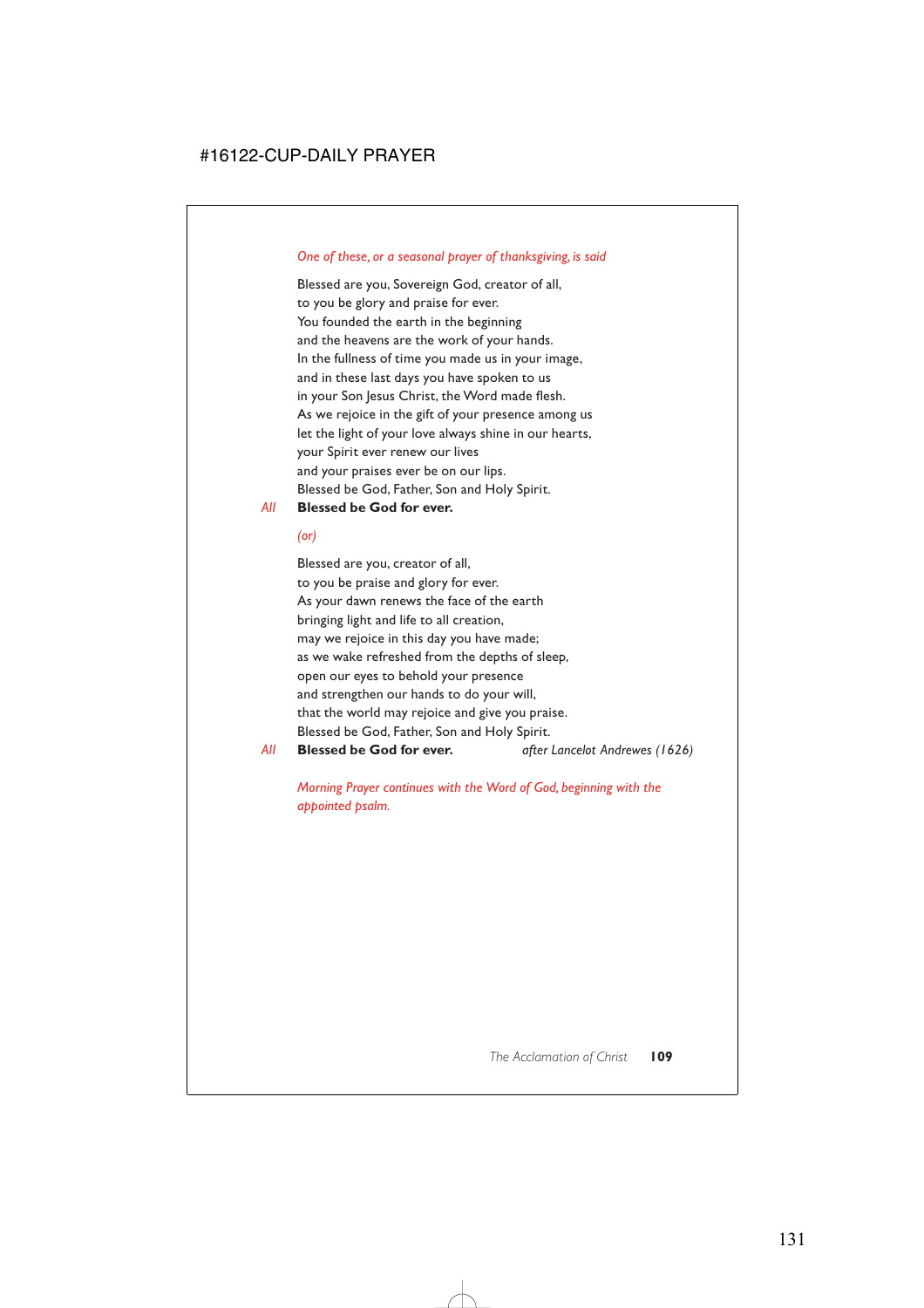# *¶ The Blessing of Light*

*The Blessing of Light may replace the Preparation at Evening Prayer on any occasion.*

*A lamp or candle may be lit.*

The Lord is my light and my salvation: my God shall make my darkness to be bright.

The light and peace of Jesus Christ be with you *All* **and also with you.**

#### *This, or a seasonal prayer of thanksgiving, is said*

Blessed are you, Lord God, creator of day and night: to you be praise and glory for ever. As darkness falls you renew your promise to reveal among us the light of your presence. By the light of Christ, your living Word, dispel the darkness of our hearts that we may walk as children of light and sing your praise throughout the world. Blessed be God, Father, Son and Holy Spirit:

*All* **Blessed be God for ever.**

#### *Other candles may be lit as Phos Hilaron – A Song of the Light (page 635), the following, or another suitable hymn or canticle, is sung*

Hail, gladdening Light, of his pure glory poured who is the immortal Father, heavenly, blest, holiest of holies, Jesus Christ our Lord.

Now we are come to the sun's hour of rest, the lights of evening round us shine, we hymn the Father, Son, and Holy Spirit divine.

Worthiest art thou at all times to be sung with undefilèd tongue, Son of our God, giver of life, alone: therefore in all the world thy glories, Lord, they own.

*Greek, tr: John Keble*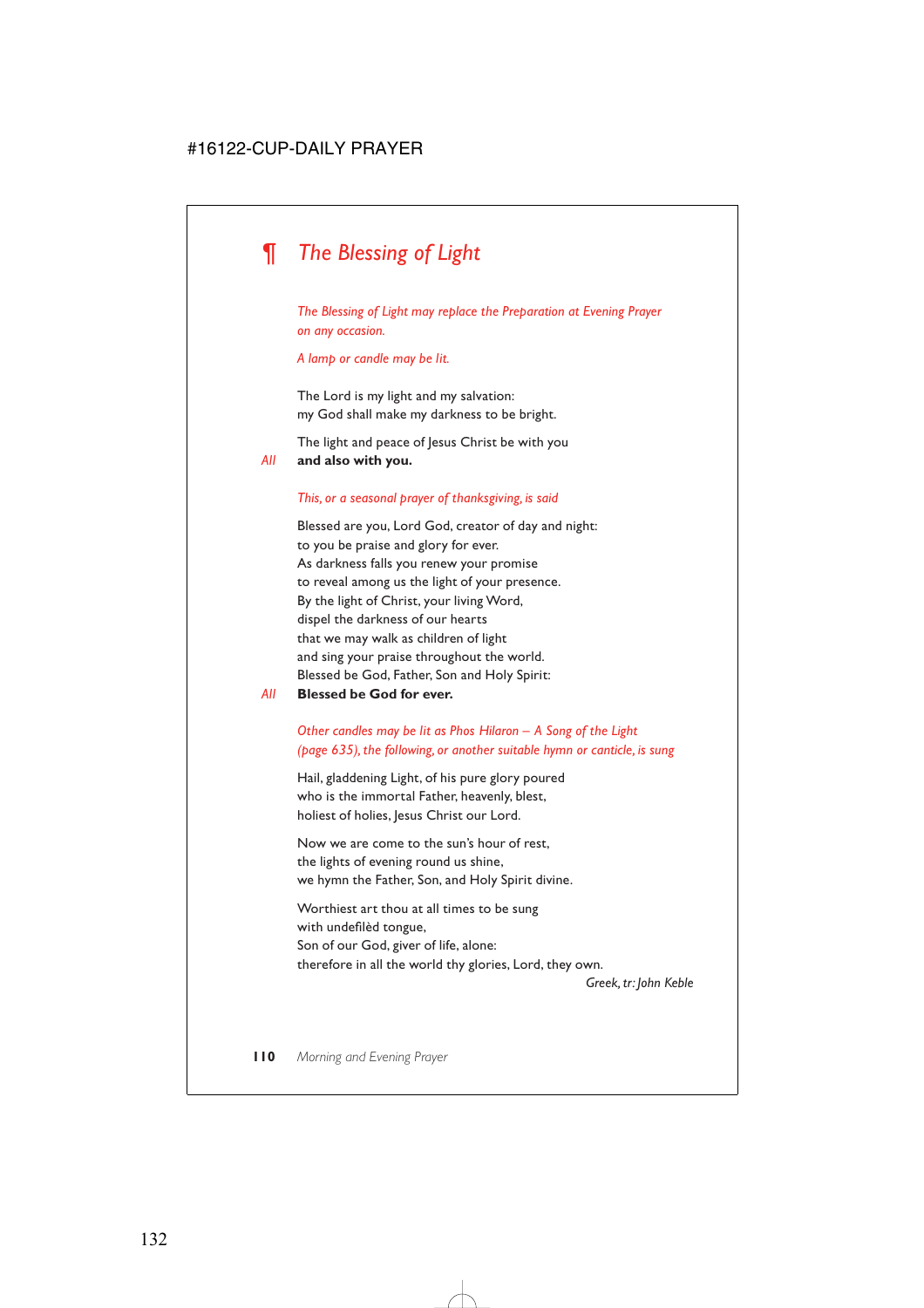*Verses from Psalm 141 – A Song of the Evening Sacrifice may be said and incense may be burned*

#### *All* **Let my prayer rise before you as incense,** ♦ **the lifting up of my hands as the evening sacrifice.**

O Lord, I call to you; come to me quickly; ♦ hear my voice when I cry to you.

Set a watch before my mouth, O Lord, ♦ and guard the door of my lips;

#### *All* **Let my prayer rise before you as incense,** ♦ **the lifting up of my hands as the evening sacrifice.**

Let not my heart incline to any evil thing;  $\triangle$ let me not be occupied in wickedness with evildoers.

But my eyes are turned to you, Lord God; ♦ in you I take refuge; do not leave me defenceless.

#### *All* **Let my prayer rise before you as incense,** ♦ **the lifting up of my hands as the evening sacrifice.**

*Psalm 141.1-4b,8*

#### *This opening prayer may be said*

That this evening may be holy, good and peaceful, let us pray with one heart and mind.

#### *Silence is kept.*

As our evening prayer rises before you, O God, so may your mercy come down upon us to cleanse our hearts and set us free to sing your praise now and for ever.

*All* **Amen.**

*Evening Prayer continues with the Word of God, beginning with the appointed psalm.*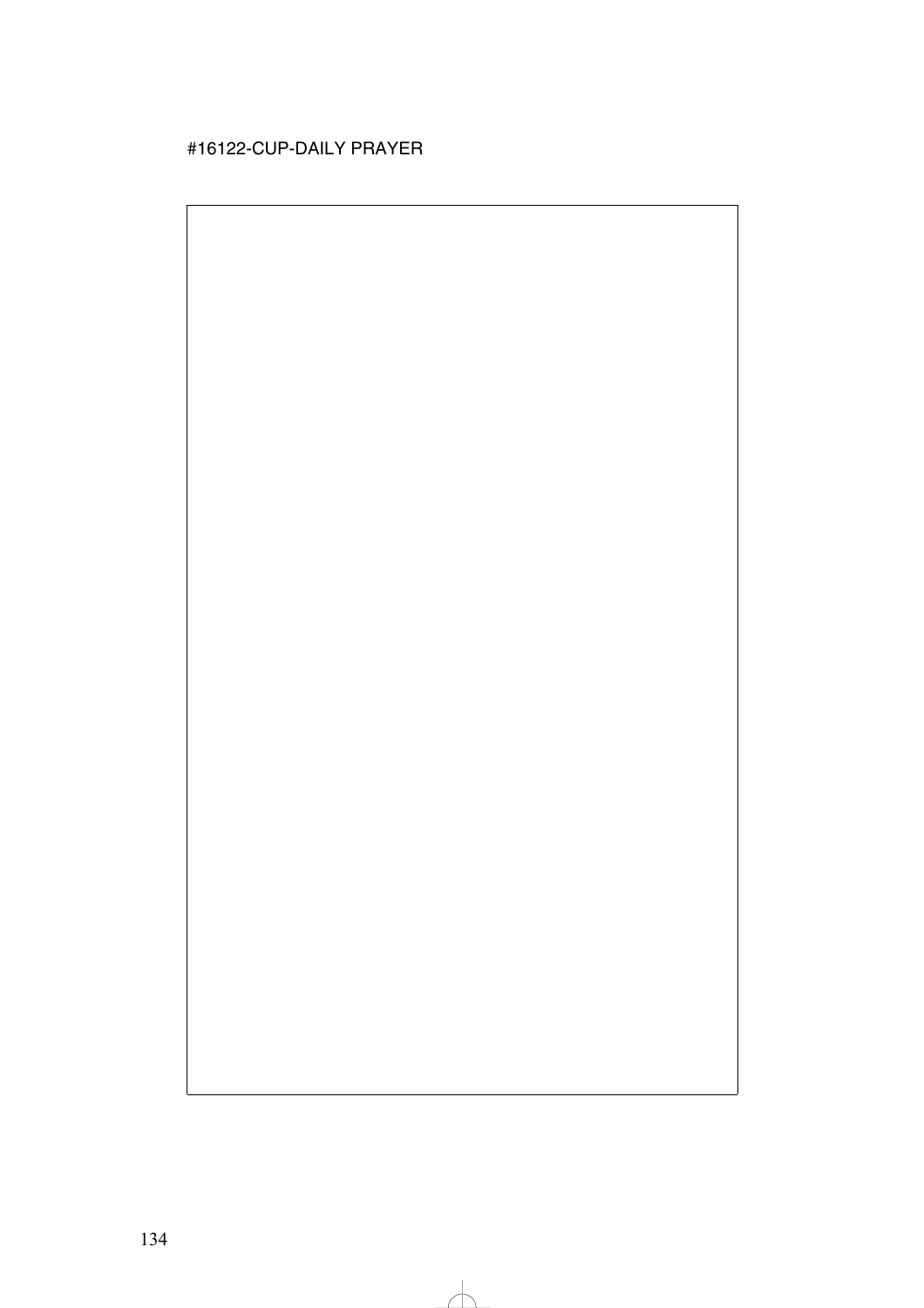# **Morning and Evening Prayer in Ordinary Time**

*These orders are used from 3 February (or the Monday after the Sunday on which Candlemas has been observed) until Shrove Tuesday, and again from the Monday after Pentecost until Morning Prayer on the day before All Saints' Day (or All Saints' Sunday).*

### **Contents**

Morning Prayer on Sunday **114** Evening Prayer on Sunday **120**

Morning Prayer on Monday **125** Evening Prayer on Monday **131**

Morning Prayer on Tuesday **137** Evening Prayer on Tuesday **143**

Morning Prayer on Wednesday **149** Evening Prayer on Wednesday **155**

Morning Prayer on Thursday **161** Evening Prayer on Thursday **167**

Morning Prayer on Friday **173** Evening Prayer on Friday **179**

Morning Prayer on Saturday **185** Evening Prayer on Saturday **191**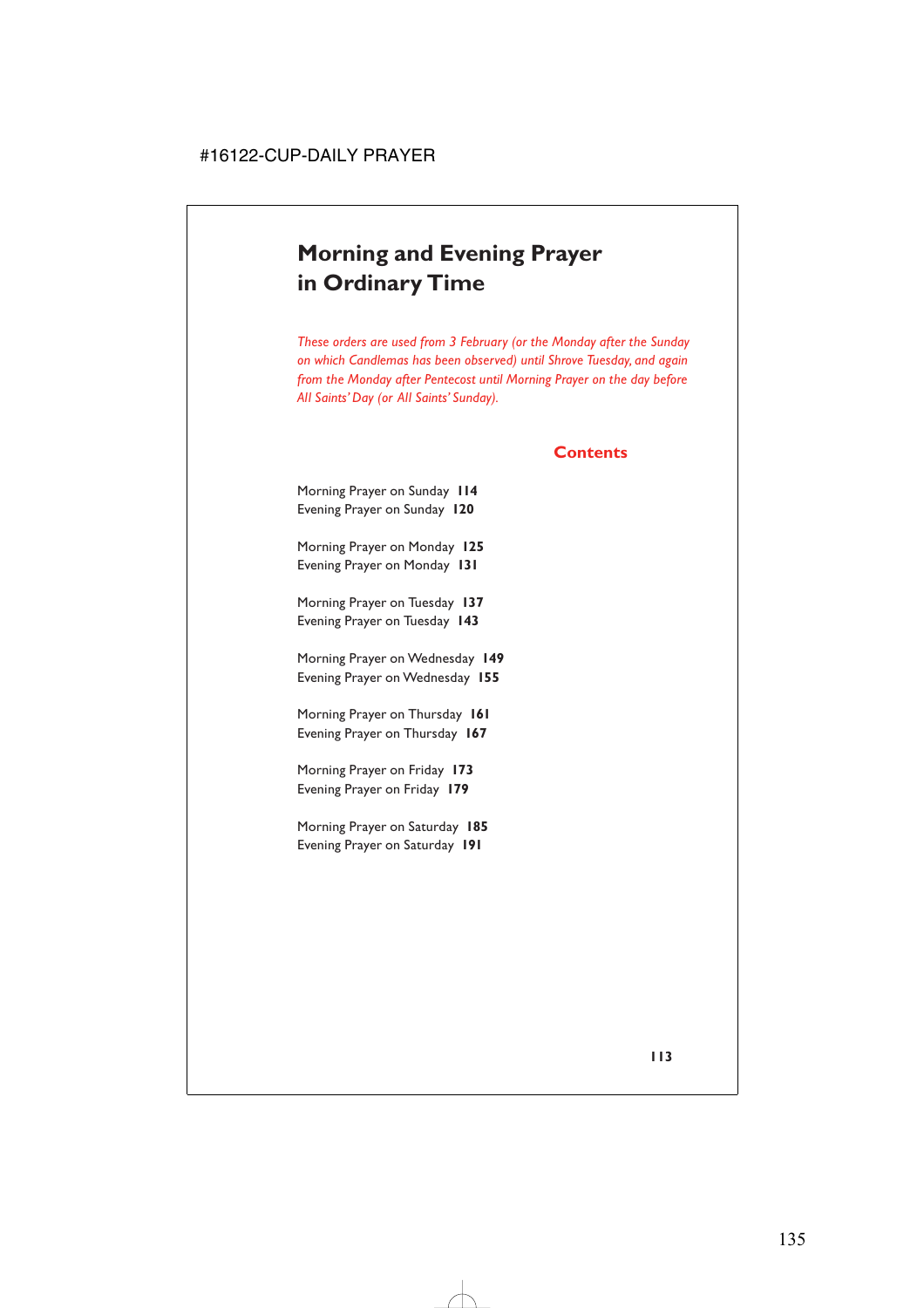# *¶ Morning Prayer on Sunday*

|

# **Preparation**

O Lord, open our lips | *All* **and our mouth shall proclaim your praise.** | *One or more of the following is said or sung:* | *a prayer of thanksgiving (page 109),* | *a suitable hymn,* | *or the Benedicite – a Song of Creation (shorter version)* 1 Bless the Lord all you works of the Lord: ♦ sing his praise and exalt him for ever. 2 Bless the Lord you heavens: ♦ sing his praise and exalt him for ever. 3 Bless the Lord you angels of the Lord: ♦ sing his praise and exalt him for ever. 4 Bless the Lord all people on earth: ♦ sing his praise and exalt him for ever. 5 O people of God bless the Lord: ♦ sing his praise and exalt him for ever. 6 Bless the Lord you priests of the Lord: ♦ sing his praise and exalt him for ever. 7 Bless the Lord you servants of the Lord: ♦ sing his praise and exalt him for ever. 8 Bless the Lord all you of upright spirit:  $\triangleleft$ bless the Lord you that are holy and humble in heart. *The Song of the Three 35-37, 60-65 All* **Bless the Father, the Son and the Holy Spirit:** ♦

**sing his praise and exalt him for ever.**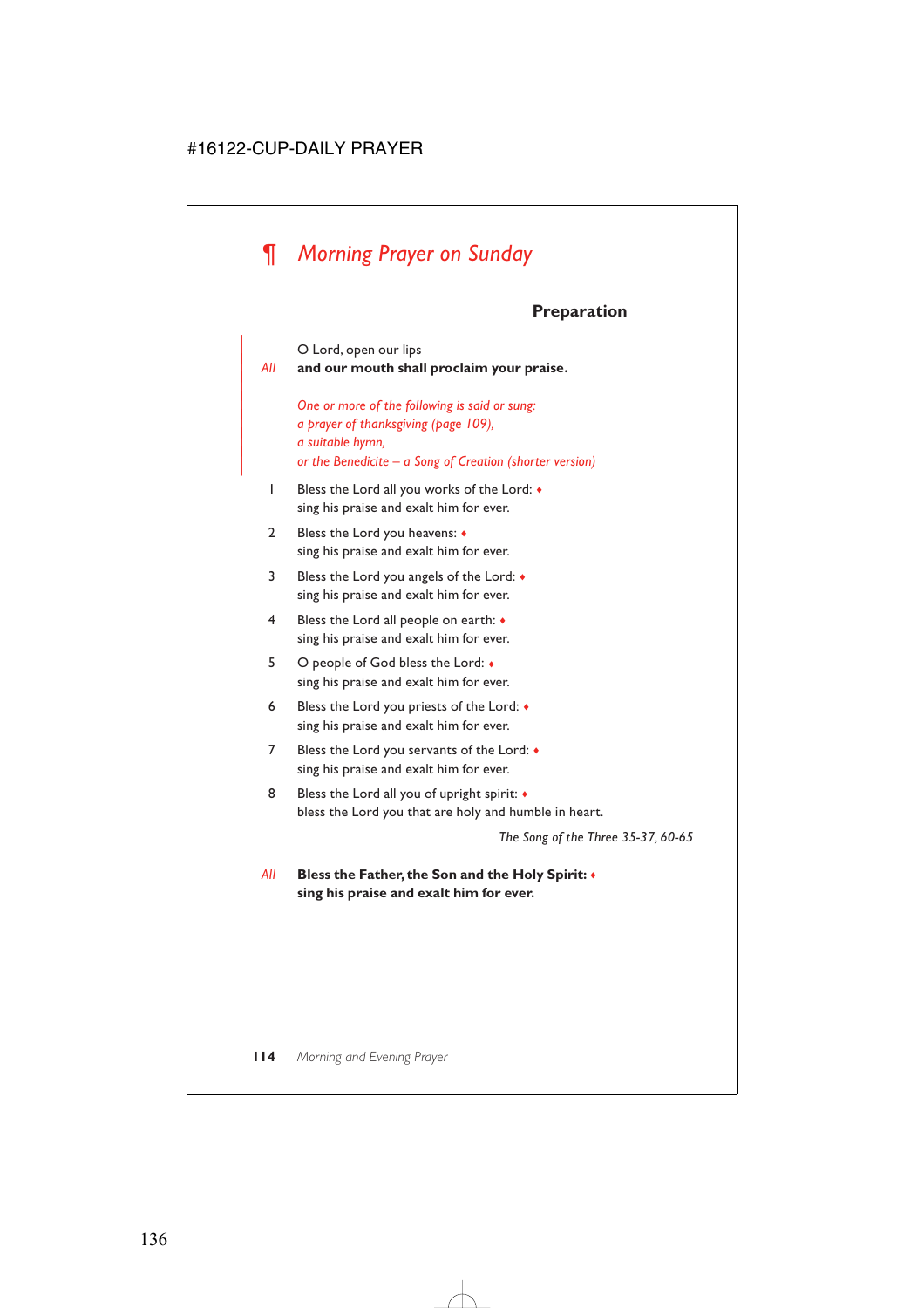#### *This opening prayer may be said*

The night has passed, and the day lies open before us; let us pray with one heart and mind.

#### *Silence is kept.*

As we rejoice in the gift of this new day, so may the light of your presence, O God, set our hearts on fire with love for you; now and for ever.

*All* **Amen.**

### **The Word of God**

### *Psalmody*

| *The appointed psalmody is said.*

*Each psalm or group of psalms may end with*

*All* **Glory to the Father and to the Son and to the Holy Spirit; as it was in the beginning is now and shall be for ever. Amen.**

> *If there are two Scripture readings, the first may be read here, or both may be read after the canticle.*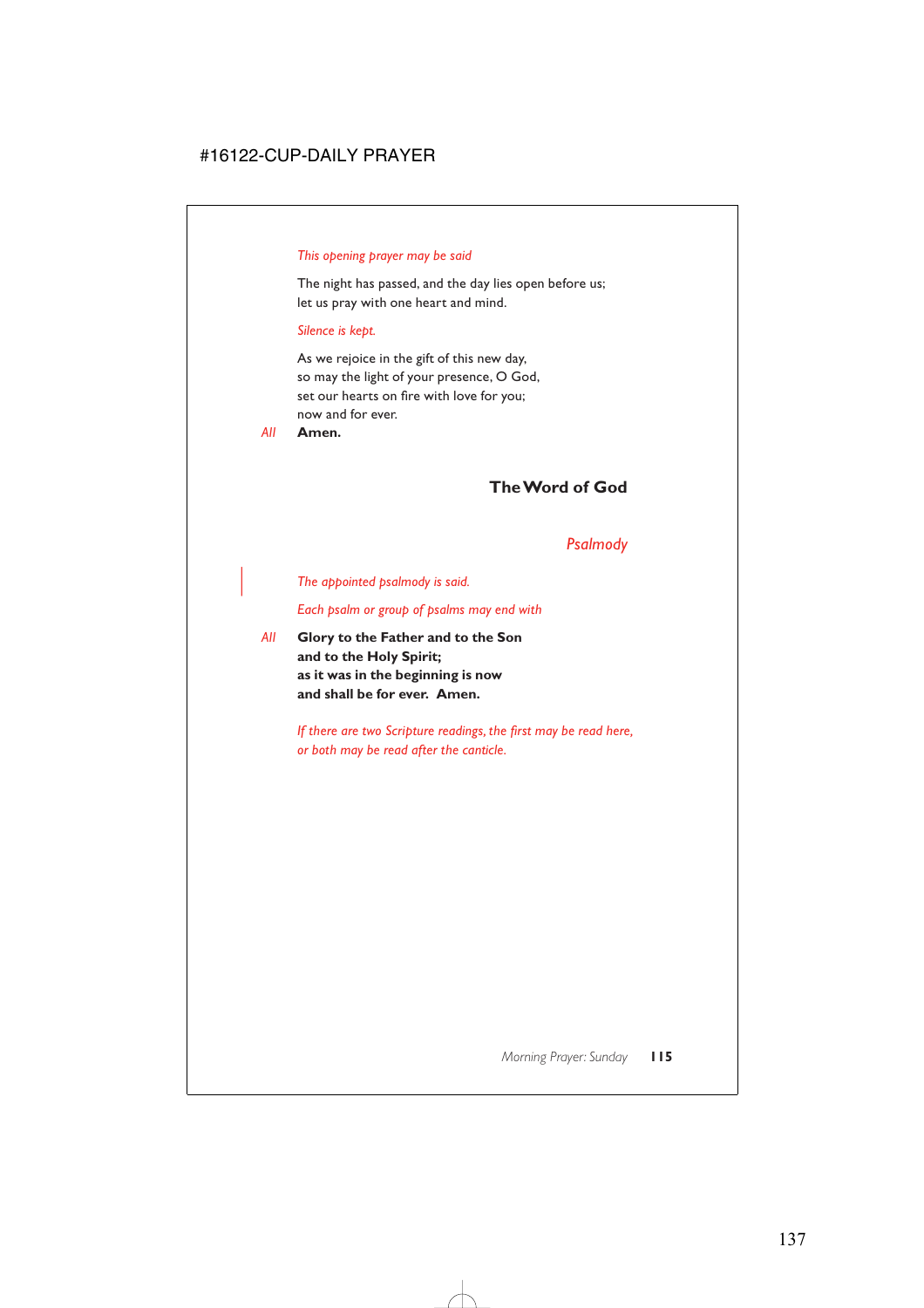# *Canticle*

*A Song of David, or another suitable canticle, for example, number 32 (page 583) or number 50 (page 602), may be said*

#### *Refrain:*

*All* **Splendour and majesty are yours, O God; you are exalted as head over all.**

- 1 Blessed are you, God of Israel, for ever and ever, ♦ for yours is the greatness, the power, the glory, the splendour and the majesty.
- 2 Everything in heaven and on earth is yours; ♦ yours is the kingdom, O Lord, and you are exalted as head over all.
- 3 Riches and honour come from you  $\bullet$ and you rule over all.
- 4 In your hand are power and might; ♦ yours it is to give power and strength to all.
- 5 And now we give you thanks, our God, ♦ and praise your glorious name.
- 6 For all things come from you, ♦ and of your own have we given you.

*1 Chronicles 29.10b-13,14b*

- *All* **Glory to the Father and to the Son and to the Holy Spirit; as it was in the beginning is now and shall be for ever. Amen.**
- *All* **Splendour and majesty are yours, O God; you are exalted as head over all.**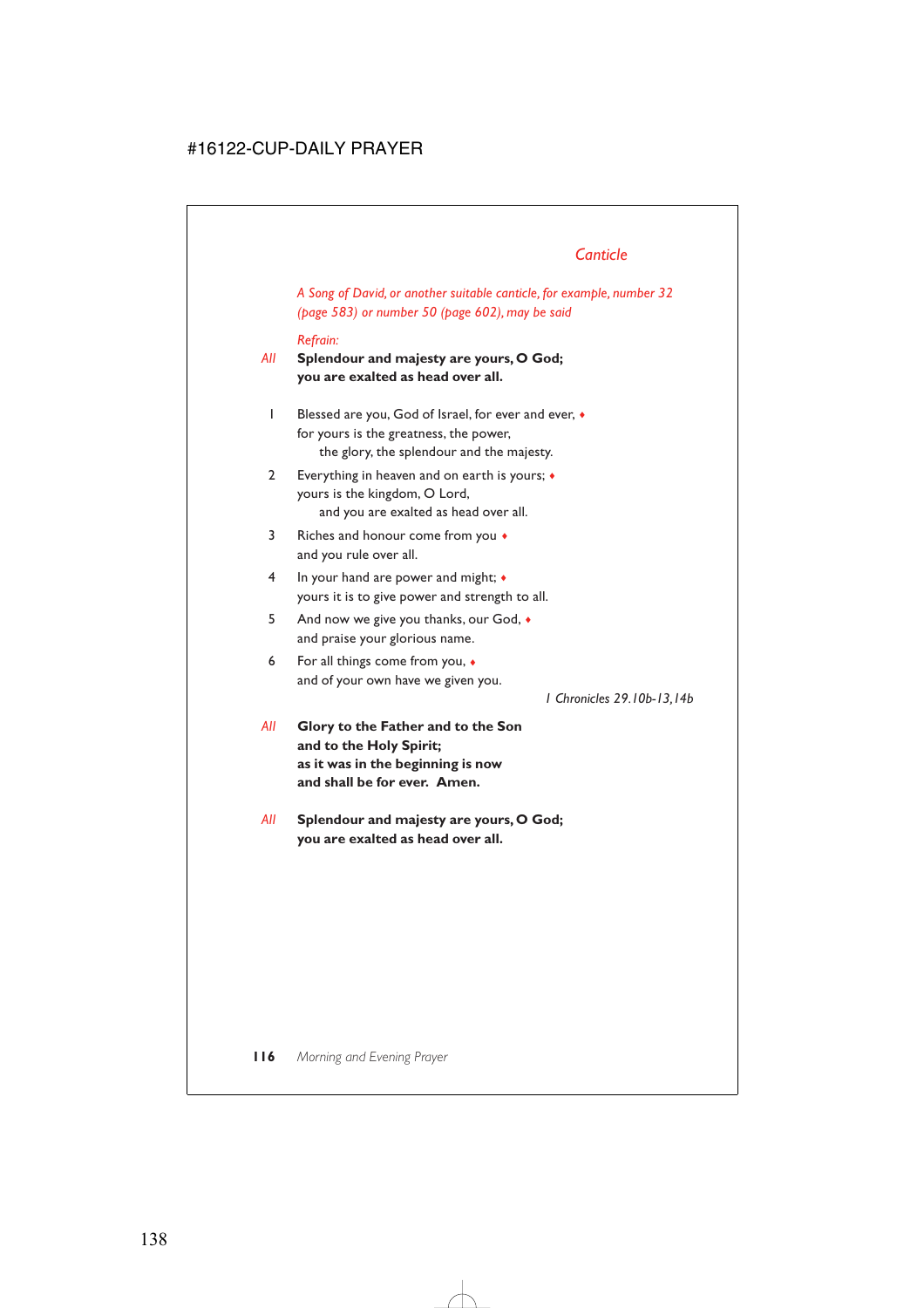# *Scripture Reading*

| *One or more readings appointed for the day are read.*

*The reading(s) may be followed by a time of silence.*

*A suitable song or chant, or a responsory in this or another form, may follow*

Awake, O sleeper, and arise from the dead.

*All* **And Christ shall give you light.** You have died and your life is hid with Christ in God. *All* **Awake, O sleeper, and arise from the dead.**

- Set your minds on things that are above, not on things that are on the earth.
- *All* **And Christ shall give you light.** When Christ our life appears you will appear with him in glory.
- *All* **Awake, O sleeper, and arise from the dead, and Christ shall give you light.** *from Colossians 3*

### *Gospel Canticle*

| *The Benedictus (The Song of Zechariah) is normally said,* | *or the Easter Anthems (page 634) may be said*

#### *Refrain:*

- *All* **You have raised up for us a mighty Saviour, born of the house of your servant David.**
	- | 1 Blessed be the Lord the God of Israel, ♦ who has come to his people and set them free.
	- 2 He has raised up for us a mighty Saviour,  $\bullet$ born of the house of his servant David.
	- 3 Through his holy prophets God promised of old  $\bullet$ to save us from our enemies, from the hands of all that hate us,
	- | 4 To show mercy to our ancestors, ♦ and to remember his holy covenant.
	- | 5 This was the oath God swore to our father Abraham: ♦ to set us free from the hands of our enemies,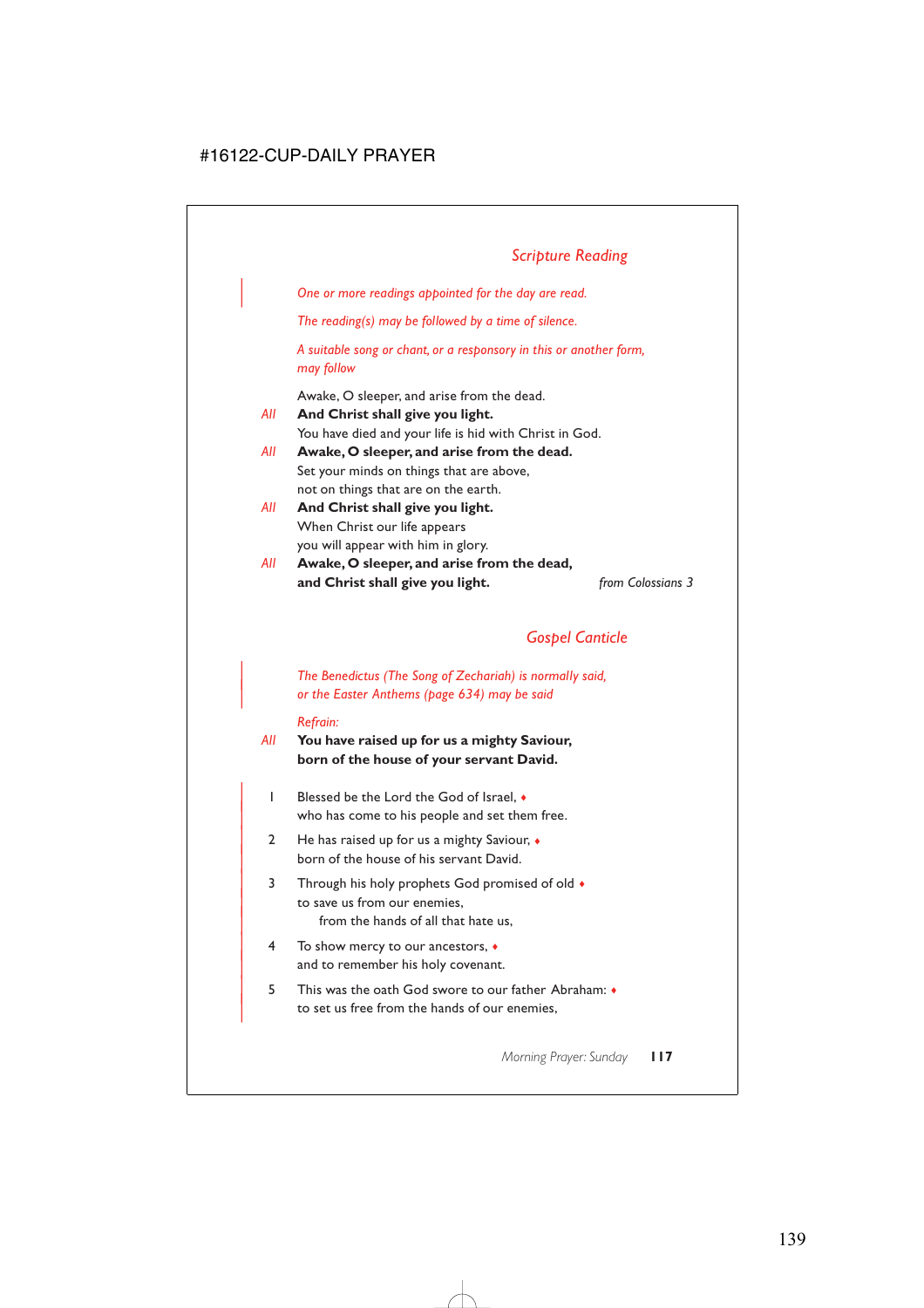- 6 Free to worship him without fear,  $\bullet$ holy and righteous in his sight all the days of our life.
- 7 And you, child, shall be called the prophet of the Most High,  $\bullet$ for you will go before the Lord to prepare his way,
- 8 To give his people knowledge of salvation  $\triangle$ by the forgiveness of all their sins.
- 9 In the tender compassion of our God  $\bullet$ the dawn from on high shall break upon us,
- $| 0 \rangle$  To shine on those who dwell in darkness and the shadow of death. | and to guide our feet into the way of peace. *Luke 1.68-79*
- | *All* **Glory to the Father and to the Son** and to the Holy Spirit; | **as it was in the beginning is now** and shall be for ever. Amen.

|

*All* **You have raised up for us a mighty Saviour, born of the house of your servant David.**

### **Prayers**

#### | *Intercessions are offered*

- | *¶ for the day and its tasks*
- | *¶ for the world and its needs*
- | *¶ for the Church and her life*

*The cycle on pages 362–363 and the prayers on pages 366–368 may be used.*

#### *These responses may be used*

| hear our prayer.    |   | Lord, graciously hear us. |  |
|---------------------|---|---------------------------|--|
| Lord, in your mercy | ( | Lord, hear us.            |  |

*Silence may be kept.*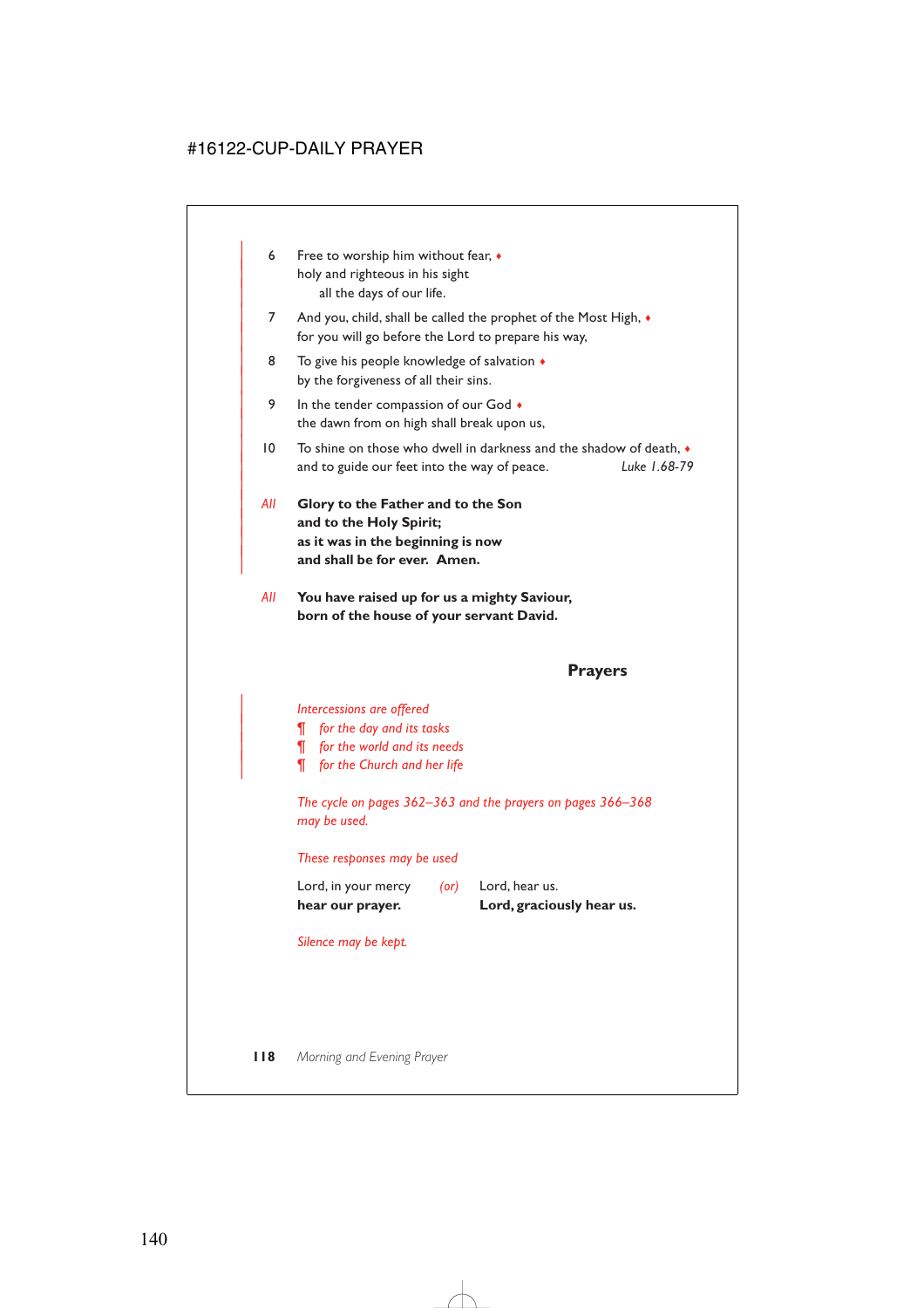#### | *The Collect of the day or the following is said*

God of glory, by the raising of your Son you have broken the chains of death and hell: fill your Church with faith and hope; for a new day has dawned and the way to life stands open in our Saviour Jesus Christ.

*All* **Amen.**

#### | *The Lord's Prayer is said*

As our Saviour taught us, so we pray

| *All* **Our Father in heaven …**

| *(or)*

Let us pray with confidence as our Saviour has taught us | *All* **Our Father, who art in heaven …**

### **The Conclusion**

The Lord bless us, and preserve us from all evil, and keep us in eternal life.

| *All* **Amen.**

Let us bless the Lord.

*All* **Thanks be to God.**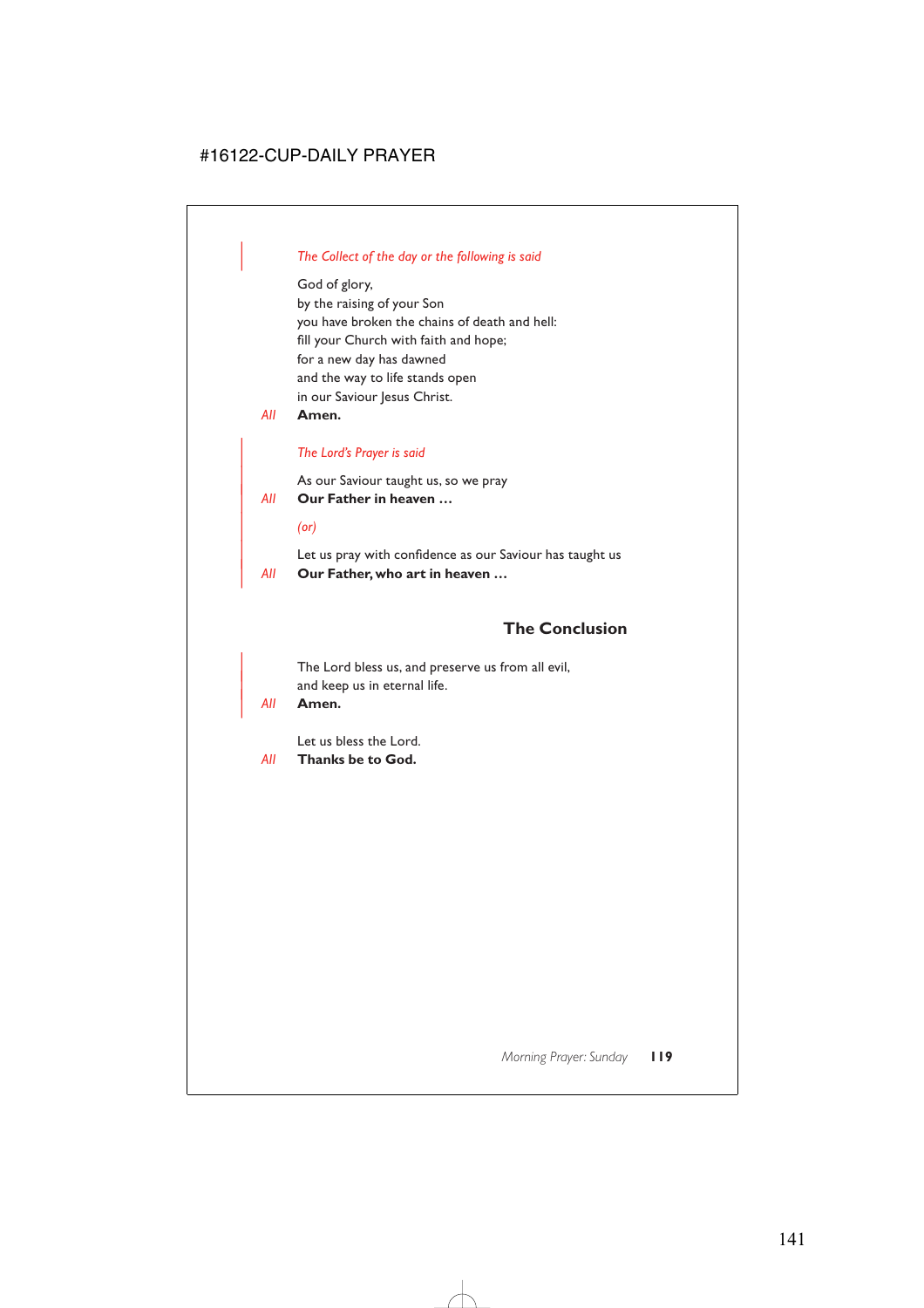# *¶ Evening Prayer on Sunday*

# **Preparation**

| O God, make speed to save us.

#### | *All* **O Lord, make haste to help us.**

|

| *One or more of the following is said or sung:* | *a prayer of thanksgiving (page 110),* | *a suitable hymn,* | *or A Song of Worship*

- 1 Come, bless the Lord, all you servants of the Lord,  $\bullet$ you that by night stand in the house of the Lord.
- 2 Lift up your hands towards the sanctuary  $\bullet$ and bless the Lord.
- 3 The Lord who made heaven and earth  $\bullet$ give you blessing out of Zion. *Psalm 134*

*All* **Glory to the Father and to the Son and to the Holy Spirit; as it was in the beginning is now and shall be for ever. Amen.**

#### *This opening prayer may be said*

That this evening may be holy, good and peaceful, let us pray with one heart and mind.

#### *Silence is kept.*

As our evening prayer rises before you, O God, so may your mercy come down upon us to cleanse our hearts and set us free to sing your praise now and for ever.

*All* **Amen.**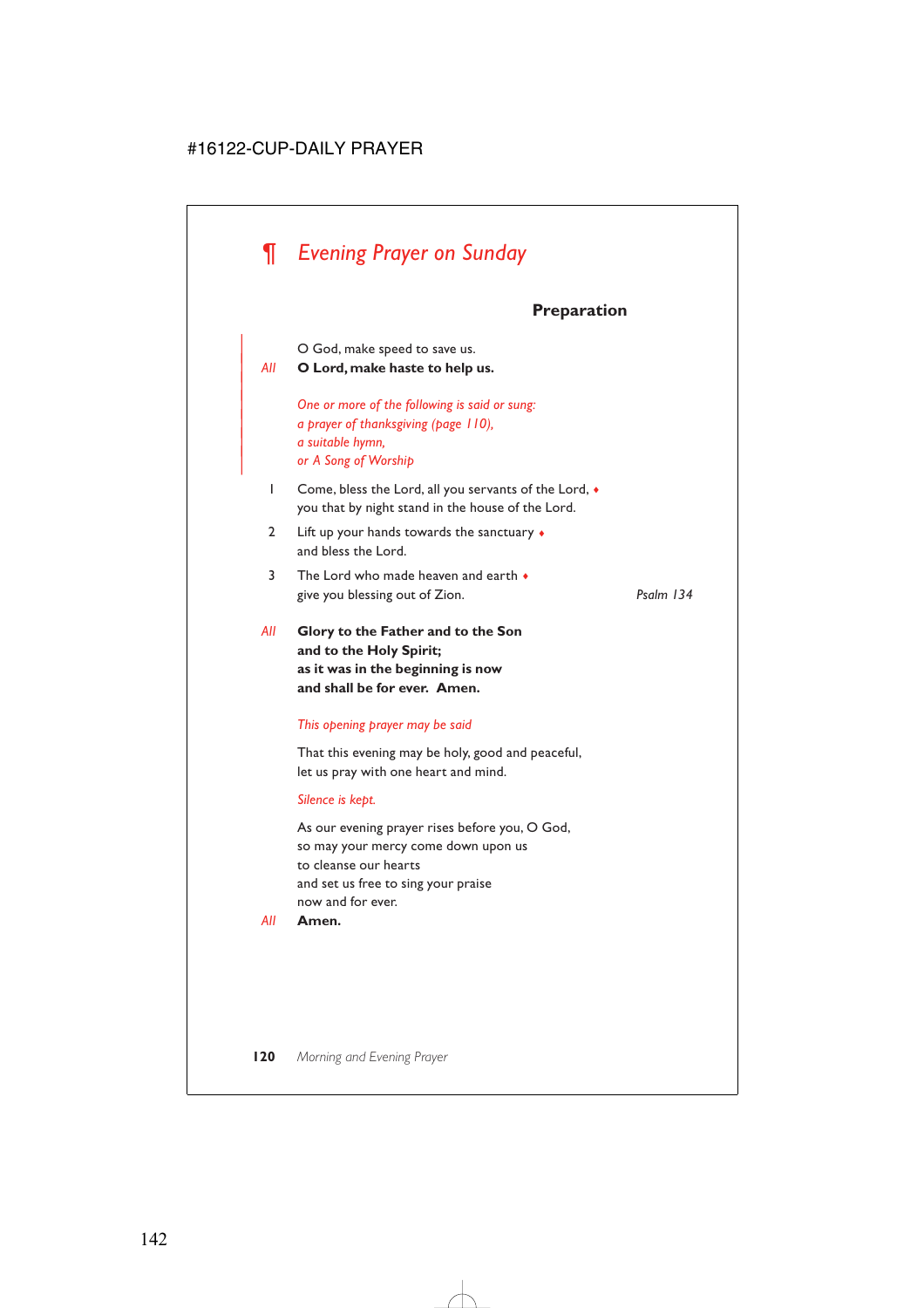# *Psalmody*

| *The appointed psalmody is said.*

*Each psalm or group of psalms may end with*

*All* **Glory to the Father and to the Son and to the Holy Spirit; as it was in the beginning is now and shall be for ever. Amen.**

> *If there are two Scripture readings, the first may be read here, or both may be read after the canticle.*

### *Canticle*

*A Song of the Lamb, or another suitable canticle, for example, number 62 (page 620) or number 74 (page 632), may be said*

#### *Refrain:*

- *All* **Let us rejoice and exult and give glory and homage to our God.**
	- 1 Salvation and glory and power belong to our God, ♦ whose judgements are true and just.
	- 2 Praise our God, all you his servants,  $\bullet$ all who fear him, both small and great.
	- 3 The Lord our God, the Almighty, reigns: ♦ let us rejoice and exult and give him the glory.
	- 4 For the marriage of the Lamb has come ♦ and his bride has made herself ready.
	- 5 Blessed are those who are invited  $\bullet$ to the wedding banquet of the Lamb. *Revelation 19.1b,2a,5b,6b,7,9b*
- *All* **To the One who sits on the throne and to the Lamb** ♦ **be blessing and honour and glory and might, for ever and ever. Amen.**
- *All* **Let us rejoice and exult and give glory and homage to our God.**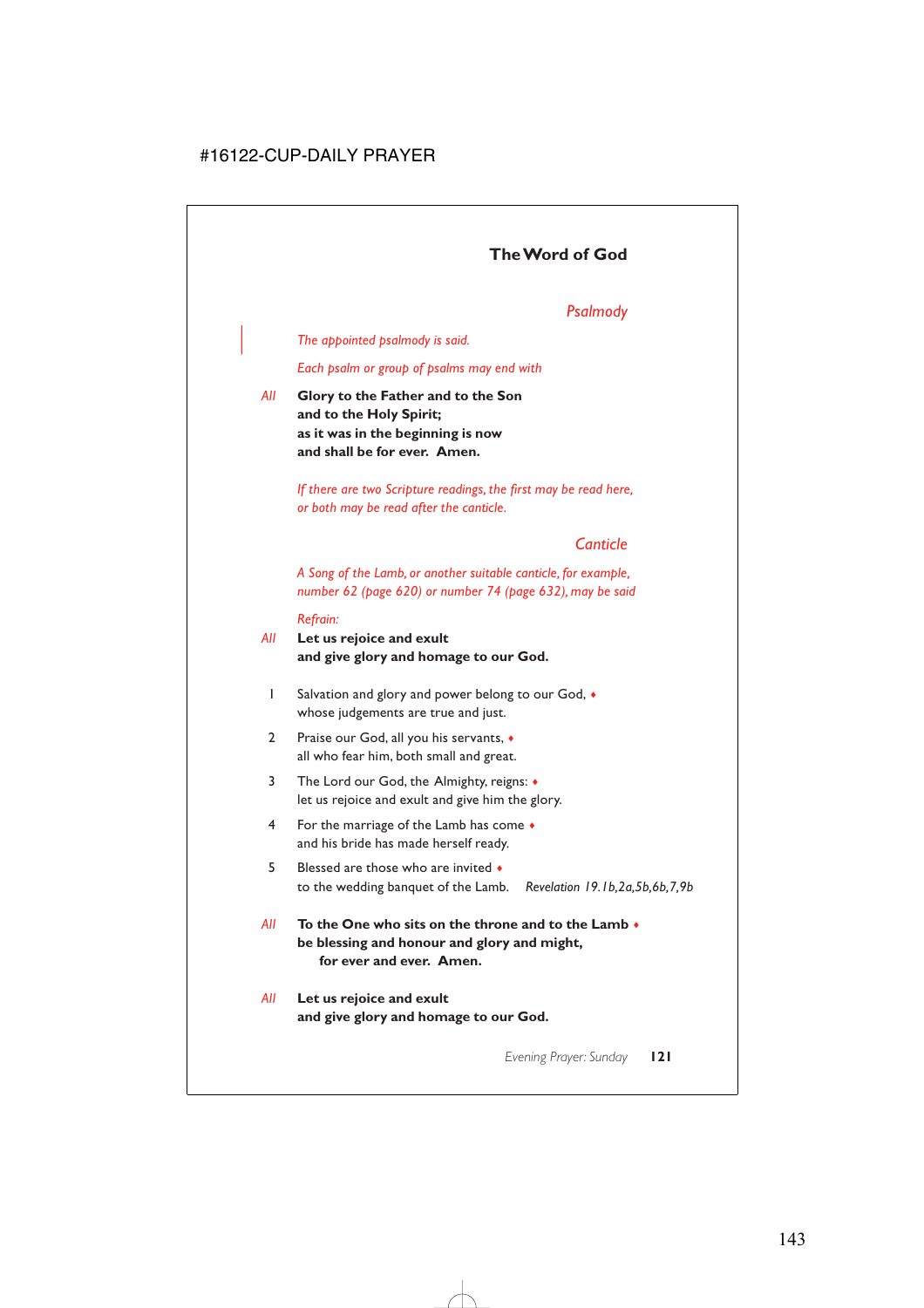| *One or more readings appointed for the day are read.*

*The reading(s) may be followed by a time of silence.*

*A suitable song or chant, or a responsory in this or another form, may follow*

The Lord is my light and my salvation; the Lord is the strength of my life.

*All* **The Lord is my light and my salvation; the Lord is the strength of my life.** The light shines in the darkness and the darkness has not overcome it.

- *All* **The Lord is the strength of my life.** Glory to the Father and to the Son and to the Holy Spirit.
- *All* **The Lord is my light and my salvation; the Lord is the strength of my life.** *from Psalm 27 and John 1*

### *Gospel Canticle*

| *The Magnificat (The Song of Mary) is normally said, or the* | *Nunc dimittis (The Song of Simeon) (page 613) may be said*

#### *Refrain:*

#### *All* **You have done great things, O God, and holy is your name.**

- | 1 My soul proclaims the greatness of the Lord, | my spirit rejoices in God my Saviour; ♦ he has looked with favour on his lowly servant.
- 2 From this day all generations will call me blessed;  $\bullet$ the Almighty has done great things for me and holy is his name.
- | 3 He has mercy on those who fear him, ♦ from generation to generation.
- $4$  He has shown strength with his arm  $\bullet$ and has scattered the proud in their conceit,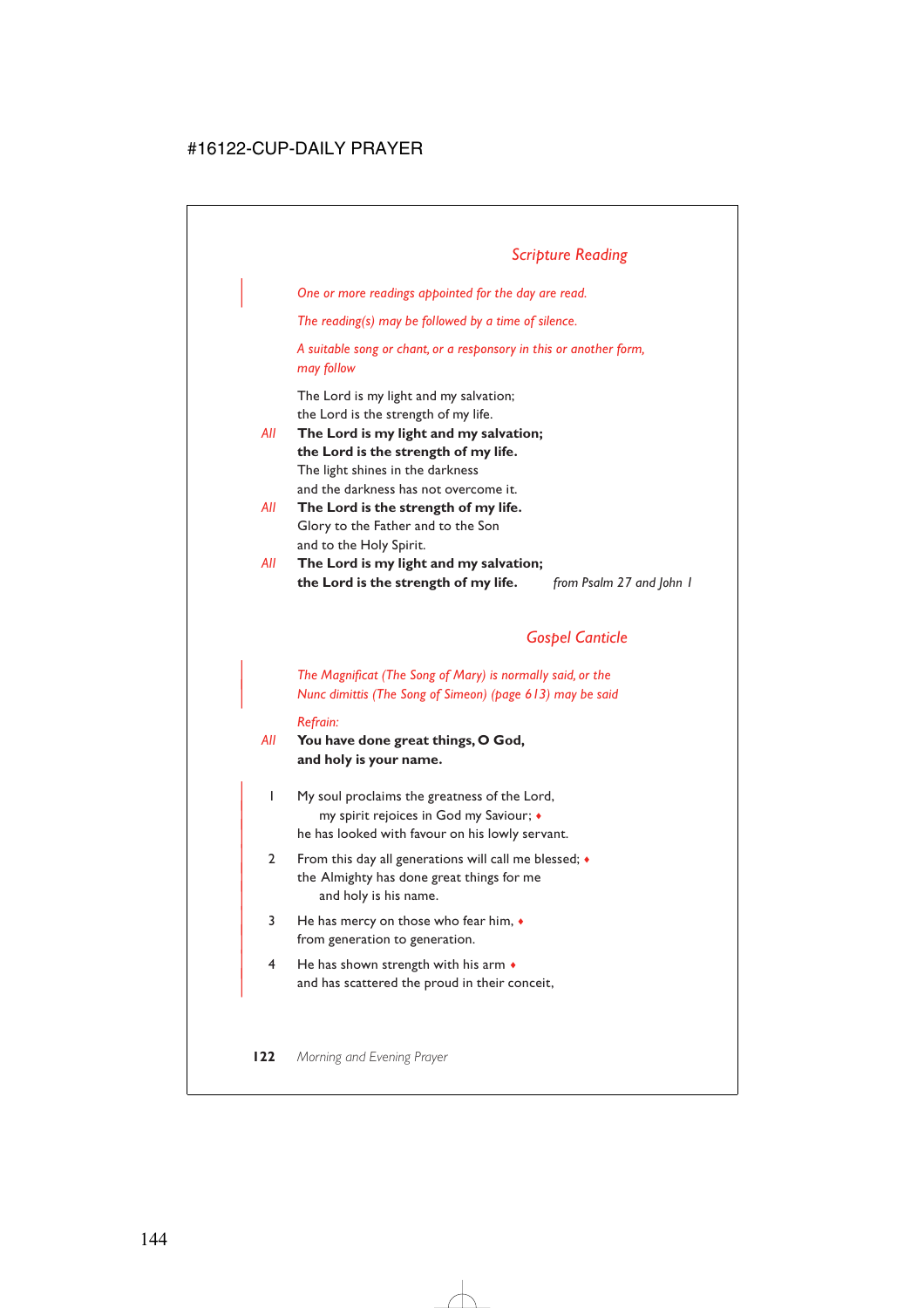| <b>Prayers</b> |     |                                                                                                                                    |              |  |
|----------------|-----|------------------------------------------------------------------------------------------------------------------------------------|--------------|--|
|                | All | You have done great things, O God,<br>and holy is your name.                                                                       |              |  |
|                | All | Glory to the Father and to the Son<br>and to the Holy Spirit;<br>as it was in the beginning is now<br>and shall be for ever. Amen. |              |  |
|                | 8   | The promise made to our ancestors, $\bullet$<br>to Abraham and his children for ever.                                              | Luke 1.46-55 |  |
|                | 7   | He has come to the aid of his servant Israel. $\bullet$<br>to remember his promise of mercy,                                       |              |  |
|                | 6   | He has filled the hungry with good things $\bullet$<br>and sent the rich away empty.                                               |              |  |
|                | 5   | Casting down the mighty from their thrones $\bullet$<br>and lifting up the lowly.                                                  |              |  |

*Thanksgiving may be made for the day.*

| *Intercessions are offered*

| *¶ for peace*

| *¶ for individuals and their needs*

*The cycle on pages 362–363 and the prayers on pages 369–371 may be used.*

#### *These responses may be used*

| hear our prayer.    |            | Lord, graciously hear us. |
|---------------------|------------|---------------------------|
| Lord, in your mercy | $($ or $)$ | Lord, hear us.            |

*Silence may be kept.*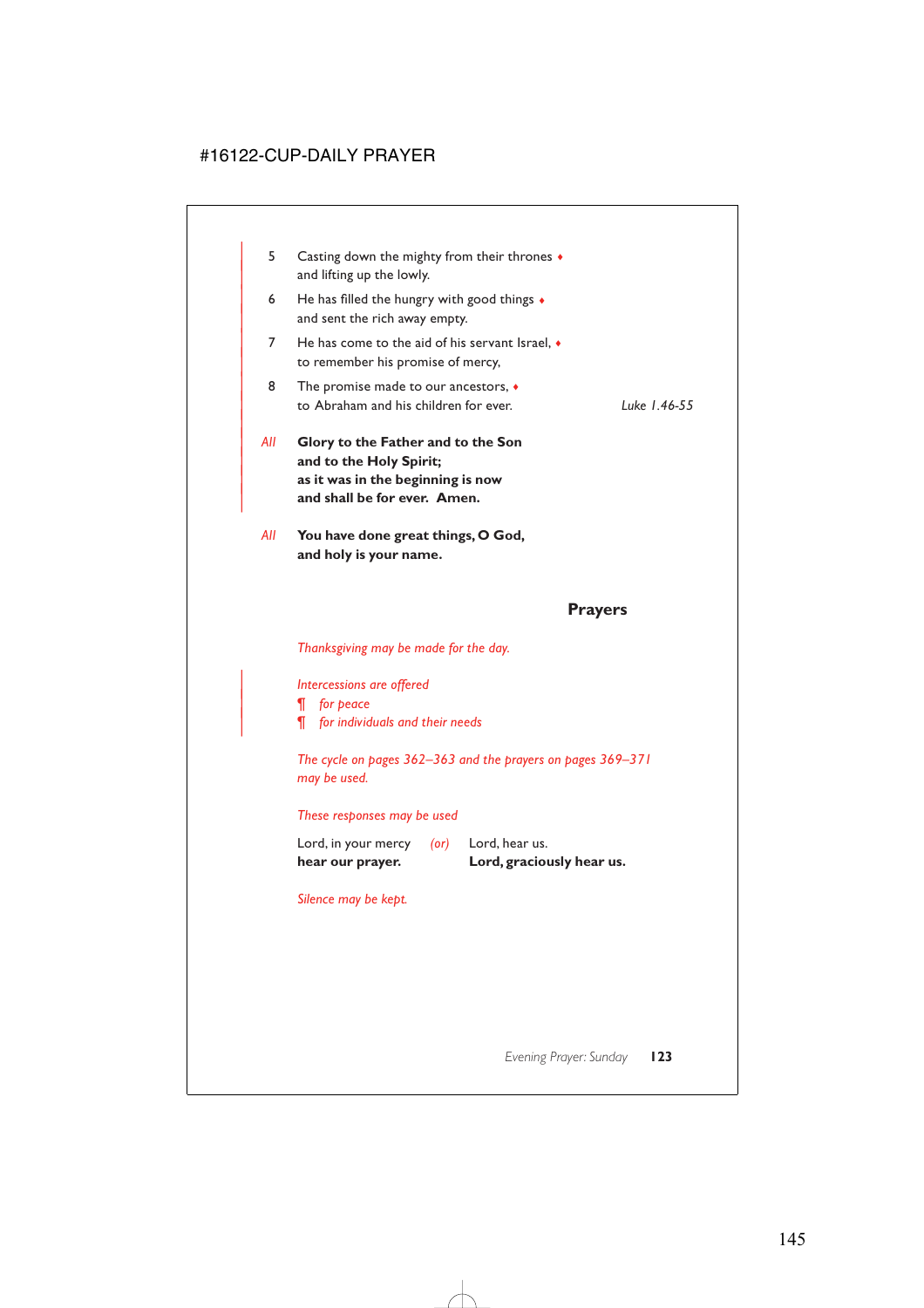### | *The Collect of the day or the following is said*

Lighten our darkness, Lord, we pray, and in your great mercy defend us from all perils and dangers of this night, for the love of your only Son, our Saviour Jesus Christ.

*All* **Amen.**

#### | *The Lord's Prayer is said*

As our Saviour taught us, so we pray

#### | *All* **Our Father in heaven …**

| *(or)*

Let us pray with confidence as our Saviour has taught us

| *All* **Our Father, who art in heaven …**

### **The Conclusion**

| *All* **The grace of our Lord Jesus Christ,** and the love of God, | **and the fellowship of the Holy Spirit,** | **be with us all evermore.** | **Amen.**

Let us bless the Lord.

*All* **Thanks be to God.**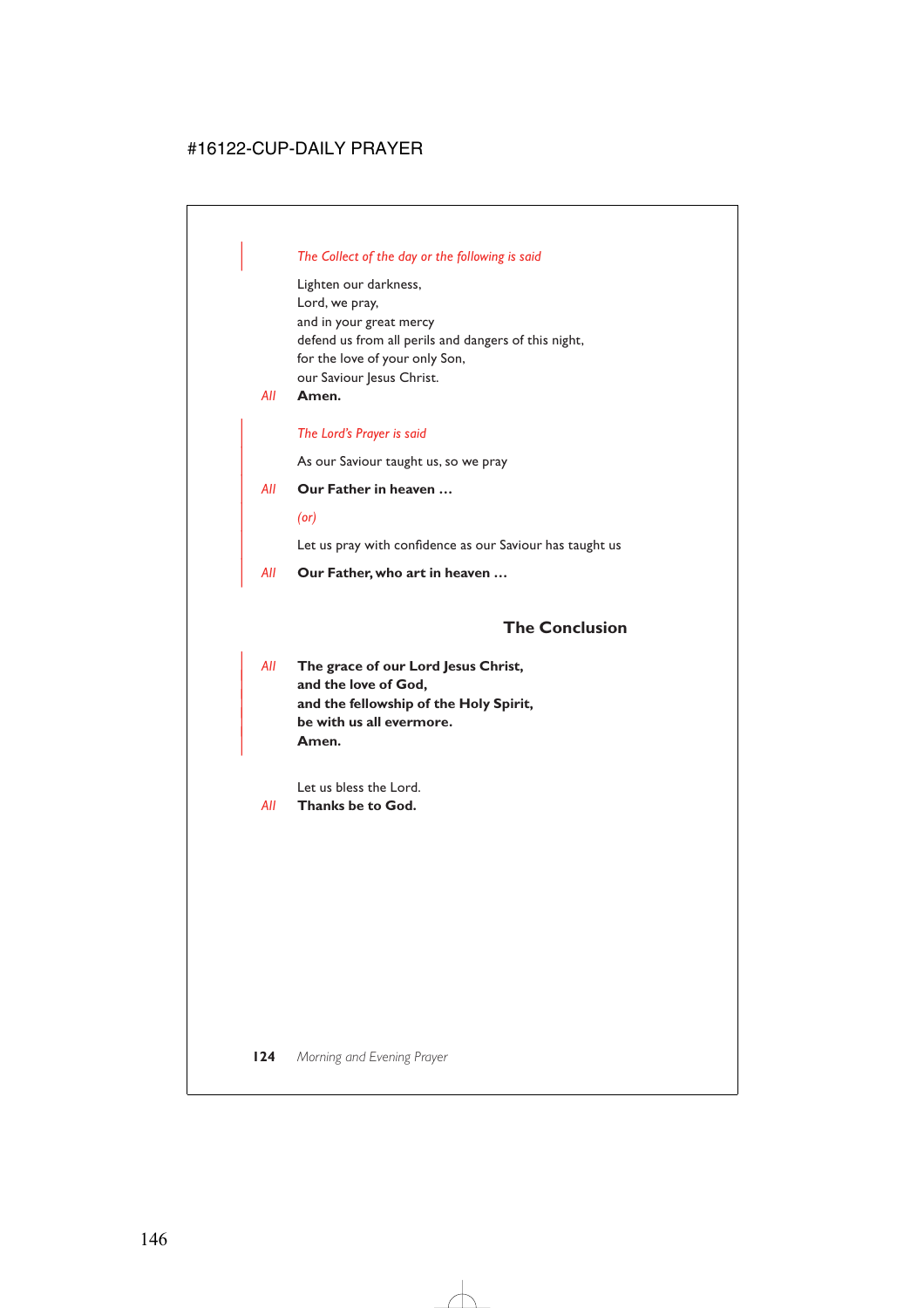# *¶ Morning Prayer on Monday*

# **Preparation**

|                | <b>Preparation</b>                                                                                                                                             |                |  |
|----------------|----------------------------------------------------------------------------------------------------------------------------------------------------------------|----------------|--|
| All            | O Lord, open our lips<br>and our mouth shall proclaim your praise.                                                                                             |                |  |
|                | One or more of the following is said or sung:<br>a prayer of thanksgiving (page 109),<br>a suitable hymn,<br>or A Song of God's Compassion                     |                |  |
| I              | The Lord is full of compassion and mercy, •<br>slow to anger and of great kindness.                                                                            |                |  |
| $\overline{2}$ | He will not always accuse us, $\bullet$<br>neither will he keep his anger for ever.                                                                            |                |  |
| 3              | He has not dealt with us according to our sins, $\bullet$<br>nor rewarded us according to our wickedness.                                                      |                |  |
| 4              | For as the heavens are high above the earth, $\bullet$<br>so great is his mercy upon those who fear him.                                                       |                |  |
| 5              | As far as the east is from the west. $\bullet$<br>so far has he set our sins from us.                                                                          |                |  |
| 6              | As a father has compassion on his children, •<br>so is the Lord merciful towards those who fear him.                                                           |                |  |
| 7              | For he knows of what we are made: •<br>he remembers that we are but dust.                                                                                      |                |  |
| 8              | Our days are but as grass; •<br>we flourish as a flower of the field:                                                                                          |                |  |
| 9              | For as soon as the wind goes over it, it is gone, $\triangleleft$<br>and its place shall know it no more.                                                      |                |  |
| 10             | But the merciful goodness of the Lord is from of old<br>and endures for ever on those who fear him. $\bullet$<br>and his righteousness on children's children; |                |  |
| П              | On those who keep his covenant $\bullet$<br>and remember his commandments to do them.                                                                          | Psalm 103.8-18 |  |
| All            | Glory to the Father and to the Son<br>and to the Holy Spirit;<br>as it was in the beginning is now<br>and shall be for ever. Amen.                             |                |  |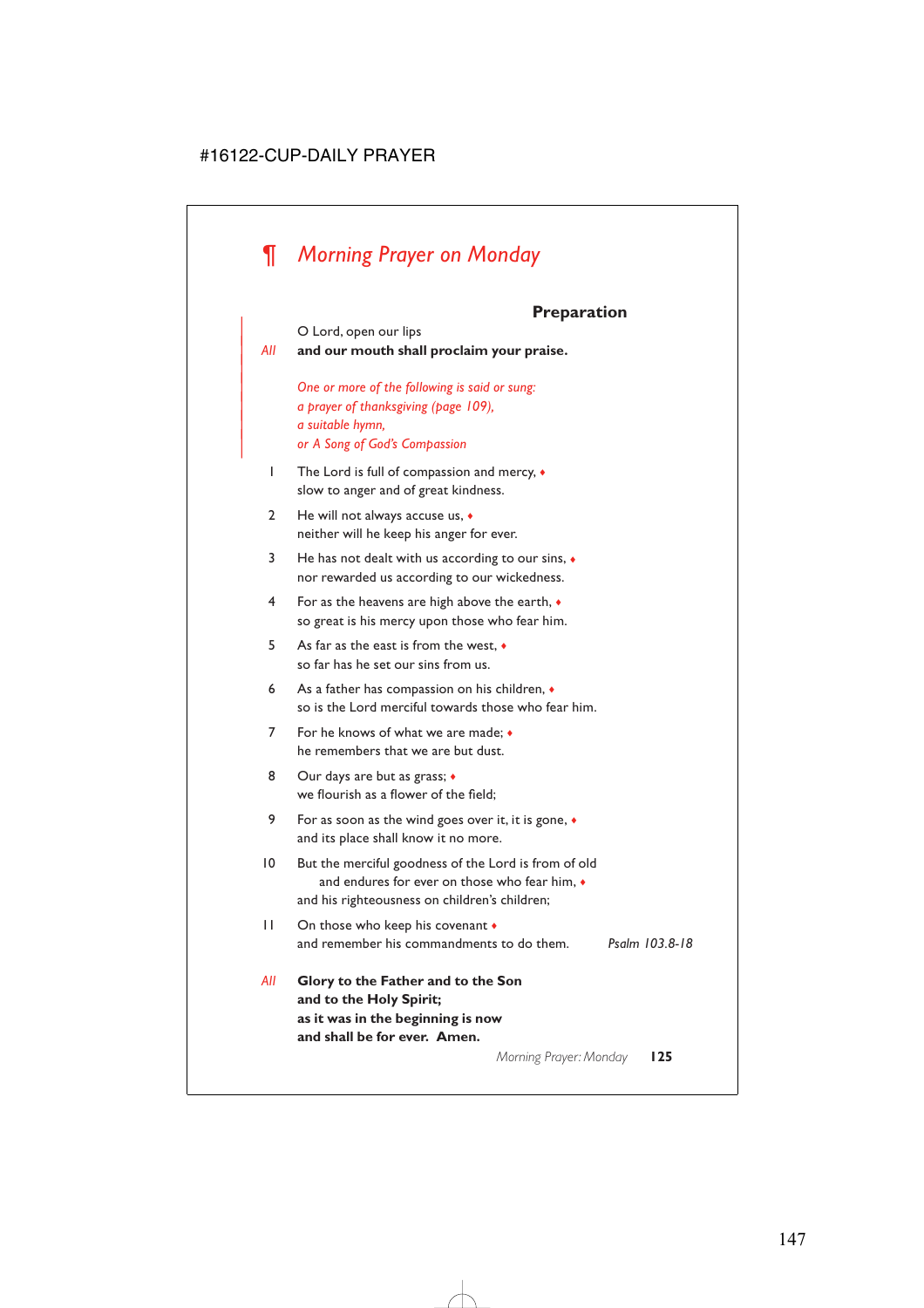#### *This opening prayer may be said*

The night has passed, and the day lies open before us; let us pray with one heart and mind.

#### *Silence is kept.*

As we rejoice in the gift of this new day, so may the light of your presence, O God, set our hearts on fire with love for you; now and for ever.

*All* **Amen.**

### **The Word of God**

#### *Psalmody*

#### | *The appointed psalmody is said.*

*Each psalm or group of psalms may end with*

*All* **Glory to the Father and to the Son and to the Holy Spirit; as it was in the beginning is now and shall be for ever. Amen.**

> *If there are two Scripture readings, the first may be read here, or both may be read after the canticle.*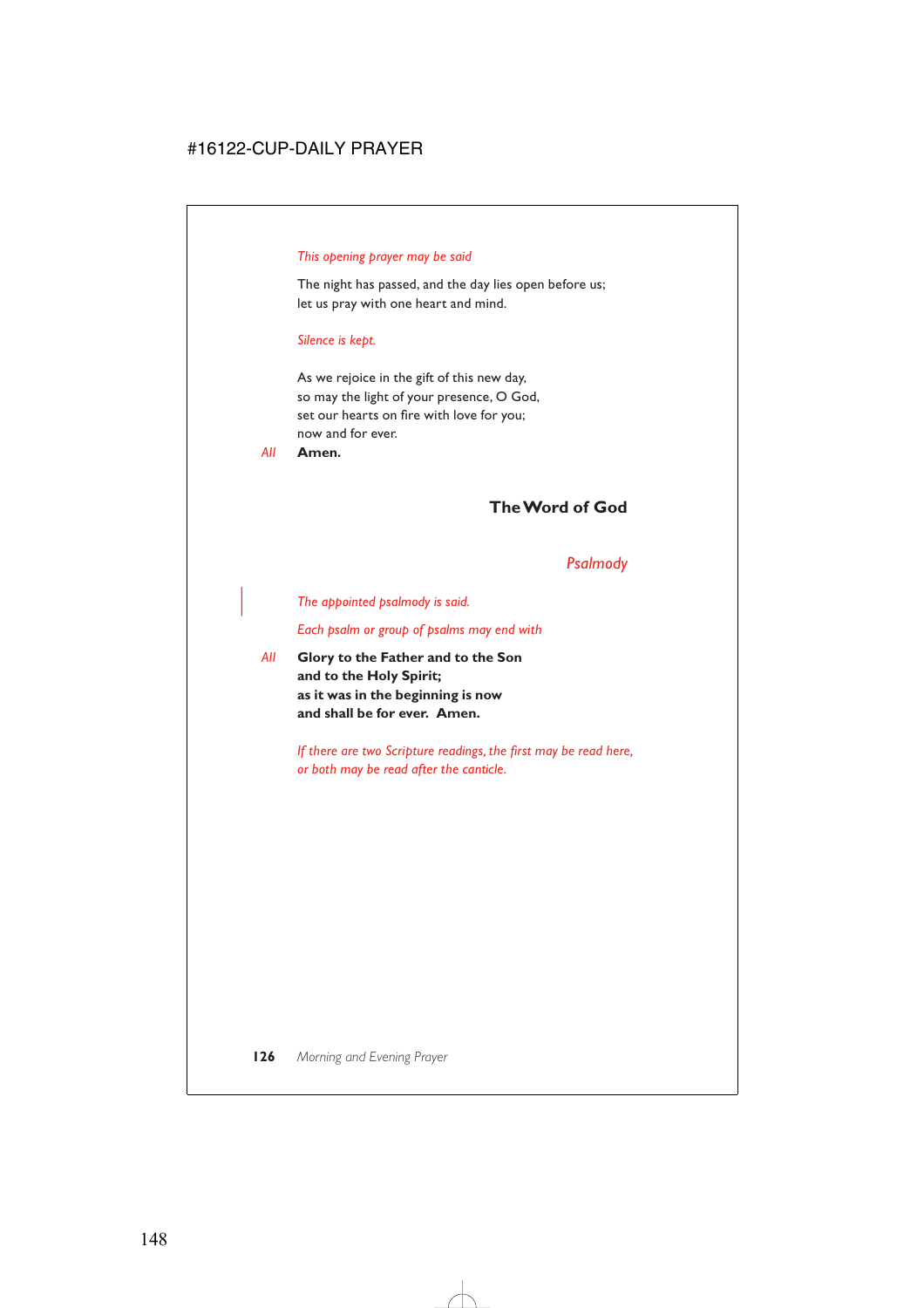# *Canticle*

*A Song of Deliverance, or another suitable canticle, for example, number 40 (page 591), may be said*

### *Refrain:*

- *All* **All the earth, shout and sing for joy, for great in your midst is the Holy One.**
	- 1 'Behold, God is my salvation; ♦ I will trust and will not be afraid;
	- 2 'For the Lord God is my strength and my song, ♦ and has become my salvation.'
	- 3 With joy you will draw water  $\bullet$ from the wells of salvation.
	- 4 On that day you will say, ♦ 'Give thanks to the Lord, call upon his name;
	- 5 'Make known his deeds among the nations, ♦ proclaim that his name is exalted.
	- 6 'Sing God's praises, who has triumphed gloriously; ♦ let this be known in all the world.
	- 7 'Shout and sing for joy, you that dwell in Zion, ♦ for great in your midst is the Holy One of Israel.' *Isaiah 12.2-6*
- *All* **Glory to the Father and to the Son and to the Holy Spirit; as it was in the beginning is now and shall be for ever. Amen.**
- *All* **All the earth, shout and sing for joy, for great in your midst is the Holy One.**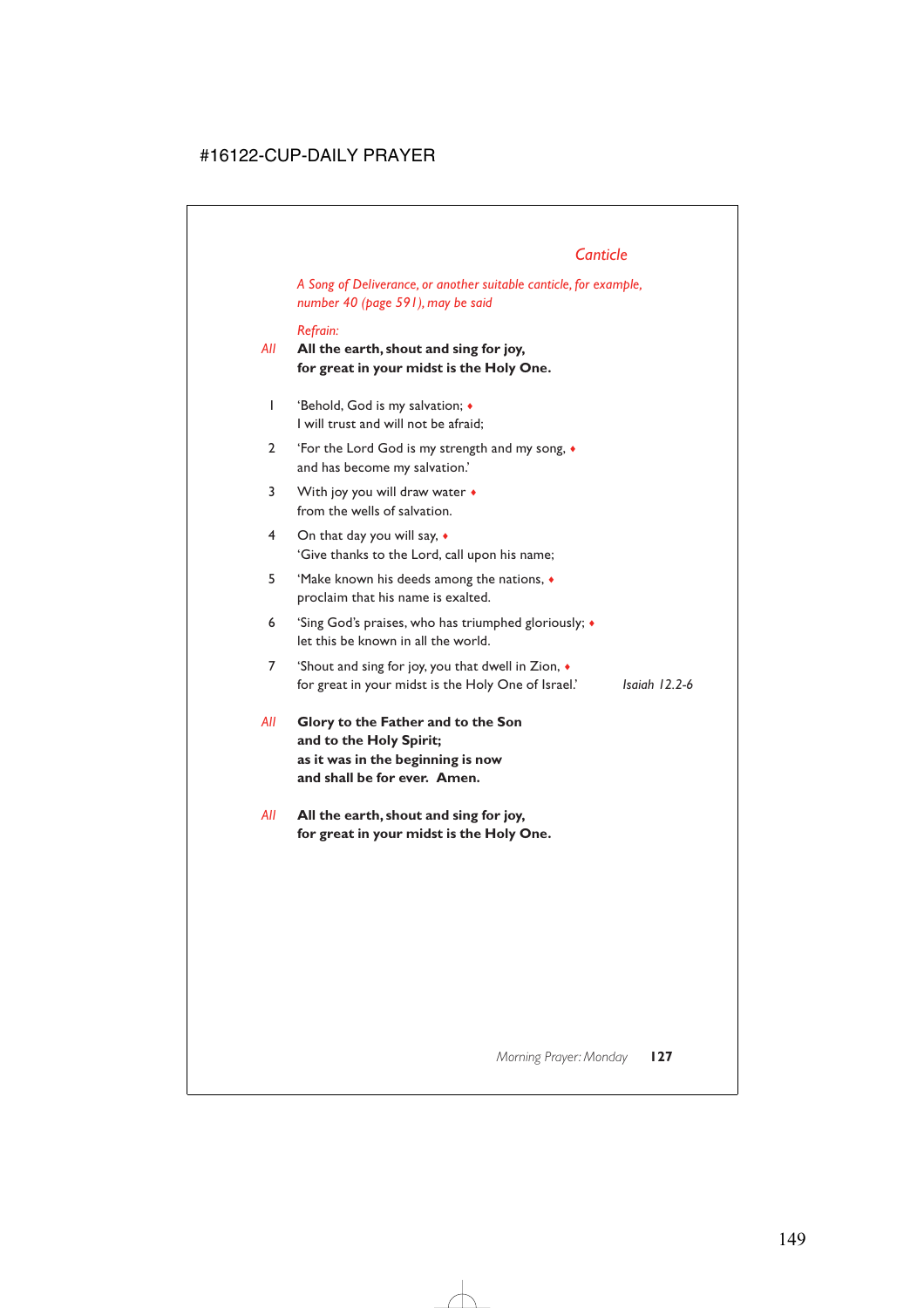# *Scripture Reading*

| *One or more readings appointed for the day are read.*

*The reading(s) may be followed by a time of silence.*

*A suitable song or chant, or a responsory in this or another form, may follow*

Trust in the Lord with all your heart; and be not wise in your own sight.

- *All* **Trust in the Lord with all your heart; and be not wise in your own sight.** In all your ways acknowledge him and he will make straight your paths.
- *All* **Trust in the Lord with all your heart.** Glory to the Father and to the Son and to the Holy Spirit.
- *All* **Trust in the Lord with all your heart; and be not wise in your own sight.** *from Proverbs 3*

### *Gospel Canticle*

### | *The Benedictus (The Song of Zechariah) is normally said, or the* | *Te Deum Laudamus (A Song of the Church) (page 636) may be said*

#### *Refrain:*

- *All* **You have set us free to worship you without fear, holy and righteous in your sight.**
	- $\blacksquare$  Blessed be the Lord the God of Israel  $\blacklozenge$ who has come to his people and set them free.
	- 2 He has raised up for us a mighty Saviour,  $\bullet$ born of the house of his servant David.
	- 3 Through his holy prophets God promised of old  $\bullet$ to save us from our enemies. from the hands of all that hate us,
	- | 4 To show mercy to our ancestors, ♦ and to remember his holy covenant.
	- | 5 This was the oath God swore to our father Abraham: ♦ to set us free from the hands of our enemies.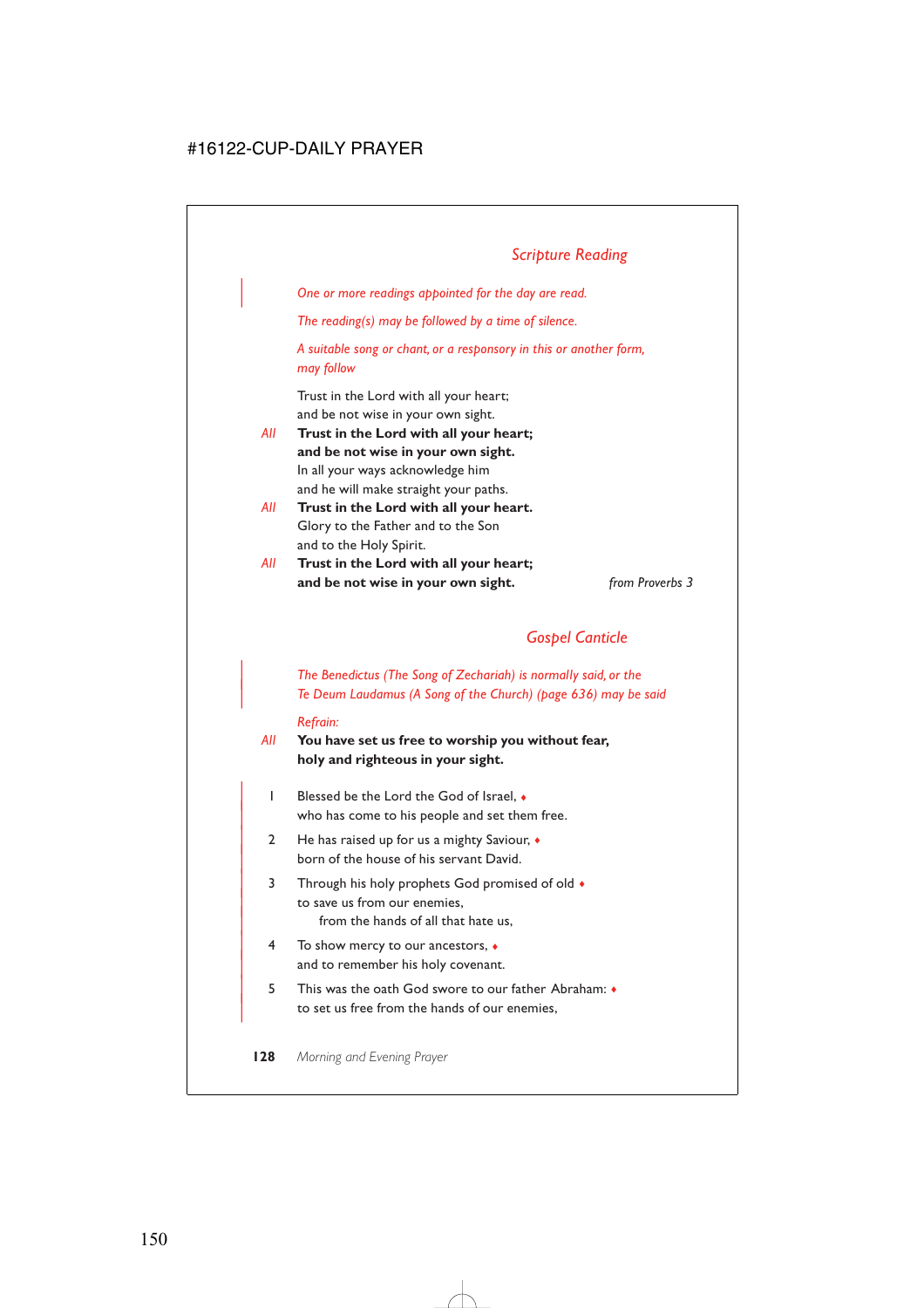- 6 Free to worship him without fear,  $\bullet$ holy and righteous in his sight all the days of our life.
- 7 And you, child, shall be called the prophet of the Most High,  $\bullet$ for you will go before the Lord to prepare his way,
- 8 To give his people knowledge of salvation  $\triangleleft$ by the forgiveness of all their sins.
- 9 In the tender compassion of our God  $\bullet$ the dawn from on high shall break upon us,
- $| 0 \rangle$  To shine on those who dwell in darkness and the shadow of death. | and to guide our feet into the way of peace. *Luke 1.68-79*
- | *All* **Glory to the Father and to the Son** and to the Holy Spirit; | **as it was in the beginning is now** and shall be for ever. Amen.

|

*All* **You have set us free to worship you without fear, holy and righteous in your sight.**

### **Prayers**

### | *Intercessions are offered*

- | *¶ for the day and its tasks*
- | *¶ for the world and its needs*
- | *¶ for the Church and her life*

*The cycle on pages 362–363 and the prayers on pages 366–368 may be used.*

### *These responses may be used*

| hear our prayer.    |      | Lord, graciously hear us. |
|---------------------|------|---------------------------|
| Lord, in your mercy | (or) | Lord, hear us.            |

### *Silence may be kept.*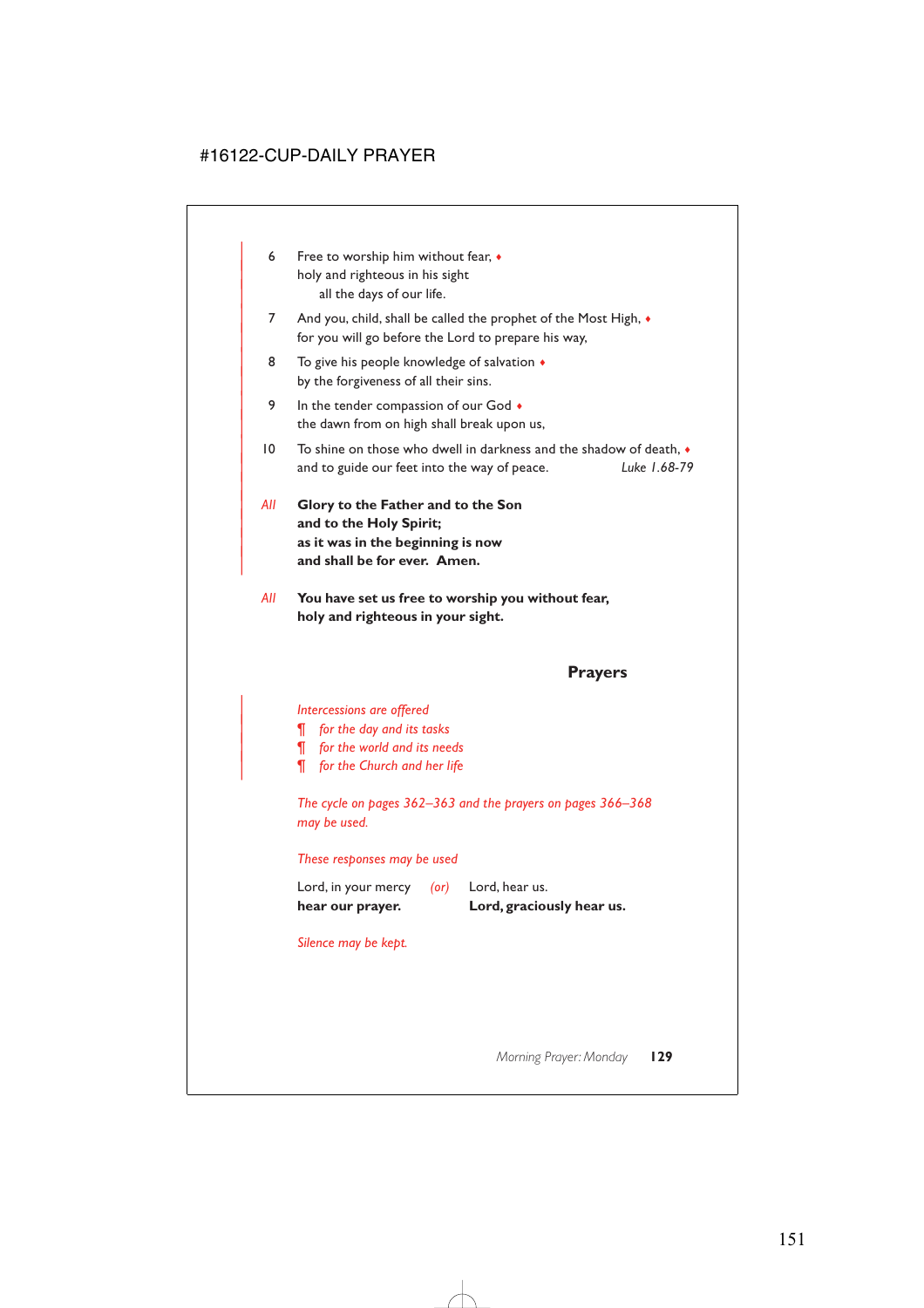### | *The Collect of the day or the following is said*

Lord our God, as with all creation we offer you the life of this new day, give us grace to love and serve you to the praise of Jesus Christ our Lord.

*All* **Amen.**

#### <sup>|</sup> *The Lord's Prayer is said* <sup>|</sup>

As our Saviour taught us, so we pray

### <sup>|</sup> *All* **Our Father in heaven …** <sup>|</sup>

<sup>|</sup> *(or)* <sup>|</sup>

Let us pray with confidence as our Saviour has taught us

| *All* **Our Father, who art in heaven …**

# **The Conclusion**

The Lord bless us, and preserve us from all evil, and keep us in eternal life.

### | *All* **Amen.**

Let us bless the Lord.

*All* **Thanks be to God.**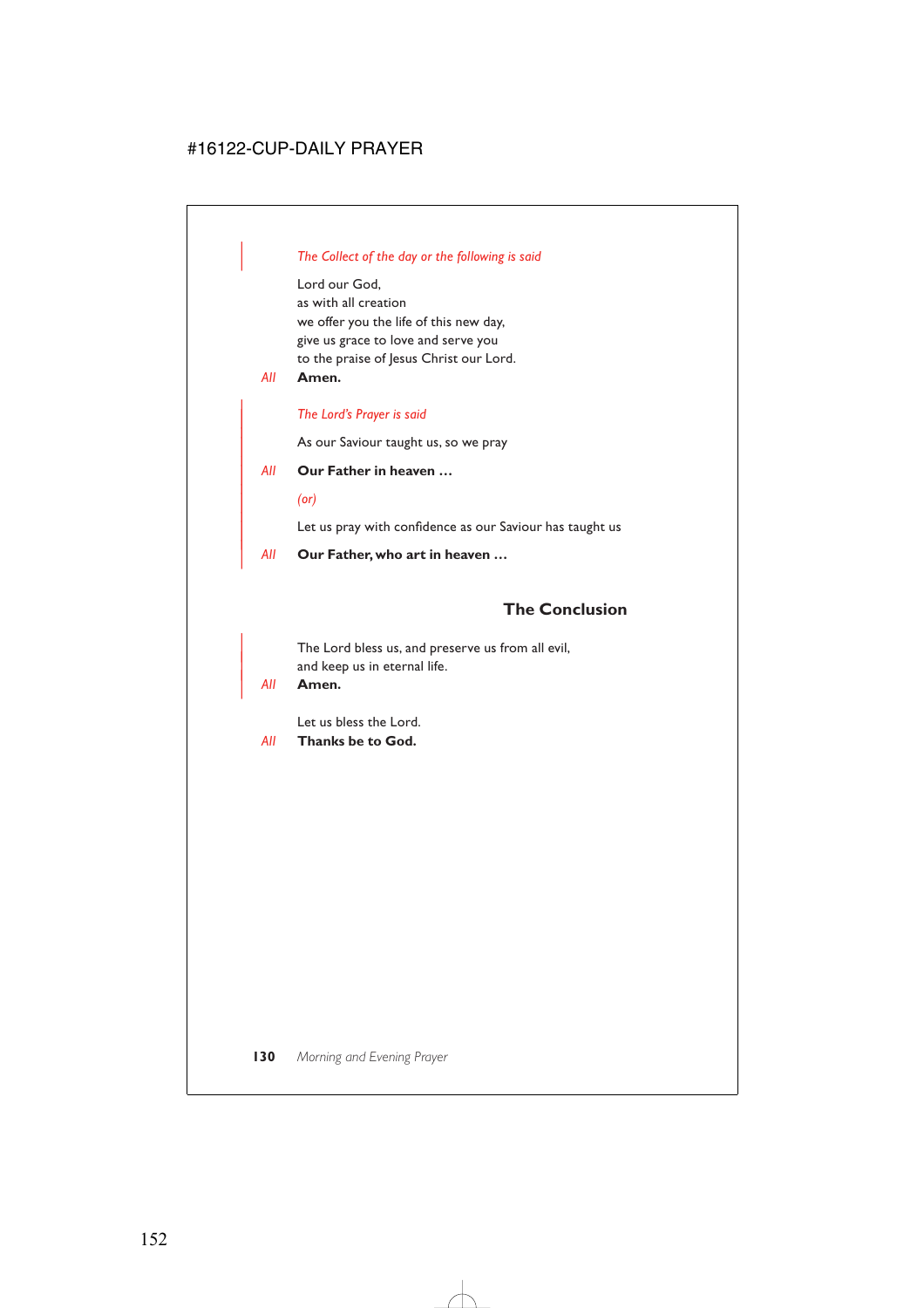# *¶ Evening Prayer on Monday*

# **Preparation**

| O God, make speed to save us.

| *All* **O Lord, make haste to help us.**

|

| *One or more of the following is said or sung:* | *a prayer of thanksgiving (page 110),* | *a suitable hymn,* | *or A Song of God's Greatness*

- 1 Bless the Lord, O my soul. ♦ O Lord my God, how excellent is your greatness!
- 2 You are clothed with majesty and honour,  $\bullet$ wrapped in light as in a garment.
- 3 The sun knows the time for its setting. ♦ You make darkness that it may be night.
- 4 O Lord, how manifold are your works! ♦ In wisdom you have made them all; the earth is full of your creatures.
- 5 When you send forth your spirit, they are created, ♦ and you renew the face of the earth.
- 6 May the glory of the Lord endure for ever;  $\bullet$ may the Lord rejoice in his works;
- 7 I will sing to the Lord as long as I live; ◆ I will make music to my God while I have my being.

*Psalm 104.1,2,21b,22a,26,32,33,35*

*All* **Glory to the Father and to the Son and to the Holy Spirit; as it was in the beginning is now and shall be for ever. Amen.**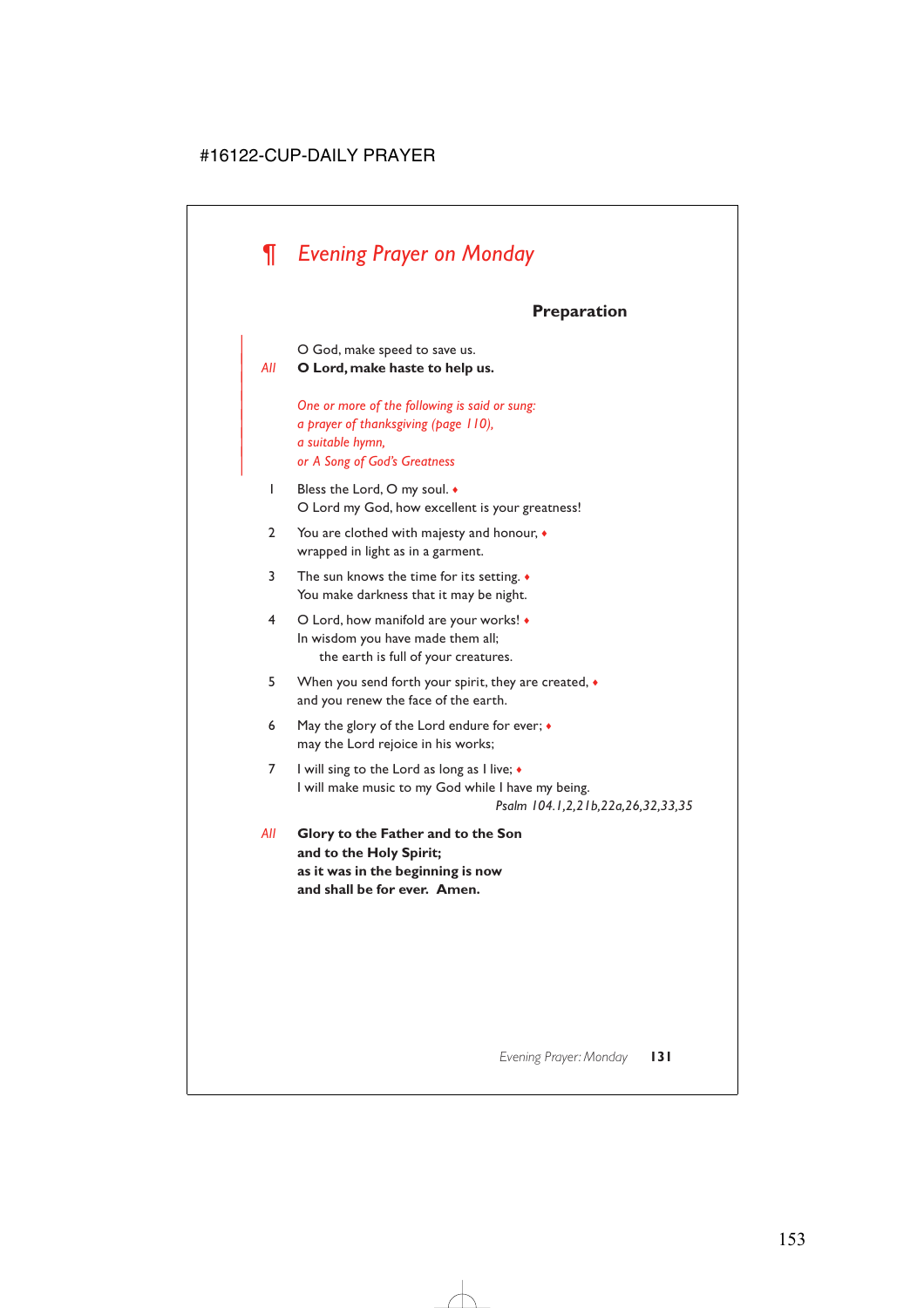### *This opening prayer may be said*

That this evening may be holy, good and peaceful, let us pray with one heart and mind.

### *Silence is kept.*

As our evening prayer rises before you, O God, so may your mercy come down upon us to cleanse our hearts and set us free to sing your praise now and for ever.

*All* **Amen.**

# **The Word of God**

### *Psalmody*

| *The appointed psalmody is said.*

*Each psalm or group of psalms may end with*

*All* **Glory to the Father and to the Son and to the Holy Spirit; as it was in the beginning is now and shall be for ever. Amen.**

> *If there are two Scripture readings, the first may be read here, or both may be read after the canticle.*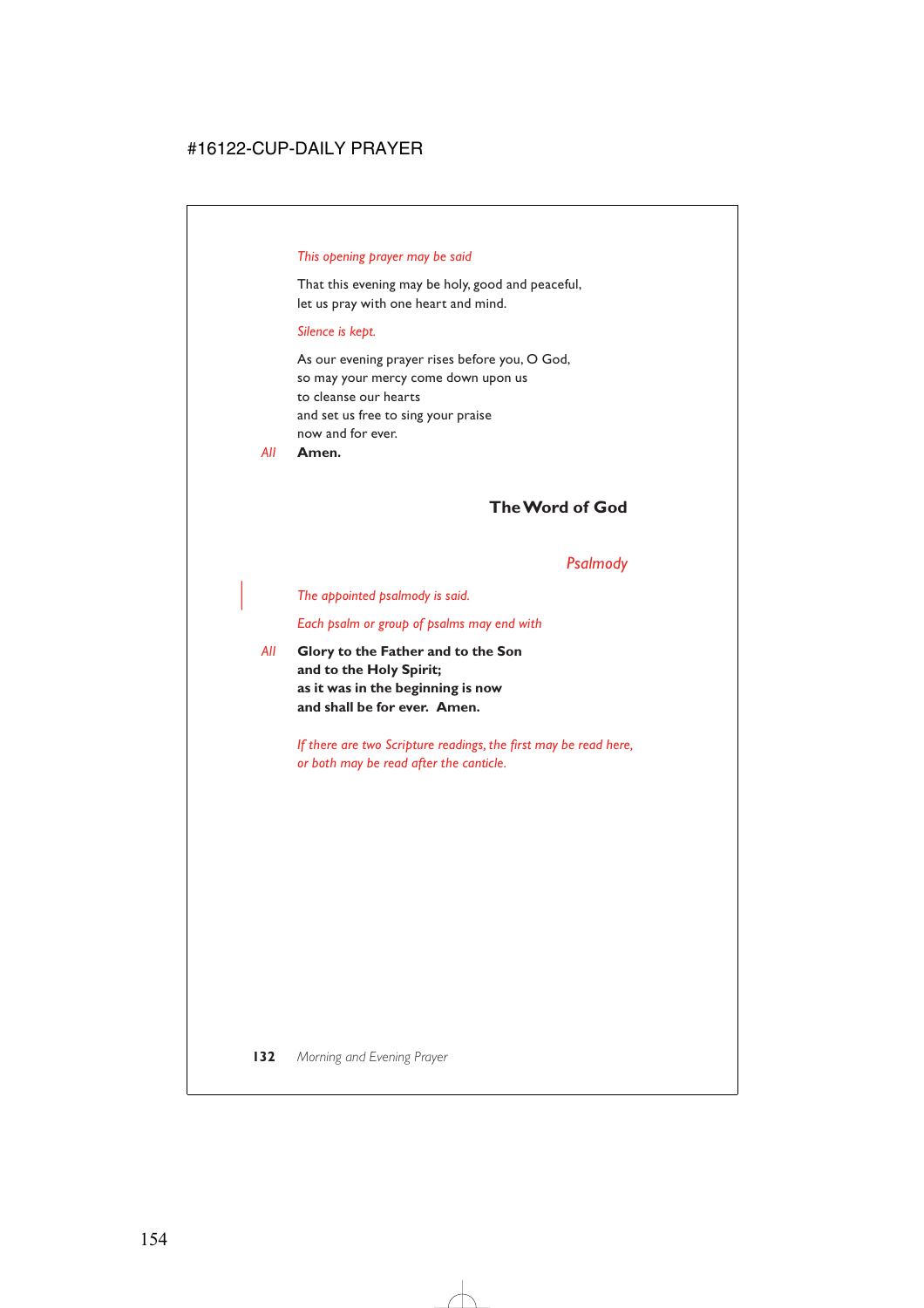# *Canticle*

*A Song of God's Grace, or another suitable canticle, for example, number 58 (page 615), may be said*

#### *Refrain:*

### *All* **The glorious grace of God is freely bestowed on us in the Beloved.**

- 1 Blessed are you, the God and Father of our Lord Jesus Christ,  $\bullet$ for you have blest us in Christ Jesus with every spiritual blessing in the heavenly places.
- 2 You chose us to be yours in Christ before the foundation of the world, ♦ that we should be holy and blameless before you.
- 3 In love you destined us for adoption as your children, through Jesus Christ,  $\bullet$ according to the purpose of your will,
- 4 To the praise of your glorious grace, ♦ which you freely bestowed on us in the Beloved.
- 5 In you, we have redemption through the blood of Christ, ♦ the forgiveness of our sins,
- 6 According to the riches of your grace, ♦ which you have lavished upon us.
- 7 You have made known to us, in all wisdom and insight, ♦ the mystery of your will,
- 8 According to your purpose which you set forth in Christ, ♦ as a plan for the fullness of time,
- 9 To unite all things in Christ, ♦ things in heaven and things on earth. *Ephesians 1.3-10*
- *All* **Glory to the Father and to the Son and to the Holy Spirit; as it was in the beginning is now and shall be for ever. Amen.**
- *All* **The glorious grace of God is freely bestowed on us in the Beloved.**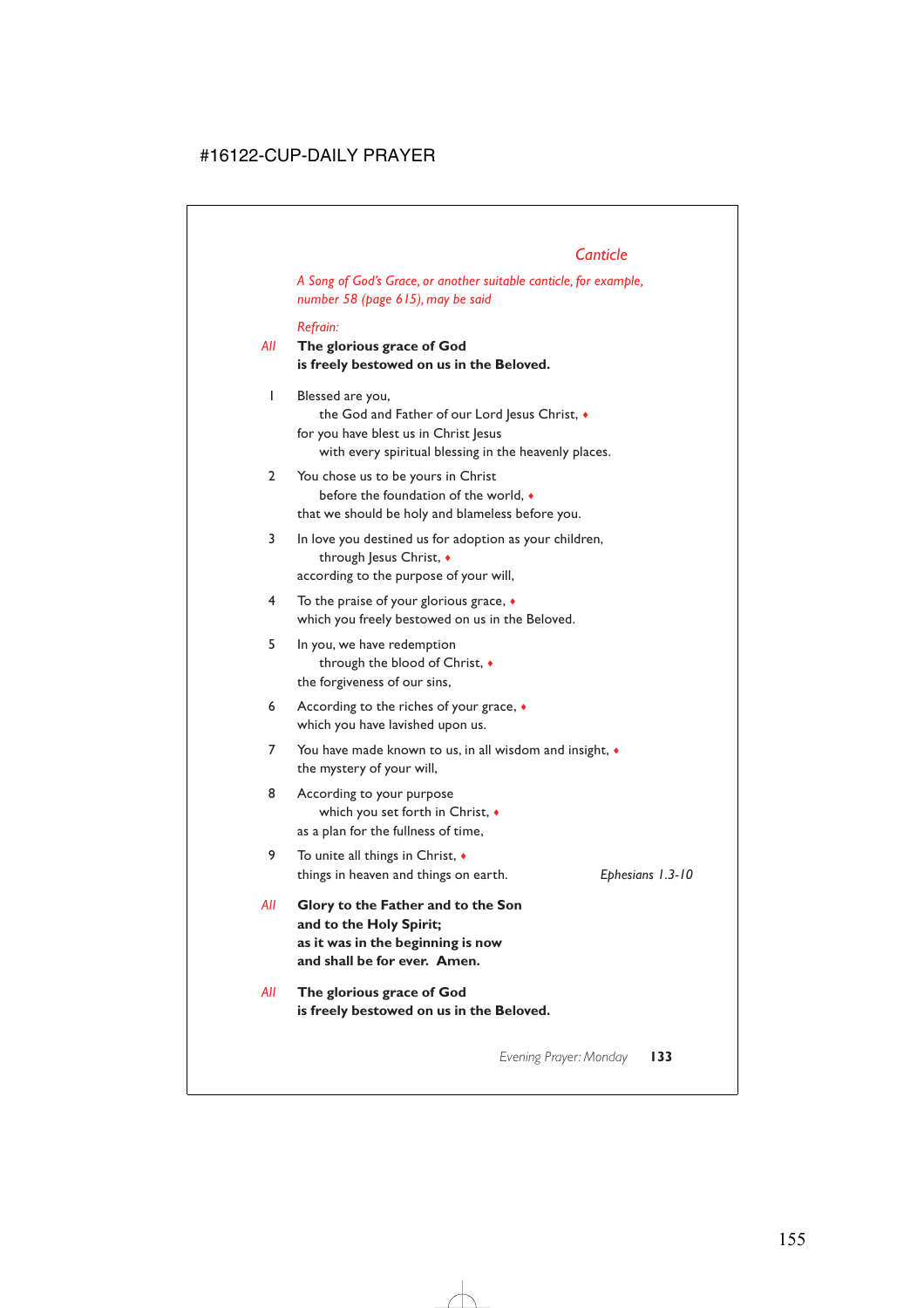| *One or more readings appointed for the day are read.*

*The reading(s) may be followed by a time of silence.*

*A suitable song or chant, or a responsory in this or another form, may follow*

Trust in the Lord with all your heart; and be not wise in your own sight.

- *All* **Trust in the Lord with all your heart; and be not wise in your own sight.** In all your ways acknowledge him and he will make straight your paths.
- *All* **Trust in the Lord with all your heart.** Glory to the Father and to the Son and to the Holy Spirit.
- *All* **Trust in the Lord with all your heart; and be not wise in your own sight.** *from Proverbs 3*

# *Gospel Canticle*

| *The Magnificat (The Song of Mary) is normally said,* | *or A Song of the Blessed (page 606) may be said*

#### *Refrain:*

*All* **My spirit rejoices in you, O God, my soul proclaims your greatness.**

- | 1 My soul proclaims the greatness of the Lord, | my spirit rejoices in God my Saviour; ♦ he has looked with favour on his lowly servant.
- 2 From this day all generations will call me blessed;  $\bullet$ the Almighty has done great things for me and holy is his name.
- $3$  He has mercy on those who fear him,  $\bullet$ from generation to generation.
- $4$  He has shown strength with his arm  $\bullet$ and has scattered the proud in their conceit,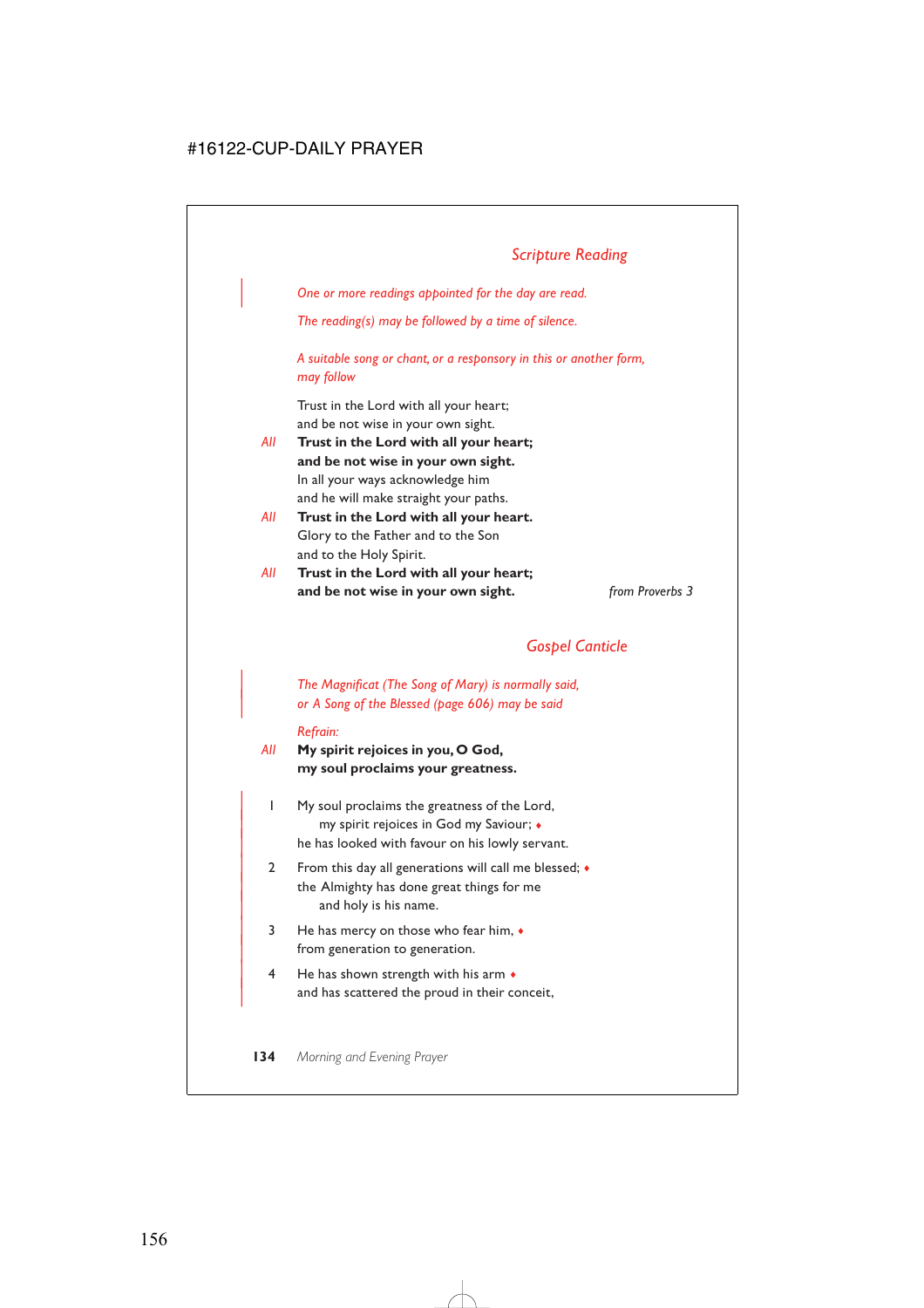| 5.  | Casting down the mighty from their thrones $\bullet$<br>and lifting up the lowly.                                                  |              |
|-----|------------------------------------------------------------------------------------------------------------------------------------|--------------|
| 6   | He has filled the hungry with good things $\bullet$<br>and sent the rich away empty.                                               |              |
| 7   | He has come to the aid of his servant Israel, $\bullet$<br>to remember his promise of mercy,                                       |              |
| 8   | The promise made to our ancestors, $\bullet$<br>to Abraham and his children for ever.                                              | Luke 1.46-55 |
|     |                                                                                                                                    |              |
| All | Glory to the Father and to the Son<br>and to the Holy Spirit;<br>as it was in the beginning is now<br>and shall be for ever. Amen. |              |

### **Prayers**

*Thanksgiving may be made for the day.*

| *Intercessions are offered*

| *¶ for peace*

| *¶ for individuals and their needs*

*The cycle on pages 362–363 and the prayers on pages 369–371 may be used.*

*These responses may be used*

Lord, in your mercy *(or)* Lord, hear us. **hear our prayer. Lord, graciously hear us.**

*Silence may be kept.*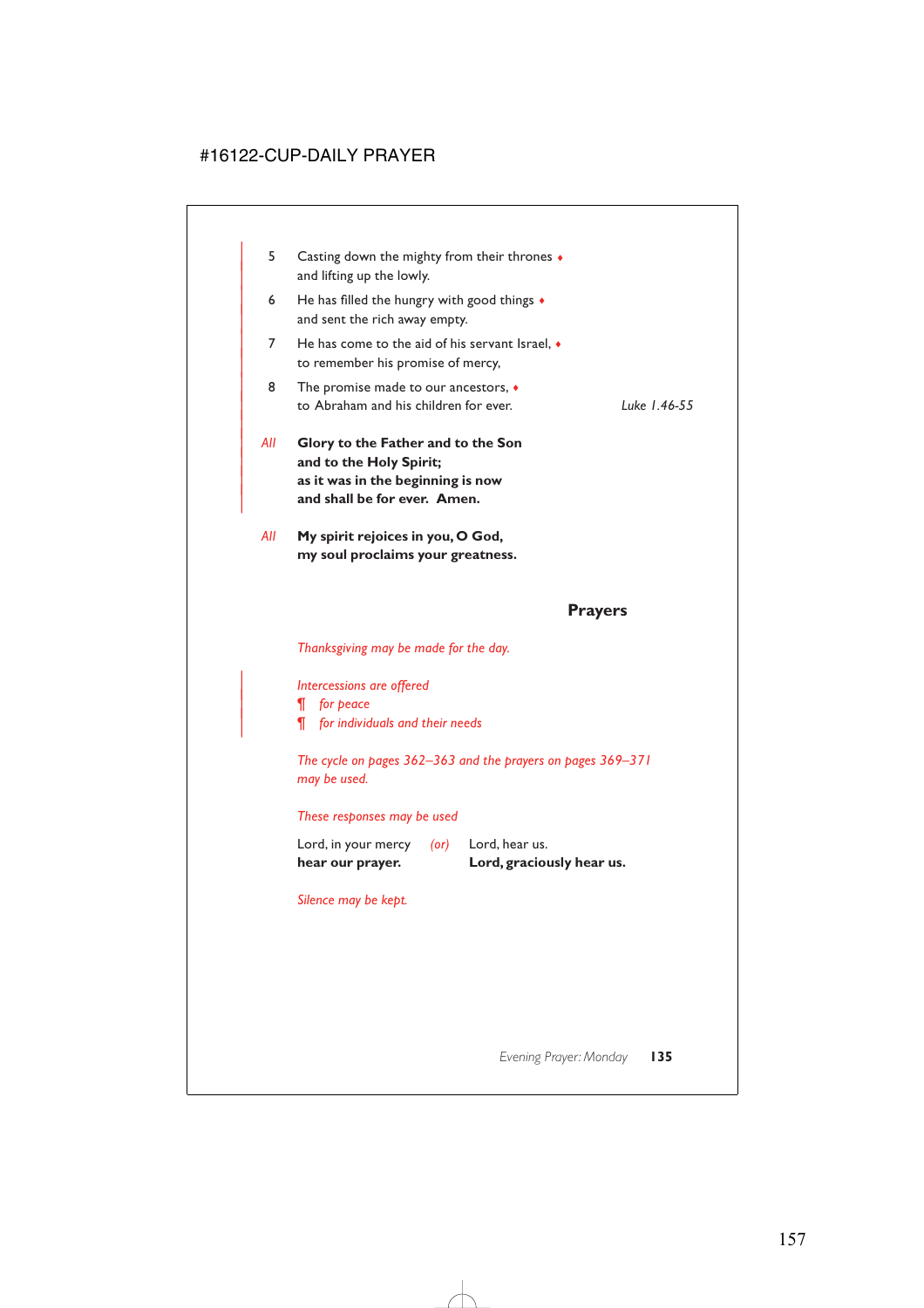### | *The Collect of the day or the following is said*

Kindle in our hearts, O God, the flame of love which never ceases, that it may burn in us, giving light to others. May we shine for ever in your temple, set on fire with your eternal light, even your Son Jesus Christ, our Saviour and our Redeemer.

*All* **Amen.**

### | *The Lord's Prayer is said*

As our Saviour taught us, so we pray

### | *All* **Our Father in heaven …**

| *(or)*

Let us pray with confidence as our Saviour has taught us

| *All* **Our Father, who art in heaven …**

## **The Conclusion**

| *All* **The grace of our Lord Jesus Christ,** and the love of God, | **and the fellowship of the Holy Spirit,** | **be with us all evermore.** | **Amen.**

Let us bless the Lord.

*All* **Thanks be to God.**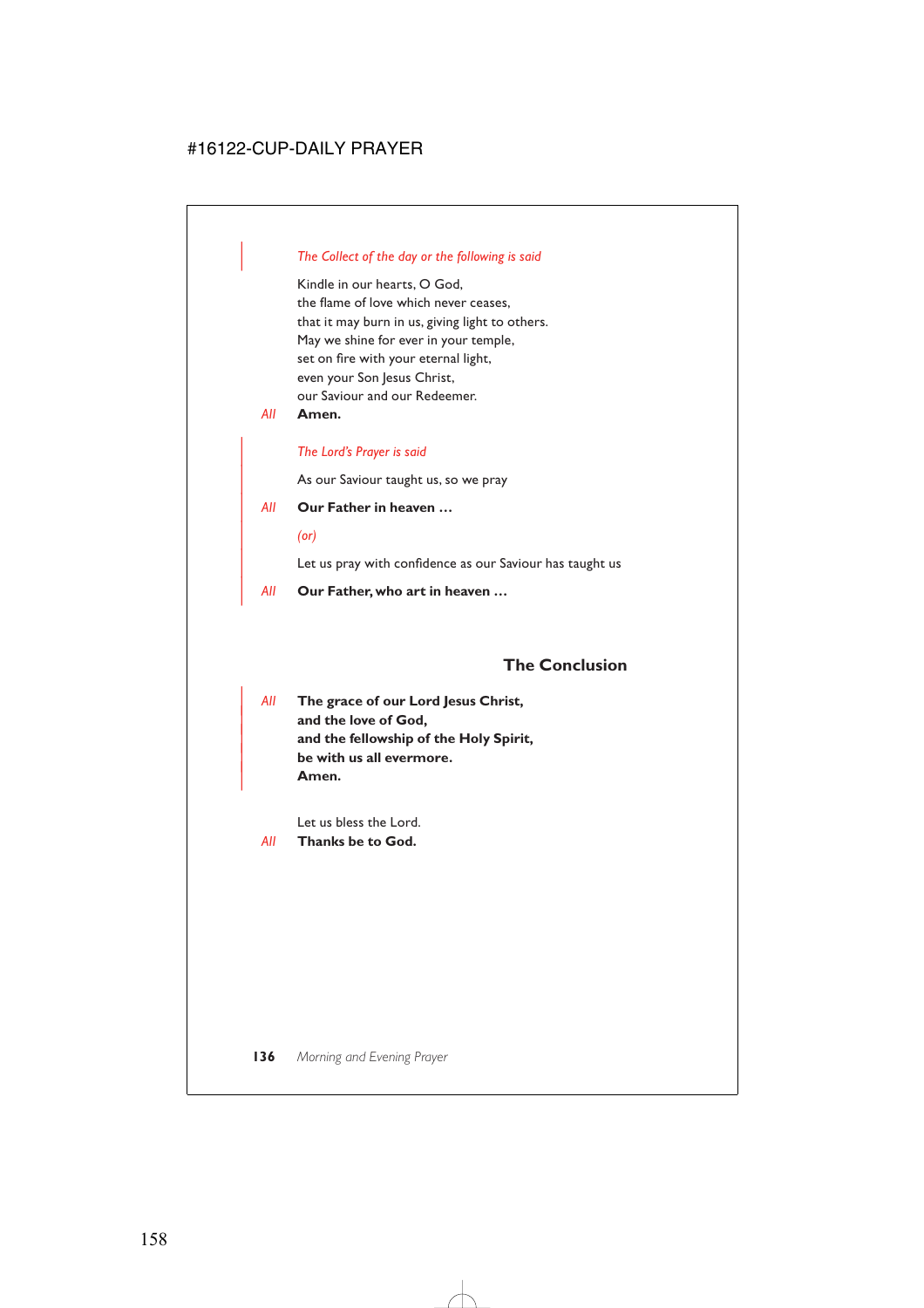# *¶ Morning Prayer on Tuesday*

# **Preparation**

|     | ι ι σραι ατινιι                                                                                                                               |
|-----|-----------------------------------------------------------------------------------------------------------------------------------------------|
| All | O Lord, open our lips<br>and our mouth shall proclaim your praise.                                                                            |
|     | One or more of the following is said or sung:<br>a prayer of thanksgiving (page 109),<br>a suitable hymn,<br>or A Song of God's Righteousness |
| I   | Bless the Lord, O my soul, •<br>and all that is within me bless his holy name.                                                                |
| 2   | Bless the Lord, O my soul, •<br>and forget not all his benefits;                                                                              |
| 3   | Who forgives all your sins +<br>and heals all your infirmities;                                                                               |
| 4   | Who redeems your life from the Pit •<br>and crowns you with faithful love and compassion;                                                     |
| 5   | Who satisfies you with good things, $\bullet$<br>so that your youth is renewed like an eagle's.                                               |
| 6   | The Lord executes righteousness •<br>and judgement for all who are oppressed.                                                                 |
| 7   | He made his ways known to Moses •<br>and his works to the children of Israel.                                                                 |
| 8   | The Lord has established his throne in heaven, $\bullet$<br>and his kingdom has dominion over all.                                            |
| 9   | Bless the Lord, you angels of his, •<br>you mighty ones who do his bidding<br>and hearken to the voice of his word.                           |
| 10  | Bless the Lord, all you his hosts, •<br>you ministers of his who do his will.                                                                 |
| П   | Bless the Lord, all you works of his,<br>in all places of his dominion; •<br>Psalm 103.1-7,19-22<br>bless the Lord, O my soul.                |
| All | Glory to the Father and to the Son<br>and to the Holy Spirit;<br>as it was in the beginning is now<br>and shall be for ever. Amen.            |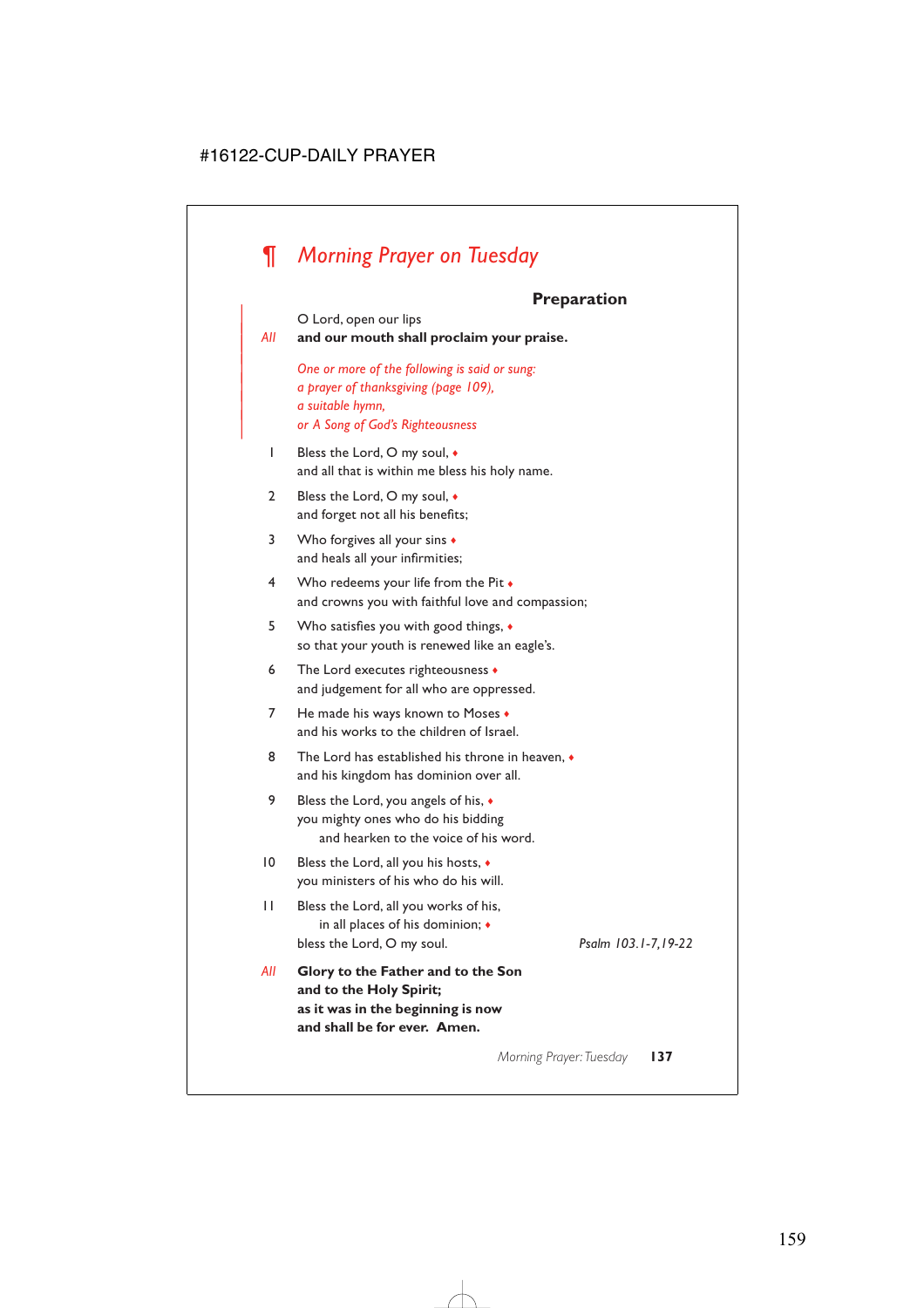### *This opening prayer may be said*

The night has passed, and the day lies open before us; let us pray with one heart and mind.

### *Silence is kept.*

As we rejoice in the gift of this new day, so may the light of your presence, O God, set our hearts on fire with love for you; now and for ever.

*All* **Amen.**

# **The Word of God**

## *Psalmody*

| *The appointed psalmody is said.*

*Each psalm or group of psalms may end with*

*All* **Glory to the Father and to the Son and to the Holy Spirit; as it was in the beginning is now and shall be for ever. Amen.**

> *If there are two Scripture readings, the first may be read here, or both may be read after the canticle.*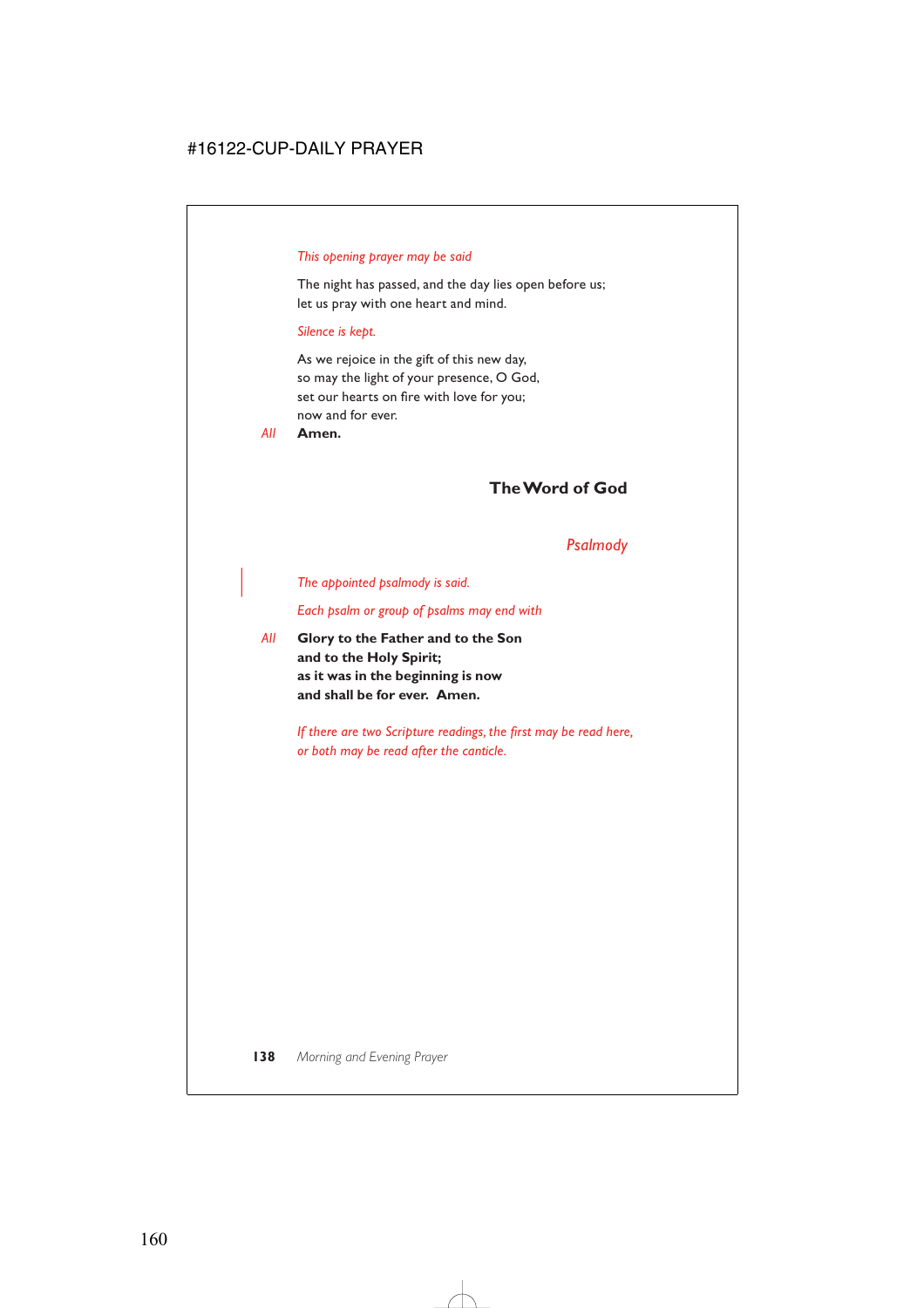# *Canticle*

*A Song of Peace, or another suitable canticle, for example, number 26 (page 577), may be said*

### *Refrain:*

- *All* **Spirit of God, teach us your ways, that we may walk in the paths of peace.**
	- 1 Come, let us go up to the mountain of God, ♦ to the house of the God of Jacob;
	- 2 That God may teach us his ways,  $\bullet$ and that we may walk in his paths.
	- 3 For the law shall go out from Zion, ♦ and the word of the Lord from Jerusalem.
	- 4 God shall judge between the nations, ♦ and shall mediate for many peoples.
	- 5 They shall beat their swords into ploughshares, ♦ and their spears into pruning hooks.
	- 6 Nation shall not lift up sword against nation,  $\triangleleft$ neither shall they learn war any more.
	- 7 O people of Jacob, come: ♦ let us walk in the light of the Lord. *Isaiah 2.3-5*

- *All* **Glory to the Father and to the Son and to the Holy Spirit; as it was in the beginning is now and shall be for ever. Amen.**
- *All* **Spirit of God, teach us your ways, that we may walk in the paths of peace.**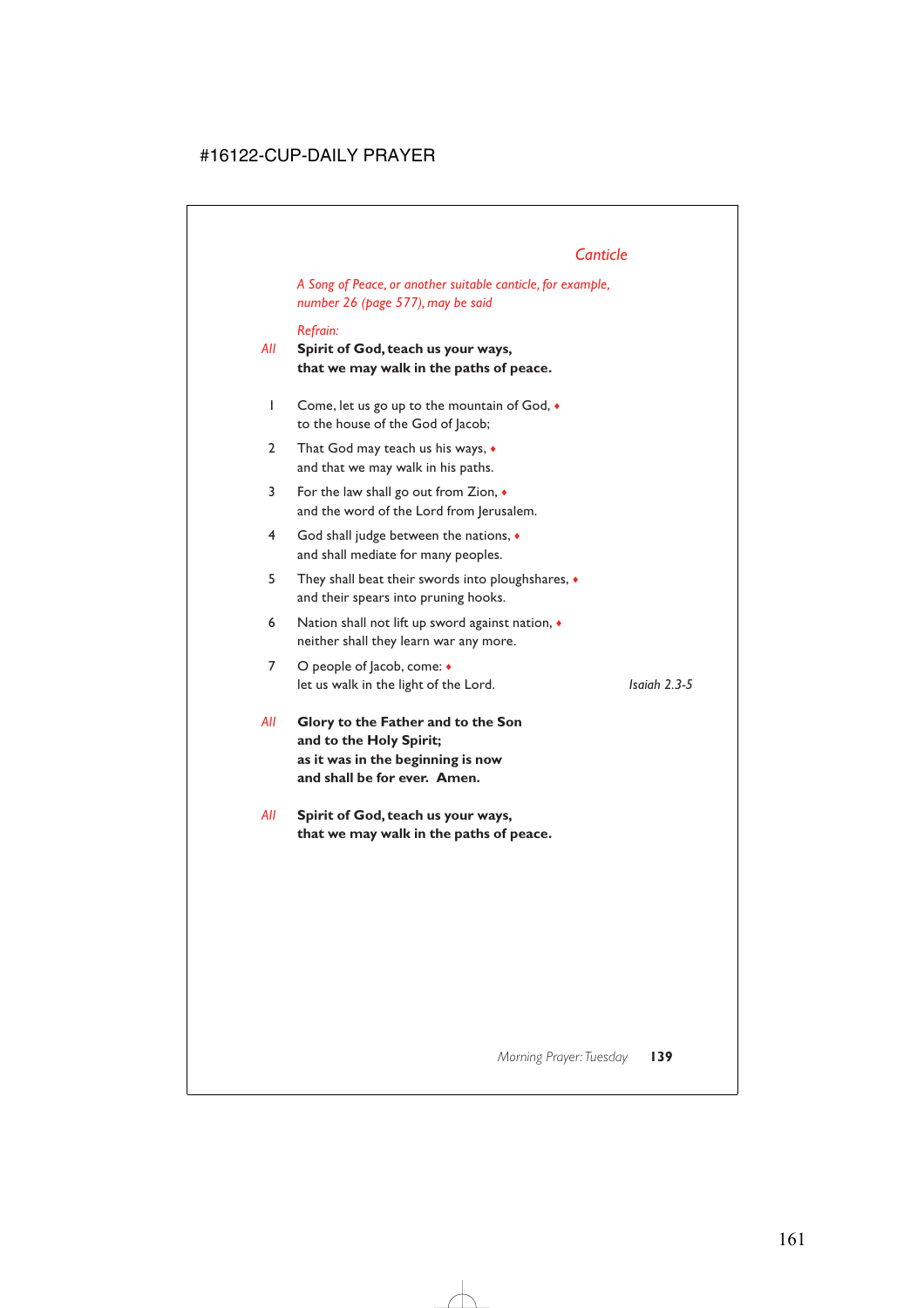# *Scripture Reading*

| *One or more readings appointed for the day are read.*

*The reading(s) may be followed by a time of silence.*

*A suitable song or chant, or a responsory in this or another form, may follow*

Open my eyes, O Lord that I may see the wonders of your law.

- *All* **Open my eyes, O Lord that I may see the wonders of your law.** Lead me in the path of your commandments
- *All* **that I may see the wonders of your law.** Glory to the Father and to the Son and to the Holy Spirit.
- *All* **Open my eyes, O Lord that I may see the wonders of your law.** *from Psalm 119*

## *Gospel Canticle*

| *The Benedictus (The Song of Zechariah) is normally said,* | *or The Song of Christ's Glory (page 619) may be said*

#### *Refrain:*

- *All* **In your tender compassion, O God, the dawn from on high shall break upon us.**
	- | 1 Blessed be the Lord the God of Israel, ♦ who has come to his people and set them free.
	- 2 He has raised up for us a mighty Saviour,  $\bullet$ born of the house of his servant David.
	- 3 Through his holy prophets God promised of old  $\bullet$ to save us from our enemies. from the hands of all that hate us,
	- | 4 To show mercy to our ancestors, ♦ and to remember his holy covenant.
	- | 5 This was the oath God swore to our father Abraham: ♦ to set us free from the hands of our enemies,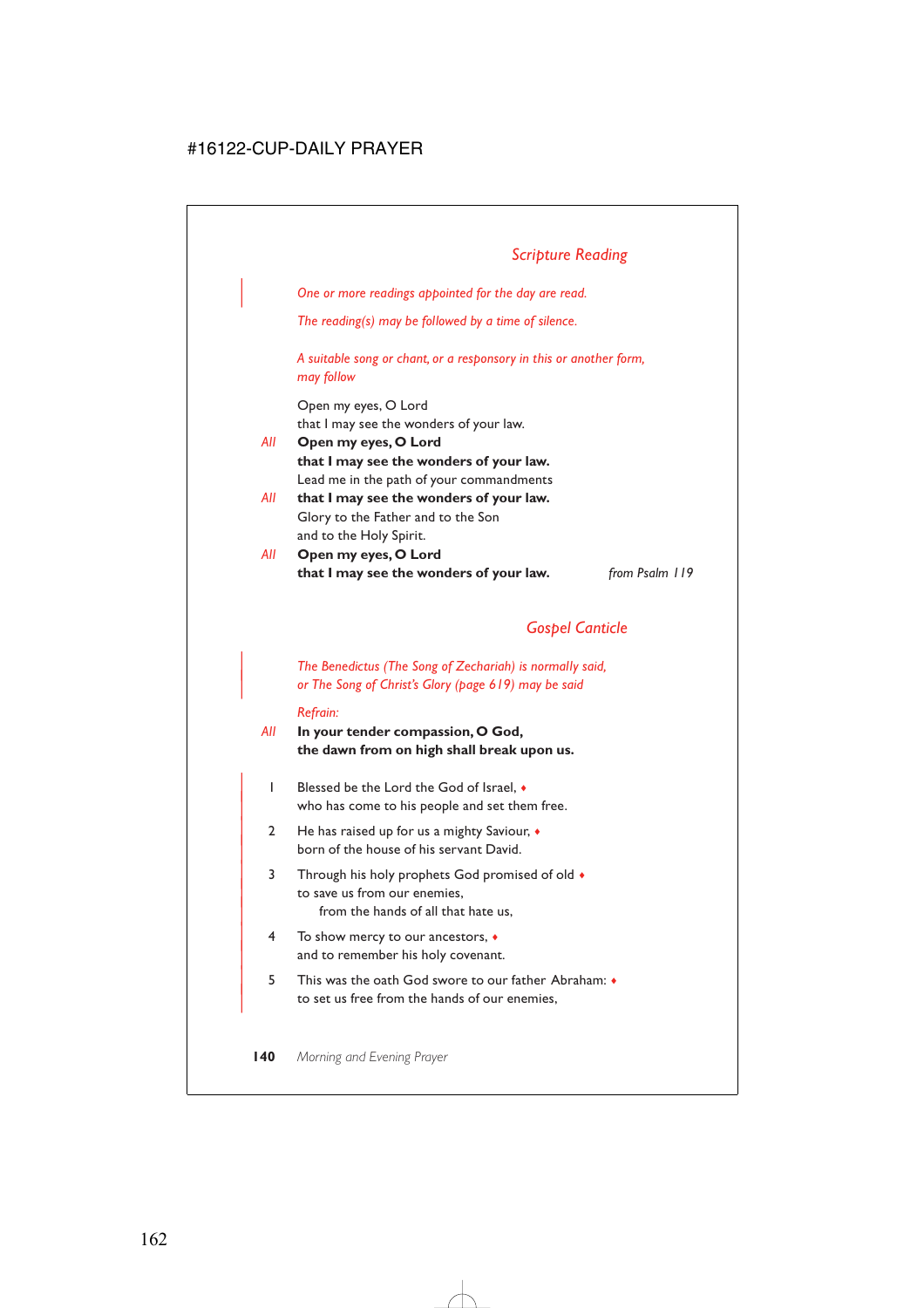- 6 Free to worship him without fear,  $\bullet$ holy and righteous in his sight all the days of our life.
- 7 And you, child, shall be called the prophet of the Most High,  $\bullet$ for you will go before the Lord to prepare his way,
- 8 To give his people knowledge of salvation  $\triangleleft$ by the forgiveness of all their sins.
- 9 In the tender compassion of our God  $\bullet$ the dawn from on high shall break upon us,
- $| 0 \rangle$  To shine on those who dwell in darkness and the shadow of death. | and to guide our feet into the way of peace. *Luke 1.68-79*
- | *All* **Glory to the Father and to the Son** and to the Holy Spirit; | **as it was in the beginning is now** and shall be for ever. Amen.

|

*All* **In your tender compassion, O God, the dawn from on high shall break upon us.**

## **Prayers**

#### | *Intercessions are offered*

- | *¶ for the day and its tasks*
- | *¶ for the world and its needs*
- | *¶ for the Church and her life*

*The cycle on pages 362–363 and the prayers on pages 366–368 may be used.*

### *These responses may be used*

| hear our prayer.    |            | Lord, graciously hear us. |
|---------------------|------------|---------------------------|
| Lord, in your mercy | $($ or $)$ | Lord, hear us.            |

### *Silence may be kept.*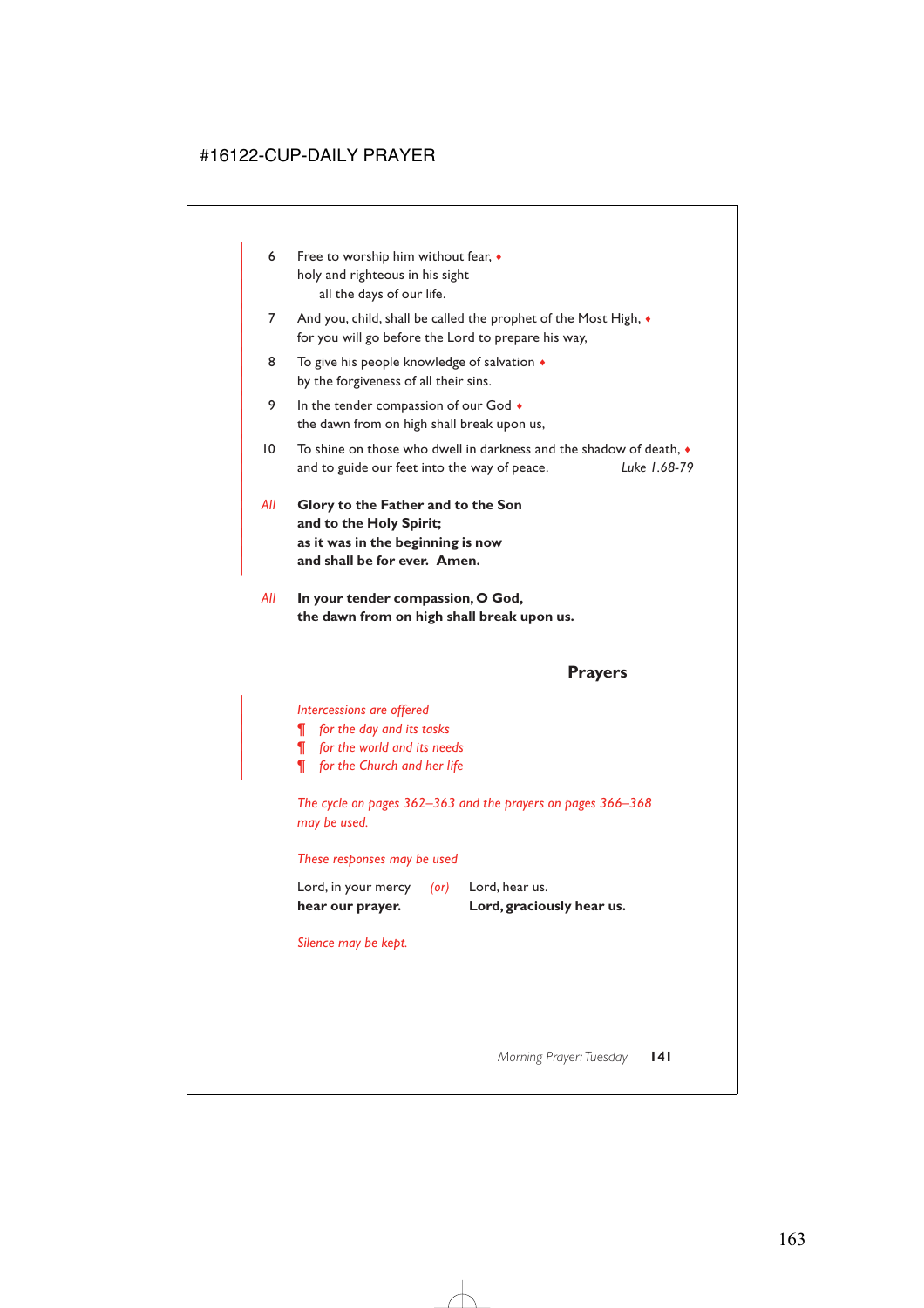### | *The Collect of the day or the following is said*

Eternal God and Father, you create and redeem us by the power of your love: guide and strengthen us by your Spirit, that we may give ourselves in love and service to one another and to you; through Jesus Christ our Lord.

*All* **Amen.**

### | *The Lord's Prayer is said*

As our Saviour taught us, so we pray

### | *All* **Our Father in heaven …**

| *(or)*

Let us pray with confidence as our Saviour has taught us

| *All* **Our Father, who art in heaven …**

# **The Conclusion**

The Lord bless us, and preserve us from all evil, and keep us in eternal life.

| *All* **Amen.**

Let us bless the Lord.

*All* **Thanks be to God.**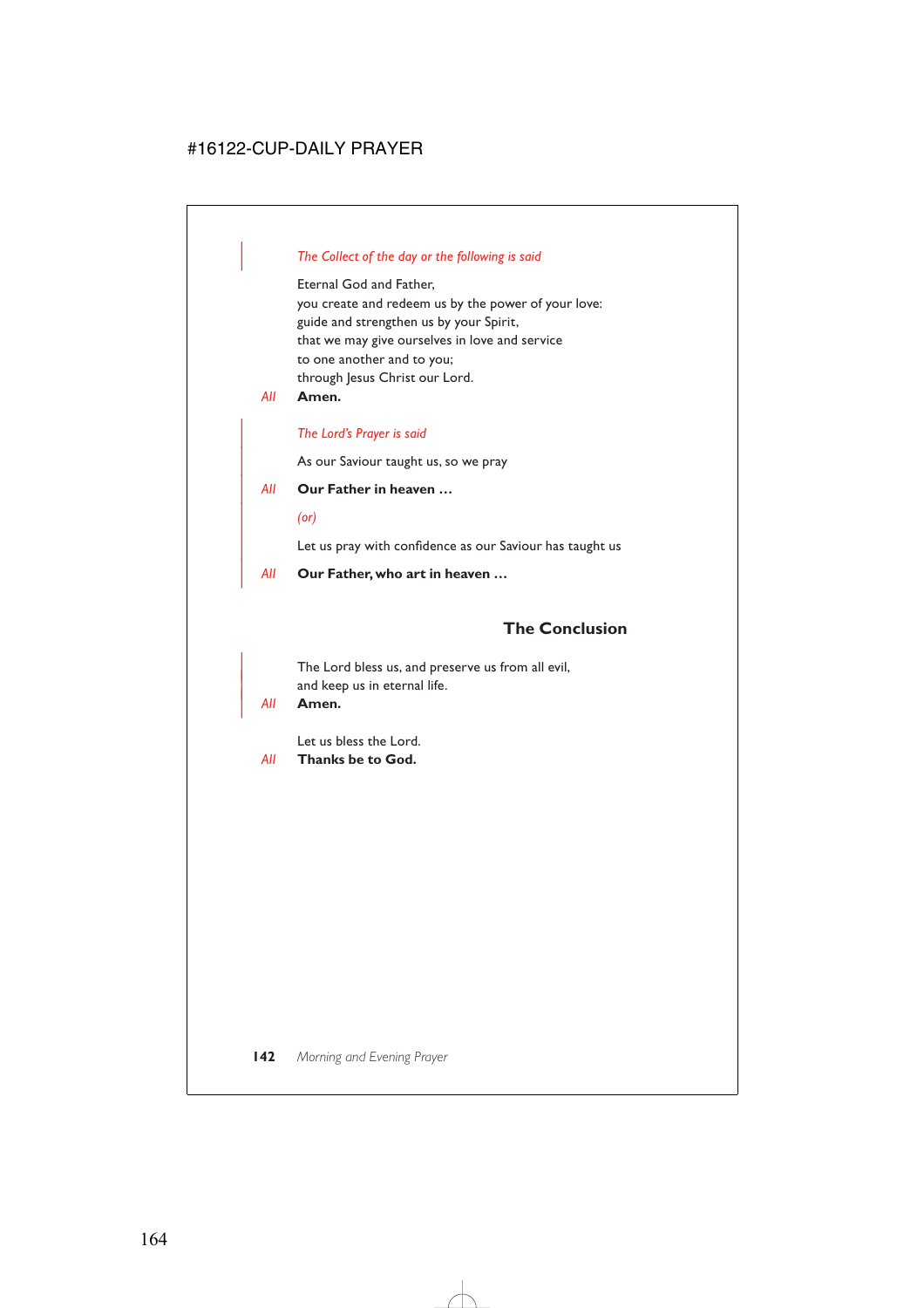# *¶ Evening Prayer on Tuesday*

# **Preparation**

O God, make speed to save us.

### <sup>|</sup> *All* **O Lord, make haste to help us.** <sup>|</sup>

| *One or more of the following is said or sung:* | *a prayer of thanksgiving (page 110),* | *a suitable hymn,* | *or A Song of Mercy and Truth*

- 1 O God, will you not give us life again,  $\bullet$ that your people may rejoice in you?
- 2 Show us your mercy, O Lord,  $\bullet$ and grant us your salvation.
- 3 Truly, his salvation is near to those who fear him, ♦ that his glory may dwell in our land.
- 4 Mercy and truth are met together, ♦ righteousness and peace have kissed each other;
- 5 Truth shall spring up from the earth  $\bullet$ and righteousness look down from heaven.
- 6 Righteousness shall go before him  $\bullet$ and direct his steps in the way. *Psalm 85.6,7,9-11,13*

*All* **Glory to the Father and to the Son and to the Holy Spirit; as it was in the beginning is now and shall be for ever. Amen.**

### *This opening prayer may be said*

That this evening may be holy, good and peaceful, let us pray with one heart and mind.

#### *Silence is kept.*

As our evening prayer rises before you, O God, so may your mercy come down upon us to cleanse our hearts and set us free to sing your praise now and for ever.

*All* **Amen.**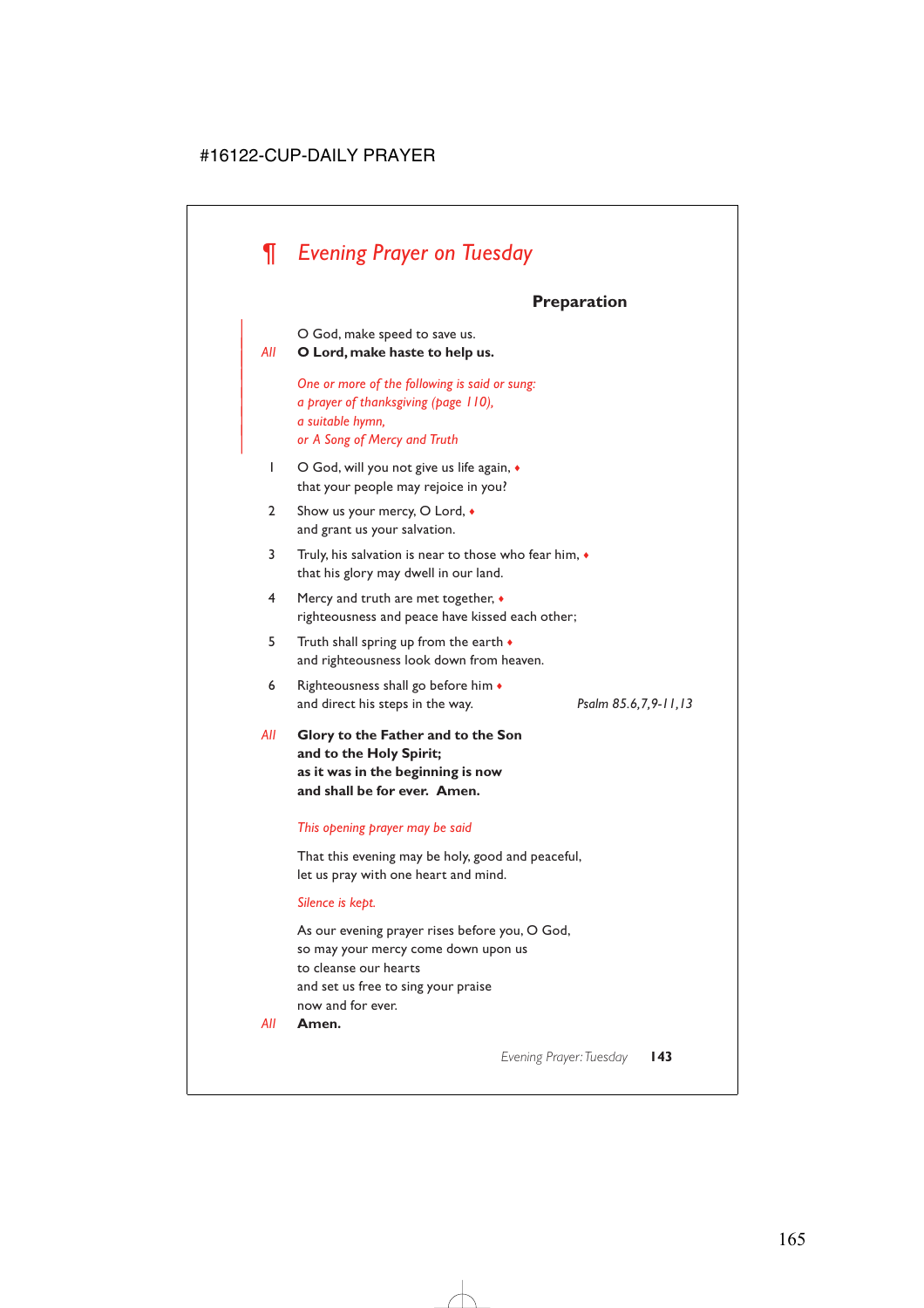# **The Word of God**

### *Psalmody*

### | *The appointed psalmody is said.*

*Each psalm or group of psalms may end with*

*All* **Glory to the Father and to the Son and to the Holy Spirit; as it was in the beginning is now and shall be for ever. Amen.**

> *If there are two Scripture readings, the first may be read here, or both may be read after the canticle.*

### *Canticle*

*A Song of the Holy City, or another suitable canticle, for example, number 72 (page 630), may be said*

#### *Refrain:*

### *All* **I saw the holy city coming down out of heaven from God.**

- 1 I saw a new heaven and a new earth, ♦ for the first heaven and the first earth had passed away and the sea was no more.
- 2 And I saw the holy city, new Jerusalem, coming down out of heaven from God, ♦ prepared as a bride adorned for her husband.
- 3 And I heard a great voice from the throne saying, ♦ 'Behold, the dwelling of God is among mortals.
- 4 'He will dwell with them and they shall be his peoples, ♦ and God himself will be with them.
- 5 'He will wipe every tear from their eyes, ♦ and death shall be no more.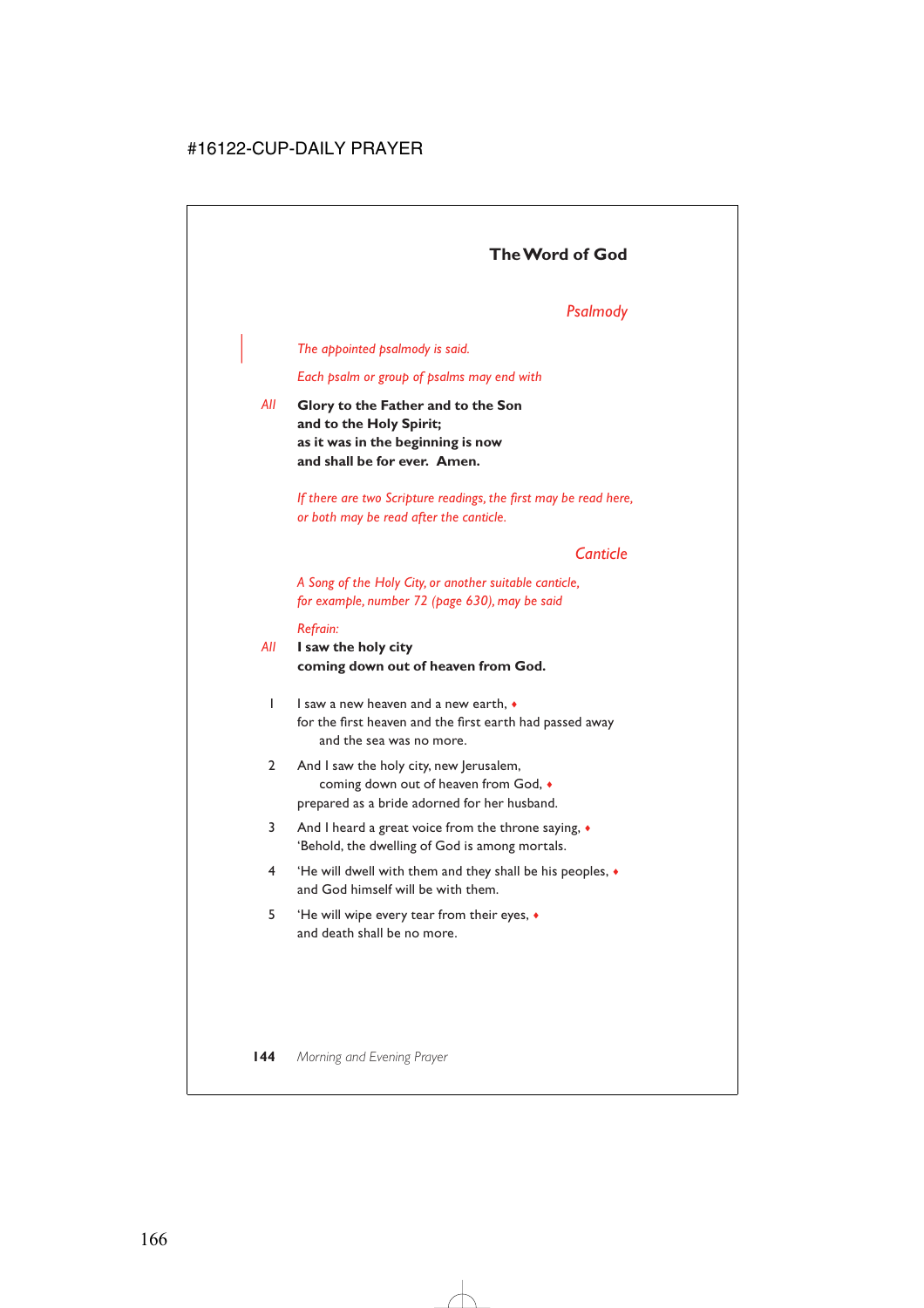- 6 'Neither shall there be mourning, nor crying, nor pain any more, ♦ for the former things have passed away.'
- 7 And the One who sat upon the throne said,  $\bullet$ 'Behold, I make all things new.' *Revelation 21.1-5a*

- *All* **To the One who sits on the throne and to the Lamb** ♦ **be blessing and honour and glory and might, for ever and ever. Amen.**
- *All* **I saw the holy city coming down out of heaven from God.**

## *Scripture Reading*

| *One or more readings appointed for the day are read.*

*The reading(s) may be followed by a time of silence.*

*A suitable song or chant, or a responsory in this or another form, may follow*

Open my eyes, O Lord that I may see the wonders of your law.

- *All* **Open my eyes, O Lord that I may see the wonders of your law.** Lead me in the path of your commandments
- *All* **that I may see the wonders of your law.** Glory to the Father and to the Son and to the Holy Spirit.
- *All* **Open my eyes, O Lord that I may see the wonders of your law.** *from Psalm 119*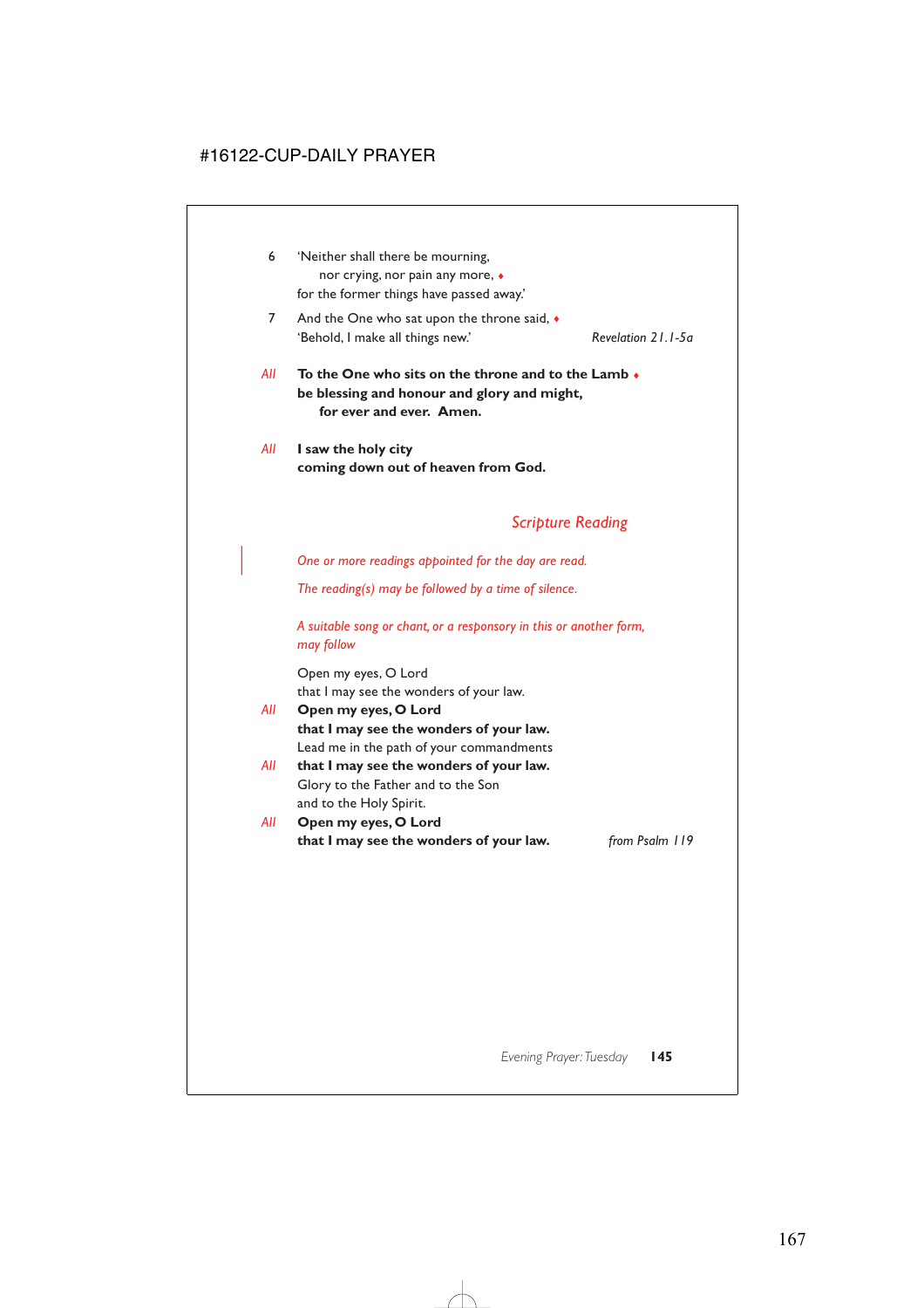# *Gospel Canticle*

| *The Magnificat (The Song of Mary) is normally said,* | *or Great and Wonderful (page 629) may be said*

#### *Refrain:*

*All* **You have mercy on those who fear you, from generation to generation.**

- | 1 My soul proclaims the greatness of the Lord, | my spirit rejoices in God my Saviour; ♦ he has looked with favour on his lowly servant.
- 2 From this day all generations will call me blessed;  $\bullet$ the Almighty has done great things for me and holy is his name.
- | 3 He has mercy on those who fear him, ♦ from generation to generation.
- $4$  He has shown strength with his arm  $\bullet$ and has scattered the proud in their conceit,
- | 5 Casting down the mighty from their thrones ♦ and lifting up the lowly.
- 6 He has filled the hungry with good things  $\bullet$ and sent the rich away empty.
- $7$  He has come to the aid of his servant Israel,  $\bullet$ to remember his promise of mercy,
- 8 The promise made to our ancestors,  $\bullet$ | to Abraham and his children for ever. *Luke 1.46-55*

|

- | *All* **Glory to the Father and to the Son** and to the Holy Spirit; | **as it was in the beginning is now** and shall be for ever. Amen.
- *All* **You have mercy on those who fear you, from generation to generation.**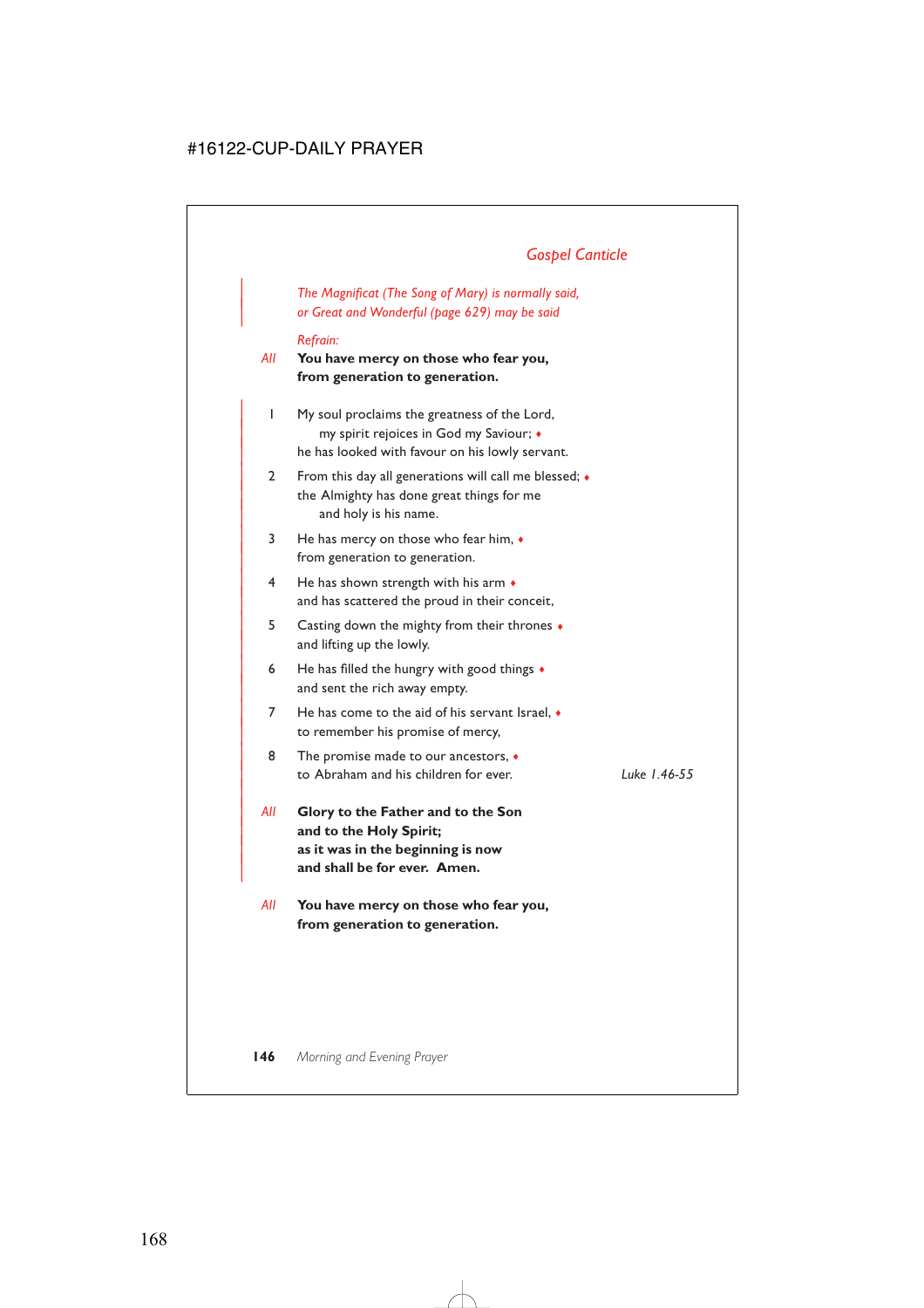### **Prayers**

*Thanksgiving may be made for the day.*

#### | *Intercessions are offered*

| *¶ for peace*

| *¶ for individuals and their needs*

*The cycle on pages 362–363 and the prayers on pages 369–371 may be used.*

*These responses may be used*

| hear our prayer.    |            | Lord, graciously hear us. |
|---------------------|------------|---------------------------|
| Lord, in your mercy | $($ or $)$ | Lord, hear us.            |

### *Silence may be kept.*

### | *The Collect of the day or the following is said*

Abide with us, Lord, for it is evening, and day is drawing to a close. Abide with us and with your whole Church, in the evening of the day, in the evening of life, in the evening of the world; abide with us and with all your faithful ones, O Lord, in time and in eternity.

#### *All* **Amen.**

### | *The Lord's Prayer is said*

As our Saviour taught us, so we pray

### | *All* **Our Father in heaven …**

#### | *(or)*

Let us pray with confidence as our Saviour has taught us

#### | *All* **Our Father, who art in heaven …**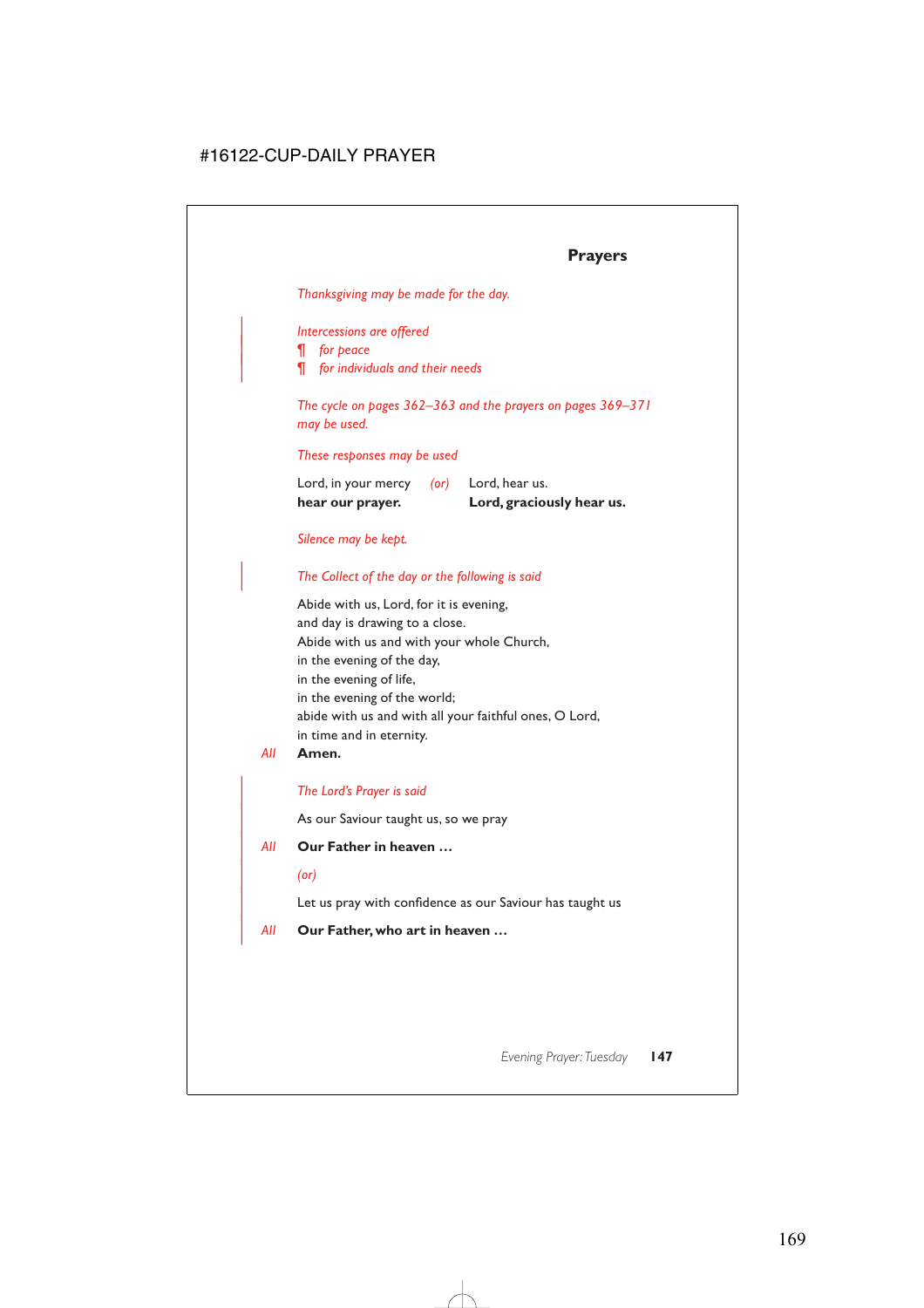| *All* **The grace of our Lord Jesus Christ,** and the love of God, | **and the fellowship of the Holy Spirit,** | **be with us all evermore.** | **Amen.**

Let us bless the Lord.

*All* **Thanks be to God.**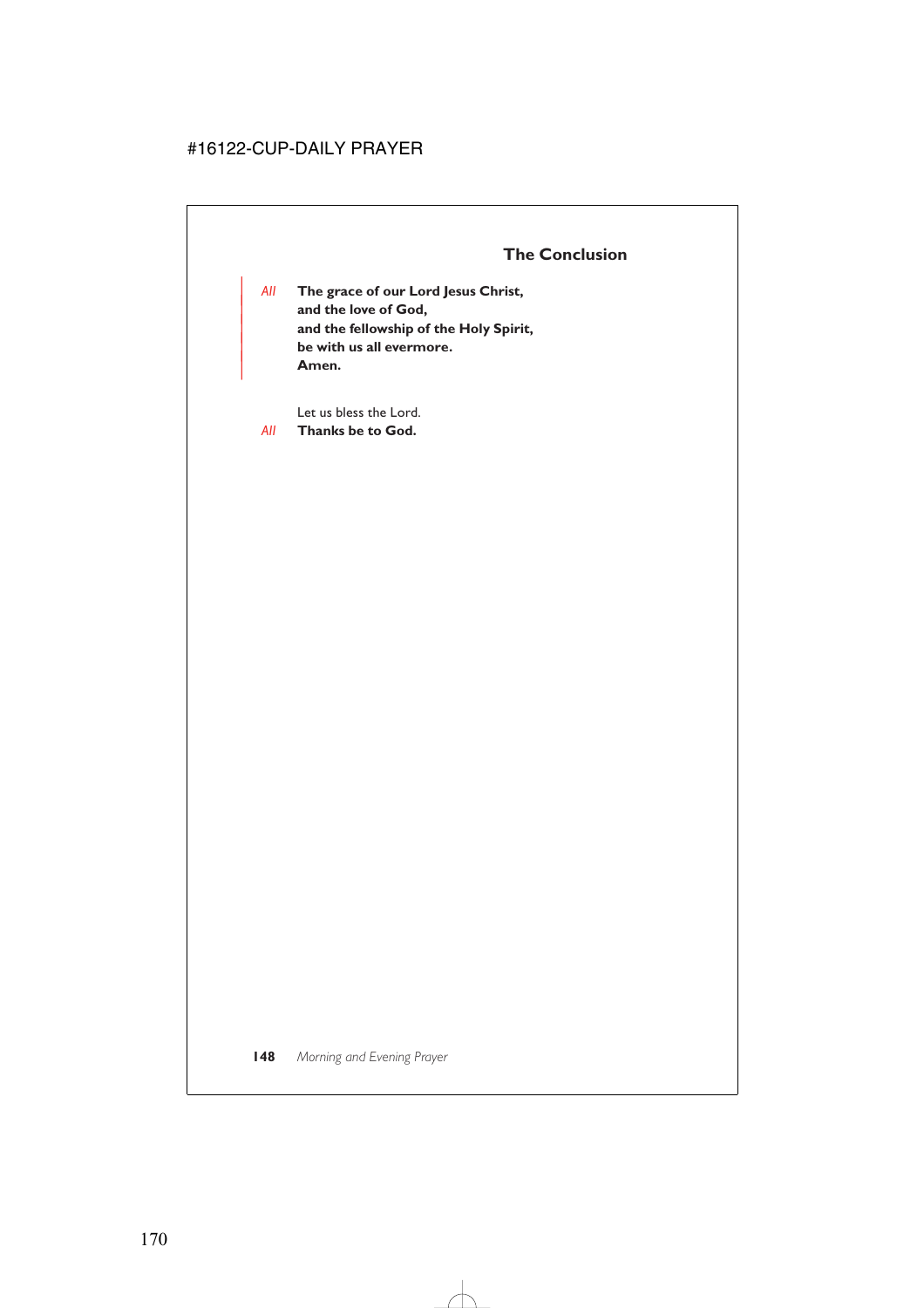# *¶ Morning Prayer on Wednesday*

|

### **Preparation**

O Lord, open our lips | *All* **and our mouth shall proclaim your praise.** | *One or more of the following is said or sung:* | *a prayer of thanksgiving (page 109),* | *a suitable hymn,* | *or A Song of God's Glorious Name* 1 O Lord our governor,  $\bullet$ how glorious is your name in all the world! 2 Your majesty above the heavens is praised  $\bullet$ out of the mouths of babes at the breast. 3 You have founded a stronghold against your foes, ♦ that you might still the enemy and the avenger. 4 When I consider your heavens, the work of your fingers, ♦ the moon and the stars that you have ordained, 5 What are mortals, that you should be mindful of them; ♦ mere human beings, that you should seek them out? 6 You have made them little lower than the angels  $\bullet$ and crown them with glory and honour. 7 You have given them dominion over the works of your hands  $\bullet$ and put all things under their feet, 8 All sheep and oxen,  $\bullet$ even the wild beasts of the field, 9 The birds of the air, the fish of the sea  $\bullet$ and whatsoever moves in the paths of the sea. 10 O Lord our governor, ♦ how glorious is your name in all the world! *Psalm 8 All* **Glory to the Father and to the Son and to the Holy Spirit; as it was in the beginning is now**

**and shall be for ever. Amen.**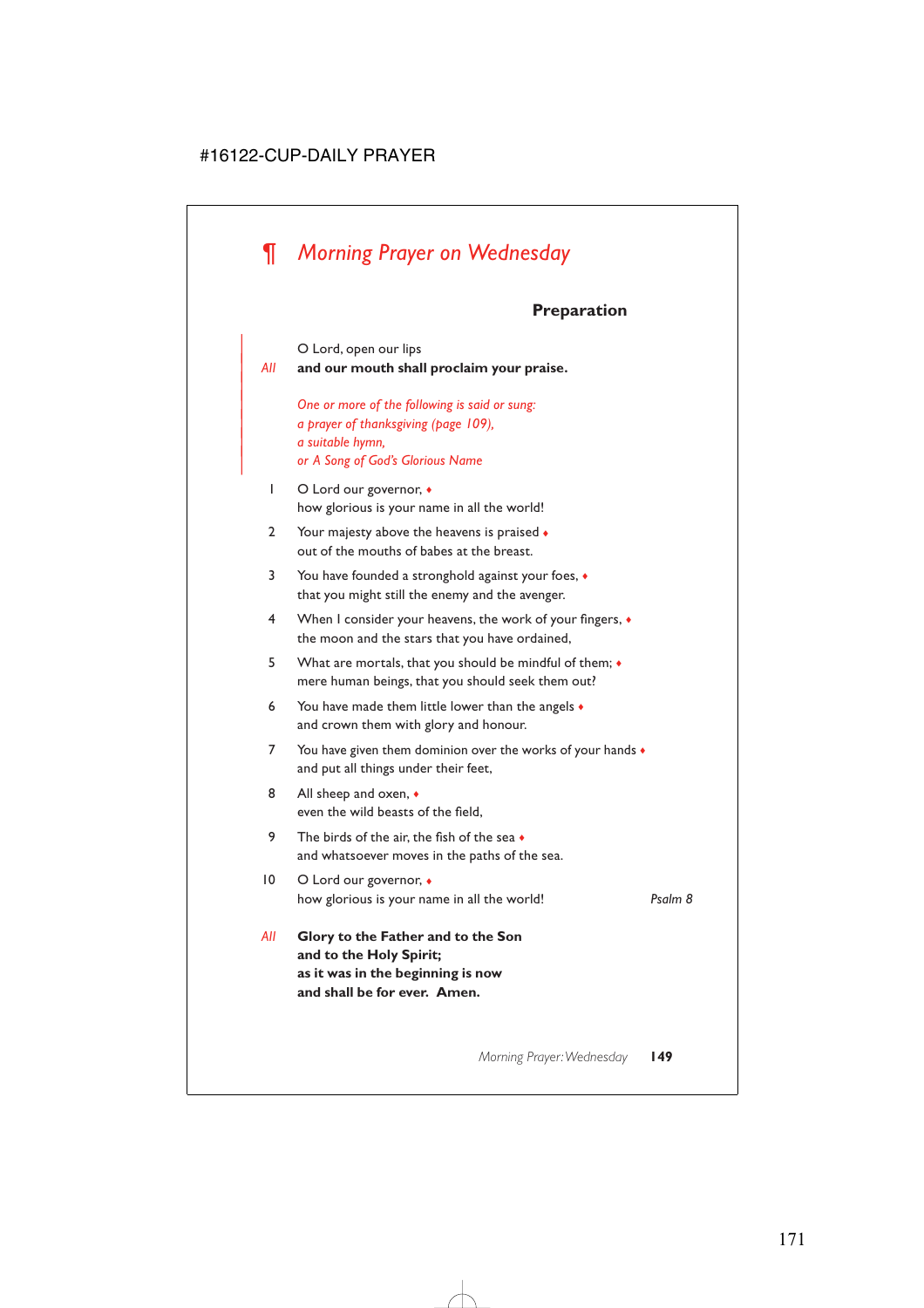### *This opening prayer may be said*

The night has passed, and the day lies open before us; let us pray with one heart and mind.

#### *Silence is kept.*

As we rejoice in the gift of this new day, so may the light of your presence, O God, set our hearts on fire with love for you; now and for ever.

*All* **Amen.**

# **The Word of God**

### *Psalmody*

| *The appointed psalmody is said.*

*Each psalm or group of psalms may end with*

*All* **Glory to the Father and to the Son and to the Holy Spirit; as it was in the beginning is now and shall be for ever. Amen.**

> *If there are two Scripture readings, the first may be read here, or both may be read after the canticle.*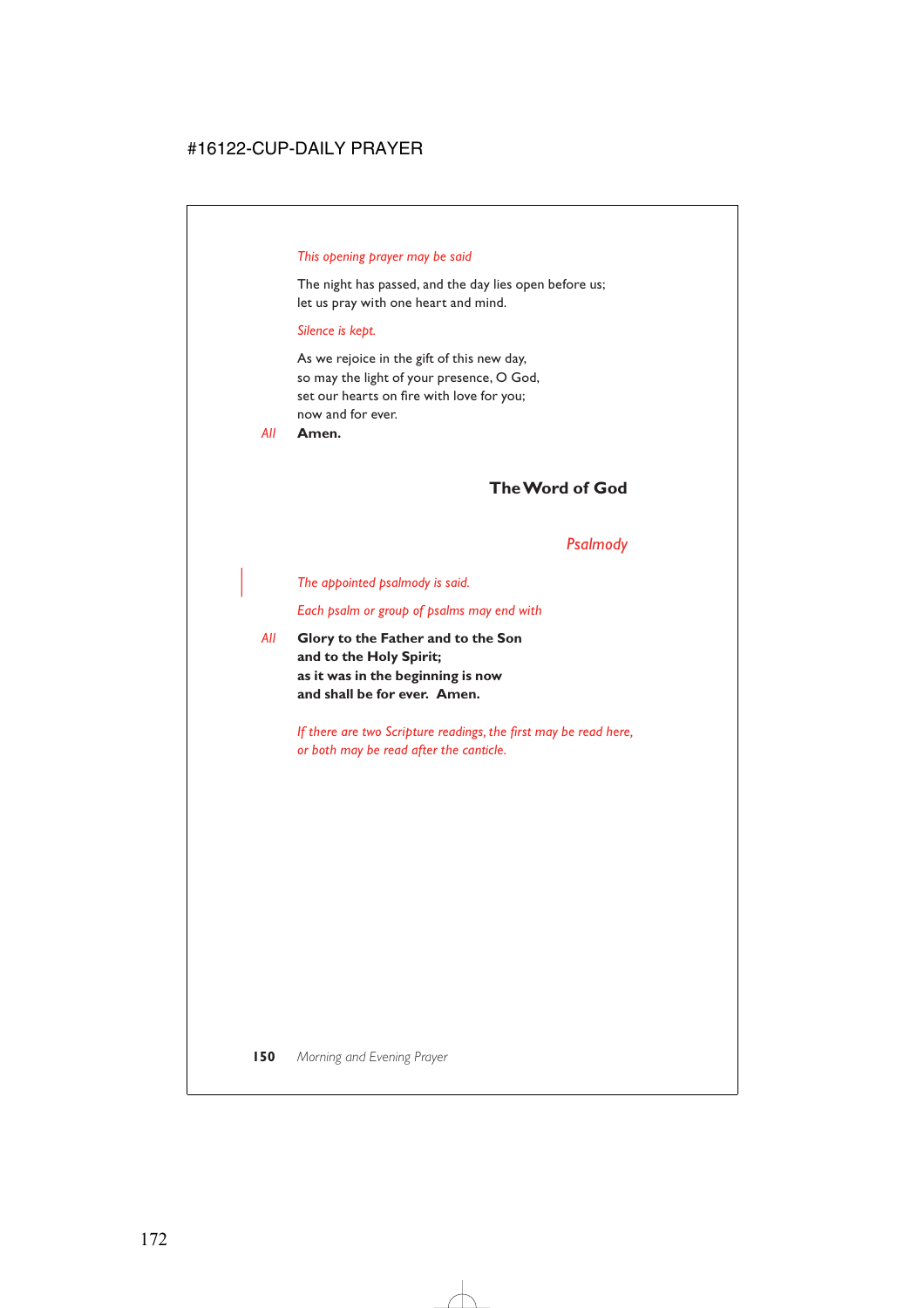# *Canticle*

*A Song of the Word of the Lord, or another suitable canticle, for example, number 35 (page 586), may be said*

### *Refrain:*

- *All* **Return to the Lord, who will have mercy, to our God, who will richly pardon.**
	- 1 Seek the Lord while he may be found, ♦ call upon him while he is near;
	- 2 Let the wicked abandon their ways,  $\bullet$ and the unrighteous their thoughts;
	- 3 Return to the Lord, who will have mercy; ♦ to our God, who will richly pardon.
	- 4 'For my thoughts are not your thoughts, ♦ neither are your ways my ways,' says the Lord.
	- 5 'For as the heavens are higher than the earth, ♦ so are my ways higher than your ways and my thoughts than your thoughts.
	- 6 'As the rain and the snow come down from above, ♦ and return not again but water the earth,
	- 7 'Bringing forth life and giving growth,  $\triangleleft$ seed for sowing and bread to eat,
	- 8 'So is my word that goes forth from my mouth;  $\bullet$ it will not return to me fruitless,
	- 9 'But it will accomplish that which I purpose, ♦ and succeed in the task I gave it.' *Isaiah 55.6-11*

- *All* **Glory to the Father and to the Son and to the Holy Spirit; as it was in the beginning is now and shall be for ever. Amen.**
- *All* **Return to the Lord, who will have mercy, to our God, who will richly pardon.**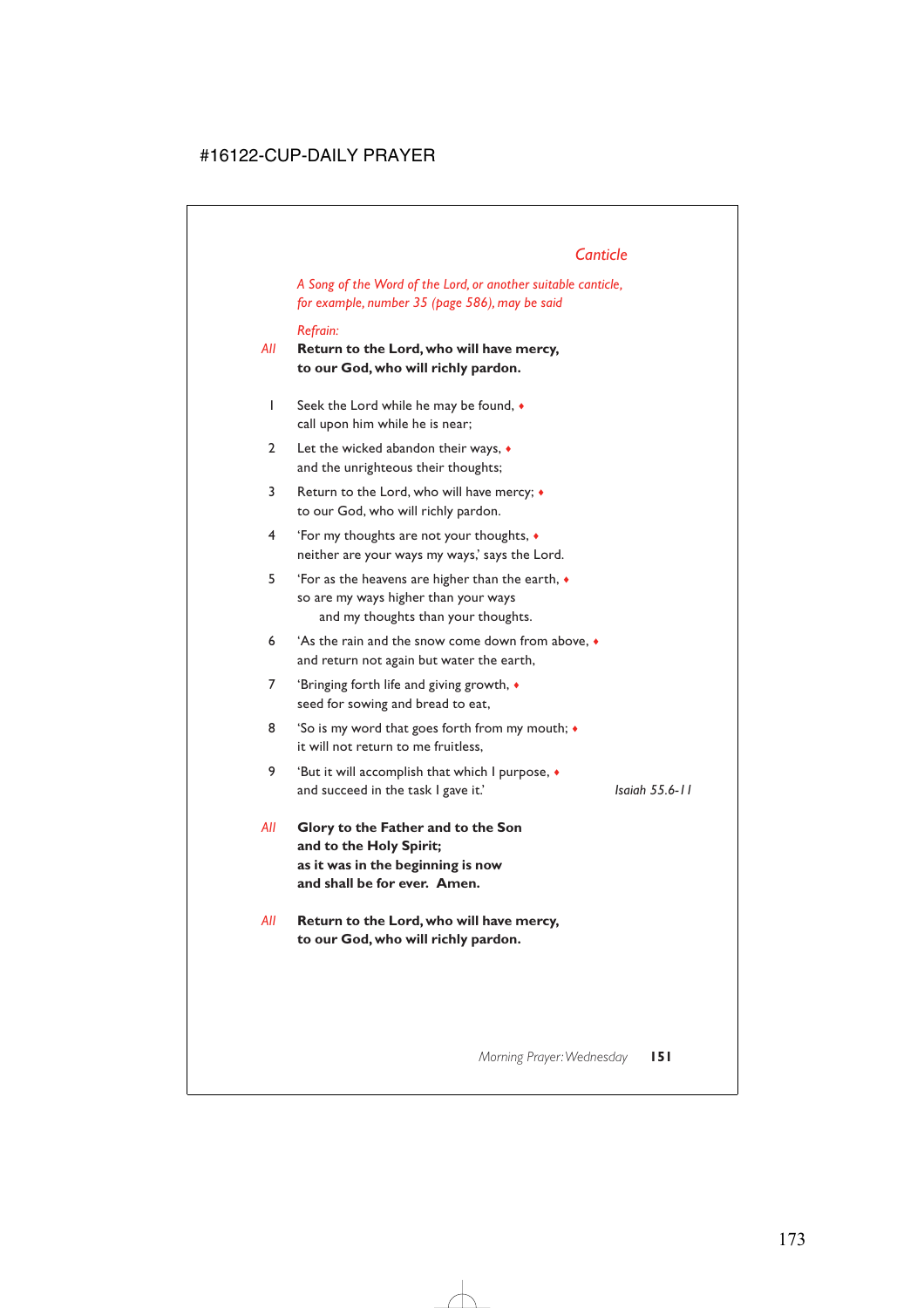| *One or more readings appointed for the day are read.*

*The reading(s) may be followed by a time of silence.*

*A suitable song or chant, or a responsory in this or another form, may follow*

Lord, you will guide me with your counsel and afterwards receive me with glory.

- *All* **Lord, you will guide me with your counsel and afterwards receive me with glory.** For I am always with you; you hold me by my right hand.
- *All* **And afterwards receive me with glory.** Glory to the Father and to the Son and to the Holy Spirit.
- *All* **Lord, you will guide me with your counsel and afterwards receive me with glory.** *from Psalm 73*

# *Gospel Canticle*

| *The Benedictus (The Song of Zechariah) is normally said,* | *or A Song of Redemption (page 620) may be said*

#### *Refrain:*

- *All* **You show mercy to our ancestors, and remember your holy covenant.**
	- | 1 Blessed be the Lord the God of Israel, ♦ who has come to his people and set them free.
	- 2 He has raised up for us a mighty Saviour,  $\bullet$ born of the house of his servant David.
	- 3 Through his holy prophets God promised of old  $\bullet$ to save us from our enemies. from the hands of all that hate us,
	- | 4 To show mercy to our ancestors, ♦ and to remember his holy covenant.
	- | 5 This was the oath God swore to our father Abraham: ♦ to set us free from the hands of our enemies,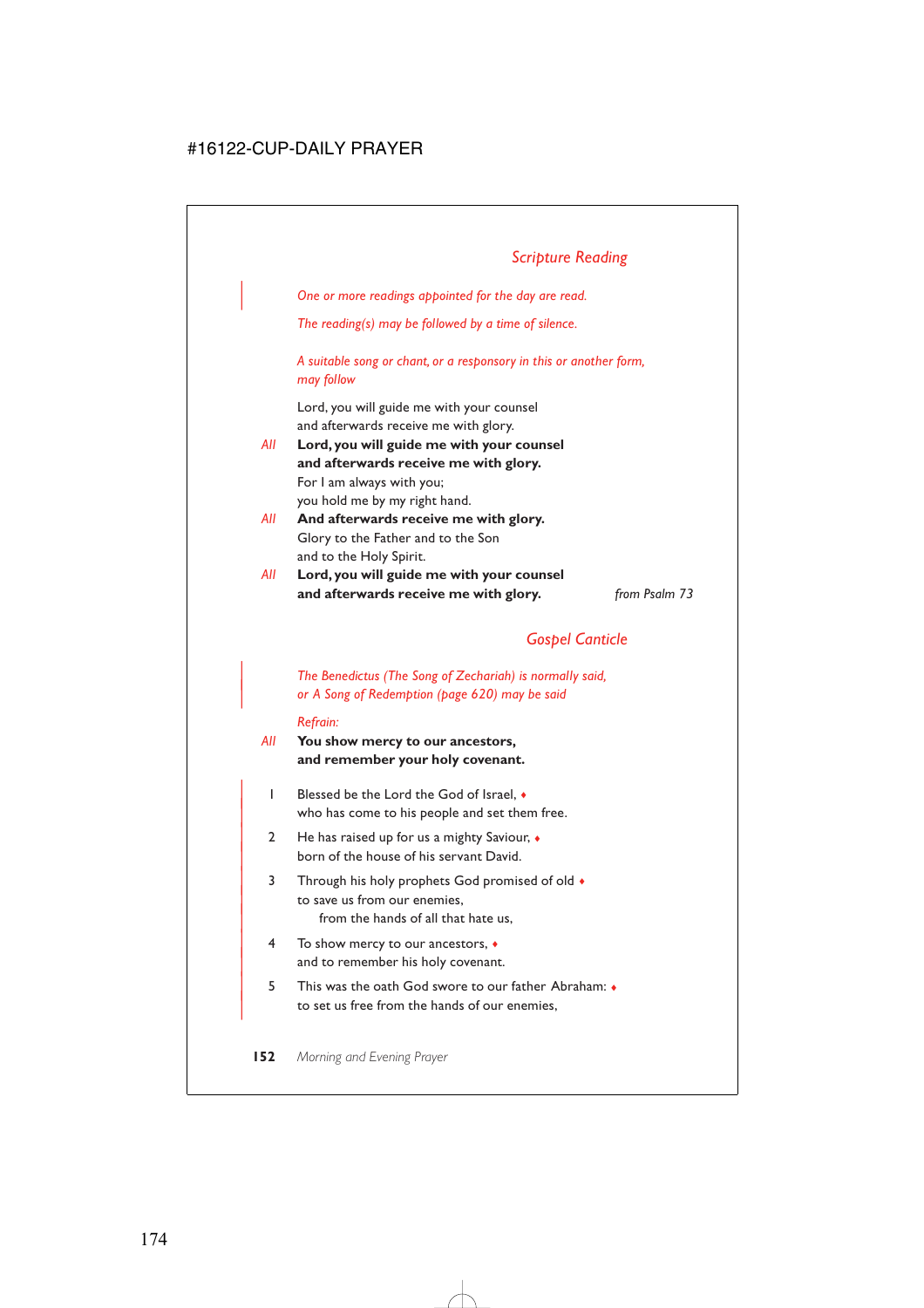- 6 Free to worship him without fear,  $\bullet$ holy and righteous in his sight all the days of our life.
- 7 And you, child, shall be called the prophet of the Most High,  $\bullet$ for you will go before the Lord to prepare his way,
- 8 To give his people knowledge of salvation  $\triangleleft$ by the forgiveness of all their sins.
- 9 In the tender compassion of our God  $\bullet$ the dawn from on high shall break upon us,
- | 10 To shine on those who dwell in darkness and the shadow of death, ♦ | and to guide our feet into the way of peace. *Luke 1.68-79*
- | *All* **Glory to the Father and to the Son** and to the Holy Spirit; | **as it was in the beginning is now** and shall be for ever. Amen.

|

*All* **You show mercy to our ancestors, and remember your holy covenant.**

**Prayers**

#### | *Intercessions are offered*

- | *¶ for the day and its tasks*
- | *¶ for the world and its needs*
- | *¶ for the Church and her life*

*The cycle on pages 362–363 and the prayers on pages 366–368 may be used.*

#### *These responses may be used*

| hear our prayer.    |      | Lord, graciously hear us. |
|---------------------|------|---------------------------|
| Lord, in your mercy | (or) | Lord, hear us.            |

*Silence may be kept.*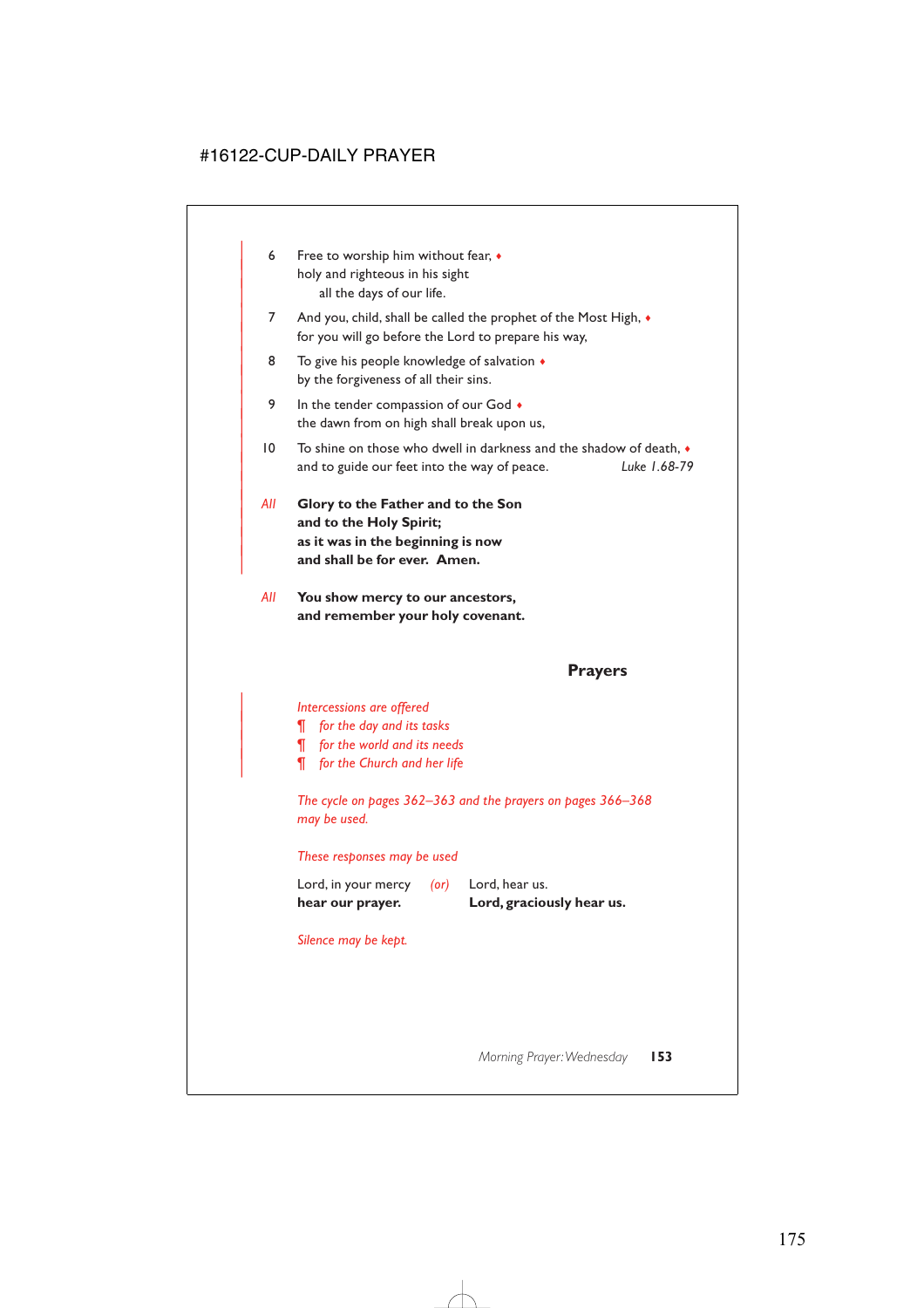### | *The Collect of the day or the following is said*

Almighty and everlasting God, we thank you that you have brought us safely to the beginning of this day. Keep us from falling into sin or running into danger, order us in all our doings and guide us to do always what is righteous in your sight; through Jesus Christ our Lord.

*All* **Amen.**

### | *The Lord's Prayer is said*

As our Saviour taught us, so we pray

- | *All* **Our Father in heaven …**
	- | *(or)*

Let us pray with confidence as our Saviour has taught us

| *All* **Our Father, who art in heaven …**

## **The Conclusion**

The Lord bless us, and preserve us from all evil, and keep us in eternal life.

#### | *All* **Amen.**

Let us bless the Lord.

*All* **Thanks be to God.**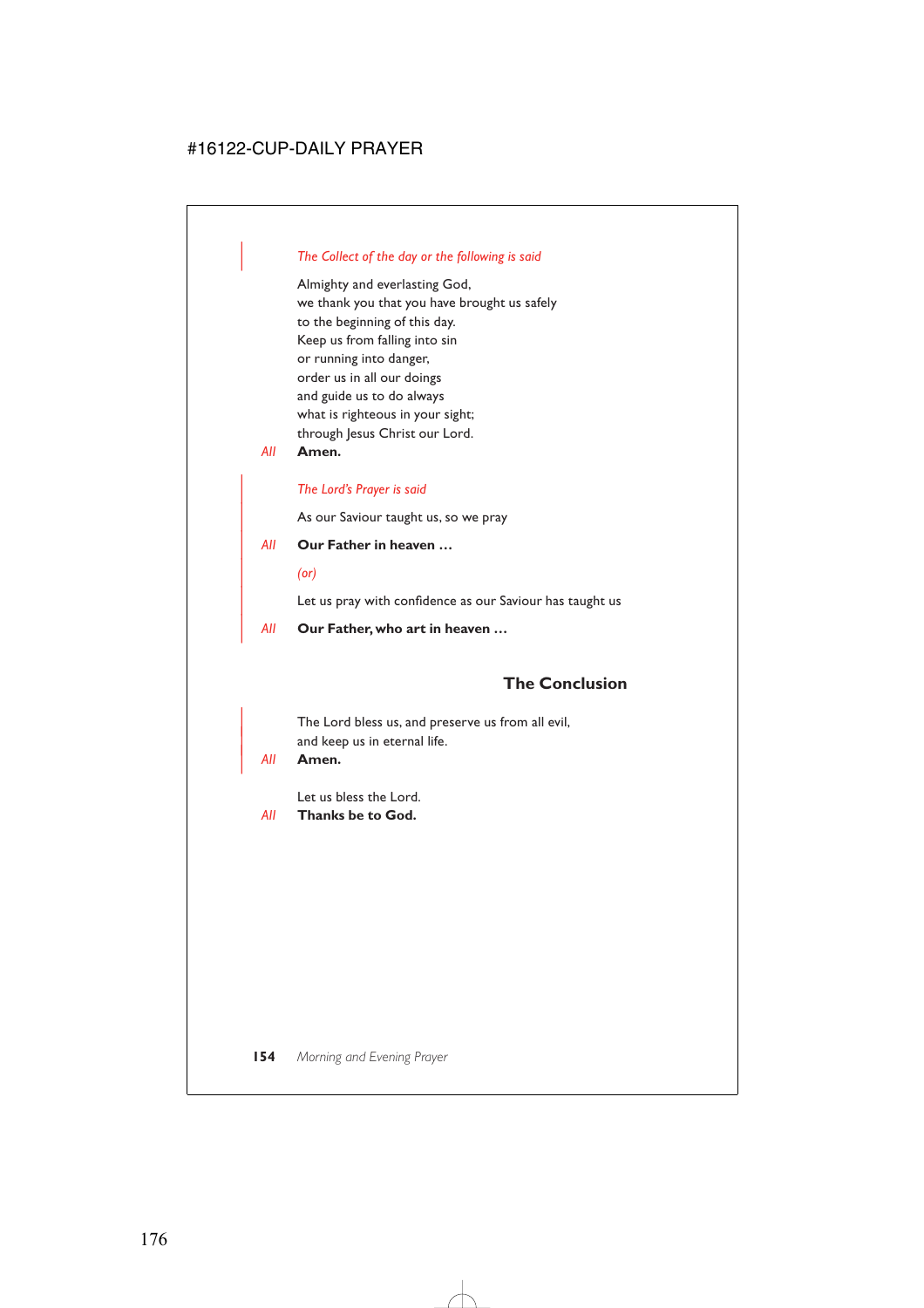# *¶ Evening Prayer on Wednesday*

## **Preparation**

| O God, make speed to save us.

<sup>|</sup> *All* **O Lord, make haste to help us.** <sup>|</sup>

| *One or more of the following is said or sung:* | *a prayer of thanksgiving (page 110),* | *a suitable hymn,* | *or A Song of God's Descending*

- 1 I love you, O Lord my strength.  $\bullet$ The Lord is my crag, my fortress and my deliverer.
- 2 In my distress I called upon the Lord  $\bullet$ and cried out to my God for help.
- 3 He heard my voice in his temple ♦ and my cry came to his ears.
- 4 He parted the heavens and came down ♦ and thick darkness was under his feet.
- 5 He rode upon the cherubim and flew; ♦ he came flying on the wings of the wind.
- 6 He made darkness his covering round about him, ♦ dark waters and thick clouds his pavilion.
- 7 From the brightness of his presence, through the clouds  $\bullet$ burst hailstones and coals of fire.
- 8 The Lord also thundered out of heaven; ♦ the Most High uttered his voice with hailstones and coals of fire.
- 9 For you will save a lowly people  $\bullet$ and bring down the high looks of the proud.
- 10 You also shall light my candle;  $\triangleleft$ the Lord my God shall make my darkness to be bright.
- 11 As for God, his way is perfect; the word of the Lord is tried in the fire; ♦ he is a shield to all who trust in him. *Psalm 18.1,6,7,10-14,28,29,31*
- *All* **Glory to the Father and to the Son and to the Holy Spirit; as it was in the beginning is now and shall be for ever. Amen.**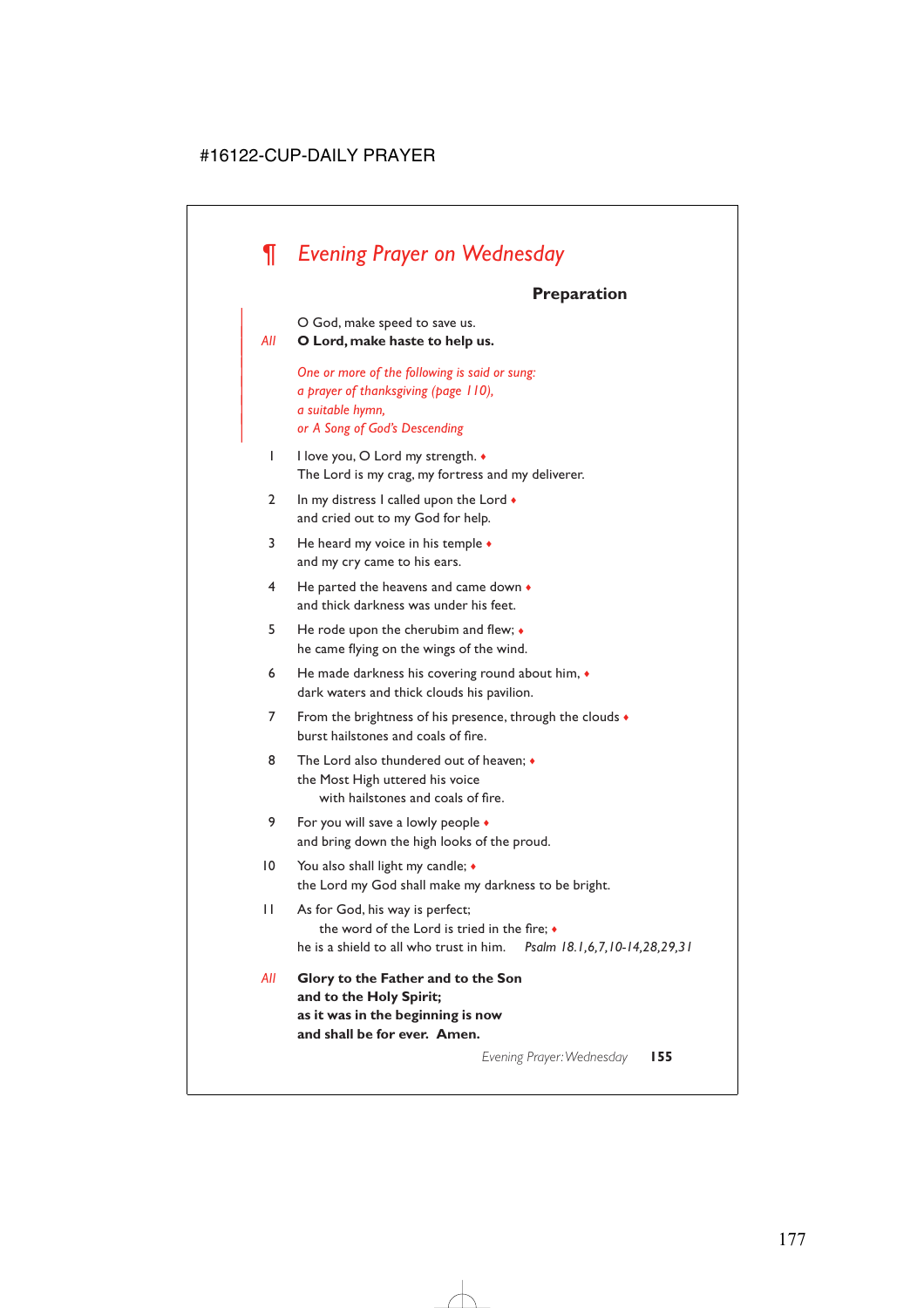### *This opening prayer may be said*

That this evening may be holy, good and peaceful, let us pray with one heart and mind.

### *Silence is kept.*

As our evening prayer rises before you, O God, so may your mercy come down upon us to cleanse our hearts and set us free to sing your praise now and for ever.

*All* **Amen.**

# **The Word of God**

### *Psalmody*

### | *The appointed psalmody is said.*

*Each psalm or group of psalms may end with*

*All* **Glory to the Father and to the Son and to the Holy Spirit; as it was in the beginning is now and shall be for ever. Amen.**

> *If there are two Scripture readings, the first may be read here, or both may be read after the canticle.*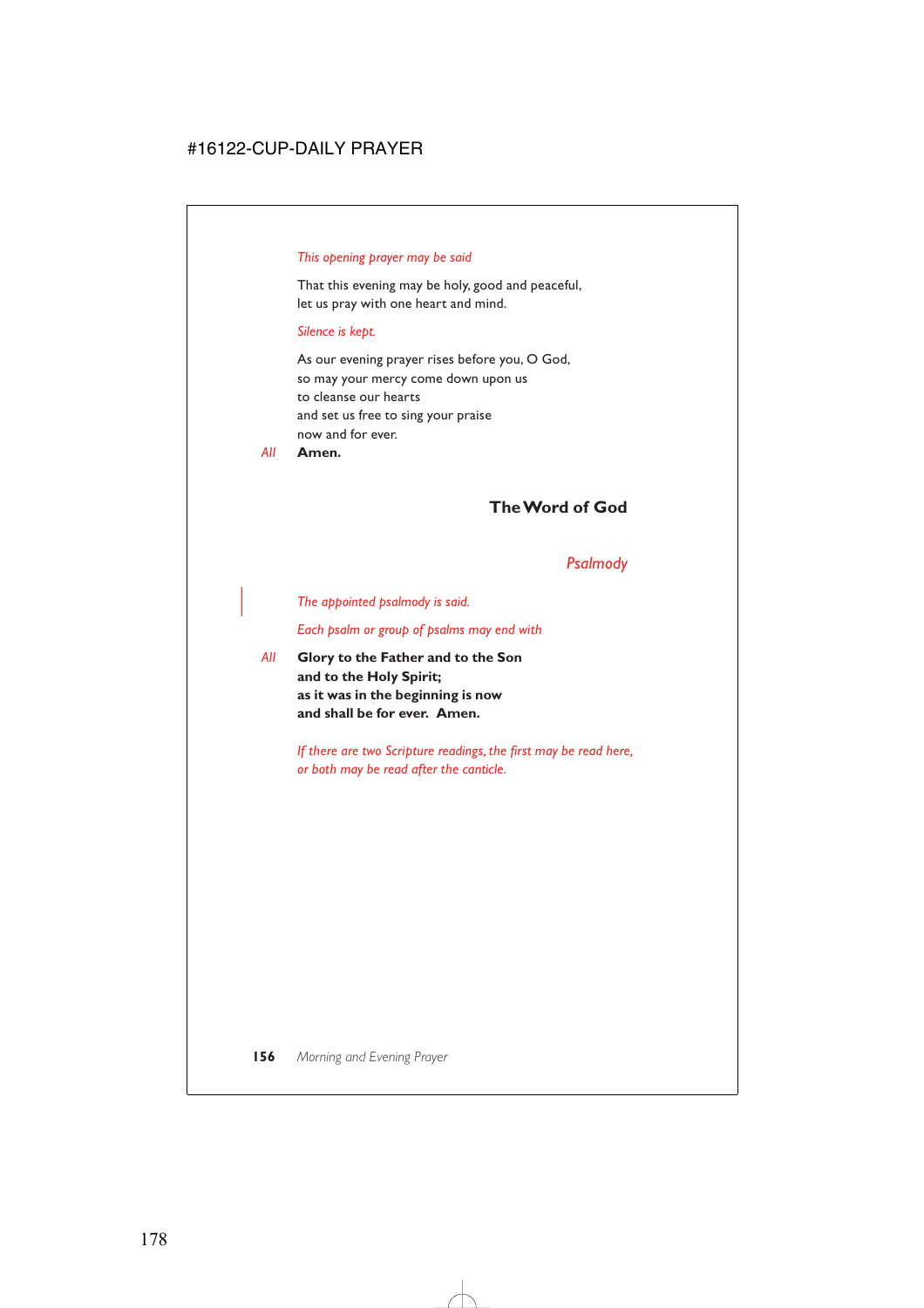# *Canticle*

*A Song of the Blessed, or another suitable canticle, for example, number 69 (page 627), may be said*

### *Refrain:*

- *All* **Rejoice and be glad for you are the light of the world, and great is your reward in heaven.**
	- 1 Blessed are the poor in spirit, ♦ for theirs is the kingdom of heaven.
	- 2 Blessed are those who mourn,  $\triangle$ for they shall be comforted.
	- 3 Blessed are the meek, ♦ for they shall inherit the earth.
	- 4 Blessed are those who hunger and thirst after righteousness, ♦ for they shall be satisfied.
	- 5 Blessed are the merciful, ♦ for they shall obtain mercy.
	- 6 Blessed are the pure in heart,  $\bullet$ for they shall see God.
	- 7 Blessed are the peacemakers,  $\triangleleft$ for they shall be called children of God.
	- 8 Blessed are those who suffer persecution for righteousness' sake, ♦ for theirs is the kingdom of heaven. *Matthew 5.3-10*
- *All* **Glory to the Father and to the Son and to the Holy Spirit; as it was in the beginning is now and shall be for ever. Amen.**
- *All* **Rejoice and be glad for you are the light of the world, and great is your reward in heaven.**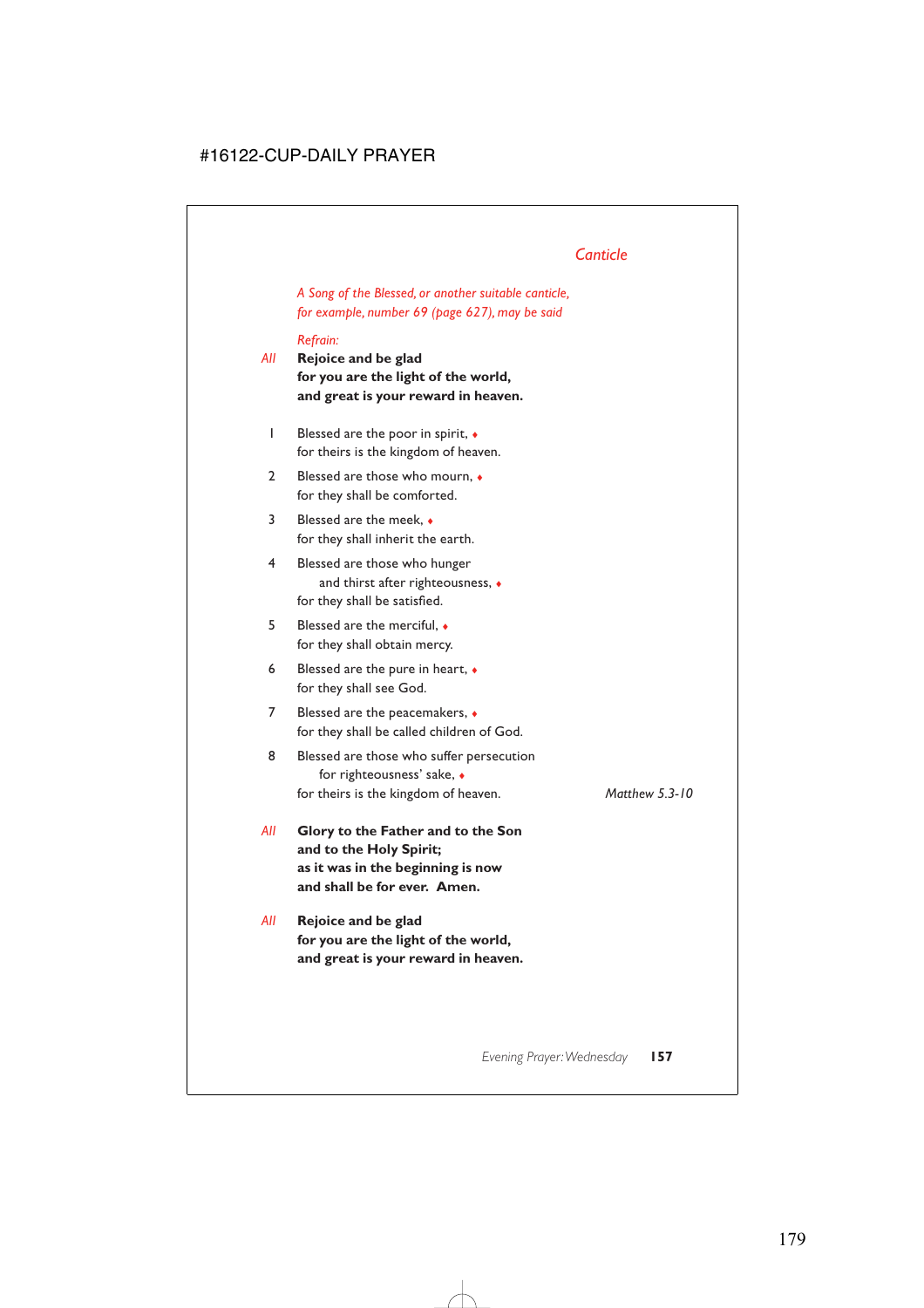# *Scripture Reading*

| *One or more readings appointed for the day are read.*

*The reading(s) may be followed by a time of silence.*

*A suitable song or chant, or a responsory in this or another form, may follow*

Lord, you will guide me with your counsel and afterwards receive me with glory.

- *All* **Lord, you will guide me with your counsel and afterwards receive me with glory.** For I am always with you; you hold me by my right hand.
- *All* **And afterwards receive me with glory.** Glory to the Father and to the Son and to the Holy Spirit.
- *All* **Lord, you will guide me with your counsel and afterwards receive me with glory.** *from Psalm 73*

## *Gospel Canticle*

| *The Magnificat (The Song of Mary) is normally said, or the* | *Nunc dimittis (The Song of Simeon) (page 613) may be said*

#### *Refrain:*

*All* **Remember your promise of mercy, to Abraham and his children for ever.**

- | 1 My soul proclaims the greatness of the Lord, | my spirit rejoices in God my Saviour; ♦ he has looked with favour on his lowly servant.
- 2 From this day all generations will call me blessed;  $\bullet$ the Almighty has done great things for me and holy is his name.
- $3$  He has mercy on those who fear him,  $\bullet$ from generation to generation.
- 4 He has shown strength with his arm  $\bullet$ and has scattered the proud in their conceit,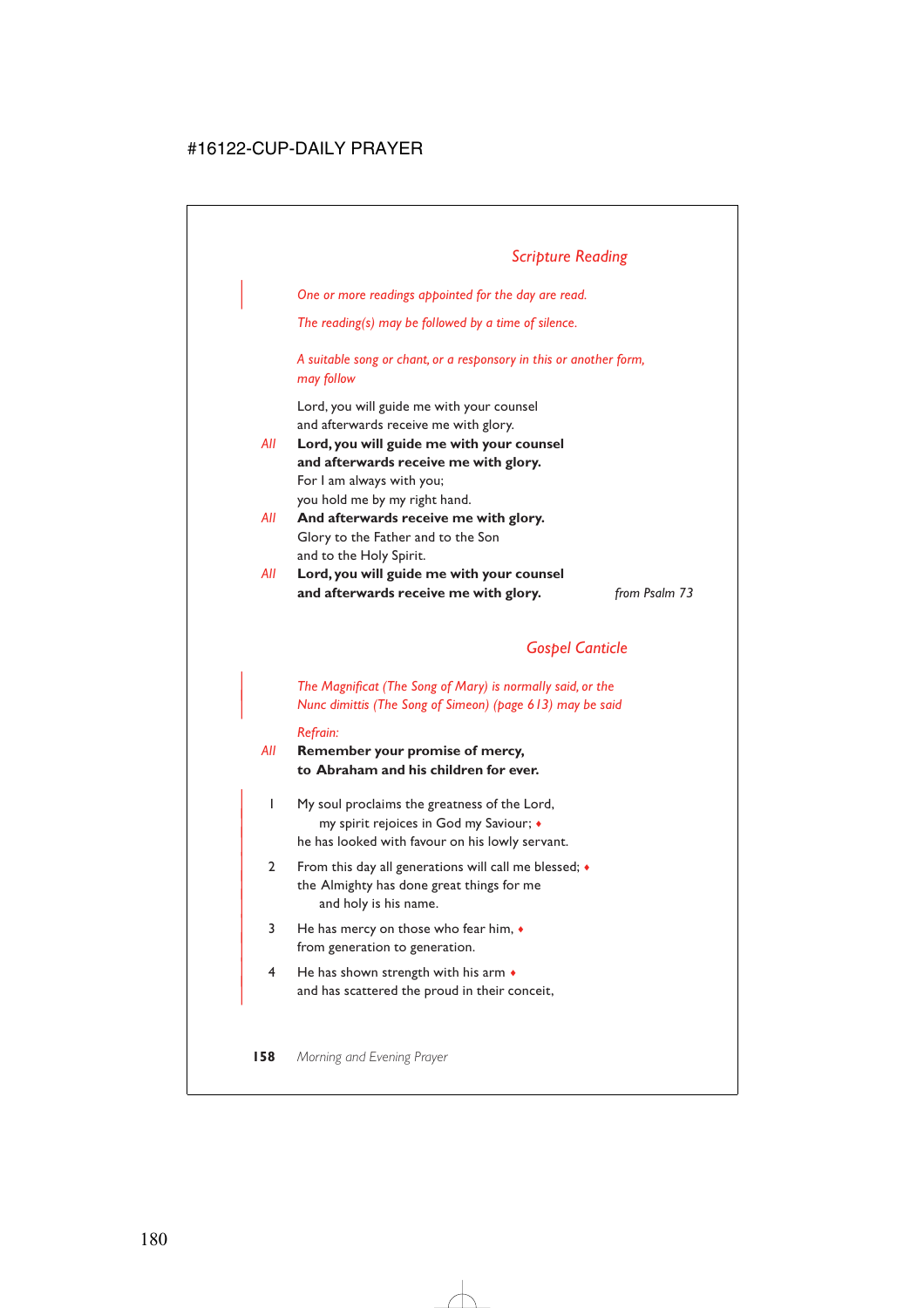| 5   | Casting down the mighty from their thrones $\bullet$<br>and lifting up the lowly.                                                  |              |
|-----|------------------------------------------------------------------------------------------------------------------------------------|--------------|
| 6   | He has filled the hungry with good things $\bullet$<br>and sent the rich away empty.                                               |              |
| 7   | He has come to the aid of his servant Israel, $\bullet$<br>to remember his promise of mercy,                                       |              |
| 8   | The promise made to our ancestors, $\bullet$<br>to Abraham and his children for ever.                                              | Luke 1.46-55 |
| All | Glory to the Father and to the Son<br>and to the Holy Spirit;<br>as it was in the beginning is now<br>and shall be for ever. Amen. |              |
| All | Remember your promise of mercy,<br>to Abraham and his children for ever.                                                           |              |
|     |                                                                                                                                    |              |

# **Prayers**

*Thanksgiving may be made for the day.*

| *Intercessions are offered*

| *¶ for peace*

| *¶ for individuals and their needs*

*The cycle on pages 362–363 and the prayers on pages 369–371 may be used.*

### *These responses may be used*

| hear our prayer.    |      | Lord, graciously hear us. |
|---------------------|------|---------------------------|
| Lord, in your mercy | (or) | Lord, hear us.            |

*Silence may be kept.*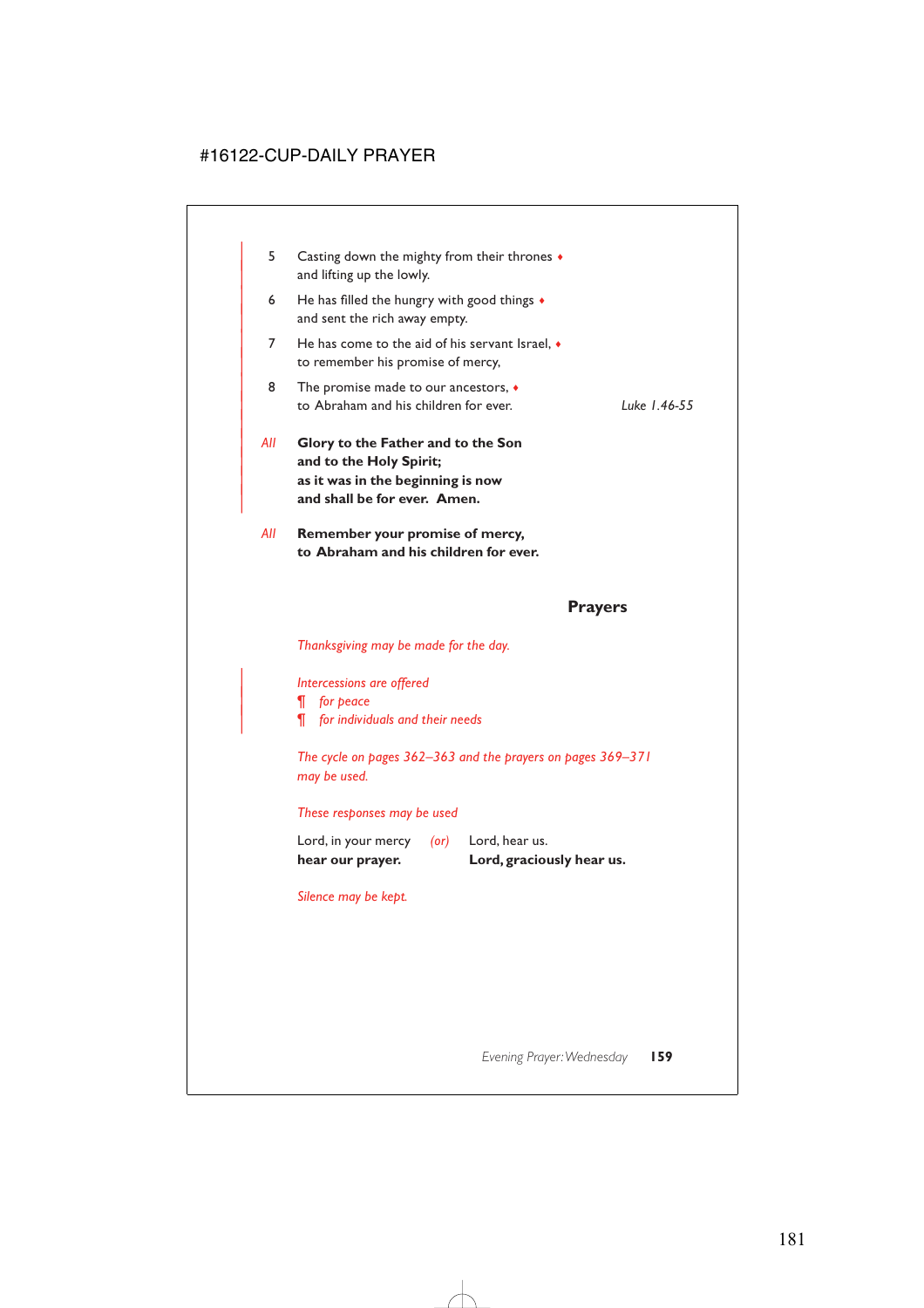### | *The Collect of the day or the following is said*

Eternal Lord, our beginning and our end: bring us with the whole creation to your glory, hidden through past ages and made known in Jesus Christ our Lord.

*All* **Amen.**

### | *The Lord's Prayer is said*

As our Saviour taught us, so we pray

### | *All* **Our Father in heaven …**

| *(or)*

Let us pray with confidence as our Saviour has taught us

| *All* **Our Father, who art in heaven …**

# **The Conclusion**

| *All* **The grace of our Lord Jesus Christ,** and the love of God, | **and the fellowship of the Holy Spirit,** | **be with us all evermore.** | **Amen.**

Let us bless the Lord.

*All* **Thanks be to God.**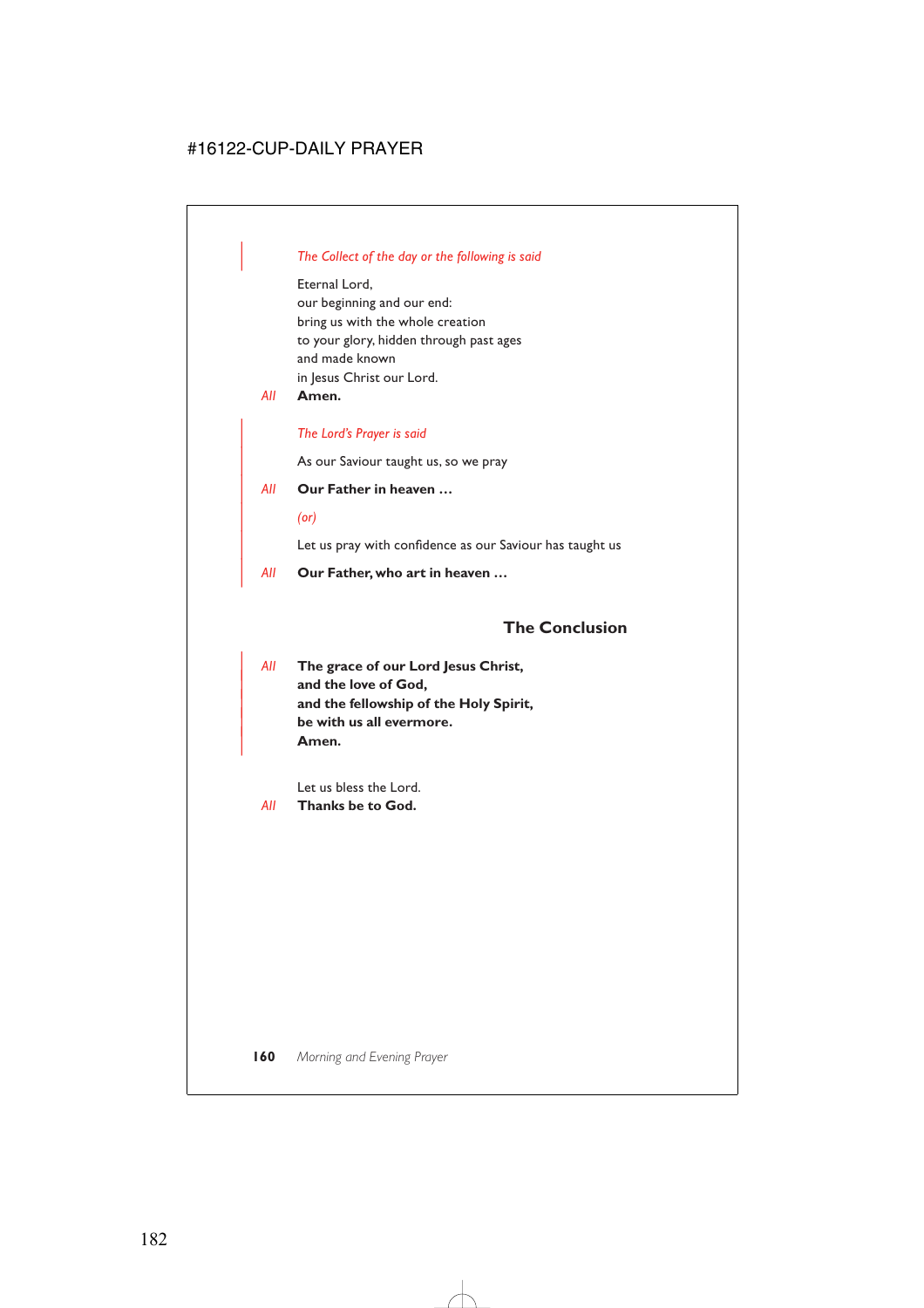# *¶ Morning Prayer on Thursday*

## **Preparation**

O Lord, open our lips

|

| *All* **and our mouth shall proclaim your praise.**

| *One or more of the following is said or sung:* | *a prayer of thanksgiving (page 109),* | *a suitable hymn,* | *or A Song of God's Blessing*

- 1 God be gracious to us and bless us ♦ and make his face to shine upon us,
- 2 That your way may be known upon earth,  $\bullet$ your saving power among all nations.
- 3 Let the peoples praise you, O God; ♦ let all the peoples praise you.
- 4 O let the nations rejoice and be glad,  $\bullet$ for you will judge the peoples righteously and govern the nations upon earth.
- 5 Let the peoples praise you, O God; ♦ let all the peoples praise you.
- 6 Then shall the earth bring forth her increase,  $\bullet$ and God, our own God, will bless us.
- 7 God will bless us, ♦ and all the ends of the earth shall fear him. *Psalm 67*
- *All* **Glory to the Father and to the Son and to the Holy Spirit; as it was in the beginning is now and shall be for ever. Amen.**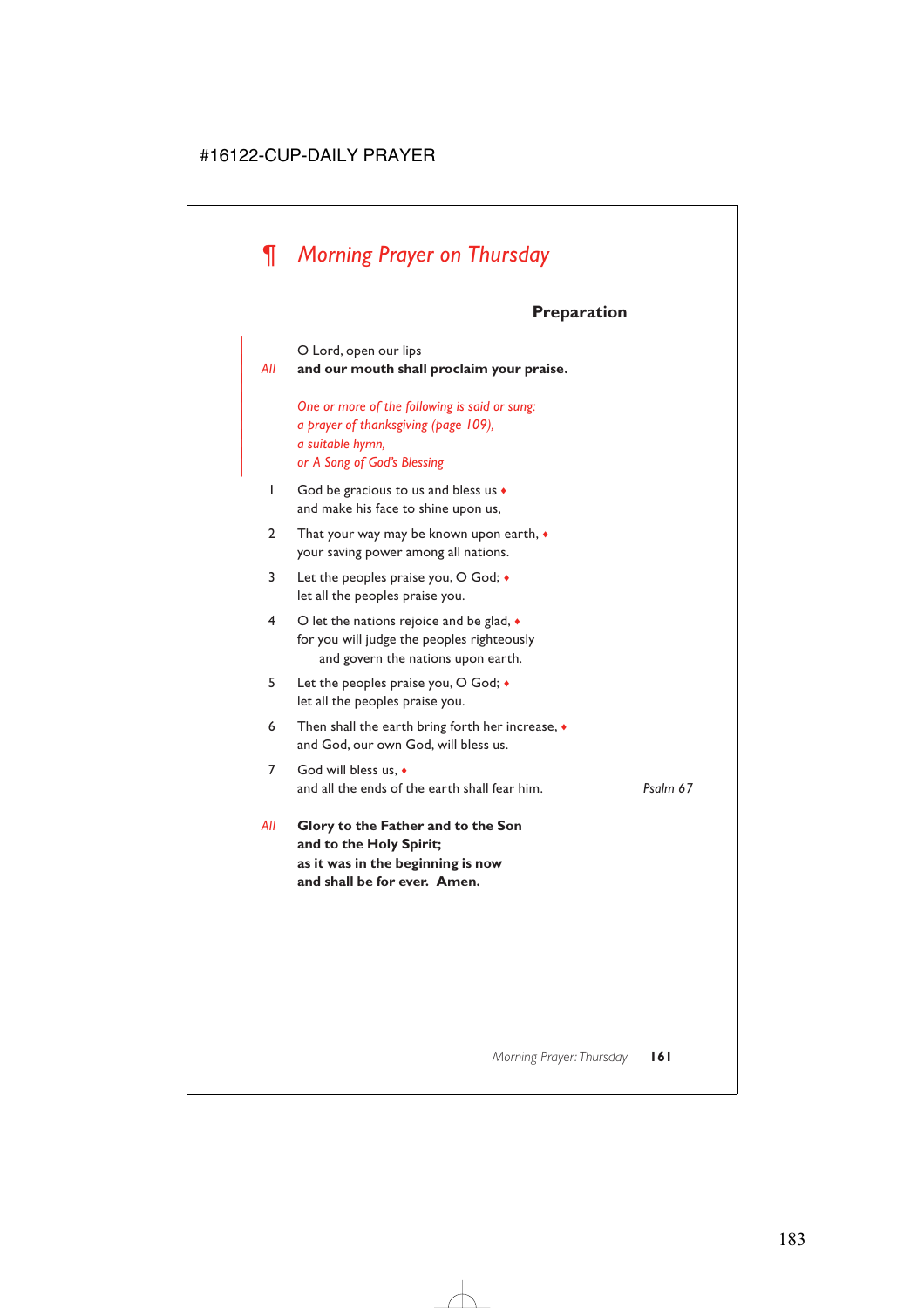### *This opening prayer may be said*

The night has passed, and the day lies open before us; let us pray with one heart and mind.

### *Silence is kept.*

As we rejoice in the gift of this new day, so may the light of your presence, O God, set our hearts on fire with love for you; now and for ever.

*All* **Amen.**

# **The Word of God**

### *Psalmody*

| *The appointed psalmody is said.*

*Each psalm or group of psalms may end with*

*All* **Glory to the Father and to the Son and to the Holy Spirit; as it was in the beginning is now and shall be for ever. Amen.**

> *If there are two Scripture readings, the first may be read here, or both may be read after the canticle.*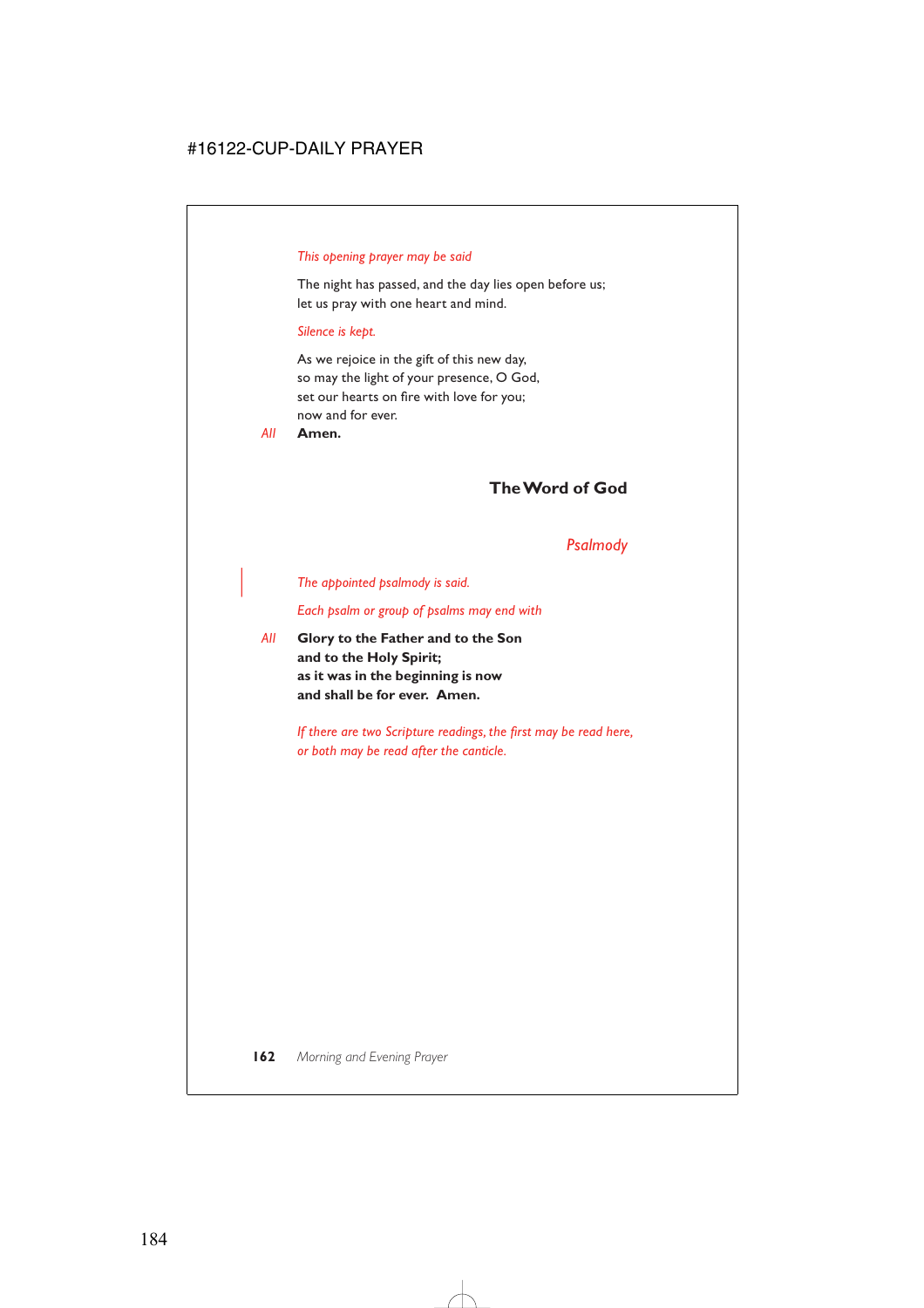# *Canticle*

*A Song of the Covenant, or another suitable canticle, for example, number 44 (page 596), may be said*

### *Refrain:*

*All* **I have given you as a light to the nations, and I have called you in righteousness.**

- 1 Thus says God, who created the heavens, ♦ who fashioned the earth and all that dwells in it;
- 2 Who gives breath to the people upon it  $\bullet$ and spirit to those who walk in it,
- 3 'I am the Lord and I have called you in righteousness, ♦ I have taken you by the hand and kept you;
- 4 'I have given you as a covenant to the people, ♦ a light to the nations, to open the eyes that are blind,
- 5 'To bring out the captives from the dungeon, ♦ from the prison, those who sit in darkness.
- 6 'I am the Lord, that is my name; ♦ my glory I give to no other.' *Isaiah 42.5-8a*

- *All* **Glory to the Father and to the Son and to the Holy Spirit; as it was in the beginning is now and shall be for ever. Amen.**
- *All* **I have given you as a light to the nations, and I have called you in righteousness.**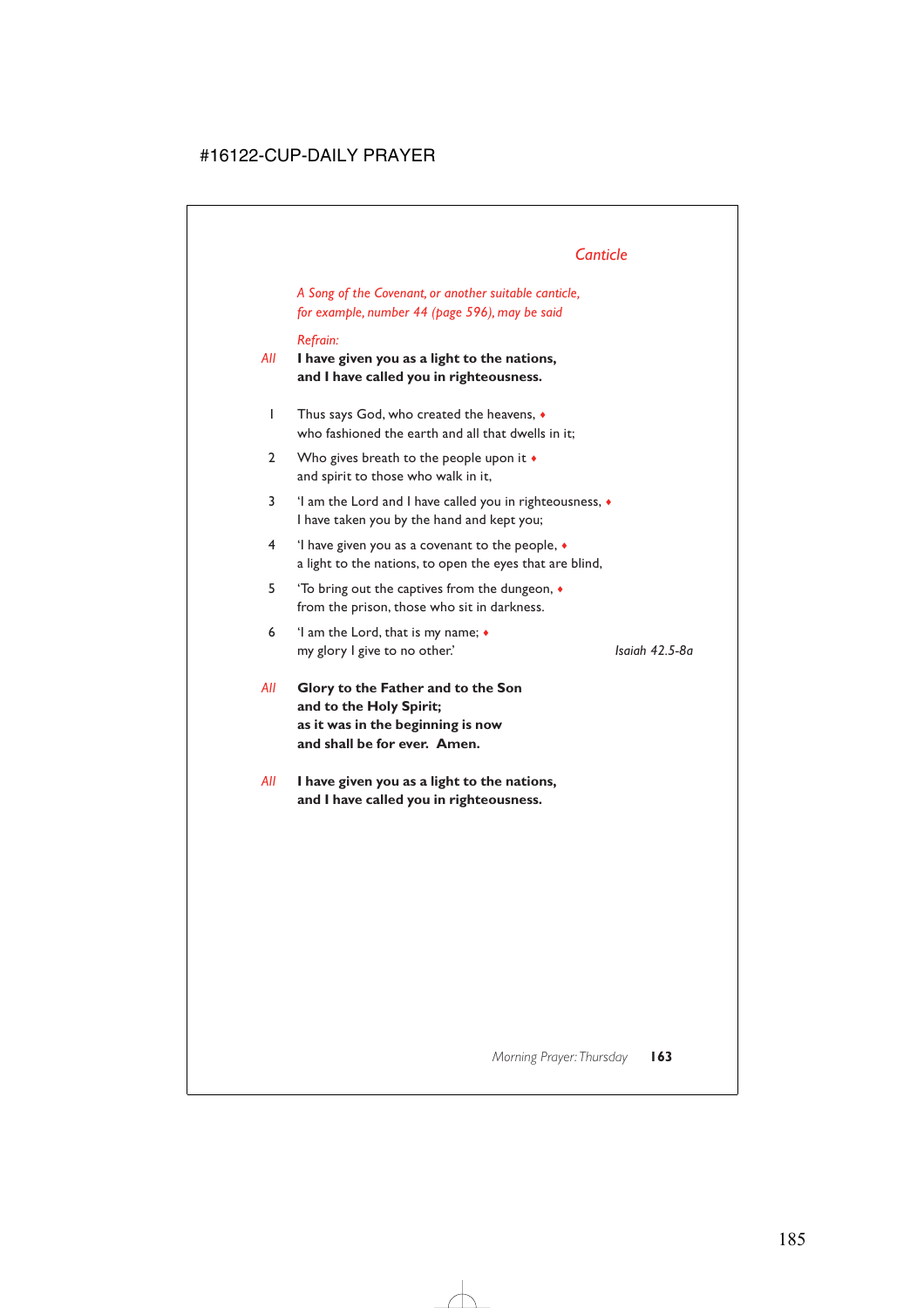| *One or more readings appointed for the day are read.*

*The reading(s) may be followed by a time of silence.*

*A suitable song or chant, or a responsory in this or another form, may follow*

Fear not, for I have redeemed you. I have called you by name; you are mine.

- *All* **Fear not, for I have redeemed you. I have called you by name; you are mine.** When you pass through the waters, I will be with you. When you walk through fire, you shall not be burned.
- *All* **I have called you by name; you are mine.** Glory to the Father and to the Son and to the Holy Spirit.
- *All* **Fear not, for I have redeemed you. I have called you by name; you are mine.** *from Isaiah 43*

# *Gospel Canticle*

| *The Benedictus (The Song of Zechariah) is normally said, or* | *Gloria in Excelsis (A Song of God's Glory) (page 365) may be said*

#### *Refrain:*

- *All* **You promised, O God, to save us from our enemies, from the hands of all that hate us.**
	- | 1 Blessed be the Lord the God of Israel, ♦ who has come to his people and set them free.
	- | 2 He has raised up for us a mighty Saviour, ♦ born of the house of his servant David.
	- 3 Through his holy prophets God promised of old  $\bullet$ to save us from our enemies, from the hands of all that hate us,
	- | 4 To show mercy to our ancestors, ♦ and to remember his holy covenant.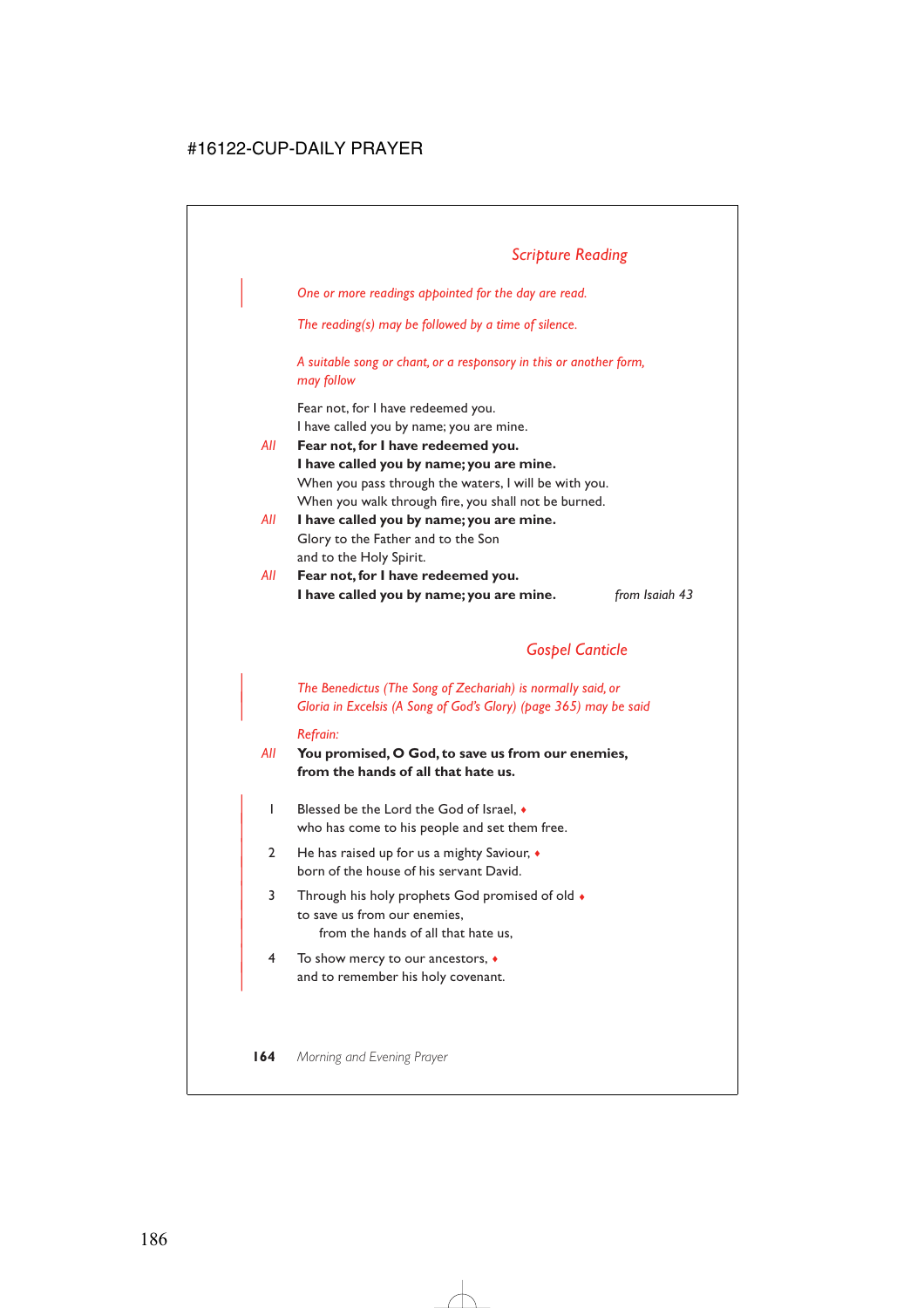- | 5 This was the oath God swore to our father Abraham: ♦ to set us free from the hands of our enemies,
- 6 Free to worship him without fear,  $\bullet$ holy and righteous in his sight all the days of our life.
- 7 And you, child, shall be called the prophet of the Most High,  $\bullet$ for you will go before the Lord to prepare his way,
- 8 To give his people knowledge of salvation  $\triangleleft$ by the forgiveness of all their sins.
- 9 In the tender compassion of our God  $\bullet$ the dawn from on high shall break upon us,
- | 10 To shine on those who dwell in darkness and the shadow of death, ♦ | and to guide our feet into the way of peace. *Luke 1.68-79*
- | *All* **Glory to the Father and to the Son** and to the Holy Spirit; | **as it was in the beginning is now** and shall be for ever. Amen.

|

*All* **You promised, O God, to save us from our enemies, from the hands of all that hate us.**

### **Prayers**

| *Intercessions are offered*

- | *¶ for the day and its tasks*
- | *¶ for the world and its needs*
- | *¶ for the Church and her life*

*The cycle on pages 362–363 and the prayers on pages 366–368 may be used.*

*These responses may be used*

| hear our prayer.    |            | Lord, graciously hear us. |
|---------------------|------------|---------------------------|
| Lord, in your mercy | $($ or $)$ | Lord, hear us.            |

*Silence may be kept.*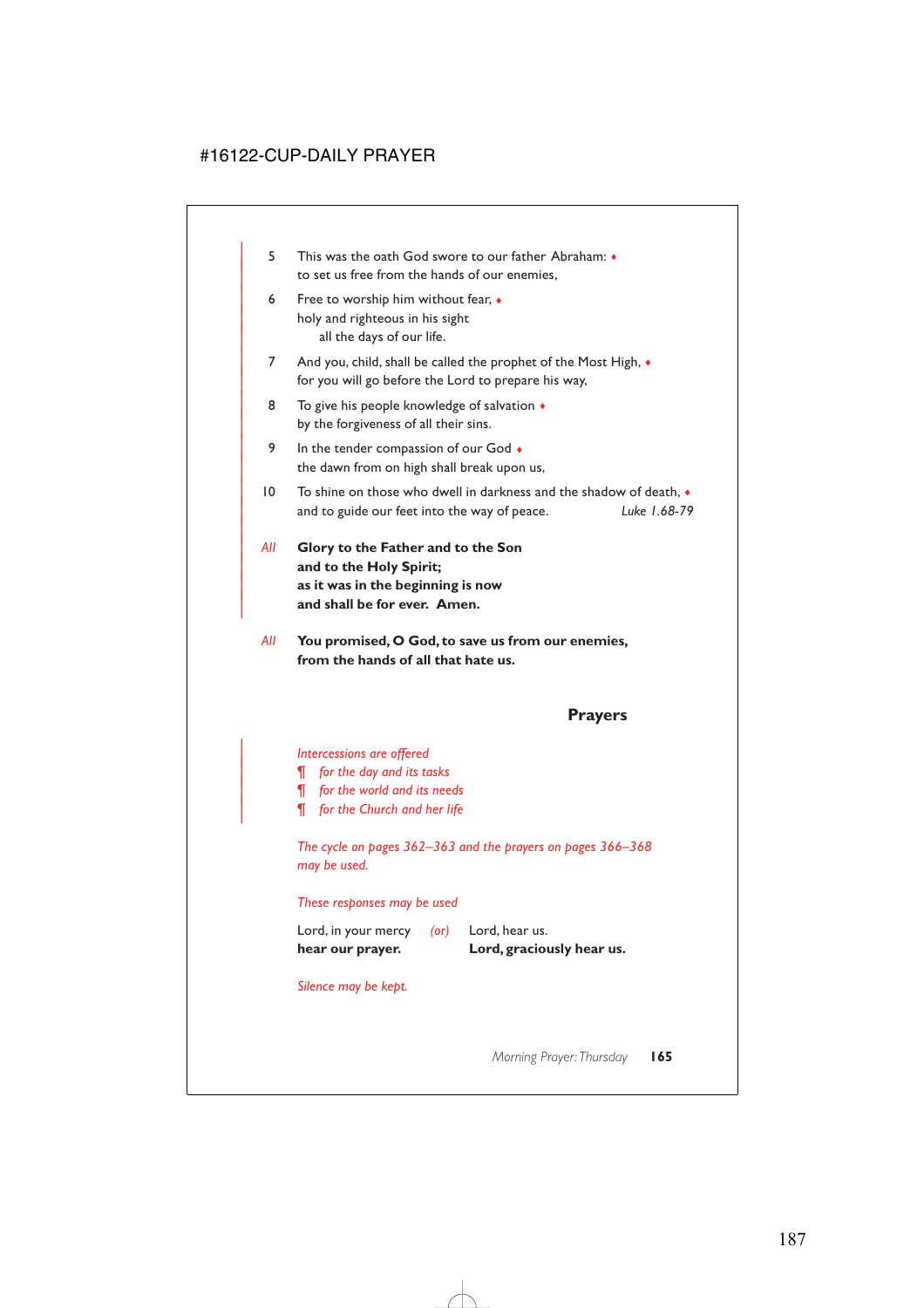### | *The Collect of the day or the following is said*

O God, the author of peace and lover of concord, to know you is eternal life, to serve you is perfect freedom. Defend us your servants from all assaults of our enemies; that we, surely trusting in your defence, may not fear the power of any adversaries; through Jesus Christ our Lord.

*All* **Amen.**

### | *The Lord's Prayer is said*

As our Saviour taught us, so we pray

- | *All* **Our Father in heaven …**
	- | *(or)*

Let us pray with confidence as our Saviour has taught us

| *All* **Our Father, who art in heaven …**

### **The Conclusion**

The Lord bless us, and preserve us from all evil, and keep us in eternal life.

#### | *All* **Amen.**

Let us bless the Lord.

*All* **Thanks be to God.**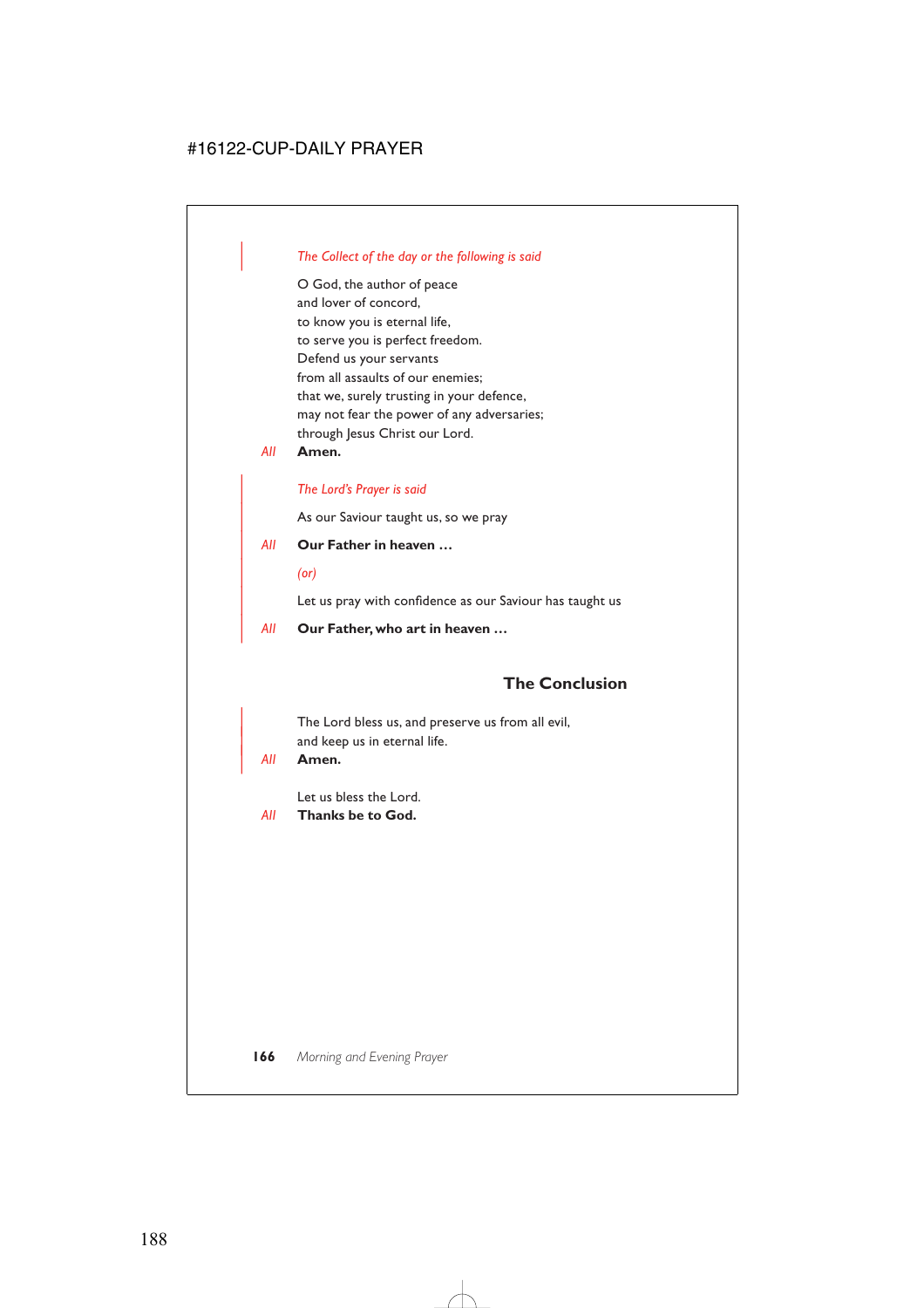# *¶ Evening Prayer on Thursday*

# **Preparation**

O God, make speed to save us.

| *All* **O Lord, make haste to help us.**

|

| *One or more of the following is said or sung:* | *a prayer of thanksgiving (page 110),* | *a suitable hymn,* | *or A Song of God's Chosen One*

- 1 There shall come forth a shoot from the stock of Jesse, ♦ and a branch shall grow out of his roots.
- 2 And the Spirit of the Lord shall rest upon him,  $\bullet$ the spirit of wisdom and understanding,
- 3 The spirit of counsel and might, ♦ the spirit of knowledge and the fear of the Lord.
- 4 He shall not judge by what his eyes see, ♦ or decide by what his ears hear,
- 5 But with righteousness he shall judge the poor, ♦ and decide with equity for the meek of the earth.
- 6 The wolf shall dwell with the lamb, ♦ and the leopard shall lie down with the kid.
- 7 The calf, the lion and the fatling together,  $\bullet$ with a little child to lead them.
- 8 They shall not hurt or destroy in all my holy mountain,  $\bullet$ for the earth shall be full of the knowledge of the Lord as the waters cover the sea. *Isaiah 11.1,2,3b-4a,6,9*
- *All* **Glory to the Father and to the Son and to the Holy Spirit; as it was in the beginning is now and shall be for ever. Amen.**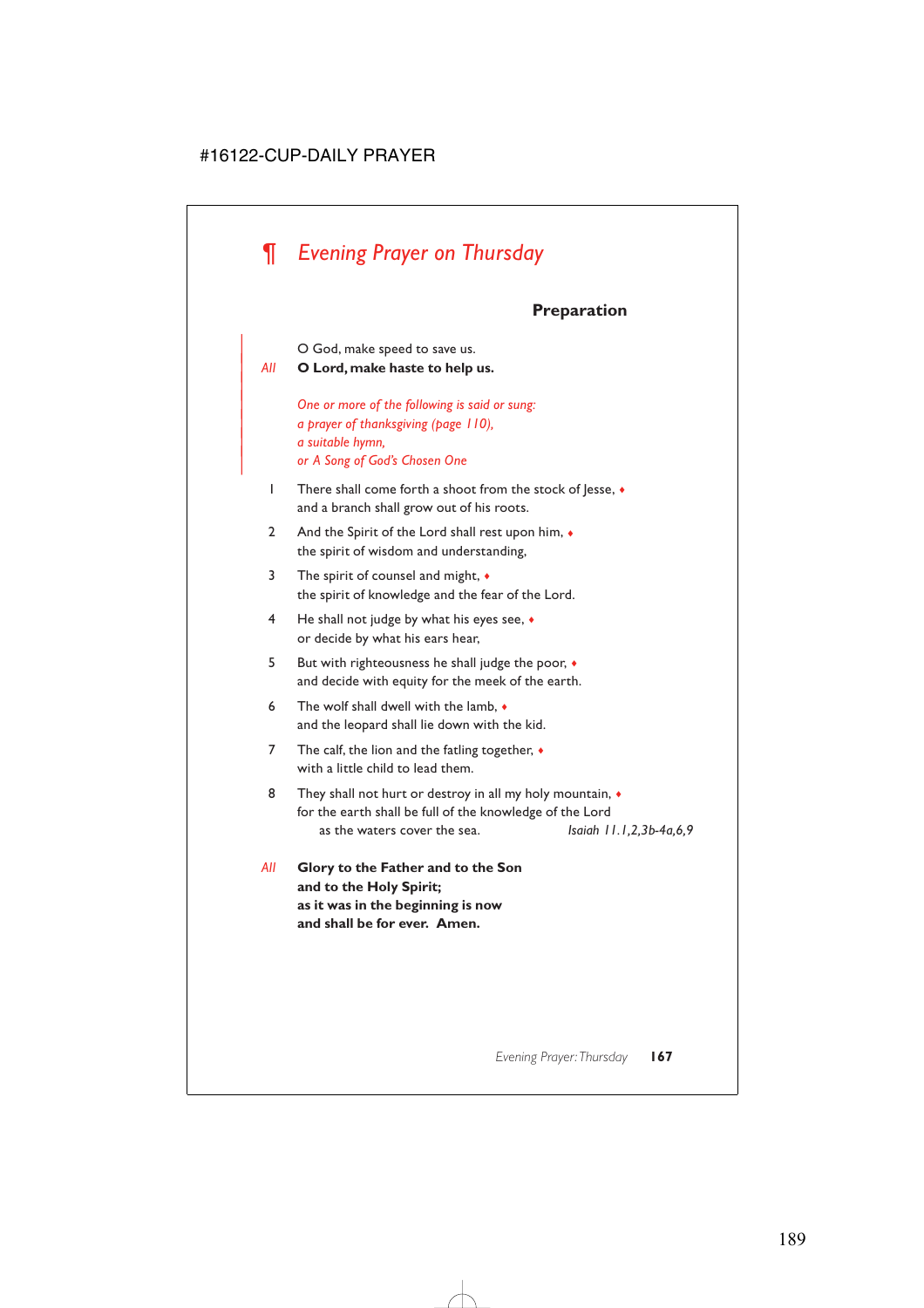### *This opening prayer may be said*

That this evening may be holy, good and peaceful, let us pray with one heart and mind.

#### *Silence is kept.*

As our evening prayer rises before you, O God, so may your mercy come down upon us to cleanse our hearts and set us free to sing your praise now and for ever.

*All* **Amen.**

## **The Word of God**

### *Psalmody*

#### | *The appointed psalmody is said.*

*Each psalm or group of psalms may end with*

*All* **Glory to the Father and to the Son and to the Holy Spirit; as it was in the beginning is now and shall be for ever. Amen.**

> *If there are two Scripture readings, the first may be read here, or both may be read after the canticle.*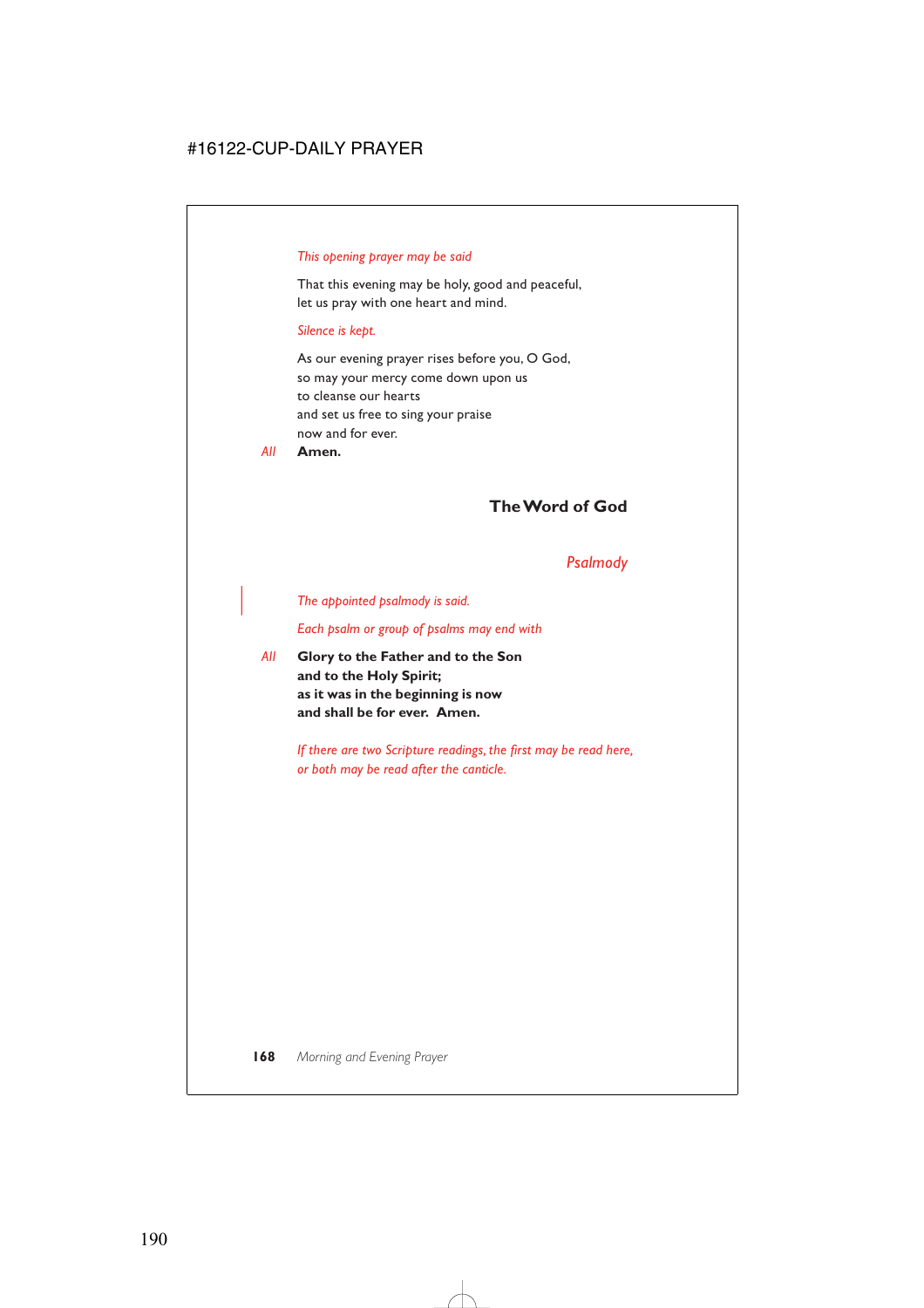# *Canticle*

*Great and Wonderful, or another suitable canticle, for example, number 63 (page 621), may be said*

### *Refrain:*

*All* **All nations shall come and worship you, O Christ, and share in the feast of your kingdom.**

- 1 Great and wonderful are your deeds, ♦ Lord God the Almighty.
- 2 Just and true are your ways,  $\triangleleft$ O ruler of the nations.
- 3 Who shall not revere and praise your name, O Lord? for you alone are holy.
- 4 All nations shall come and worship in your presence: ♦ for your just dealings have been revealed. *Revelation 15.3,4*
- *All* **To the One who sits on the throne and to the Lamb** ♦ **be blessing and honour and glory and might, for ever and ever. Amen.**
- *All* **All nations shall come and worship you, O Christ, and share in the feast of your kingdom.**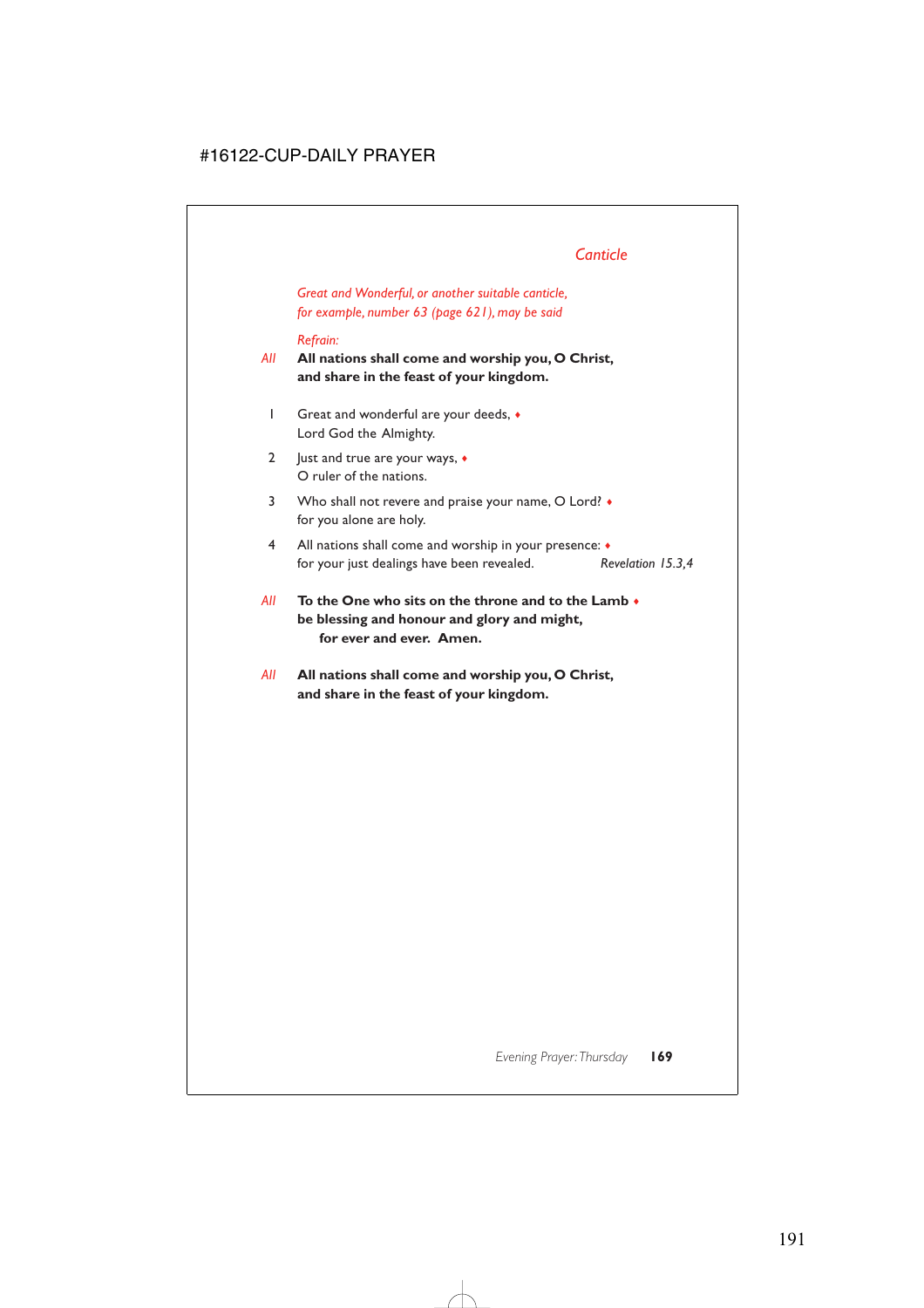# *Scripture Reading*

| *One or more readings appointed for the day are read.*

*The reading(s) may be followed by a time of silence.*

*A suitable song or chant, or a responsory in this or another form, may follow*

Fear not, for I have redeemed you. I have called you by name; you are mine.

- *All* **Fear not, for I have redeemed you. I have called you by name; you are mine.** When you pass through the waters, I will be with you. When you walk through fire, you shall not be burned.
- *All* **I have called you by name; you are mine.** Glory to the Father and to the Son and to the Holy Spirit.
- *All* **Fear not, for I have redeemed you. I have called you by name; you are mine.** *from Isaiah 43*

*Gospel Canticle*

| *The Magnificat (The Song of Mary) is normally said,* | *or A Song of Christ's Appearing (page 621) may be said*

#### *Refrain:*

- *All* **You have filled the hungry with good things, and sent the rich away empty.**
	- | 1 My soul proclaims the greatness of the Lord, | my spirit rejoices in God my Saviour; ♦ he has looked with favour on his lowly servant.
	- 2 From this day all generations will call me blessed;  $\bullet$ the Almighty has done great things for me and holy is his name.
	- | 3 He has mercy on those who fear him, ♦ from generation to generation.
	- $4$  He has shown strength with his arm  $\bullet$ and has scattered the proud in their conceit,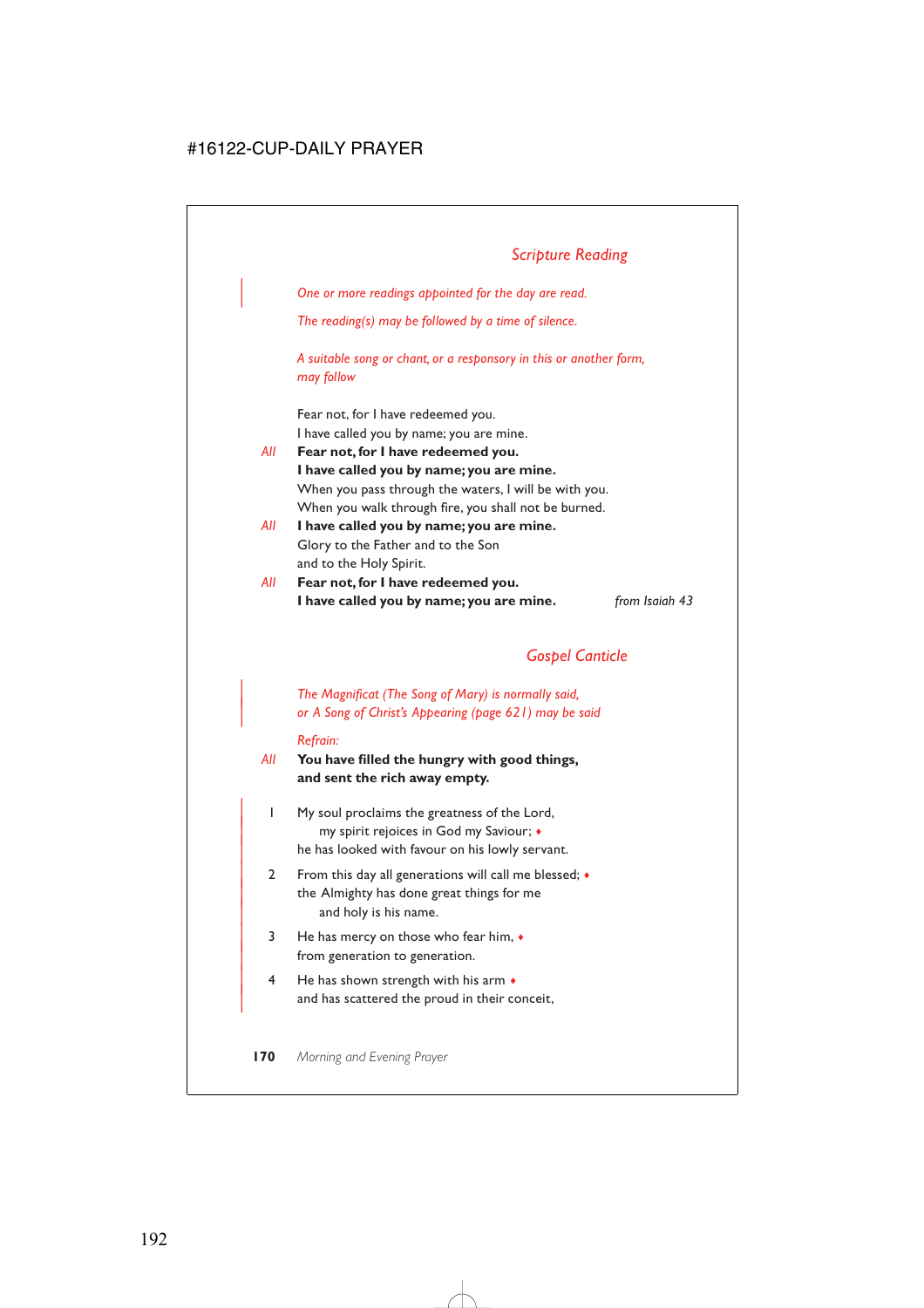| 5   | Casting down the mighty from their thrones •<br>and lifting up the lowly.                                                          |              |
|-----|------------------------------------------------------------------------------------------------------------------------------------|--------------|
| 6   | He has filled the hungry with good things $\bullet$<br>and sent the rich away empty.                                               |              |
| 7   | He has come to the aid of his servant Israel, $\bullet$<br>to remember his promise of mercy,                                       |              |
| 8   | The promise made to our ancestors, $\bullet$<br>to Abraham and his children for ever.                                              | Luke 1.46-55 |
| All | Glory to the Father and to the Son<br>and to the Holy Spirit;<br>as it was in the beginning is now<br>and shall be for ever. Amen. |              |
| All | You have filled the hungry with good things,                                                                                       |              |
|     |                                                                                                                                    |              |

**and sent the rich away empty.**

### **Prayers**

*Thanksgiving may be made for the day.*

| *Intercessions are offered*

| *¶ for peace*

| *¶ for individuals and their needs*

*The cycle on pages 362–363 and the prayers on pages 369–371 may be used.*

#### *These responses may be used*

Lord, in your mercy *(or)* Lord, hear us. **hear our prayer. Lord, graciously hear us.**

*Silence may be kept.*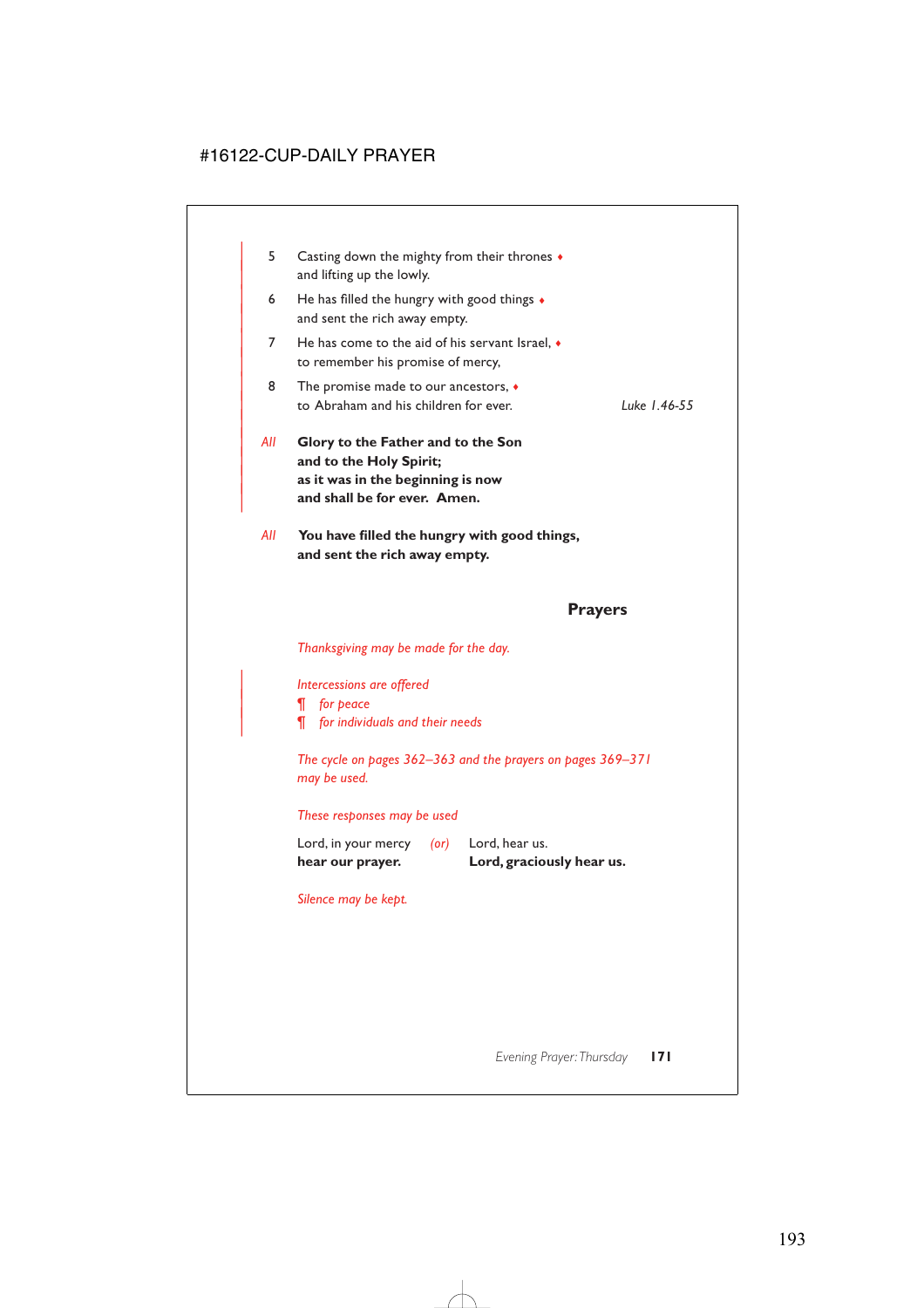### | *The Collect of the day or the following is said*

O God,

the source of all good desires, all right judgements, and all just works: give to your servants that peace which the world cannot give; that our hearts may be set to obey your commandments, and that, freed from the fear of our enemies, we may pass our time in rest and quietness; through Jesus Christ our Lord.

*All* **Amen.**

### | *The Lord's Prayer is said*

As our Saviour taught us, so we pray

- | *All* **Our Father in heaven …**
	- | *(or)*

Let us pray with confidence as our Saviour has taught us

| *All* **Our Father, who art in heaven …**

### **The Conclusion**

| *All* **The grace of our Lord Jesus Christ,** and the love of God, and the fellowship of the Holy Spirit, | **be with us all evermore.** | **Amen.**

Let us bless the Lord.

*All* **Thanks be to God.**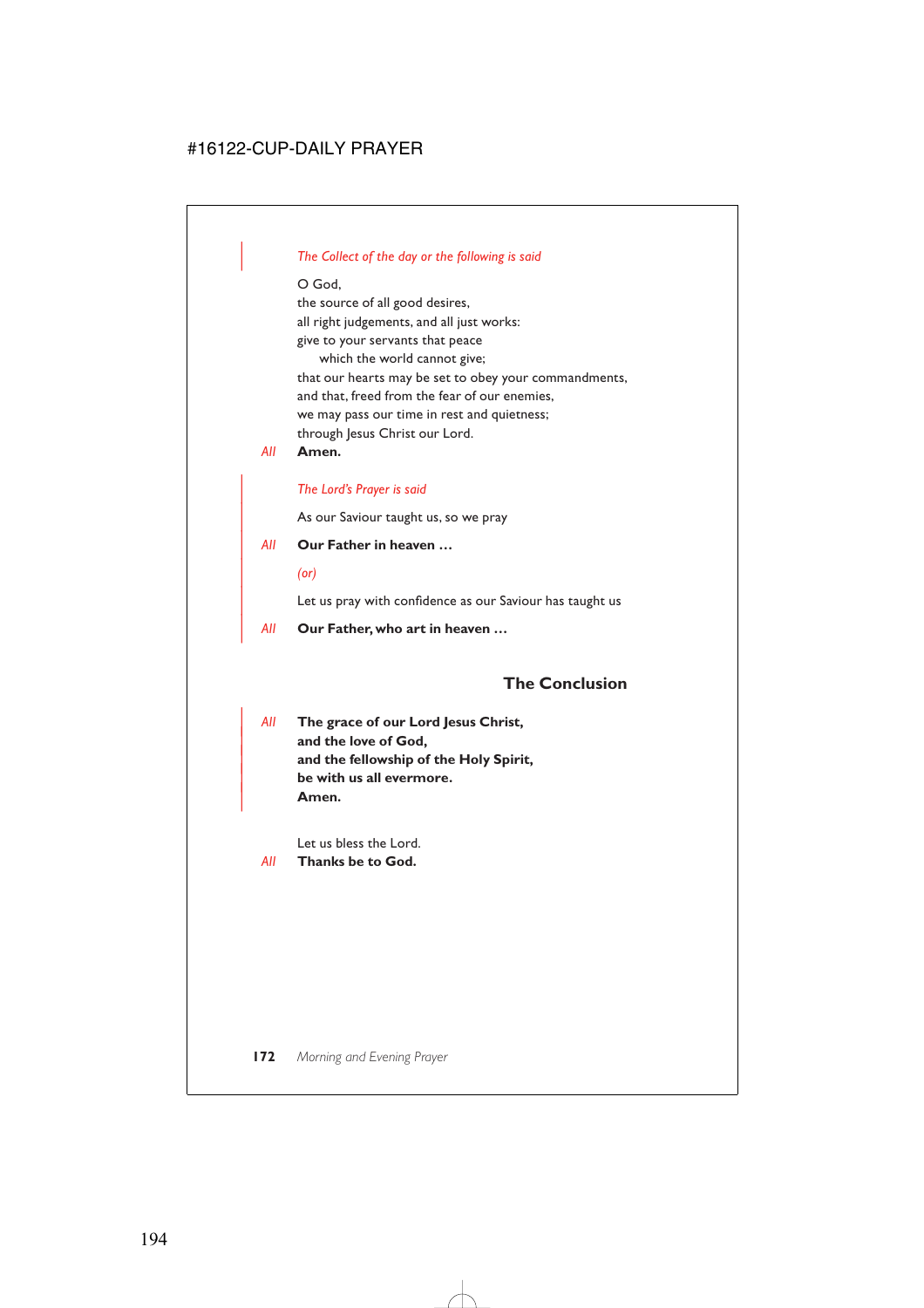# *¶ Morning Prayer on Friday*

# **Preparation**

O Lord, open our lips

### $All$  and our mouth shall proclaim your praise.

| *One or more of the following is said or sung:* | *a prayer of thanksgiving (page 109),* | *a suitable hymn,* | *or the Venite – A Song of Triumph*

- 1 O come, let us sing to the Lord;  $\bullet$ let us heartily rejoice in the rock of our salvation.
- 2 Let us come into his presence with thanksgiving ♦ and be glad in him with psalms.
- 3 For the Lord is a great God  $\bullet$ and a great king above all gods.
- 4 In his hand are the depths of the earth  $\bullet$ and the heights of the mountains are his also.
- 5 The sea is his, for he made it, ♦ and his hands have moulded the dry land.
- 6 Come, let us worship and bow down  $\bullet$ and kneel before the Lord our Maker.
- 7 For he is our God:  $\bullet$ we are the people of his pasture and the sheep of his hand.

*The canticle may end here.*

- 8 O that today you would listen to his voice:  $\triangleleft$ 'Harden not your hearts as at Meribah, on that day at Massah in the wilderness,
- 9 'When your forebears tested me, and put me to the proof,  $\bullet$ though they had seen my works.
- 10 'Forty years long I detested that generation and said, ♦ "This people are wayward in their hearts; they do not know my ways."
- 11 'So I swore in my wrath, ♦ "They shall not enter into my rest." ' *Psalm 95*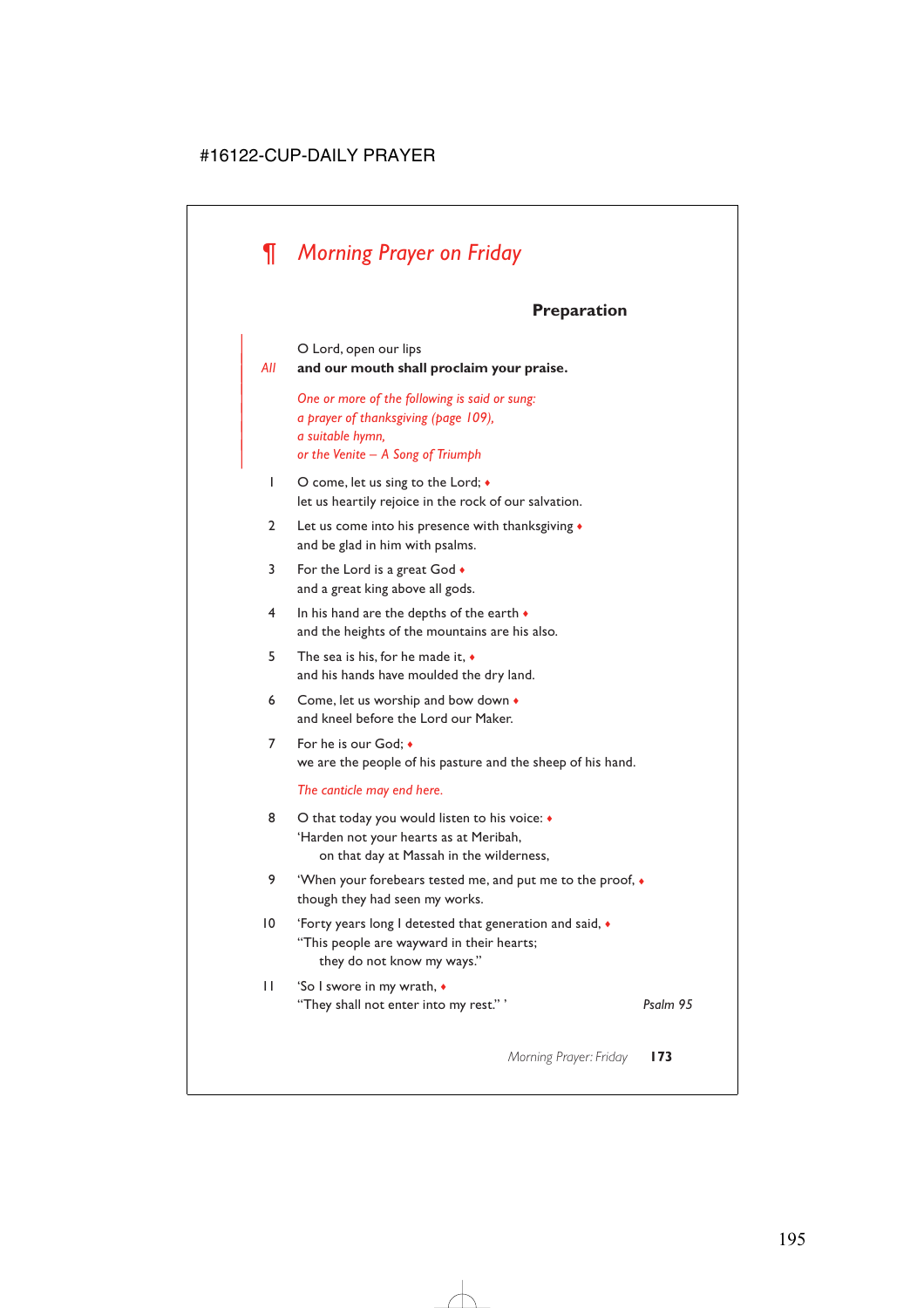*All* **Glory to the Father and to the Son and to the Holy Spirit; as it was in the beginning is now and shall be for ever. Amen.**

#### *This opening prayer may be said*

The night has passed, and the day lies open before us; let us pray with one heart and mind.

### *Silence is kept.*

As we rejoice in the gift of this new day, so may the light of your presence, O God, set our hearts on fire with love for you; now and for ever.

*All* **Amen.**

# **The Word of God**

## *Psalmody*

| *The appointed psalmody is said.*

*Each psalm or group of psalms may end with*

*All* **Glory to the Father and to the Son and to the Holy Spirit; as it was in the beginning is now and shall be for ever. Amen.**

> *If there are two Scripture readings, the first may be read here, or both may be read after the canticle.*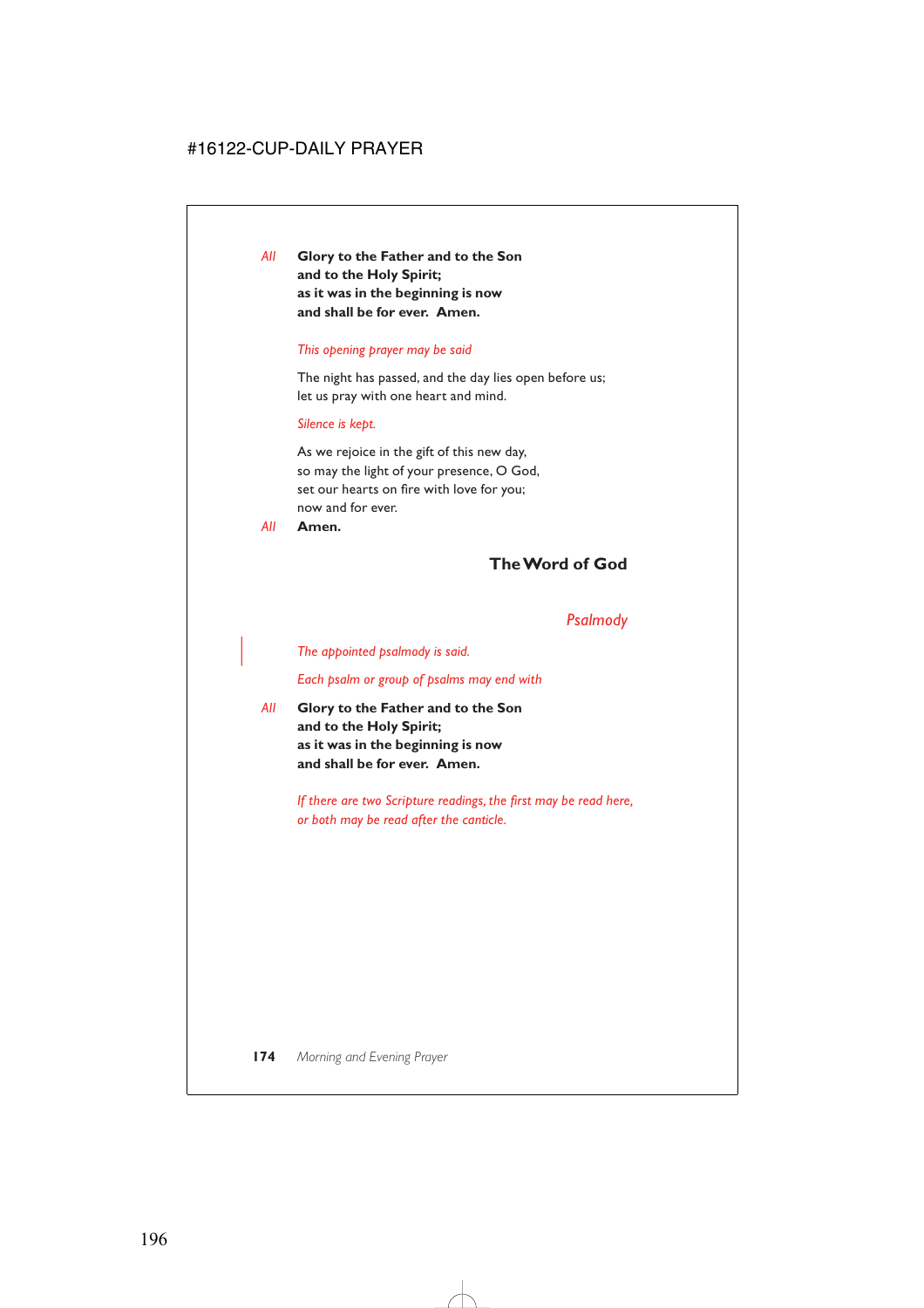# *Canticle*

*A Song of Humility, or another suitable canticle, for example, number 33 (page 584), may be said*

### *Refrain:*

- *All* **Raise us up, O God, that we may live in your presence.**
	- 1 Come, let us return to the Lord ♦ who has torn us and will heal us.
	- 2 God has stricken us ♦ and will bind up our wounds.
	- 3 After two days, he will revive us, ♦ and on the third day will raise us up, that we may live in his presence.
	- 4 Let us strive to know the Lord; ♦ his appearing is as sure as the sunrise.
	- 5 He will come to us like the showers, ♦ like the spring rains that water the earth.
	- 6 'O Ephraim, how shall I deal with you? ♦ How shall I deal with you, O Judah?
	- 7 'Your love for me is like the morning mist, ♦ like the dew that goes early away.
	- 8 'Therefore, I have hewn them by the prophets,  $\bullet$ and my judgement goes forth as the light.
	- 9 'For loyalty is my desire and not sacrifice, ♦ and the knowledge of God rather than burnt offerings.'

*Hosea 6.1-6*

- *All* **Glory to the Father and to the Son and to the Holy Spirit; as it was in the beginning is now and shall be for ever. Amen.**
- *All* **Raise us up, O God, that we may live in your presence.**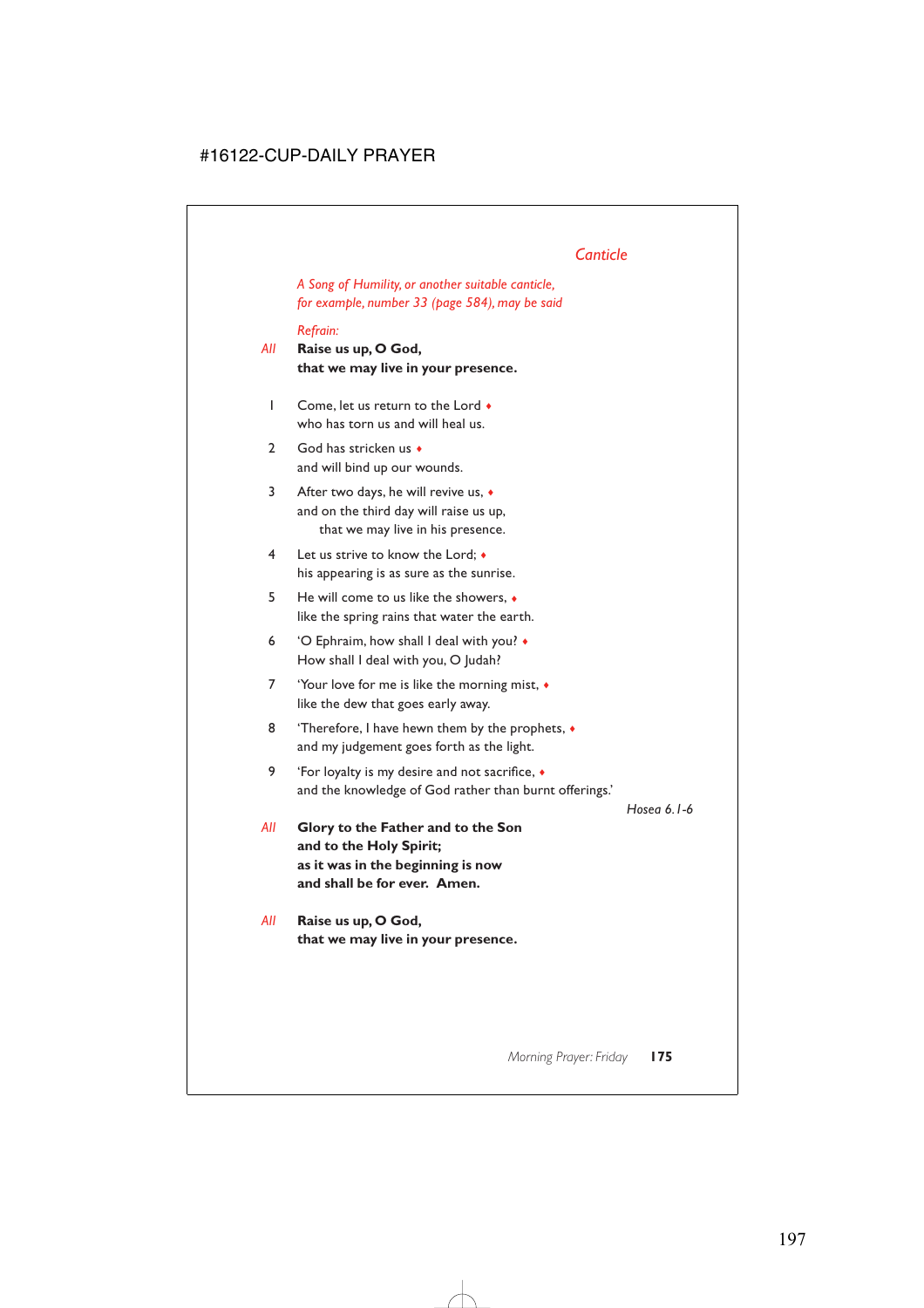| *One or more readings appointed for the day are read.*

*The reading(s) may be followed by a time of silence.*

*A suitable song or chant, or a responsory in this or another form, may follow*

Forsake me not, O Lord; be not far from me, O my God.

- *All* **Forsake me not, O Lord; be not far from me, O my God.** Make haste to help me, O Lord of my salvation.
- *All* **Be not far from me, O my God.** Glory to the Father and to the Son and to the Holy Spirit.
- *All* **Forsake me not, O Lord; be not far from me, O my God.** *from Psalm 38*

# *Gospel Canticle*

| *The Benedictus (The Song of Zechariah) is normally said,* | *or A Song of Praise (page 627) may be said*

#### *Refrain:*

*All* **Give your people knowledge of salvation, O God, by the forgiveness of all their sins.**

- | 1 Blessed be the Lord the God of Israel, ♦ who has come to his people and set them free.
- | 2 He has raised up for us a mighty Saviour, ♦ born of the house of his servant David.
- 3 Through his holy prophets God promised of old  $\bullet$ to save us from our enemies. from the hands of all that hate us,
- | 4 To show mercy to our ancestors, ♦ and to remember his holy covenant.
- | 5 This was the oath God swore to our father Abraham: ♦ to set us free from the hands of our enemies,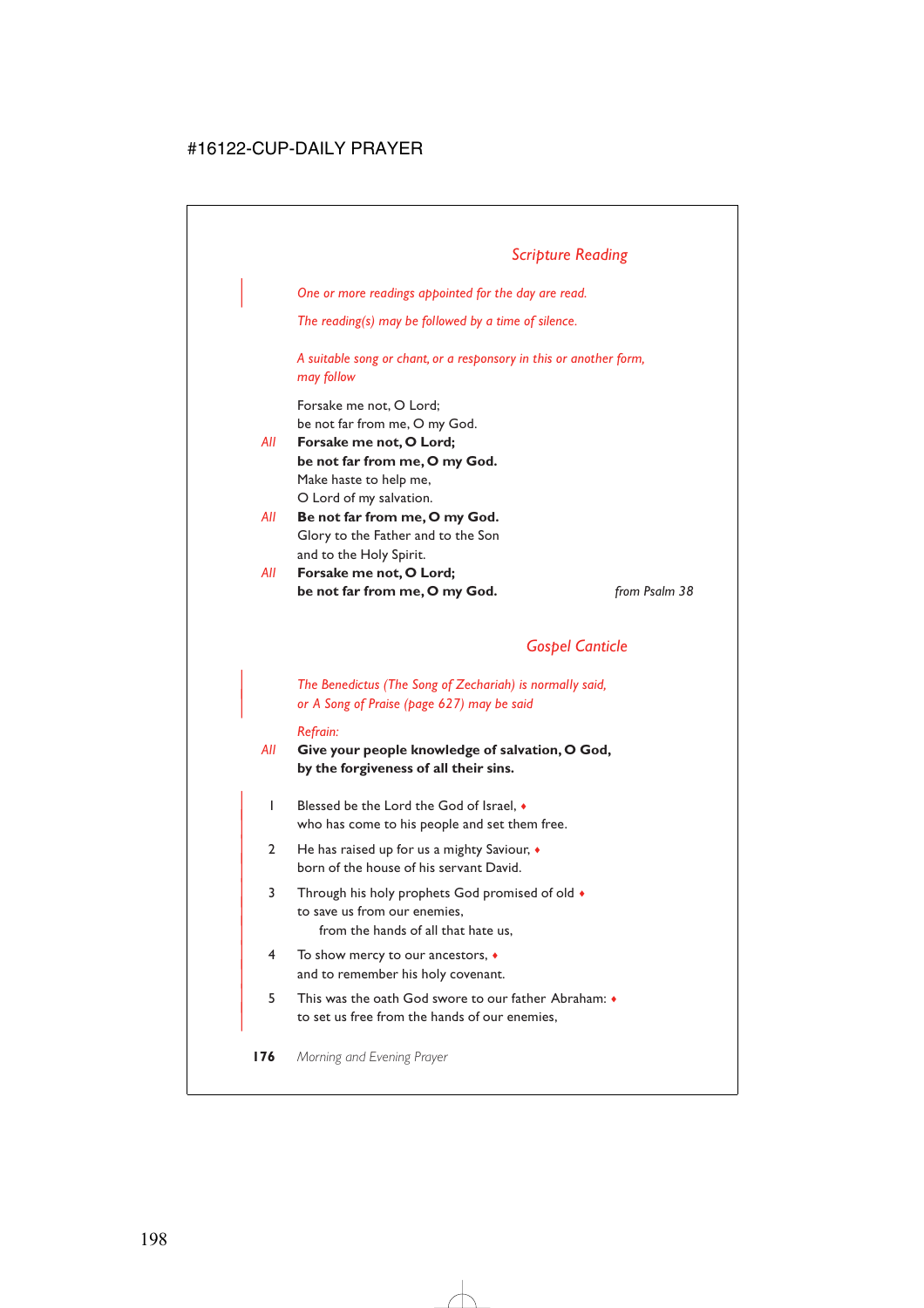- 6 Free to worship him without fear,  $\bullet$ holy and righteous in his sight all the days of our life.
- 7 And you, child, shall be called the prophet of the Most High,  $\bullet$ for you will go before the Lord to prepare his way,
- 8 To give his people knowledge of salvation  $\triangleleft$ by the forgiveness of all their sins.
- 9 In the tender compassion of our God  $\bullet$ the dawn from on high shall break upon us,
- $10$  To shine on those who dwell in darkness and the shadow of death,  $\bullet$ | and to guide our feet into the way of peace. *Luke 1.68-79*
- | *All* **Glory to the Father and to the Son** and to the Holy Spirit; | **as it was in the beginning is now** and shall be for ever. Amen.

|

*All* **Give your people knowledge of salvation, O God, by the forgiveness of all their sins.**

### **Prayers**

### | *Intercessions are offered*

- | *¶ for the day and its tasks*
- | *¶ for the world and its needs*
- | *¶ for the Church and her life*

*The cycle on pages 362–363 and the prayers on pages 366–368 may be used.*

### *These responses may be used*

| hear our prayer.    |      | Lord, graciously hear us. |
|---------------------|------|---------------------------|
| Lord, in your mercy | (or) | Lord, hear us.            |

### *Silence may be kept.*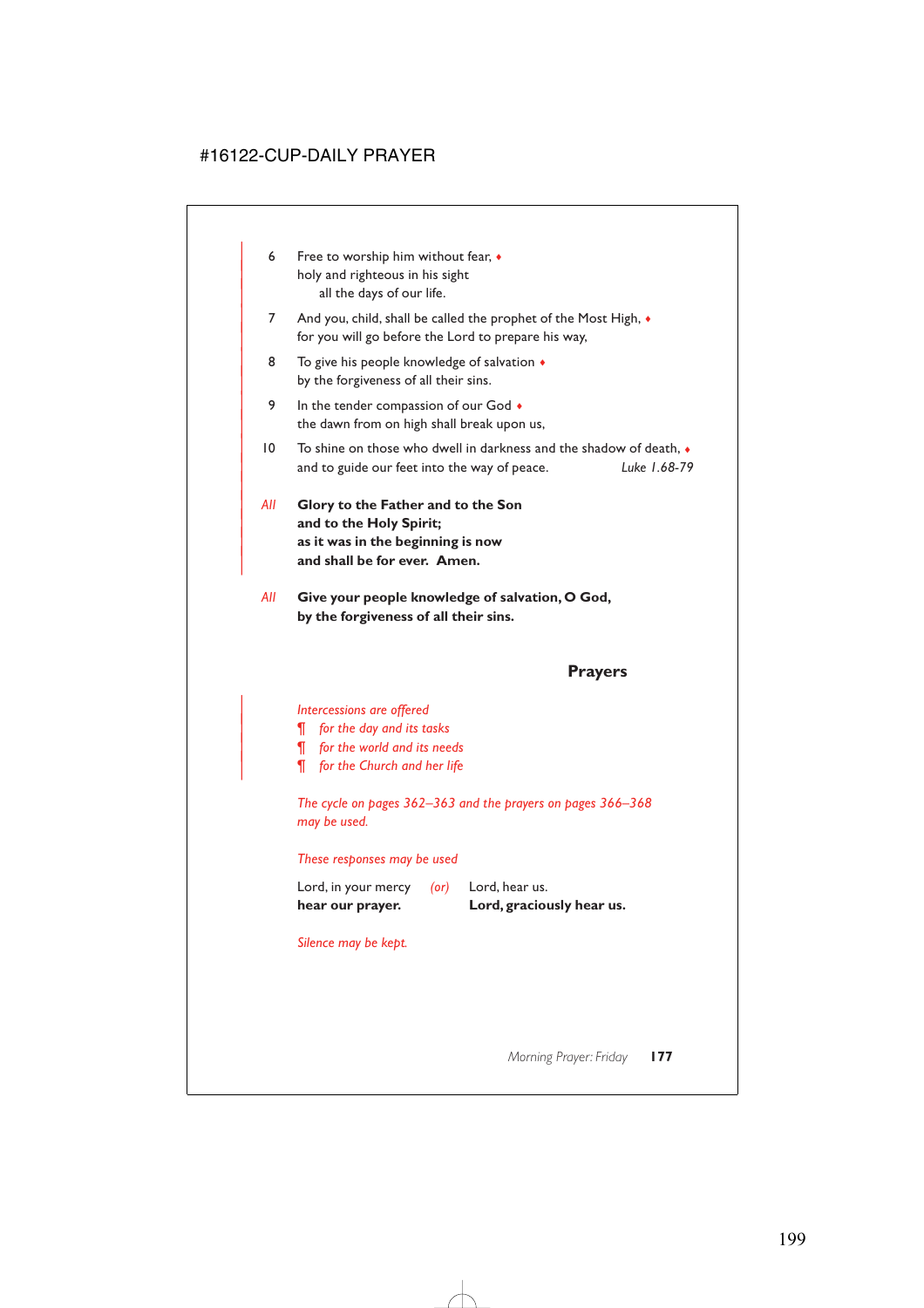### | *The Collect of the day or the following is said*

Gracious Father, you gave up your Son out of love for the world: lead us to ponder the mysteries of his passion, that we may know eternal peace through the shedding of our Saviour's blood, Jesus Christ our Lord.

*All* **Amen.**

### | *The Lord's Prayer is said*

As our Saviour taught us, so we pray

### | *All* **Our Father in heaven …**

| *(or)*

Let us pray with confidence as our Saviour has taught us

| *All* **Our Father, who art in heaven …**

# **The Conclusion**

The Lord bless us, and preserve us from all evil, and keep us in eternal life.

#### | *All* **Amen.**

Let us bless the Lord.

*All* **Thanks be to God.**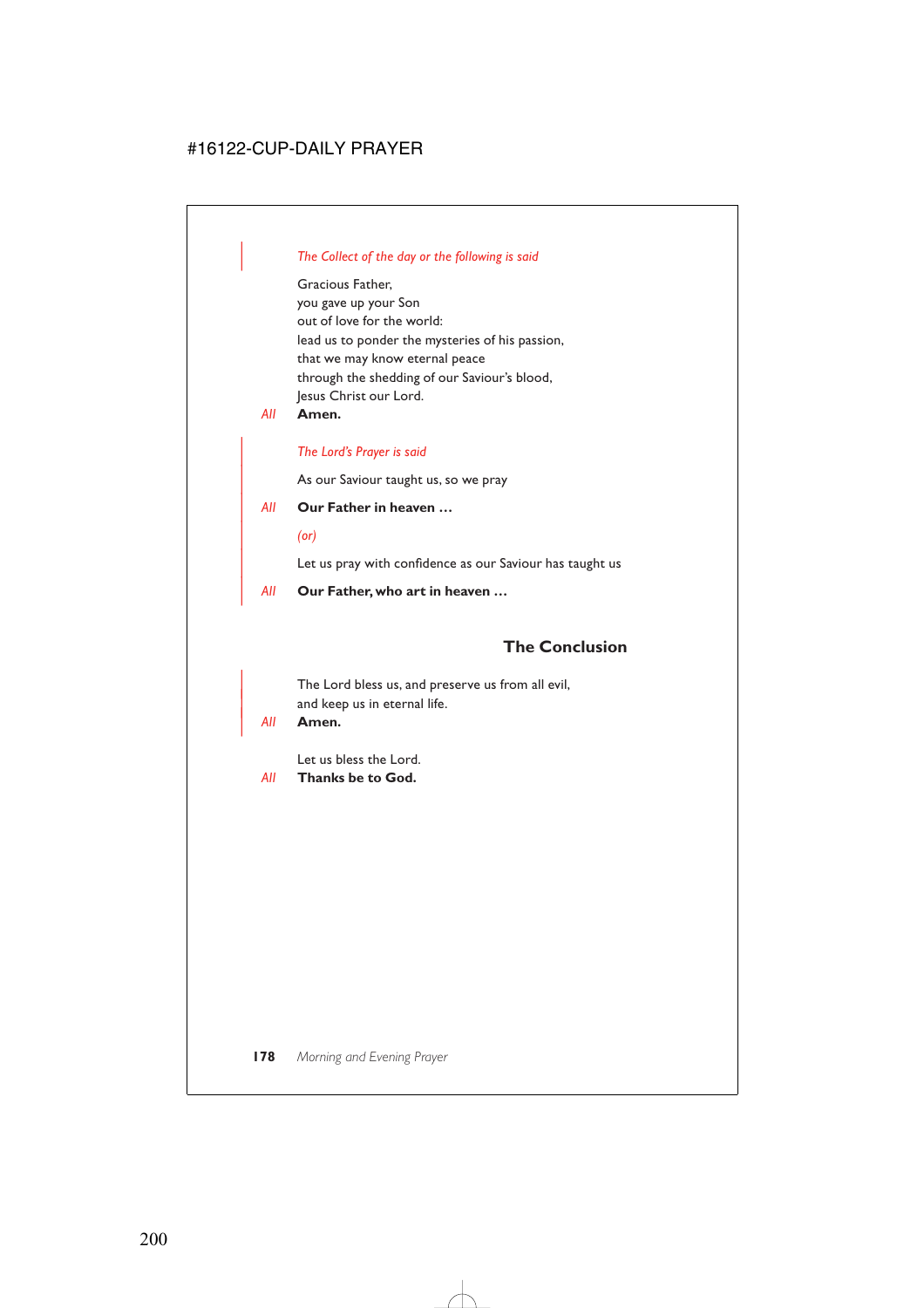# *¶ Evening Prayer on Friday*

## **Preparation**

| O God, make speed to save us.

| *All* **O Lord, make haste to help us.**

|

| *One or more of the following is said or sung:* | *a prayer of thanksgiving (page 110),* | *a suitable hymn,* | *or A Song of Entreaty*

- 1 Hear my prayer, O Lord, and in your faithfulness give ear to my supplications; ♦ answer me in your righteousness.
- 2 Enter not into judgement with your servant, ♦ for in your sight shall no one living be justified.
- 3 My spirit faints within me; ♦ my heart within me is desolate.
- 4 I stretch out my hands to you; ♦ my soul gasps for you like a thirsty land.
- 5 O Lord, make haste to answer me; my spirit fails me; ♦ hide not your face from me lest I be like those who go down to the Pit.

6 Let me hear of your loving-kindness in the morning, for in you I put my trust; ♦ show me the way I should walk in, for I lift up my soul to you.

- 7 Teach me to do what pleases you, for you are my God;  $\bullet$ let your kindly spirit lead me on a level path.
- 8 Revive me, O Lord, for your name's sake;  $\bullet$ for your righteousness' sake, bring me out of trouble.

*Psalm 143.1,2,4,6-8,10,11*

*All* **Glory to the Father and to the Son and to the Holy Spirit; as it was in the beginning is now and shall be for ever. Amen.**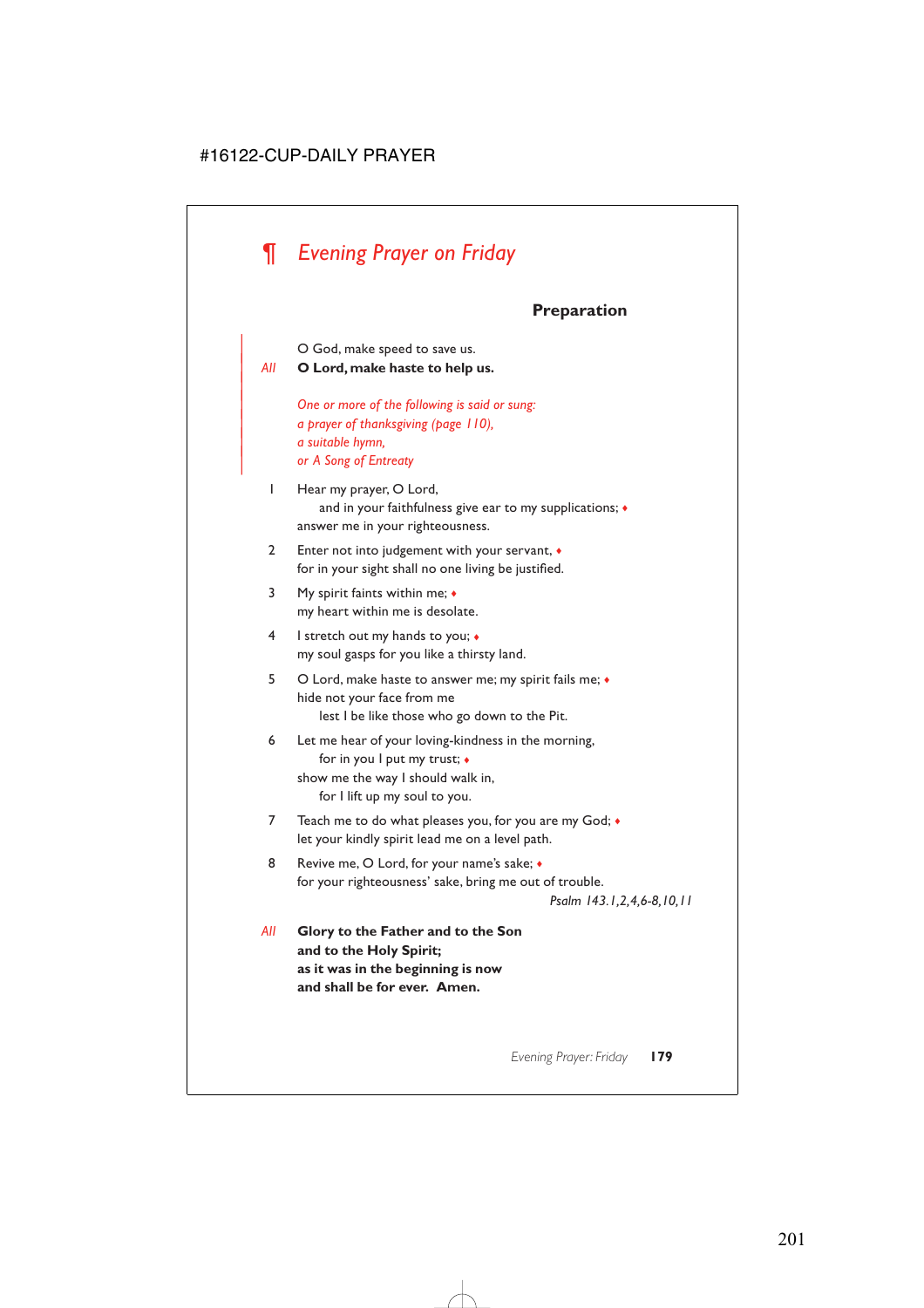### *This opening prayer may be said*

That this evening may be holy, good and peaceful, let us pray with one heart and mind.

#### *Silence is kept.*

As our evening prayer rises before you, O God, so may your mercy come down upon us to cleanse our hearts and set us free to sing your praise now and for ever.

*All* **Amen.**

### **The Word of God**

### *Psalmody*

#### | *The appointed psalmody is said.*

*Each psalm or group of psalms may end with*

*All* **Glory to the Father and to the Son and to the Holy Spirit; as it was in the beginning is now and shall be for ever. Amen.**

> *If there are two Scripture readings, the first may be read here, or both may be read after the canticle.*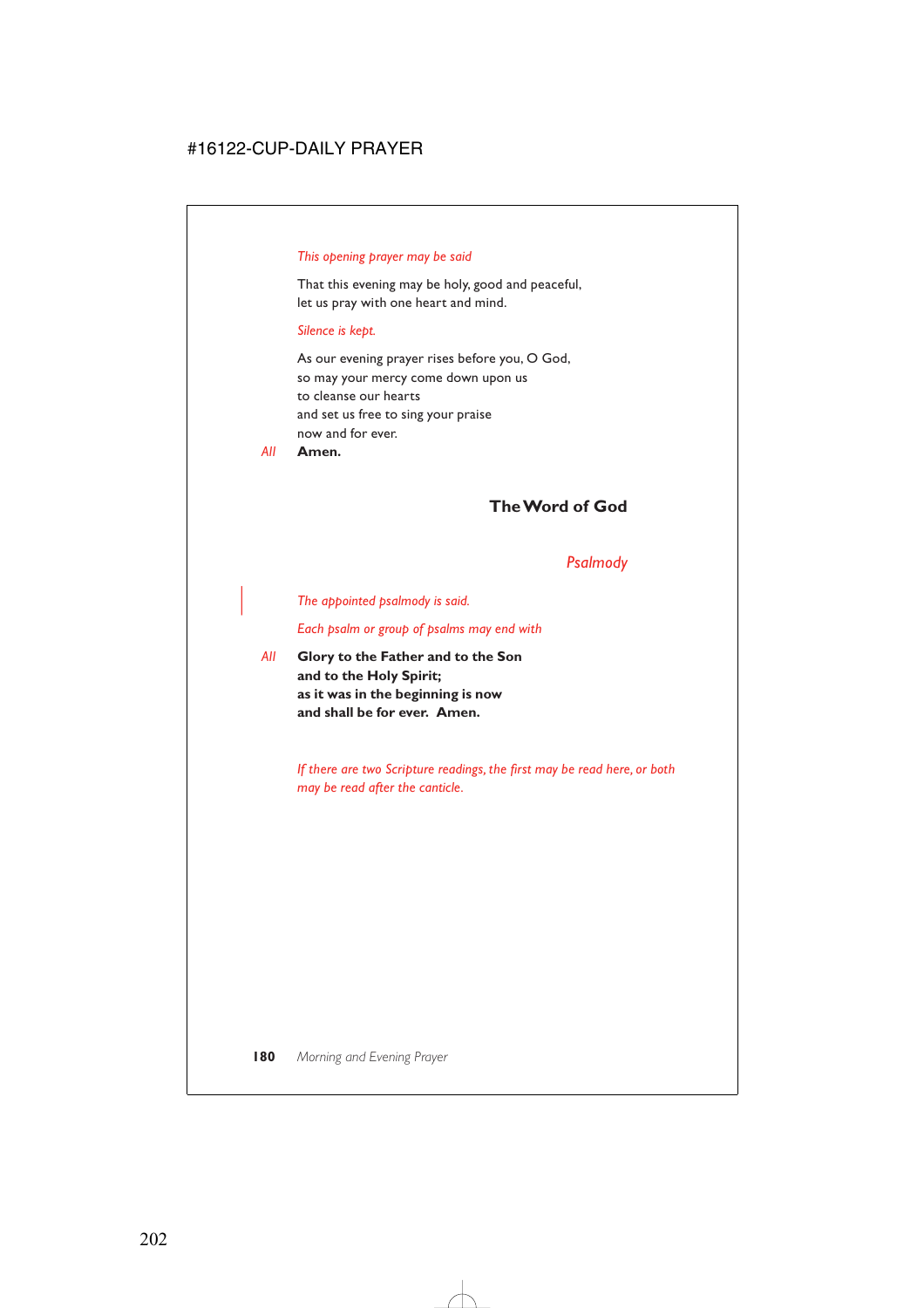# *Canticle*

*A Song of the Justified, or another suitable canticle, for example, number 61 (page 619), may be said*

### *Refrain:*

### *All* **Our hope is not in vain, because God's love has been poured into our hearts.**

- 1 God reckons as righteous those who believe, ♦ who believe in him who raised lesus from the dead;
- 2 For Christ was handed over to death for our sins, ♦ and raised to life for our justification.
- 3 Since we are justified by faith, ♦ we have peace with God through our Lord Jesus Christ.
- 4 Through Christ we have gained access to the grace in which we stand, ♦ and rejoice in our hope of the glory of God.
- 5 We even exult in our sufferings, ♦ for suffering produces endurance,
- 6 And endurance brings hope, ♦ and our hope is not in vain,
- 7 Because God's love has been poured into our hearts, ♦ through the Holy Spirit, given to us.
- 8 God proves his love for us:  $\bullet$ while we were yet sinners Christ died for us.
- 9 Since we have been justified by his death,  $\bullet$ how much more shall we be saved from God's wrath.
- 10 Therefore, we exult in God through our Lord Jesus Christ,  $\bullet$ in whom we have now received our reconciliation.

*Romans 4.24,25; 5.1-5,8,9,11*

- *All* **Glory to the Father, and to the Son and to the Holy Spirit; as it was in the beginning is now and shall be for ever. Amen.**
- *All* **Our hope is not in vain, because God's love has been poured into our hearts.**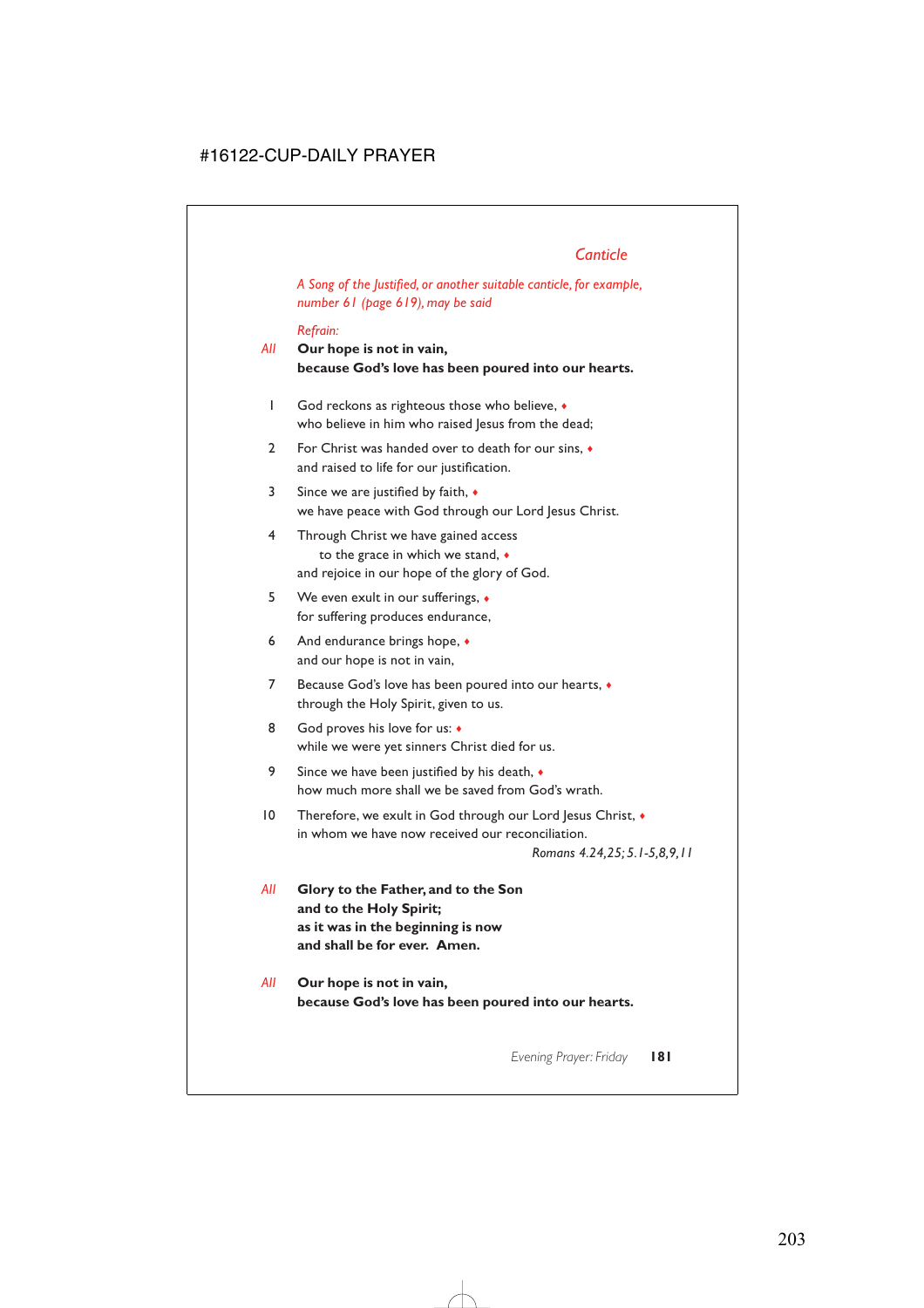| *One or more readings appointed for the day are read.*

*The reading(s) may be followed by a time of silence.*

*A suitable song or chant, or a responsory in this or another form, may follow*

Forsake me not, O Lord; be not far from me, O my God.

- *All* **Forsake me not, O Lord; be not far from me, O my God.** Make haste to help me, O Lord of my salvation.
- *All* **Be not far from me, O my God.** Glory to the Father and to the Son and to the Holy Spirit.
- *All* **Forsake me not, O Lord; be not far from me, O my God.** *from Psalm 38*

# *Gospel Canticle*

| *The Magnificat (The Song of Mary) is normally said,* | *or Saviour of the World (page 644) may be said*

#### *Refrain:*

### *All* **You have scattered the proud in their conceit, and lifted up the lowly.**

- | 1 My soul proclaims the greatness of the Lord, | my spirit rejoices in God my Saviour; ♦ he has looked with favour on his lowly servant.
- 2 From this day all generations will call me blessed;  $\bullet$ the Almighty has done great things for me and holy is his name.
- $3$  He has mercy on those who fear him,  $\bullet$ from generation to generation.
- $4$  He has shown strength with his arm  $\bullet$ and has scattered the proud in their conceit,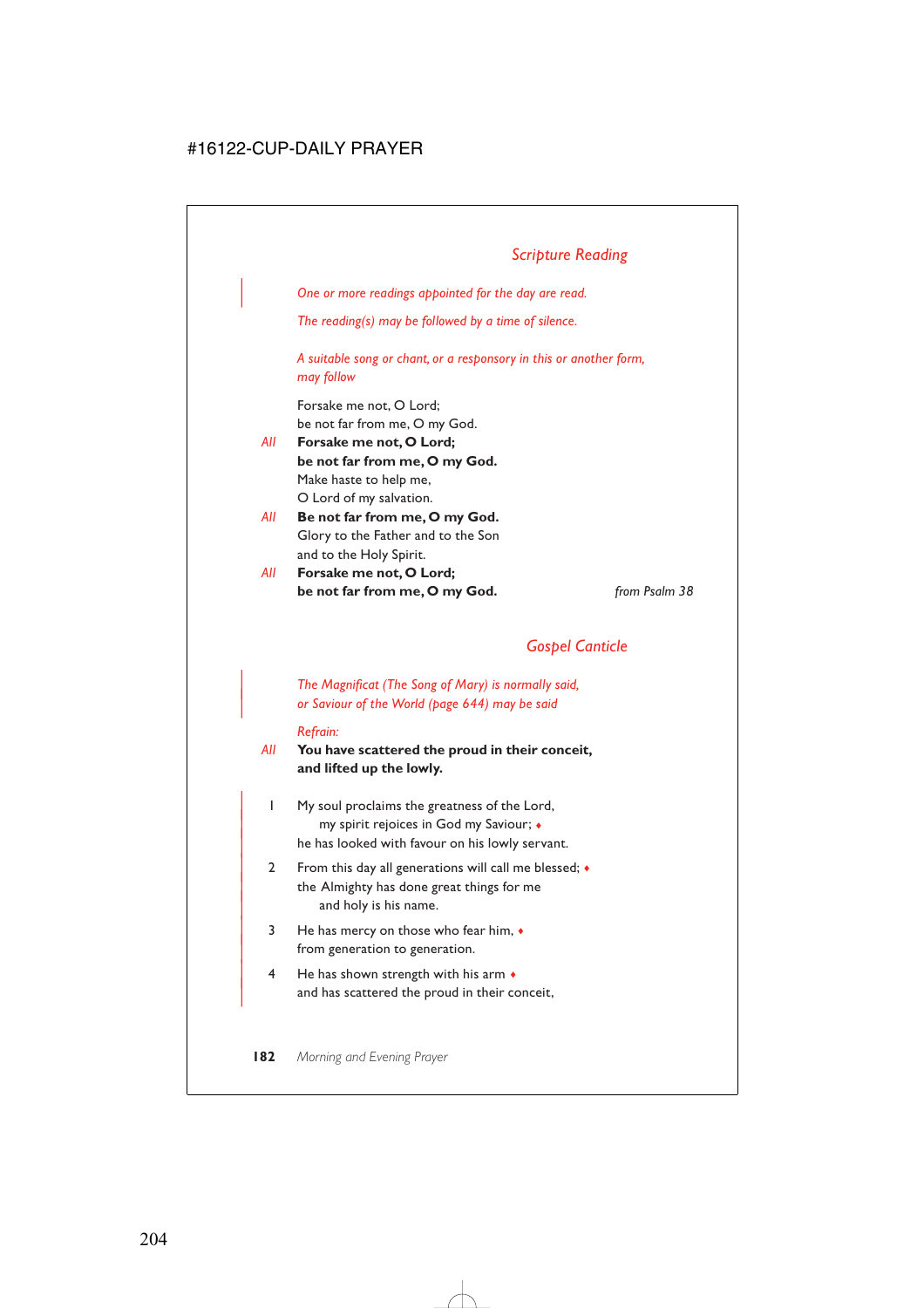| 5.  | Casting down the mighty from their thrones $\bullet$<br>and lifting up the lowly.                                                  |              |
|-----|------------------------------------------------------------------------------------------------------------------------------------|--------------|
| 6   | He has filled the hungry with good things $\bullet$<br>and sent the rich away empty.                                               |              |
| 7   | He has come to the aid of his servant Israel, $\bullet$<br>to remember his promise of mercy,                                       |              |
| 8   | The promise made to our ancestors, $\bullet$<br>to Abraham and his children for ever.                                              | Luke 1.46-55 |
| All | Glory to the Father and to the Son<br>and to the Holy Spirit;<br>as it was in the beginning is now<br>and shall be for ever. Amen. |              |

*All* **You have scattered the proud in their conceit, and lifted up the lowly.**

### **Prayers**

*Thanksgiving may be made for the day.*

| *Intercessions are offered*

| *¶ for peace*

| *¶ for individuals and their needs*

*The cycle on pages 362–363 and the prayers on pages 369–371 may be used.*

### *These responses may be used*

Lord, in your mercy *(or)* Lord, hear us. **hear our prayer. Lord, graciously hear us.**

*Silence may be kept.*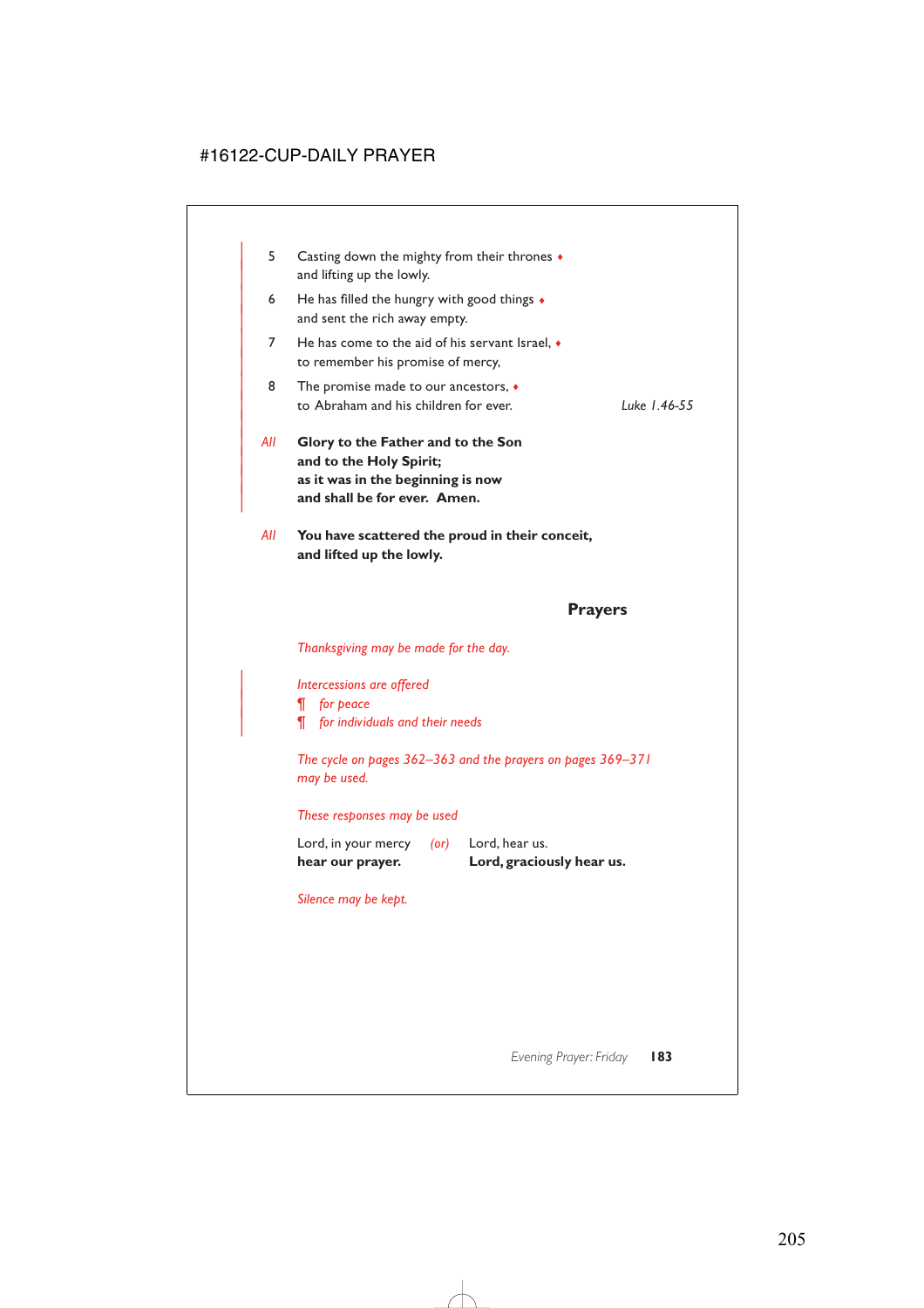### | *The Collect of the day or the following is said*

Heal us, O God, from all our afflictions and keep us steadfast in your love; bind up our wounds, raise us from death, and lead us to fullness of life; through Jesus Christ our Saviour.

*All* **Amen.**

### | *The Lord's Prayer is said*

As our Saviour taught us, so we pray

### | *All* **Our Father in heaven …**

| *(or)*

Let us pray with confidence as our Saviour has taught us

| *All* **Our Father, who art in heaven …**

## **The Conclusion**

| *All* **The grace of our Lord Jesus Christ,** and the love of God, | **and the fellowship of the Holy Spirit,** | **be with us all evermore.** | **Amen.**

Let us bless the Lord.

*All* **Thanks be to God.**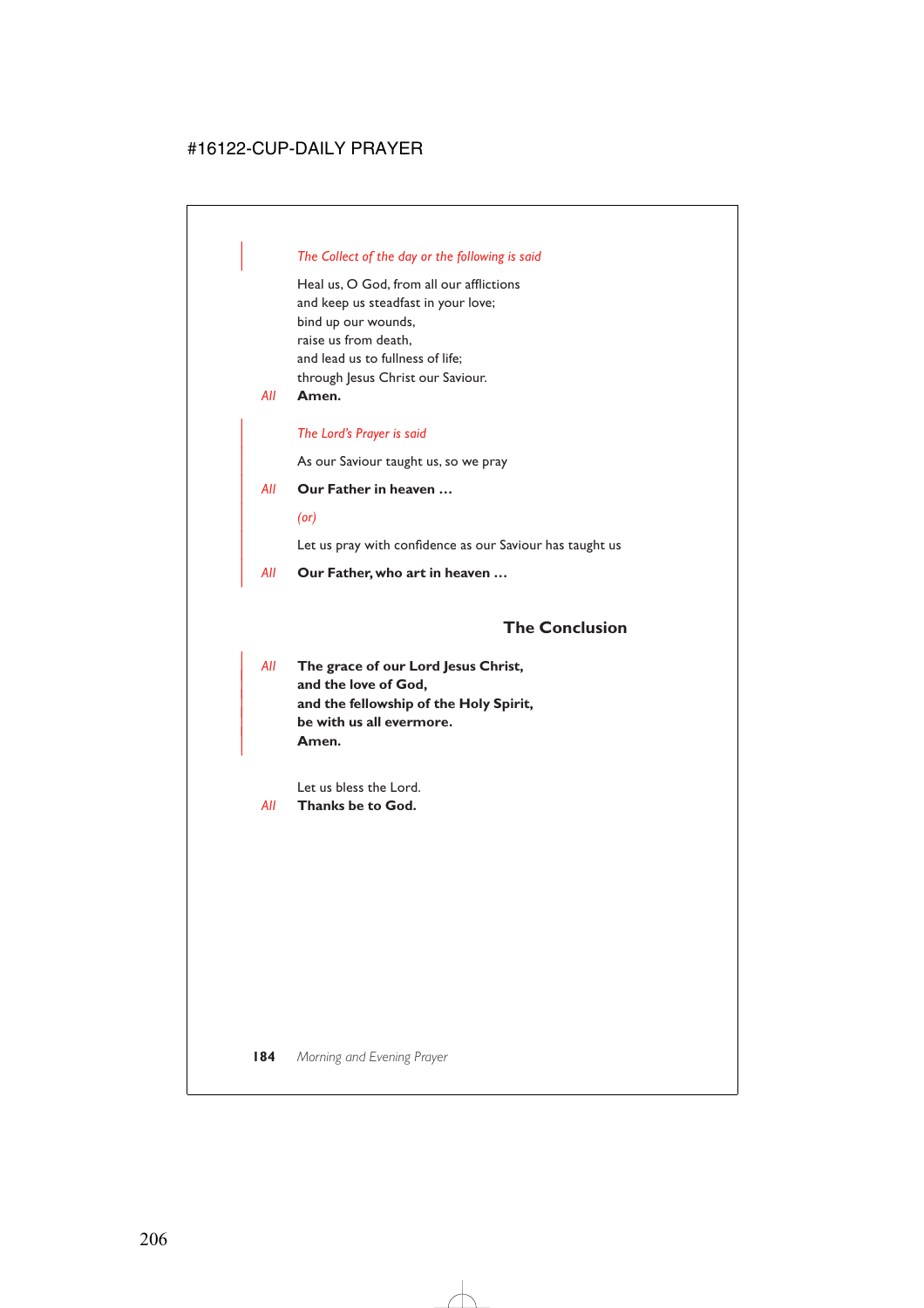# *¶ Morning Prayer on Saturday*

|

# **Preparation**

O Lord, open our lips | *All* **and our mouth shall proclaim your praise.** | *One or more of the following is said or sung:* | *a prayer of thanksgiving (page 109),* | *a suitable hymn,* | *or A Song of God's Praise* 1 O God, you are my God; eagerly I seek you;  $\bullet$ my soul is athirst for you. 2 My flesh also faints for you, ♦ as in a dry and thirsty land where there is no water. 3 So would I gaze upon you in your holy place, ♦ that I might behold your power and your glory. 4 Your loving-kindness is better than life itself ♦ and so my lips shall praise you. 5 I will bless you as long as I live ♦ and lift up my hands in your name. 6 My soul shall be satisfied, as with marrow and fatness, ♦ and my mouth shall praise you with joyful lips, 7 When I remember you upon my bed  $\bullet$ and meditate on you in the watches of the night. 8 For you have been my helper  $\bullet$ and under the shadow of your wings will I rejoice. 9 My soul clings to you;  $\bullet$ your right hand shall hold me fast. *Psalm 63.1-9 All* **Glory to the Father and to the Son**

**and to the Holy Spirit; as it was in the beginning is now and shall be for ever. Amen.**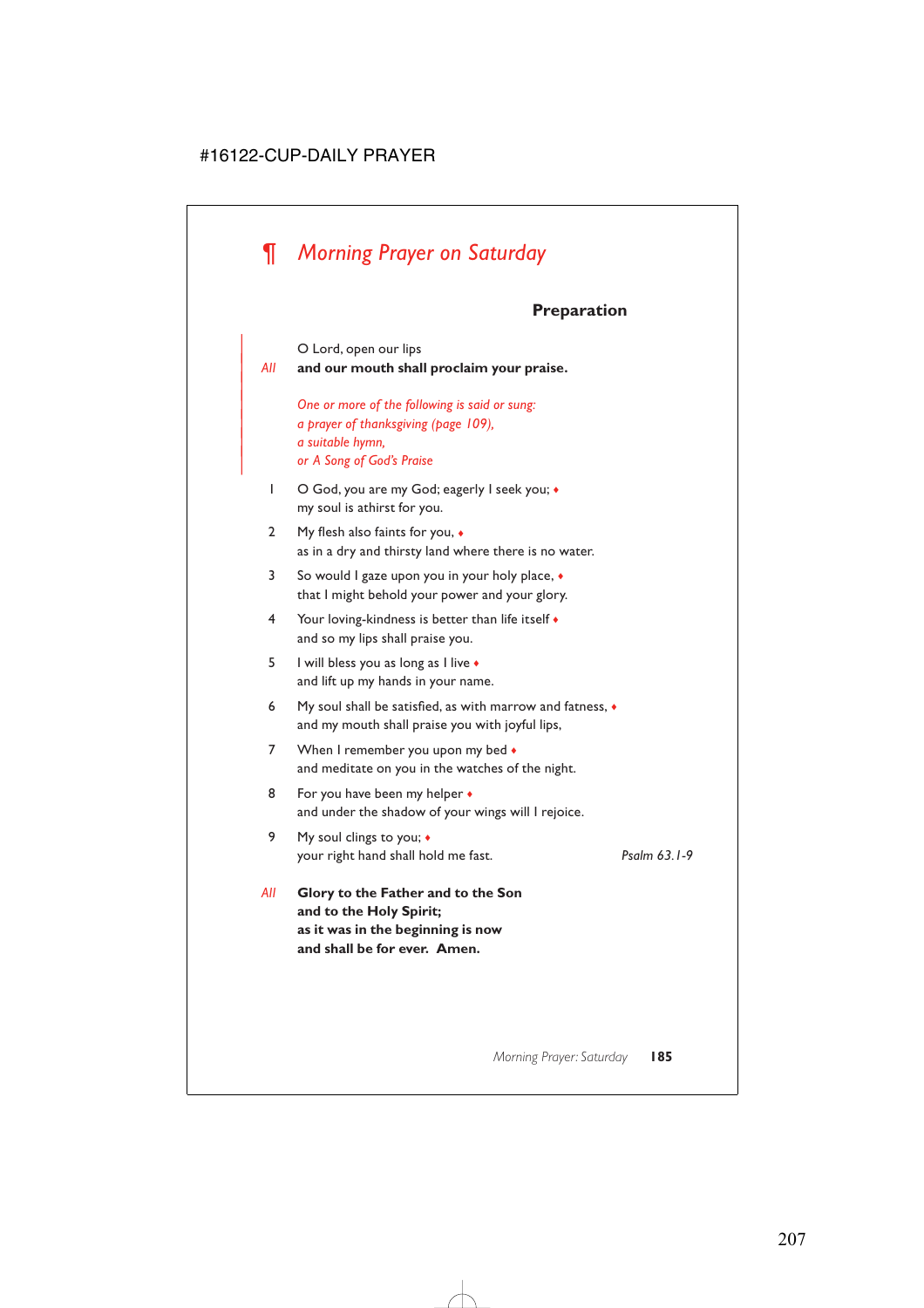### *This opening prayer may be said*

The night has passed, and the day lies open before us; let us pray with one heart and mind.

#### *Silence is kept.*

As we rejoice in the gift of this new day, so may the light of your presence, O God, set our hearts on fire with love for you; now and for ever.

*All* **Amen.**

## **The Word of God**

### *Psalmody*

| *The appointed psalmody is said.*

*Each psalm or group of psalms may end with*

*All* **Glory to the Father and to the Son and to the Holy Spirit; as it was in the beginning is now and shall be for ever. Amen.**

> *If there are two Scripture readings, the first may be read here, or both may be read after the canticle.*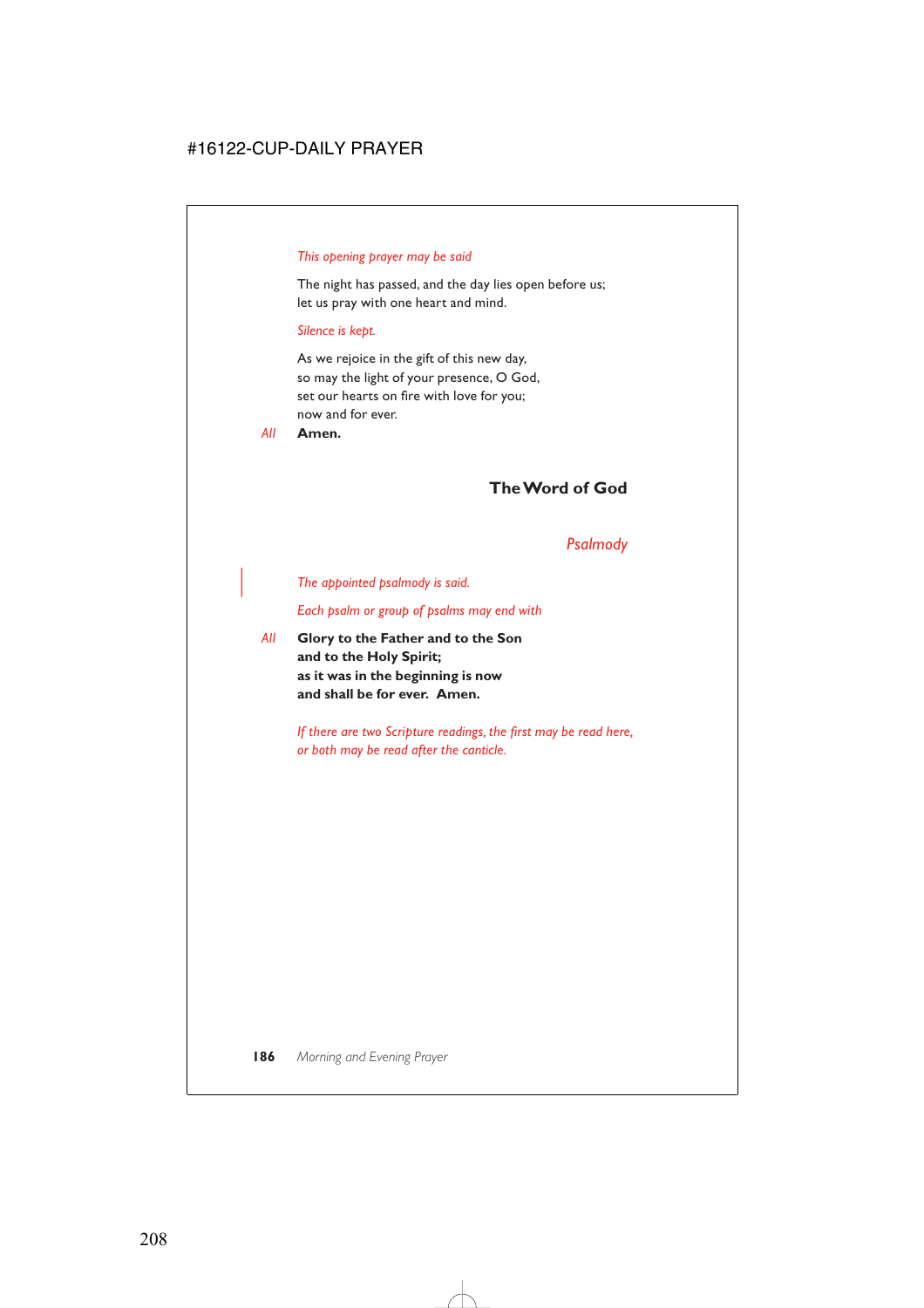# *Canticle*

*A Song of Jerusalem our Mother, or another suitable canticle, for example, number 48 (page 600), may be said*

### *Refrain:*

*All* **Thus says our God, I will comfort you, you shall see and your heart shall rejoice.**

- 1 'Rejoice with Jerusalem and be glad for her, ♦ all you who love her,' says the Lord.
- 2 'Rejoice with her in joy, ♦ all you who mourn over her,
- 3 'That you may drink deeply with delight  $\bullet$ from her consoling breast.'
- 4 For thus says our God, ♦ 'You shall be nursed and carried on her arm.
- 5 'As a mother comforts her children, ♦ so I will comfort you;
- 6 'You shall see and your heart shall rejoice; ♦ you shall flourish like the grass of the fields.'

*Isaiah 66.10,11a,12a,12c,13a,14a,b*

*All* **Glory to the Father and to the Son and to the Holy Spirit; as it was in the beginning is now and shall be for ever. Amen.**

*All* **Thus says our God, I will comfort you, you shall see and your heart shall rejoice.**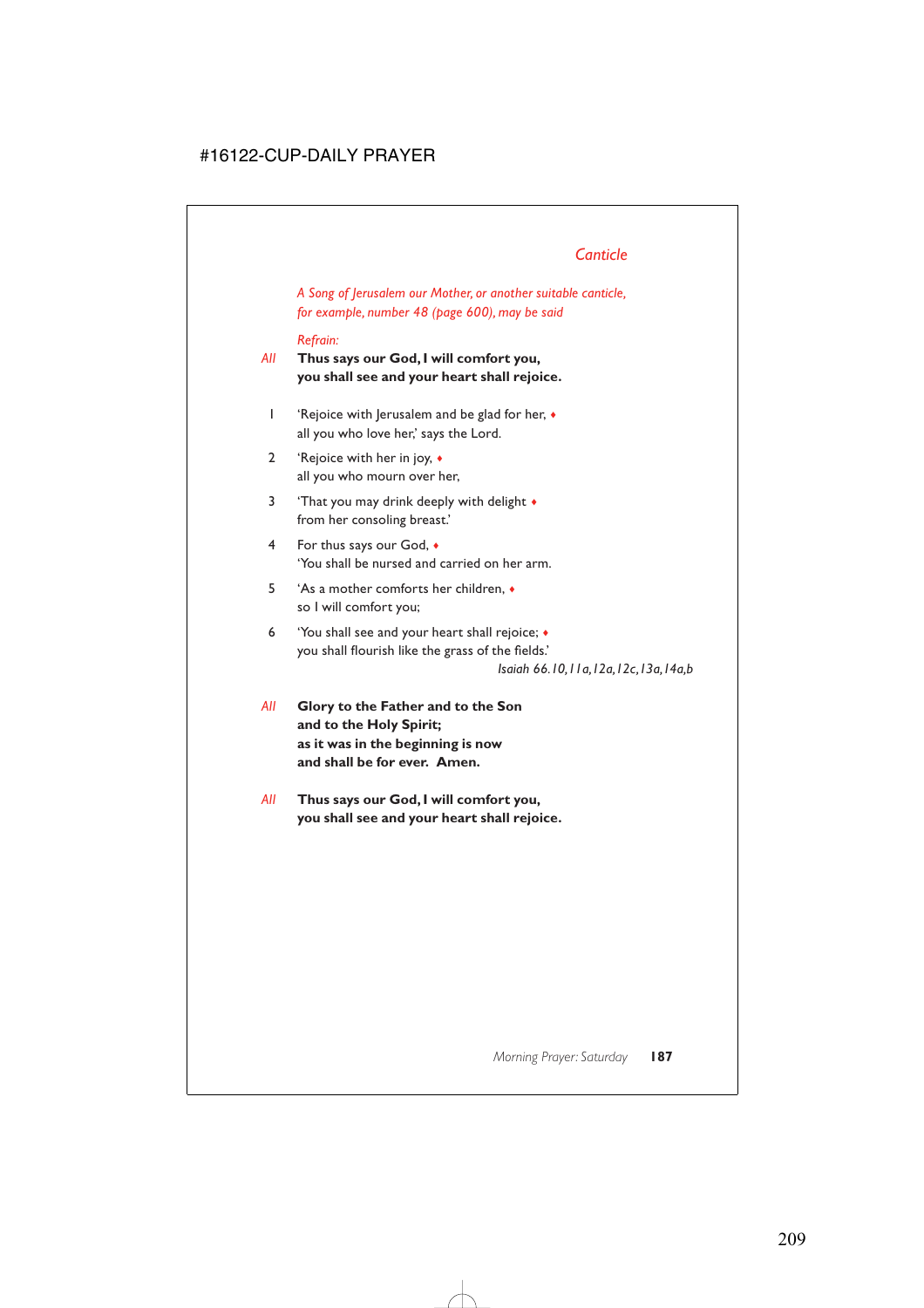# *Scripture Reading*

| *One or more readings appointed for the day are read.*

*The reading(s) may be followed by a time of silence.*

*A suitable song or chant, or a responsory in this or another form, may follow*

Your salvation is near to those who fear you; that glory may dwell in our land.

- *All* **Your salvation is near to those who fear you; that glory may dwell in our land.** Mercy and truth have met together; righteousness and peace have kissed each other.
- *All* **That glory may dwell in our land.** Glory to the Father and to the Son and to the Holy Spirit.
- *All* **Your salvation is near to those who fear you; that glory may dwell in our land.** *from Psalm 85*

### *Gospel Canticle*

| *The Benedictus (The Song of Zechariah) is normally said, or the* | *Te Deum Laudamus (A Song of the Church) (page 636) may be said*

#### *Refrain:*

- *All* **Shine on us, O God, who dwell in darkness, and guide us into the way of peace.**
	- | 1 Blessed be the Lord the God of Israel, ♦ who has come to his people and set them free.
	- | 2 He has raised up for us a mighty Saviour, ♦ born of the house of his servant David.
	- 3 Through his holy prophets God promised of old  $\bullet$ to save us from our enemies. from the hands of all that hate us,
	- | 4 To show mercy to our ancestors, ♦ and to remember his holy covenant.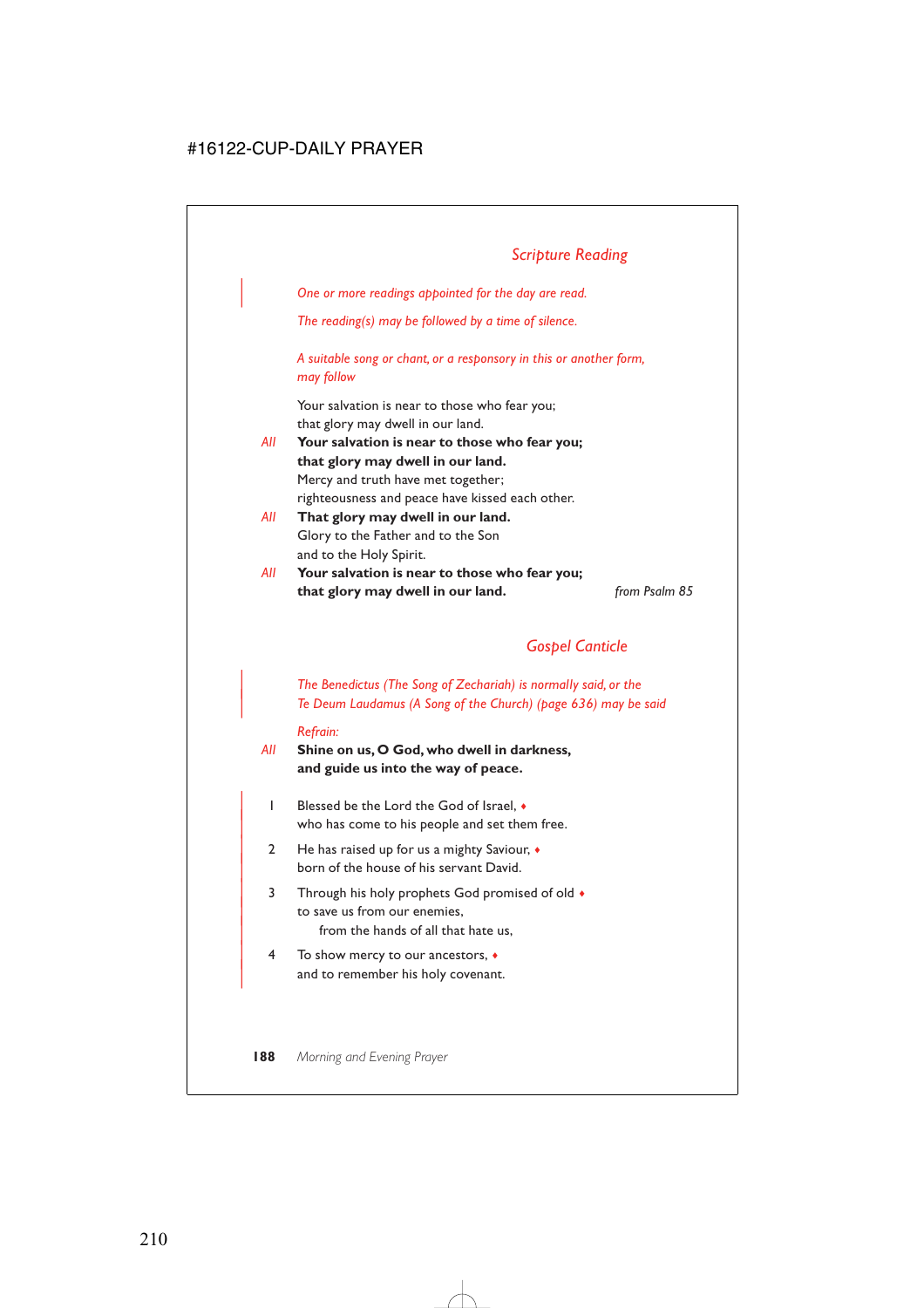- | 5 This was the oath God swore to our father Abraham: ♦ to set us free from the hands of our enemies,
- 6 Free to worship him without fear,  $\bullet$ holy and righteous in his sight all the days of our life.
- 7 And you, child, shall be called the prophet of the Most High,  $\bullet$ for you will go before the Lord to prepare his way,
- 8 To give his people knowledge of salvation  $\triangleleft$ by the forgiveness of all their sins.
- 9 In the tender compassion of our God  $\bullet$ the dawn from on high shall break upon us,
- | 10 To shine on those who dwell in darkness and the shadow of death, ♦ | and to guide our feet into the way of peace. *Luke 1.68-79*
- | *All* **Glory to the Father and to the Son** and to the Holy Spirit; | **as it was in the beginning is now** and shall be for ever. Amen.

|

*All* **Shine on us, O God, who dwell in darkness, and guide us into the way of peace.**

### **Prayers**

| *Intercessions are offered*

- | *¶ for the day and its tasks*
- | *¶ for the world and its needs*
- | *¶ for the Church and her life*

*The cycle on pages 362–363 and the prayers on pages 366–368 may be used.*

*These responses may be used*

| hear our prayer.    |            | Lord, graciously hear us. |
|---------------------|------------|---------------------------|
| Lord, in your mercy | $($ or $)$ | Lord, hear us.            |

*Silence may be kept.*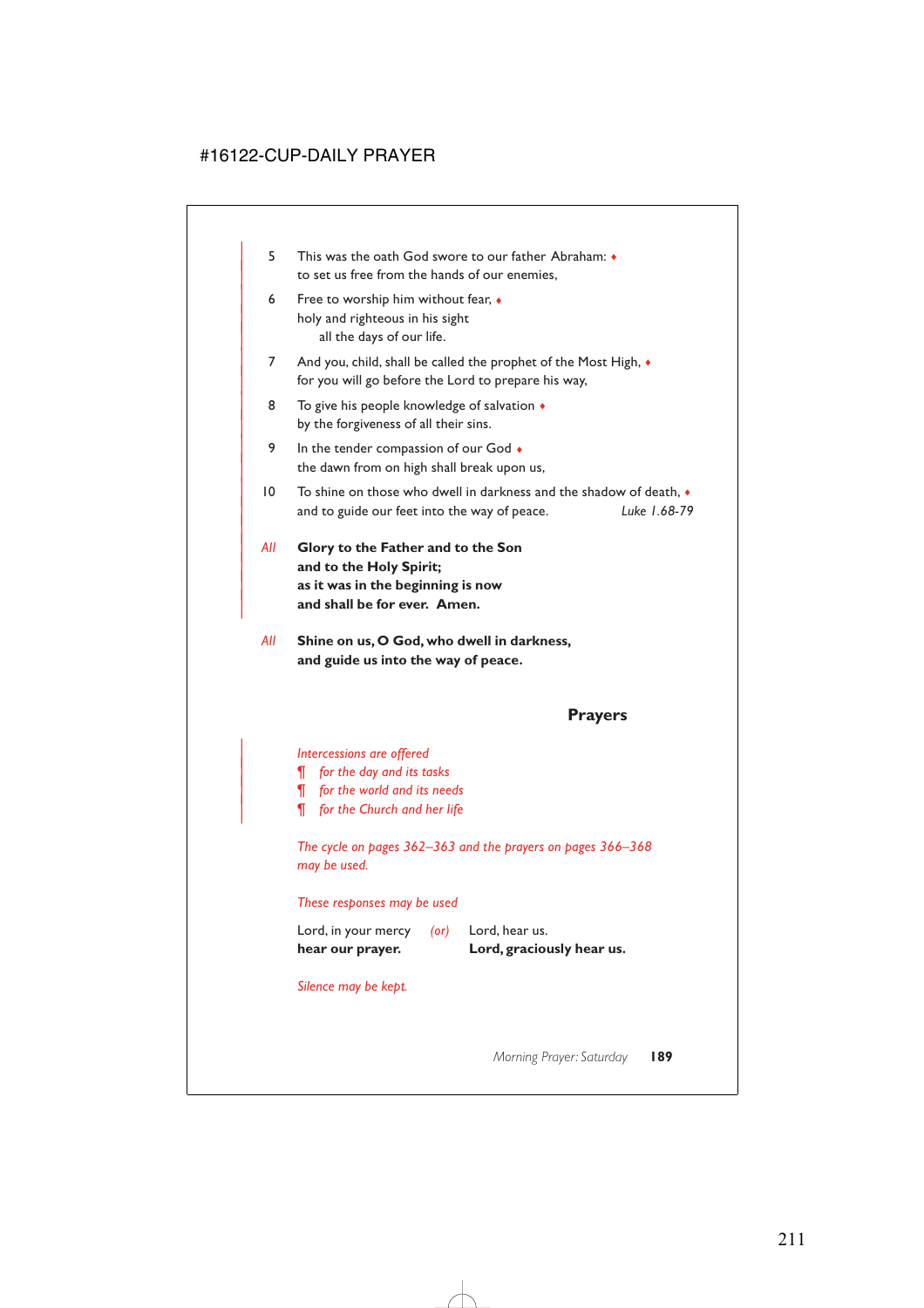### | *The Collect of the day or the following is said*

Grant, Lord, that we who are baptized into the death of your Son our Saviour Jesus Christ may continually put to death our evil desires and be buried with him; and that through the grave and gate of death we may pass to our joyful resurrection; through his merits, who died and was buried and rose again for us, your Son Jesus Christ our Lord.

### *All* **Amen.**

| *The Lord's Prayer is said*

As our Saviour taught us, so we pray

| *All* **Our Father in heaven …**

| *(or)*

Let us pray with confidence as our Saviour has taught us

| *All* **Our Father, who art in heaven …**

### **The Conclusion**

The Lord bless us, and preserve us from all evil, and keep us in eternal life.

#### | *All* **Amen.**

Let us bless the Lord.

*All* **Thanks be to God.**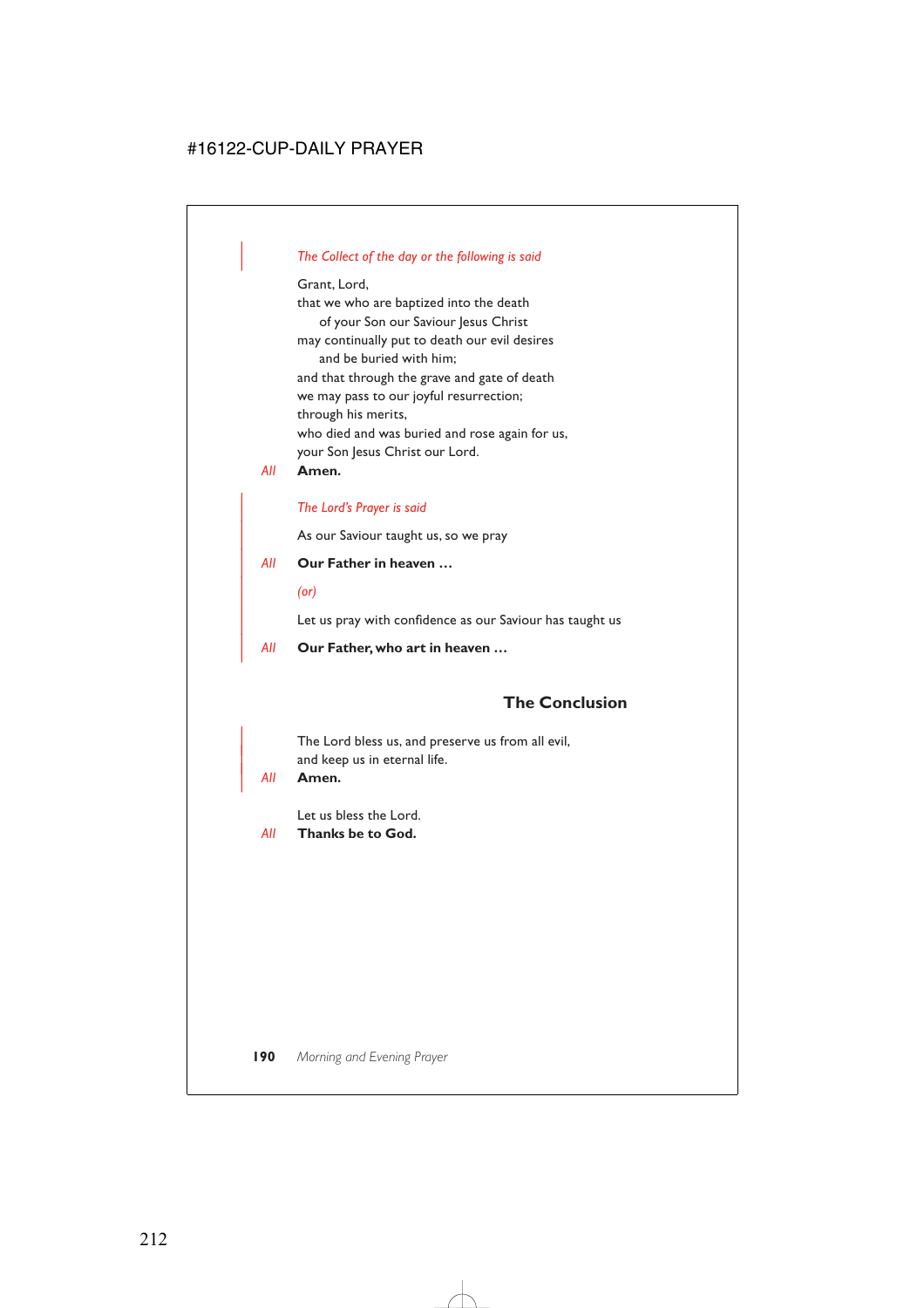# *¶ Evening Prayer on Saturday*

|

# **Preparation**

| O God, make speed to save us. | *All* **O Lord, make haste to help us.** | *One or more of the following is said or sung:* | *a prayer of thanksgiving (page 110),* | *a suitable hymn,* | *or A Song of God's Light* 1 The Lord is my light and my salvation; whom then shall I fear? • The Lord is the strength of my life; of whom then shall I be afraid? 2 Though a host encamp against me, my heart shall not be afraid, ♦ and though there rise up war against me, yet will I put my trust in him. 3 One thing have I asked of the Lord and that alone I seek: ♦ that I may dwell in the house of the Lord all the days of my life, 4 To behold the fair beauty of the Lord  $\bullet$ and to seek his will in his temple. 5 For in the day of trouble he shall hide me in his shelter; ♦ in the secret place of his dwelling shall he hide me and set me high upon a rock. 6 Therefore will I offer in his dwelling an oblation with great gladness; ♦ I will sing and make music to the Lord. *Psalm 27.1,3-6,8 All* **Glory to the Father and to the Son and to the Holy Spirit;**

**as it was in the beginning is now and shall be for ever. Amen.**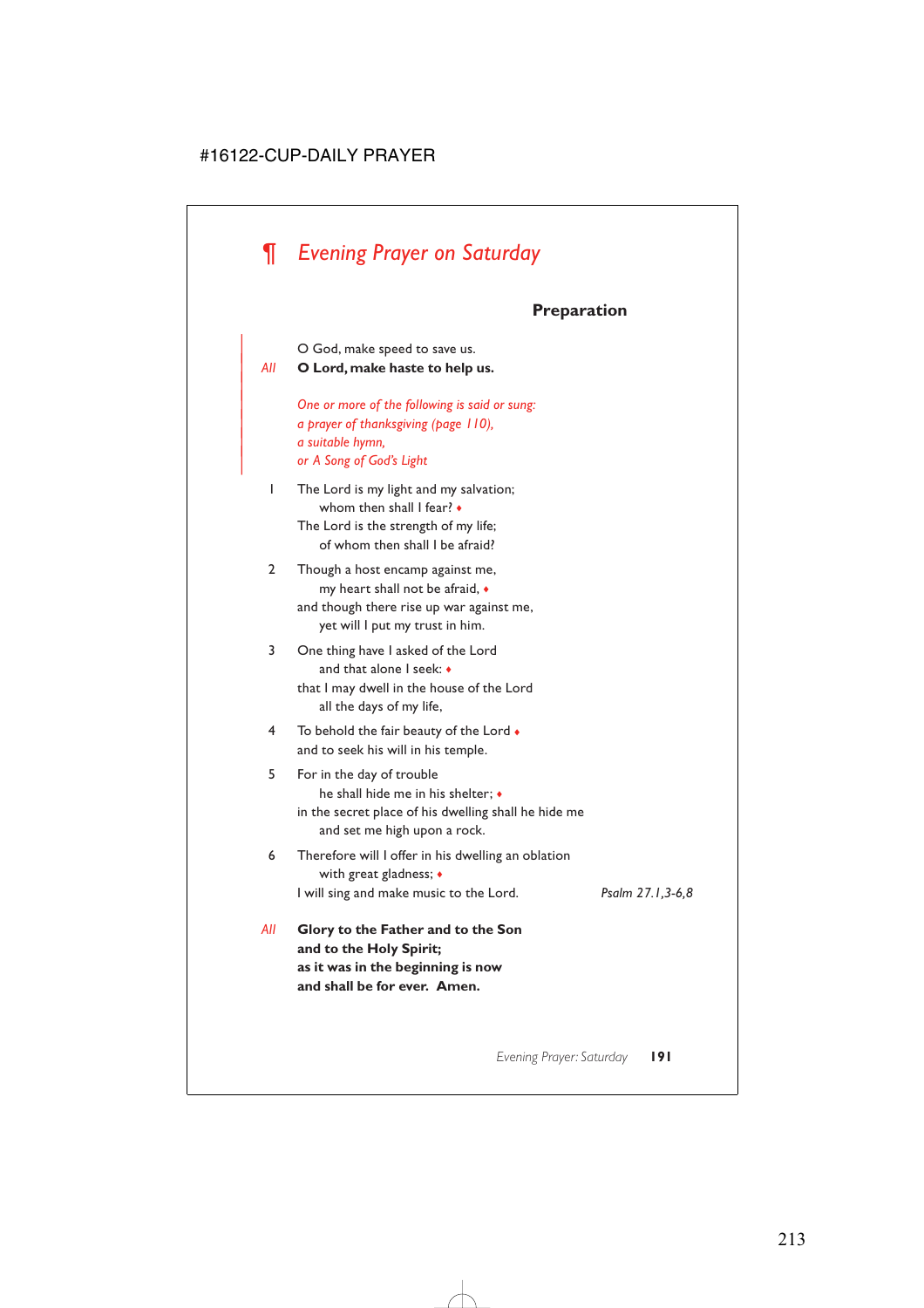### *This opening prayer may be said*

That this evening may be holy, good and peaceful, let us pray with one heart and mind.

#### *Silence is kept.*

As our evening prayer rises before you, O God, so may your mercy come down upon us to cleanse our hearts and set us free to sing your praise now and for ever.

*All* **Amen.**

### **The Word of God**

### *Psalmody*

#### | *The appointed psalmody is said.*

*Each psalm or group of psalms may end with*

*All* **Glory to the Father and to the Son and to the Holy Spirit; as it was in the beginning is now and shall be for ever. Amen.**

> *If there are two Scripture readings, the first may be read here, or both may be read after the canticle.*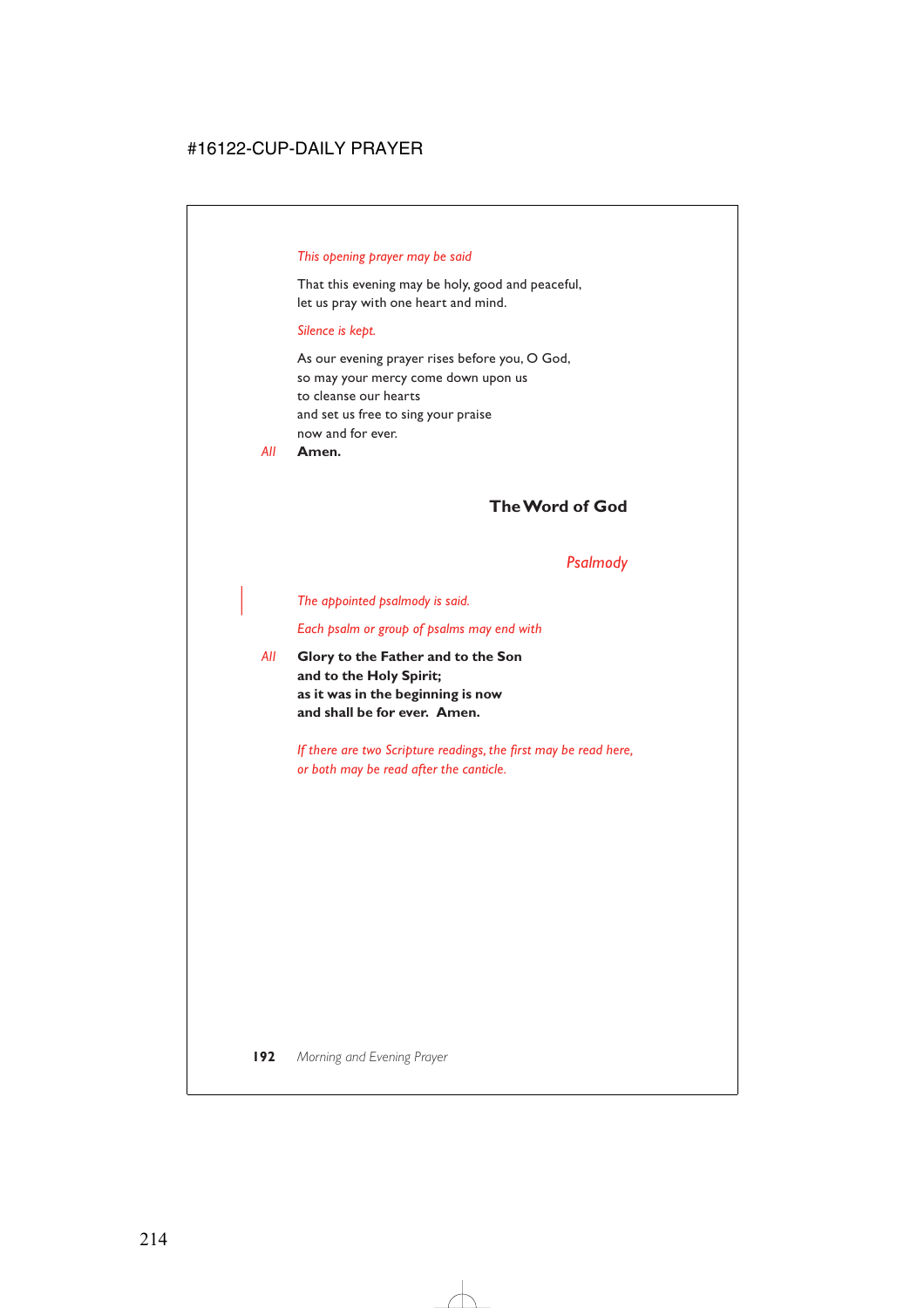*A Song of God's Love, or another suitable canticle, for example, number 53 (page 606), may be said*

### *Refrain:*

- *All* **God's love was revealed among us so that we might live through Jesus.**
	- 1 Beloved, let us love one another, for love is of God; ♦ everyone who loves is born of God and knows God.
	- 2 Whoever does not love does not know God,  $\bullet$ for God is love.
	- 3 In this the love of God was revealed among us,  $\bullet$ that God sent his only Son into the world, so that we might live through him.
	- 4 In this is love, not that we loved God but that he loved us, ♦ and sent his Son to be the expiation for our sins.
	- 5 Beloved, since God loved us so much, ♦ we ought also to love one another.
	- 6 For if we love one another, God abides in us, ♦ and God's love will be perfected in us. *1 John 4.7-11,12b*

- *All* **Glory to the Father and to the Son and to the Holy Spirit; as it was in the beginning is now and shall be for ever. Amen.**
- *All* **God's love was revealed among us so that we might live through Jesus.**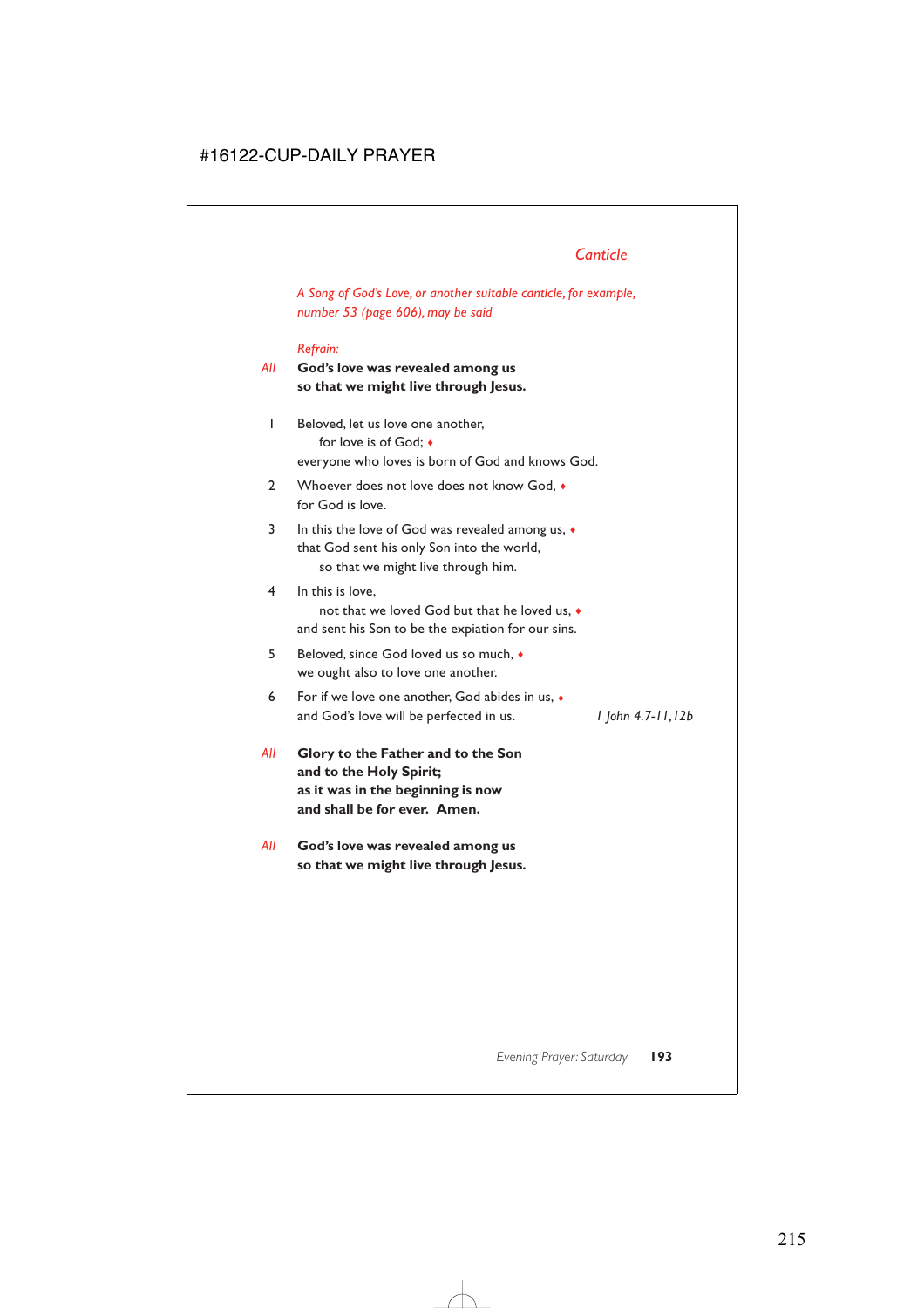# *Scripture Reading*

| *One or more readings appointed for the day are read.*

*The reading(s) may be followed by a time of silence.*

*A suitable song or chant, or a responsory in this or another form, may follow*

Your salvation is near to those who fear you; that glory may dwell in our land.

- *All* **Your salvation is near to those who fear you; that glory may dwell in our land.** Mercy and truth have met together; righteousness and peace have kissed each other.
- *All* **That glory may dwell in our land.** Glory to the Father and to the Son and to the Holy Spirit.
- *All* **Your salvation is near to those who fear you; that glory may dwell in our land.** *from Psalm 85*

### *Gospel Canticle*

| *The Magnificat (The Song of Mary) is normally said,* | *or A Song of Praise (page 627) may be said*

#### *Refrain:*

*All* **You have looked with favour on your lowly servant, from this day all generations will call her blessed.**

- | 1 My soul proclaims the greatness of the Lord, | my spirit rejoices in God my Saviour; ♦ he has looked with favour on his lowly servant.
- 2 From this day all generations will call me blessed;  $\bullet$ the Almighty has done great things for me and holy is his name.
- $3$  He has mercy on those who fear him,  $\bullet$ from generation to generation.
- $4$  He has shown strength with his arm  $\bullet$ and has scattered the proud in their conceit,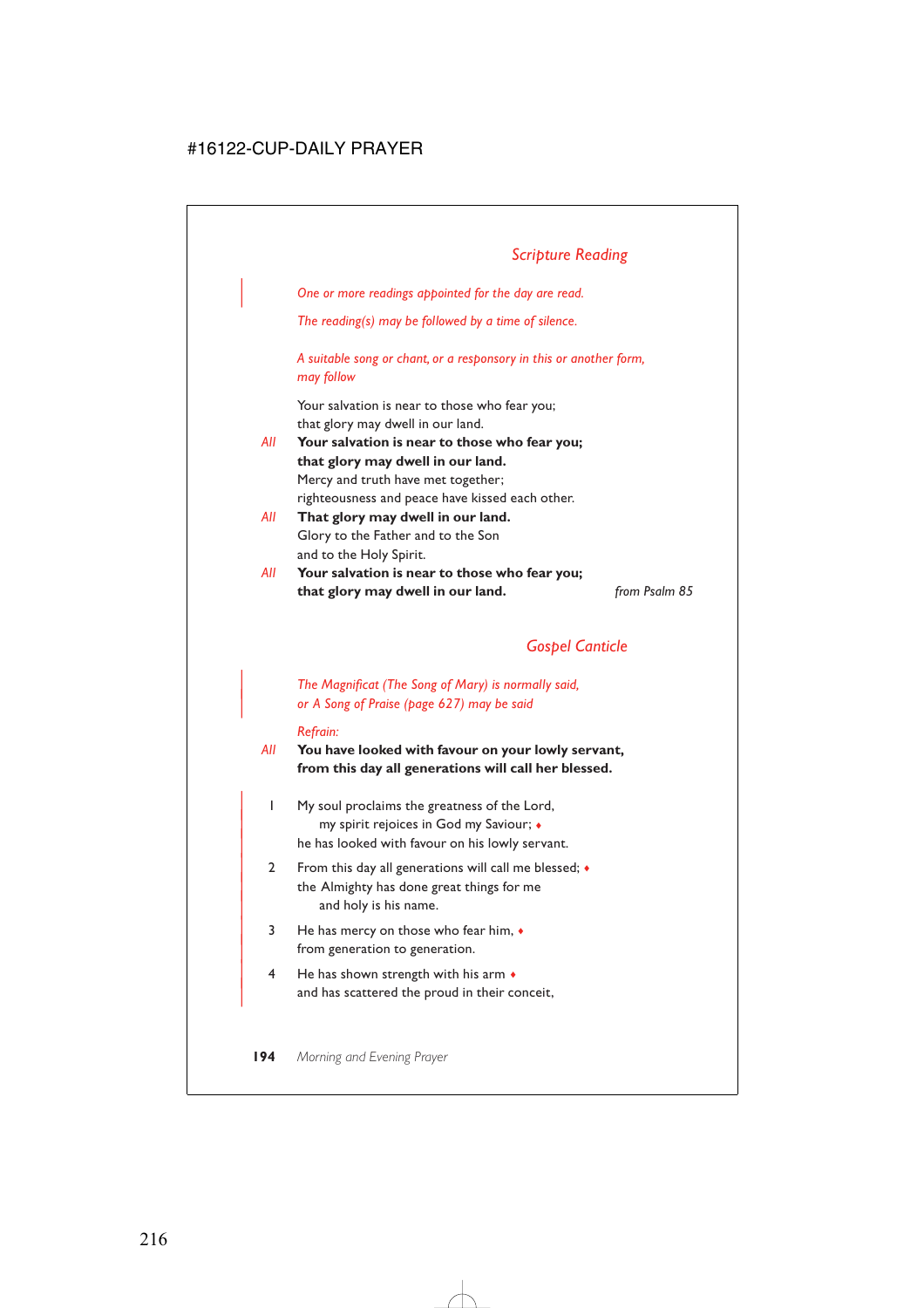- | 5 Casting down the mighty from their thrones ♦ and lifting up the lowly.
- 6 He has filled the hungry with good things  $\triangleleft$ and sent the rich away empty.
- 7 He has come to the aid of his servant Israel, ♦ to remember his promise of mercy,
- 8 The promise made to our ancestors,  $\bullet$ | to Abraham and his children for ever. *Luke 1.46-55*
- | *All* **Glory to the Father and to the Son** and to the Holy Spirit; | **as it was in the beginning is now** and shall be for ever. Amen.
- *All* **You have looked with favour on your lowly servant, from this day all generations will call her blessed.**

### **Prayers**

*Thanksgiving may be made for the day.*

| *Intercessions are offered*

| *¶ for peace*

|

| *¶ for individuals and their needs*

*The cycle on pages 362–363 and the prayers on pages 369–371 may be used.*

#### *These responses may be used*

Lord, in your mercy *(or)* Lord, hear us. **hear our prayer. Lord, graciously hear us.**

*Silence may be kept.*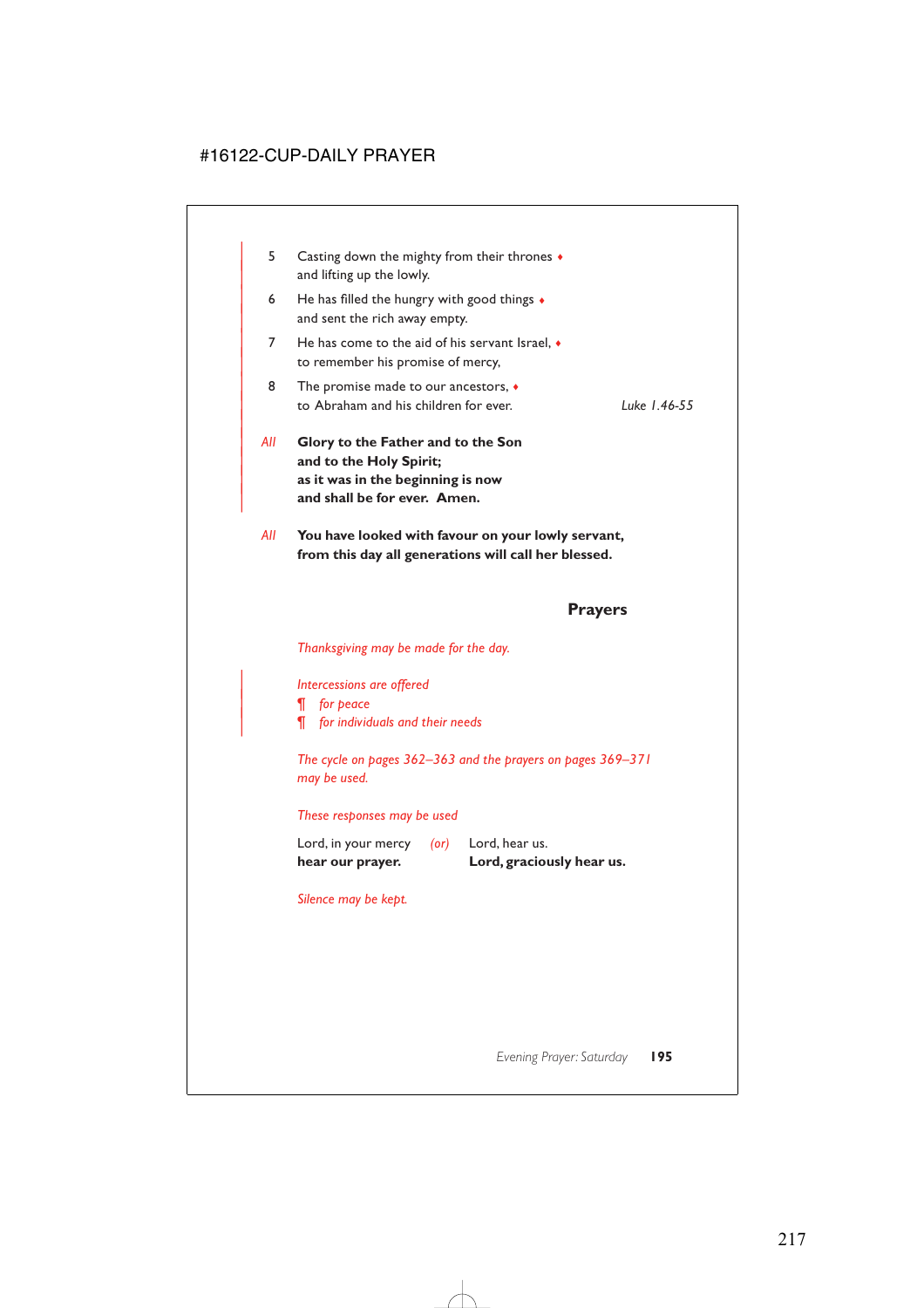### | *The Collect of the day or the following is said*

O God our protector, by whose mercy the world turns safely into darkness and returns again to light: we give into your hands our unfinished tasks, our unsolved problems, and our unfulfilled hopes; for you alone are our sure defence and bring us lasting peace in Jesus Christ our Lord.

*All* **Amen.**

### | *The Lord's Prayer is said*

As our Saviour taught us, so we pray

- | *All* **Our Father in heaven …**
	- | *(or)*

Let us pray with confidence as our Saviour has taught us

| *All* **Our Father, who art in heaven …**

### **The Conclusion**

| *All* **The grace of our Lord Jesus Christ,** and the love of God, and the fellowship of the Holy Spirit, | **be with us all evermore.** | **Amen.**

Let us bless the Lord.

*All* **Thanks be to God.**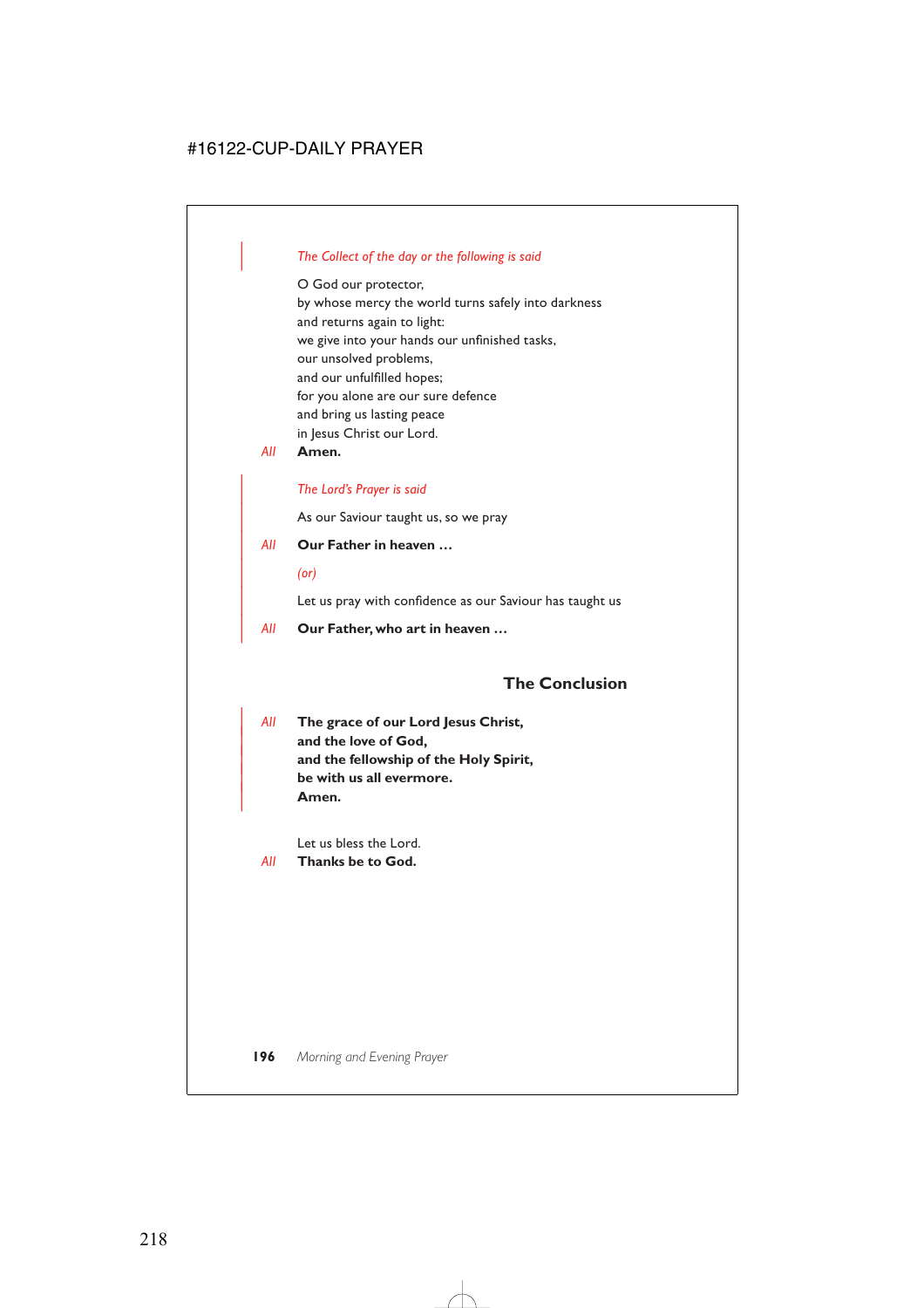# **Morning and Evening Prayer in Seasonal Time**

### **Contents**

Morning Prayer, Advent **198** Evening Prayer, Advent **205**

Morning Prayer, Christmas Season **214** Evening Prayer, Christmas Season **220**

Morning Prayer, Epiphany Season **226** Evening Prayer, Epiphany Season **232**

Morning Prayer, Lent **238** Evening Prayer, Lent **244**

Morning Prayer, Passiontide **250** Evening Prayer, Passiontide **257**

Morning Prayer, Easter Season **263** Evening Prayer, Easter Season **269**

Morning and Evening Prayer, Ascension Day **275**

Morning Prayer from the day after Ascension Day until the Day of Pentecost **278** Evening Prayer from the day after Ascension Day until the Day of Pentecost **284**

Morning Prayer from All Saints' Day until the day before the First Sunday of Advent **291** Evening Prayer from All Saints' Day until the Friday before the First Sunday of Advent **297**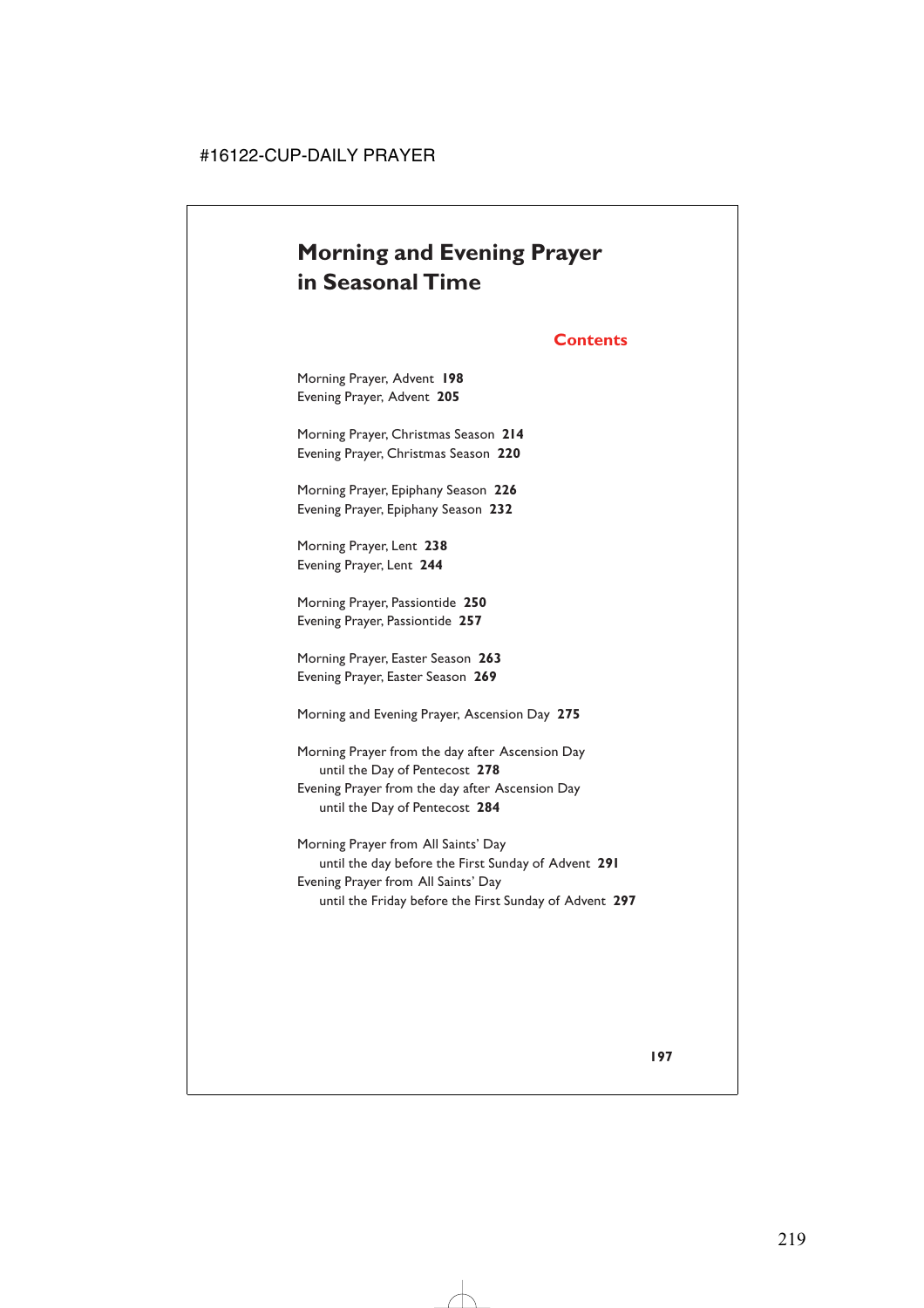

### **Preparation**

| O Lord, open our lips

|

| *All* **and our mouth shall proclaim your praise.**

Reveal among us the light of your presence | *All* **that we may behold your power and glory.**

| *One or more of the following is said or sung:*

#### *this or another prayer of thanksgiving*

Blessed are you, Sovereign God of all, to you be praise and glory for ever. In your tender compassion the dawn from on high is breaking upon us to dispel the lingering shadows of night. As we look for your coming among us this day, open our eyes to behold your presence and strengthen our hands to do your will, that the world may rejoice and give you praise. Blessed be God, Father, Son and Holy Spirit.

*All* **Blessed be God for ever.**

#### *a suitable hymn, or A Song of the King's Glory*

- 1 The earth is the Lord's and all that fills it, ♦ the compass of the world and all who dwell therein.
- 2 For he has founded it upon the seas  $\bullet$ and set it firm upon the rivers of the deep.
- 3 'Who shall ascend the hill of the Lord, ♦ or who can rise up in his holy place?'
- 4 'Those who have clean hands and a pure heart, ♦ who have not lifted up their soul to an idol, nor sworn an oath to a lie;
- 5 They shall receive a blessing from the Lord,  $\bullet$ a just reward from the God of their salvation.'
- 6 Such is the company of those who seek him, ♦ of those who seek your face, O God of Jacob.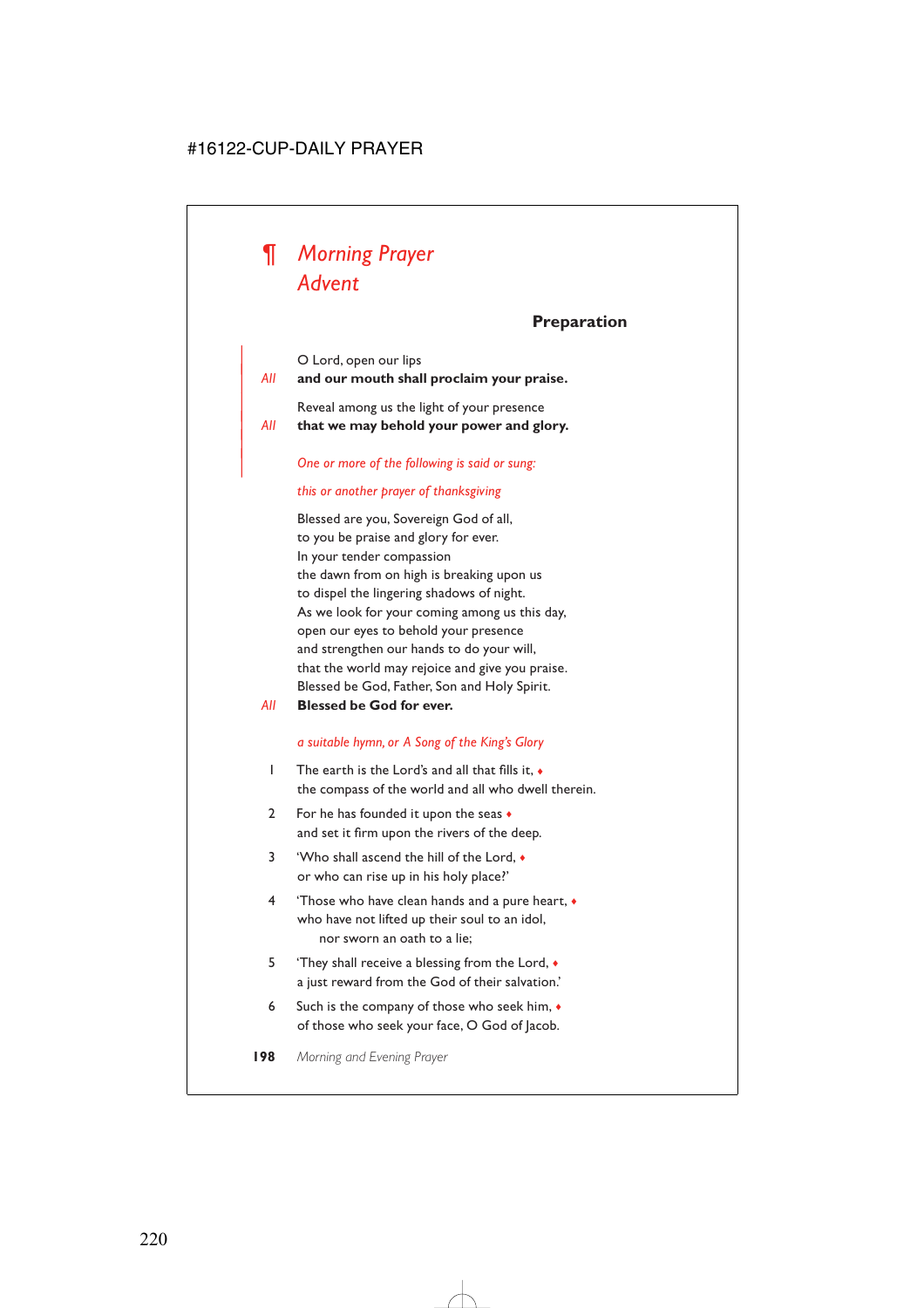- 7 Lift up your heads, O gates; be lifted up, you everlasting doors; ♦ and the King of glory shall come in.
- 8 **Who is the King of glory?'** 'The Lord, strong and mighty, the Lord who is mighty in battle.'
- 9 Lift up your heads, O gates; be lifted up, you everlasting doors; ♦ and the King of glory shall come in.
- 10 'Who is this King of glory?' ♦ 'The Lord of hosts, he is the King of glory.' *Psalm 24*

*All* **Glory to the Father and to the Son and to the Holy Spirit; as it was in the beginning is now and shall be for ever. Amen.**

### *This opening prayer may be said*

The night has passed, and the day lies open before us; let us pray with one heart and mind.

#### *Silence is kept.*

As we rejoice in the gift of this new day, so may the light of your presence, O God, set our hearts on fire with love for you; now and for ever.

*All* **Amen.**

# **The Word of God**

# *Psalmody*

| *The appointed psalmody is said.*

*Each psalm or group of psalms may end with*

*All* **Glory to the Father and to the Son and to the Holy Spirit; as it was in the beginning is now and shall be for ever. Amen.**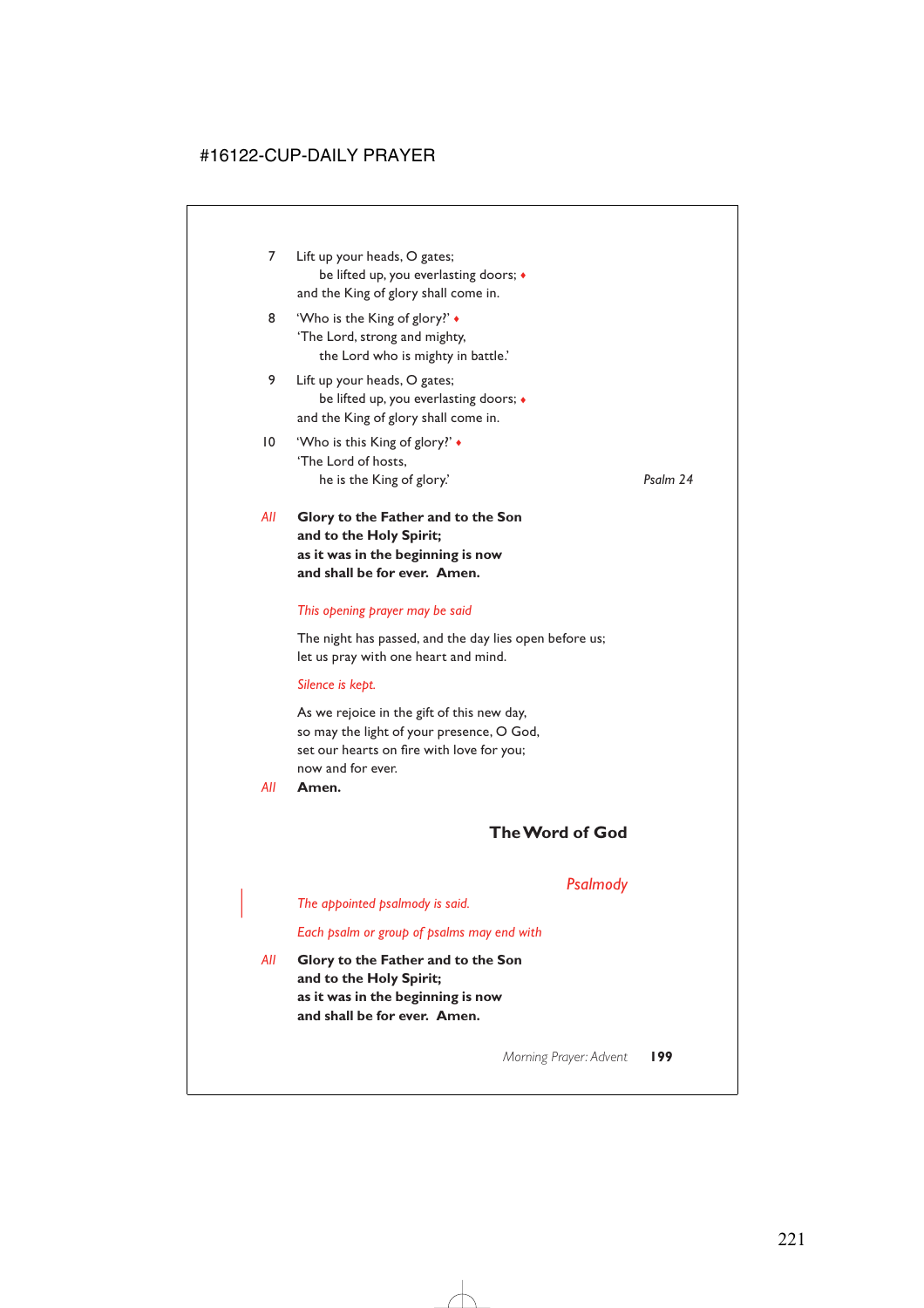*If there are two Scripture readings, the first may be read here, or both may be read after the canticle.*

# *Canticle*

*A Song of the Wilderness, or another suitable canticle, for example, number 30 (page 581) or number 49 (page 601), may be said*

*Refrain:*

*All* **Lift up your voice with strength, O herald of good tidings.**

- 1 The wilderness and the dry land shall rejoice, ♦ the desert shall blossom and burst into song.
- 2 They shall see the glory of the Lord,  $\bullet$ the majesty of our God.
- 3 Strengthen the weary hands, ♦ and make firm the feeble knees.
- 4 Say to the anxious, 'Be strong, fear not, your God is coming with judgement, ♦ coming with judgement to save you.'
- 5 Then shall the eyes of the blind be opened, ♦ and the ears of the deaf unstopped;
- 6 Then shall the lame leap like a hart,  $\bullet$ and the tongue of the dumb sing for joy.
- 7 For waters shall break forth in the wilderness, ♦ and streams in the desert;
- 8 The ransomed of the Lord shall return with singing,  $\bullet$ with everlasting joy upon their heads.
- 9 Joy and gladness shall be theirs,  $\triangleleft$ and sorrow and sighing shall flee away. *Isaiah 35.1,2b-4a,4c-6,10*
- *All* **Glory to the Father and to the Son and to the Holy Spirit; as it was in the beginning is now and shall be for ever. Amen.**
- *All* **Lift up your voice with strength, O herald of good tidings.**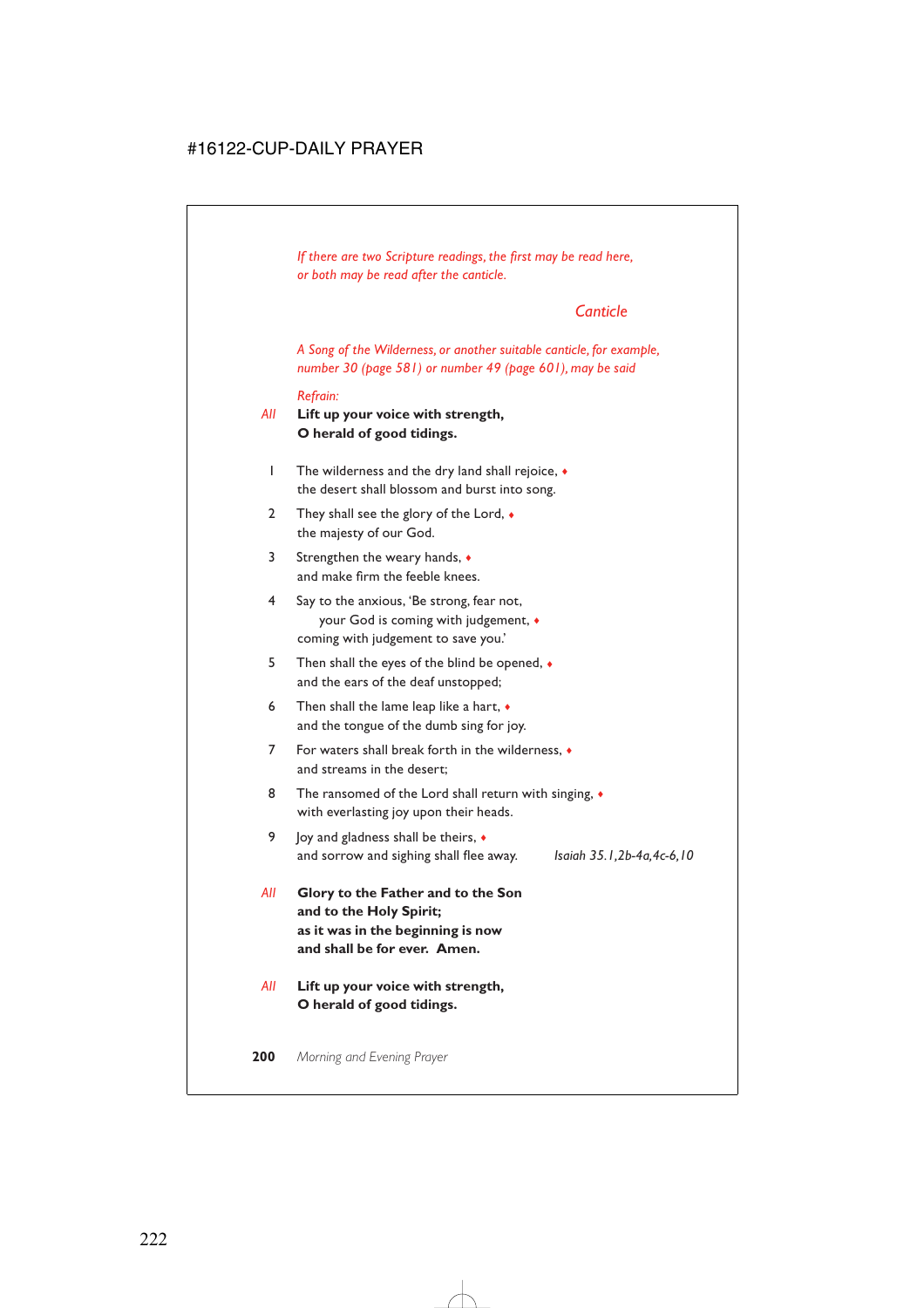| *One or more readings appointed for the day are read.*

*The reading(s) may be followed by a time of silence.*

*A suitable song or chant, or a responsory in this or another form, may follow*

Now it is time to awake out of sleep,

- *All* **for the night is far spent and the day is at hand.** Now is our salvation nearer than when we first believed,
- *All* **for the night is far spent.** Let us therefore cast off the works of darkness and put on the armour of light,
- *All* **for the day is at hand.** Put on the Lord Jesus Christ and make no provision for the flesh,
- *All* **for the night is far spent and the day is at hand.**

*from Romans 13*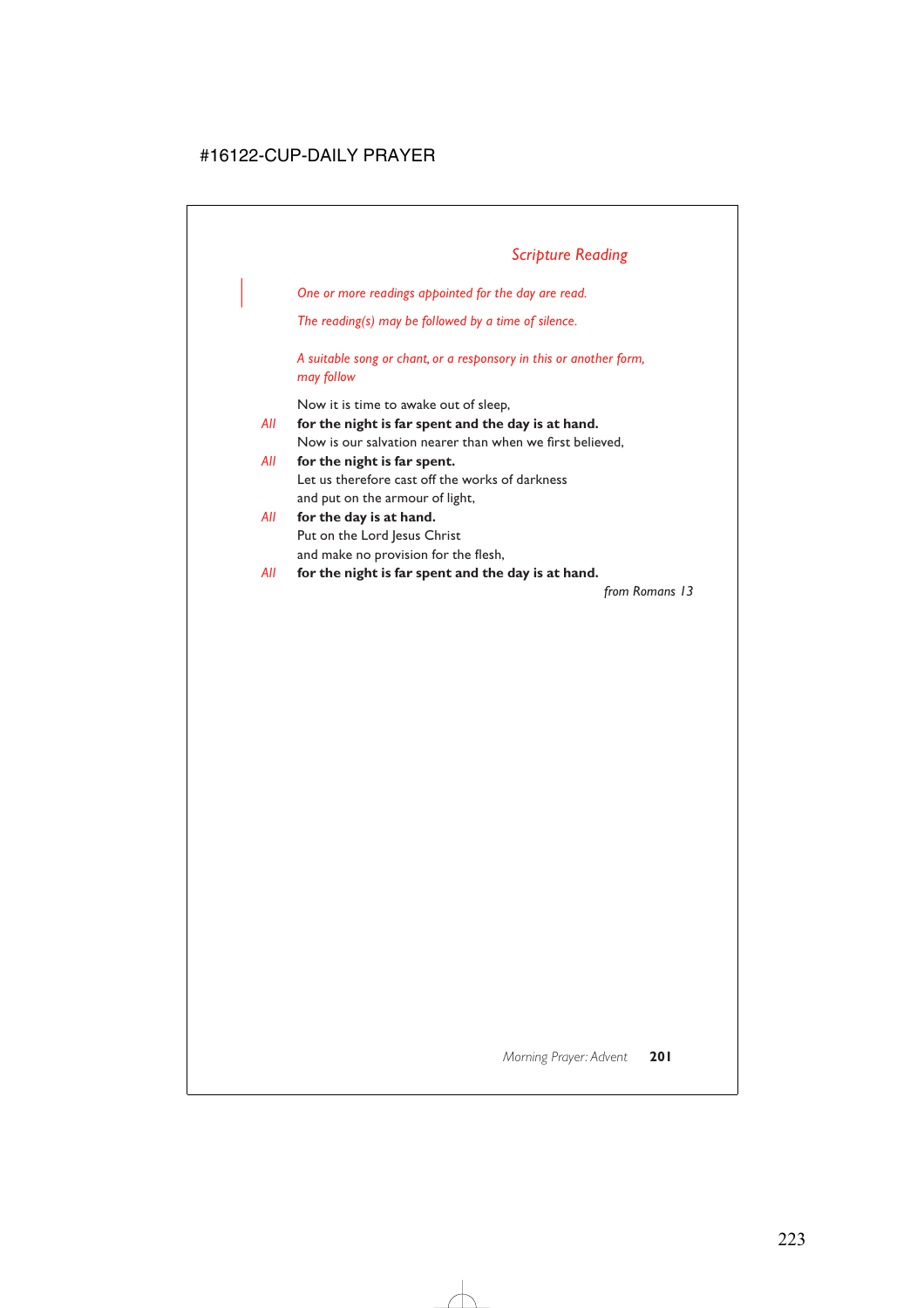# *Gospel Canticle*

| *The Benedictus (The Song of Zechariah) is normally said,* | *or A Song of Redemption (page 620) may be said*

*From Advent Sunday until 16 December:*

#### *Refrain:*

*All* **Look towards the east, O Jerusalem, and see the glory that is coming from God.**

#### *From 17 December until Christmas Eve:*

#### *Refrain:*

- *All* **Like the sun in the morning sky, the Saviour of the world will dawn; like rain upon the meadows, the Christ will come down upon us.**
	- | 1 Blessed be the Lord the God of Israel, ♦ who has come to his people and set them free.
	- | 2 He has raised up for us a mighty Saviour, ♦ born of the house of his servant David.
	- 3 Through his holy prophets God promised of old  $\bullet$ to save us from our enemies. from the hands of all that hate us,
	- | 4 To show mercy to our ancestors, ♦ and to remember his holy covenant.
	- | 5 This was the oath God swore to our father Abraham: ♦ to set us free from the hands of our enemies,
	- 6 Free to worship him without fear,  $\bullet$ holy and righteous in his sight all the days of our life.
	- 7 And you, child, shall be called the prophet of the Most High,  $\bullet$ for you will go before the Lord to prepare his way,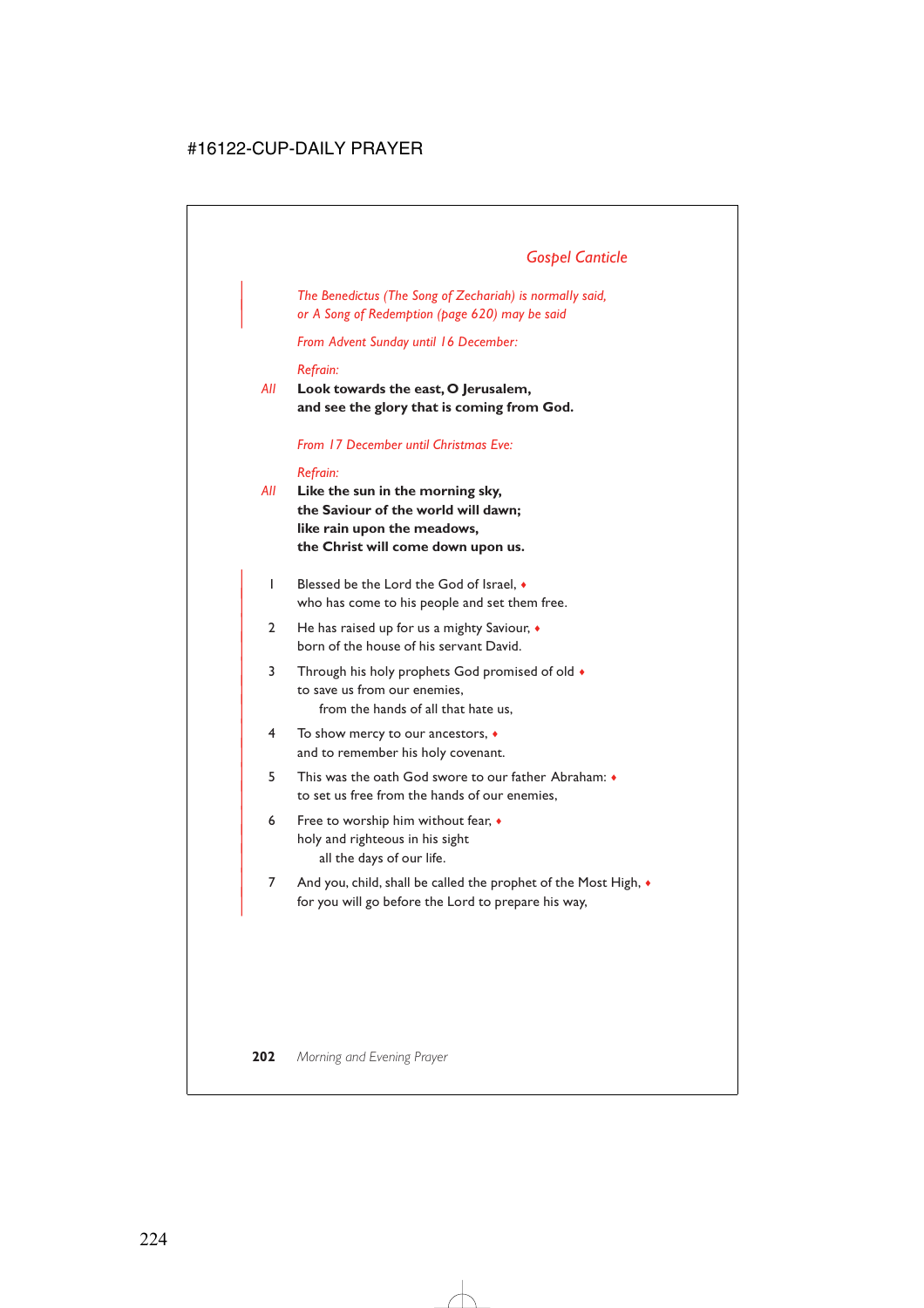- 8 To give his people knowledge of salvation  $\triangleleft$ by the forgiveness of all their sins.
- 9 In the tender compassion of our God  $\bullet$ the dawn from on high shall break upon us,
- | 10 To shine on those who dwell in darkness and the shadow of death, ♦ | and to guide our feet into the way of peace. *Luke 1.68-79*
- | *All* **Glory to the Father and to the Son** and to the Holy Spirit; | **as it was in the beginning is now** and shall be for ever. Amen.

|

#### *From Advent Sunday until 16 December:*

*All* **Look towards the east, O Jerusalem, and see the glory that is coming from God.**

#### *From 17 December until Christmas Eve:*

*All* **Like the sun in the morning sky, the Saviour of the world will dawn; like rain upon the meadows, the Christ will come down upon us.**

### **Prayers**

| *Intercessions are offered*

- | *¶ for the day and its tasks*
- | *¶ for the world and its needs*
- | *¶ for the Church and her life*

*The cycle on pages 364–365 and the prayer on page 377 may be used.*

#### *These responses may be used*

| hear our prayer.    |            | Lord, graciously hear us. |
|---------------------|------------|---------------------------|
| Lord, in your mercy | $($ or $)$ | Lord, hear us.            |

*Silence may be kept.*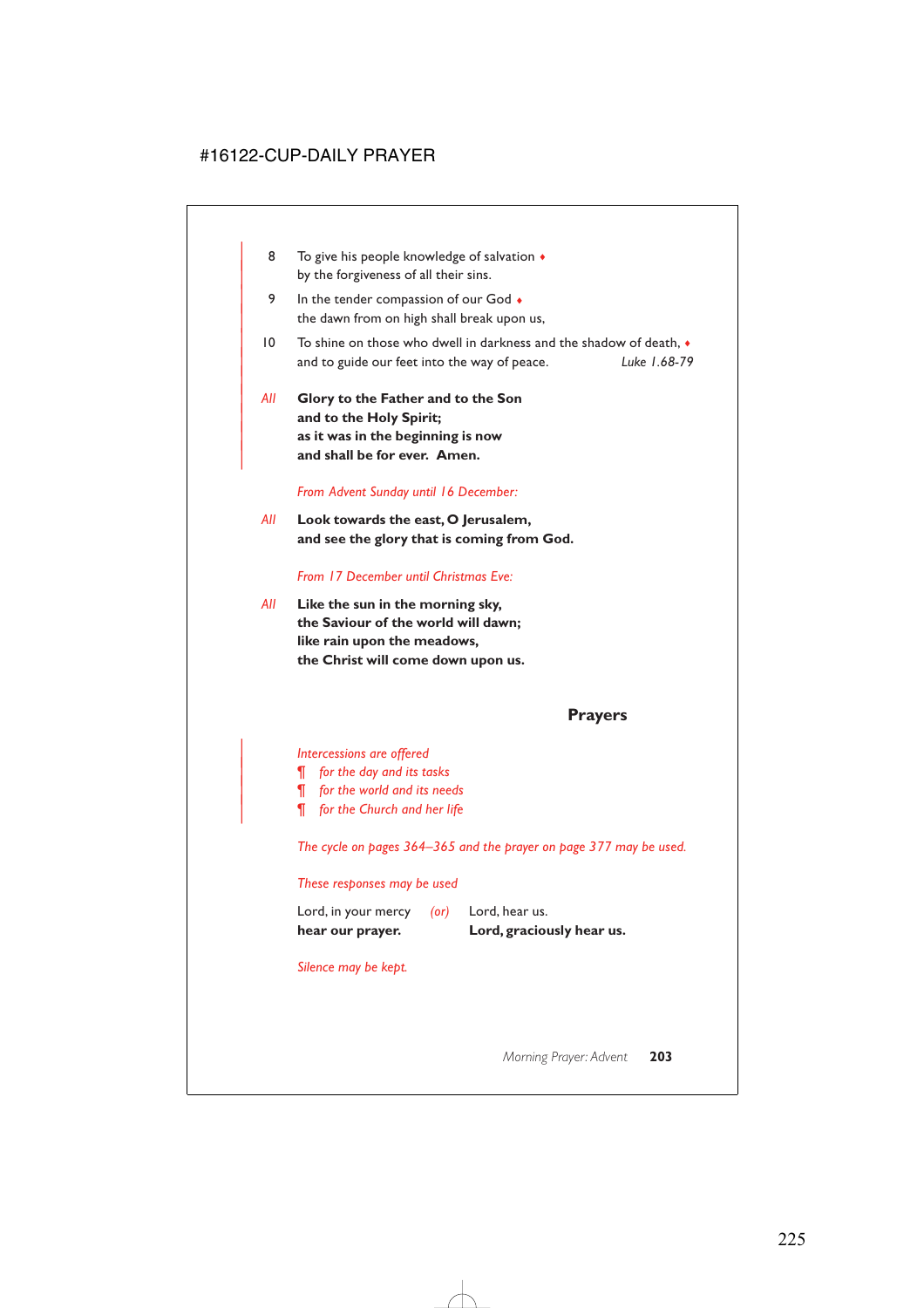# | *The Collect of the day or the following is said*

Almighty God, give us grace to cast away the works of darkness and to put on the armour of light, now in the time of this mortal life, in which your Son Jesus Christ came to us in great humility; that on the last day, when he shall come again in his glorious majesty to judge the living and the dead, we may rise to the life immortal; through him who is alive and reigns with you, in the unity of the Holy Spirit, one God, now and for ever.

#### *All* **Amen.**

### | *The Lord's Prayer is said*

Awaiting his coming in glory, as our Saviour taught us, so we pray

#### | *All* **Our Father in heaven …**

#### | *(or)*

Awaiting his coming in glory, let us pray with confidence as our Saviour has taught us

#### | *All* **Our Father, who art in heaven …**

# **The Conclusion**

May the Lord, when he comes, find us watching and waiting.

| *All* **Amen.**

Let us bless the Lord.

*All* **Thanks be to God.**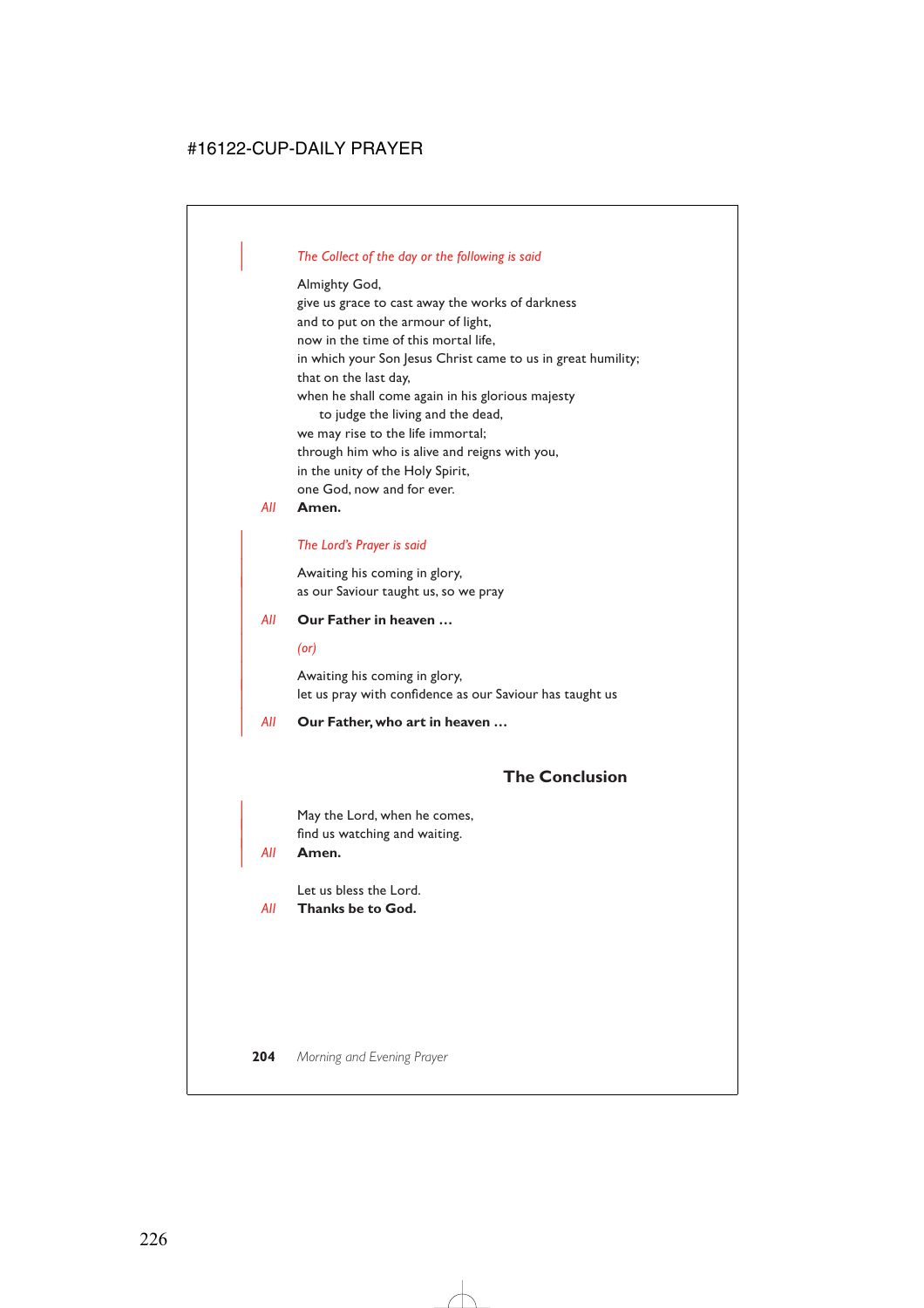

|

|

# **Preparation**

| O God, make speed to save us.

| *All* **O Lord, make haste to help us.**

Reveal among us the light of your presence | *All* **that we may behold your power and glory.**

| *One or more of the following is said or sung:*

#### *this or another prayer of thanksgiving*

Blessed are you, Sovereign God, creator of light and darkness, to you be glory and praise for ever. As evening falls, you renew your promise to reveal among us the light of your presence. May your word be a lantern to our feet and a light upon our path that we may behold your coming among us. Strengthen us in our stumbling weakness and free our tongues to sing your praise. Blessed be God, Father, Son and Holy Spirit.

### *All* **Blessed be God for ever.**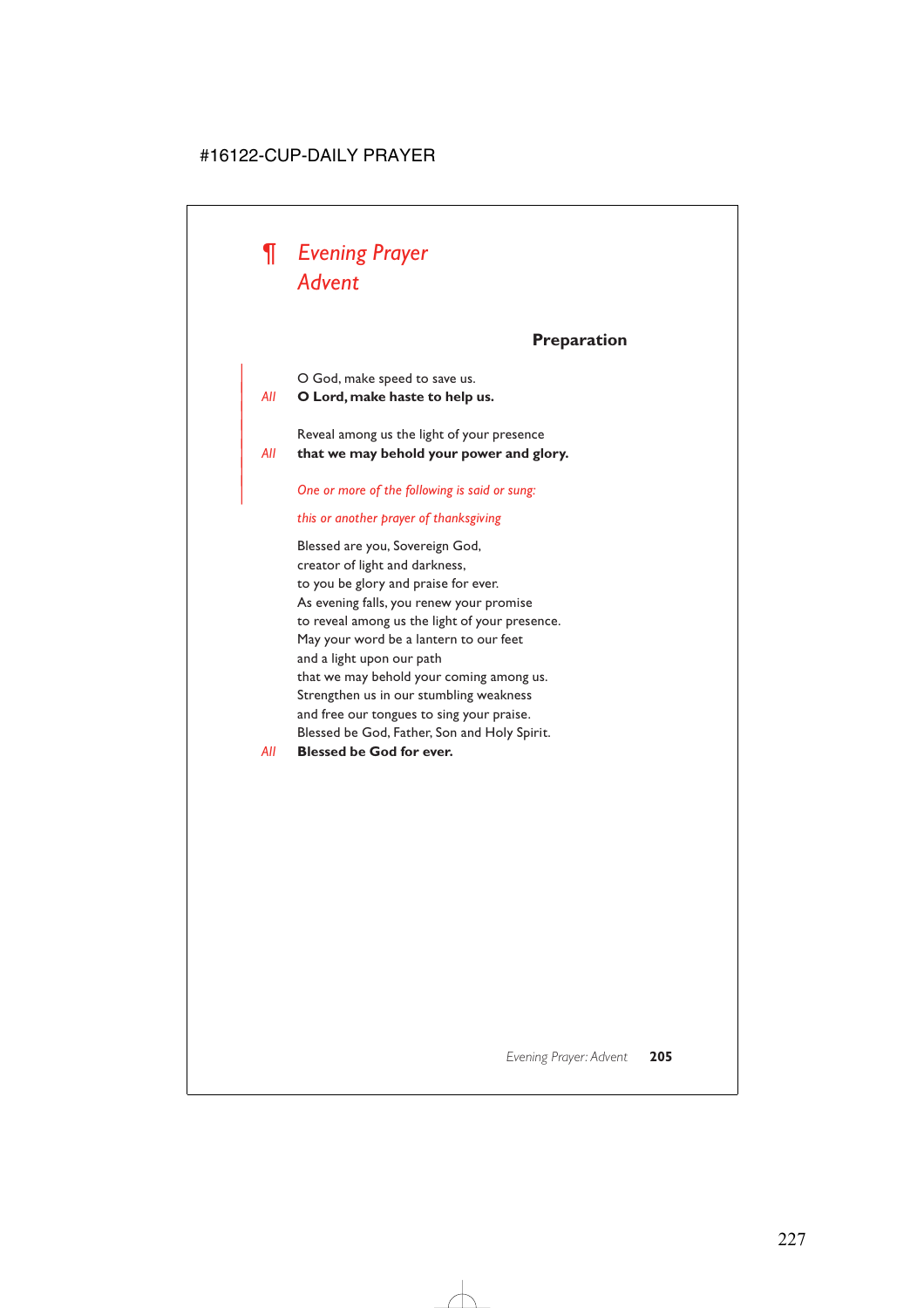# *A Song of Mercy and Truth (page 559), the following or another suitable hymn*

Creator of the stars of night, thy people's everlasting light, O Jesu, Saviour of us all, regard thy servants when they call.

Thou, grieving at the bitter cry of all creation doomed to die, didst come to save a ruined race with healing gifts of heavenly grace.

Thou camest, Bridegroom of the bride, as drew the world to evening-tide, proceeding from a virgin shrine, the Son of Man, yet Lord divine.

At thy great name, exalted now, all knees must bend, all hearts must bow, and things in heaven and earth shall own that thou art Lord and King alone.

To thee, O holy One, we pray our judge in that tremendous day, preserve us, while we dwell below, from every onslaught of the foe.

All praise, eternal Son, to thee, whose advent sets thy people free, whom with the Father we adore, and Spirit blest, for evermore. *Latin, tr: J M Neale* 

*(Tune: LM)*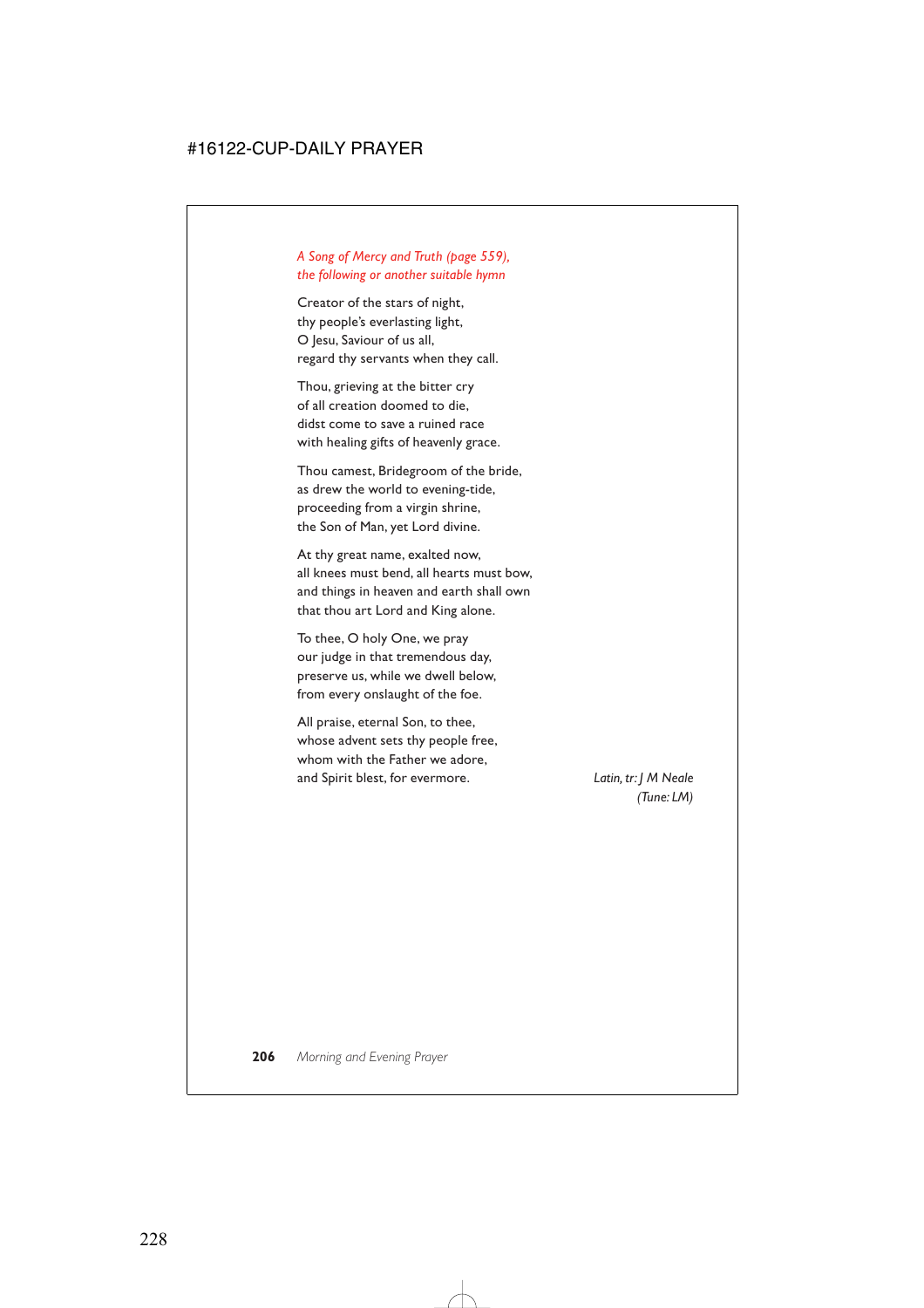### *This opening prayer may be said*

That this evening may be holy, good and peaceful, let us pray with one heart and mind.

#### *Silence is kept.*

As our evening prayer rises before you, O God, so may your mercy come down upon us to cleanse our hearts and set us free to sing your praise now and for ever.

*All* **Amen.**

# **The Word of God**

# *Psalmody*

### | *The appointed psalmody is said.*

*Each psalm or group of psalms may end with*

*All* **Glory to the Father and to the Son and to the Holy Spirit; as it was in the beginning is now and shall be for ever. Amen.**

> *If there are two Scripture readings, the first may be read here, or both may be read after the canticle.*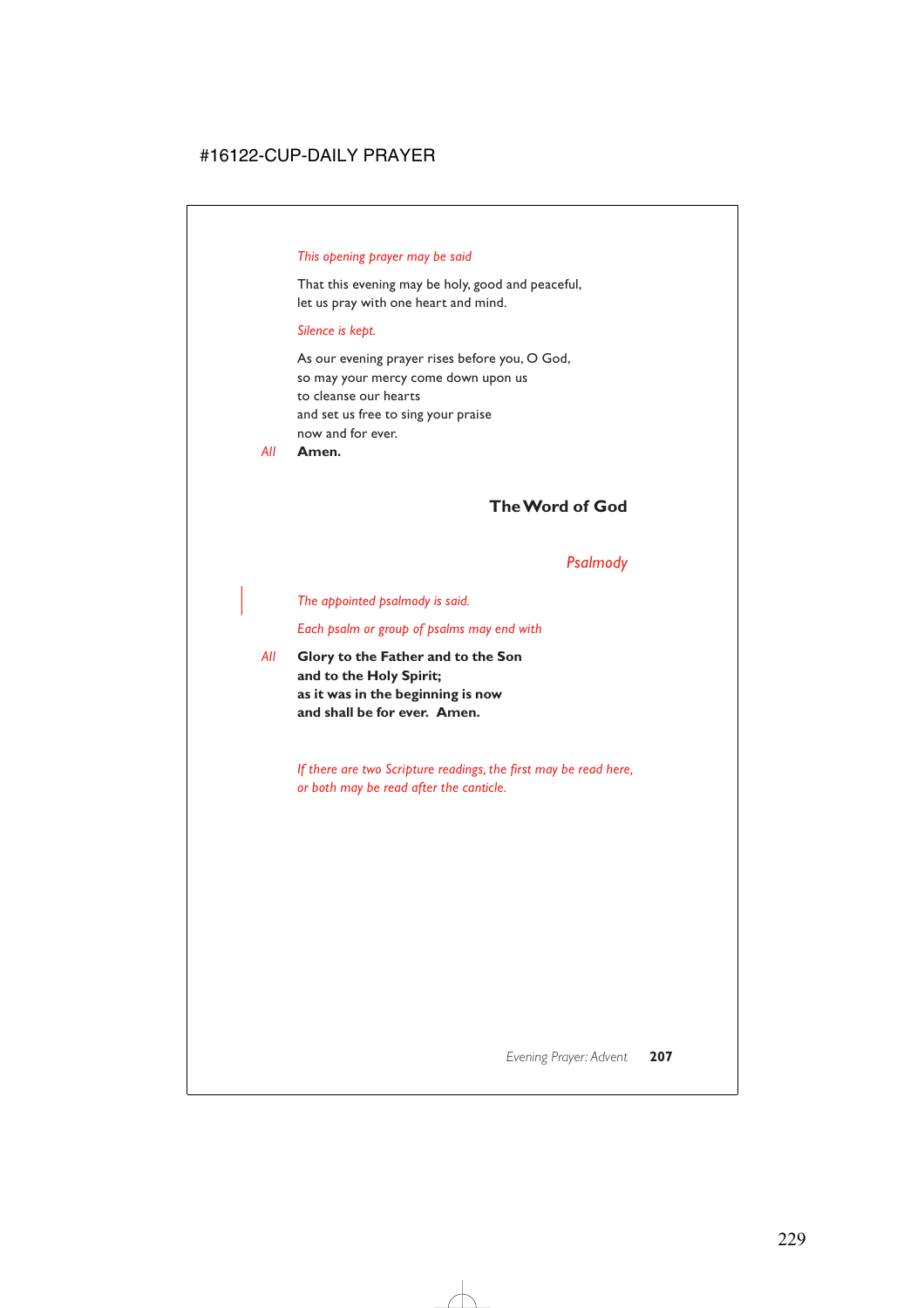# *Canticle*

*A Song of the Spirit, or another suitable canticle, for example, number 57 (page 614) or number 72 (page 630), may be said*

### *Refrain:*

# *All* **Surely I am coming soon. Amen. Come, Lord Jesus!**

- 1 'Behold, I am coming soon', says the Lord, 'and bringing my reward with me, ♦ to give to everyone according to their deeds.
- 2 'I am the Alpha and the Omega, the first and the last, ♦ the beginning and the end.'
- 3 Blessed are those who do God's commandments, that they may have the right to the tree of life, ♦ and may enter into the city through the gates.
- 4 'I, Jesus, have sent my angel to you, ♦ with this testimony for all the churches.
- 5 'I am the root and the offspring of David, ♦ I am the bright morning star.'
- 6 'Come!' say the Spirit and the Bride; ♦ 'Come!' let each hearer reply.
- 7 Come forward, you who are thirsty,  $\triangleleft$ let those who desire take the water of life as a gift.

*Revelation 22.12-14,16,17*

- *All* **To the One who sits on the throne and to the Lamb** ♦ **be blessing and honour and glory and might, for ever and ever. Amen.**
- *All* **Surely I am coming soon. Amen. Come, Lord Jesus!**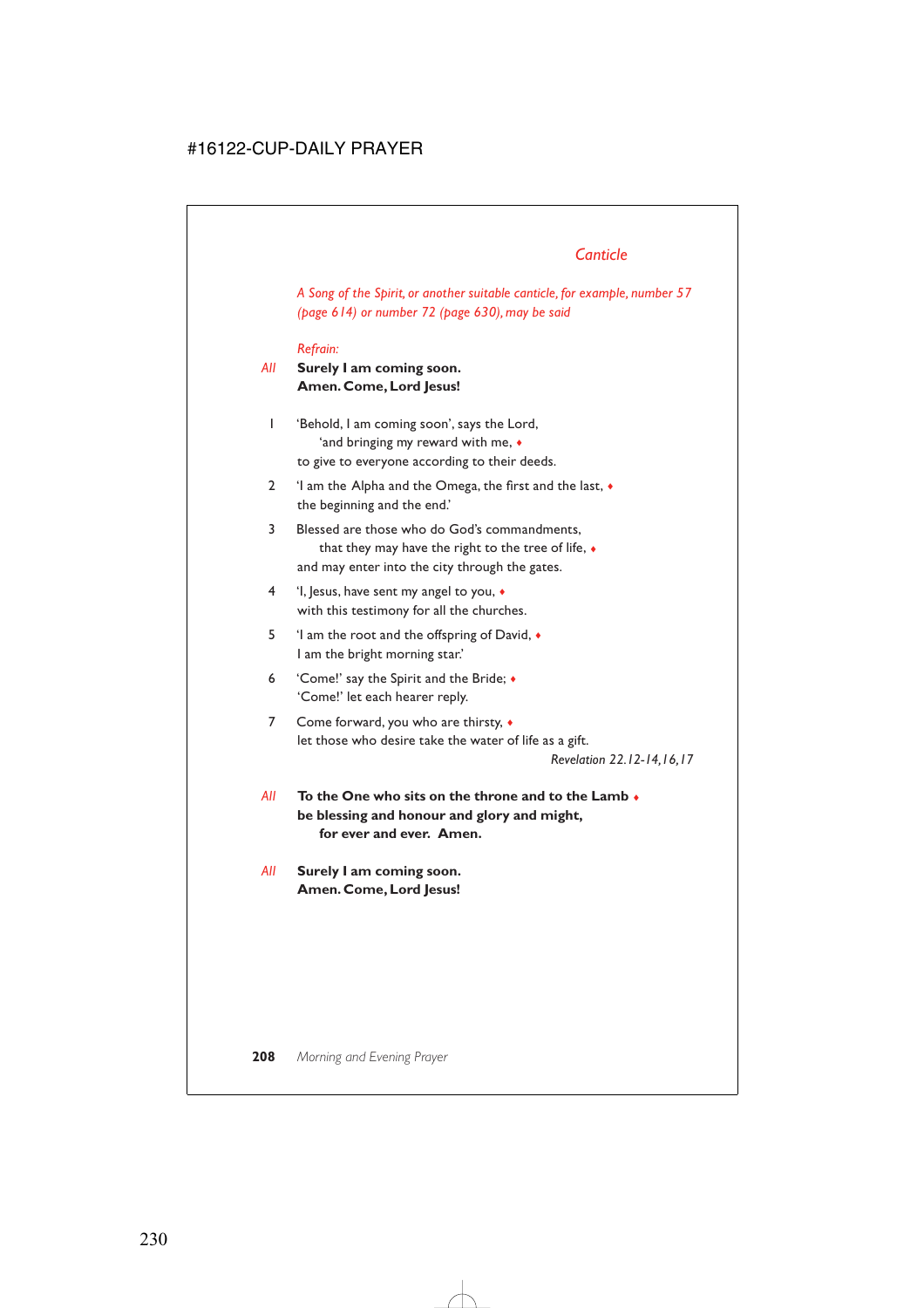| *One or more readings appointed for the day are read.*

*The reading(s) may be followed by a time of silence.*

*A suitable song or chant, or a responsory in this or another form, may follow*

My soul is waiting for you, O Lord: in your word is my hope.

- *All* **My soul is waiting for you, O Lord: in your word is my hope.** There is forgiveness with you, so that you shall be feared.
- *All* **In your word is my hope.** Glory to the Father and to the Son and to the Holy Spirit.
- *All* **My soul is waiting for you, O Lord: in your word is my hope.** *from Psalm 130*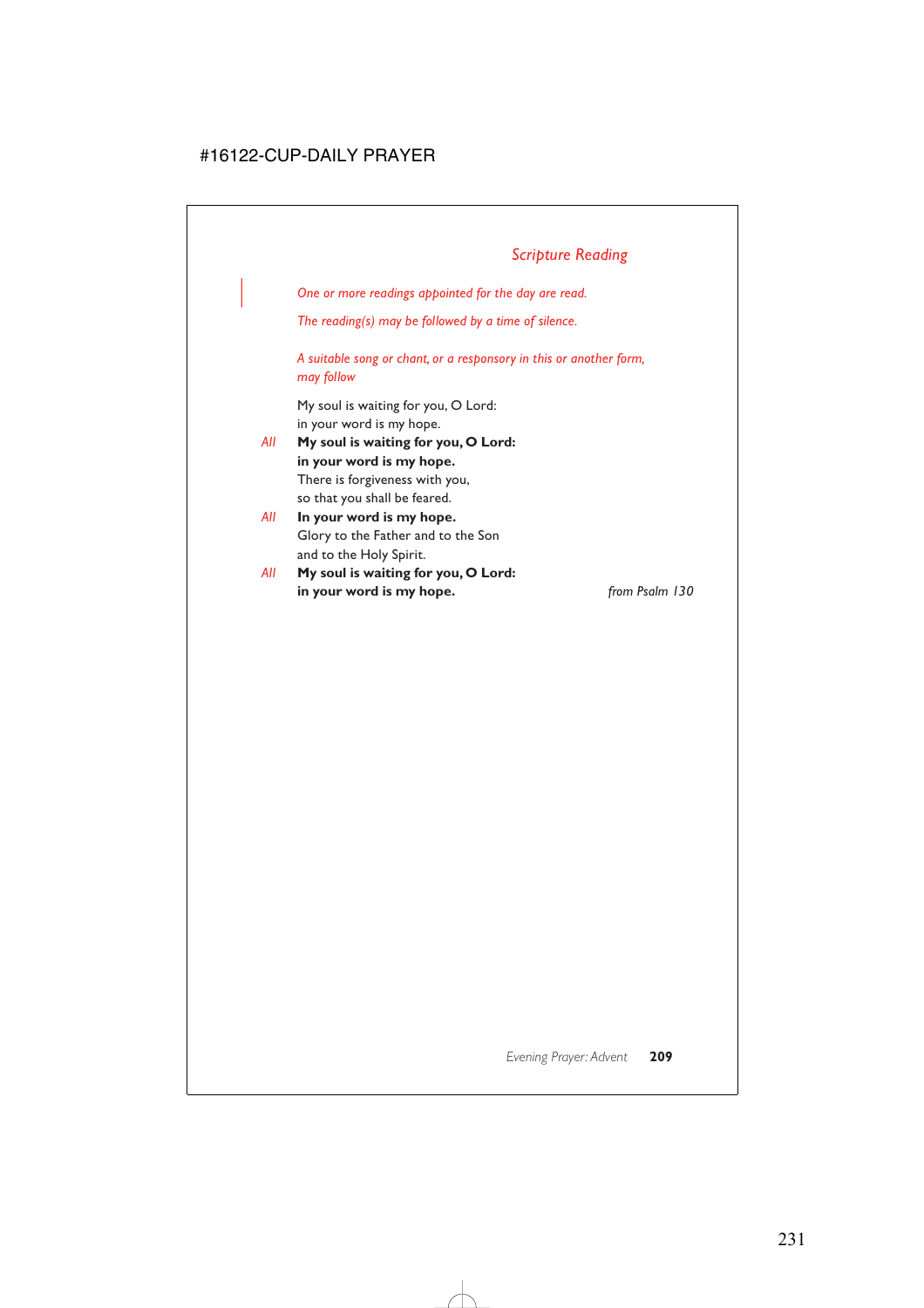# *Gospel Canticle*

| *The Magnificat (The Song of Mary) is normally said,* | *or The Song of Christ's Glory (page 619) may be said*

*From the First Sunday of Advent until 16 December:*

#### *Refrain:*

*All* **Lord Jesus, you are the one who is to come, the one whom we await with longing hearts.**

*From 17 December until 23 December, see facing page.*

- | 1 My soul proclaims the greatness of the Lord, | my spirit rejoices in God my Saviour; ♦ he has looked with favour on his lowly servant.
- 2 From this day all generations will call me blessed;  $\bullet$ the Almighty has done great things for me and holy is his name.
- $3$  He has mercy on those who fear him,  $\bullet$ from generation to generation.
- $4$  He has shown strength with his arm  $\bullet$ and has scattered the proud in their conceit,
- | 5 Casting down the mighty from their thrones ♦ and lifting up the lowly.
- 6 He has filled the hungry with good things  $\bullet$ and sent the rich away empty.
- $7$  He has come to the aid of his servant Israel,  $\bullet$ to remember his promise of mercy,
- 8 The promise made to our ancestors,  $\bullet$ to Abraham and his children for ever. **Luke 1.46-55**
- | *All* **Glory to the Father and to the Son** and to the Holy Spirit; | **as it was in the beginning is now** and shall be for ever. Amen.

#### *From Advent Sunday until 16 December:*

*All* **Lord Jesus, you are the one who is to come, the one whom we await with longing hearts.**

*From 17 December until 23 December, see facing page.*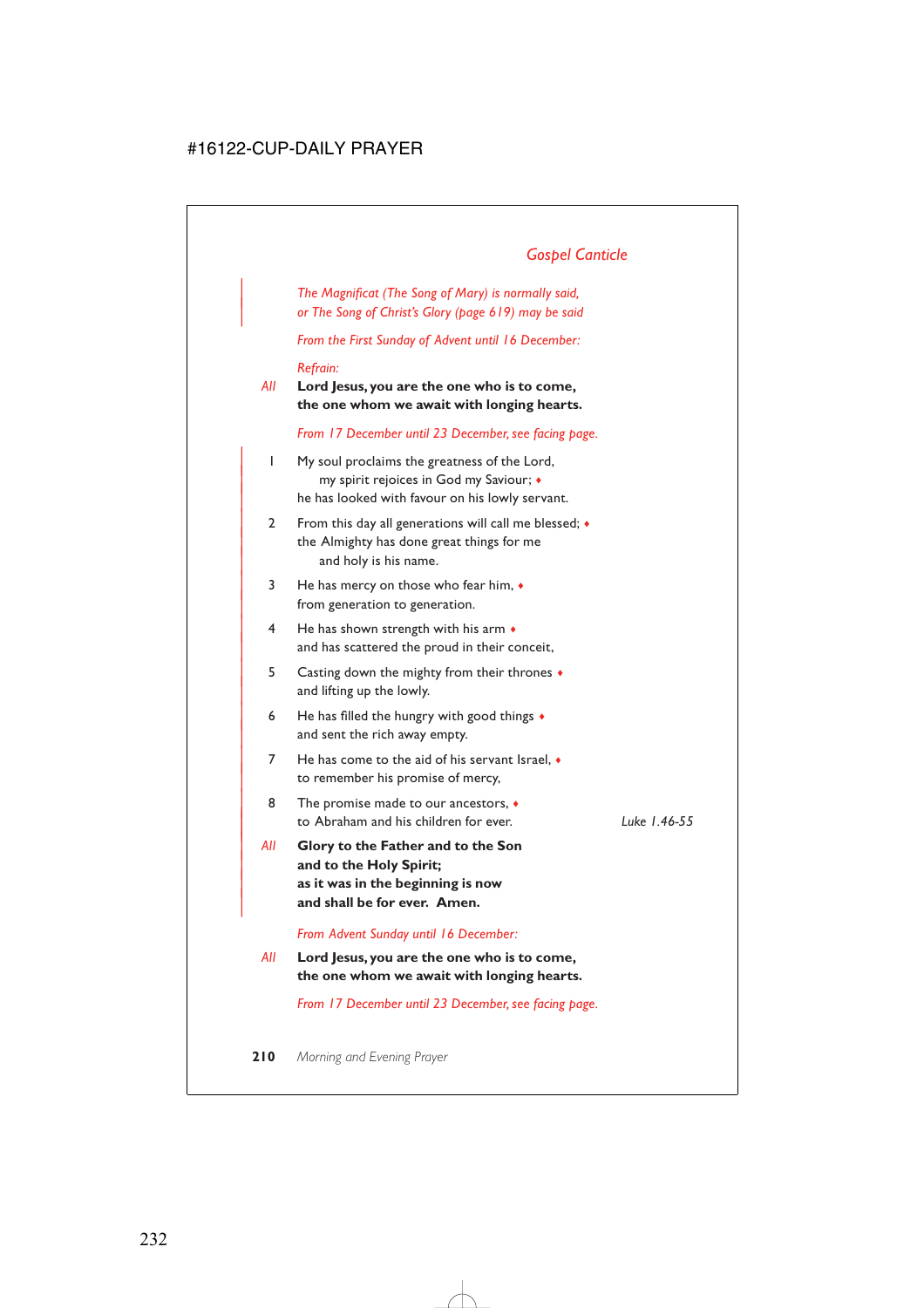# *17 December – O Sapientia*

O Wisdom, coming forth from the mouth of the Most High, reaching from one end to the other mightily, and sweetly ordering all things: Come and teach us the way of prudence.

*cf Ecclesiasticus 24.3;Wisdom 8.1*

#### *18 December – O Adonai*

O Adonai, and leader of the House of Israel, who appeared to Moses in the fire of the burning bush and gave him the law on Sinai: Come and redeem us with an outstretched arm.

*cf Exodus 3.2, 24.12*

### *19 December – O Radix Jesse*

O Root of Jesse, standing as a sign among the peoples; before you kings will shut their mouths, to you the nations will make their prayer: Come and deliver us, and delay no longer. *cf Isaiah 11.10, 45.14, 52.15; Romans 15.12*

### *20 December – O Clavis David*

O Key of David and sceptre of the House of Israel; you open and no one can shut; you shut and no one can open: Come and lead the prisoners from the prison house, those who dwell in darkness and the shadow of death.

*cf Isaiah 22.22, 42.7*

#### *21 December – O Oriens*

O Morning Star, splendour of light eternal and sun of righteousness: Come and enlighten those who dwell in darkness and the shadow of death. *cf Malachi 4.2*

# *22 December – O Rex Gentium*

O King of the nations, and their desire, the cornerstone making both one: Come and save the human race, which you fashioned from clay. *cf Isaiah 28.16; Ephesians 2.14*

### *23 December – O Emmanuel*

O Emmanuel, our king and our lawgiver, the hope of the nations and their Saviour: Come and save us, O Lord our God. *cf Isaiah 7.14*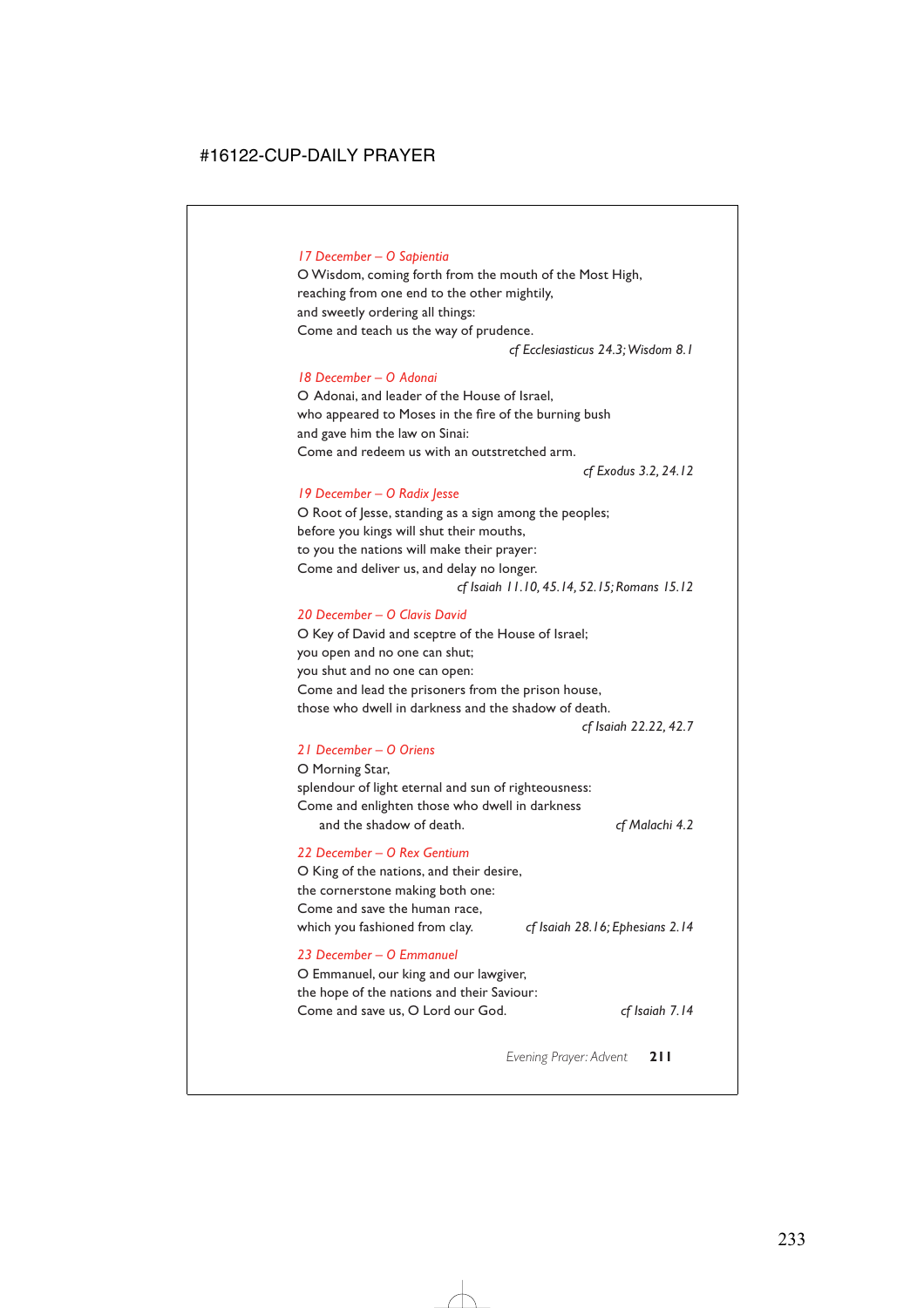# **Prayers**

*Thanksgiving may be made for the day.*

| *Intercessions are offered*

| *¶ for peace*

| *¶ for individuals and their needs*

*The cycle on pages 364–365 and the prayer on page 377 may be used.*

### *These responses may be used*

| hear our prayer.    |            | Lord, graciously hear us. |
|---------------------|------------|---------------------------|
| Lord, in your mercy | $($ or $)$ | Lord, hear us.            |

### *Silence may be kept.*

# | *The Collect of the day or the following is said*

Almighty God, give us grace to cast away the works of darkness and to put on the armour of light, now in the time of this mortal life, in which your Son Jesus Christ came to us in great humility; that on the last day, when he shall come again in his glorious majesty to judge the living and the dead, we may rise to the life immortal; through him who is alive and reigns with you, in the unity of the Holy Spirit, one God, now and for ever.

### *All* **Amen.**

### | *The Lord's Prayer is said*

Awaiting his coming in glory, as our Saviour taught us, so we pray

### | *All* **Our Father in heaven …**

| *(or)*

Awaiting his coming in glory, let us pray with confidence as our Saviour has taught us

# | *All* **Our Father, who art in heaven …**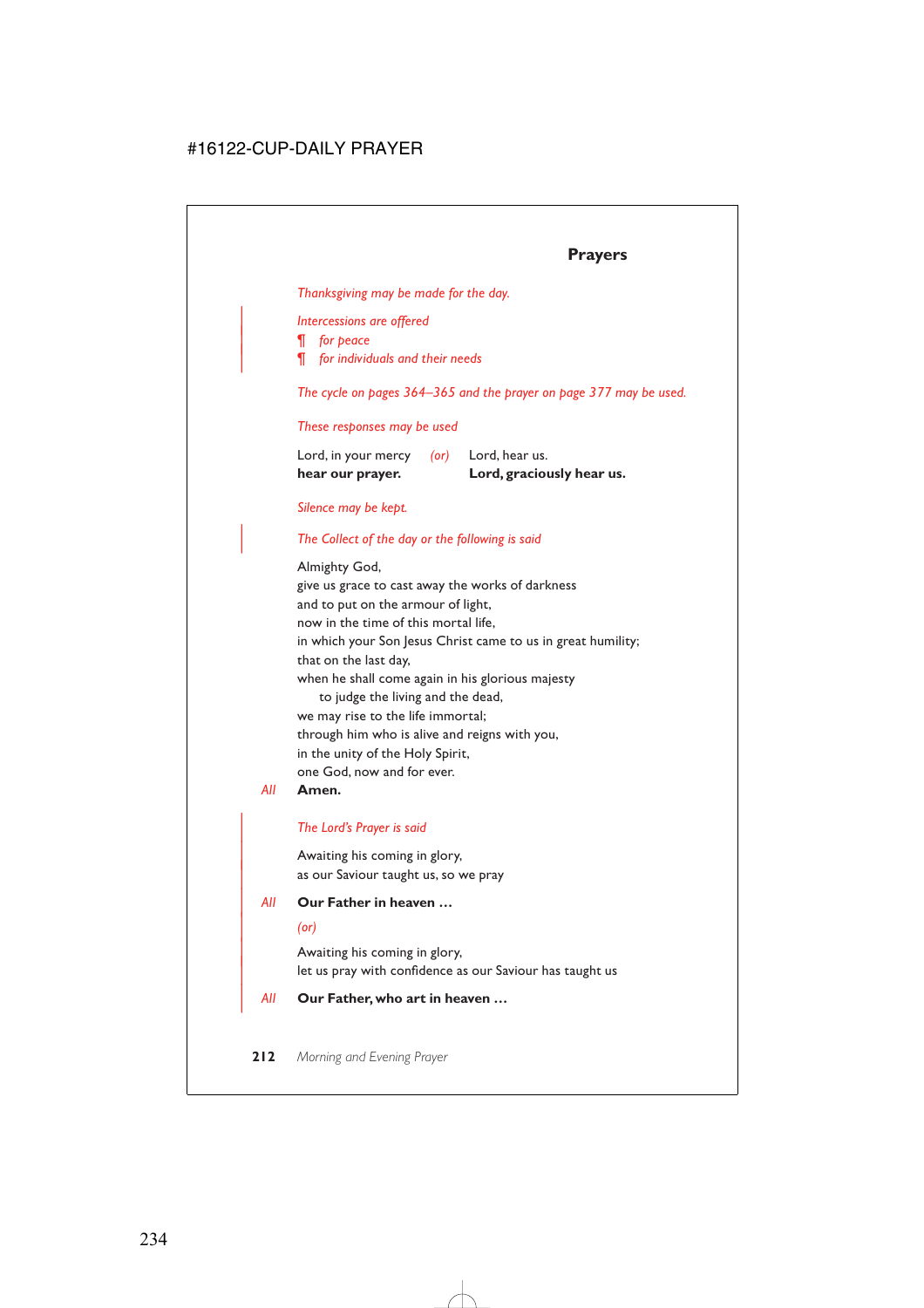# **The Conclusion**

May the Lord, when he comes, find us watching and waiting.

| *All* **Amen.**

Let us bless the Lord.

*All* **Thanks be to God.**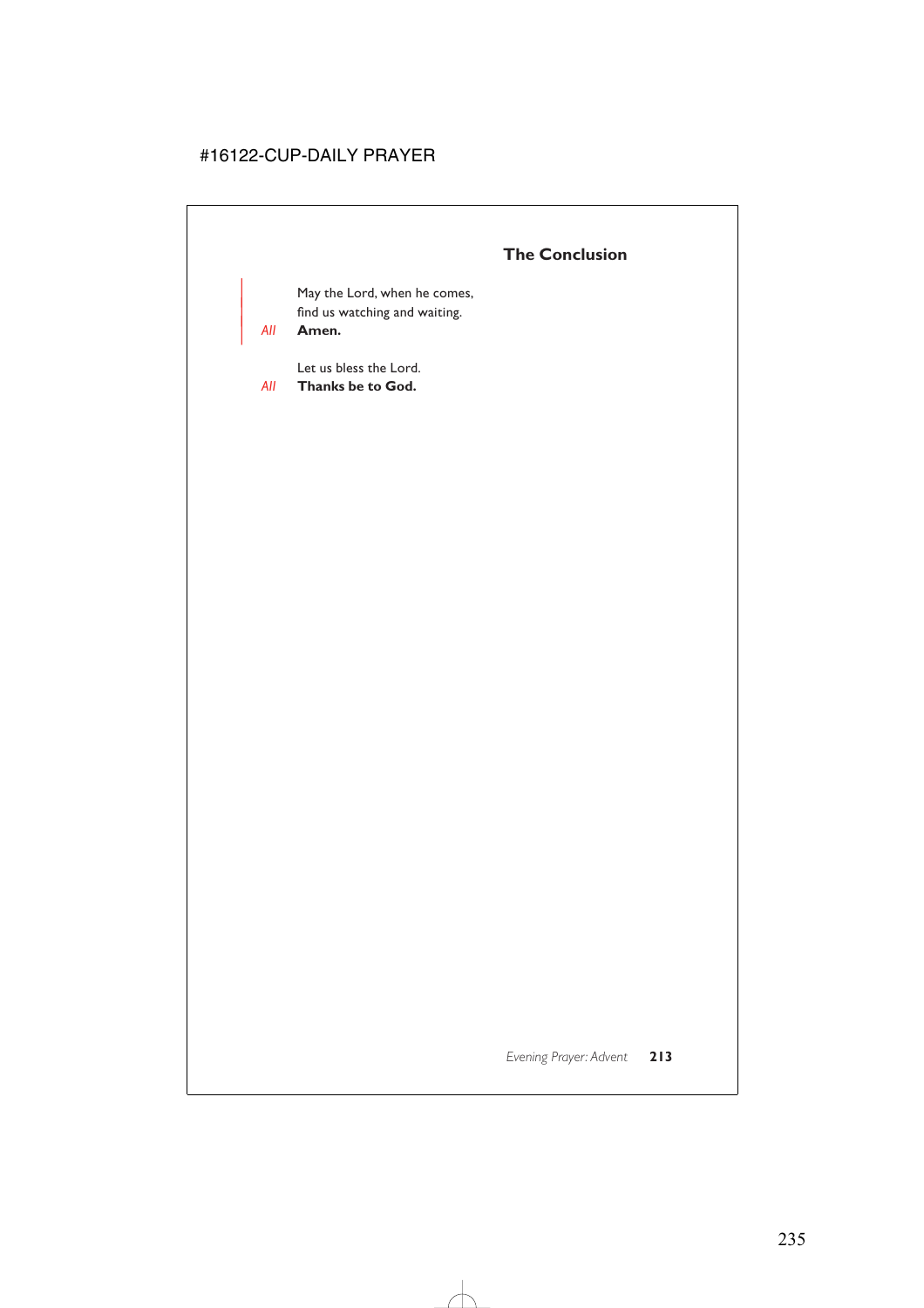# *¶ Morning Prayer Christmas Season*

# **Preparation**

| O Lord, open our lips

|

|

| *All* **and our mouth shall proclaim your praise.**

You laid the foundation of the earth

| *All* **and the heavens are the work of your hands.**

# | *One or more of the following is said or sung:*

# *this or another prayer of thanksgiving*

Blessed are you, sovereign God, creator of heaven and earth, to you be praise and glory for ever. As your living Word, eternal in heaven, assumed the frailty of our mortal flesh, may the light of your love be born in us to fill our hearts with joy as we sing: Blessed be God, Father, Son and Holy Spirit.

*All* **Blessed be God for ever.**

# *a suitable hymn, or A Song of the Bride*

- 1 I will greatly rejoice in the Lord,  $\bullet$ my soul shall exult in my God;
- 2 Who has clothed me with the garments of salvation,  $\bullet$ and has covered me with the cloak of integrity,
- 3 As a bridegroom decks himself with a garland, ♦ and as a bride adorns herself with her jewels.
- 4 For as the earth puts forth her blossom, ♦ and as seeds in the garden spring up,
- 5 So shall God make righteousness and praise ♦ blossom before all the nations.
- 6 For Zion's sake I will not keep silent, ♦ and for Jerusalem's sake I will not rest,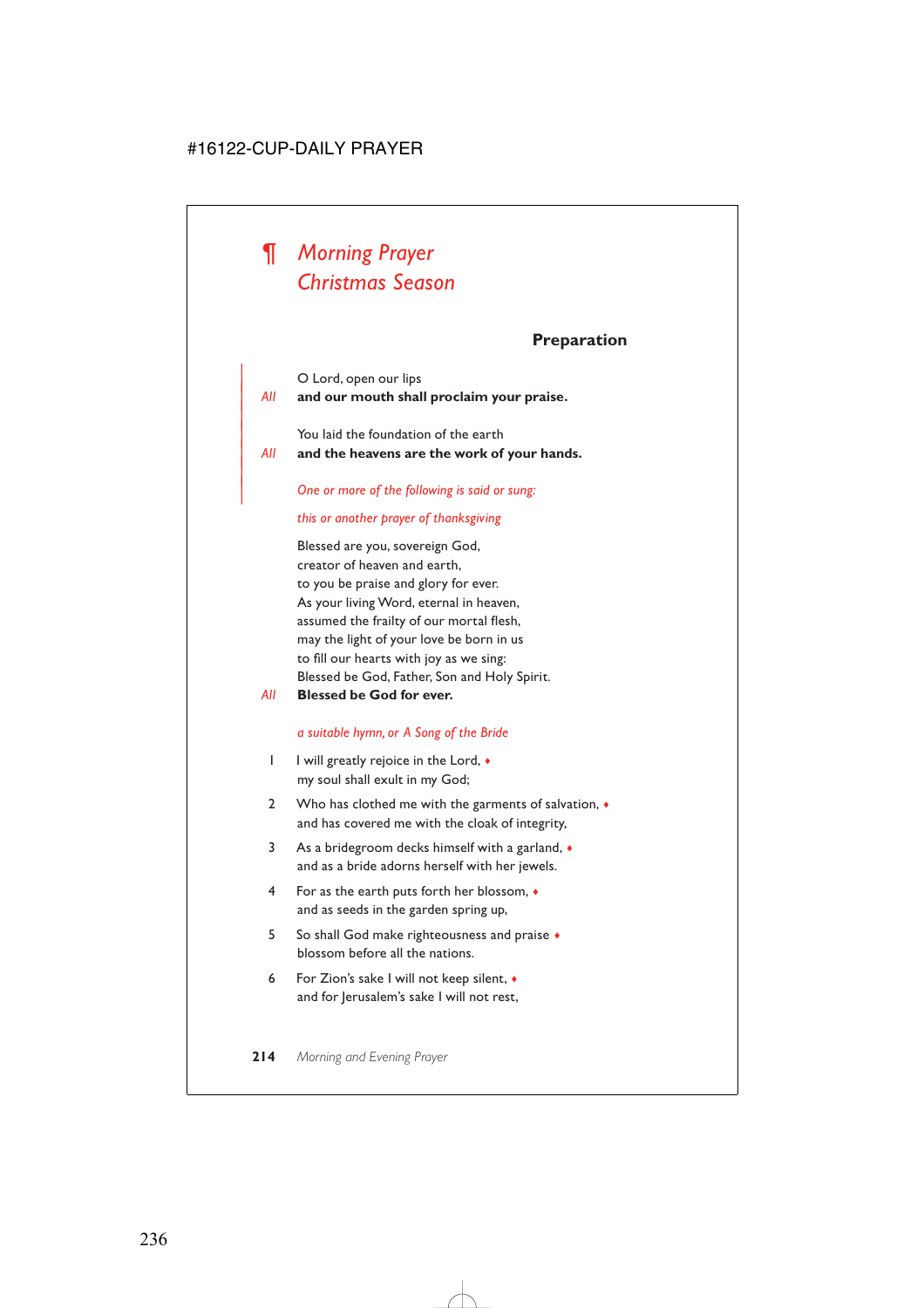- 7 Until her deliverance shines out like the dawn,  $\bullet$ and her salvation as a burning torch.
- 8 The nations shall see your deliverance,  $\bullet$ and all rulers shall see your glory;
- 9 Then you shall be called by a new name  $\bullet$ which the mouth of God will give.
- 10 You shall be a crown of glory in the hand of the Lord,  $\bullet$ a royal diadem in the hand of your God. *Isaiah 61.10,11; 62.1-3*
- *All* **Glory to the Father and to the Son and to the Holy Spirit; as it was in the beginning is now and shall be for ever. Amen.**

### *This opening prayer may be said*

The night has passed, and the day lies open before us; let us pray with one heart and mind.

#### *Silence is kept.*

As we rejoice in the gift of this new day, so may the light of your presence, O God, set our hearts on fire with love for you; now and for ever.

*All* **Amen.**

# **The Word of God**

# *Psalmody*

| *The appointed psalmody is said.*

*Each psalm or group of psalms may end with*

*All* **Glory to the Father and to the Son and to the Holy Spirit; as it was in the beginning is now and shall be for ever. Amen.**

> *If there are two Scripture readings, the first may be read here, or both may be read after the canticle.*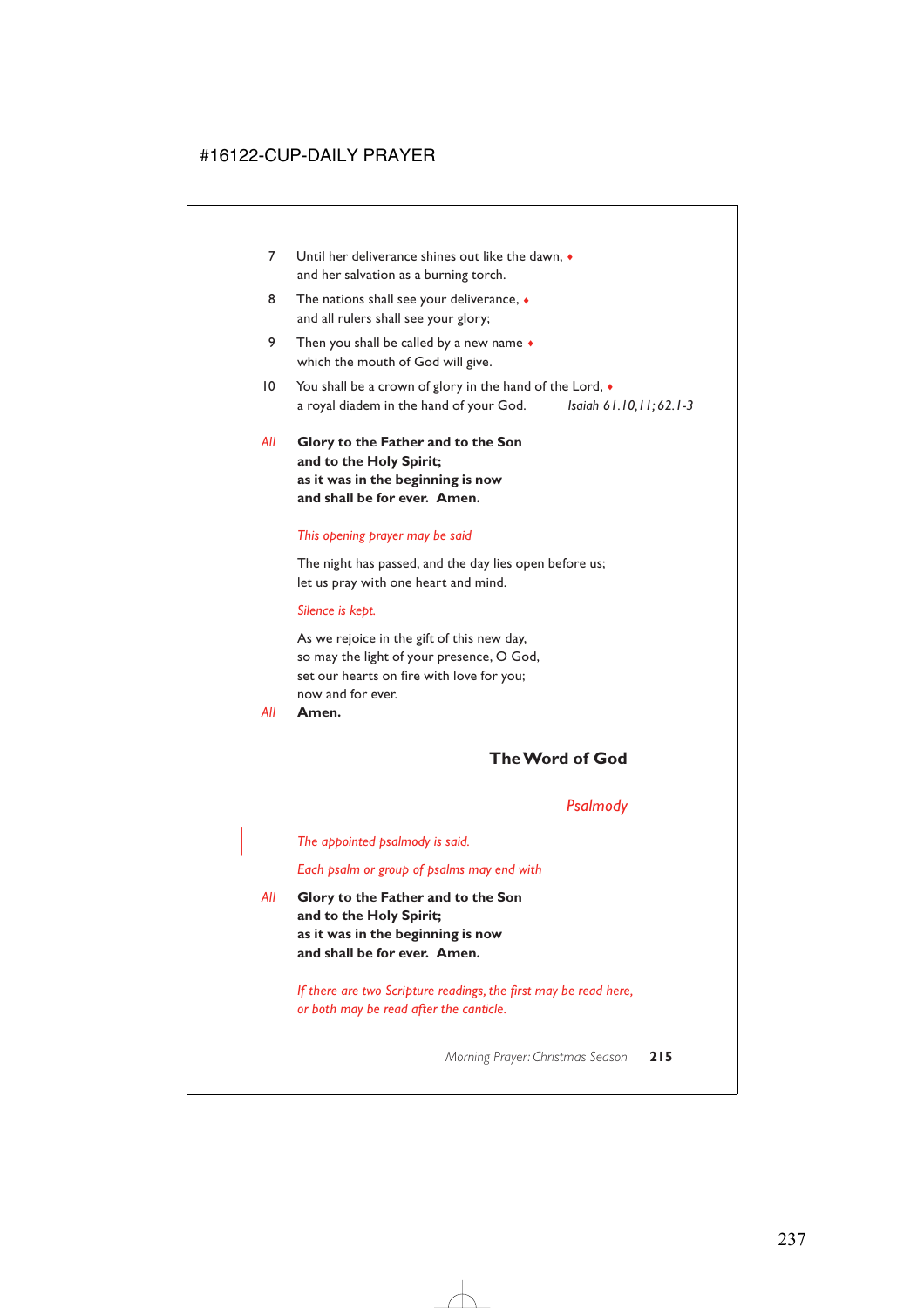*A Song of the Messiah, or another suitable canticle, for example, number 21 (page 572) or number 26 (page 577), may be said*

*Refrain:*

- *All* **To us a child is born, to us a son is given.**
	- 1 The people who walked in darkness have seen a great light; ♦ those who dwelt in a land of deep darkness, upon them the light has dawned.
	- 2 You have increased their joy and given them great gladness;  $\bullet$ they rejoiced before you as with joy at the harvest.
	- 3 For you have shattered the yoke that burdened them; ♦ the collar that lay heavy on their shoulders.
	- 4 For to us a child is born and to us a son is given, ♦ and the government will be upon his shoulder.
	- 5 And his name will be called: Wonderful Counsellor; the Mighty God; ♦ the Everlasting Father; the Prince of Peace.
	- 6 Of the increase of his government and of peace  $\bullet$ there will be no end,
	- 7 Upon the throne of David and over his kingdom,  $\bullet$ to establish and uphold it with justice and righteousness.
	- 8 From this time forth and for evermore;  $\triangleleft$ the zeal of the Lord of hosts will do this. *Isaiah 9.2,3b,4a,6,7*

- *All* **Glory to the Father and to the Son and to the Holy Spirit; as it was in the beginning is now and shall be for ever. Amen.**
- *All* **To us a child is born, to us a son is given.**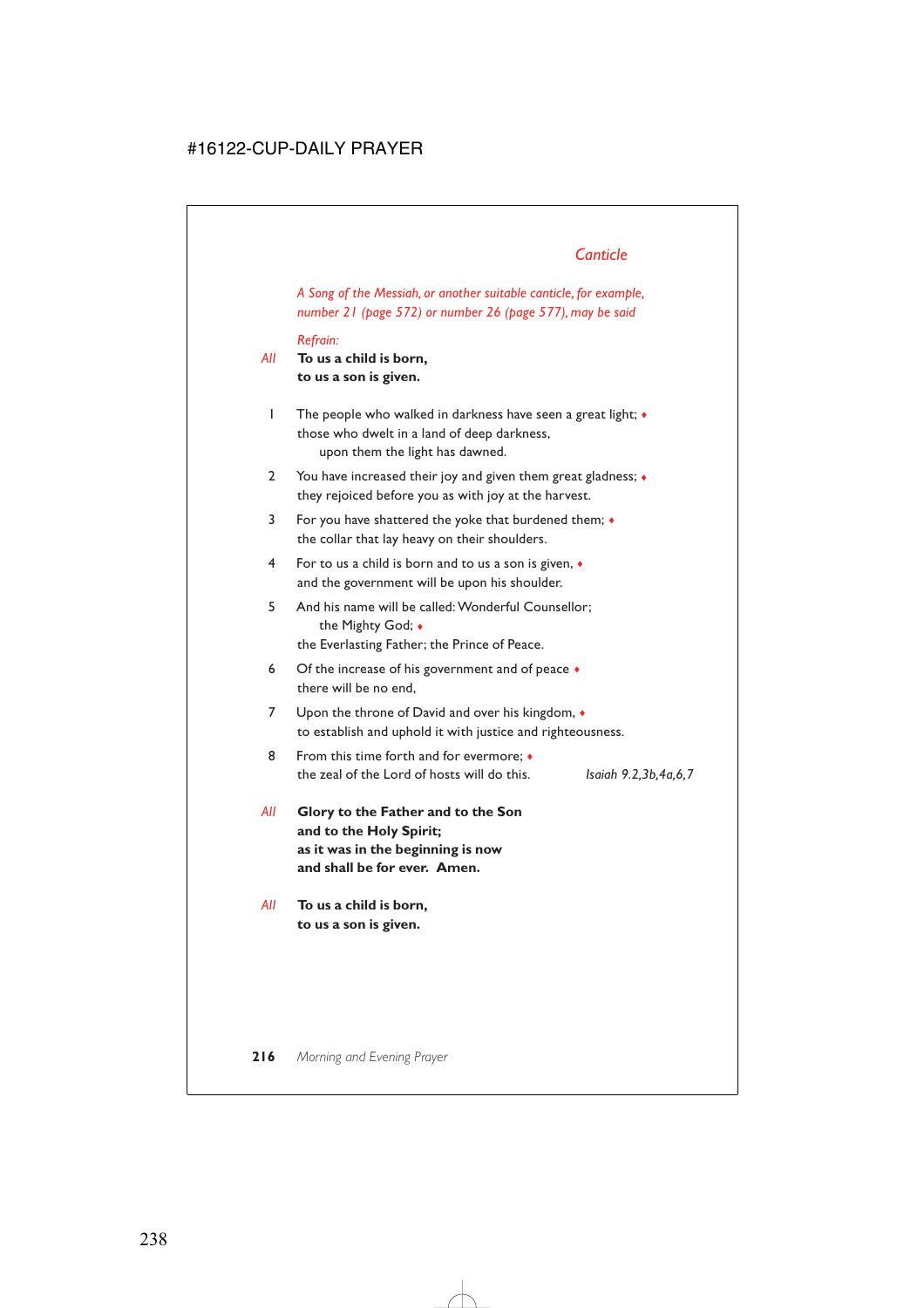| *One or more readings appointed for the day are read.*

*The reading(s) may be followed by a time of silence.*

*A suitable song or chant, or a responsory in this or another form, may follow*

The Word of life which was from the beginning

| AII | we proclaim to you.                              |
|-----|--------------------------------------------------|
|     | The darkness is passing away                     |
|     | and the true light is already shining;           |
| AII | the Word of life which was from the beginning.   |
|     | That which we heard, which we saw with our eyes, |
|     | and touched with our hands,                      |
| AII | we proclaim to you.                              |
|     | For our fellowship is with the Father,           |
|     | and with his Son, Jesus Christ our Lord.         |
| AII | The Word of life which was from the beginning    |
|     |                                                  |

**we proclaim to you.** *from 1 John 1*

# *Gospel Canticle*

| *The Benedictus (The Song of Zechariah) is normally said,* | *or Gloria in Excelsis (A Song of God's Glory) (page 635) may be said*

#### *Refrain:*

- *All* **To us is born a Saviour, who is Christ the Lord, and all the heavenly hosts now sing, Glory to God in the highest.**
	- | 1 Blessed be the Lord the God of Israel, ♦ who has come to his people and set them free.
	- 2 He has raised up for us a mighty Saviour,  $\bullet$ born of the house of his servant David.
	- | 3 Through his holy prophets God promised of old ♦ to save us from our enemies. from the hands of all that hate us,
	- | 4 To show mercy to our ancestors, ♦ and to remember his holy covenant.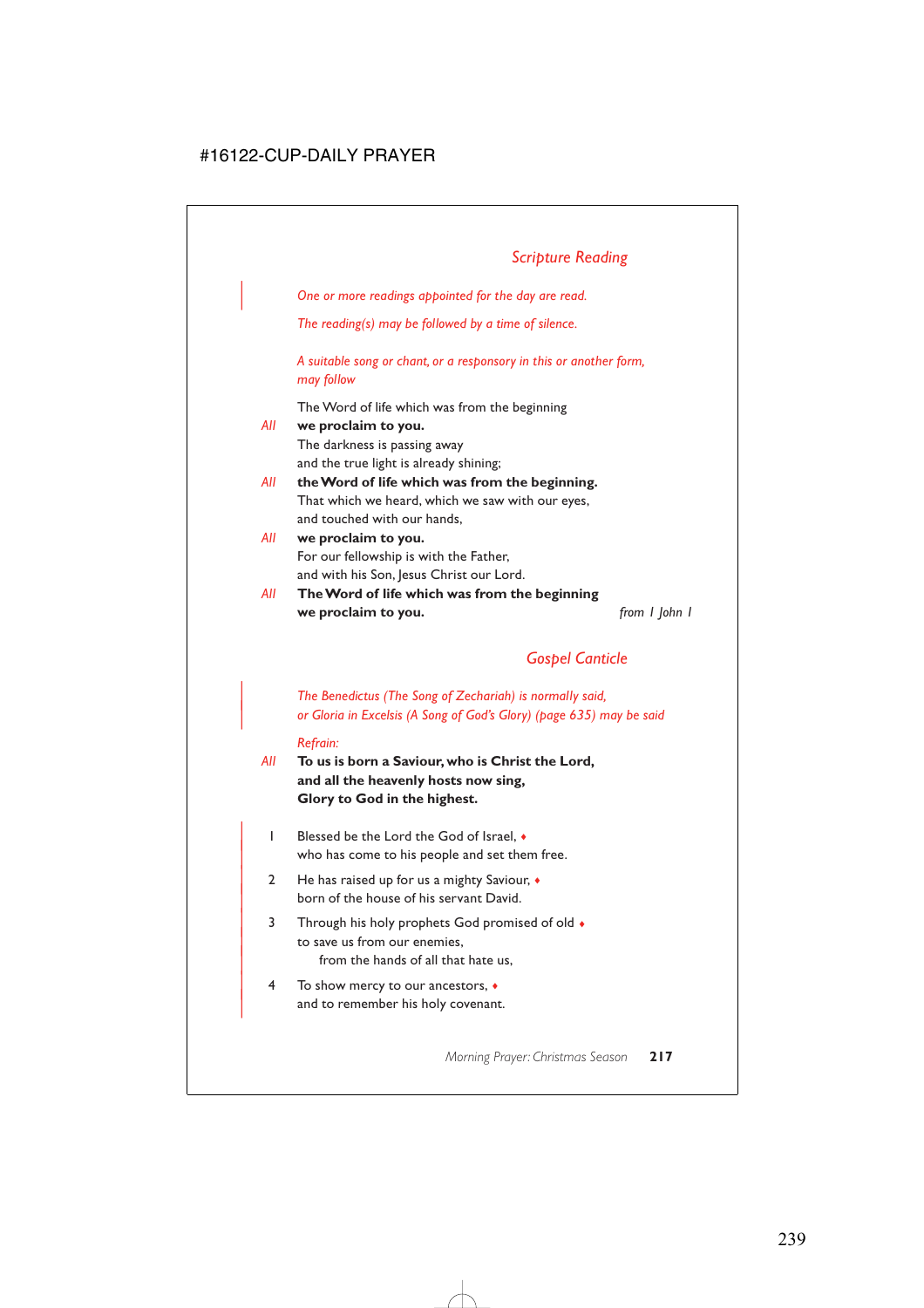- | 5 This was the oath God swore to our father Abraham: ♦ to set us free from the hands of our enemies,
- 6 Free to worship him without fear,  $\bullet$ holy and righteous in his sight all the days of our life.
- 7 And you, child, shall be called the prophet of the Most High,  $\bullet$ for you will go before the Lord to prepare his way,
- 8 To give his people knowledge of salvation  $\triangleleft$ by the forgiveness of all their sins.
- 9 In the tender compassion of our God  $\bullet$ the dawn from on high shall break upon us,
- | 10 To shine on those who dwell in darkness and the shadow of death, ♦ | and to guide our feet into the way of peace. *Luke 1.68-79*
- | *All* **Glory to the Father and to the Son** and to the Holy Spirit; | **as it was in the beginning is now** and shall be for ever. Amen.

|

*All* **To us is born a Saviour, who is Christ the Lord, and all the heavenly hosts now sing, Glory to God in the highest.**

### **Prayers**

| *Intercessions are offered*

- | *¶ for the day and its tasks*
- | *¶ for the world and its needs*
- | *¶ for the Church and her life*

*The cycle on pages 364–365 and the prayer on page 378 may be used.*

*These responses may be used*

| hear our prayer.    |            | Lord, graciously hear us. |
|---------------------|------------|---------------------------|
| Lord, in your mercy | $($ or $)$ | Lord, hear us.            |

*Silence may be kept.*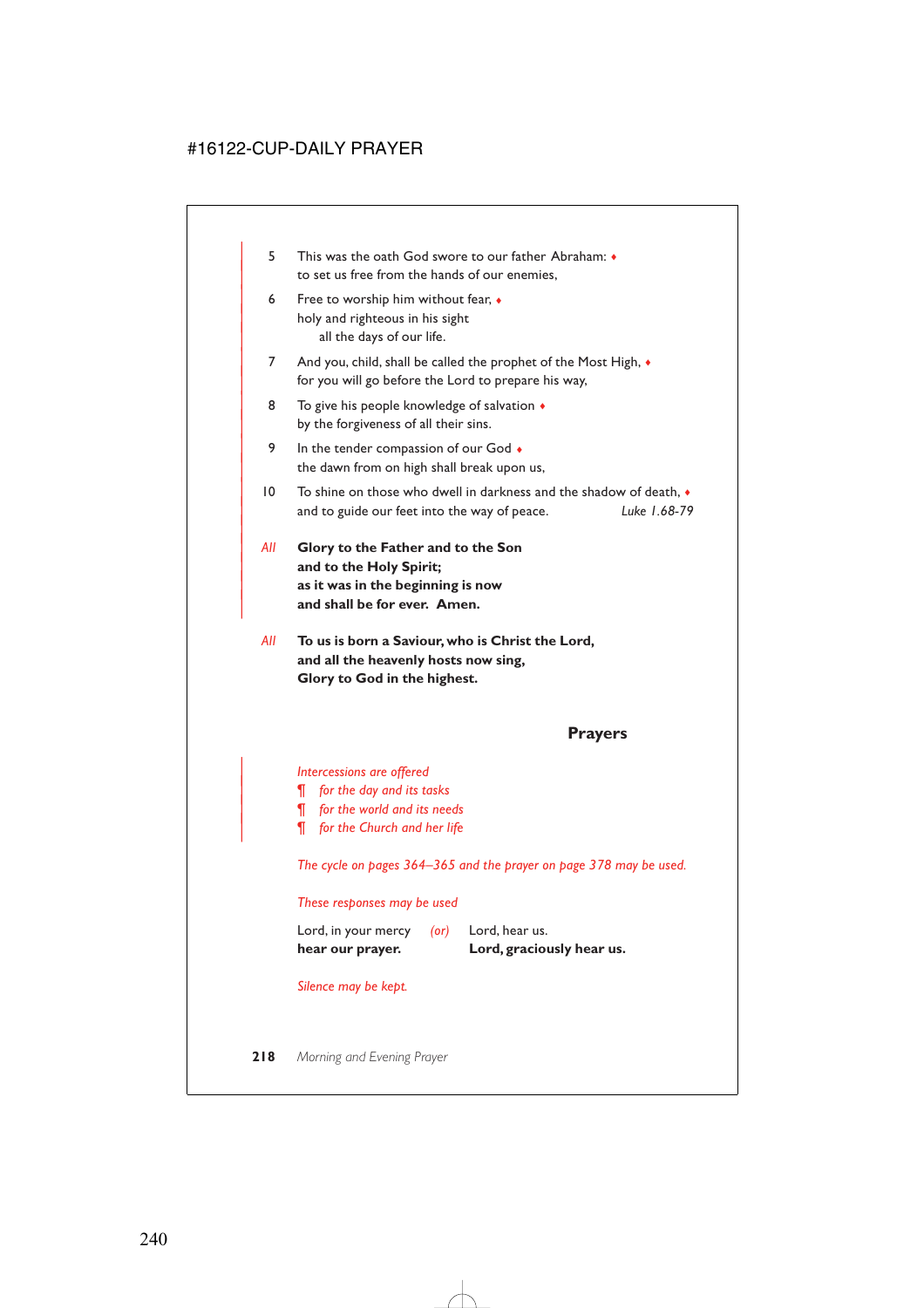# | *The Collect of the day or the following is said*

Almighty God,

who wonderfully created us in your own image and yet more wonderfully restored us through your Son Jesus Christ: grant that, as he came to share our humanity, so we may share the life of his divinity; who is alive and reigns with you, in the unity of the Holy Spirit, one God, now and for ever.

*All* **Amen.**

# | *The Lord's Prayer is said*

Rejoicing in the presence of God here among us, as our Saviour taught us, so we pray

# | *All* **Our Father in heaven …**

| *(or)*

Rejoicing in the presence of God here among us, let us pray with confidence as our Saviour has taught us

| *All* **Our Father, who art in heaven …**

# **The Conclusion**

May God, who has called us out of darkness into his marvellous light, bless us and fill us with peace.

| *All* **Amen.**

Let us bless the Lord.

*All* **Thanks be to God.**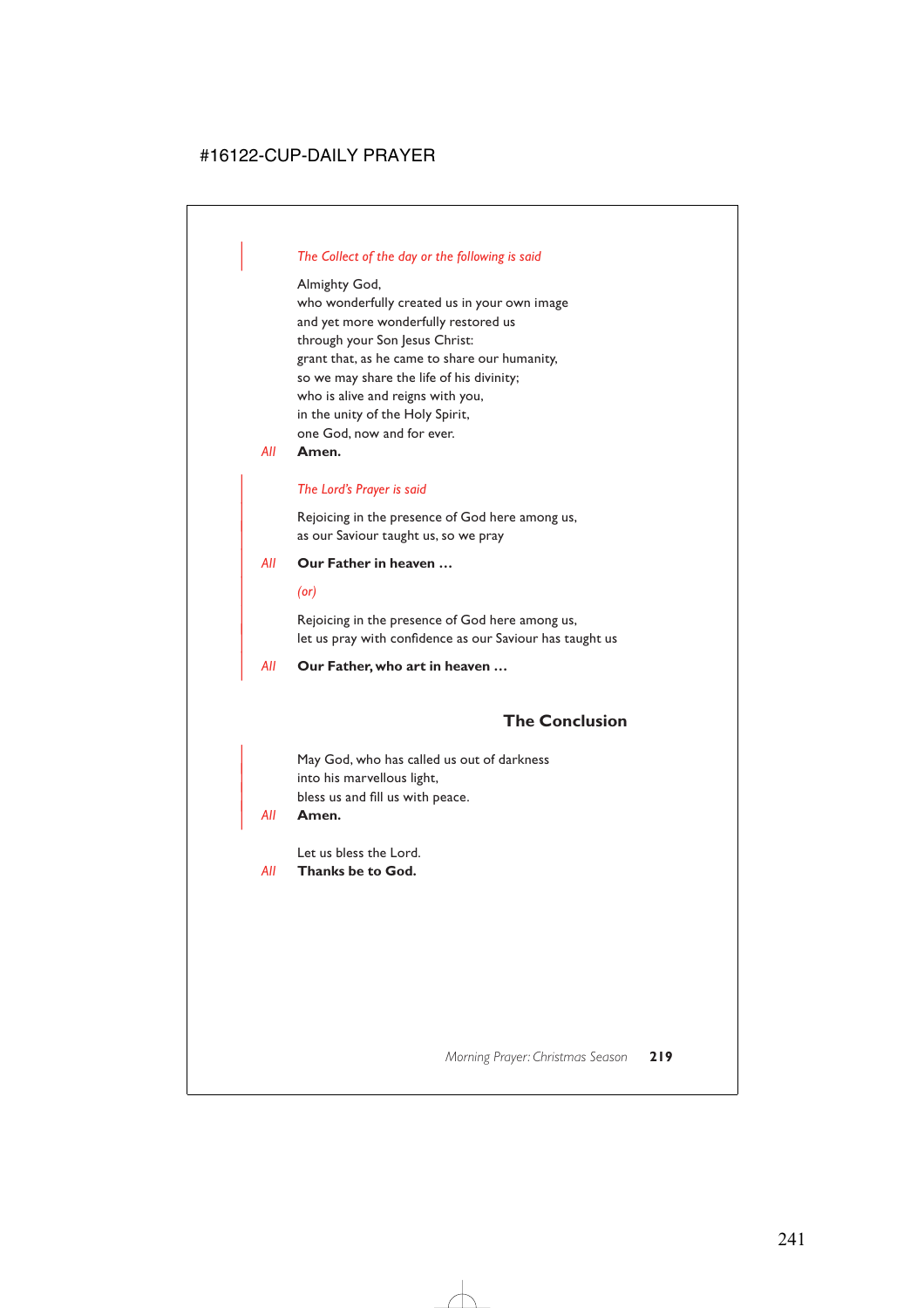# *¶ Evening Prayer Christmas Season*

# **Preparation**

| O God, make speed to save us.

| *All* **O Lord, make haste to help us.**

|

You laid the foundation of the earth

| *All* **and the heavens are the work of your hands.**

### | *One or more of the following is said or sung:*

### *this or another prayer of thanksgiving*

Blessed are you, Sovereign God, our light and our salvation, to you be glory and praise for ever. To dispel the darkness of our night you sent forth your Son, the firstborn of all creation, to be the Christ, the light of the world. Rejoicing in the mystery of the Word made flesh, we acclaim him Emmanuel, as all creation sings to you: Blessed be God, Father, Son and Holy Spirit.

*All* **Blessed be God for ever.**

# *A Song of God's Descending (page 552), the following or another suitable hymn*

Of the Father's heart begotten, ere the world from chaos rose, he is Alpha: from that fountain all that is and has been flows; he is Omega, of all things yet to come the mystic close, evermore and evermore.

O how blest that wondrous birthday, when the Maid the curse retrieved, brought to birth mankind's salvation, by the Holy Ghost conceived; and the Babe, the world's redeemer, in her loving arms received, evermore and evermore.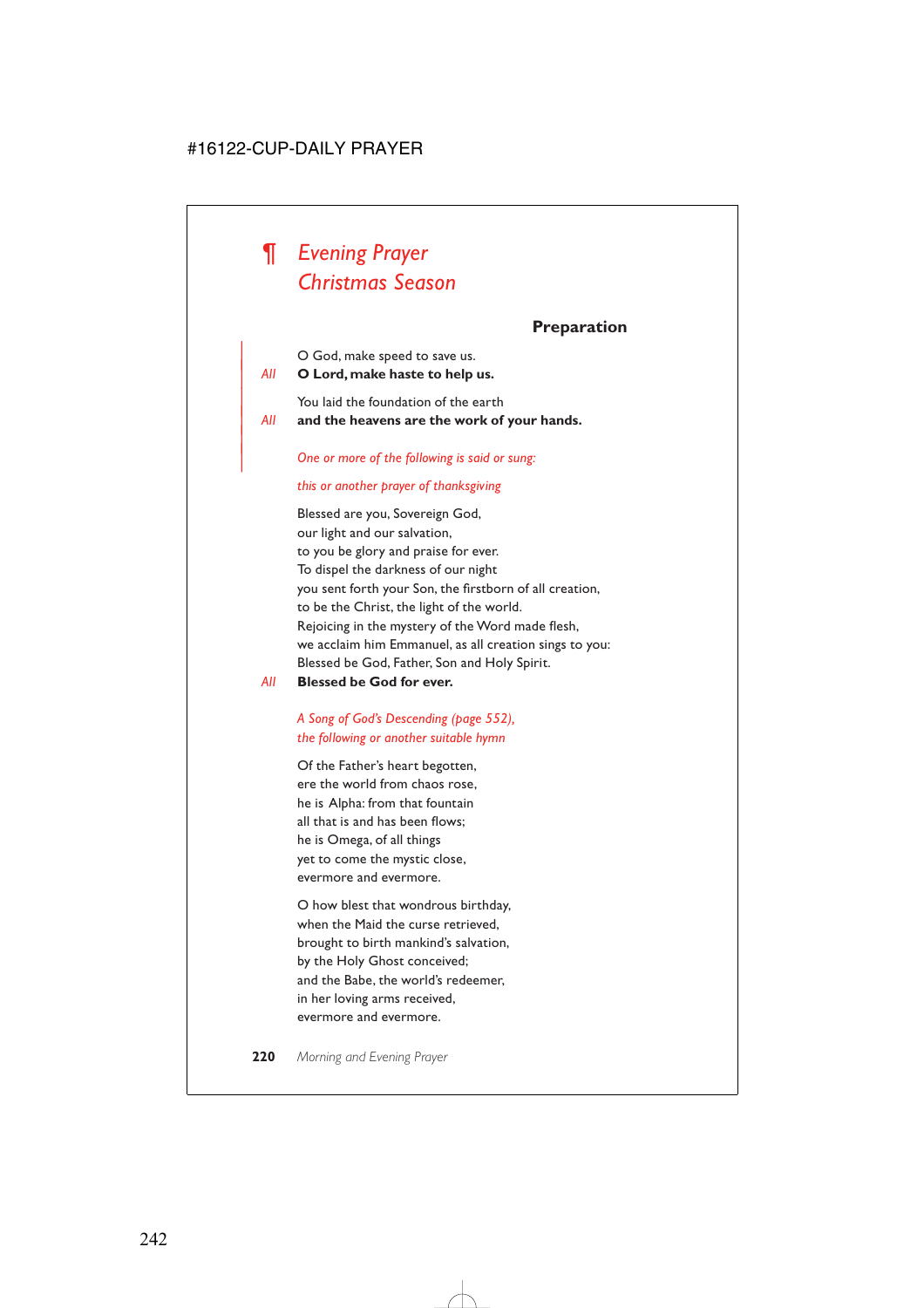Sing, ye heights of heaven, his praises; angels and archangels, sing! Wheresoe'er ye be, ye faithful, let your joyous anthems ring, every tongue his name confessing, countless voices answering, evermore and evermore. *Prudentius, tr: R F Davis*

*(Tune: 87 87 87 7)*

#### *This opening prayer may be said*

That this evening may be holy, good and peaceful, let us pray with one heart and mind.

#### *Silence is kept.*

As our evening prayer rises before you, O God, so may your mercy come down upon us to cleanse our hearts and set us free to sing your praise now and for ever.

*All* **Amen.**

# **The Word of God**

# *Psalmody*

| *The appointed psalmody is said.*

*Each psalm or group of psalms may end with*

*All* **Glory to the Father and to the Son and to the Holy Spirit; as it was in the beginning is now and shall be for ever. Amen.**

> *If there are two Scripture readings, the first may be read here, or both may be read after the canticle.*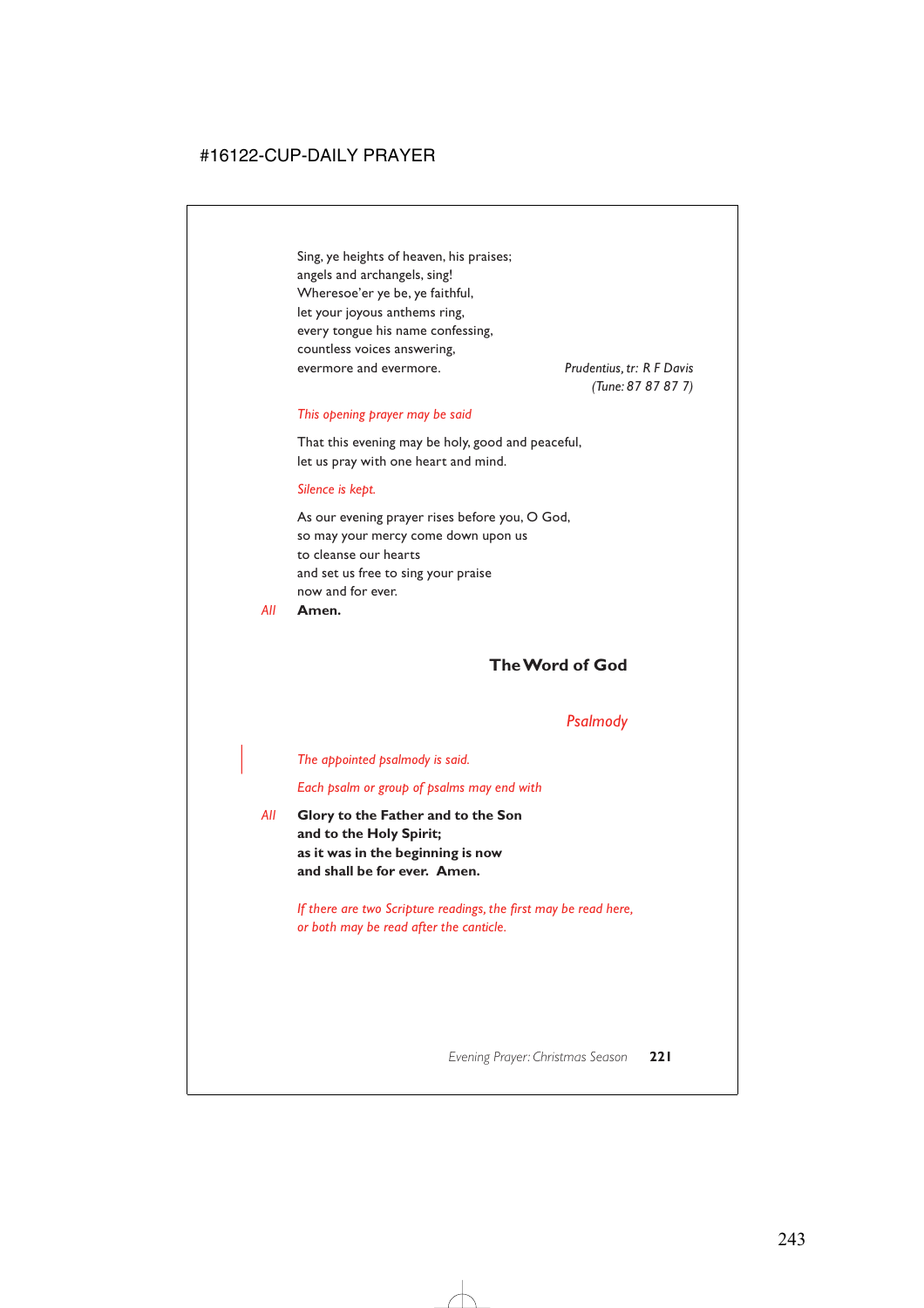*A Song of Redemption, or another suitable canticle, for example, number 68 (page 626) or number 73 (page 631), may be said*

### *Refrain:*

*All* **Christ is the image of the invisible God, the firstborn of all creation.**

- 1 The Father has delivered us from the dominion of darkness, ♦ and transferred us to the kingdom of his beloved Son;
- 2 In whom we have redemption,  $\triangleleft$ the forgiveness of our sins.
- 3 He is the image of the invisible God, ♦ the firstborn of all creation.
- 4 For in him all things were created, ♦ in heaven and on earth, visible and invisible.
- 5 All things were created through him and for him,  $\bullet$ he is before all things and in him all things hold together.
- 6 He is the head of the body, the Church,  $\bullet$ he is the beginning, the firstborn from the dead.
- 7 In him all the fullness of God was pleased to dwell; ♦ and through him God was pleased to reconcile all things.

*Colossians 1.13-18a,19,20a*

- *All* **Glory to the Father and to the Son and to the Holy Spirit; as it was in the beginning is now and shall be for ever. Amen.**
- *All* **Christ is the image of the invisible God, the firstborn of all creation.**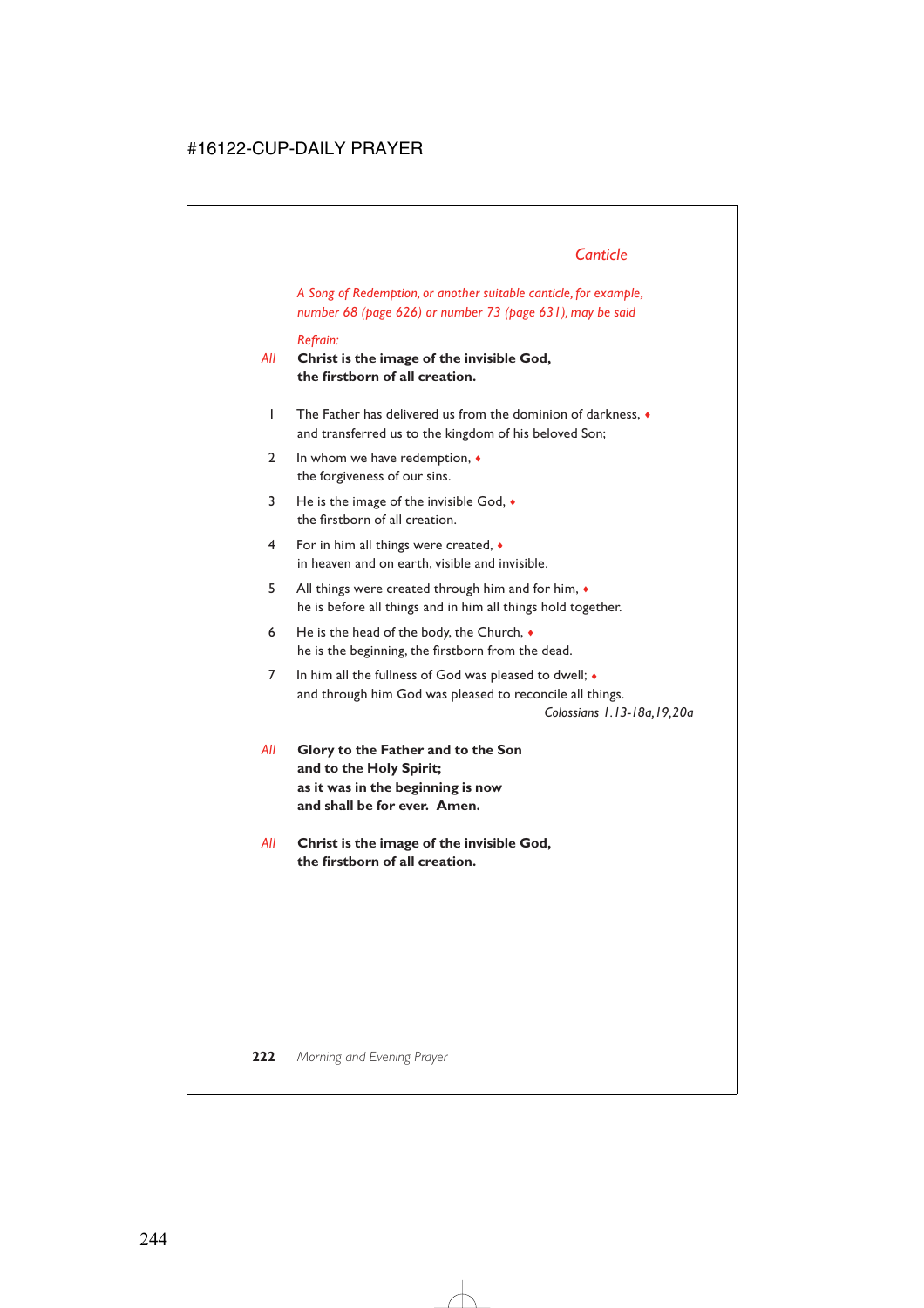| *One or more readings appointed for the day are read.*

*The reading(s) may be followed by a time of silence.*

*A suitable song or chant, or a responsory in this or another form, may follow*

The Word became flesh and dwelt among us, full of grace and truth.

*All* **The Word became flesh and dwelt among us, full of grace and truth.** And we have seen his glory, the glory as of a father's only son,

- *All* **full of grace and truth.** Glory to the Father and to the Son and to the Holy Spirit.
- *All* **The Word became flesh and dwelt among us, full of grace and truth.** *from John 1*

# *Gospel Canticle*

| *The Magnificat (The Song of Mary) is normally said, or the* | *Nunc dimittis (The Song of Simeon) (page 613) may be said*

#### *Refrain:*

- *All* **When peaceful silence lay over all, and night was in the midst of her swift course: from your royal throne, O God, down from the heavens, leapt your almighty Word.**
	- | 1 My soul proclaims the greatness of the Lord, | my spirit rejoices in God my Saviour; ♦ he has looked with favour on his lowly servant.
	- 2 From this day all generations will call me blessed;  $\bullet$ the Almighty has done great things for me and holy is his name.
	- $3$  He has mercy on those who fear him,  $\bullet$ from generation to generation.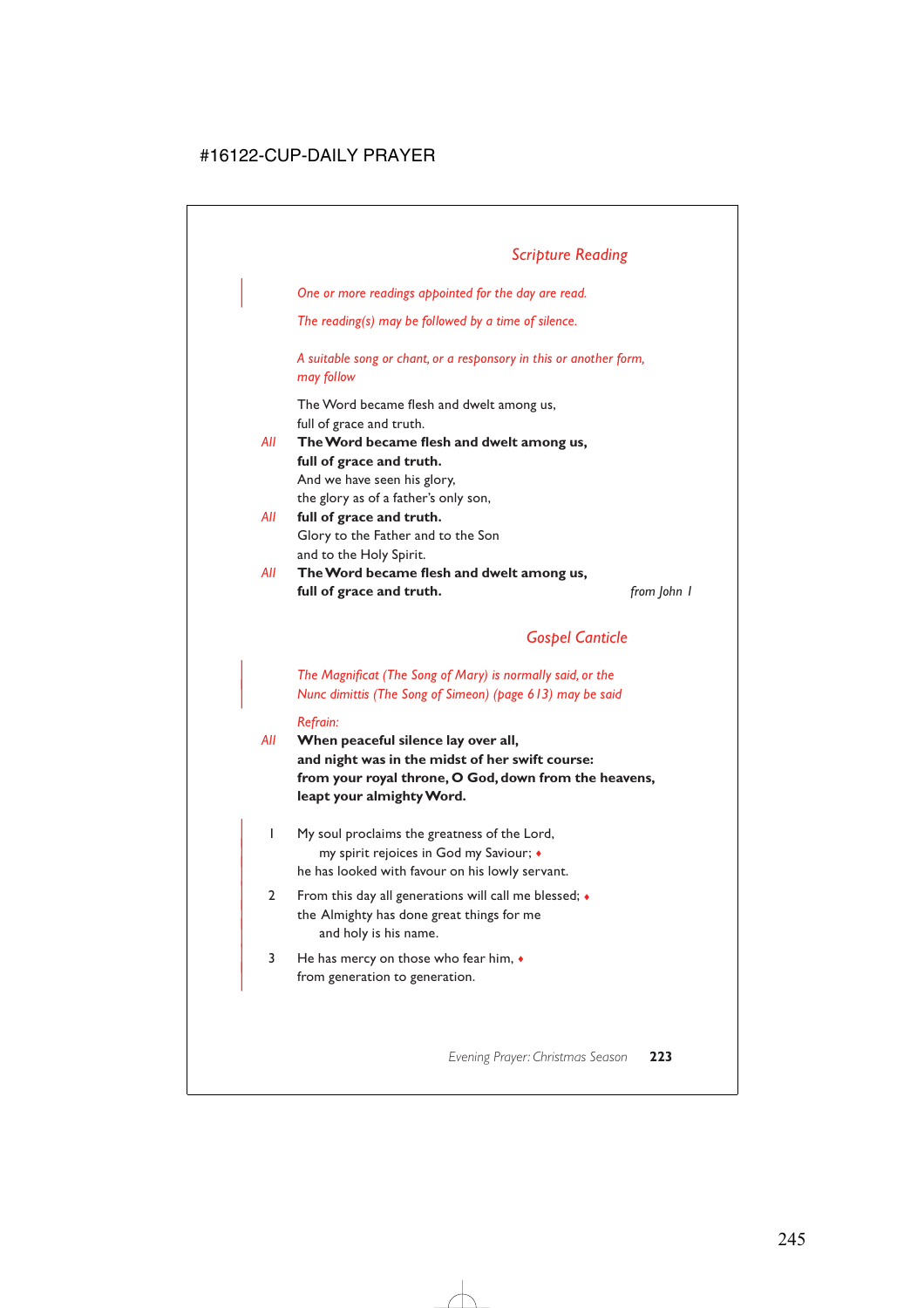| 4   | He has shown strength with his arm $\bullet$<br>and has scattered the proud in their conceit,                                      |             |
|-----|------------------------------------------------------------------------------------------------------------------------------------|-------------|
| 5.  | Casting down the mighty from their thrones $\bullet$<br>and lifting up the lowly.                                                  |             |
| 6   | He has filled the hungry with good things $\bullet$<br>and sent the rich away empty.                                               |             |
| 7   | He has come to the aid of his servant Israel, $\bullet$<br>to remember his promise of mercy,                                       |             |
| 8   | The promise made to our ancestors, $\bullet$<br>to Abraham and his children for ever.                                              | Luke L46-55 |
| All | Glory to the Father and to the Son<br>and to the Holy Spirit;<br>as it was in the beginning is now<br>and shall be for ever. Amen. |             |

*All* **When peaceful silence lay over all, and night was in the midst of her swift course: from your royal throne, O God, down from the heavens, leapt your almighty Word.**

# **Prayers**

*Thanksgiving may be made for the day.*

| *Intercessions are offered* | *¶ for peace* | *¶ for individuals and their needs*

*The cycle on pages 364–365 and the prayer on page 378 may be used.*

#### *These responses may be used*

| hear our prayer.    |         | Lord, graciously hear us. |
|---------------------|---------|---------------------------|
| Lord, in your mercy | $($ or) | Lord, hear us.            |

*Silence may be kept.*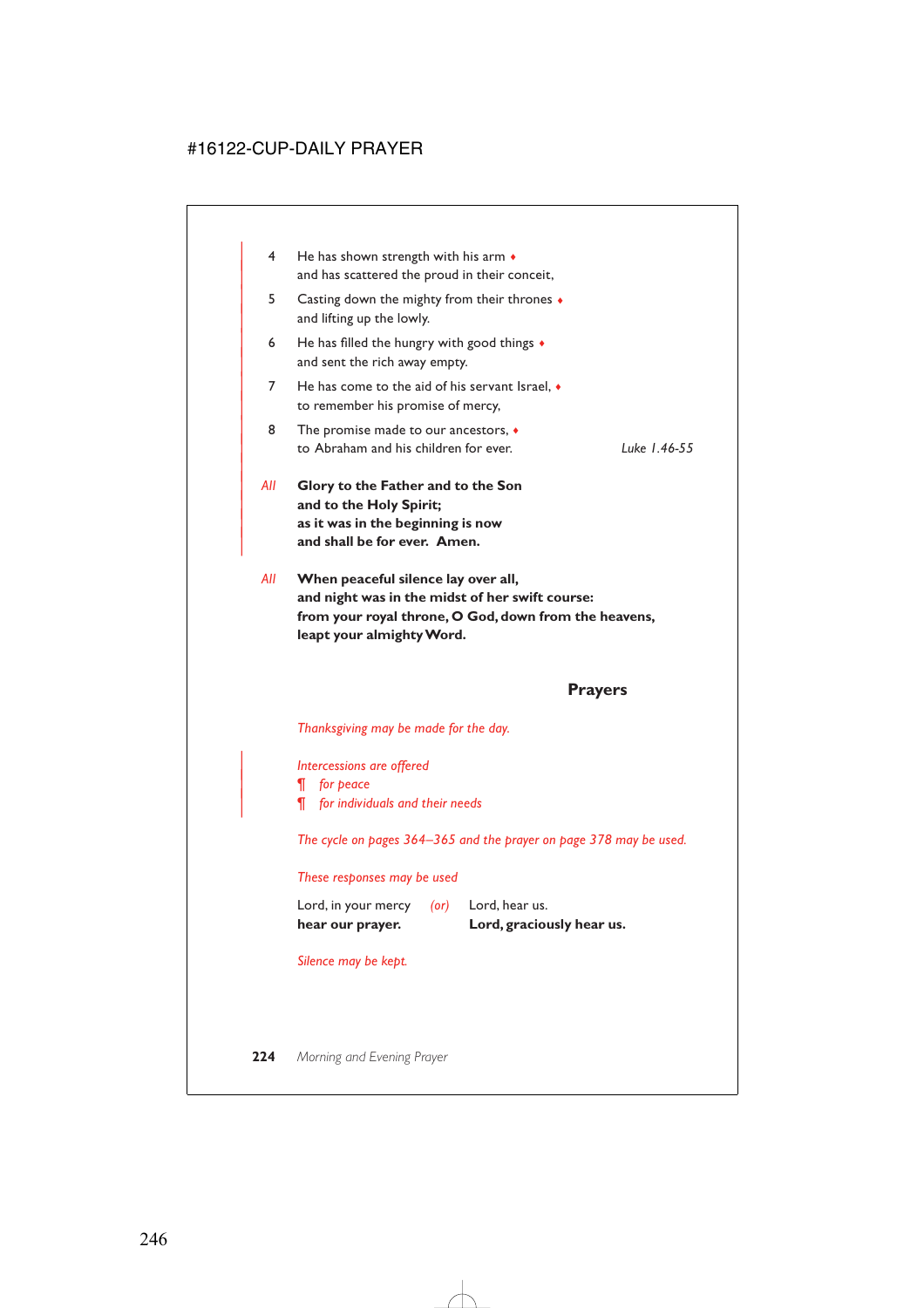# | *The Collect of the day or the following is said*

Almighty God,

who wonderfully created us in your own image and yet more wonderfully restored us through your Son Jesus Christ: grant that, as he came to share our humanity, so we may share the life of his divinity; who is alive and reigns with you, in the unity of the Holy Spirit, one God, now and for ever.

*All* **Amen.**

# | *The Lord's Prayer is said*

Rejoicing in the presence of God here among us, as our Saviour taught us, so we pray

# | *All* **Our Father in heaven …**

| *(or)*

Rejoicing in the presence of God here among us, let us pray with confidence as our Saviour has taught us

| *All* **Our Father, who art in heaven …**

# **The Conclusion**

May God, who has called us out of darkness into his marvellous light, bless us and fill us with peace.

| *All* **Amen.**

Let us bless the Lord.

*All* **Thanks be to God.**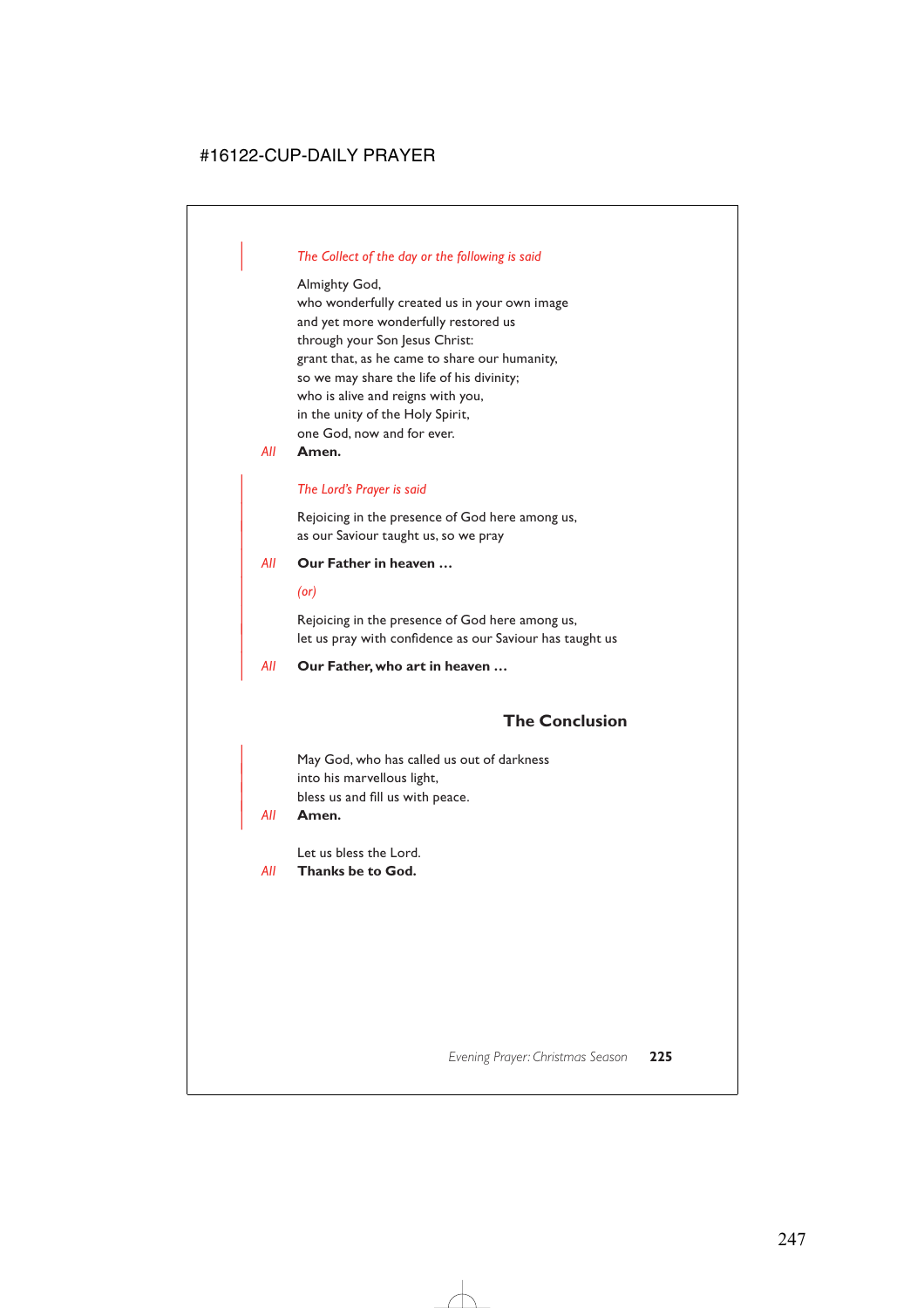# *¶ Morning Prayer Epiphany Season*

|

# **Preparation**

O Lord, open our lips | *All* **and our mouth shall proclaim your praise.** Your light springs up for the righteous | *All* **and all the peoples have seen your glory.**

#### | *One or more of the following is said or sung:*

### *this or another prayer of thanksgiving*

Blessed are you, Sovereign God, king of the nations, to you be praise and glory for ever. From the rising of the sun to its setting your name is proclaimed in all the world. As the Sun of Righteousness dawns in our hearts anoint our lips with the seal of your Spirit that we may witness to your gospel and sing your praise in all the earth. Blessed be God, Father, Son and Holy Spirit.

*All* **Blessed be God for ever.**

#### *a suitable hymn, or Jubilate – A Song of Joy*

- 1 O be joyful in the Lord, all the earth; ♦ serve the Lord with gladness and come before his presence with a song.
- 2 Know that the Lord is God;  $\bullet$ it is he that has made us and we are his; we are his people and the sheep of his pasture.
- 3 Enter his gates with thanksgiving and his courts with praise;  $\bullet$ give thanks to him and bless his name.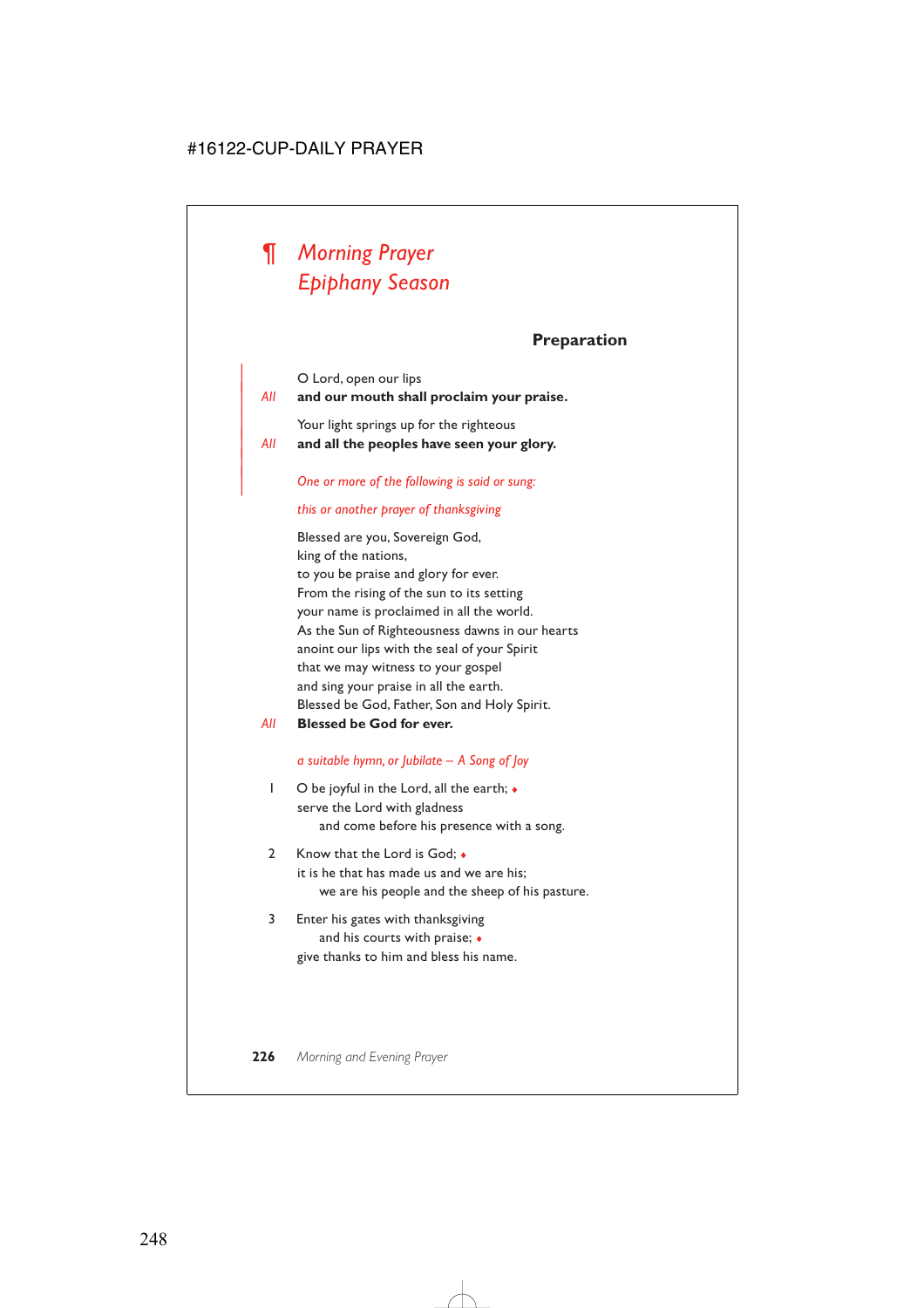4 For the Lord is gracious; his steadfast love is everlasting, ♦ and his faithfulness endures from generation to generation.

*Psalm 100*

*All* **Glory to the Father and to the Son and to the Holy Spirit; as it was in the beginning is now and shall be for ever. Amen.**

### *This opening prayer may be said*

The night has passed, and the day lies open before us; let us pray with one heart and mind.

### *Silence is kept.*

As we rejoice in the gift of this new day, so may the light of your presence, O God, set our hearts on fire with love for you; now and for ever.

*All* **Amen.**

# **The Word of God**

# *Psalmody*

| *The appointed psalmody is said.*

*Each psalm or group of psalms may end with*

*All* **Glory to the Father and to the Son and to the Holy Spirit; as it was in the beginning is now and shall be for ever. Amen.**

> *If there are two Scripture readings, the first may be read here, or both may be read after the canticle.*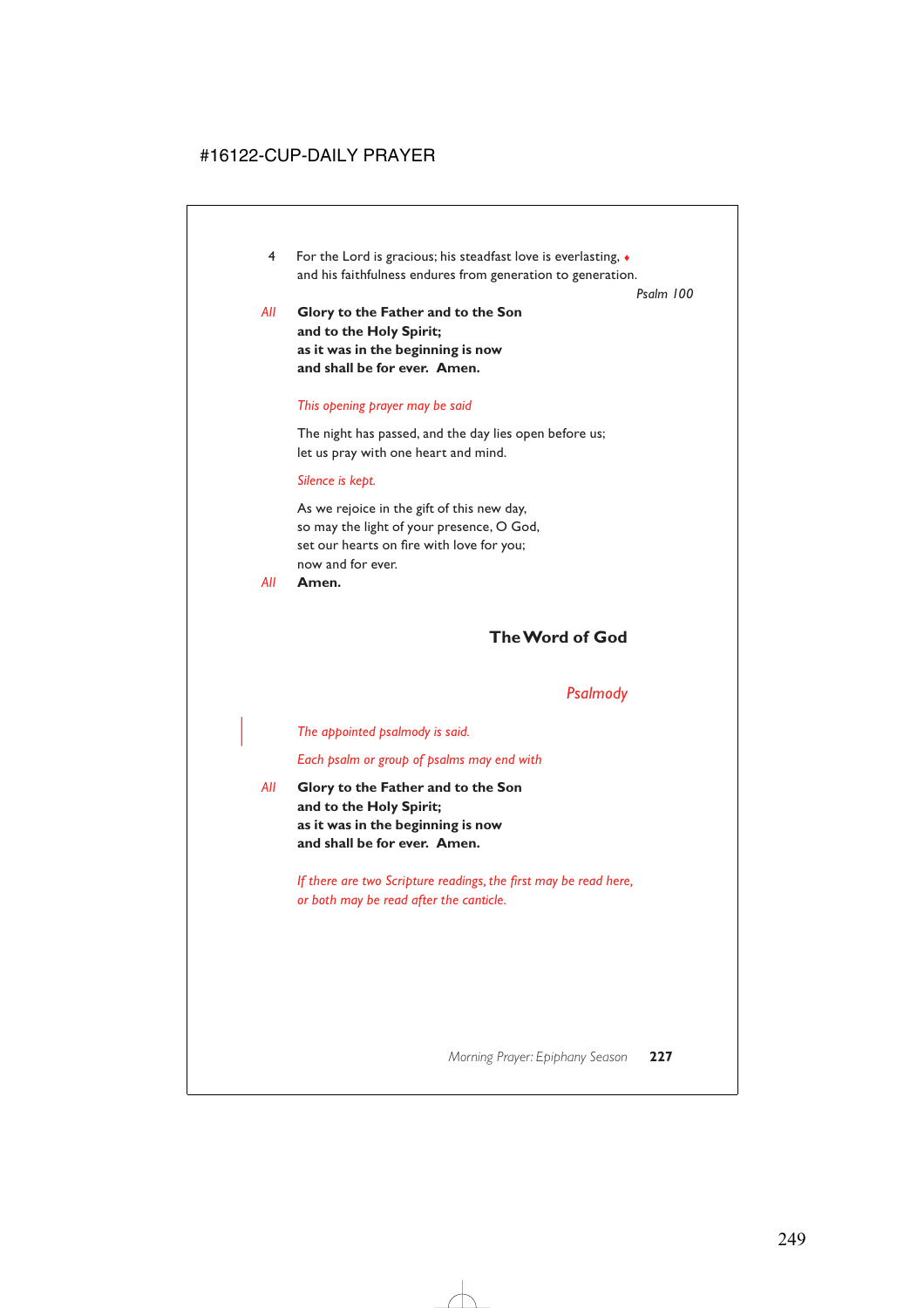# *Canticle*

*A Song of the New Jerusalem, or another suitable canticle, for example, number 31 (page 582) or number 36 (page 587), may be said*

#### *Refrain:*

- *All* **Above you the Holy One arises, and above you God's glory appears.**
	- 1 Arise, shine out, for your light has come, ♦ the glory of the Lord is rising upon you.
	- 2 Though night still covers the earth,  $\bullet$ and darkness the peoples;
	- 3 Above you the Holy One arises, ♦ and above you God's glory appears.
	- 4 The nations will come to your light, ♦ and kings to your dawning brightness.
	- 5 Your gates will lie open continually, ♦ shut neither by day nor by night.
	- 6 The sound of violence shall be heard no longer in your land,  $\bullet$ or ruin and devastation within your borders.
	- 7 You will call your walls, Salvation,  $\bullet$ and your gates, Praise.
	- 8 No more will the sun give you daylight,  $\bullet$ nor moonlight shine upon you;
	- 9 But the Lord will be your everlasting light,  $\bullet$ your God will be your splendour.
- 10 For you shall be called the city of God, ♦ the dwelling of the Holy One of Israel. *Isaiah 60.1-3,11a,18,19,14b*
- *All* **Glory to the Father and to the Son and to the Holy Spirit; as it was in the beginning is now and shall be for ever. Amen.**
- *All* **Above you the Holy One arises, and above you God's glory appears.**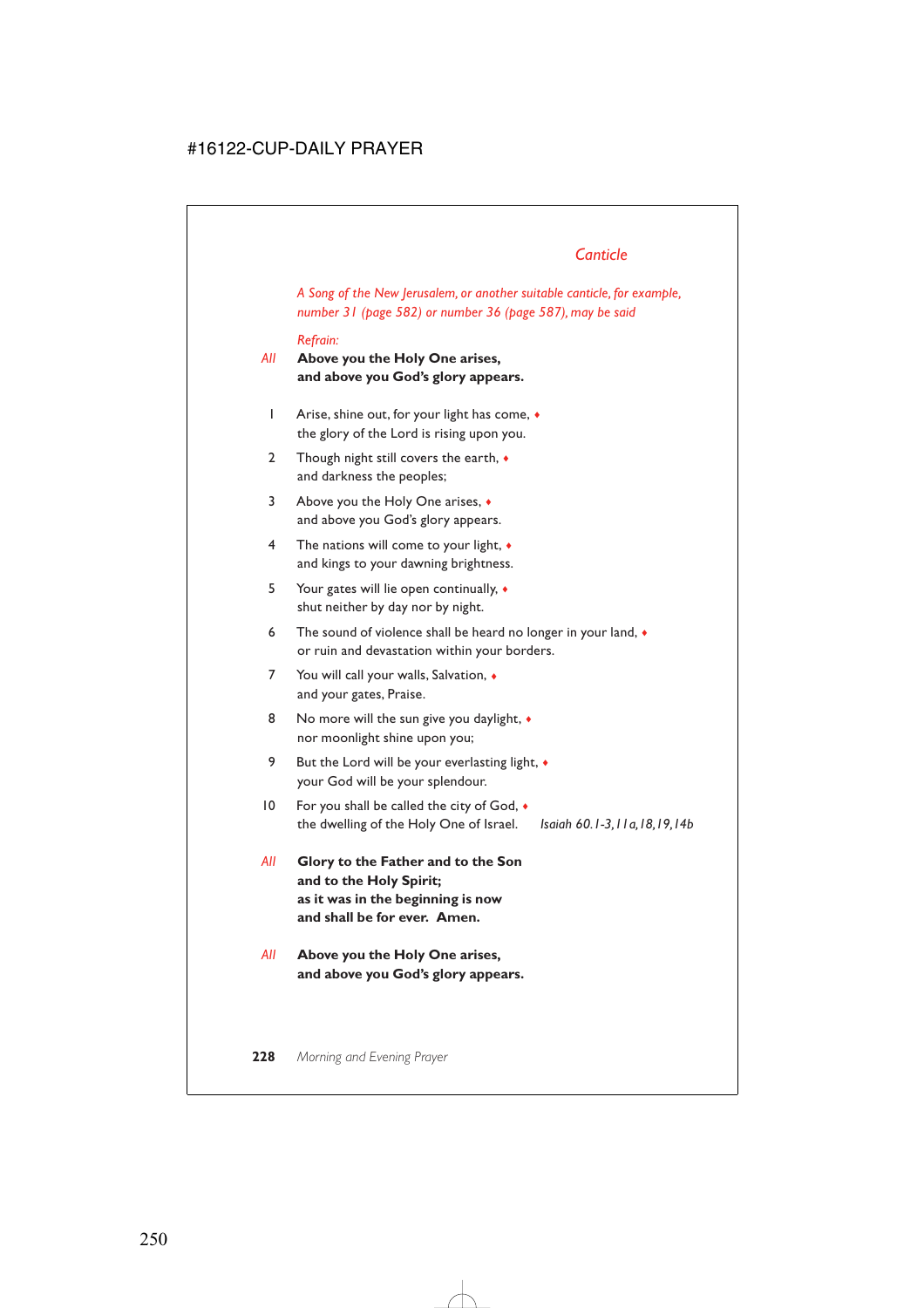# *Scripture Reading*

| *One or more readings appointed for the day are read.*

*The reading(s) may be followed by a time of silence.*

*A suitable song or chant, or a responsory in this or another form, may follow*

O worship the Lord in the beauty of holiness;

- *All* **let the whole earth tremble before him.** Tell it out among the nations that the Lord is King.
- *All* **O worship the Lord in the beauty of holiness.** Tell out his salvation from day to day.
- *All* **Let the whole earth tremble before him.** Declare his glory among the nations and his wonders among all peoples.
- *All* **O worship the Lord in the beauty of holiness; let the whole earth tremble before him.** *from Psalm 96*

# *Gospel Canticle*

| *The Benedictus (The Song of Zechariah) is normally said,* | *or A Song of the Blessed (page 606) may be said*

#### *Refrain:*

- *All* **This is the Christ, the Chosen of God, the one who will bring healing to the nations.**
	- | 1 Blessed be the Lord the God of Israel, ♦ who has come to his people and set them free.
	- 2 He has raised up for us a mighty Saviour,  $\bullet$ born of the house of his servant David.
	- 3 Through his holy prophets God promised of old  $\bullet$ to save us from our enemies. from the hands of all that hate us,
	- | 4 To show mercy to our ancestors, ♦ and to remember his holy covenant.
	- | 5 This was the oath God swore to our father Abraham: ♦ to set us free from the hands of our enemies,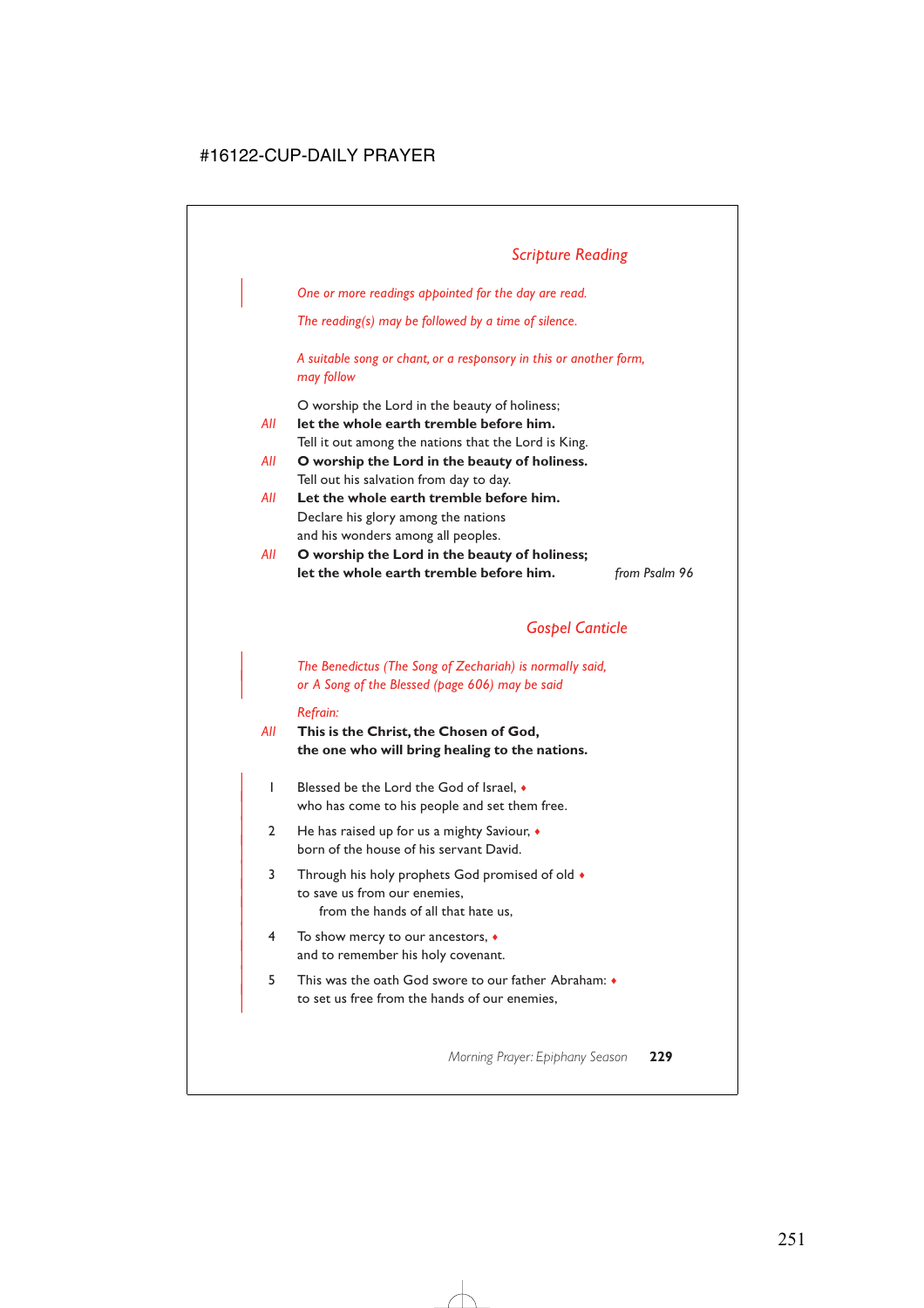- 6 Free to worship him without fear,  $\bullet$ holy and righteous in his sight all the days of our life.
- 7 And you, child, shall be called the prophet of the Most High,  $\bullet$ for you will go before the Lord to prepare his way,
- 8 To give his people knowledge of salvation  $\triangleleft$ by the forgiveness of all their sins.
- 9 In the tender compassion of our God  $\bullet$ the dawn from on high shall break upon us,
- $10$  To shine on those who dwell in darkness and the shadow of death,  $\bullet$ | and to guide our feet into the way of peace. *Luke 1.68-79*
- | *All* **Glory to the Father and to the Son** and to the Holy Spirit; | **as it was in the beginning is now** and shall be for ever. Amen.

|

*All* **This is the Christ, the Chosen of God, the one who will bring healing to the nations.**

# **Prayers**

### | *Intercessions are offered*

- | *¶ for the day and its tasks*
- | *¶ for the world and its needs*
- | *¶ for the Church and her life*

*The cycle on pages 364–365 and the prayer on page 379 may be used.*

### *These responses may be used*

| hear our prayer.    |            | Lord, graciously hear us. |
|---------------------|------------|---------------------------|
| Lord, in your mercy | $($ or $)$ | Lord, hear us.            |

### *Silence may be kept.*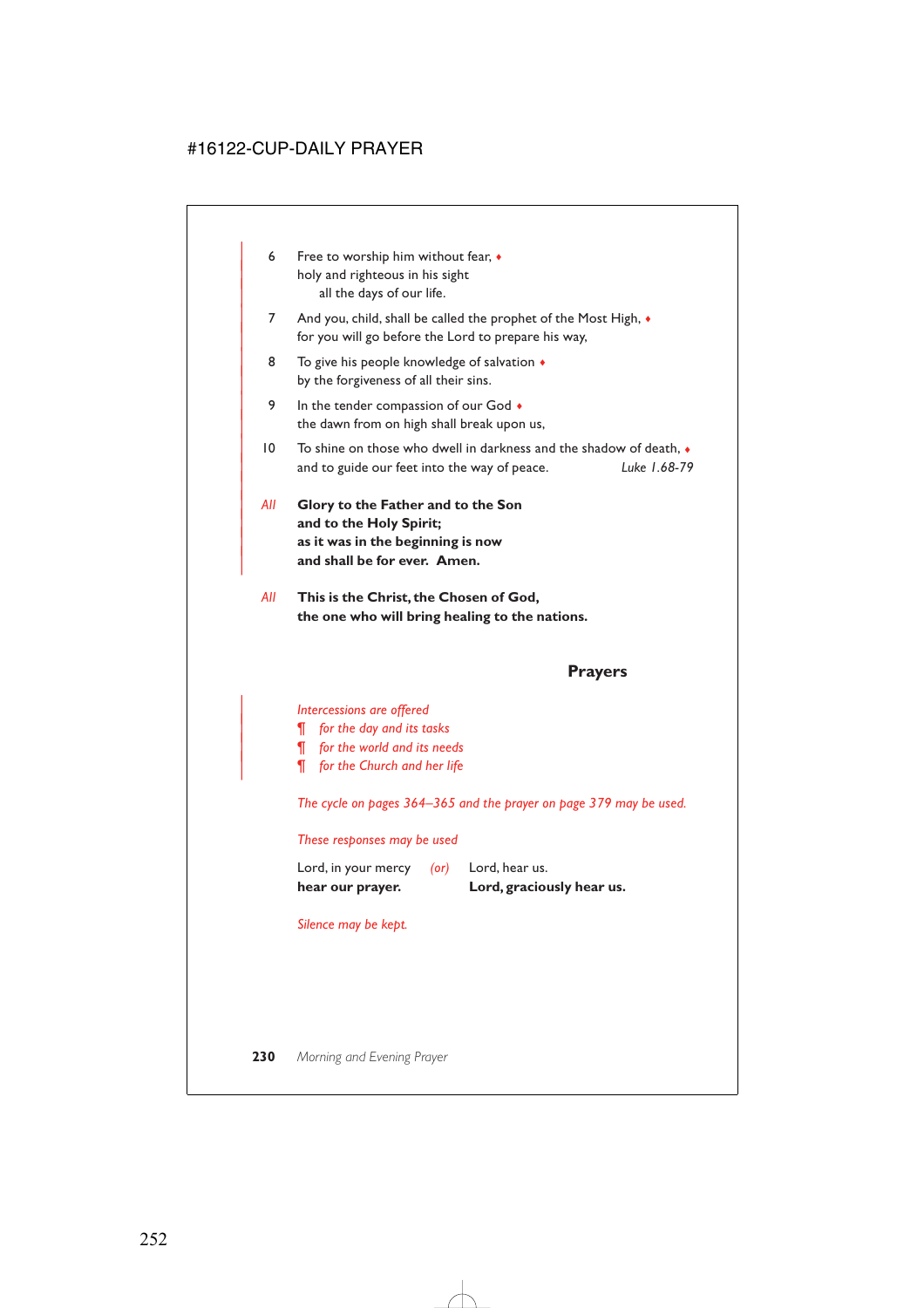# | *The Collect of the day or the following is said*

### Almighty God,

in Christ you make all things new: transform the poverty of our nature by the riches of your grace, and in the renewal of our lives make known your heavenly glory; through Jesus Christ our Lord.

*All* **Amen.**

# | *The Lord's Prayer is said*

Believing the promises of God, as our Saviour taught us, so we pray

# | *All* **Our Father in heaven …**

### | *(or)*

Believing the promises of God, let us pray with confidence as our Saviour has taught us

# | *All* **Our Father, who art in heaven …**

# **The Conclusion**

May Christ, who sends us to the nations, give us the power of his Spirit.

### | *All* **Amen.**

Let us bless the Lord.

### *All* **Thanks be to God.**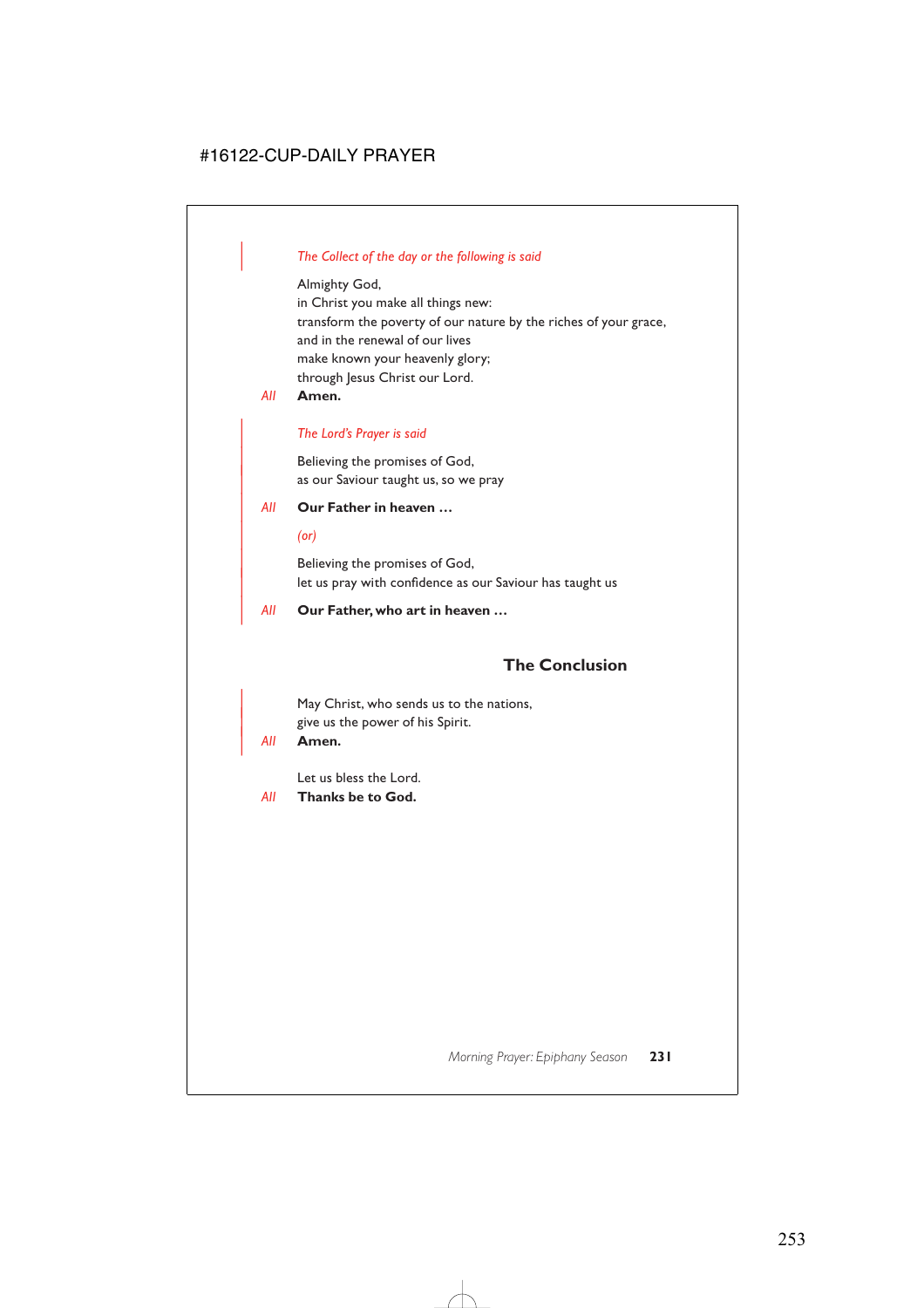# *¶ Evening Prayer Epiphany Season*

# **Preparation**

| O God, make speed to save us.

| *All* **O Lord, make haste to help us.**

|

From the rising of the sun to its setting | *All* **your glory is proclaimed in all the world.**

| *One or more of the following is said or sung:*

### *this or another prayer of thanksgiving*

Blessed are you, Sovereign God, our light and our salvation, to you be glory and praise for ever. You gave your Christ as a light to the nations, and through the anointing of the Spirit you established us as a royal priesthood. As you call us into your marvellous light, may our lives bear witness to your truth and our lips never cease to proclaim your praise. Blessed be God, Father, Son and Holy Spirit.

*All* **Blessed be God for ever.**

# *A Song of God's Splendour (page 561), the following or another suitable hymn*

O worship the Lord in the beauty of holiness; bow down before him, his glory proclaim; with gold of obedience, and incense of lowliness kneel and adore him: the Lord is his name.

Low at his feet lay thy burden of carefulness: high on his heart he will bear it for thee, comfort thy sorrows, and answer thy prayerfulness, guiding thy steps as may best for thee be.

Fear not to enter his courts in the slenderness of the poor wealth thou wouldst reckon as thine: truth in its beauty, and love in its tenderness, these are the offerings to lay on his shrine.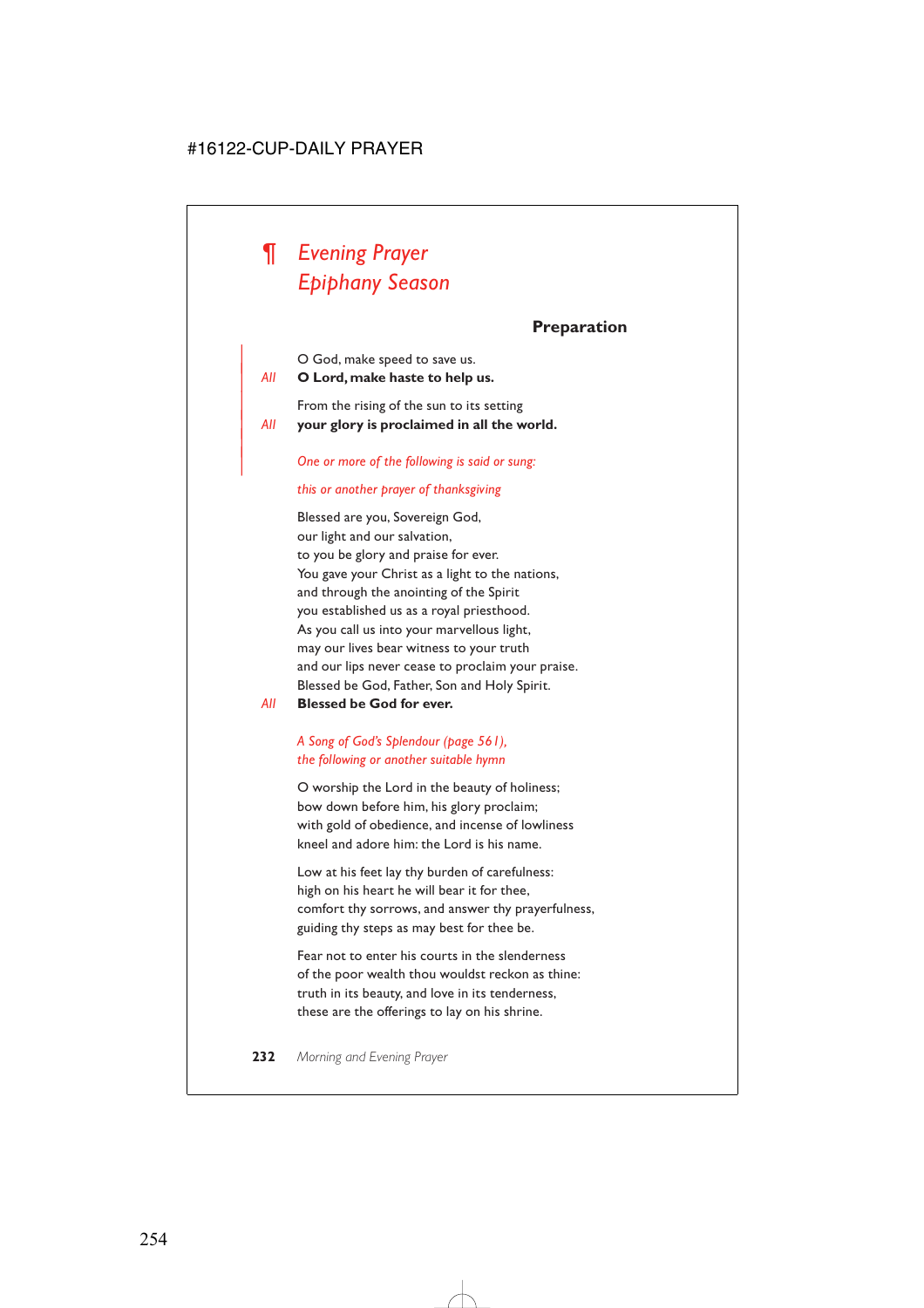These, though we bring them in trembling and fearfulness, he will accept for the name that is dear; mornings of joy give for evenings of tearfulness, trust for our trembling and hope for our fear.

O worship the Lord in the beauty of holiness; bow down before him, his glory proclaim; with gold of obedience, and incense of lowliness kneel and adore him: the Lord is his name.

> *J S B Monsell (Tune: 13 10 13 10)*

#### *This opening prayer may be said*

That this evening may be holy, good and peaceful, let us pray with one heart and mind.

#### *Silence is kept.*

As our evening prayer rises before you, O God, so may your mercy come down upon us to cleanse our hearts and set us free to sing your praise now and for ever.

#### *All* **Amen.**

# **The Word of God**

### *Psalmody*

#### | *The appointed psalmody is said.*

*Each psalm or group of psalms may end with*

*All* **Glory to the Father and to the Son and to the Holy Spirit; as it was in the beginning is now and shall be for ever. Amen.**

> *If there are two Scripture readings, the first may be read here, or both may be read after the canticle.*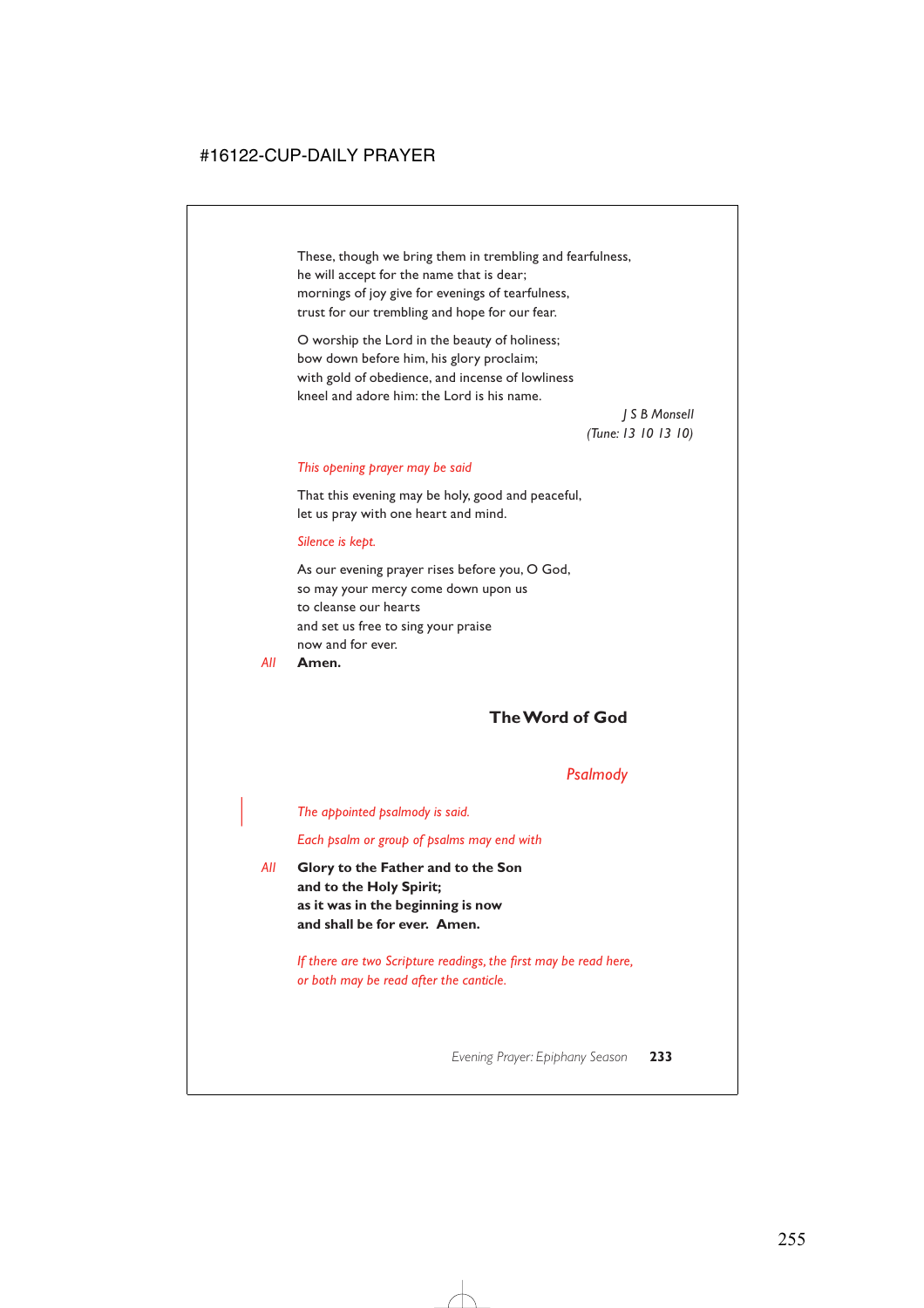# *Canticle*

*A Song of Praise, or another suitable canticle, for example, number 63 (page 621) or number 71 (page 629), may be said*

#### *Refrain:*

*All* **You created all things, O God, and are worthy of our praise for ever.**

- 1 You are worthy, our Lord and God,  $\bullet$ to receive glory and honour and power.
- 2 For you have created all things, ♦ and by your will they have their being.
- 3 You are worthy, O Lamb, for you were slain, ♦ and by your blood you ransomed for God saints from every tribe and language and nation.
- 4 You have made them to be a kingdom and priests serving our God, ♦ and they will reign with you on earth. *Revelation 4.11; 5.9b,10*
- *All* **To the One who sits on the throne and to the Lamb** ♦ **be blessing and honour and glory and might, for ever and ever. Amen.**
- *All* **You created all things, O God, and are worthy of our praise for ever.**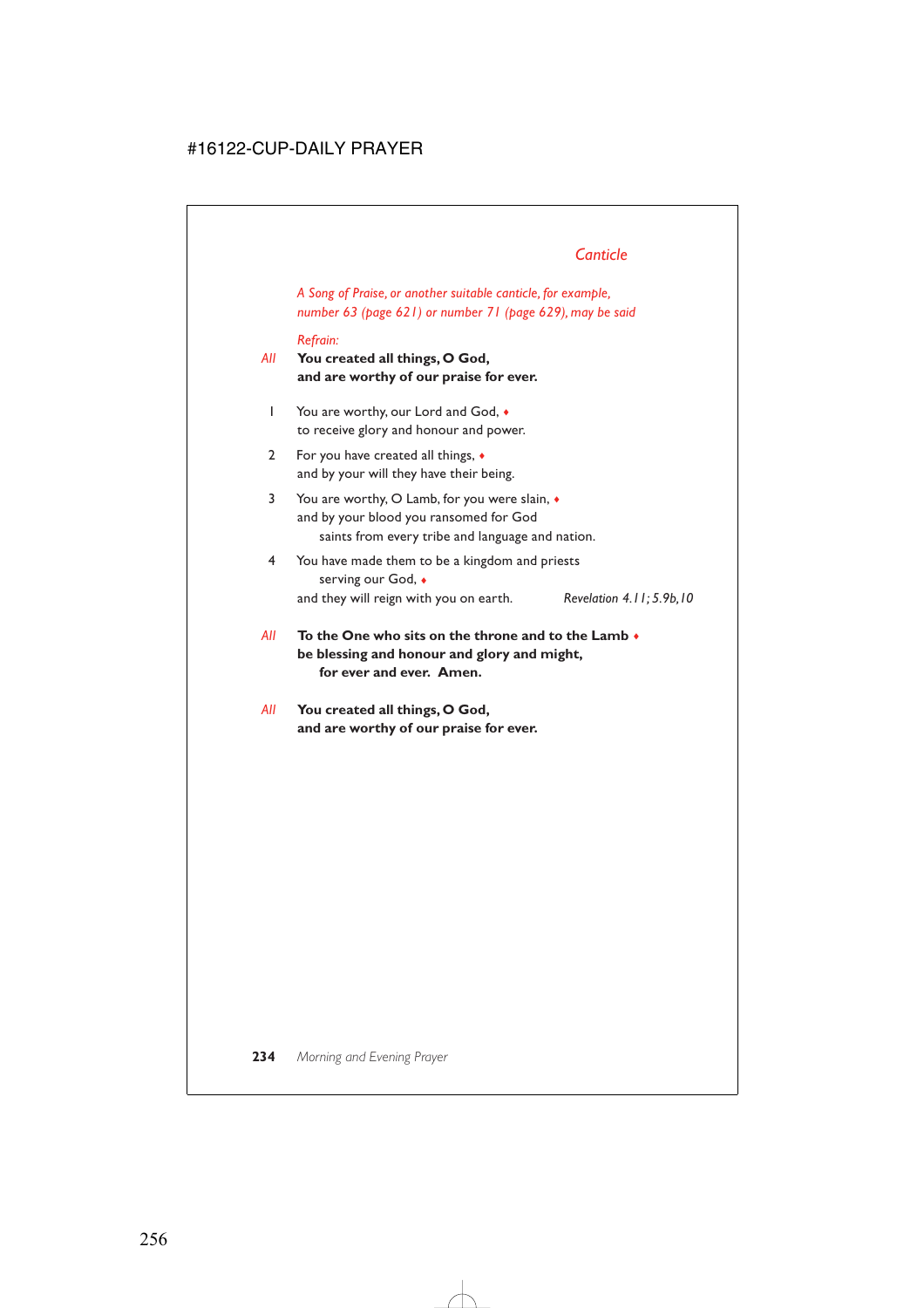## *Scripture Reading*

| *One or more readings appointed for the day are read.*

*The reading(s) may be followed by a time of silence.*

*A suitable song or chant, or a responsory in this or another form, may follow*

Arise, shine, for your light has come; the glory of the Lord is rising upon you.

- *All* **Arise, shine, for your light has come; the glory of the Lord is rising upon you.** God's salvation has been openly shown to all people.
- *All* **The glory of the Lord is rising upon you.** Glory to the Father and to the Son and to the Holy Spirit.
- *All* **Arise, shine, for your light has come; the glory of the Lord is rising upon you.** *from Isaiah 60*

## *Gospel Canticle*

### | *The Magnificat (The Song of Mary) is normally said,* | *or A Song of Christ's Appearing (page 621) may be said*

#### *Refrain:*

- *All* **Behold, my servant, whom I uphold, my chosen, in whom my soul delights; the anointed one on whom my Spirit rests.**
	- | 1 My soul proclaims the greatness of the Lord, | my spirit rejoices in God my Saviour; ♦ he has looked with favour on his lowly servant.
	- 2 From this day all generations will call me blessed;  $\bullet$ the Almighty has done great things for me and holy is his name.
	- $3$  He has mercy on those who fear him,  $\bullet$ from generation to generation.
	- $4$  He has shown strength with his arm  $\bullet$ and has scattered the proud in their conceit,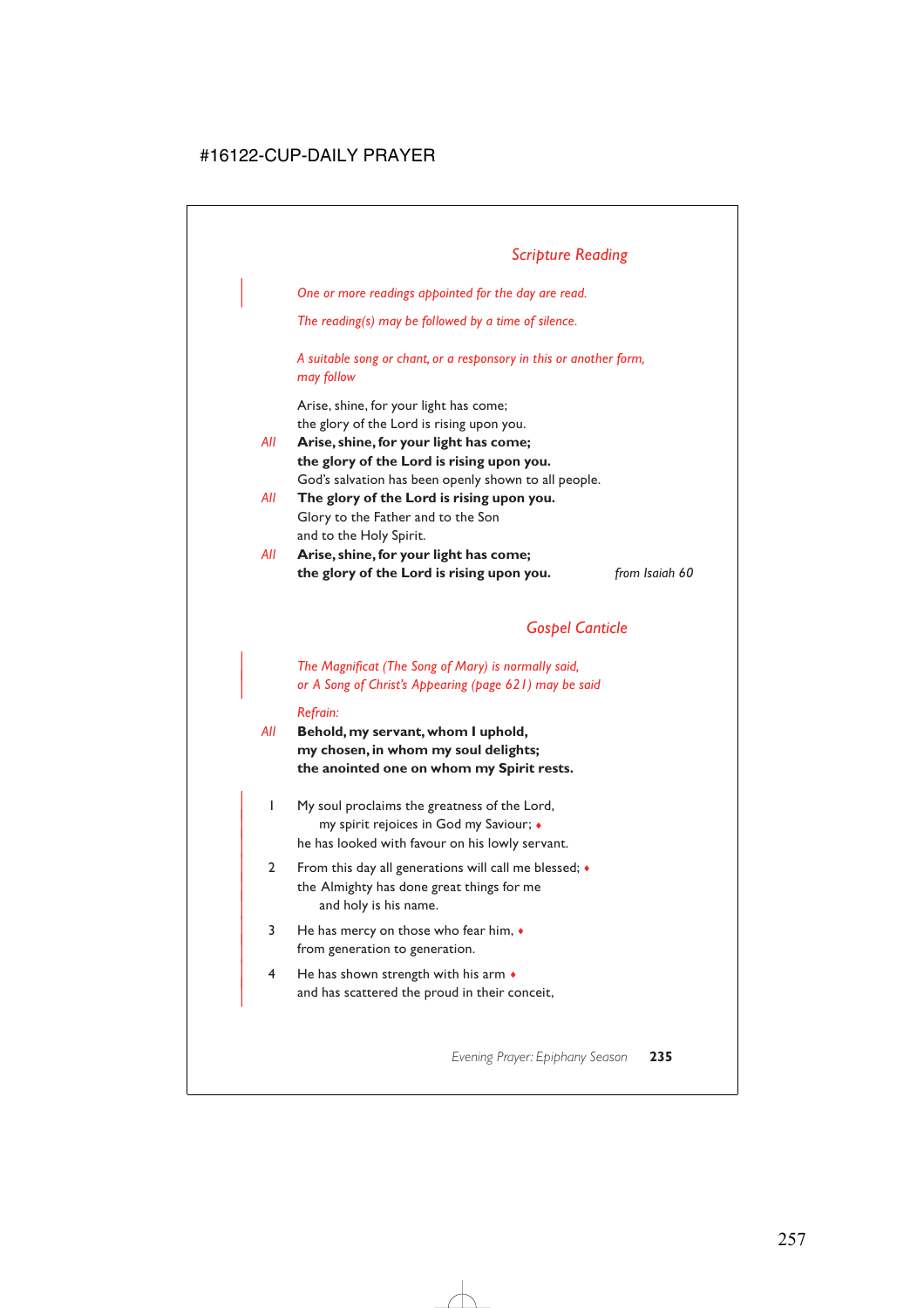| 5   | Casting down the mighty from their thrones $\bullet$<br>and lifting up the lowly.                                                  |              |
|-----|------------------------------------------------------------------------------------------------------------------------------------|--------------|
| 6   | He has filled the hungry with good things $\bullet$<br>and sent the rich away empty.                                               |              |
| 7   | He has come to the aid of his servant Israel, $\bullet$<br>to remember his promise of mercy,                                       |              |
| 8   | The promise made to our ancestors, $\bullet$<br>to Abraham and his children for ever.                                              | Luke 1.46-55 |
| All | Glory to the Father and to the Son<br>and to the Holy Spirit;<br>as it was in the beginning is now<br>and shall be for ever. Amen. |              |
| All | Behold, my servant, whom I uphold,<br>my chosen, in whom my soul delights;                                                         |              |

**the anointed one on whom my Spirit rests.**

### **Prayers**

*Thanksgiving may be made for the day.*

| *Intercessions are offered*

| *¶ for peace*

| *¶ for individuals and their needs*

*The cycle on pages 364–365 and the prayer on page 379 may be used.*

### *These responses may be used*

| hear our prayer.    |            | Lord, graciously hear us. |
|---------------------|------------|---------------------------|
| Lord, in your mercy | $($ or $)$ | Lord, hear us.            |

*Silence may be kept.*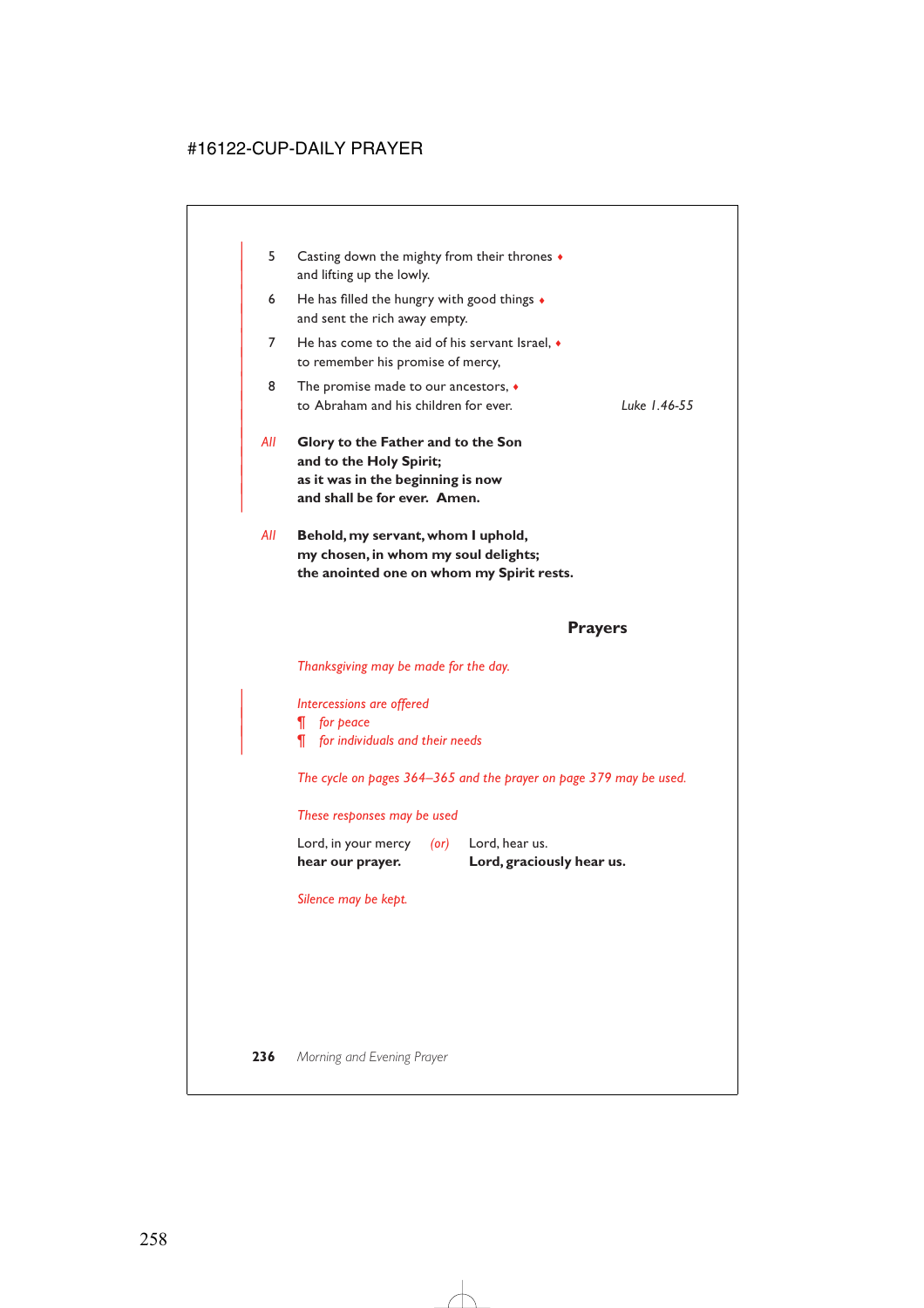### | *The Collect of the day or the following is said*

Almighty God,

in Christ you make all things new: transform the poverty of our nature by the riches of your grace, and in the renewal of our lives make known your heavenly glory; through Jesus Christ our Lord.

*All* **Amen.**

### | *The Lord's Prayer is said*

Believing the promises of God, as our Saviour taught us, so we pray

### | *All* **Our Father in heaven …**

#### | *(or)*

Believing the promises of God, let us pray with confidence as our Saviour has taught us

### | *All* **Our Father, who art in heaven …**

## **The Conclusion**

May Christ, who sends us to the nations, give us the power of his Spirit.

### | *All* **Amen.**

Let us bless the Lord.

*All* **Thanks be to God.**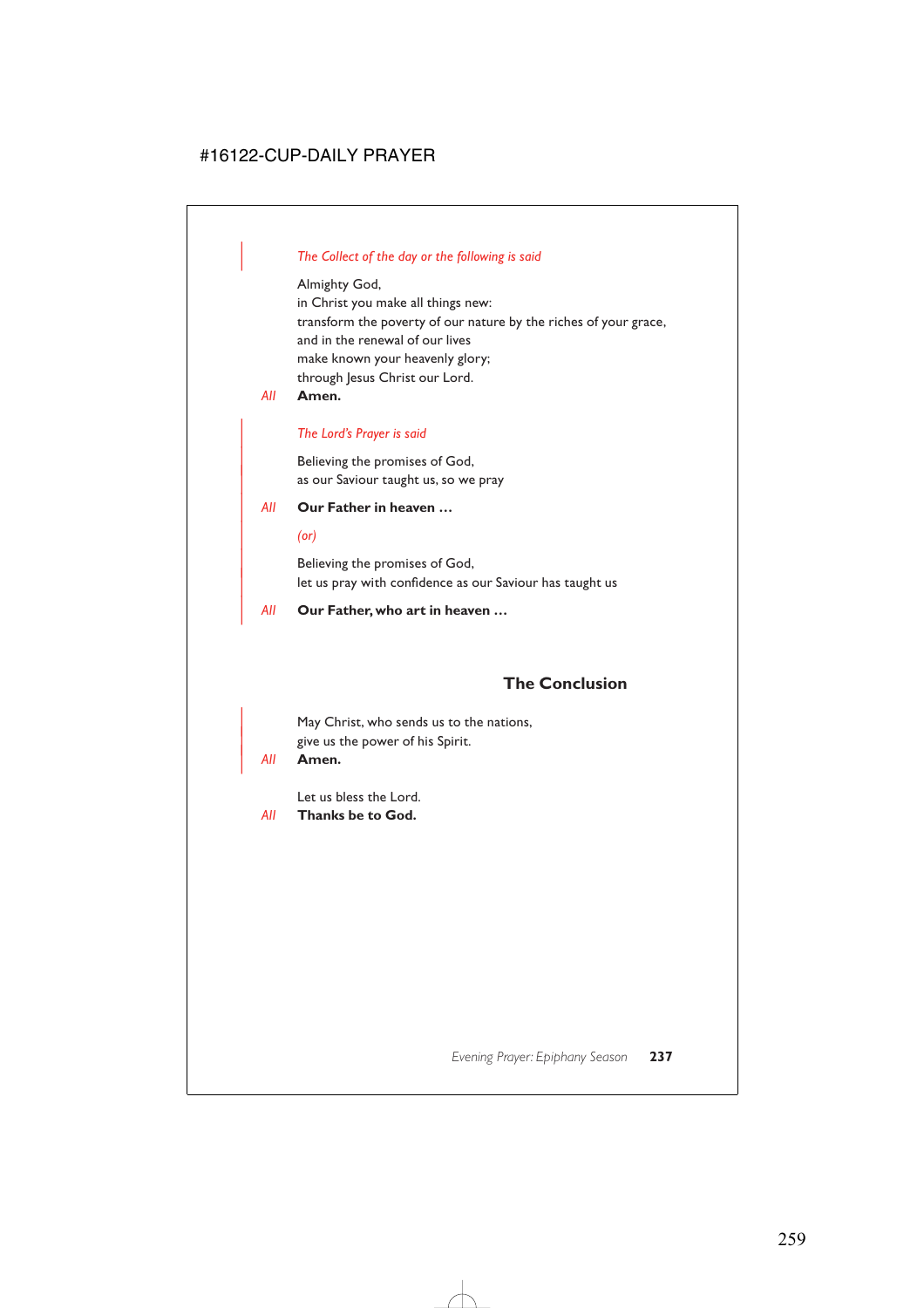

## **Preparation**

O Lord, open our lips

|

| *All* **and our mouth shall proclaim your praise.**

Hear our voice, O Lord, according to your faithful love, | *All* **according to your judgement give us life.**

| *One or more of the following is said or sung:*

#### *this or another prayer of thanksgiving*

Blessed are you, God of compassion and mercy, to you be praise and glory for ever. In the darkness of our sin, your light breaks forth like the dawn and your healing springs up for deliverance. As we rejoice in the gift of your saving help, sustain us with your bountiful Spirit and open our lips to sing your praise. Blessed be God, Father, Son and Holy Spirit.

*All* **Blessed be God for ever.**

#### *a suitable hymn, or A Song of Penitence*

- 1 Have mercy on me, O God, in your great goodness; ♦ according to the abundance of your compassion blot out my offences.
- 2 Wash me thoroughly from my wickedness  $\triangle$ and cleanse me from my sin.
- 3 For I acknowledge my faults ♦ and my sin is ever before me.
- 4 Against you only have I sinned  $\bullet$ and done what is evil in your sight,
- 5 So that you are justified in your sentence ♦ and righteous in your judgement.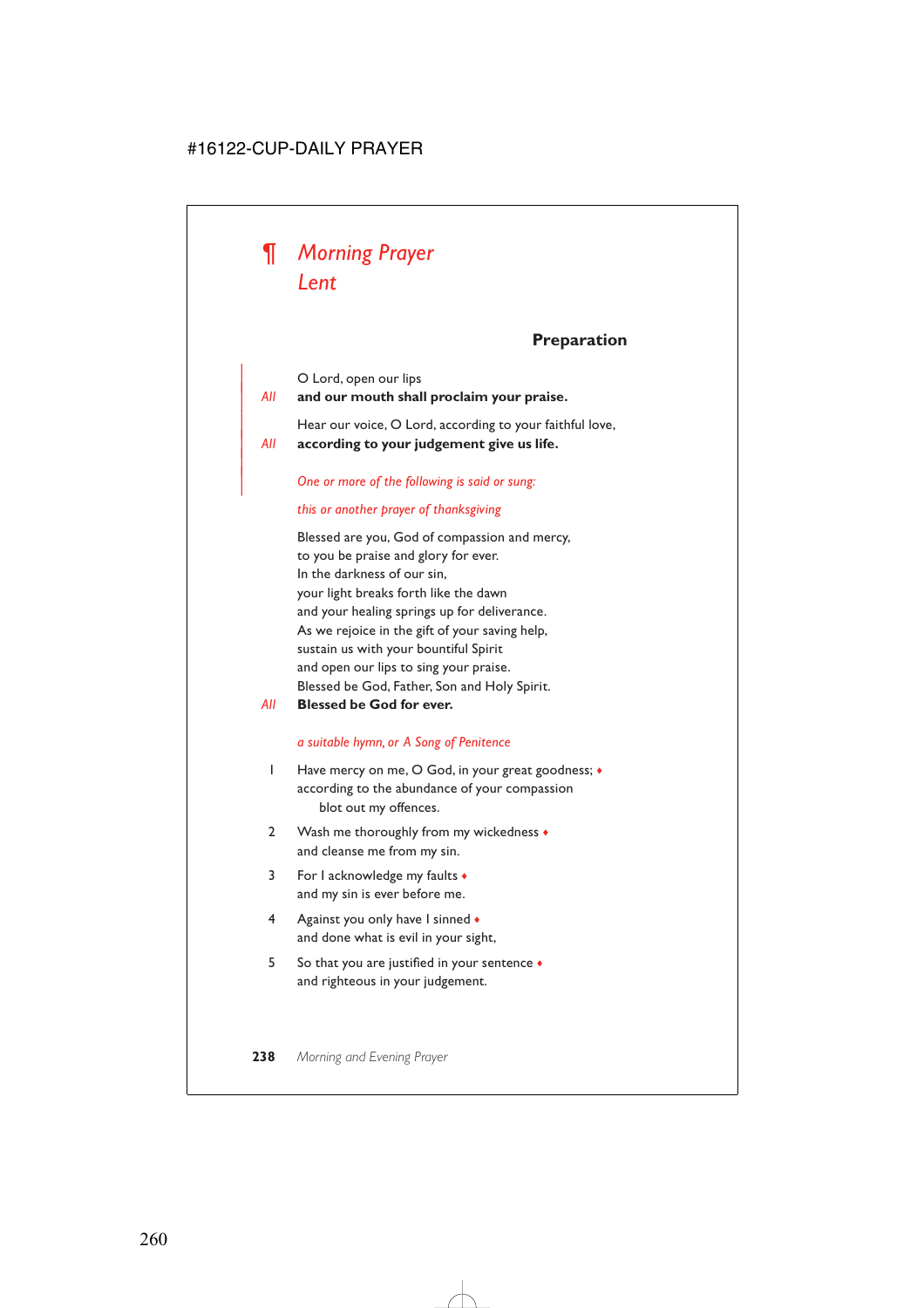- 6 Cast me not away from your presence  $\bullet$ and take not your holy spirit from me.
- 7 Give me again the joy of your salvation  $\bullet$ and sustain me with your gracious spirit;
- 8 Then shall I teach your ways to the wicked  $\bullet$ and sinners shall return to you.
- 9 Deliver me from my guilt, O God, the God of my salvation, ♦ and my tongue shall sing of your righteousness. *Psalm 51.1-5,12-15*
- *All* **Glory to the Father and to the Son and to the Holy Spirit; as it was in the beginning is now and shall be for ever. Amen.**

#### *This opening prayer may be said*

The night has passed, and the day lies open before us; let us pray with one heart and mind.

#### *Silence is kept.*

As we rejoice in the gift of this new day, so may the light of your presence, O God, set our hearts on fire with love for you; now and for ever.

*All* **Amen.**

## **The Word of God**

### *Psalmody*

| *The appointed psalmody is said.*

#### *Each psalm or group of psalms may end with*

*All* **Glory to the Father and to the Son and to the Holy Spirit; as it was in the beginning is now and shall be for ever. Amen.**

> *If there are two Scripture readings, the first may be read here, or both may be read after the canticle.*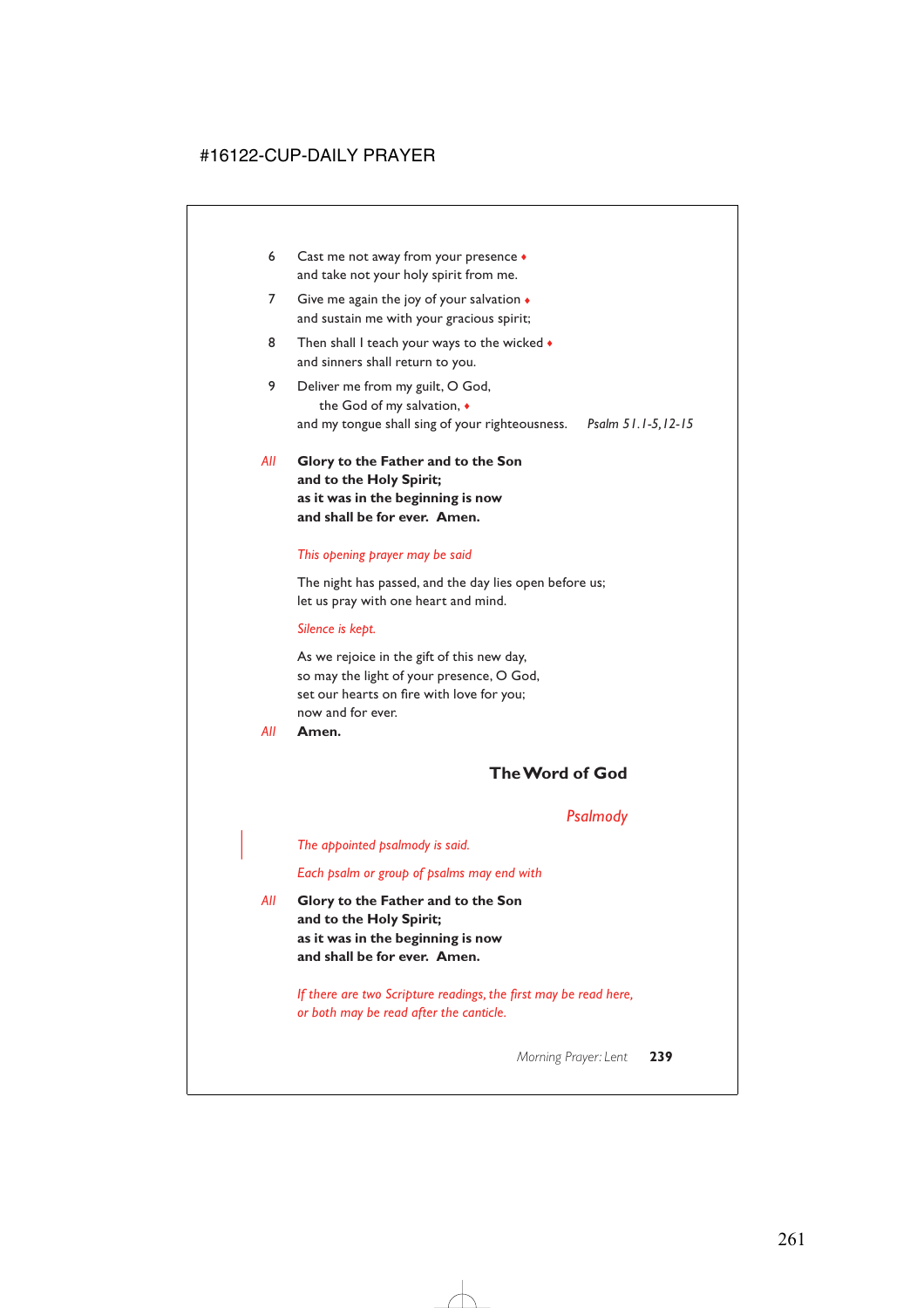## *Canticle*

*The Song of Manasseh, or another suitable canticle, for example, number 20 (page 570), number 33 (page 584) or number 41 (page 592), may be said*

#### *Refrain:*

### *All* **Full of compassion and mercy and love is God, the Most High, the Almighty.**

- 1 Lord almighty and God of our ancestors, ♦ you who made heaven and earth in all their glory:
- 2 All things tremble with awe at your presence,  $\bullet$ before your great and mighty power.
- 3 Immeasurable and unsearchable is your promised mercy, ♦ for you are God, Most High.
- 4 You are full of compassion, long-suffering and very merciful, ♦ and you relent at human suffering.
- 5 O God, according to your great goodness, ♦ you have promised forgiveness for repentance to those who have sinned against you.
- 6 The sins I have committed against you  $\bullet$ are more in number than the sands of the sea.
- 7 I am not worthy to look up to the height of heaven, ♦ because of the multitude of my iniquities.
- 8 And now I bend the knee of my heart before you,  $\bullet$ imploring your kindness upon me.
- 9 I have sinned, O God, I have sinned, ◆ and I acknowledge my transgressions.
- 10 Unworthy as I am, you will save me, ♦ according to your great mercy.
- 11 For all the host of heaven sings your praise,  $\bullet$ and your glory is for ever and ever. *Manasseh 1a,2,4,6,7a,b,9a,c,11,12,14b,15b*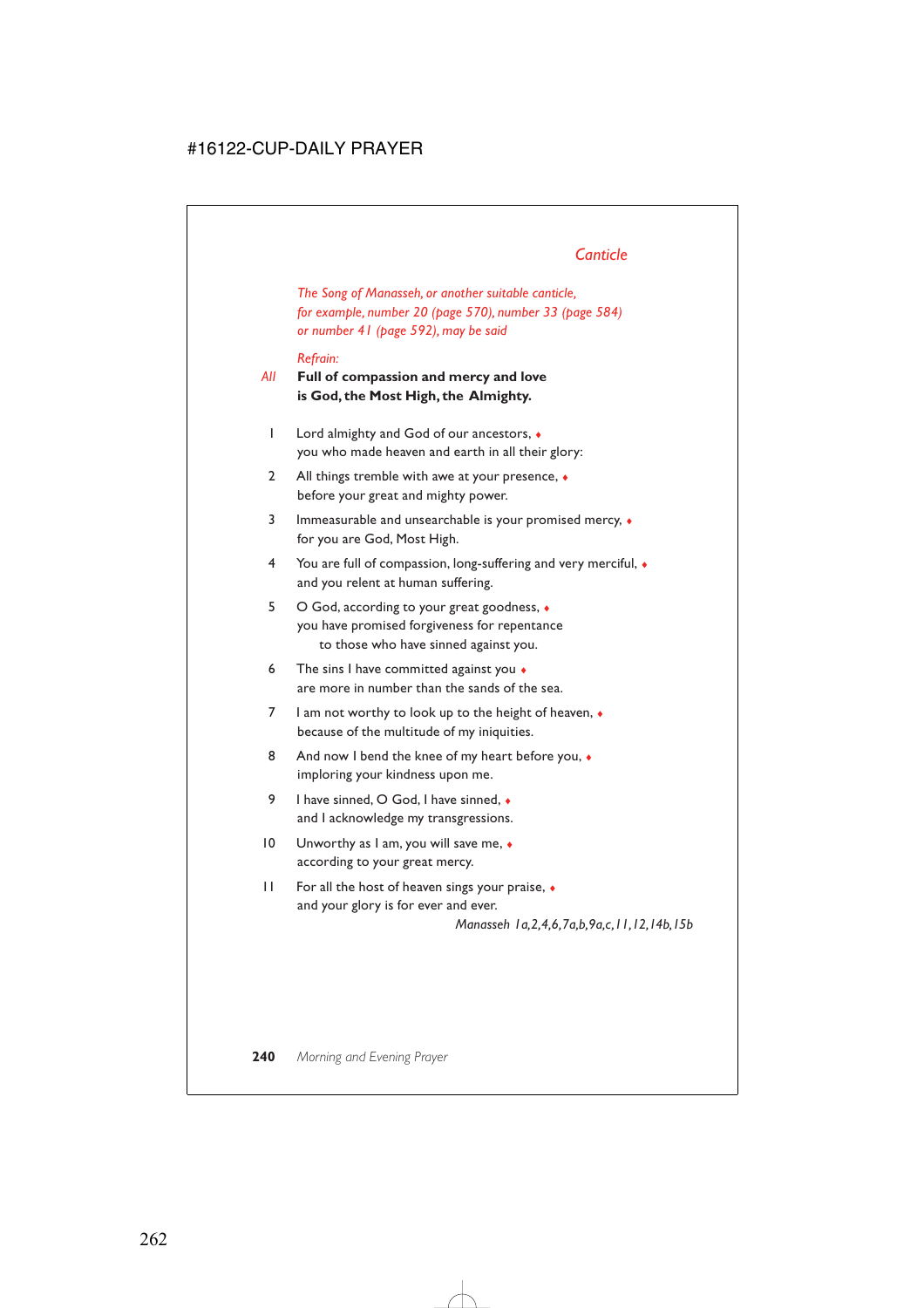- *All* **Glory to the Father, and to the Son and to the Holy Spirit; as it was in the beginning is now and shall be for ever. Amen.**
- *All* **Full of compassion and mercy and love is God, the Most High, the Almighty.**

## *Scripture Reading*

| *One or more readings appointed for the day are read.*

*The reading(s) may be followed by a time of silence.*

*A suitable song or chant, or a responsory in this or another form, may follow*

To you, O Lord, I lift up my soul;

- *All* **O my God, in you I trust.** You are the God of my salvation,
- *All* **To you, O Lord, I lift up my soul.** In you I hope all the day long.
- *All* **O my God, in you I trust.** Remember, Lord, your compassion and love, for they are from everlasting.
- *All* **To you, O Lord, I lift up my soul; O my God, in you I trust.** *from Psalm 25*

## *Gospel Canticle*

| *The Benedictus (The Song of Zechariah) is normally said,* | *or Saviour of the World (page 644) may be said*

#### *Refrain:*

*All* **Blessed are those who hunger and thirst for righteousness, for they shall be satisfied.**

- | 1 Blessed be the Lord the God of Israel, ♦ who has come to his people and set them free.
- | 2 He has raised up for us a mighty Saviour, ♦ born of the house of his servant David.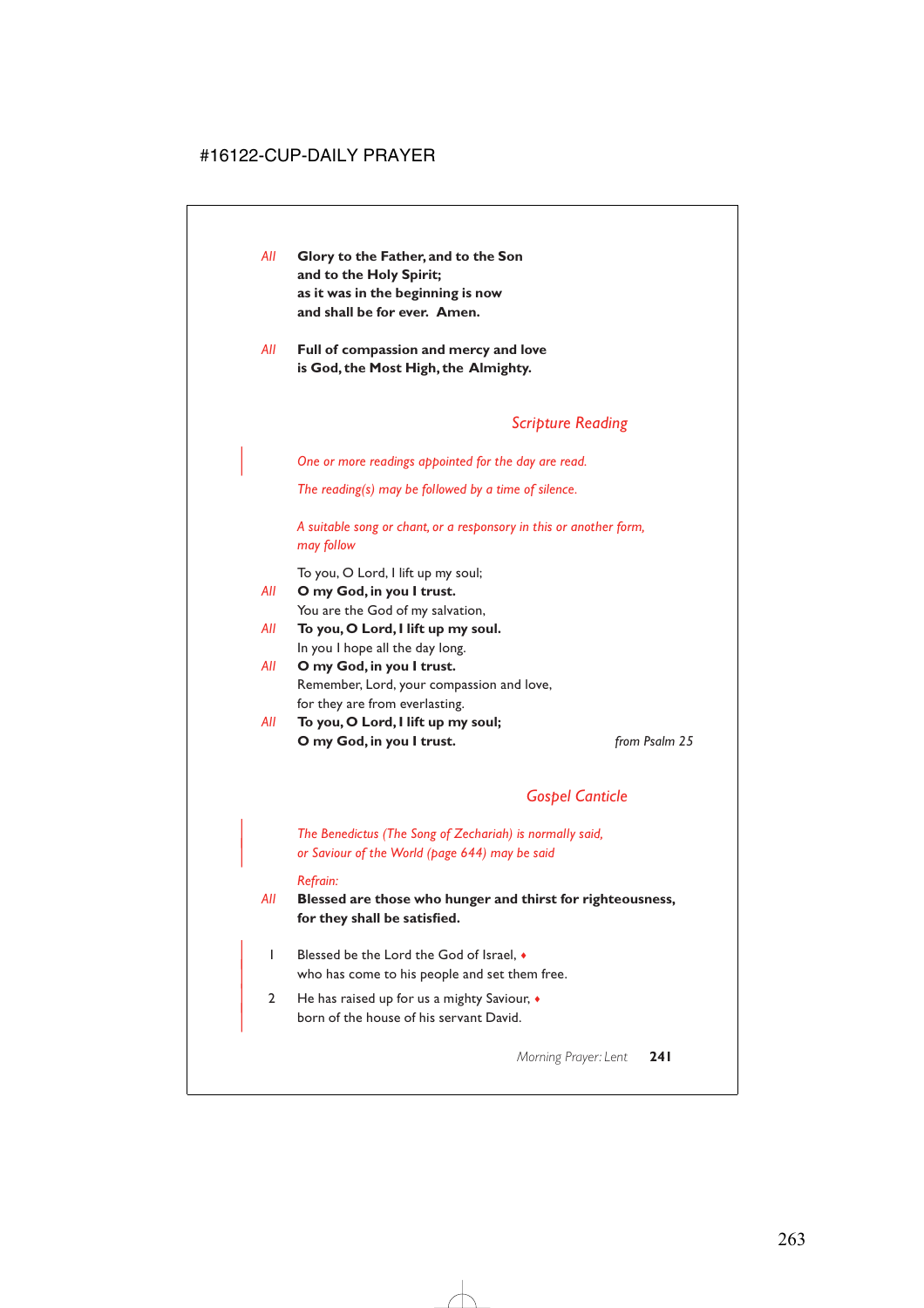- 3 Through his holy prophets God promised of old  $\bullet$ to save us from our enemies. from the hands of all that hate us,
- | 4 To show mercy to our ancestors, ♦ and to remember his holy covenant.
- | 5 This was the oath God swore to our father Abraham: ♦ to set us free from the hands of our enemies.
- 6 Free to worship him without fear,  $\bullet$ holy and righteous in his sight all the days of our life.
- 7 And you, child, shall be called the prophet of the Most High,  $\bullet$ for you will go before the Lord to prepare his way,
- 8 To give his people knowledge of salvation  $\triangleleft$ by the forgiveness of all their sins.
- 9 In the tender compassion of our God  $\bullet$ the dawn from on high shall break upon us,
- | 10 To shine on those who dwell in darkness and the shadow of death, ♦ | and to guide our feet into the way of peace. *Luke 1.68-79*
- | *All* **Glory to the Father and to the Son** and to the Holy Spirit; | **as it was in the beginning is now** and shall be for ever. Amen.

|

*All* **Blessed are those who hunger and thirst for righteousness, for they shall be satisfied.**

### **Prayers**

#### | *Intercessions are offered*

- | *¶ for the day and its tasks*
- | *¶ for the world and its needs*
- | *¶ for the Church and her life*

*The cycle on pages 364–365 and the prayer on page 380 may be used.*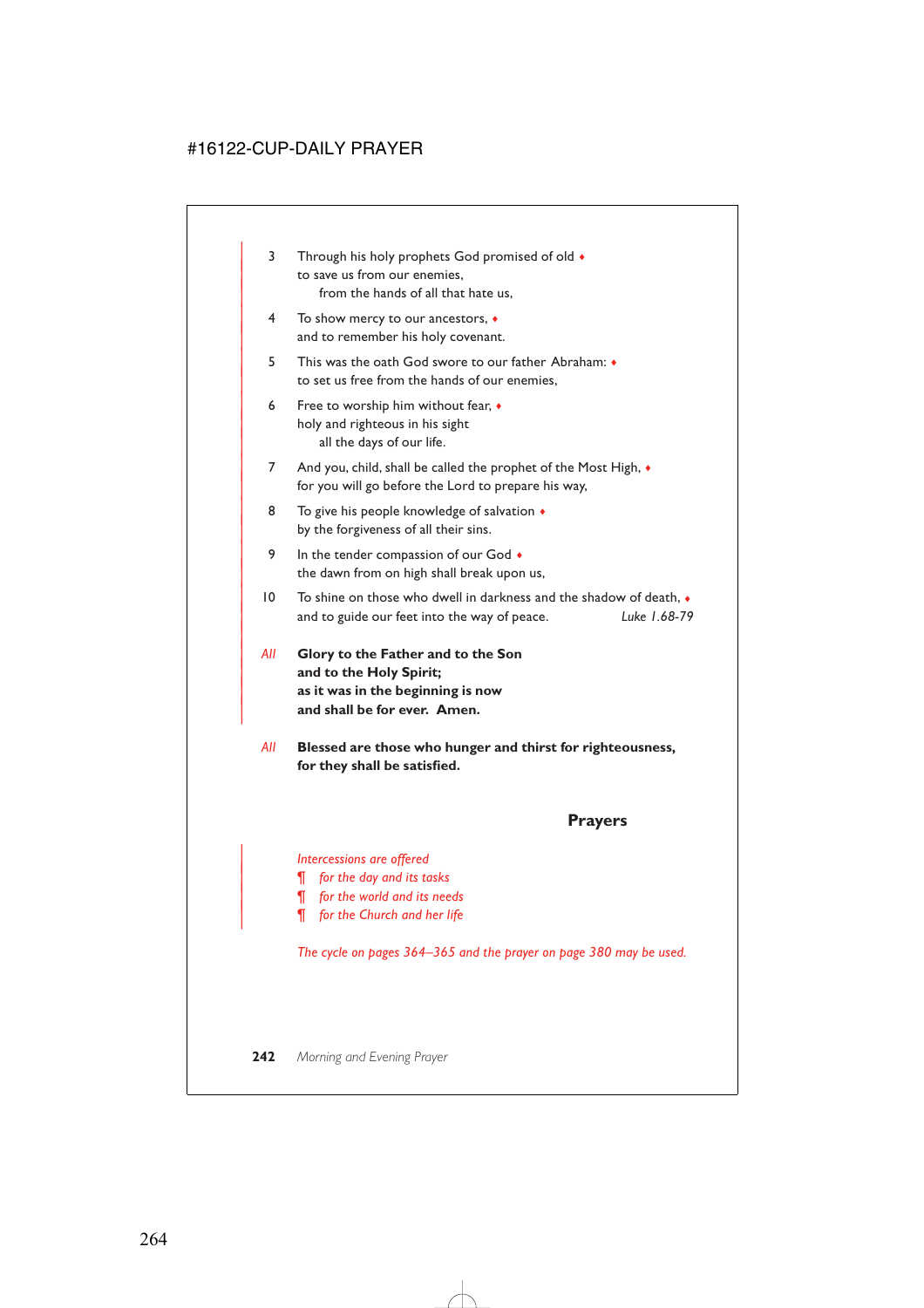#### *These responses may be used*

Lord, in your mercy *(or)* Lord, hear us. **hear our prayer. Lord, graciously hear us.**

#### *Silence may be kept.*

#### | *The Collect of the day or the following is said*

Almighty and everlasting God, you hate nothing that you have made and forgive the sins of all those who are penitent: create and make in us new and contrite hearts that we, worthily lamenting our sins and acknowledging our wretchedness, may receive from you, the God of all mercy, perfect remission and forgiveness; through Jesus Christ our Lord.

*All* **Amen.**

#### | *The Lord's Prayer is said*

Trusting in the compassion of God, as our Saviour taught us, so we pray

### | *All* **Our Father in heaven …**

| *(or)*

Trusting in the compassion of God, let us pray with confidence as our Saviour has taught us

#### | *All* **Our Father, who art in heaven …**

## **The Conclusion**

May God our Redeemer show us compassion and love.

#### | *All* **Amen.**

Let us bless the Lord.

*All* **Thanks be to God.**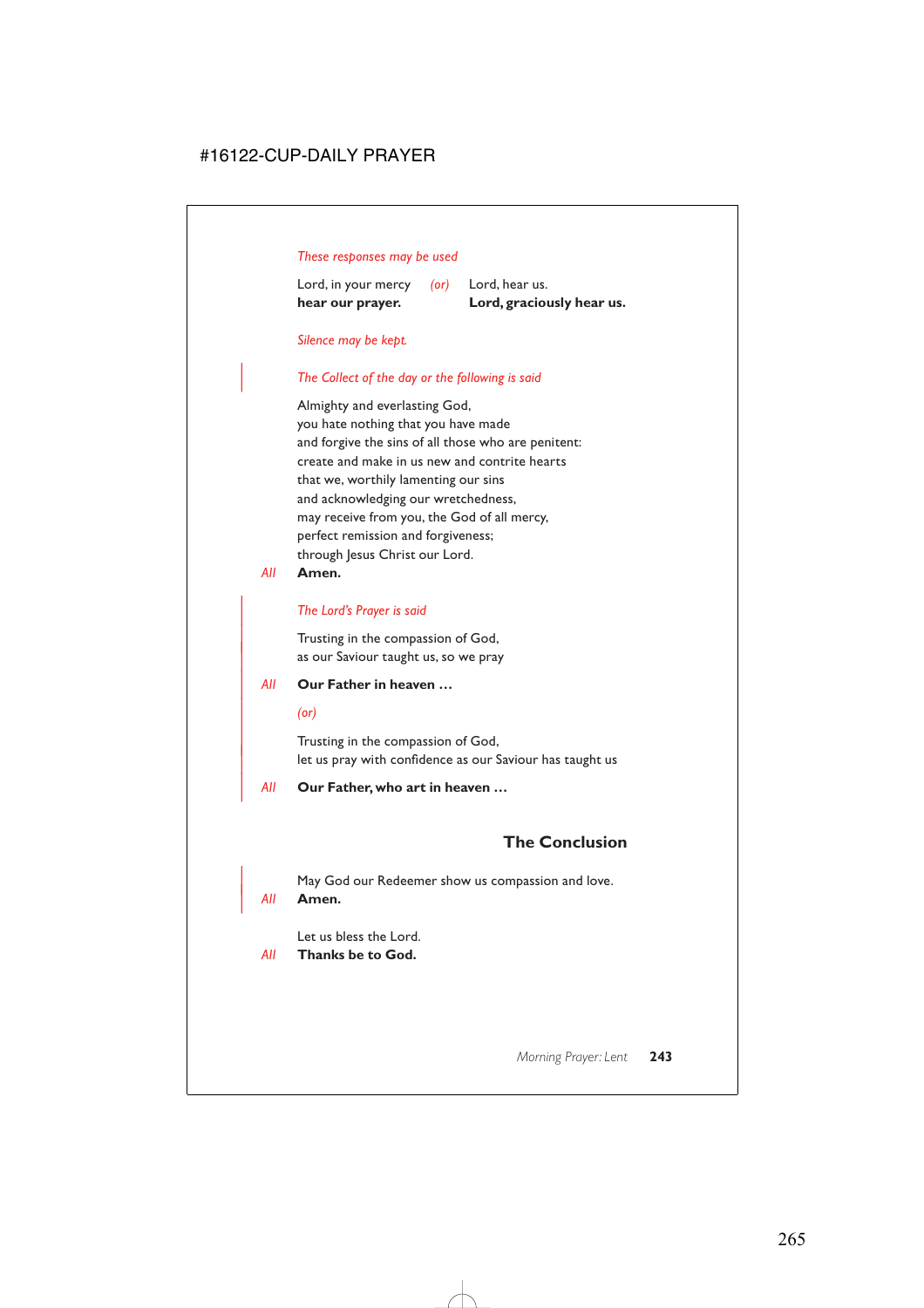

|

## **Preparation**

| O God, make speed to save us.

| *All* **O Lord, make haste to help us.**

Hear our voice, O Lord, according to your faithful love, | *All* **according to your judgement give us life.**

| *One or more of the following is said or sung:*

#### *this or another prayer of thanksgiving*

Blessed are you, Lord God of our salvation, to you be glory and praise for ever. In the darkness of our sin you have shone in our hearts to give the light of the knowledge of the glory of God in the face of lesus Christ. Open our eyes to acknowledge your presence, that freed from the misery of sin and shame we may grow into your likeness from glory to glory. Blessed be God, Father, Son and Holy Spirit.

*All* **Blessed be God for ever.**

#### *A Song of Entreaty (page 567), the following or another suitable hymn*

Lord Jesus, think on me, and purge away my sin; from earthborn passions set me free, and make me pure within.

Lord Jesus, think on me with many a care opprest; let me thy loving servant be, and taste thy promised rest.

Lord Jesus, think on me, nor let me go astray; through darkness and perplexity point thou the heavenly way.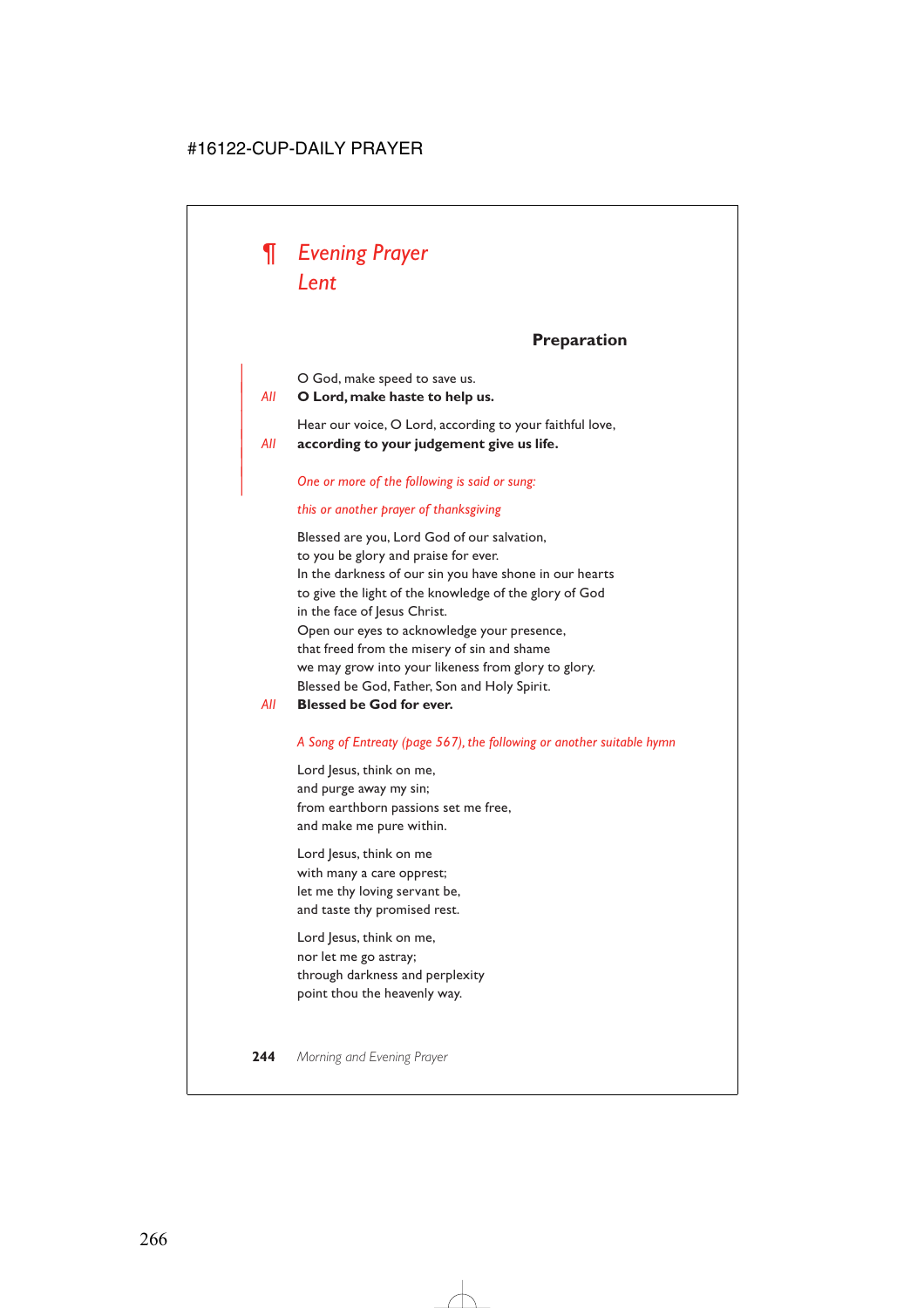Lord Jesus, think on me, that, when the flood is past, I may the eternal brightness see, and share thy joy at last. *George the Sinner, tr: A W Chatfield*

*(Tune: SM)*

#### *This opening prayer may be said*

That this evening may be holy, good and peaceful, let us pray with one heart and mind.

#### *Silence is kept.*

As our evening prayer rises before you, O God, so may your mercy come down upon us to cleanse our hearts and set us free to sing your praise now and for ever.

*All* **Amen.**

## **The Word of God**

## *Psalmody*

#### | *The appointed psalmody is said.*

*Each psalm or group of psalms may end with*

*All* **Glory to the Father and to the Son and to the Holy Spirit; as it was in the beginning is now and shall be for ever. Amen.**

> *If there are two Scripture readings, the first may be read here, or both may be read after the canticle.*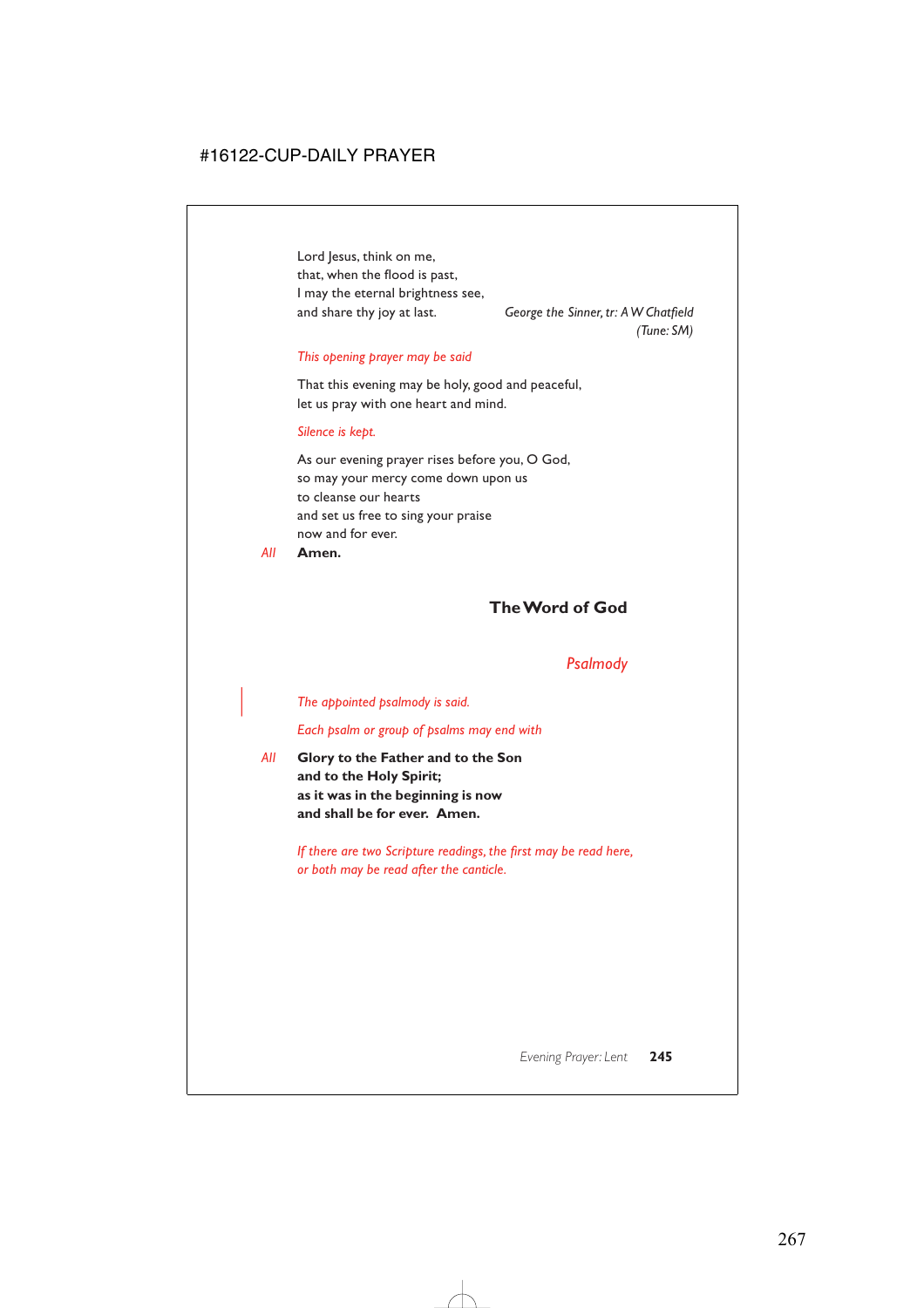## *Canticle*

*A Song of Christ the Servant, or another suitable canticle, for example, number 61 (page 619) or number 67 (page 625), may be said*

#### *Refrain:*

### *All* **Christ committed no sin, no guile was found on his lips.**

- 1 Christ suffered for you, leaving you an example, ♦ that you should follow in his steps.
- 2 He committed no sin, no guile was found on his lips,  $\bullet$ when he was reviled, he did not revile in turn.
- 3 When he suffered, he did not threaten, ♦ but he trusted himself to God who judges justly.
- 4 Christ himself bore our sins in his body on the tree, ♦ that we might die to sin and live to righteousness.

### 5 By his wounds, you have been healed, for you were straying like sheep, ♦ but have now returned to the shepherd and guardian of your souls. *1 Peter 2.21b-25*

- *All* **Glory to the Father and to the Son and to the Holy Spirit; as it was in the beginning is now and shall be for ever. Amen.**
- *All* **Christ committed no sin, no guile was found on his lips.**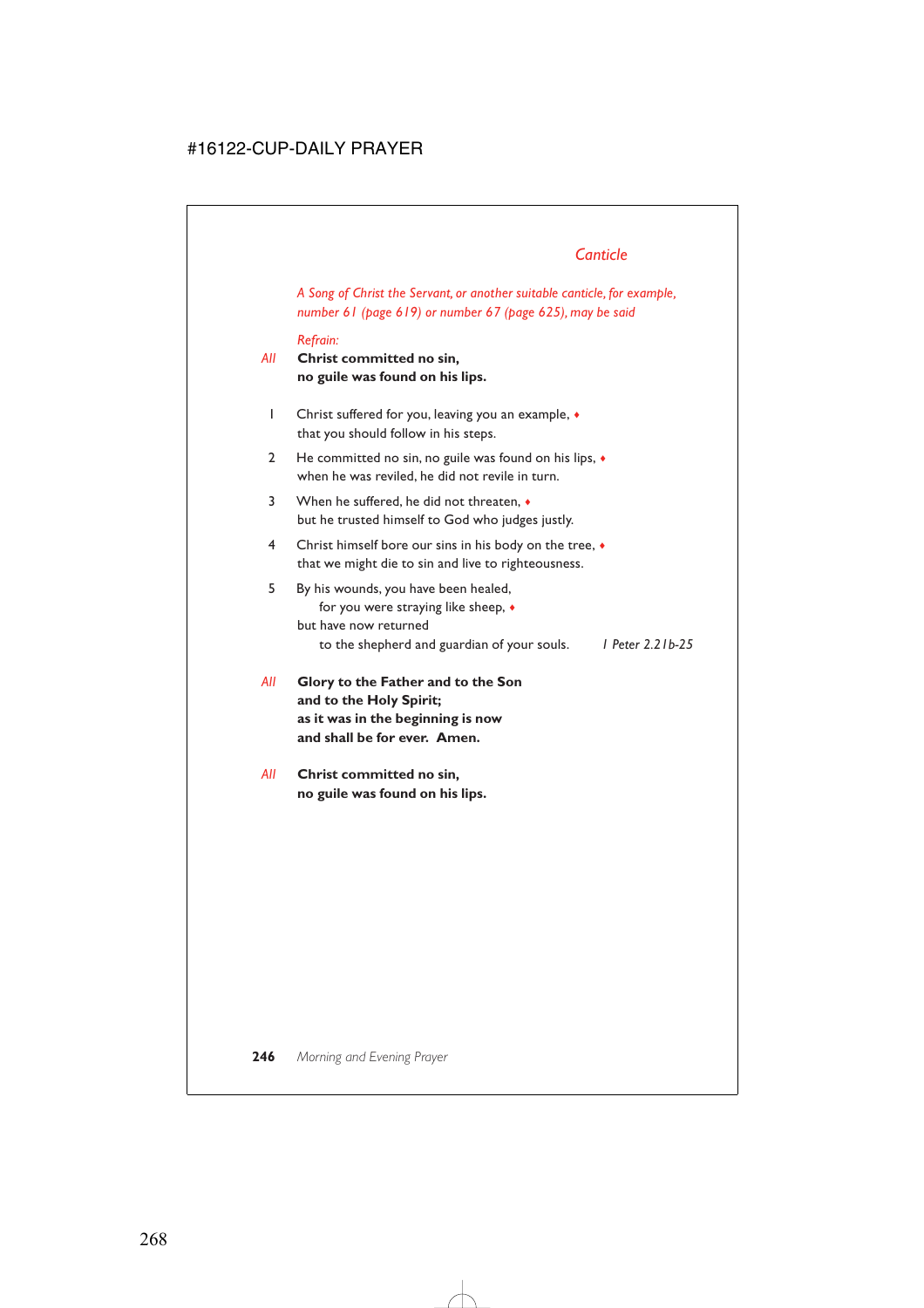| *One or more readings appointed for the day are read.*

*The reading(s) may be followed by a time of silence.*

*A suitable song or chant, or a responsory in this or another form, may follow*

Forsake me not, O Lord; be not far from me, O my God.

- *All* **Forsake me not, O Lord; be not far from me, O my God.** Make haste to help me, O Lord of my salvation.
- *All* **Be not far from me, O my God.** Glory to the Father and to the Son and to the Holy Spirit.
- *All* **Forsake me not, O Lord; be not far from me, O my God.** *from Psalm 38*

## *Gospel Canticle*

| *The Magnificat (The Song of Mary) is normally said,* | *or A Song of Praise (page 627) may be said*

#### *Refrain:*

*All* **Come, let us return to the Lord, for our God will richly pardon.**

- | 1 My soul proclaims the greatness of the Lord, | my spirit rejoices in God my Saviour; ♦ he has looked with favour on his lowly servant.
- 2 From this day all generations will call me blessed;  $\bullet$ the Almighty has done great things for me and holy is his name.
- $3$  He has mercy on those who fear him,  $\bullet$ from generation to generation.
- $4$  He has shown strength with his arm  $\bullet$ and has scattered the proud in their conceit,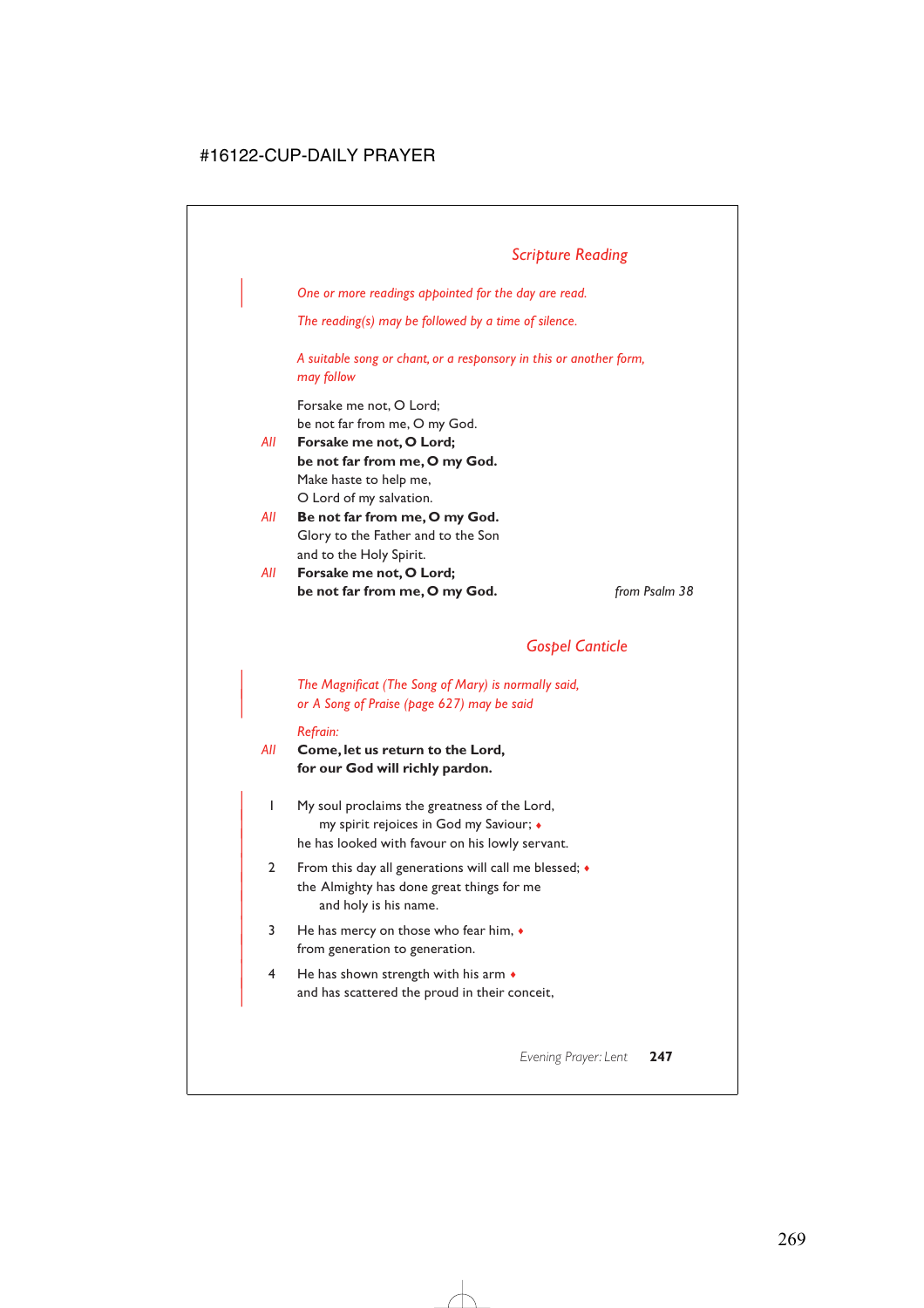| 5   | Casting down the mighty from their thrones $\bullet$<br>and lifting up the lowly.                                                  |              |
|-----|------------------------------------------------------------------------------------------------------------------------------------|--------------|
| 6   | He has filled the hungry with good things $\bullet$<br>and sent the rich away empty.                                               |              |
| 7   | He has come to the aid of his servant Israel. $\bullet$<br>to remember his promise of mercy,                                       |              |
| 8   | The promise made to our ancestors, $\bullet$<br>to Abraham and his children for ever.                                              | Luke 1.46-55 |
| All | Glory to the Father and to the Son<br>and to the Holy Spirit;<br>as it was in the beginning is now<br>and shall be for ever. Amen. |              |
| All | Come, let us return to the Lord,<br>for our God will richly pardon.                                                                |              |

### **Prayers**

*Thanksgiving may be made for the day.*

| *Intercessions are offered*

| *¶ for peace*

| *¶ for individuals and their needs*

*The cycle on pages 364–365 and the prayer on page 380 may be used.*

### *These responses may be used*

| hear our prayer.    |      | Lord, graciously hear us. |
|---------------------|------|---------------------------|
| Lord, in your mercy | (or) | Lord, hear us.            |

*Silence may be kept.*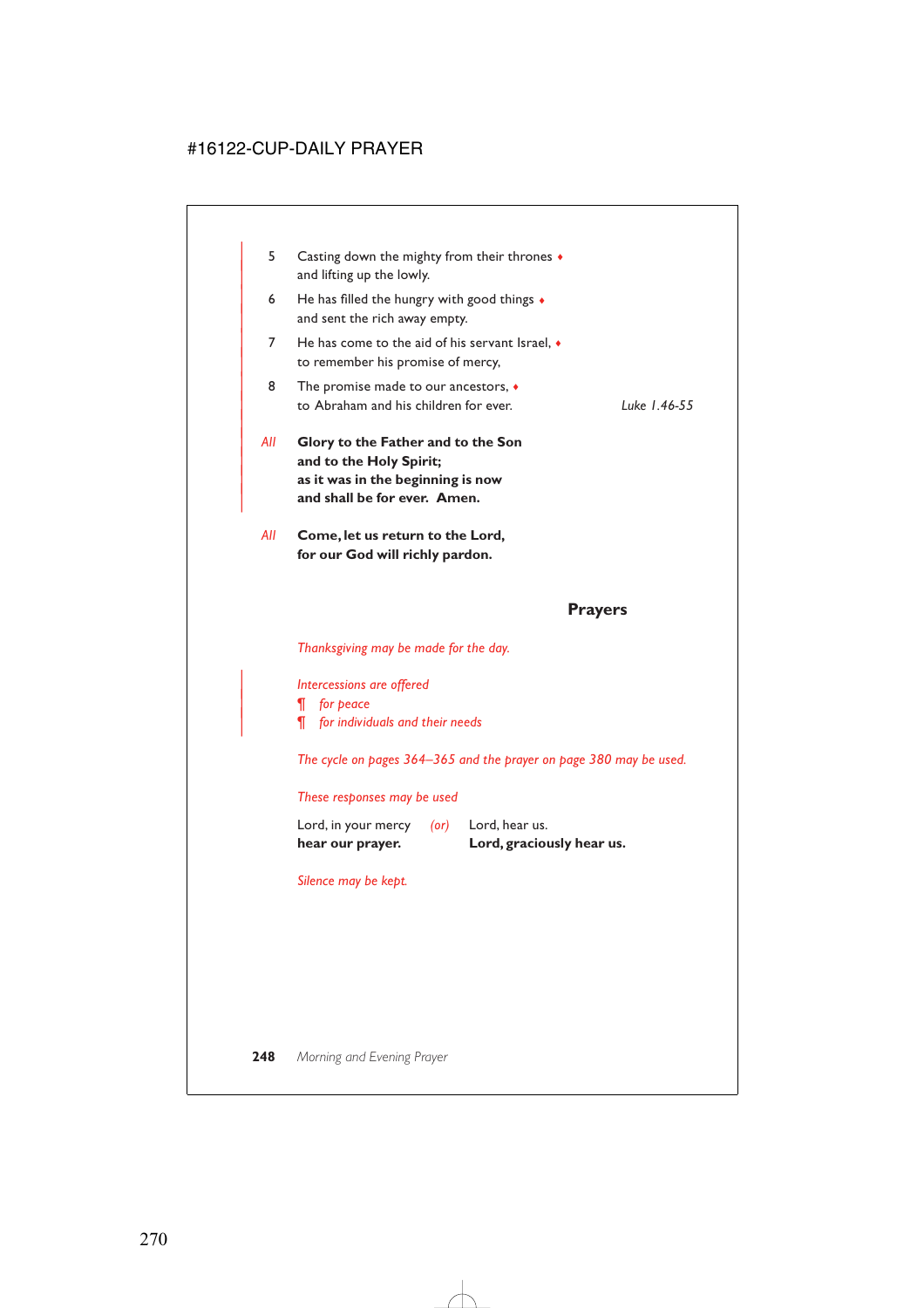### | *The Collect of the day or the following is said*

Almighty and everlasting God, you hate nothing that you have made and forgive the sins of all those who are penitent: create and make in us new and contrite hearts that we, worthily lamenting our sins and acknowledging our wretchedness, may receive from you, the God of all mercy, perfect remission and forgiveness; through Jesus Christ our Lord.

*All* **Amen.**

#### | *The Lord's Prayer is said*

Trusting in the compassion of God, as our Saviour taught us, so we pray

#### | *All* **Our Father in heaven …**

| *(or)*

Trusting in the compassion of God, let us pray with confidence as our Saviour has taught us

| *All* **Our Father, who art in heaven …**

## **The Conclusion**

May God our Redeemer show us compassion and love.

| *All* **Amen.**

Let us bless the Lord.

*All* **Thanks be to God.**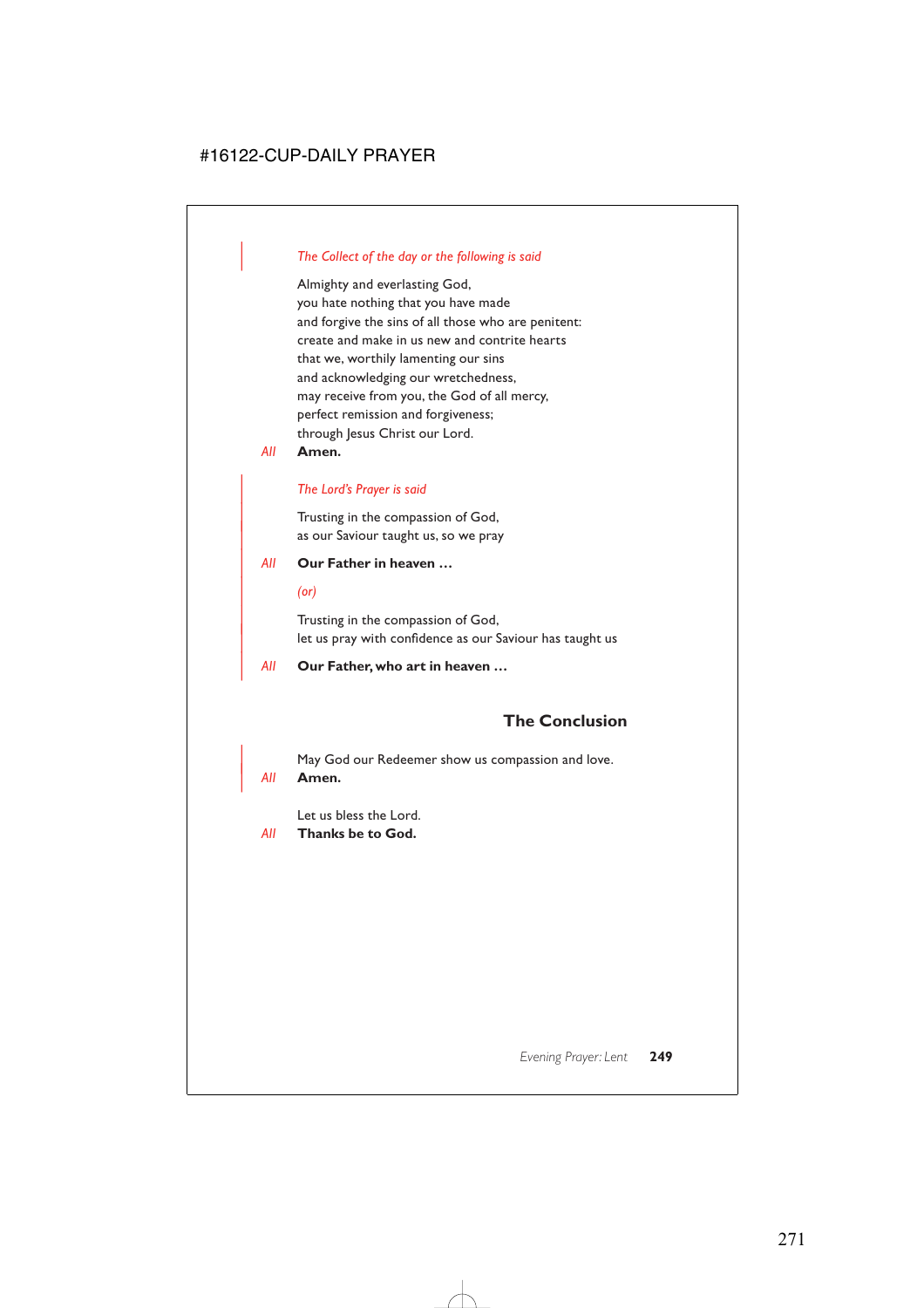

## **Preparation**

O Lord, open our lips

|

### | *All* **and our mouth shall proclaim your praise.**

Let your ways be known upon earth,

| *All* **your saving power among the nations.**

#### | *One or more of the following is said or sung:*

#### *this or another prayer of thanksgiving*

Blessed are you, Lord God of our salvation, to you be praise and glory for ever. As a man of sorrows and acquainted with grief your only Son was lifted up that he might draw the whole world to himself. May we walk this day in the way of the cross and always be ready to share its weight, declaring your love for all the world. Blessed be God, Father, Son and Holy Spirit.

*All* **Blessed be God for ever.**

#### *a suitable hymn, or A Song of Lamentation*

- 1 Is it nothing to you, all you who pass by?  $\bullet$ Look and see if there is any sorrow like my sorrow,
- 2 Which was brought upon me,  $\bullet$ which the Lord inflicted on the day of his fierce anger.
- 3 For these things I weep; my eyes flow with tears; ♦ for a comforter is far from me, one to revive my courage.
- 4 Remember my affliction and my bitterness, ♦ the wormwood and the gall!
- 5 But this I call to mind, ♦ and therefore I have hope: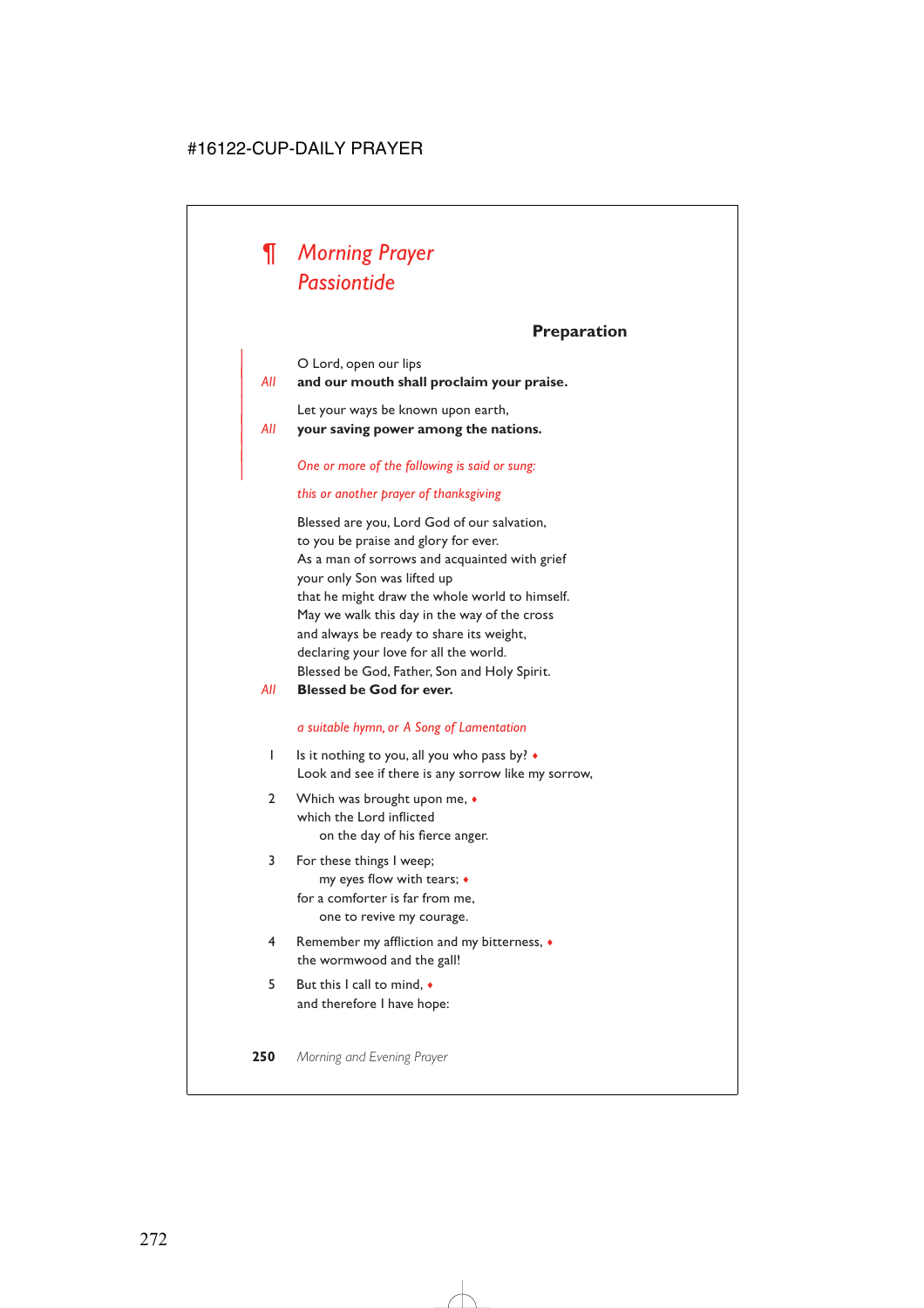- 6 The steadfast love of the Lord never ceases, ♦ his mercies never come to an end;
- 7 They are new every morning;  $\triangleleft$ great is your faithfulness.
- 8 'The Lord is my portion,' says my soul,  $\bullet$ 'therefore I will hope in him.'
- 9 The Lord is good to those who wait for him,  $\bullet$ to the soul that seeks him.
- 10 It is good that we should wait quietly  $\bullet$ for the salvation of the Lord.
- 11 For the Lord will not reject for ever; ♦ though he causes grief, he will have compassion,
- 12 According to the abundance of his steadfast love;  $\bullet$ for he does not willingly afflict or grieve anyone. *Lamentations 1.12,16a,b; 3.19,21-26,31-33*
- *All* **Glory to the Father and to the Son and to the Holy Spirit; as it was in the beginning is now and shall be for ever. Amen.**

### *This opening prayer may be said*

The night has passed, and the day lies open before us; let us pray with one heart and mind.

*Silence is kept.*

As we rejoice in the gift of this new day, so may the light of your presence, O God, set our hearts on fire with love for you; now and for ever.

*All* **Amen.**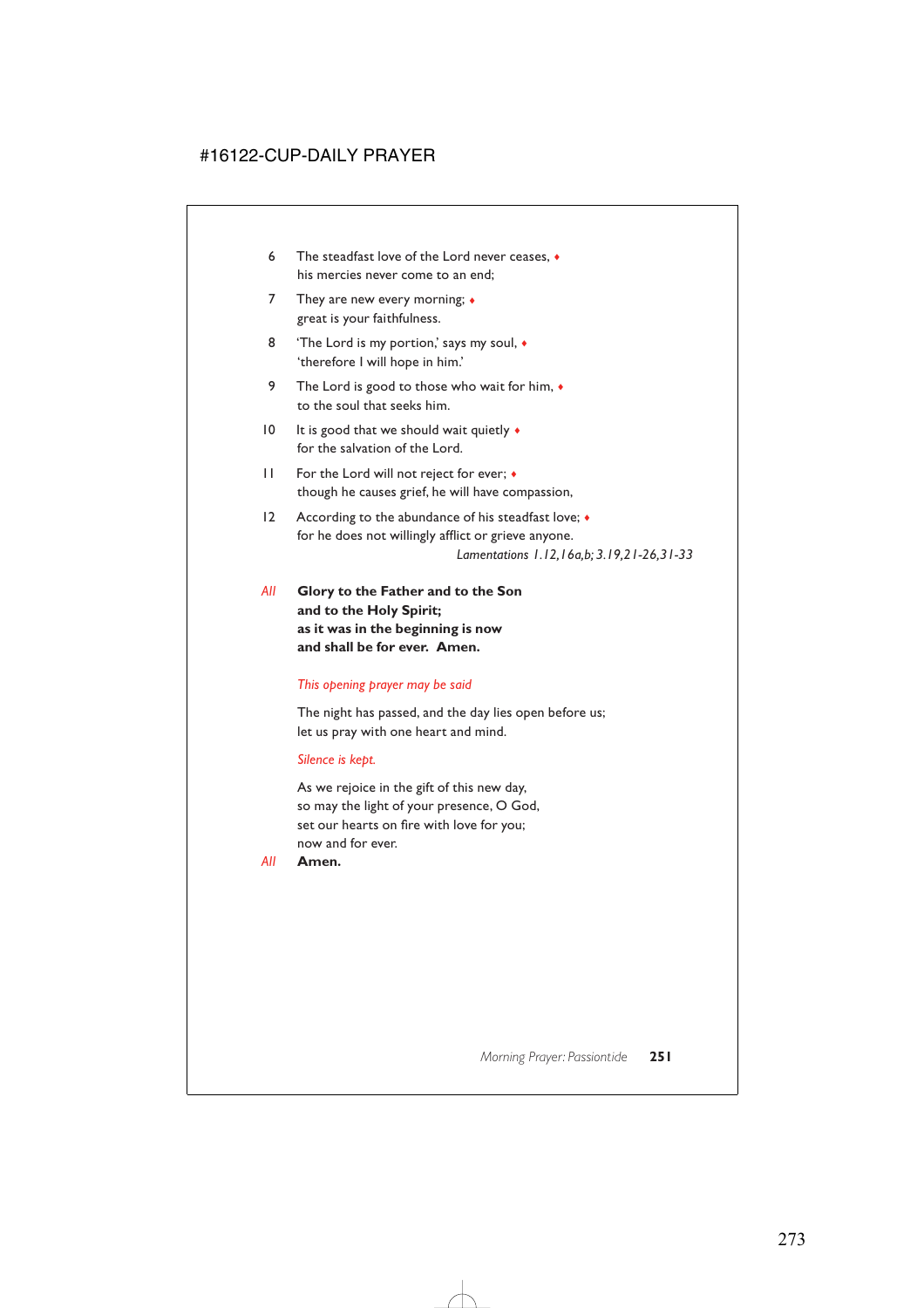## *Psalmody*

### | *The appointed psalmody is said.*

*Each psalm or group of psalms may end with*

*All* **Glory to the Father and to the Son and to the Holy Spirit; as it was in the beginning is now and shall be for ever. Amen.**

> *If there are two Scripture readings, the first may be read here, or both may be read after the canticle.*

## *Canticle*

*A Song of the Lord's Gracious Deeds, or another suitable canticle, for example, number 23 (page 574), number 42 (page 593) or number 43 (page 594), may be said*

#### *Refrain:*

### *All* **I will recount the gracious deeds of the Lord, the praises of the Most High.**

- 1 Who is this that comes from Edom, ♦ coming from Bozrah, his garments stained crimson?
- 2 Who is this in glorious apparel,  $\bullet$ marching in the greatness of his strength?
- 3 'It is I, who announce that right has won the day, ♦ it is I,' says the Lord, 'for I am mighty to save.'
- 4 Why are your robes all red, O Lord,  $\bullet$ and your garments like theirs who tread the winepress?
- 5 'I have trodden the winepress alone, ♦ and from the peoples no one was with me.'
- 6 I will recount the gracious deeds of the Lord,  $\bullet$ the praises of the Most High;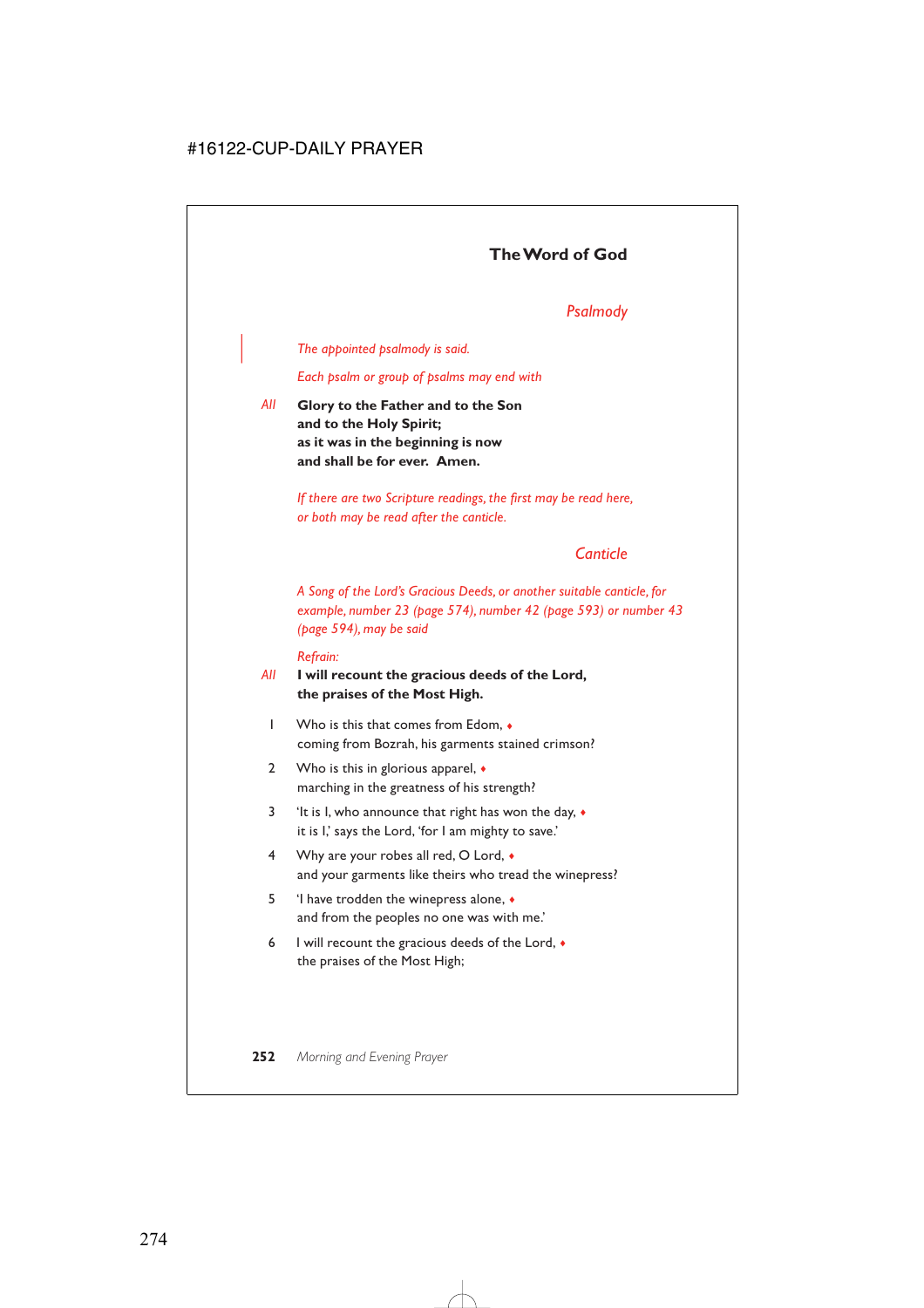- 7 All that God has done for us in his mercy,  $\bullet$ by his many acts of love.
- 8 For God said, 'Surely, they are my people, my children who will not deal falsely,' ♦ and he became their Saviour in all their distress.
- 9 So God redeemed them by his love and pity;  $\triangleleft$ he lifted them up and carried them through all the days of old. *Isaiah 63.1-3a,7-9*

- *All* **Glory to the Father and to the Son and to the Holy Spirit; as it was in the beginning is now and shall be for ever. Amen.**
- *All* **I will recount the gracious deeds of the Lord, the praises of the Most High.**

## *Scripture Reading*

| *One or more readings appointed for the day are read.*

*The reading(s) may be followed by a time of silence.*

*A suitable song or chant, or a responsory in this or another form, may follow*

We adore you, O Christ, and we bless you;

- *All* **by your holy cross, you have redeemed the world.** God chose what is weak in the world to shame the strong.
- *All* **We adore you, O Christ, and we bless you.** We preach Christ crucified, the power of God and the wisdom of God.
- *All* **By your holy cross, you have redeemed the world.** God forbid that I should glory, save in the cross of our Lord Jesus Christ.
- *All* **We adore you, O Christ, and we bless you; by your holy cross, you have redeemed the world.**

*cf 1 Corinthians 1 and Galatians 6*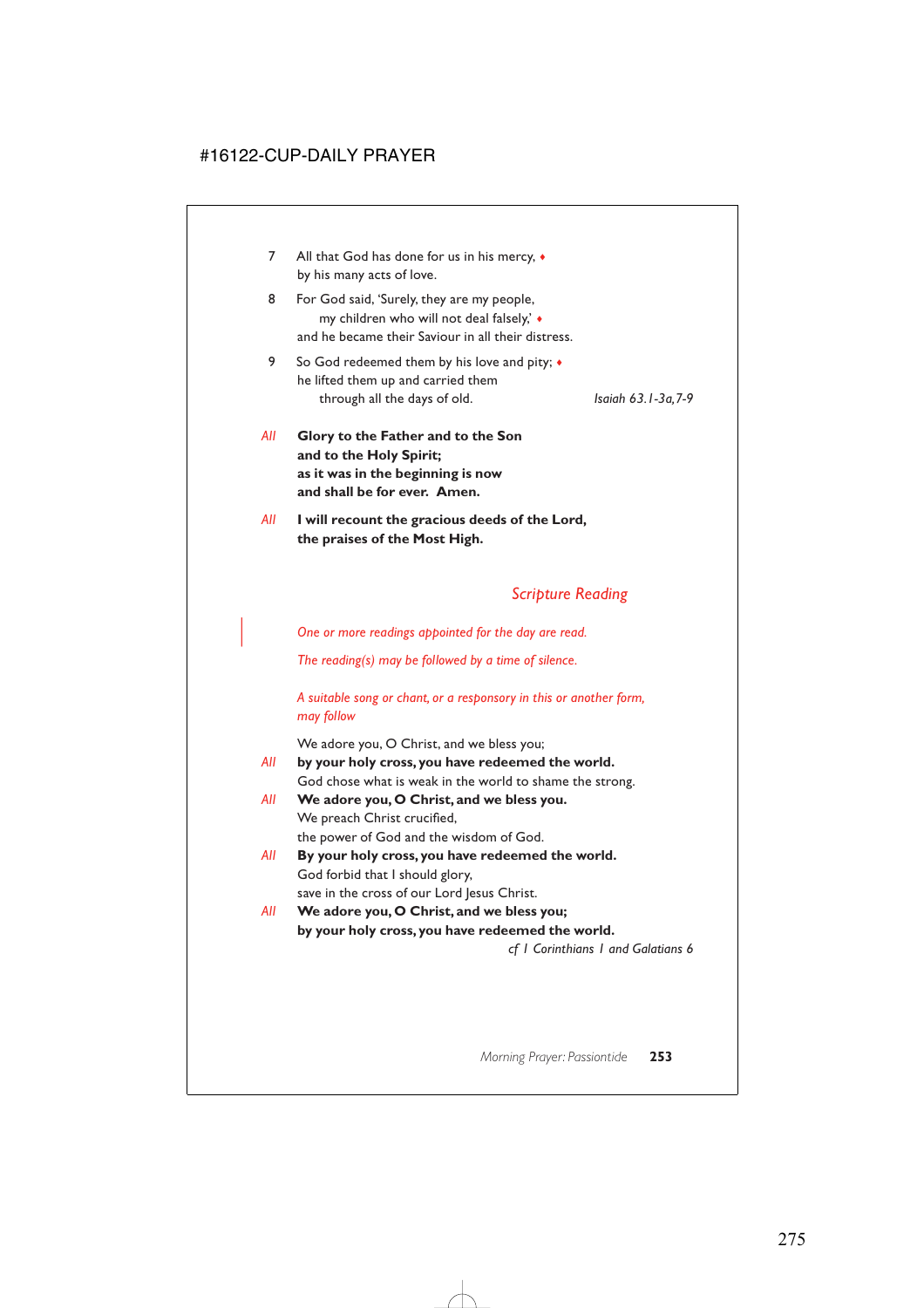## *Gospel Canticle*

| *The Benedictus (The Song of Zechariah) is normally said,* | *or Saviour of the World (page 644) may be said*

#### *Refrain:*

- *All* **The word of the cross is folly to those who are perishing, but to those who are being saved it is the power of God.**
	- | 1 Blessed be the Lord the God of Israel, ♦ who has come to his people and set them free.
	- | 2 He has raised up for us a mighty Saviour, ♦ born of the house of his servant David.
	- 3 Through his holy prophets God promised of old  $\bullet$ to save us from our enemies. from the hands of all that hate us,
	- | 4 To show mercy to our ancestors, ♦ and to remember his holy covenant.
	- | 5 This was the oath God swore to our father Abraham: ♦ to set us free from the hands of our enemies.
	- 6 Free to worship him without fear,  $\bullet$ holy and righteous in his sight all the days of our life.
	- 7 And you, child, shall be called the prophet of the Most High,  $\bullet$ for you will go before the Lord to prepare his way,
	- 8 To give his people knowledge of salvation  $\triangleleft$ by the forgiveness of all their sins.
	- 9 In the tender compassion of our God  $\bullet$ the dawn from on high shall break upon us,
- | 10 To shine on those who dwell in darkness and the shadow of death, ♦ | and to guide our feet into the way of peace. *Luke 1.68-79*
- | *All* **Glory to the Father and to the Son** and to the Holy Spirit; | **as it was in the beginning is now** | **and shall be for ever. Amen.**

|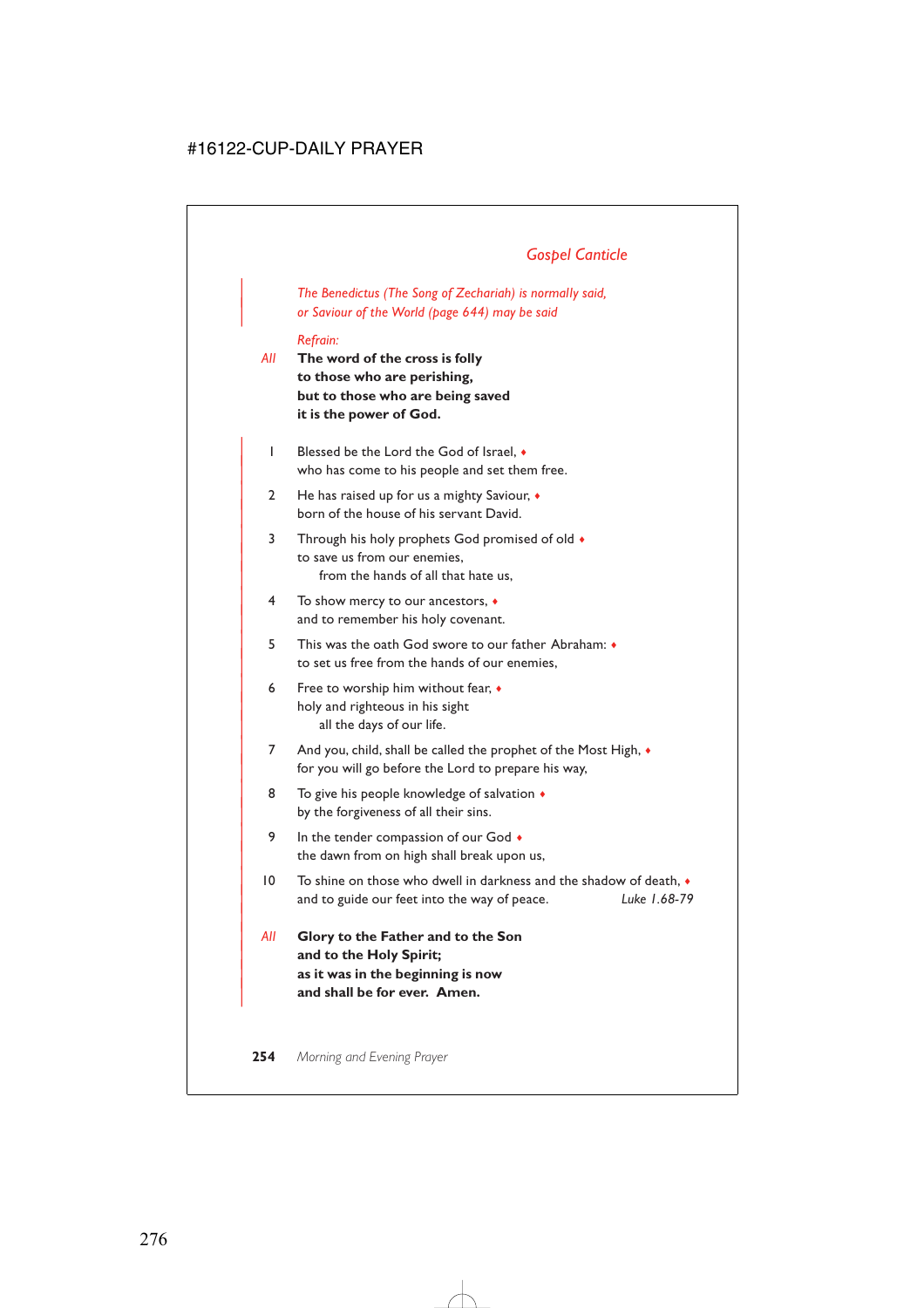*All* **The word of the cross is folly to those who are perishing, but to those who are being saved it is the power of God.**

### **Prayers**

#### | *Intercessions are offered*

- | *¶ for the day and its tasks*
- | *¶ for the world and its needs*
- | *¶ for the Church and her life*

*The cycle on pages 364–365 and the prayer on page 381 may be used.*

#### *These responses may be used*

| hear our prayer.    |            | Lord, graciously hear us. |
|---------------------|------------|---------------------------|
| Lord, in your mercy | $($ or $)$ | Lord, hear us.            |

#### *Silence may be kept.*

| *The Collect of the day or one of the following is said*

### *(from the Fifth Sunday of Lent)*

Most merciful God, who by the death and resurrection of your Son Jesus Christ delivered and saved the world: grant that by faith in him who suffered on the cross we may triumph in the power of his victory; through Jesus Christ our Lord.

#### *All* **Amen.**

#### *(or, from Palm Sunday)*

Almighty and everlasting God, who in your tender love towards the human race sent your Son our Saviour Jesus Christ to take upon him our flesh and to suffer death upon the cross: grant that we may follow the example of his patience and humility, and also be made partakers of his resurrection; through Jesus Christ our Lord.

*All* **Amen.**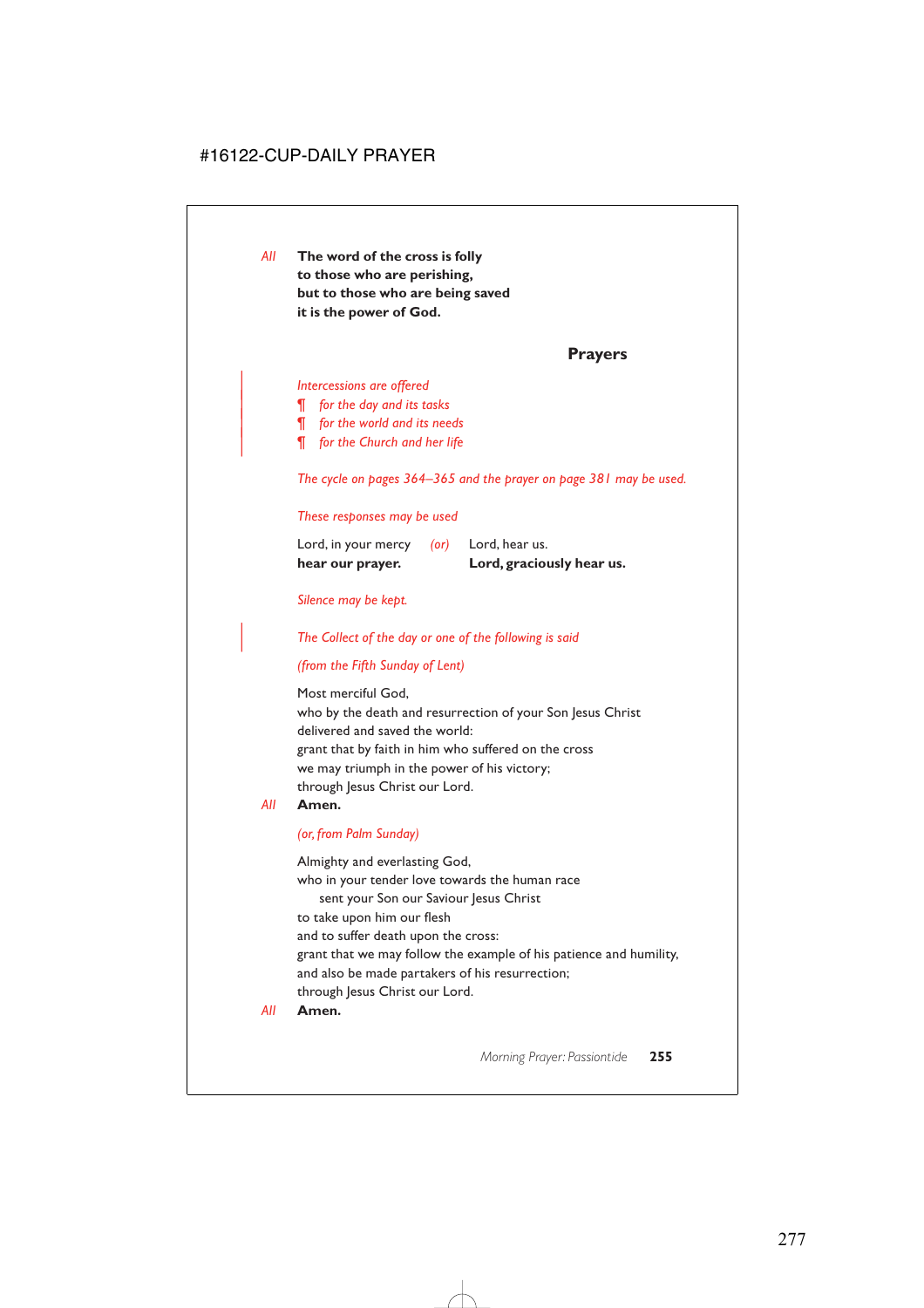### | *The Lord's Prayer is said*

Standing at the foot of the cross, as our Saviour taught us, so we pray

### | *All* **Our Father in heaven …**

#### | *(or)*

Standing at the foot of the cross, let us pray with confidence as our Saviour has taught us

#### | *All* **Our Father, who art in heaven …**

## **The Conclusion**

May Christ, who bore our sins on the cross, set us free to serve him with joy.

### | *All* **Amen.**

Let us bless the Lord.

*All* **Thanks be to God.**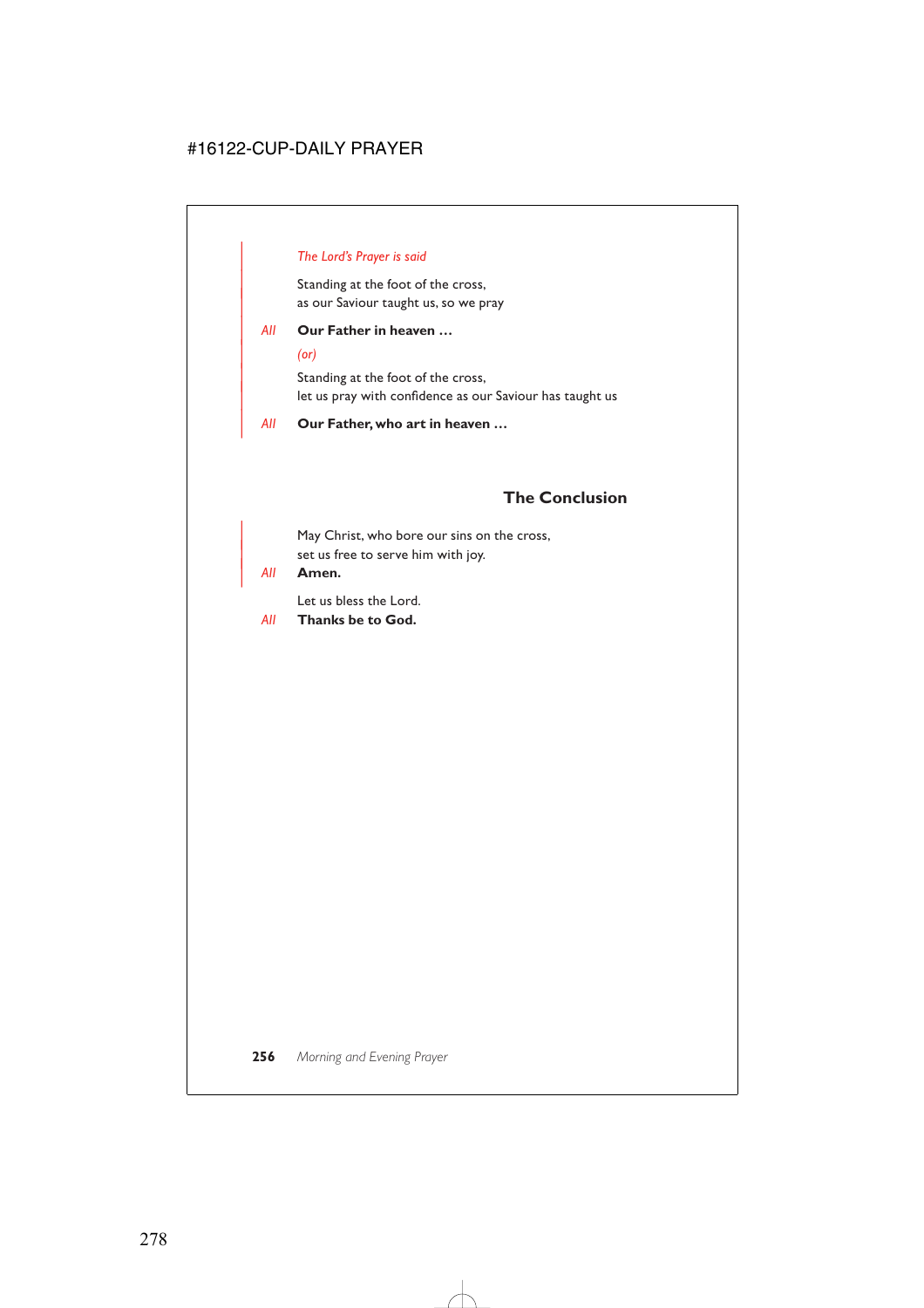

|

## **Preparation**

| O God, make speed to save us.

| *All* **O Lord, make haste to help us.**

Let your ways be known upon earth | *All* **your saving power among the nations.**

| *One or more of the following is said or sung:*

#### *this or another prayer of thanksgiving*

Blessed are you, Lord God of our salvation, to you be glory and praise for ever. As we behold your Son, enthroned on the cross, stir up in us the fire of your love, that we may be cleansed from all our sins, and walk with you in newness of life singing the praise of him who died for us and our salvation. Blessed be God, Father, Son and Holy Spirit.

*All* **Blessed be God for ever.**

### *Saviour of the World (page 644), the following or another suitable hymn*

The royal banners forward go, the cross shines forth in mystic glow; where he in flesh, our flesh who made, our sentence bore, our ransom paid.

There whilst he hung, his sacred side by soldier's spear was opened wide, to cleanse us in the precious flood of water mingled with his blood.

Fulfilled is now what David told in true prophetic song of old, how God the nations' King should be; for God is reigning from the tree.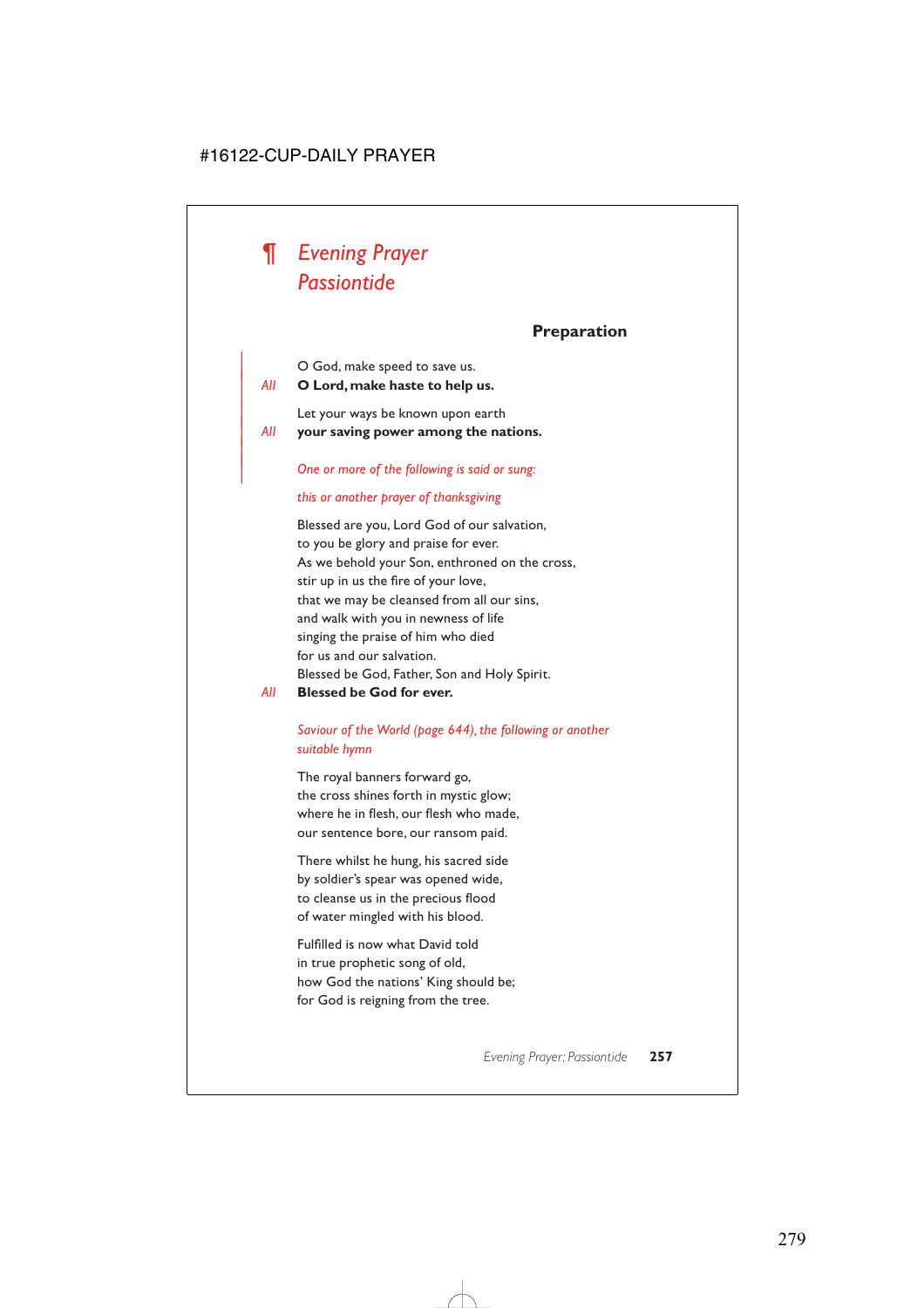O tree of glory, tree most fair, ordained those holy limbs to bear, how bright in purple robe it stood, the purple of a Saviour's blood!

Upon its arms, like balance true, he weighed the price for sinners due, the price which none but he could pay, and spoiled the spoiler of his prey.

To thee, eternal Three in One, let homage meet by all be done: as by the cross thou dost restore, so rule and guide us evermore.

> *Venantius Fortunatus, tr: J M Neale (alt.) (Tune: LM)*

#### *This opening prayer may be said*

That this evening may be holy, good and peaceful, let us pray with one heart and mind.

#### *Silence is kept.*

As our evening prayer rises before you, O God, so may your mercy come down upon us to cleanse our hearts and set us free to sing your praise now and for ever.

*All* **Amen.**

### **The Word of God**

#### *Psalmody*

| *The appointed psalmody is said.*

*Each psalm or group of psalms may end with*

*All* **Glory to the Father and to the Son and to the Holy Spirit; as it was in the beginning is now and shall be for ever. Amen.**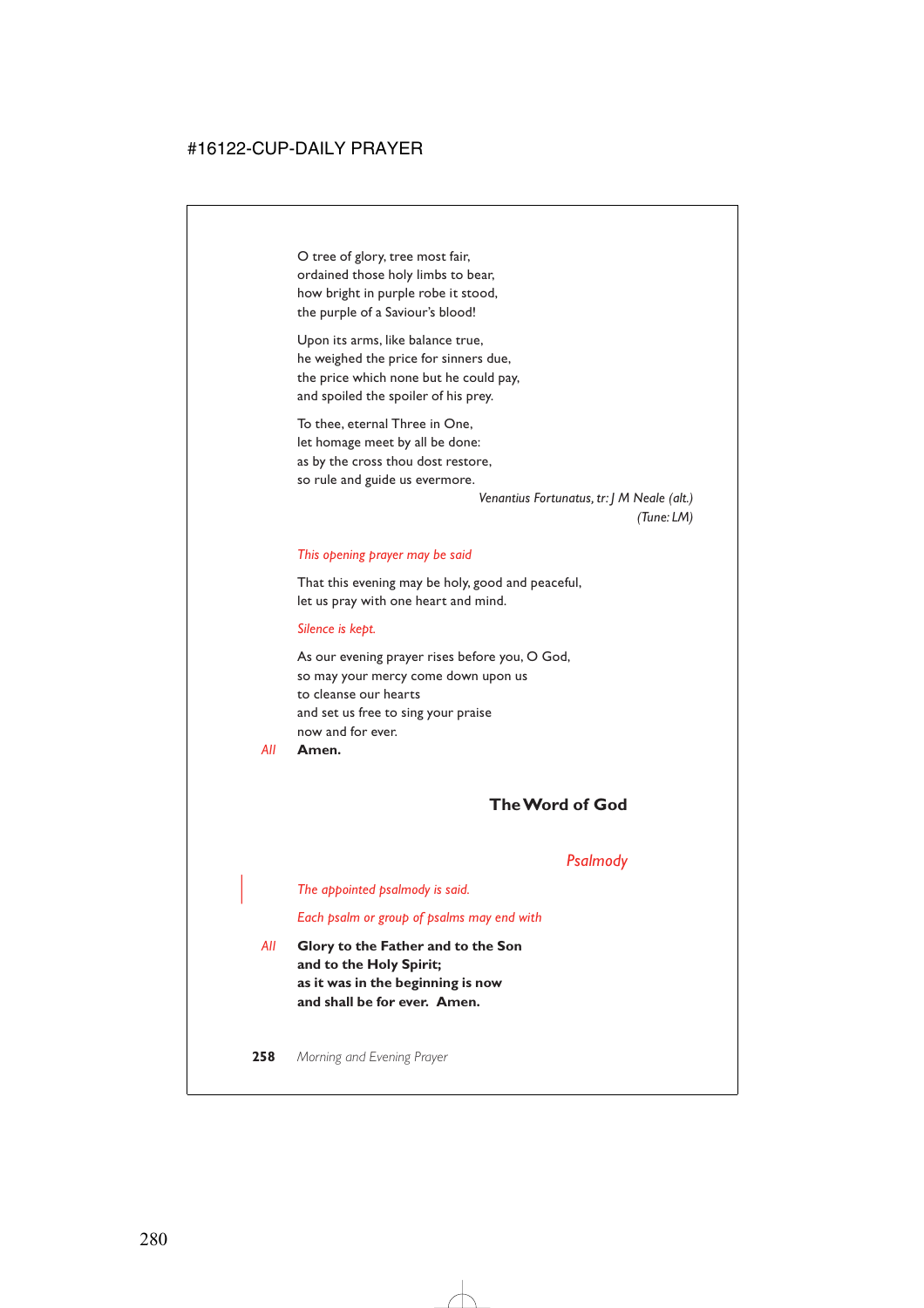*If there are two Scripture readings, the first may be read here, or both may be read after the canticle.*

## *Canticle*

*The Song of Christ's Glory, or another suitable canticle, for example, number 66 (page 624) or number 87 (page 644), may be said*

#### *Refrain:*

### *All* **At the name of Jesus every knee shall bow.**

- 1 Christ Jesus was in the form of God,  $\bullet$ but he did not cling to equality with God.
- 2 He emptied himself, taking the form of a servant,  $\bullet$ and was born in our human likeness.
- 3 Being found in human form he humbled himself, ♦ and became obedient unto death, even death on a cross.
- 4 Therefore God has highly exalted him, ♦ and bestowed on him the name above every name,
- 5 That at the name of Jesus every knee should bow,  $\bullet$ in heaven and on earth and under the earth;
- 6 And every tongue confess that Jesus Christ is Lord,  $\bullet$ to the glory of God the Father. *Philippians 2.5-11*
- *All* **Glory to the Father and to the Son and to the Holy Spirit; as it was in the beginning is now and shall be for ever. Amen.**
- *All* **At the name of Jesus every knee shall bow.**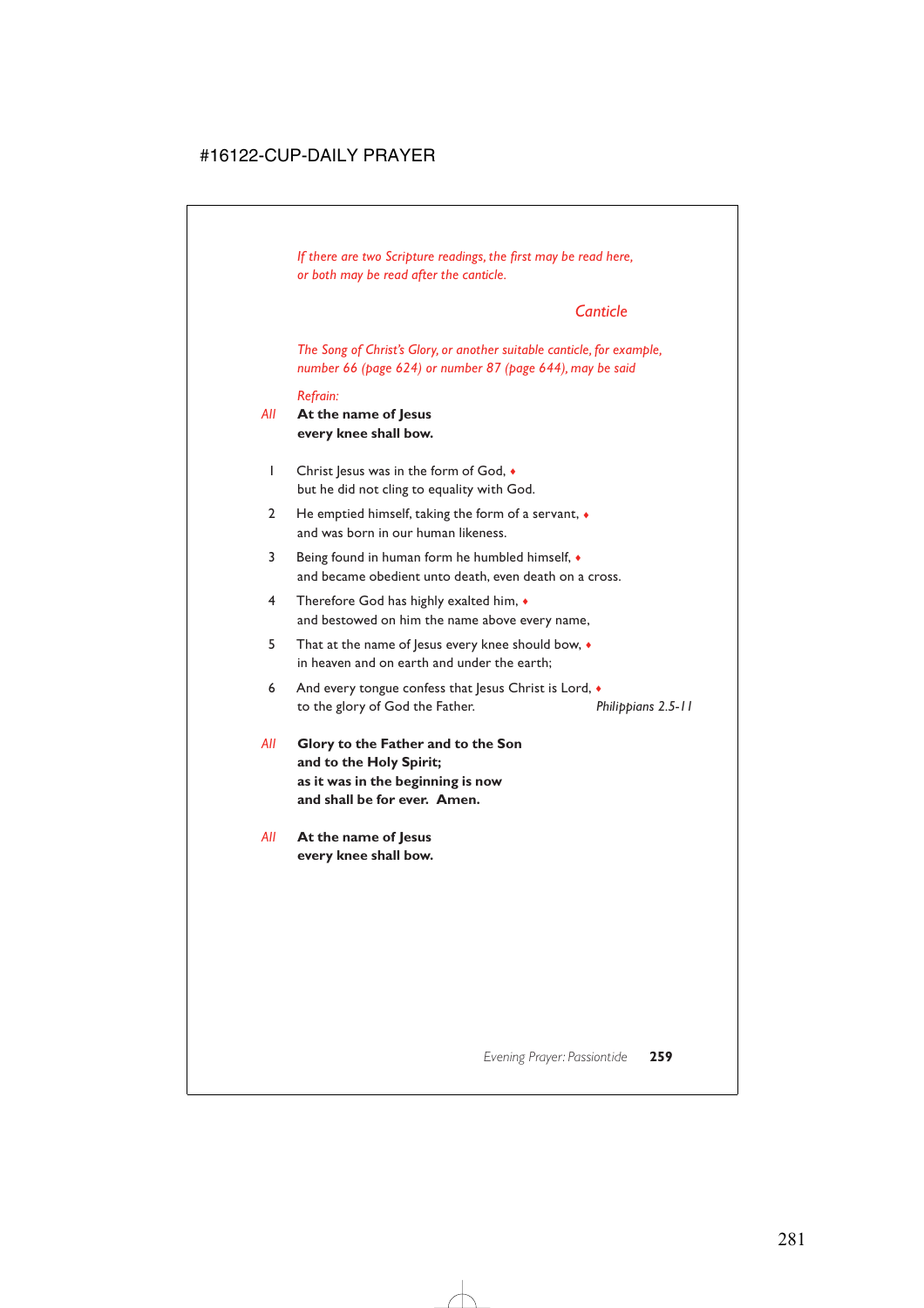| *One or more readings appointed for the day are read.*

*The reading(s) may be followed by a time of silence.*

*A suitable song or chant, or a responsory in this or another form, may follow*

We adore you, O Christ, and we bless you;

- *All* **by your holy cross, you have redeemed the world.** Christ committed no sin, no guile was found on his lips.
- *All* **We adore you, O Christ, and we bless you.** He himself bore our sins in his body on the tree that we might die to sin and live to righteousness.
- *All* **By your holy cross, you have redeemed the world.** By his wounds you have been healed.
- *All* **We adore you, O Christ, and we bless you; by your holy cross, you have redeemed the world.** *cf 1 Peter 2*

## *Gospel Canticle*

### | *The Magnificat (The Song of Mary) is normally said,* | *or A Song of Praise (page 627) may be said*

#### *Refrain:*

- *All* **God's love for us is revealed in that, while we were yet sinners, Christ died for us.**
	- | 1 My soul proclaims the greatness of the Lord, | my spirit rejoices in God my Saviour; ♦ he has looked with favour on his lowly servant.
	- 2 From this day all generations will call me blessed;  $\bullet$ the Almighty has done great things for me and holy is his name.
	- $3$  He has mercy on those who fear him,  $\bullet$ from generation to generation.
	- $4$  He has shown strength with his arm  $\bullet$ and has scattered the proud in their conceit,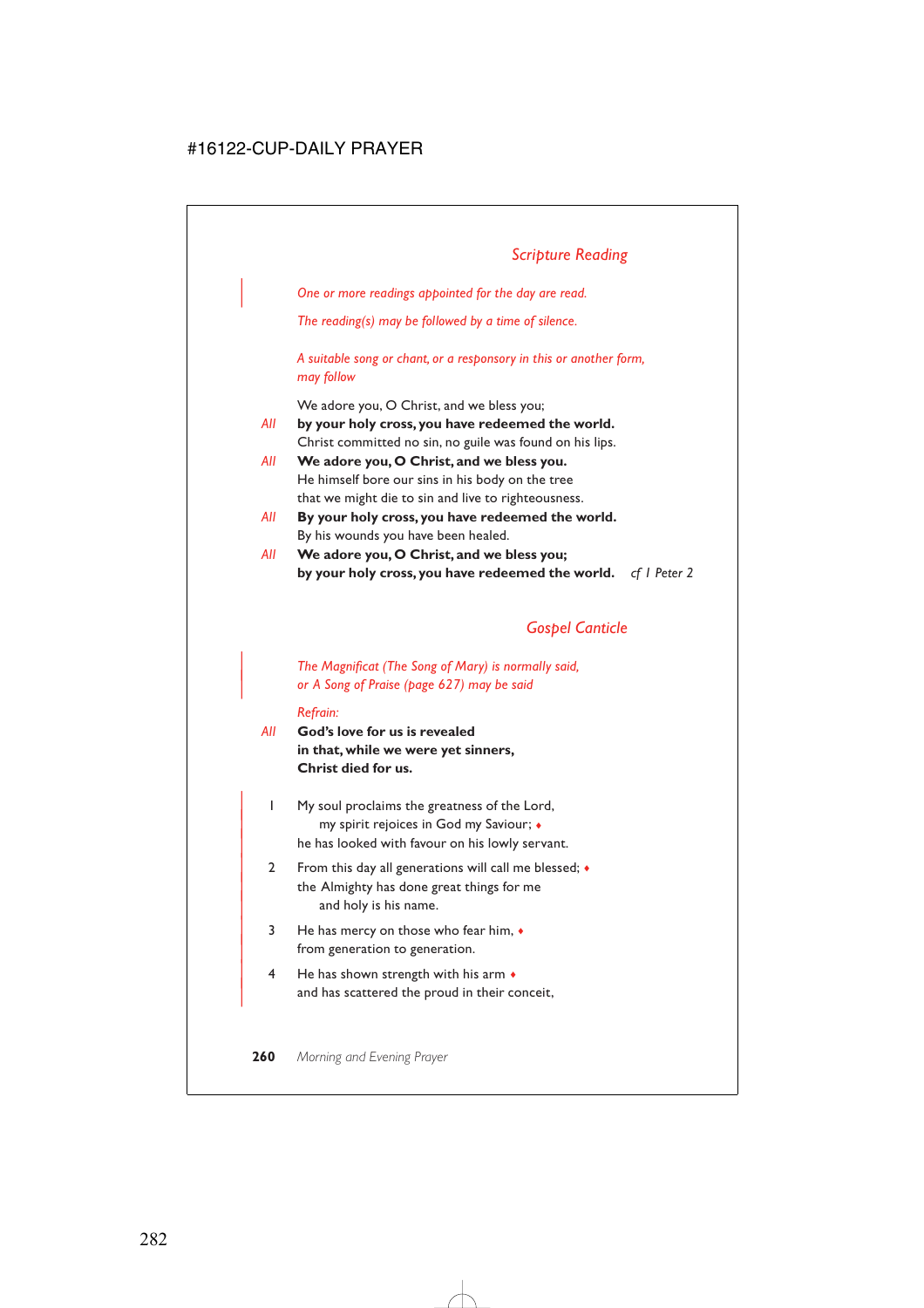| 5.  | Casting down the mighty from their thrones $\bullet$<br>and lifting up the lowly.                                                  |                |
|-----|------------------------------------------------------------------------------------------------------------------------------------|----------------|
| 6   | He has filled the hungry with good things $\bullet$<br>and sent the rich away empty.                                               |                |
| 7   | He has come to the aid of his servant Israel, $\bullet$<br>to remember his promise of mercy,                                       |                |
| 8   | The promise made to our ancestors, $\bullet$<br>to Abraham and his children for ever.                                              | Luke 1.46-55   |
| All | Glory to the Father and to the Son<br>and to the Holy Spirit;<br>as it was in the beginning is now<br>and shall be for ever. Amen. |                |
| All | God's love for us is revealed<br>in that, while we were yet sinners,<br>Christ died for us.                                        |                |
|     |                                                                                                                                    | <b>Prayers</b> |

### *Thanksgiving may be made for the day.*

| *Intercessions are offered* | *¶ for peace* | *¶ for individuals and their needs*

*The cycle on pages 364–365 and the prayer on page 381 may be used.*

#### *These responses may be used*

| hear our prayer.    |      | Lord, graciously hear us. |
|---------------------|------|---------------------------|
| Lord, in your mercy | (or) | Lord, hear us.            |

*Silence may be kept.*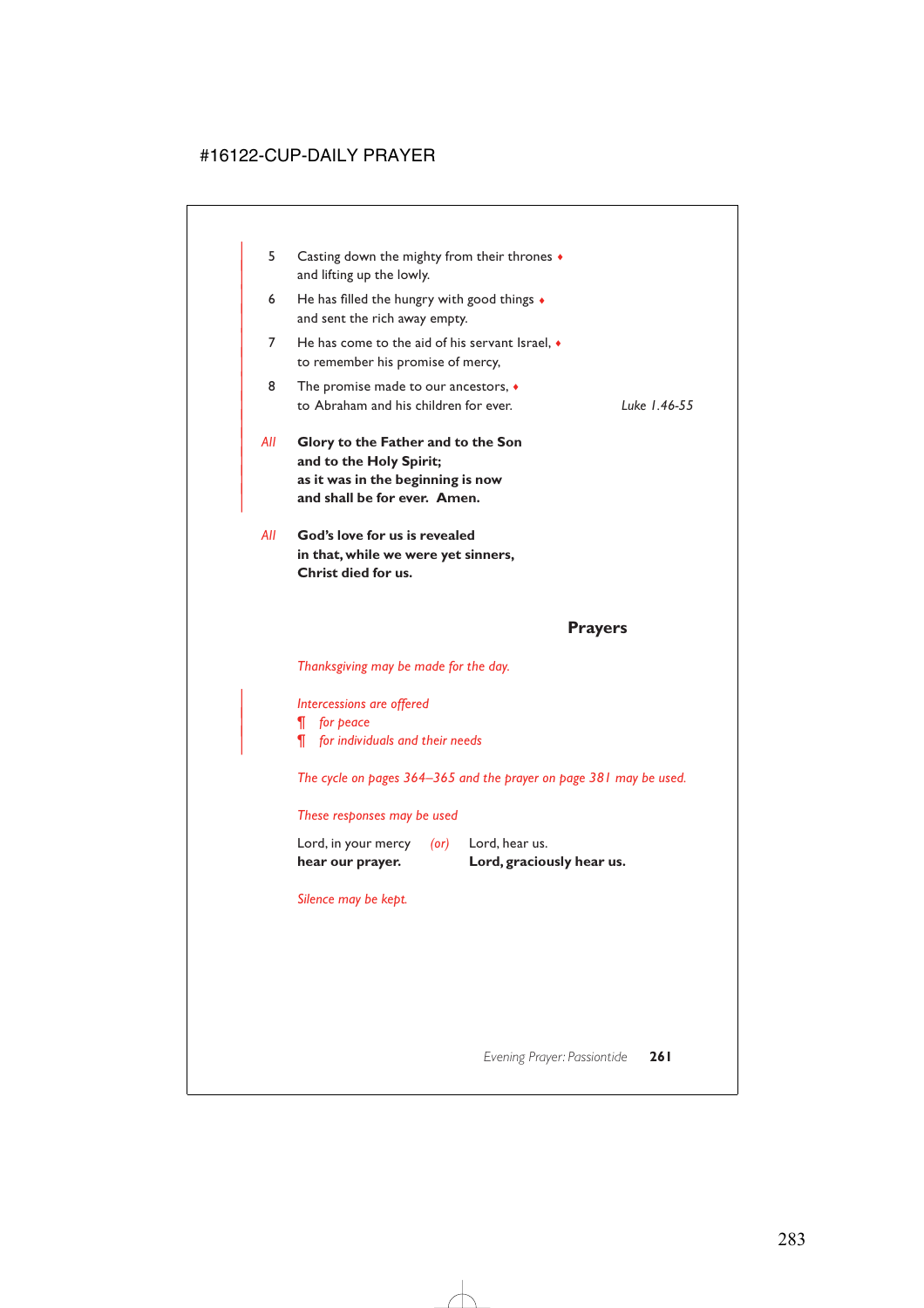### | *The Collect of the day or one of the following is said*

### *(from the Fifth Sunday of Lent)*

Most merciful God, who by the death and resurrection of your Son Jesus Christ delivered and saved the world: grant that by faith in him who suffered on the cross we may triumph in the power of his victory; through Jesus Christ our Lord.

### *All* **Amen.**

#### *(or, from Palm Sunday)*

Almighty and everlasting God, who in your tender love towards the human race sent your Son our Saviour Jesus Christ to take upon him our flesh and to suffer death upon the cross: grant that we may follow the example of his patience and humility, and also be made partakers of his resurrection; through Jesus Christ our Lord.

#### *All* **Amen.**

#### | *The Lord's Prayer is said*

Standing at the foot of the cross, as our Saviour taught us, so we pray

#### | *All* **Our Father in heaven …**

#### | *(or)*

Standing at the foot of the cross, let us pray with confidence as our Saviour has taught us

| *All* **Our Father, who art in heaven …**

## **The Conclusion**

May Christ, who bore our sins on the cross, set us free to serve him with joy.

#### | *All* **Amen.**

Let us bless the Lord.

*All* **Thanks be to God.**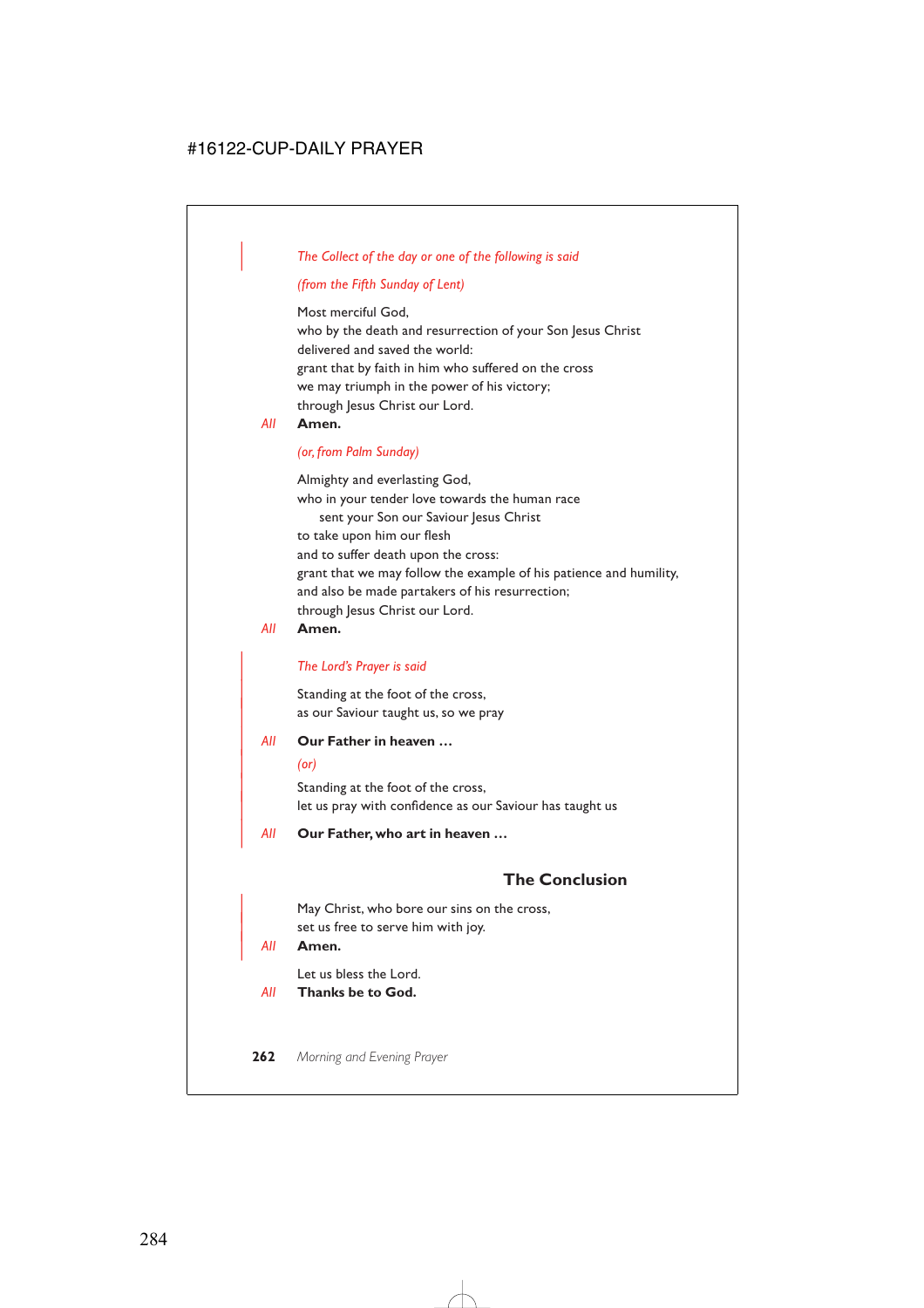# *¶ Morning Prayer Easter Season*

## **Preparation**

| O Lord, open our lips

|

### | *All* **and our mouth shall proclaim your praise.**

In your resurrection, O Christ,

| *All* **let heaven and earth rejoice. Alleluia.**

#### | *One or more of the following is said or sung:*

#### *this or another prayer of thanksgiving*

Blessed are you, Lord God of our salvation, to you be praise and glory for ever. As once you ransomed your people from Egypt and led them to freedom in the promised land, so now you have delivered us from the dominion of darkness and brought us into the kingdom of your risen Son. May we, the first fruits of your new creation, rejoice in this new day you have made, and praise you for your mighty acts. Blessed be God, Father, Son and Holy Spirit.

*All* **Blessed be God for ever.**

#### *a suitable hymn, or the Easter Anthems*

- 1 Christ our passover has been sacrificed for us: ♦ so let us celebrate the feast,
- 2 not with the old leaven of corruption and wickedness: ♦ but with the unleavened bread of sincerity and truth.

*1 Corinthians 5.7b, 8*

- 3 Christ once raised from the dead dies no more: ♦ death has no more dominion over him.
- 4 In dying he died to sin once for all: ♦ in living he lives to God.
- 5 See yourselves therefore as dead to sin: ♦ and alive to God in Jesus Christ our Lord. *Romans 6.9-11*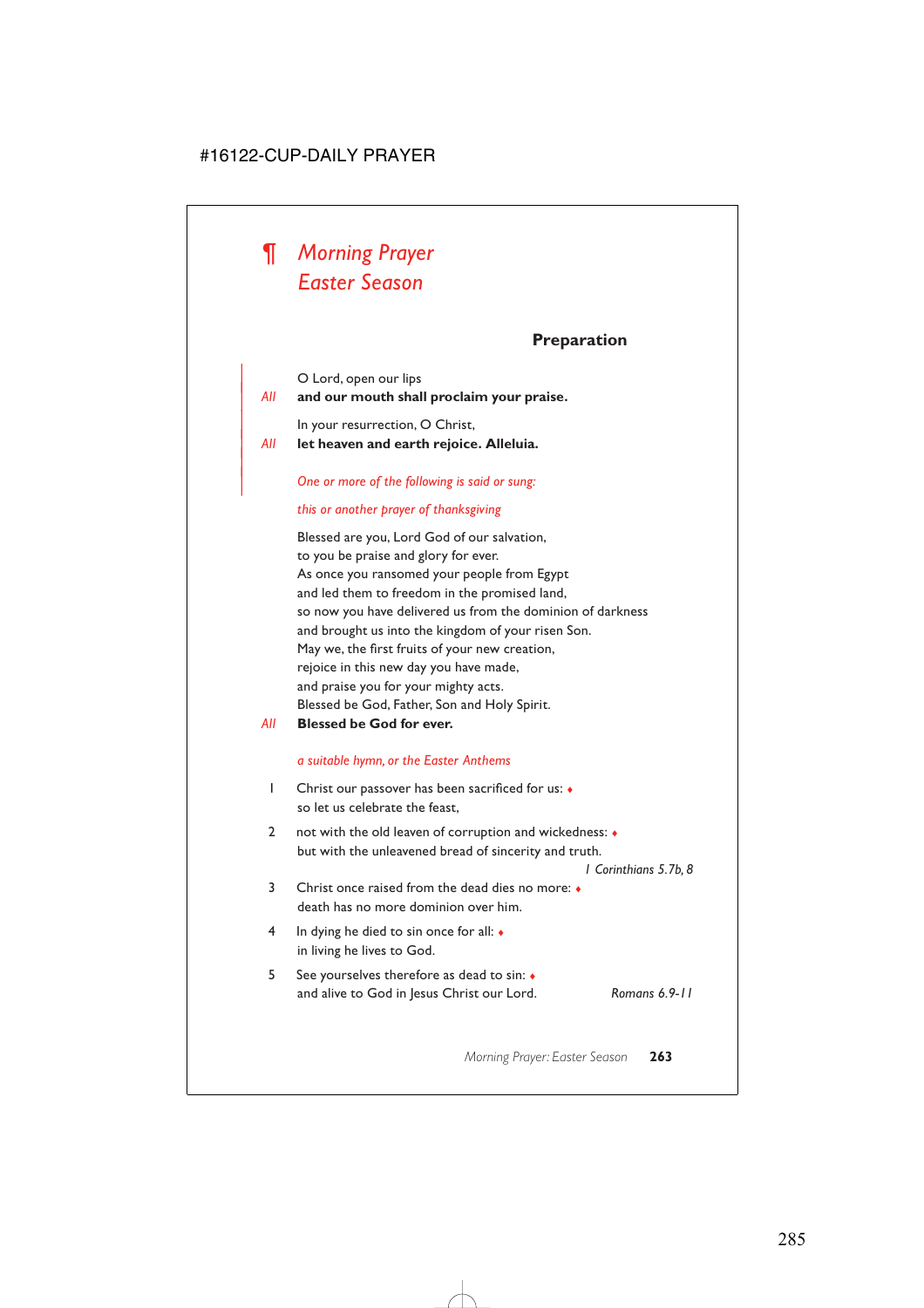- 6 Christ has been raised from the dead: ♦ the first fruits of those who sleep.
- 7 For as by man came death: ♦ by man has come also the resurrection of the dead;
- 8 for as in Adam all die: ♦ even so in Christ shall all be made alive. *1 Corinthians 15.20-22*
- *All* **Glory to the Father and to the Son and to the Holy Spirit; as it was in the beginning is now and shall be for ever. Amen.**

#### *This opening prayer may be said*

The night has passed, and the day lies open before us; let us pray with one heart and mind.

#### *Silence is kept.*

As we rejoice in the gift of this new day, so may the light of your presence, O God, set our hearts on fire with love for you; now and for ever.

*All* **Amen.**

## **The Word of God**

### *Psalmody*

| *The appointed psalmody is said.*

*Each psalm or group of psalms may end with*

*All* **Glory to the Father and to the Son and to the Holy Spirit; as it was in the beginning is now and shall be for ever. Amen.**

> *If there are two Scripture readings, the first may be read here, or both may be read after the canticle.*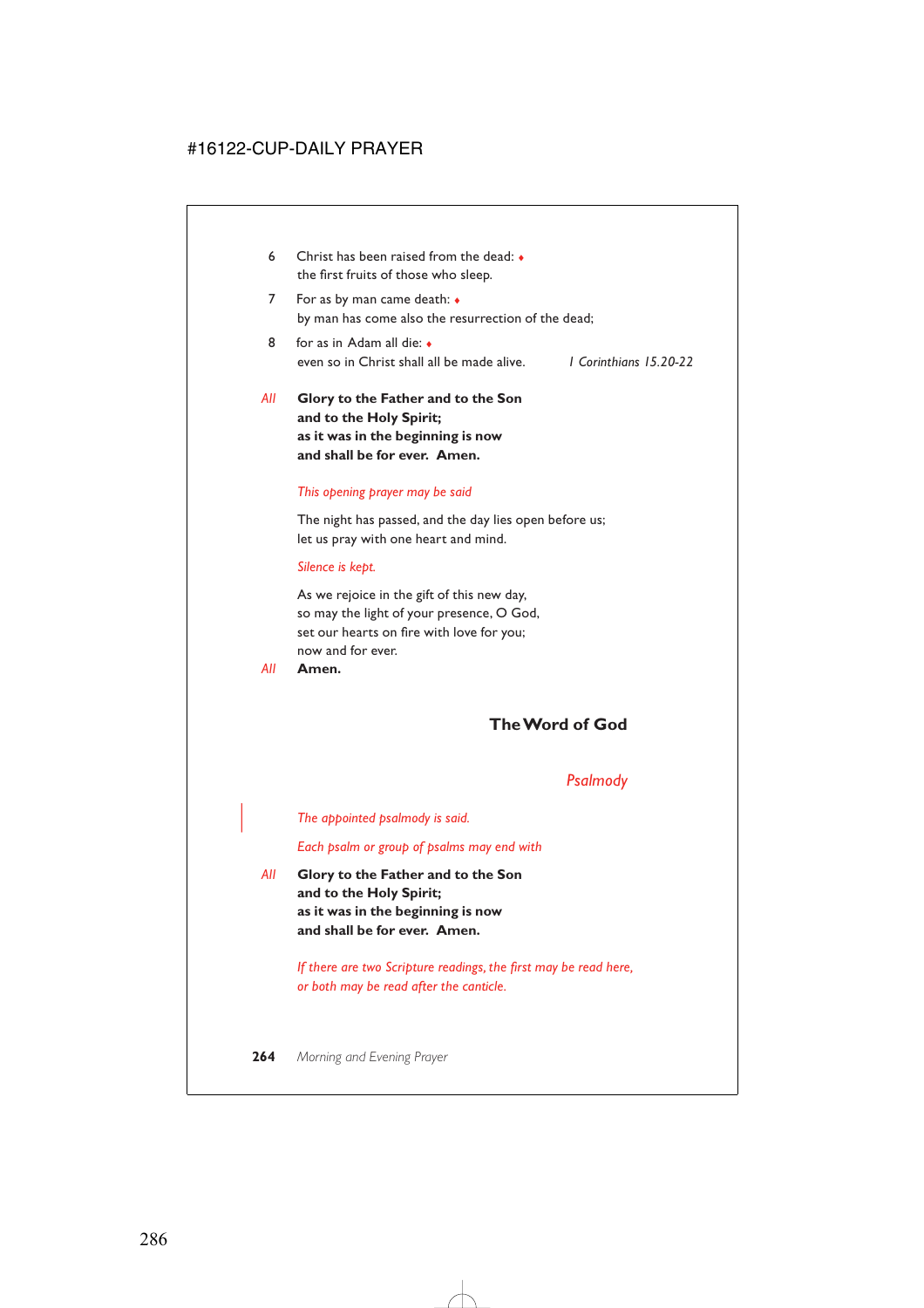*The Song of Moses and Miriam, or another suitable canticle, for example, number 23 (page 574) or number 32 (page 583), may be said*

#### *Refrain:*

- *All* **In your unfailing love, O Lord, you lead the people whom you have redeemed. Alleluia.**
	- 1 I will sing to the Lord, who has triumphed gloriously, ♦ the horse and his rider he has thrown into the sea.
	- 2 The Lord is my strength and my song  $\bullet$ and has become my salvation.
	- 3 This is my God whom I will praise,  $\bullet$ the God of my forebears whom I will exalt.
	- 4 The Lord is a warrior, ♦ the Lord is his name.
	- 5 Your right hand, O Lord, is glorious in power: ♦ your right hand, O Lord, shatters the enemy.
	- 6 At the blast of your nostrils, the sea covered them;  $\bullet$ they sank as lead in the mighty waters.
	- 7 In your unfailing love, O Lord,  $\triangleleft$ you lead the people whom you have redeemed.
	- 8 And by your invincible strength  $\bullet$ you will guide them to your holy dwelling.
	- 9 You will bring them in and plant them, O Lord,  $\bullet$ in the sanctuary which your hands have established.

*Exodus 15.1b-3,6,10,13,17*

- *All* **Glory to the Father and to the Son and to the Holy Spirit; as it was in the beginning is now and shall be for ever. Amen.**
- *All* **In your unfailing love, O Lord, you lead the people whom you have redeemed. Alleluia.**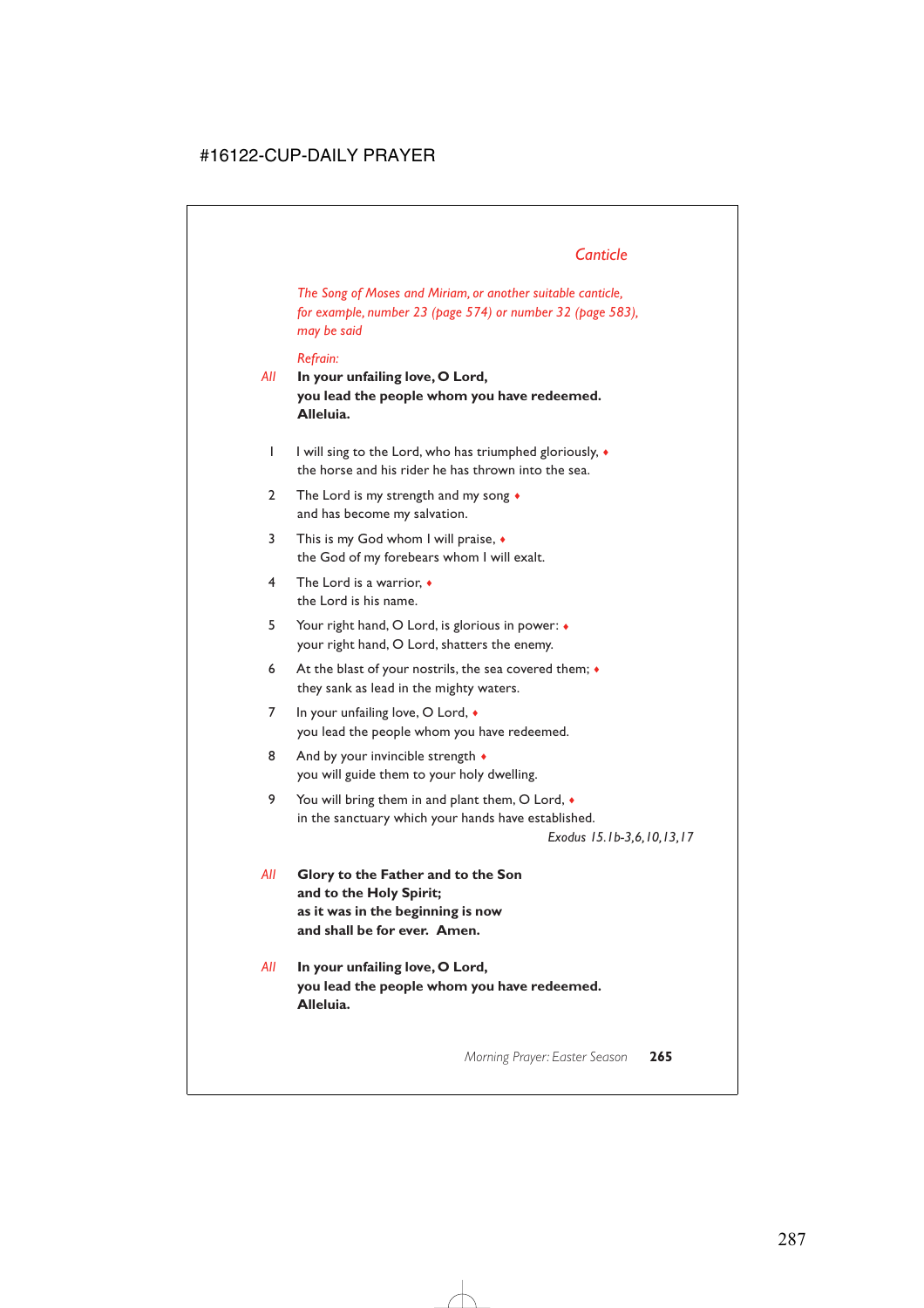## *Scripture Reading*

| *One or more readings appointed for the day are read.*

*The reading(s) may be followed by a time of silence.*

*A suitable song or chant, or a responsory in this or another form, may follow*

Death is swallowed up in victory.

*All* **Where, O death, is your sting?** Christ is risen from the dead, the first fruits of those who have fallen asleep.

- *All* **Death is swallowed up in victory.** The trumpet will sound and the dead shall be raised.
- *All* **Where, O death, is your sting?** We shall not all sleep, but we shall be changed.
- *All* **Death is swallowed up in victory. Where, O death, is your sting?** *from 1 Corinthians 15*

## *Gospel Canticle*

| *The Benedictus (The Song of Zechariah) is normally said,* | *or The Song of Christ's Glory (page 619) may be said*

#### *Refrain:*

- *All* **The Lord is risen from the tomb who for our sakes hung upon the tree. Alleluia.**
	- | 1 Blessed be the Lord the God of Israel, ♦ who has come to his people and set them free.
	- | 2 He has raised up for us a mighty Saviour, ♦ born of the house of his servant David.
	- | 3 Through his holy prophets God promised of old ♦ to save us from our enemies. from the hands of all that hate us,
	- | 4 To show mercy to our ancestors, ♦ and to remember his holy covenant.
	- | 5 This was the oath God swore to our father Abraham: ♦ to set us free from the hands of our enemies,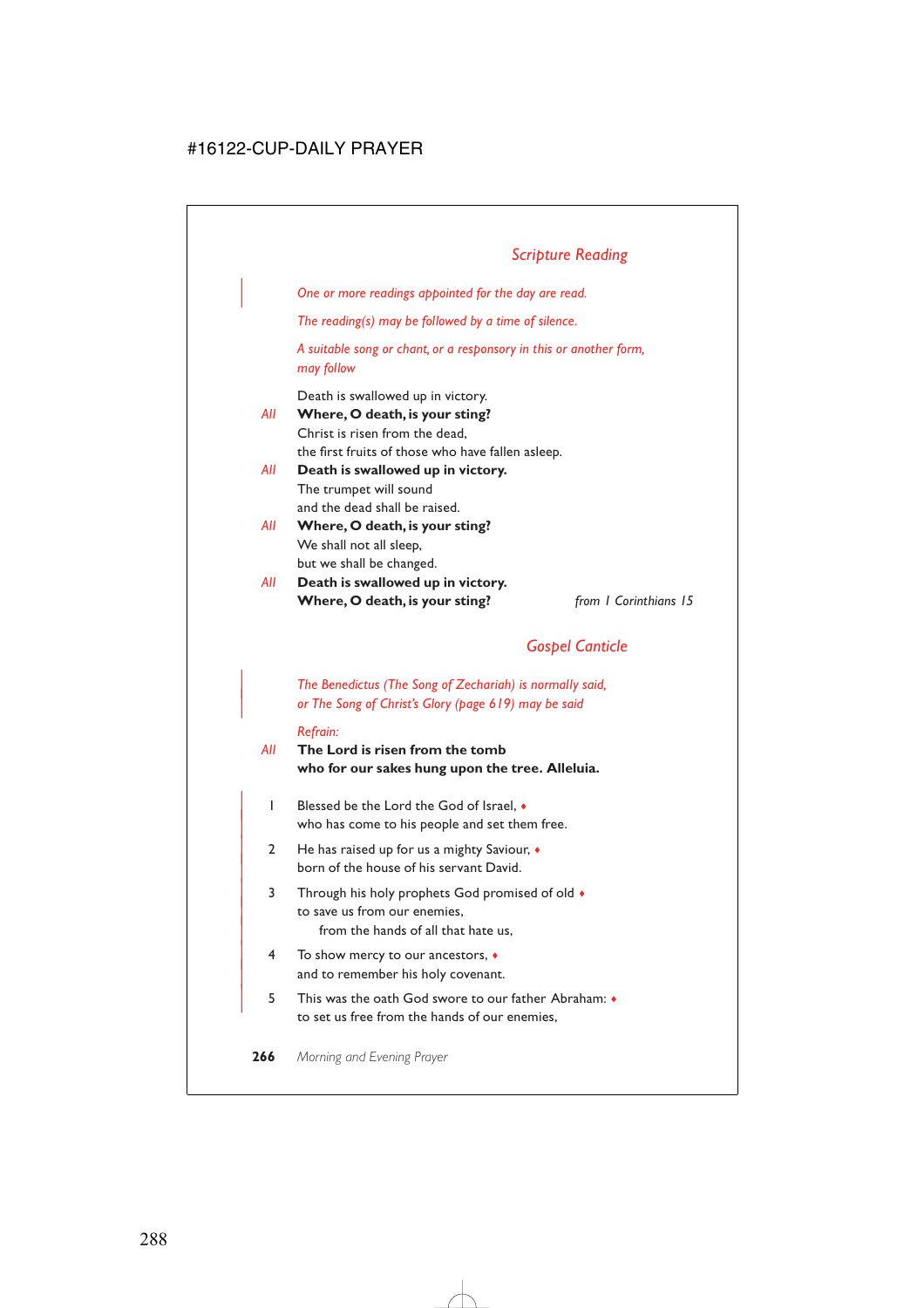- 6 Free to worship him without fear,  $\bullet$ holy and righteous in his sight all the days of our life.
- 7 And you, child, shall be called the prophet of the Most High,  $\bullet$ for you will go before the Lord to prepare his way,
- 8 To give his people knowledge of salvation  $\triangleleft$ by the forgiveness of all their sins.
- 9 In the tender compassion of our God  $\bullet$ the dawn from on high shall break upon us,
- $10$  To shine on those who dwell in darkness and the shadow of death,  $\bullet$ | and to guide our feet into the way of peace. *Luke 1.68-79*
- | *All* **Glory to the Father and to the Son** and to the Holy Spirit; | **as it was in the beginning is now** and shall be for ever. Amen.

|

*All* **The Lord is risen from the tomb who for our sakes hung upon the tree. Alleluia.**

## **Prayers**

#### | *Intercessions are offered*

- | *¶ for the day and its tasks*
- | *¶ for the world and its needs*
- | *¶ for the Church and her life*

*The cycle on pages 364–365 and the prayer on page 382 may be used.*

#### *These responses may be used*

| hear our prayer.    |            | Lord, graciously hear us. |
|---------------------|------------|---------------------------|
| Lord, in your mercy | $($ or $)$ | Lord, hear us.            |

*Silence may be kept.*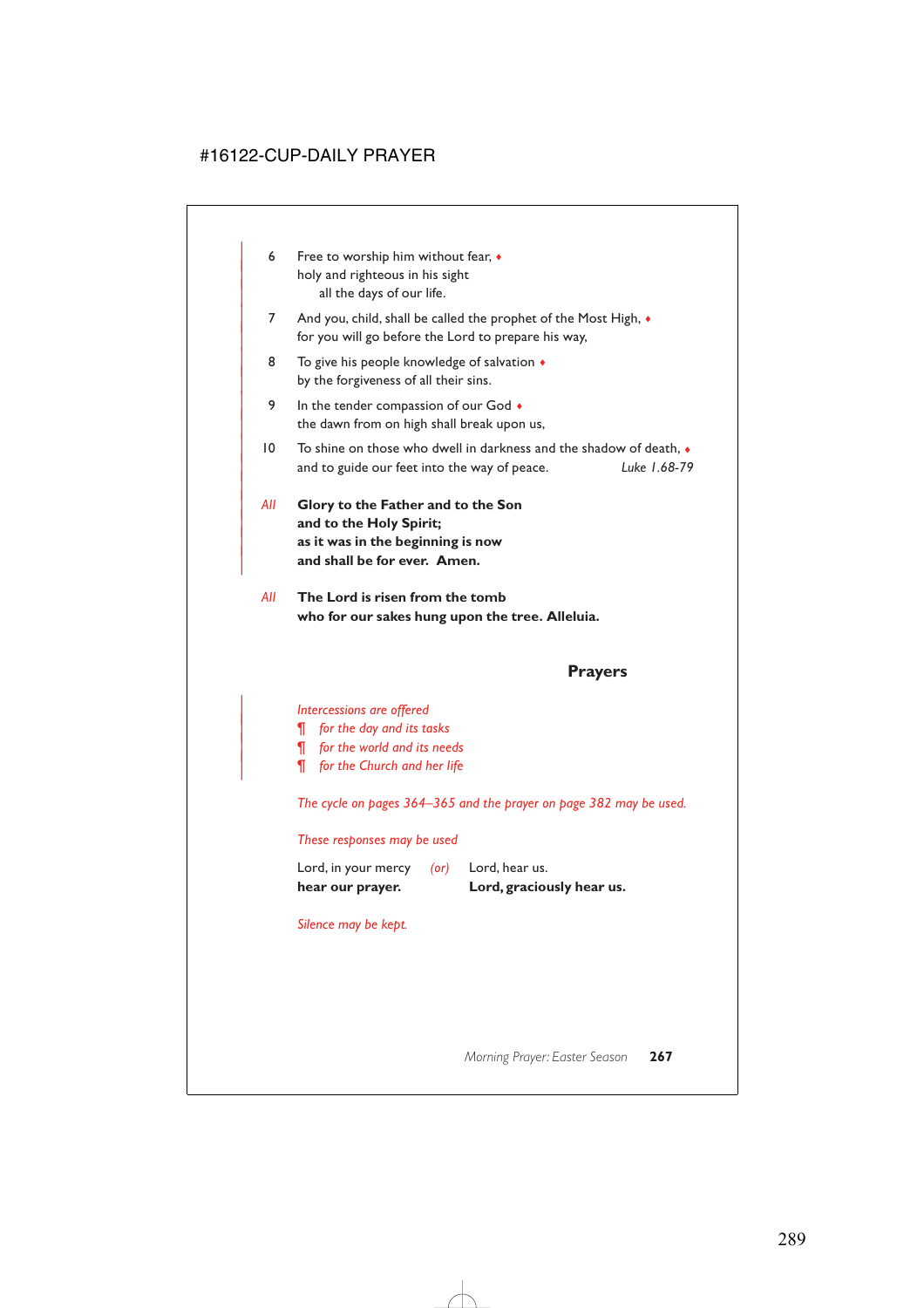### | *The Collect of the day or the following is said*

God of life,

who for our redemption gave your only-begotten Son to the death of the cross, and by his glorious resurrection have delivered us from the power of our enemy: grant us so to die daily to sin, that we may evermore live with him in the joy of his risen life; through Jesus Christ our Lord.

*All* **Amen.**

#### | *The Lord's Prayer is said*

Rejoicing in God's new creation, as our Saviour taught us, so we pray

#### | *All* **Our Father in heaven …**

| *(or)*

Rejoicing in God's new creation, let us pray with confidence as our Saviour has taught us

| *All* **Our Father, who art in heaven …**

## **The Conclusion**

May the risen Christ grant us the joys of eternal life.

#### | *All* **Amen.**

Let us bless the Lord. Alleluia, alleluia.

*All* **Thanks be to God. Alleluia, alleluia.**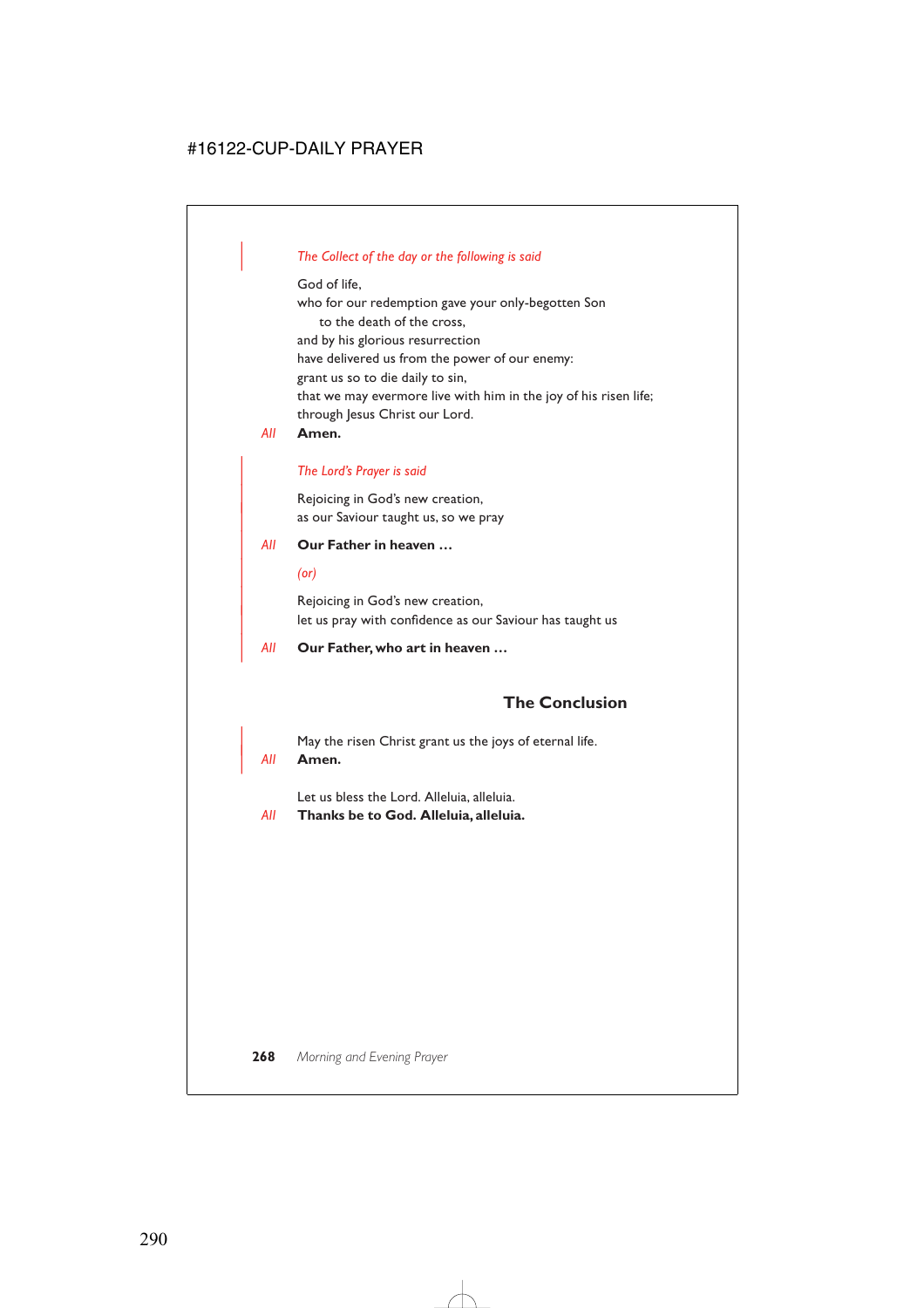

|

### **Preparation**

| O God, make speed to save us.

| *All* **O Lord, make haste to help us.**

In your resurrection, O Christ,

| *All* **let heaven and earth rejoice. Alleluia.**

#### | *One or more of the following is said or sung:*

#### *this or another prayer of thanksgiving*

Blessed are you, Sovereign Lord, the God and Father of our Lord Jesus Christ, to you be glory and praise for ever. From the deep waters of death you brought your people to new birth by raising your Son to life in triumph. Through him dark death has been destroyed and radiant life is everywhere restored. As you call us out of darkness into his marvellous light may our lives reflect his glory and our lips repeat the endless song. Blessed be God, Father, Son and Holy Spirit.

#### *All* **Blessed be God for ever.**

#### *A Song of David (page 573), the following or another suitable hymn*

Ye choirs of new Jerusalem, your sweetest notes employ, the Paschal victory to hymn in strains of holy joy.

How Judah's lion burst his chains and crushed the serpent's head; and brought with him, from death's domains, the long-imprisoned dead.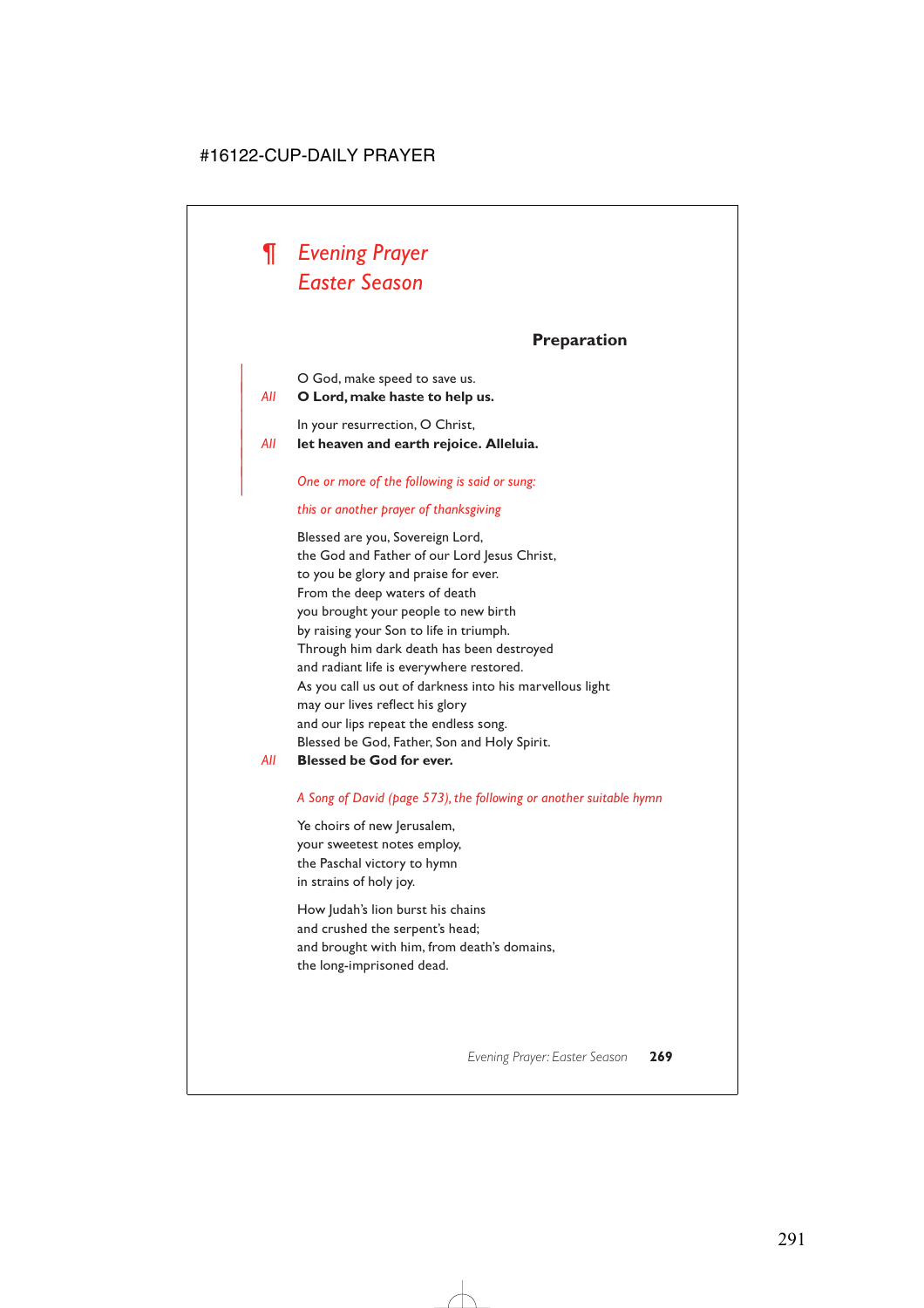Triumphant in his glory now his sceptre ruleth all, earth, heaven, and hell before him bow, and at his footstool fall.

While joyful thus his praise we sing, his mercy we implore, into his palace bright to bring and keep us evermore.

All glory to the Father be, all glory to the Son, all glory, Holy Ghost, to thee, while endless ages run. Alleluia, Amen.

> *Fulbert of Chartres, tr: Robert Campbell (Tune: CM)*

#### *This opening prayer may be said*

That this evening may be holy, good and peaceful, let us pray with one heart and mind.

#### *Silence is kept.*

As our evening prayer rises before you, O God, so may your mercy come down upon us to cleanse our hearts and set us free to sing your praise now and for ever.

*All* **Amen.**

## **The Word of God**

### *Psalmody*

| *The appointed psalmody is said.*

*Each psalm or group of psalms may end with*

*All* **Glory to the Father and to the Son and to the Holy Spirit; as it was in the beginning is now and shall be for ever. Amen.**

> *If there are two Scripture readings, the first may be read here, or both may be read after the canticle.*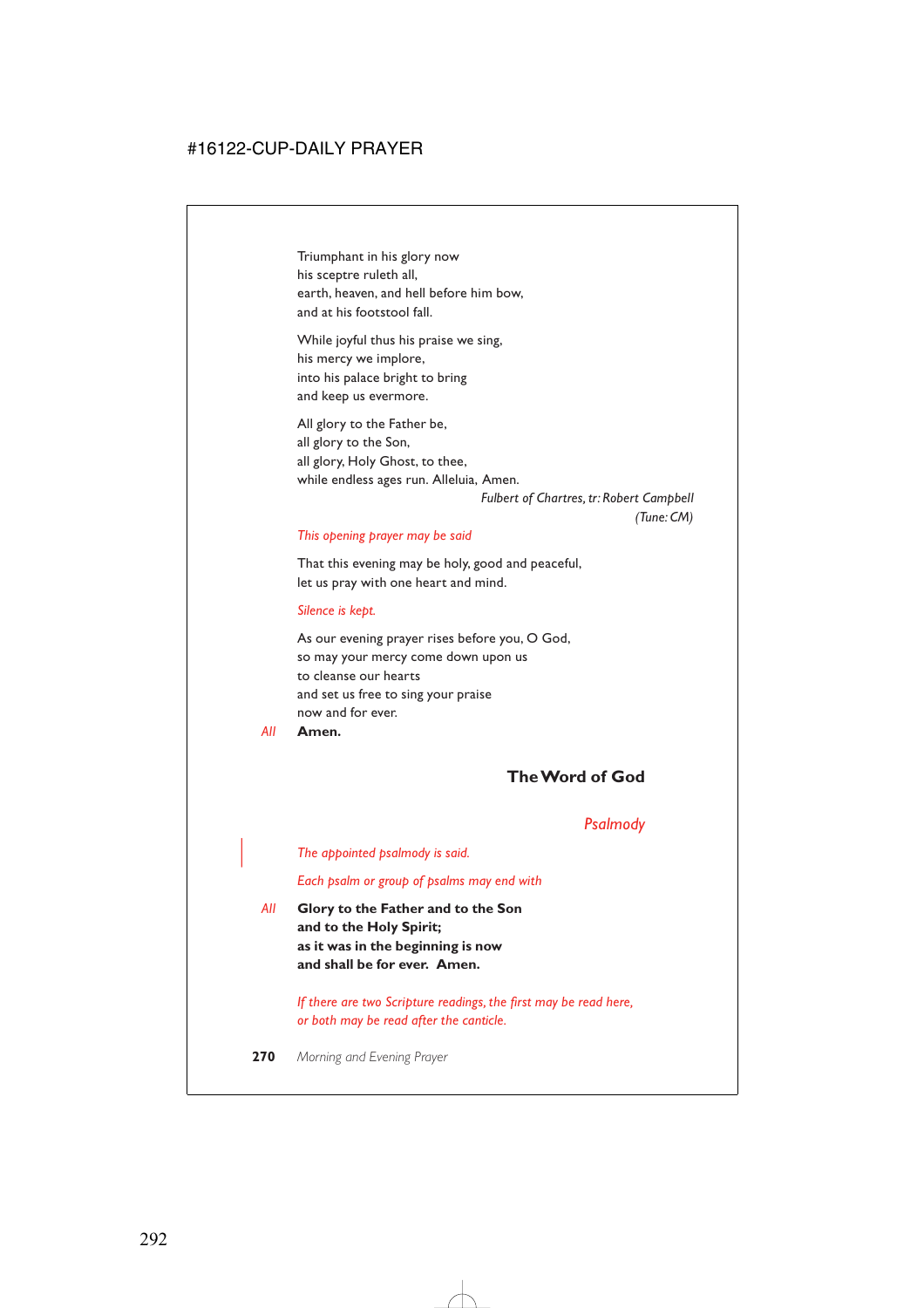*A Song of Faith, or another suitable canticle, for example, number 60 (page 618) or number 74 (page 632), may be said*

#### *Refrain:*

# *All* **God raised Christ from the dead, the Lamb without spot or stain. Alleluia.**

- 1 Blessed be the God and Father ♦ of our Lord Jesus Christ!
- 2 By his great mercy we have been born anew to a living hope  $\bullet$ through the resurrection of Jesus Christ from the dead,
- 3 Into an inheritance that is imperishable, undefiled and unfading,  $\bullet$ kept in heaven for you,
- 4 Who are being protected by the power of God through faith,  $\bullet$ for a salvation ready to be revealed in the last time.
- 5 You were ransomed from the futile ways of your ancestors ♦ not with perishable things like silver or gold
- 6 But with the precious blood of Christ  $\bullet$ like that of a lamb without spot or stain.
- 7 Through him you have confidence in God, who raised him from the dead and gave him glory, ♦ so that your faith and hope are set on God. *1 Peter 1.3-5,18,19,21*
- *All* **Glory to the Father and to the Son and to the Holy Spirit; as it was in the beginning is now and shall be for ever. Amen.**
- *All* **God raised Christ from the dead, the Lamb without spot or stain. Alleluia.**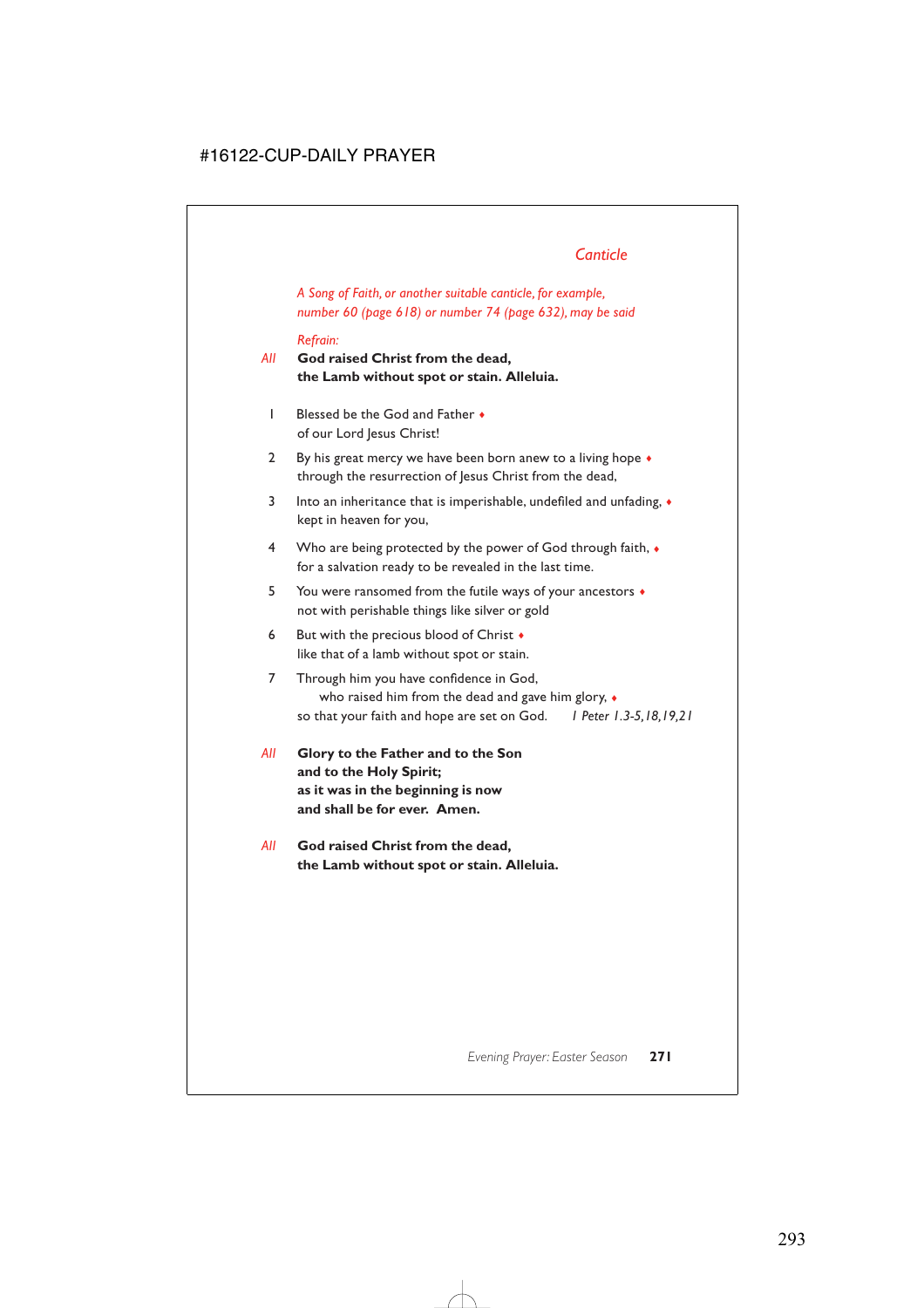| *One or more readings appointed for the day are read.*

*The reading(s) may be followed by a time of silence.*

*A suitable song or chant, or a responsory in this or another form, may follow*

The Lord is my strength and my song: he has become my salvation.

- *All* **The Lord is my strength and my song: he has become my salvation.** I shall not die, but live, and declare the works of the Lord.
- *All* **He has become my salvation.** Glory to the Father and to the Son and to the Holy Spirit.
- *All* **The Lord is my strength and my song: he has become my salvation.** *from Psalm 118*

# *Gospel Canticle*

| *The Magnificat (The Song of Mary) is normally said,* | *or Great and Wonderful (page 629) may be said*

#### *Refrain:*

## *All* **The stone which the builders rejected has become the chief cornerstone. Alleluia.**

- | 1 My soul proclaims the greatness of the Lord, | my spirit rejoices in God my Saviour; ♦ he has looked with favour on his lowly servant.
- 2 From this day all generations will call me blessed;  $\bullet$ the Almighty has done great things for me and holy is his name.
- $3$  He has mercy on those who fear him,  $\bullet$ from generation to generation.
- $4$  He has shown strength with his arm  $\bullet$ and has scattered the proud in their conceit,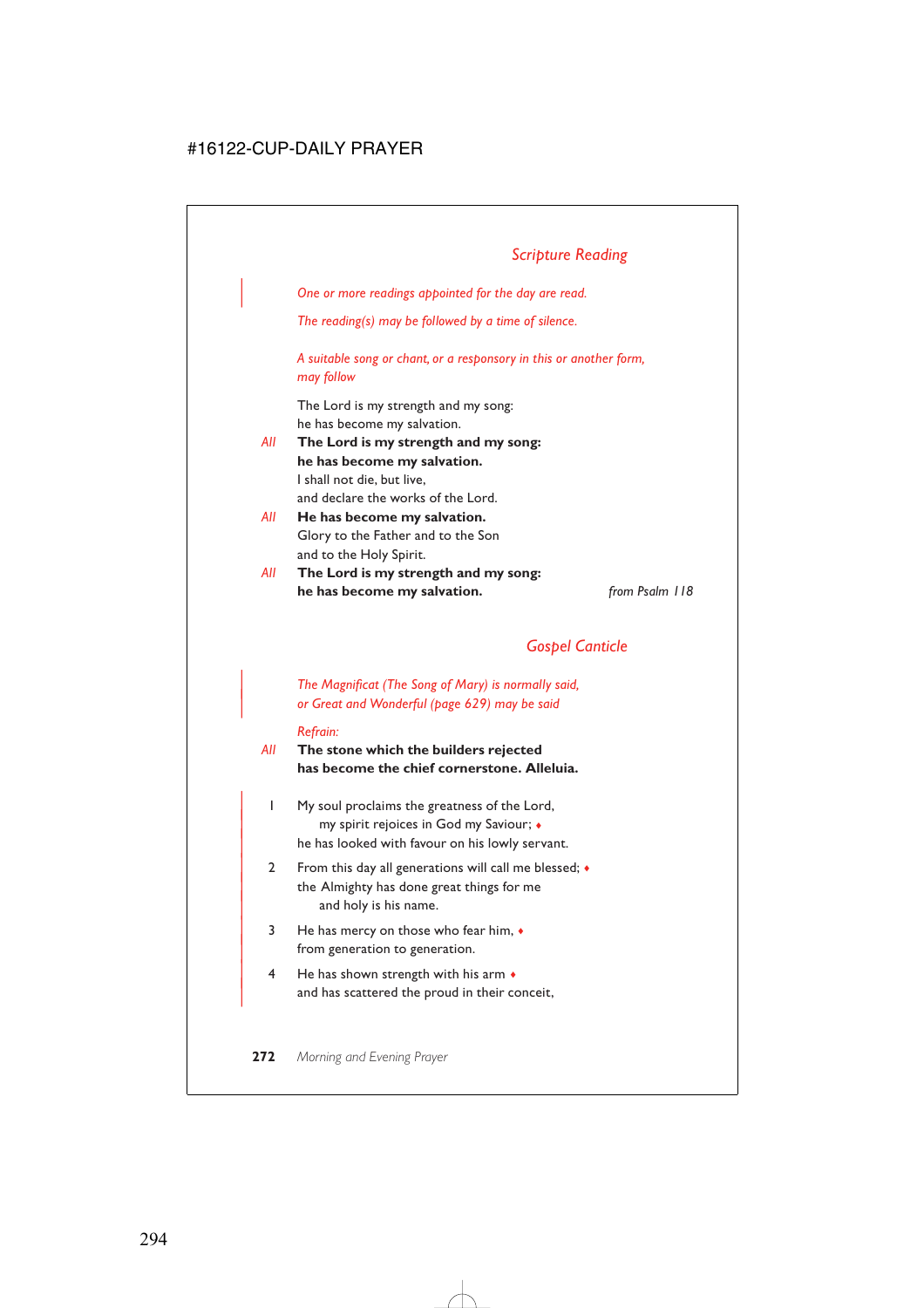| 5.  | Casting down the mighty from their thrones •<br>and lifting up the lowly.                                                          |              |
|-----|------------------------------------------------------------------------------------------------------------------------------------|--------------|
| 6   | He has filled the hungry with good things $\bullet$<br>and sent the rich away empty.                                               |              |
| 7   | He has come to the aid of his servant Israel, $\bullet$<br>to remember his promise of mercy,                                       |              |
| 8   | The promise made to our ancestors, $\bullet$<br>to Abraham and his children for ever.                                              | Luke 1.46-55 |
| All | Glory to the Father and to the Son<br>and to the Holy Spirit;<br>as it was in the beginning is now<br>and shall be for ever. Amen. |              |
|     | ラブレー・フィー スーパー・エストリー しょうしん こうしんしゅう こうしん こうしんしょう                                                                                     |              |

*All* **The stone which the builders rejected has become the chief cornerstone. Alleluia.**

## **Prayers**

*Thanksgiving may be made for the day.*

| *Intercessions are offered*

| *¶ for peace*

| *¶ for individuals and their needs*

*The cycle on pages 364–365 and the prayer on page 382 may be used.*

#### *These responses may be used*

| Lord, hear us. |
|----------------|
|                |
|                |

*Silence may be kept.*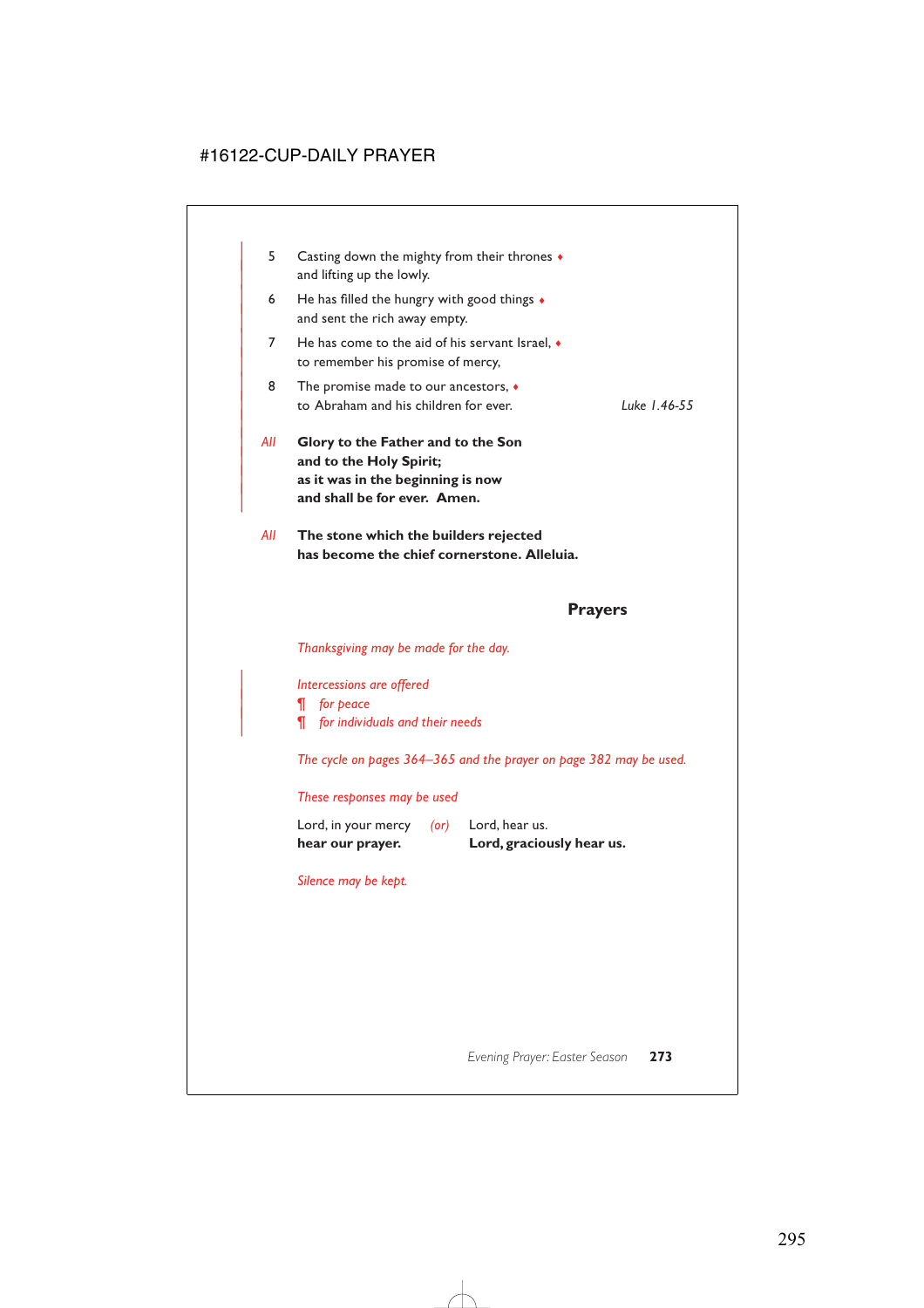## | *The Collect of the day or the following is said*

God of life,

who for our redemption gave your only-begotten Son to the death of the cross, and by his glorious resurrection have delivered us from the power of our enemy: grant us so to die daily to sin, that we may evermore live with him in the joy of his risen life; through Jesus Christ our Lord.

*All* **Amen.**

#### | *The Lord's Prayer is said*

Rejoicing in God's new creation, as our Saviour taught us, so we pray

#### | *All* **Our Father in heaven …**

| *(or)*

Rejoicing in God's new creation, let us pray with confidence as our Saviour has taught us

| *All* **Our Father, who art in heaven …**

# **The Conclusion**

May the risen Christ grant us the joys of eternal life.

#### | *All* **Amen.**

Let us bless the Lord. Alleluia, alleluia.

*All* **Thanks be to God. Alleluia, alleluia.**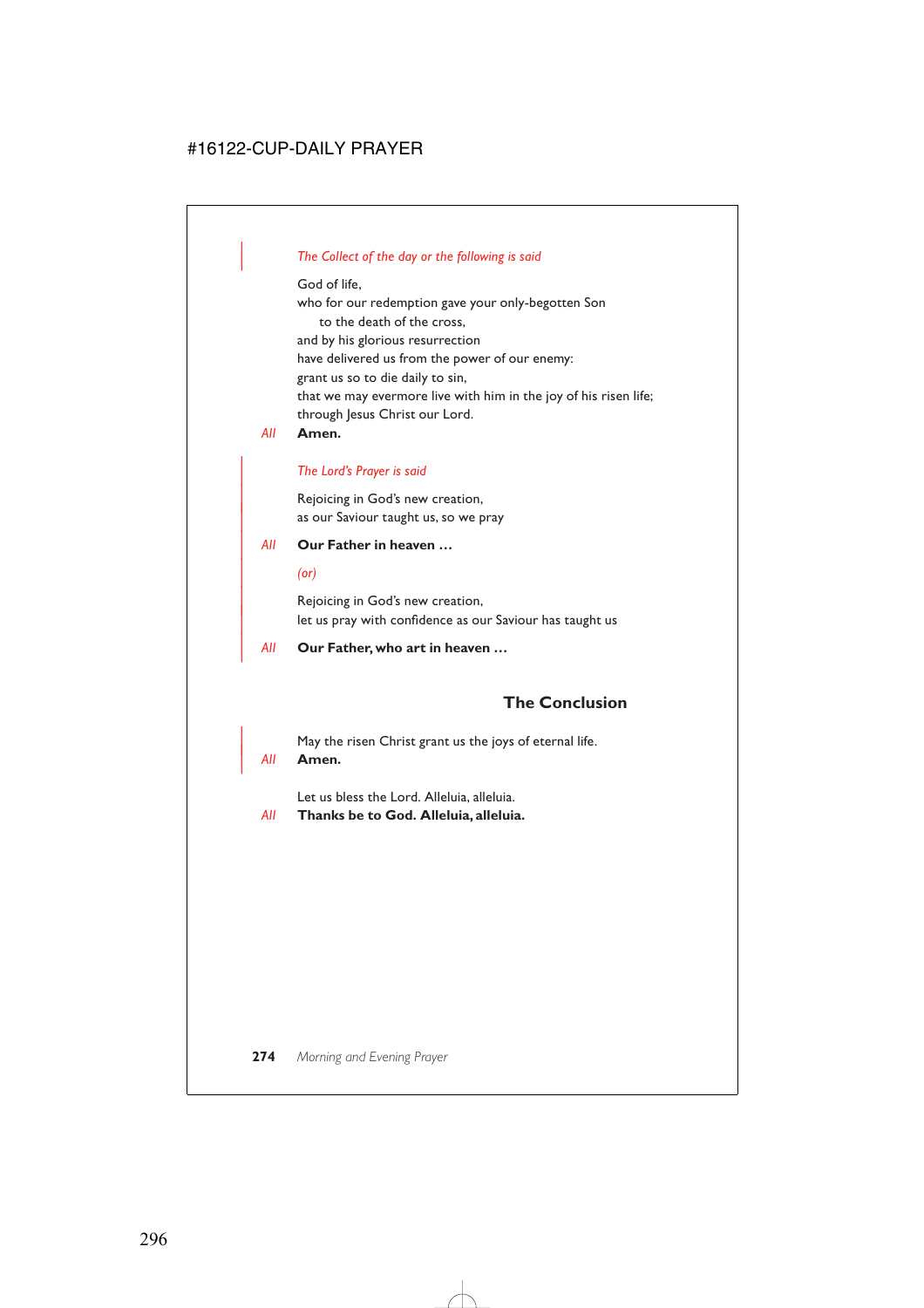# *¶ Ascension Day*

*At Evening Prayer on the Eve and at Morning and Evening Prayer on Ascension Day, the following order is used.*

# **Preparation**

#### | *At Evening Prayer*

| O God, make speed to save us.

#### | *All* **O Lord, make haste to help us.**

Your throne has been established from of old;

| *All* **you are from everlasting. Alleluia.**

#### | *At Morning Prayer*

|

|

O Lord, open our lips

## | *All* **and our mouth shall proclaim your praise.**

Your throne has been established from of old;

#### | *All* **you are from everlasting. Alleluia.**

| *At Evening Prayer and Morning Prayer, one or more of the following*  $is$  said or sung:

## | *A Song of the King's Glory (page 553), an Ascension hymn,* | *or this prayer of thanksgiving*

Blessed are you, Lord of heaven and earth, to you be glory and praise for ever. From the darkness of death you have raised your Christ to the right hand of your majesty on high. The pioneer of our faith, his passion accomplished, has opened for us the way to heaven and sends on us the promised Spirit. May we be ready to follow the Way and so be brought to the glory of his presence where songs of triumph for ever sound: Blessed be God, Father, Son and Holy Spirit.

#### *All* **Blessed be God for ever.**

*The opening prayer may be said (Evening: page 270, Morning: page 279).*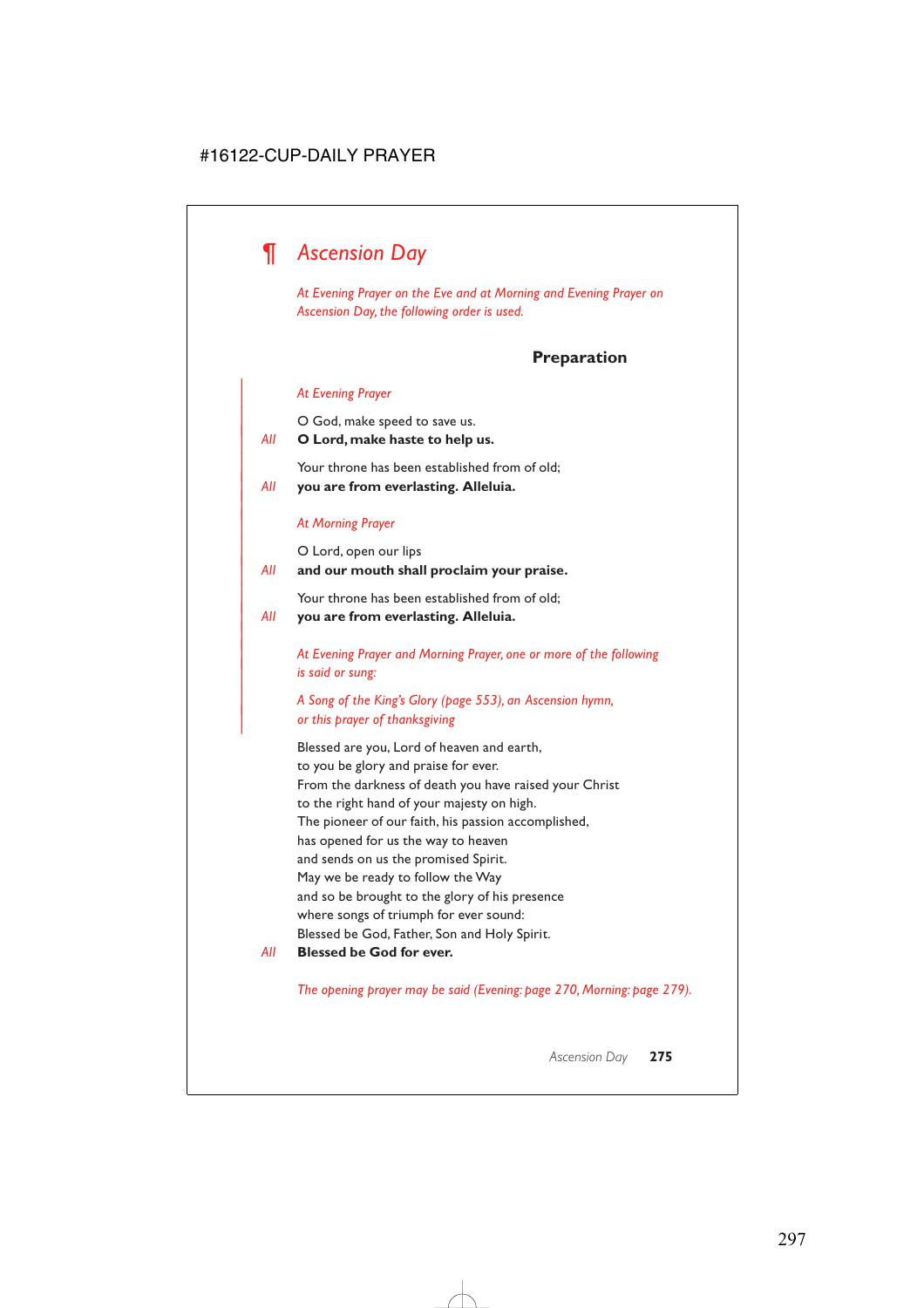| *The appointed psalmody is said.*

*If there are two Scripture readings, the first may be read here, or both may be read after the canticle.*

# *Canticle*

*At Evening Prayer, number 63 (page 621). At Morning Prayer, number 44 (page 596).*

# *Scripture Reading*

| *One or more readings appointed for the day are read.*

*The reading(s) may be followed by a time of silence.*

*A suitable song or chant, or a responsory in this or another form, may follow*

Sing to the Lord and bless his name;

- *All* **tell out his salvation from day to day.** God has gone up with a merry noise;
- *All* **sing to the Lord and bless his name.** The Lord with the sound of the trumpet:
- *All* **tell out his salvation from day to day.** He has led captivity captive, and given gifts to his people.
- *All* **Sing to the Lord and bless his name; tell out his salvation from day to day.** *from Psalms 47 and 68*

# *Gospel Canticle*

## *Eve: Magnificat (page 272) Refrain:*

*All* **Christ was believed in throughout the world and taken up in glory. Alleluia.**

> *Benedictus (page 281) Refrain:*

*All* **I am ascending to my Father and to your Father; to my God and your God. Alleluia.**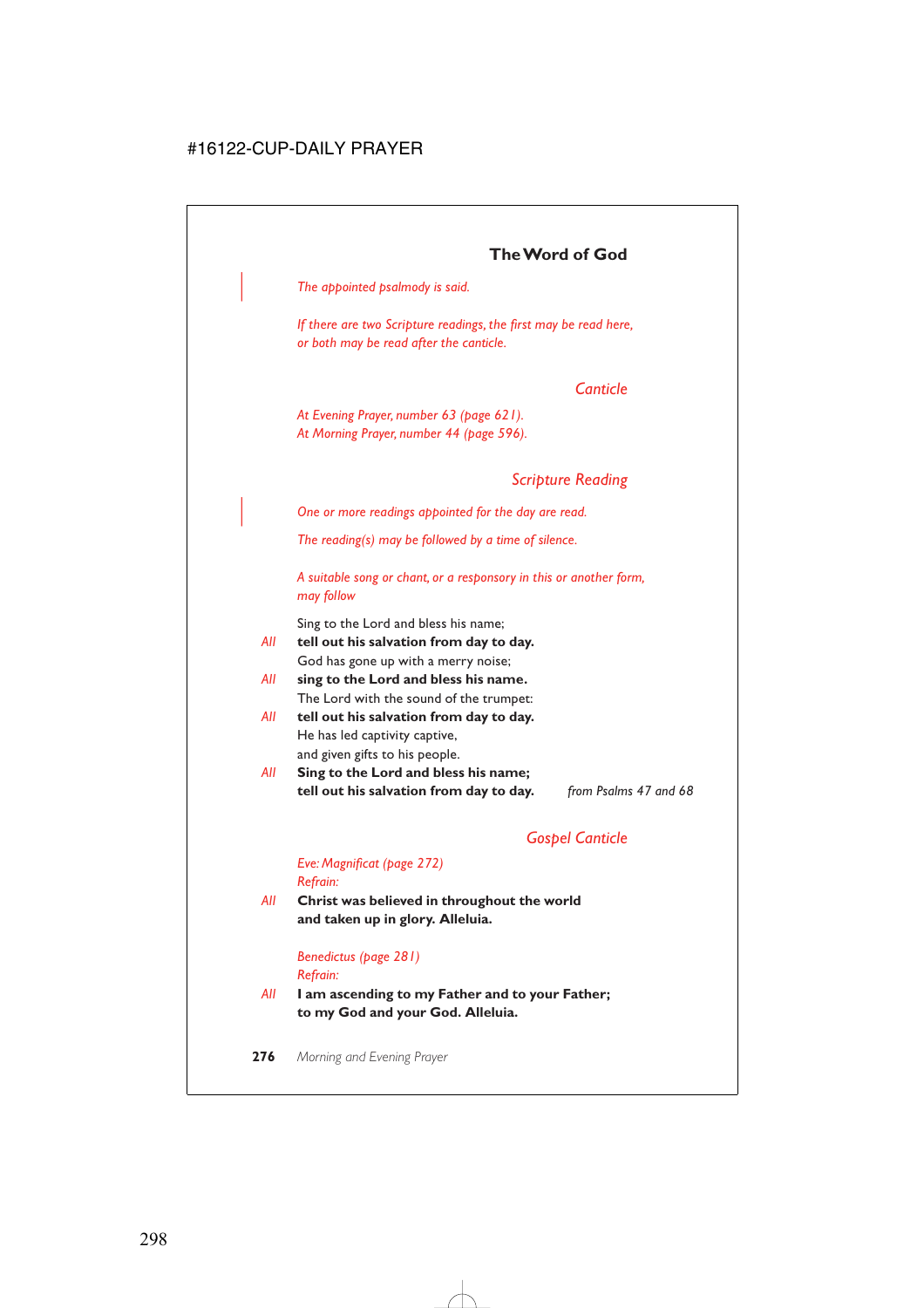# *Magnificat (page 272) Refrain:*

*All* **I have made your name known to those you have given me; and now I pray for them, for I am coming to you. Alleluia.**

# **Prayers**

#### | *Intercessions are offered (see pages 365 and 383).*

#### | *The Collect of the day is said*

Grant, we pray, almighty God, that as we believe your only-begotten Son our Lord Jesus Christ to have ascended into the heavens, so we in heart and mind may also ascend and with him continually dwell; who is alive and reigns with you, in the unity of the Holy Spirit, one God, now and for ever.

## *All* **Amen.**

|

#### | *The Lord's Prayer is said*

Looking for the coming of his kingdom, as our Saviour taught us, so we pray

#### | *All* **Our Father in heaven …**

#### | *(or)*

Looking for the coming of his kingdom, let us pray with confidence as our Saviour has taught us

| *All* **Our Father, who art in heaven …**

# **The Conclusion**

May Christ, who has opened the kingdom of heaven, bring us to reign with him in glory.

#### | *All* **Amen.**

Let us bless the Lord. Alleluia, alleluia.

*All* **Thanks be to God. Alleluia, alleluia.**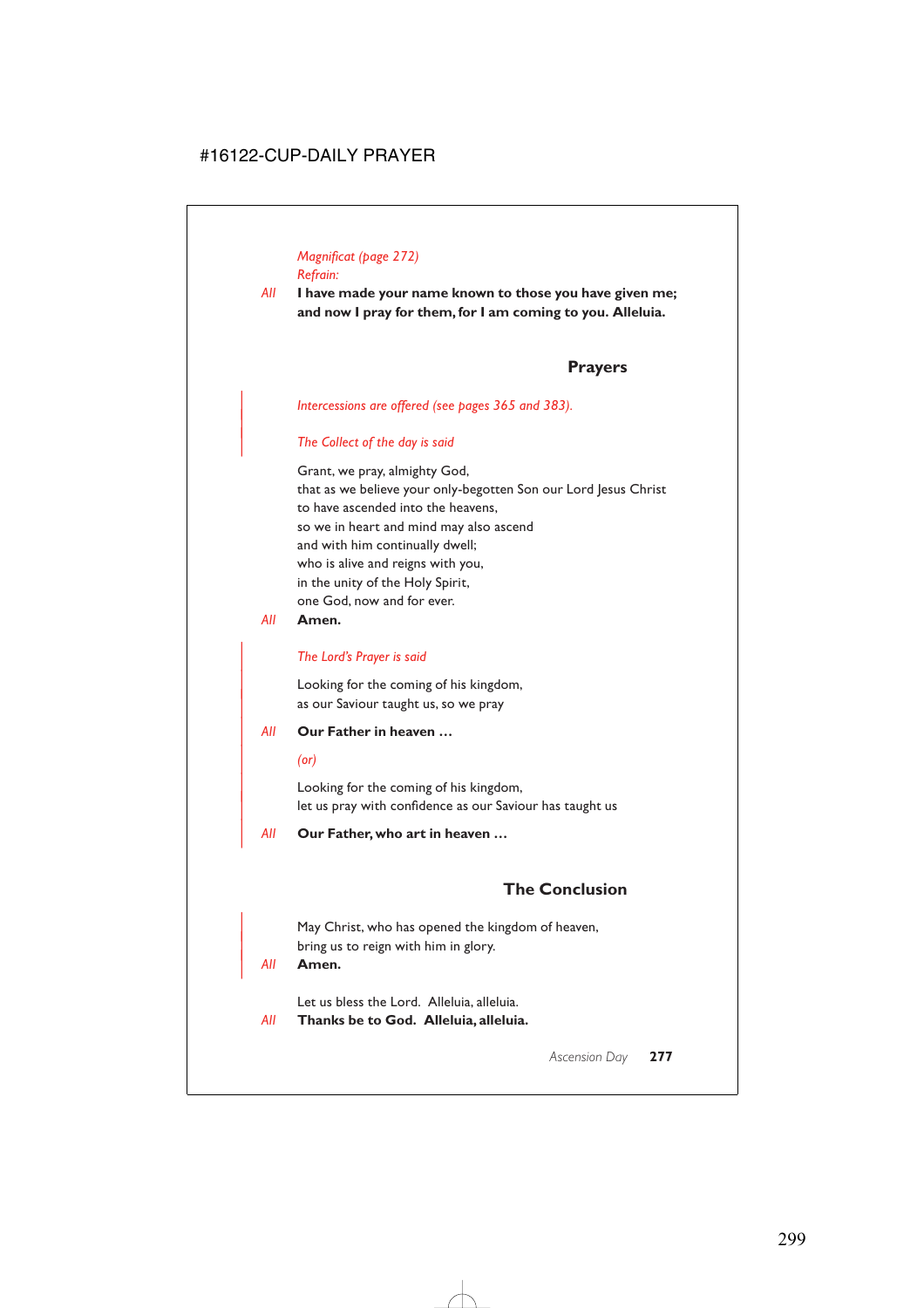*¶ Morning Prayer from the day after Ascension Day until the Day of Pentecost*

**Preparation**

|     | O Lord, open our lips                            |
|-----|--------------------------------------------------|
| AII | and our mouth shall proclaim your praise.        |
|     | Send your Holy Spirit upon us,                   |
| AII | and clothe us with power from on high. Alleluia. |

| *One or more of the following is said or sung:*

#### *this or another prayer of thanksgiving*

Blessed are you, creator God, to you be praise and glory for ever. As your Spirit moved over the face of the waters bringing light and life to your creation, pour out your Spirit on us today that we may walk as children of light and by your grace reveal your presence. Blessed be God, Father, Son and Holy Spirit.

*All* **Blessed be God for ever.**

|

#### *a suitable hymn, or A Song of God's Righteousness*

- 1 Bless the Lord, O my soul,  $\bullet$ and all that is within me bless his holy name.
- 2 Bless the Lord, O my soul,  $\bullet$ and forget not all his benefits;
- 3 Who forgives all your sins  $\bullet$ and heals all your infirmities;
- 4 Who redeems your life from the Pit ♦ and crowns you with faithful love and compassion;
- 5 Who satisfies you with good things, ♦ so that your youth is renewed like an eagle's.
- 6 The Lord executes righteousness ♦ and judgement for all who are oppressed.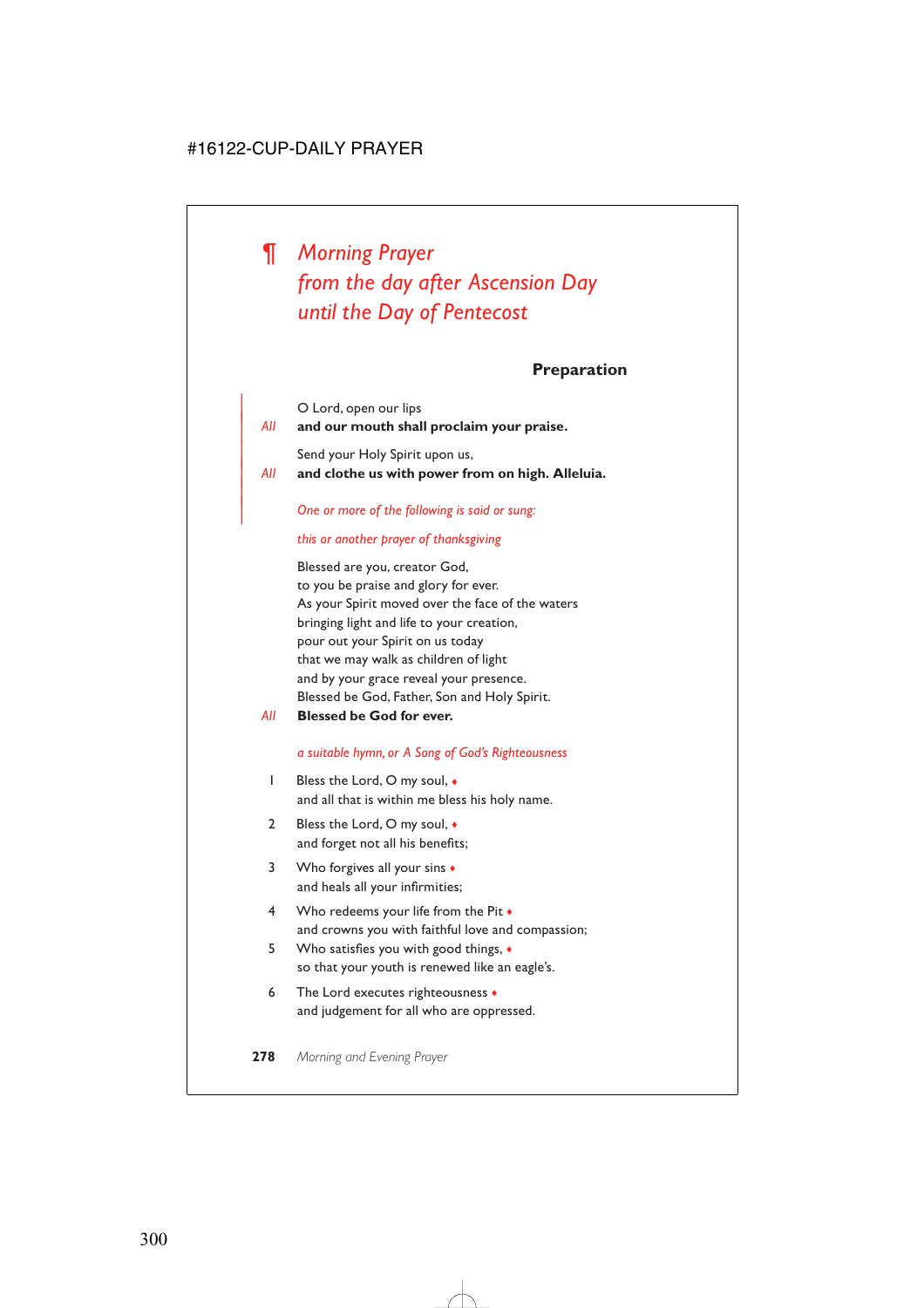- 7 He made his ways known to Moses  $\bullet$ and his works to the children of Israel.
- 8 The Lord has established his throne in heaven,  $\bullet$ and his kingdom has dominion over all.
- 9 Bless the Lord, you angels of his,  $\triangleleft$ you mighty ones who do his bidding and hearken to the voice of his word.
- 10 Bless the Lord, all you his hosts,  $\triangleleft$ you ministers of his who do his will.
- 11 Bless the Lord, all you works of his, in all places of his dominion; ♦ bless the Lord, O my soul. *Psalm 103.1-7,19-22*

*All* **Glory to the Father and to the Son and to the Holy Spirit; as it was in the beginning is now and shall be for ever. Amen.**

#### *This opening prayer may be said*

The night has passed, and the day lies open before us; let us pray with one heart and mind.

#### *Silence is kept.*

As we rejoice in the gift of this new day, so may the light of your presence, O God, set our hearts on fire with love for you; now and for ever.

*All* **Amen.**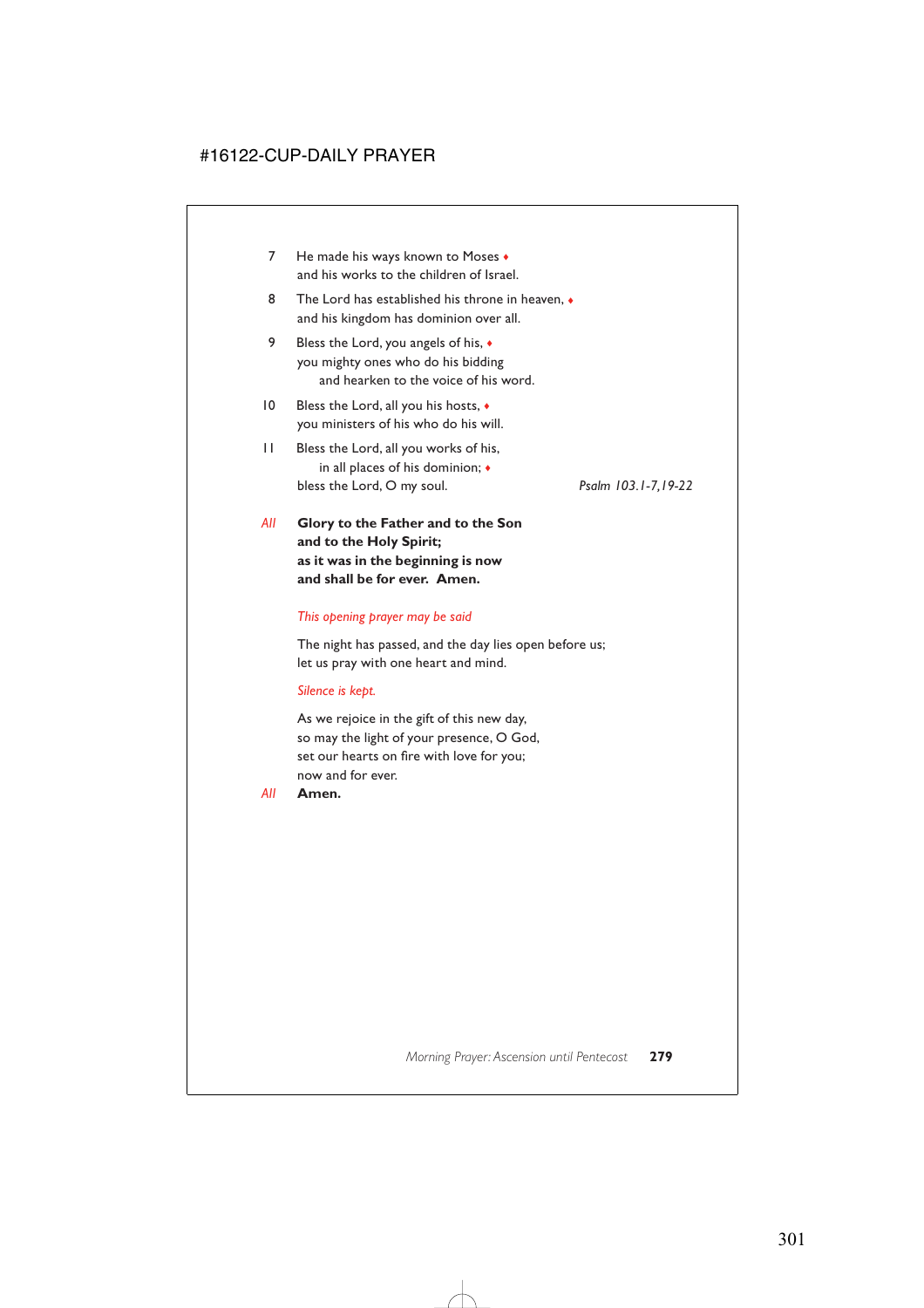# **The Word of God**

# *Psalmody*

#### | *The appointed psalmody is said.*

*Each psalm or group of psalms may end with*

*All* **Glory to the Father and to the Son and to the Holy Spirit; as it was in the beginning is now and shall be for ever. Amen.**

> *If there are two Scripture readings, the first may be read here, or both may be read after the canticle.*

# *Canticle*

*A Song of Ezekiel, or another suitable canticle, for example, number 45 (page 597), may be said*

#### *Refrain:*

#### *All* **The Spirit of God fills the whole world. Alleluia.**

- 1 I will take you from the nations, ♦ and gather you from all the countries.
- 2 I will sprinkle clean water upon you, ♦ and you shall be clean from all your uncleannesses.
- 3 A new heart I will give you, ♦ and put a new spirit within you,
- 4 And I will remove from your body the heart of stone  $\bullet$ and give you a heart of flesh.
- 5 You shall be my people, ♦ and I will be your God. *Ezekiel 36.24-26,28b*

- *All* **Glory to the Father and to the Son and to the Holy Spirit; as it was in the beginning is now and shall be for ever. Amen.**
- *All* **The Spirit of God fills the whole world. Alleluia.**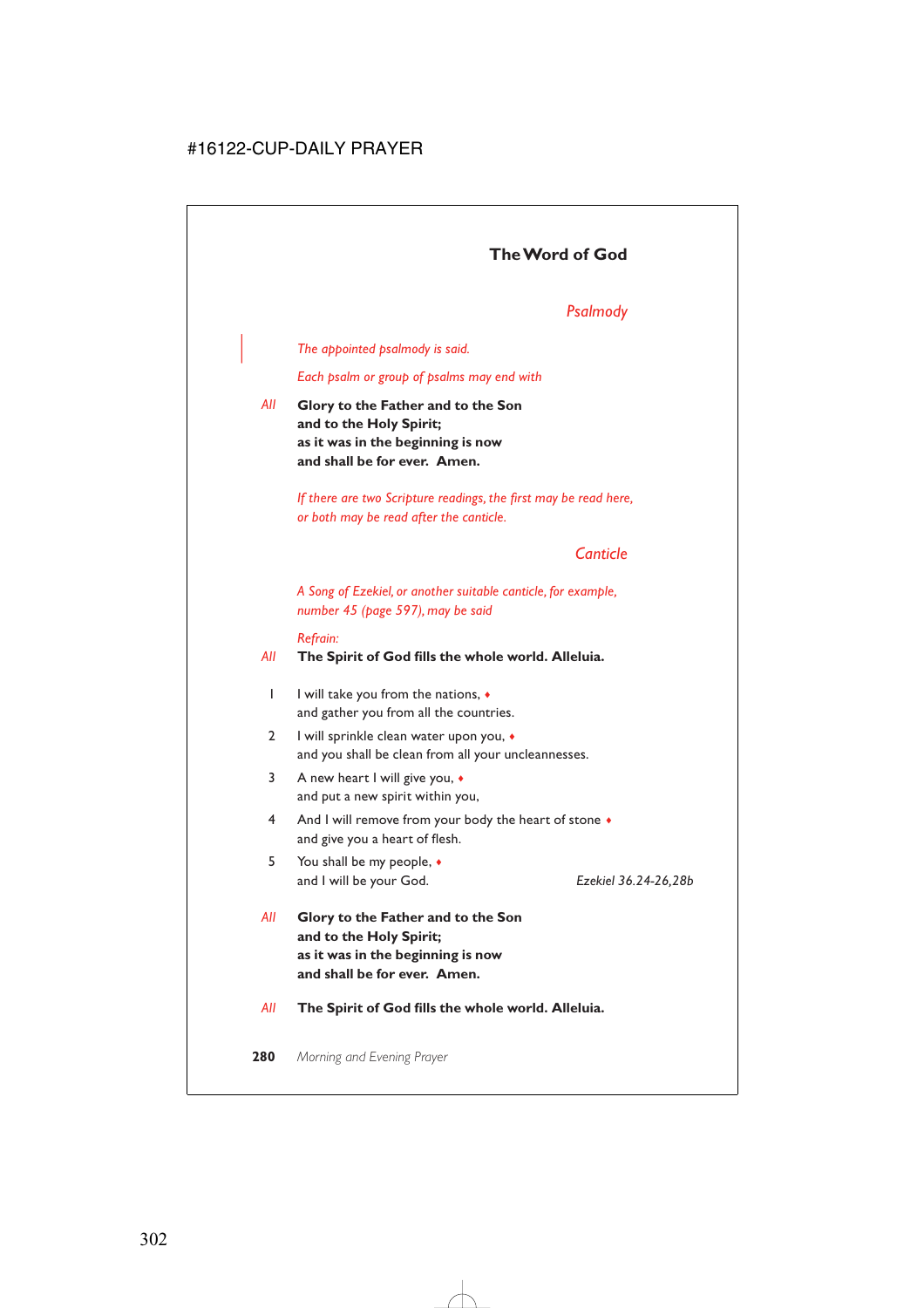# *Scripture Reading*

| *One or more readings appointed for the day are read.*

*The reading(s) may be followed by a time of silence.*

*A suitable song or chant, or a responsory in this or another form, may follow*

Come, Holy Spirit, fill the hearts of your people

- *All* **and kindle in us the fire of your love.** All who are led by the Spirit of God are children of God and fellow-heirs with Christ.
- *All* **Come, Holy Spirit, fill the hearts of your people.** Renew the face of your creation, Lord, pouring on us the gifts of your Spirit,
- *All* **and kindle in us the fire of your love.** For the creation waits with eager longing for the glorious liberty of the children of God.
- *All* **Come, Holy Spirit, fill the hearts of your people and kindle in us the fire of your love.** *cf Romans 8*

# *Gospel Canticle*

| *The Benedictus (The Song of Zechariah) is normally said,* | *or The Song of Christ's Glory (page 619) may be said*

#### *Refrain:*

*All* **Christ has gone up on high and has led captivity captive. Alleluia.**

- | 1 Blessed be the Lord the God of Israel, ♦ who has come to his people and set them free.
- | 2 He has raised up for us a mighty Saviour, ♦ born of the house of his servant David.
- 3 Through his holy prophets God promised of old  $\bullet$ to save us from our enemies, from the hands of all that hate us,
- | 4 To show mercy to our ancestors, ♦ and to remember his holy covenant.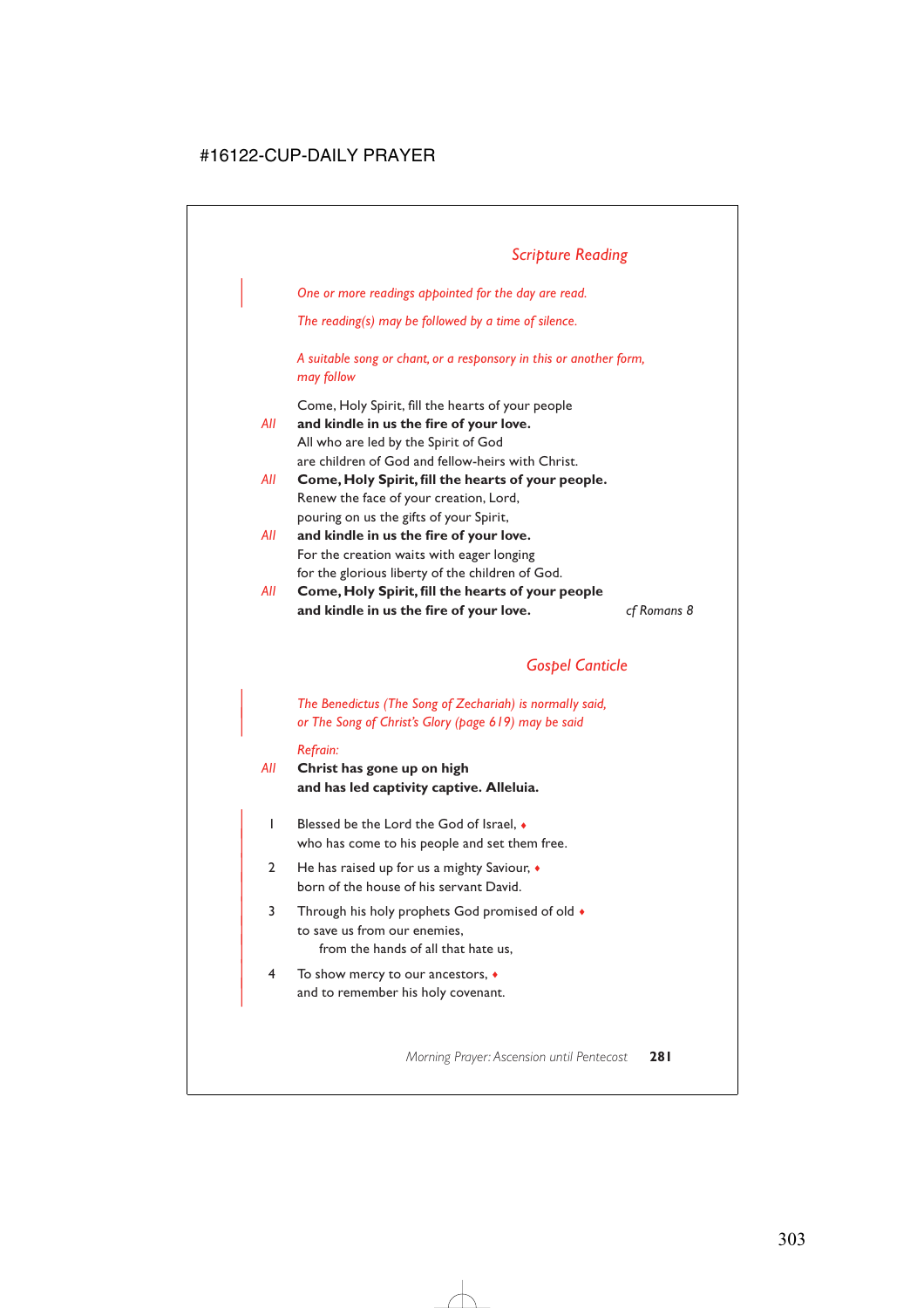- | 5 This was the oath God swore to our father Abraham: ♦ to set us free from the hands of our enemies,
- 6 Free to worship him without fear,  $\bullet$ holy and righteous in his sight all the days of our life.
- 7 And you, child, shall be called the prophet of the Most High,  $\bullet$ for you will go before the Lord to prepare his way,
- 8 To give his people knowledge of salvation  $\triangleleft$ by the forgiveness of all their sins.
- 9 In the tender compassion of our God  $\bullet$ the dawn from on high shall break upon us,
- | 10 To shine on those who dwell in darkness and the shadow of death, ♦ | and to guide our feet into the way of peace. *Luke 1.68-79*
- | *All* **Glory to the Father and to the Son** and to the Holy Spirit; | **as it was in the beginning is now** and shall be for ever. Amen.

|

*All* **Christ has gone up on high and has led captivity captive. Alleluia.**

## **Prayers**

| *Intercessions are offered*

- | *¶ for the day and its tasks*
- | *¶ for the world and its needs*
- | *¶ for the Church and her life*

*The cycle on pages 364–365 and the prayer on page 383 may be used.*

#### *These responses may be used*

| hear our prayer.    |      | Lord, graciously hear us. |
|---------------------|------|---------------------------|
| Lord, in your mercy | (or) | Lord, hear us.            |

*Silence may be kept.*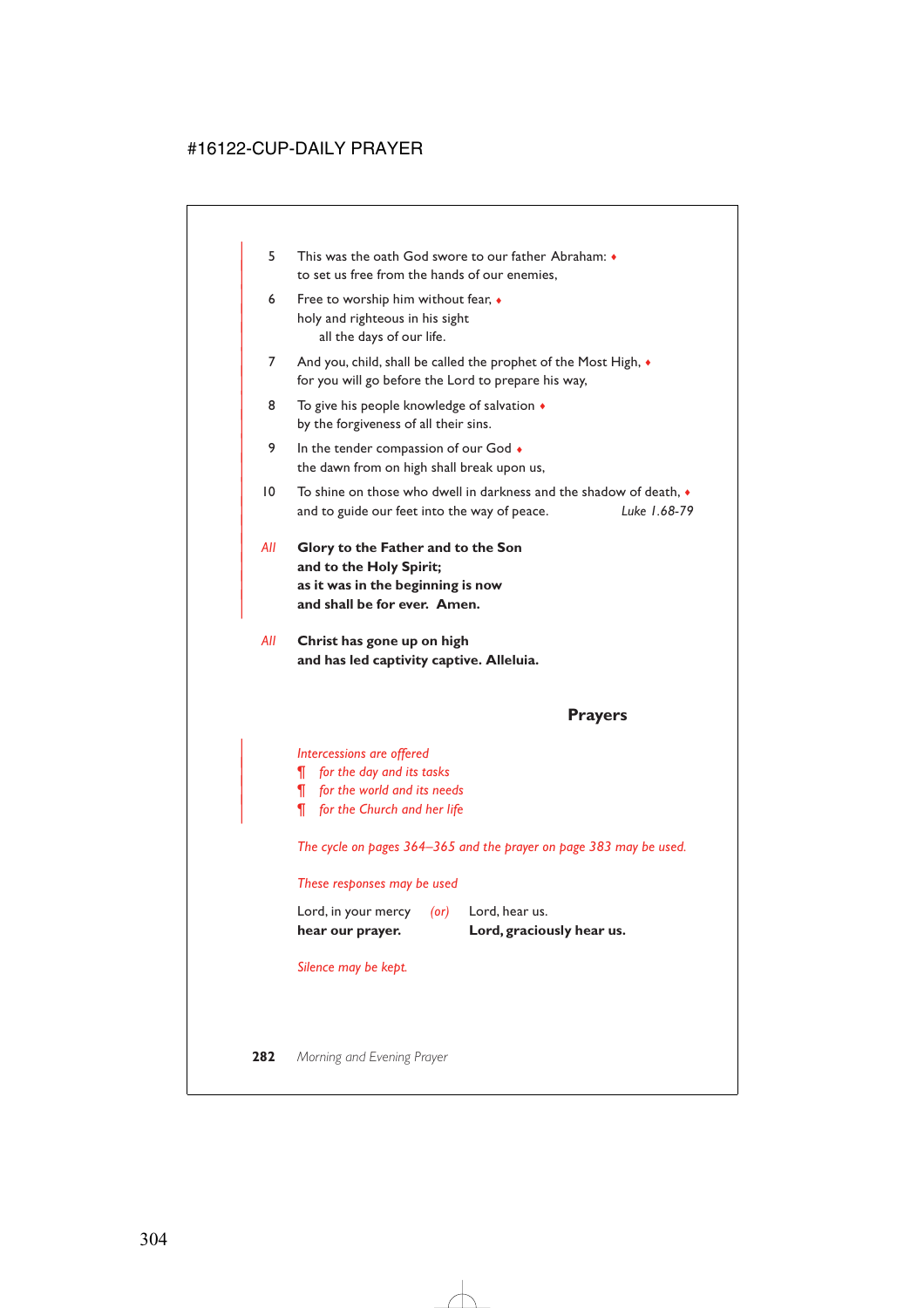## | *The Collect of the day or the following is said*

O God the King of glory, you have exalted your only Son Jesus Christ with great triumph to your kingdom in heaven: we beseech you, leave us not comfortless, but send your Holy Spirit to strengthen us and exalt us to the place where our Saviour Christ is gone before, who is alive and reigns with you, in the unity of the Holy Spirit, one God, now and for ever.

*All* **Amen.**

#### | *The Lord's Prayer is said*

Being made one by the power of the Spirit, as our Saviour taught us, so we pray

#### | *All* **Our Father in heaven …**

| *(or)*

Being made one by the power of the Spirit, let us pray with confidence as our Saviour has taught us

| *All* **Our Father, who art in heaven …**

# **The Conclusion**

May the Spirit kindle in us the fire of God's love.

| *All* **Amen.**

Let us bless the Lord. Alleluia, alleluia.

*All* **Thanks be to God. Alleluia, alleluia.**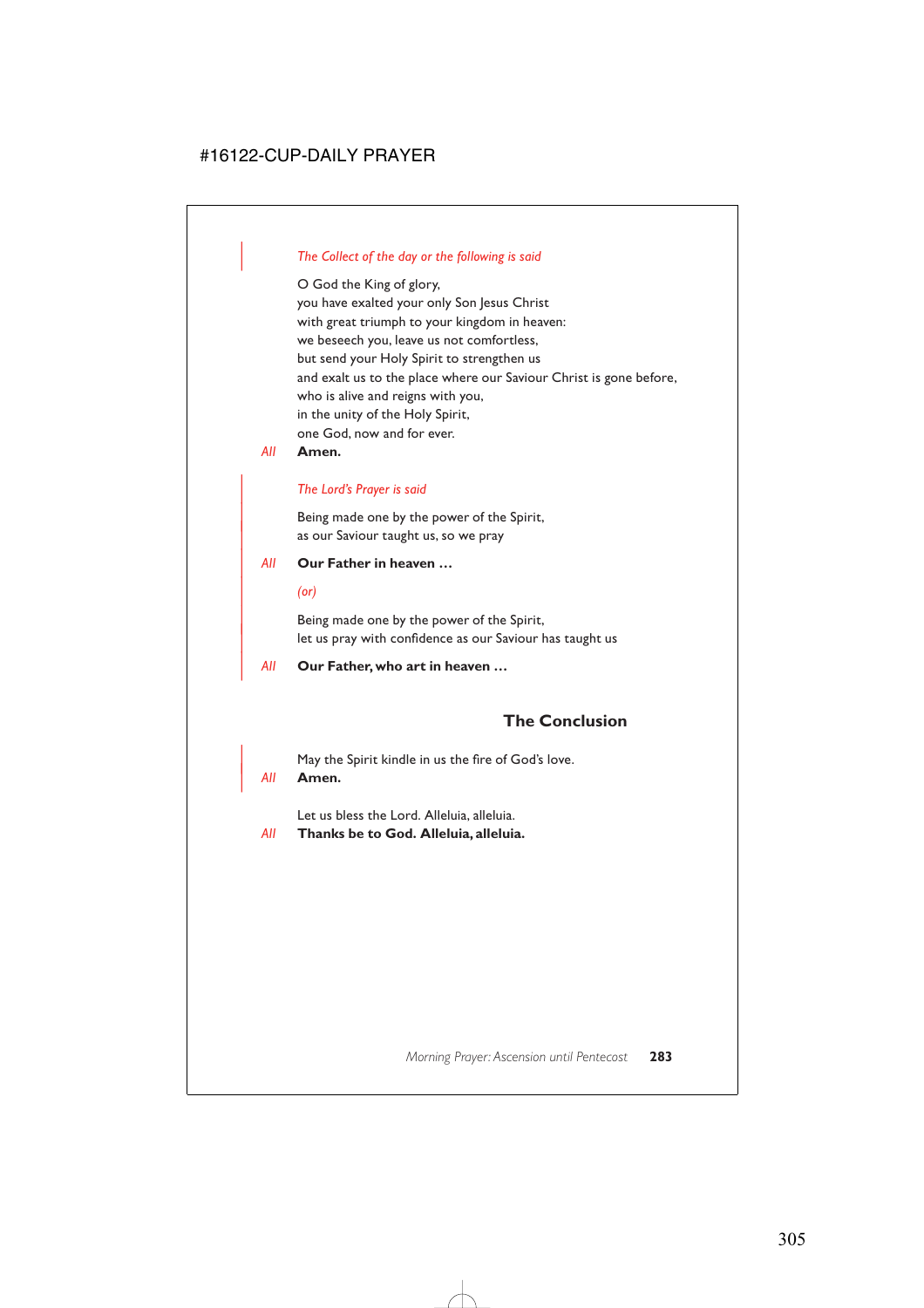*¶ Evening Prayer from the day after Ascension Day until the Day of Pentecost*

**Preparation**

O God, make speed to save us. | *All* **O Lord, make haste to help us.**

Send your Holy Spirit upon us,

|

| *All* **and clothe your people with power from on high. Alleluia.**

#### | *One or more of the following is said or sung:*

#### *this or another prayer of thanksgiving*

Blessed are you, Lord God of all creation, to you be glory and praise for ever. Raised to your right hand on high the ascended Christ shows the prints of love and bestows on us the gifts of grace. As your Spirit renews the face of the earth, may we bring forth the fruit of the Spirit and reveal your glory in all the world. Blessed be God, Father, Son and Holy Spirit.

#### *All* **Blessed be God for ever.**

## *A Song of God's Greatness (page 565), the following or another suitable hymn*

Creator Spirit, Lord of grace, come, make in us your dwelling place; O purest Light, in darkness shine; fill loveless hearts, O Love Divine.

Consoler, hear your people's cry; come down, O Gift of God, Most High. Descend in peace, O heav'nly Dove; come Fount of Life; come Flame of Love.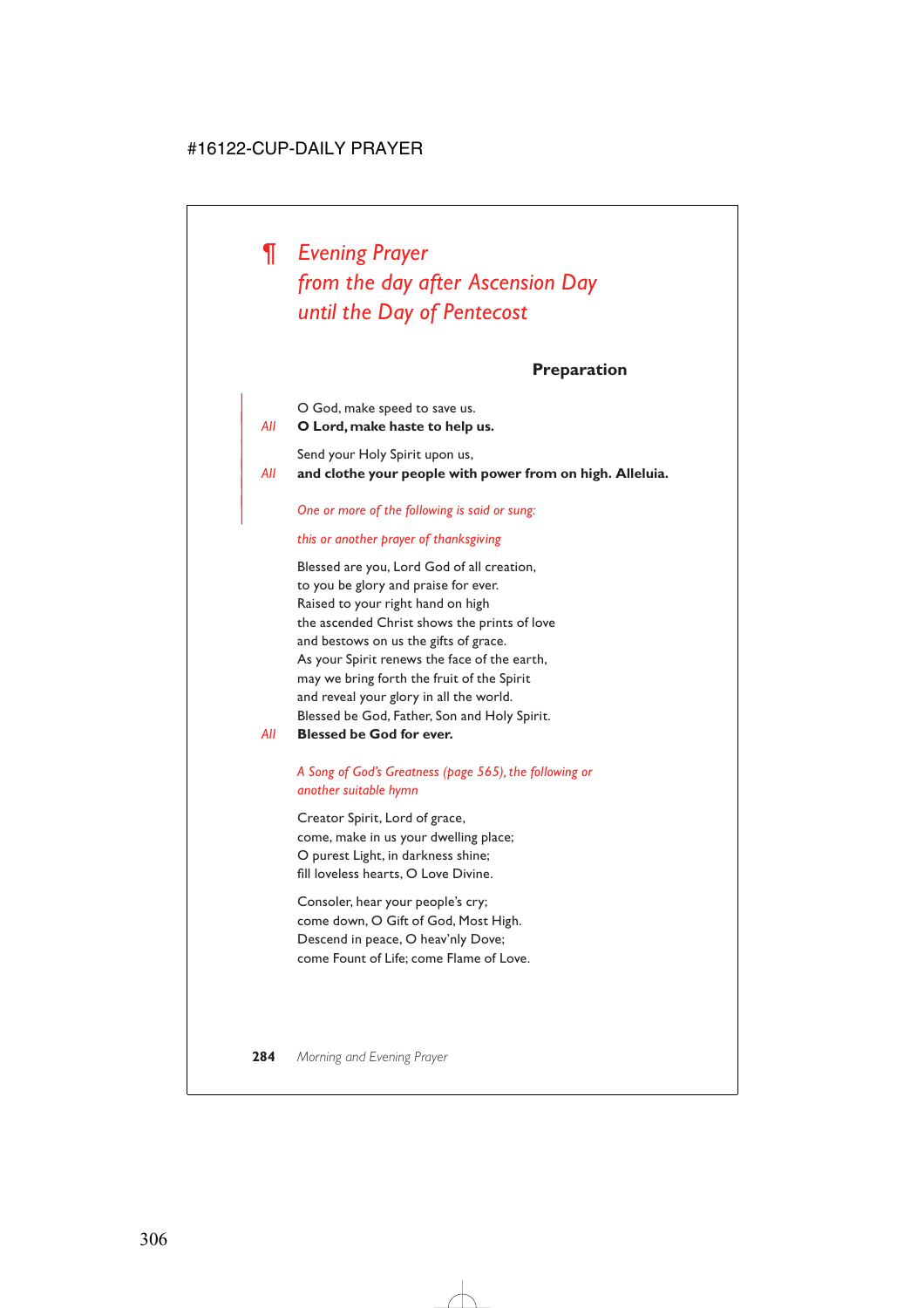As once on Christ the Servant's head the oil of sevenfold grace you shed, so now anoint from love's deep springs your chosen prophets, priests and kings.

Of ev'ry gift the living source, of mighty deeds the unseen force, the Father sends his promised One to speak for all who serve his Son.

Keep far all those who wish us ill, O Dove of Peace, be with us still, in ev'ry danger at our side O Friend, befriend us; be our guide.

Reveal to us the Father's love, reveal his Son, who reigns above. To truth, O Truth, make us all true; in love, O Love, make all things new.

> *James Quinn S J, based on Veni, Creator Spiritus (Tune: LM)*

#### *This opening prayer may be said*

That this evening may be holy, good and peaceful, let us pray with one heart and mind.

#### *Silence is kept.*

As our evening prayer rises before you, O God, so may your mercy come down upon us to cleanse our hearts and set us free to sing your praise now and for ever.

*All* **Amen.**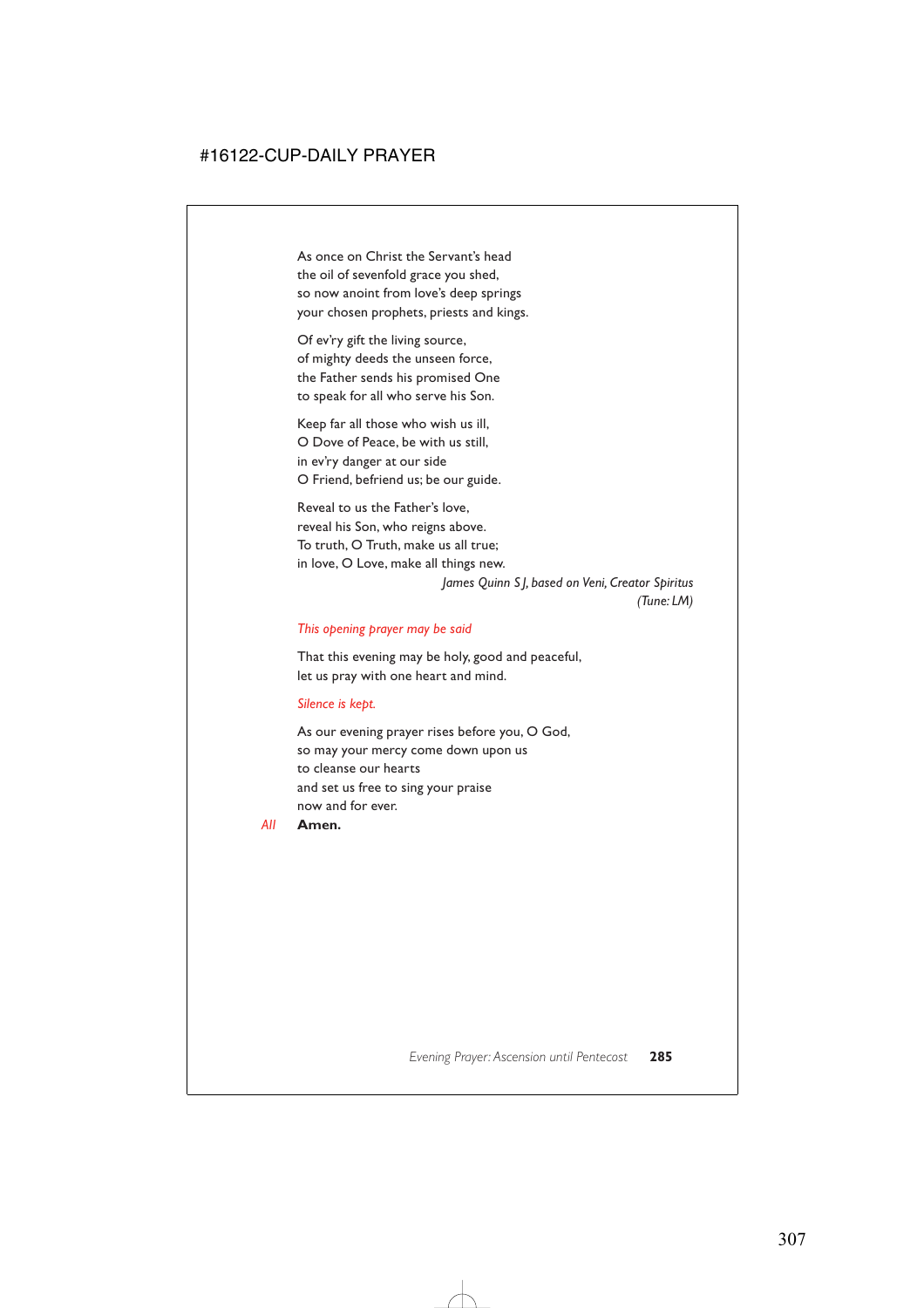# **The Word of God**

# *Psalmody*

| *The appointed psalmody is said.*

*Each psalm or group of psalms may end with*

*All* **Glory to the Father and to the Son and to the Holy Spirit; as it was in the beginning is now and shall be for ever. Amen.**

> *If there are two Scripture readings, the first may be read here, or both may be read after the canticle.*

# *Canticle*

*A Song of God's Children, or another suitable canticle, for example, number 60 (page 618) or number 63 (page 621), may be said*

#### *Refrain:*

- *All* **The Spirit of the Father, who raised Christ Jesus from the dead, gives life to the people of God. Alleluia.**
	- 1 The law of the Spirit of life in Christ Jesus  $\bullet$ has set us free from the law of sin and death.
	- 2 All who are led by the Spirit of God are children of God;  $\bullet$ for we have received the Spirit that enables us to cry, 'Abba, Father'.
	- 3 The Spirit himself bears witness that we are children of God  $\bullet$ and if God's children, then heirs of God;
	- 4 If heirs of God, then fellow-heirs with Christ; ♦ since we suffer with him now, that we may be glorified with him.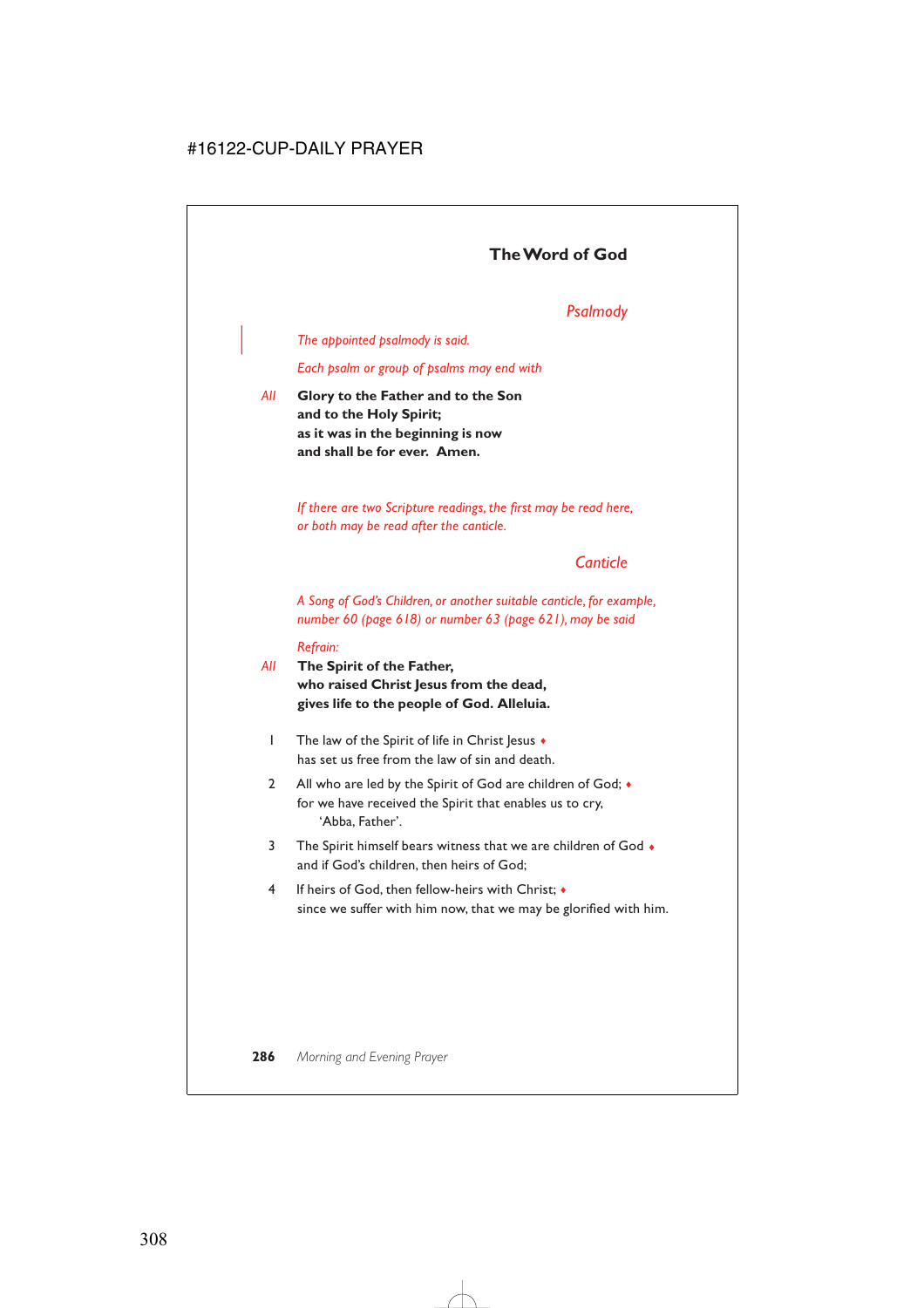- 5 These sufferings that we now endure ♦ are not worth comparing to the glory that shall be revealed.
- 6 For the creation waits with eager longing  $\triangleleft$ for the revealing of the children of God. *Romans 8.2,14,15b-19*
	-
- *All* **Glory to the Father and to the Son and to the Holy Spirit; as it was in the beginning is now and shall be for ever. Amen.**
- *All* **The Spirit of the Father, who raised Christ Jesus from the dead, gives life to the people of God. Alleluia.**

# *Scripture Reading*

| *One or more readings appointed for the day are read.*

*The reading(s) may be followed by a time of silence.*

*A suitable song or chant, or a responsory in this or another form, may follow*

When you send forth your Spirit, we are created; you renew the face of the earth.

- *All* **When you send forth your Spirit, we are created; you renew the face of the earth.** O Lord, how manifold are your works; in wisdom you have made them all.
- *All* **You renew the face of the earth.** Glory to the Father and to the Son and to the Holy Spirit.
- *All* **When you send forth your Spirit, we are created; you renew the face of the earth.** *from Psalm 104*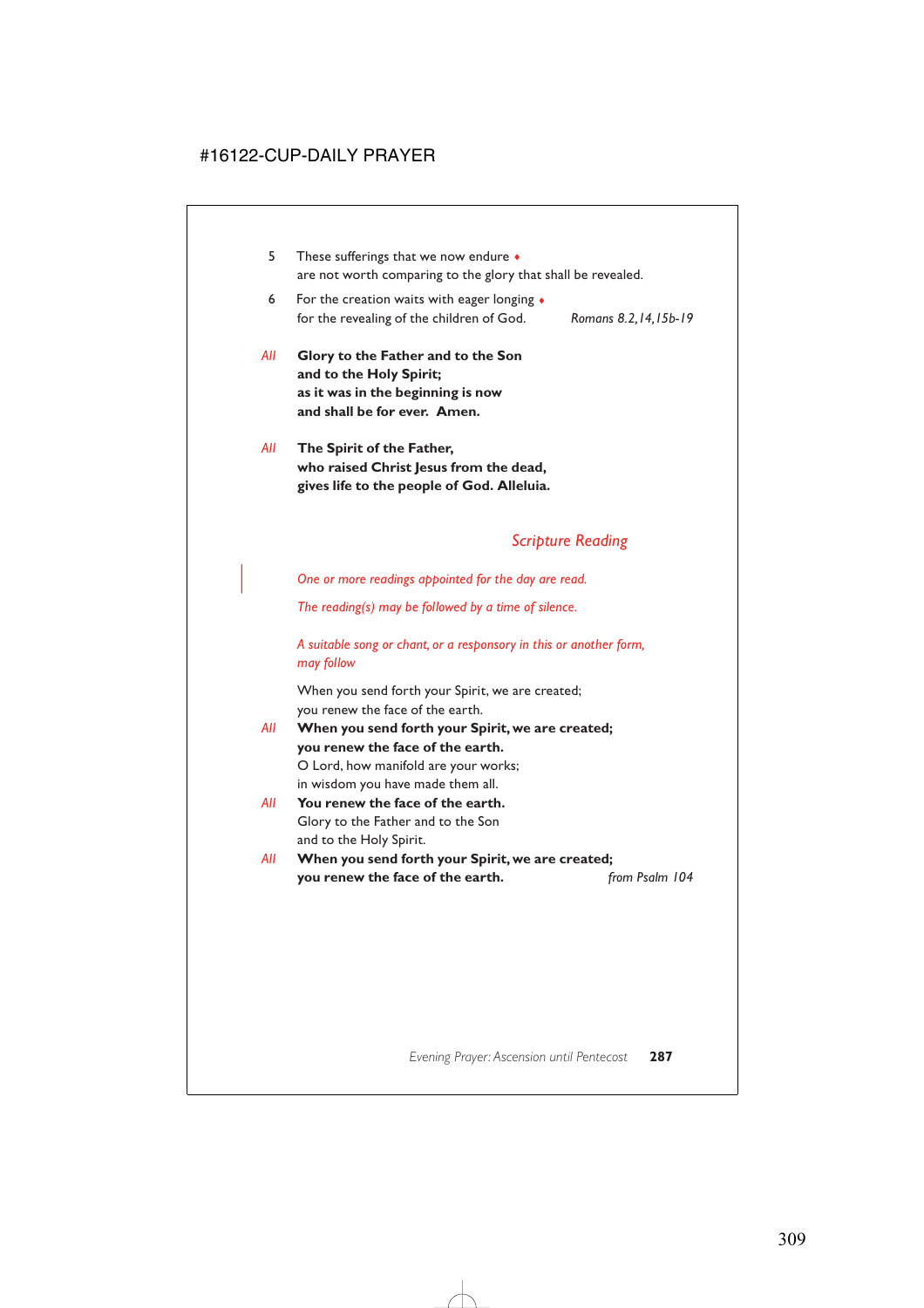# *Gospel Canticle*

| *The Magnificat (The Song of Mary) is normally said,* | *or Great and Wonderful (page 629) may be said*

#### *Refrain:*

*All* **How excellent is your name in all the world, you have set your glory above the heavens. Alleluia.**

- | 1 My soul proclaims the greatness of the Lord, | my spirit rejoices in God my Saviour; ♦ he has looked with favour on his lowly servant.
- 2 From this day all generations will call me blessed;  $\bullet$ the Almighty has done great things for me and holy is his name.
- | 3 He has mercy on those who fear him, ♦ from generation to generation.
- $4$  He has shown strength with his arm  $\bullet$ and has scattered the proud in their conceit,
- | 5 Casting down the mighty from their thrones ♦ and lifting up the lowly.
- 6 He has filled the hungry with good things  $\bullet$ and sent the rich away empty.
- $7$  He has come to the aid of his servant Israel,  $\bullet$ to remember his promise of mercy,
- 8 The promise made to our ancestors,  $\bullet$ | to Abraham and his children for ever. *Luke 1.46-55*

|

- | *All* **Glory to the Father and to the Son** and to the Holy Spirit; | **as it was in the beginning is now** and shall be for ever. Amen.
- *All* **How excellent is your name in all the world, you have set your glory above the heavens. Alleluia.**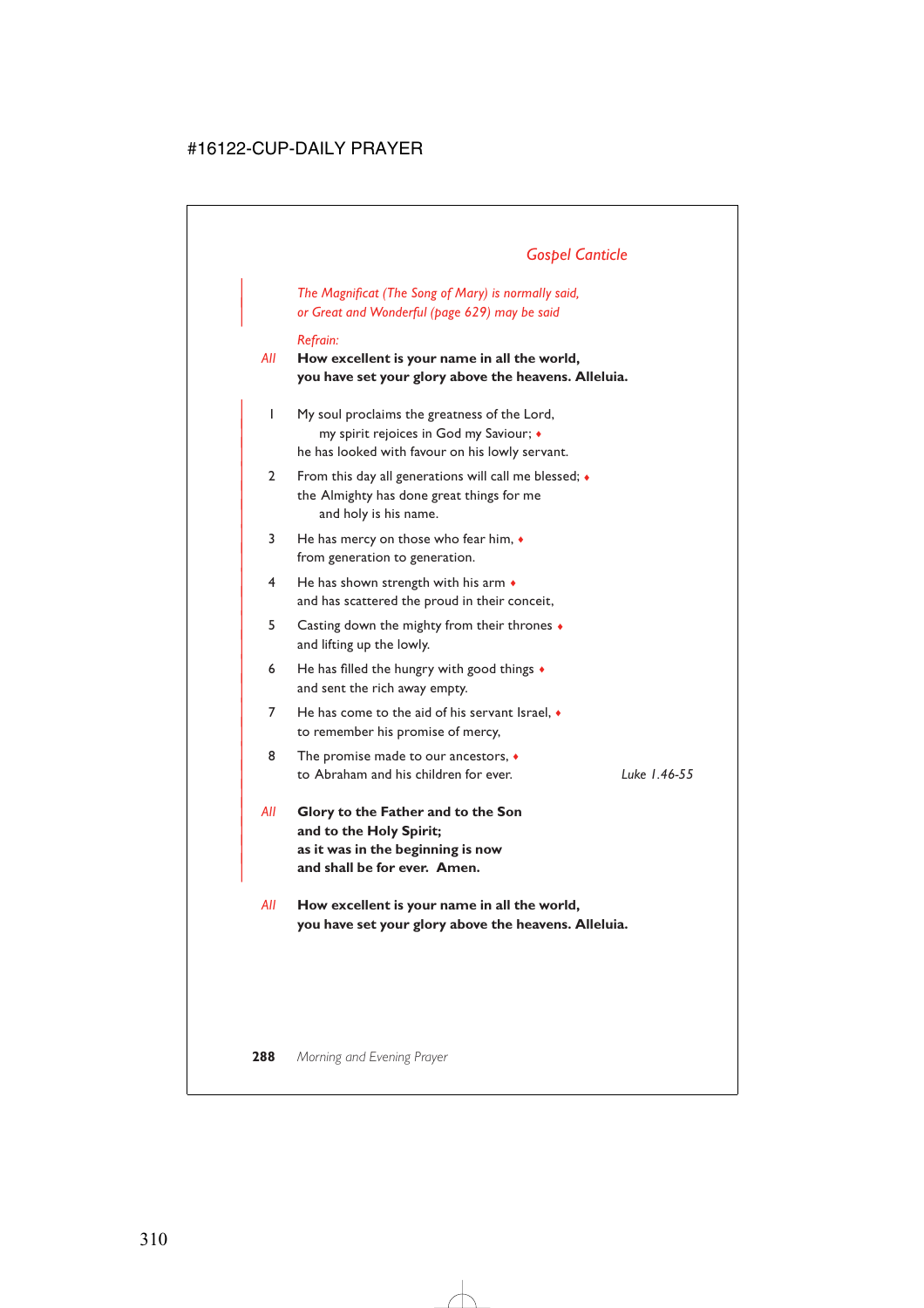# **Prayers**

*Thanksgiving may be made for the day.*

# | *Intercessions are offered*

| *¶ for peace*

| *¶ for individuals and their needs*

*The cycle on pages 364–365 and the prayer on page 383 may be used.*

#### *These responses may be used*

| hear our prayer.    |            | Lord, graciously hear us. |
|---------------------|------------|---------------------------|
| Lord, in your mercy | $($ or $)$ | Lord, hear us.            |

#### *Silence may be kept.*

#### | *The Collect of the day or the following is said*

O God the King of glory, you have exalted your only Son Jesus Christ with great triumph to your kingdom in heaven: we beseech you, leave us not comfortless, but send your Holy Spirit to strengthen us and exalt us to the place where our Saviour Christ is gone before, who is alive and reigns with you, in the unity of the Holy Spirit, one God, now and for ever.

#### *All* **Amen.**

#### | *The Lord's Prayer is said*

Being made one by the power of the Spirit, as our Saviour taught us, so we pray

#### | *All* **Our Father in heaven …**

| *(or)*

Being made one by the power of the Spirit, let us pray with confidence as our Saviour has taught us

#### | *All* **Our Father, who art in heaven …**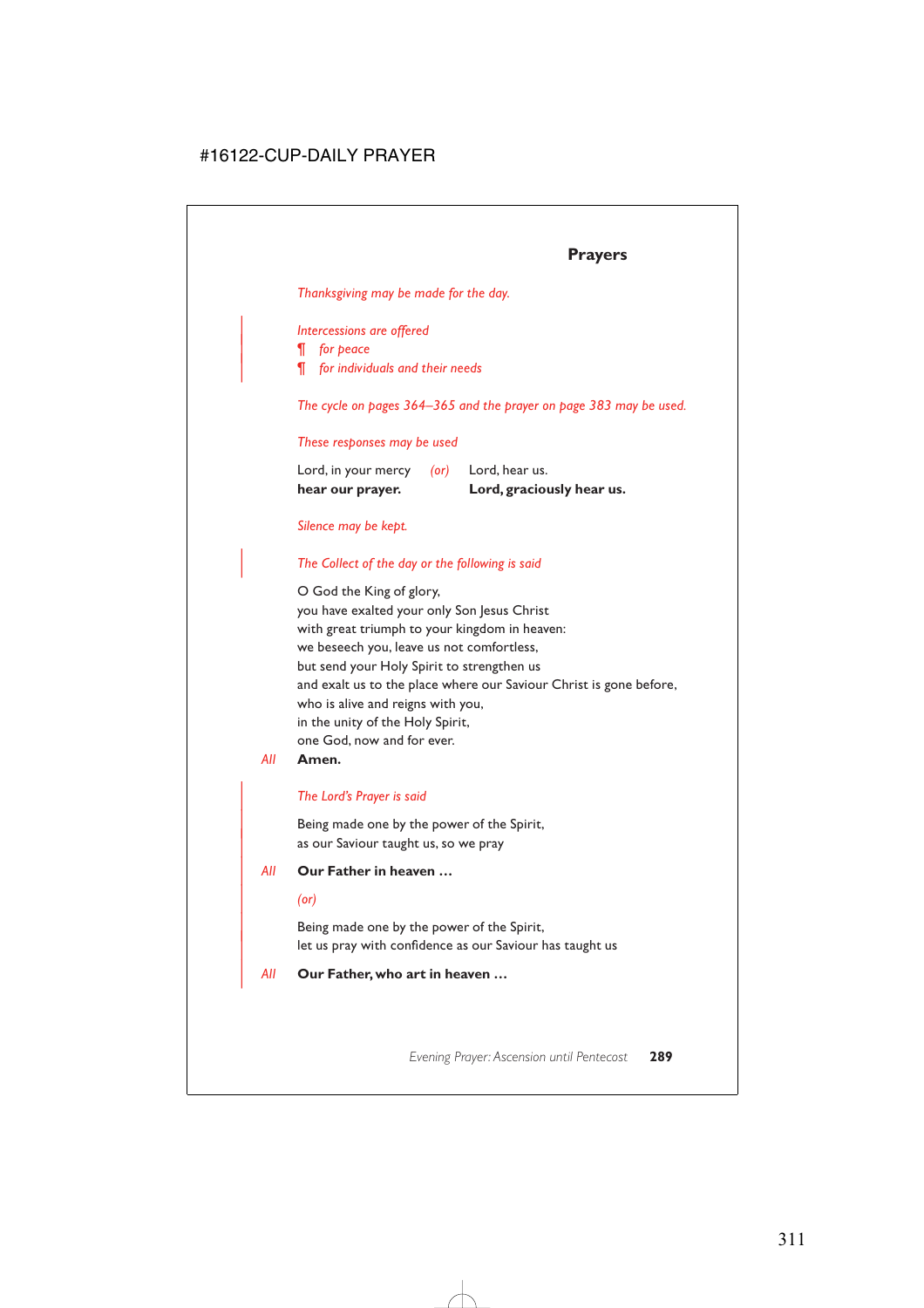May the Spirit kindle in us the fire of God's love.

# | *All* **Amen.**

Let us bless the Lord. Alleluia, alleluia.

*All* **Thanks be to God. Alleluia, alleluia.**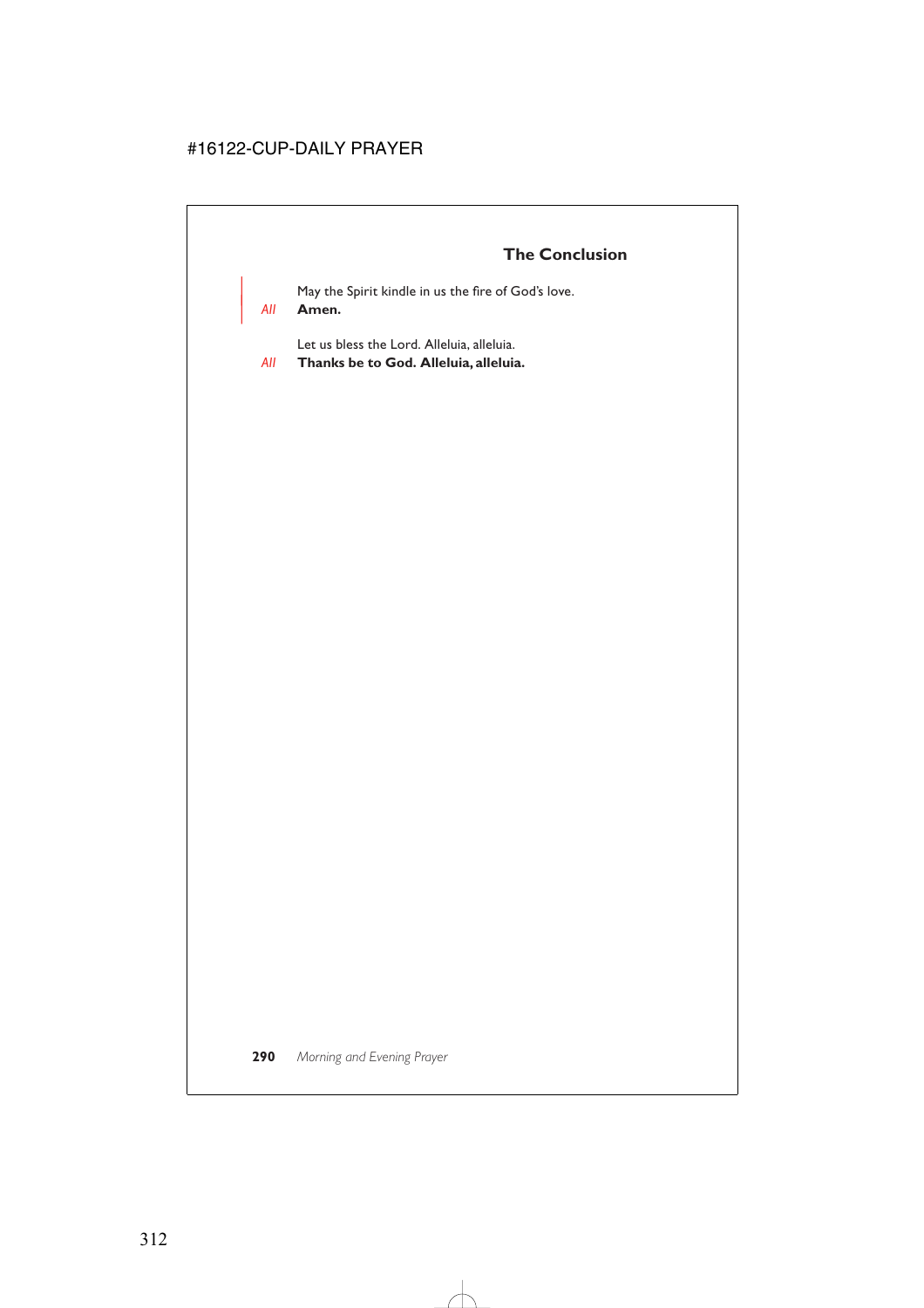# *¶ Morning Prayer from All Saints' Day until the day before the First Sunday of Advent*

**Preparation**

|     | O Lord, open our lips                     |  |  |
|-----|-------------------------------------------|--|--|
| All | and our mouth shall proclaim your praise. |  |  |
|     | Your faithful servants bless you.         |  |  |
|     |                                           |  |  |

| *All* **They make known the glory of your kingdom.**

#### | *One or more of the following is said or sung:*

#### *this or another prayer of thanksgiving*

|

Blessed are you, Sovereign God, ruler and judge of all, to you be praise and glory for ever. In the darkness of this age that is passing away may the light of your presence which the saints enjoy surround our steps as we journey on. May we reflect your glory this day and so be made ready to see your face in the heavenly city where night shall be no more. Blessed be God, Father, Son and Holy Spirit.

*All* **Blessed be God for ever.**

#### *a suitable hymn, or A Song of Trust in God*

- 1 As the deer longs for the water brooks, ♦ so longs my soul for you, O God.
- 2 My soul is athirst for God, even for the living God;  $\bullet$ when shall I come before the presence of God?
- 3 My tears have been my bread day and night, ♦ while all day long they say to me, 'Where is now your God?'
- 4 Now when I think on these things, I pour out my soul: ♦ how I went with the multitude and led the procession to the house of God,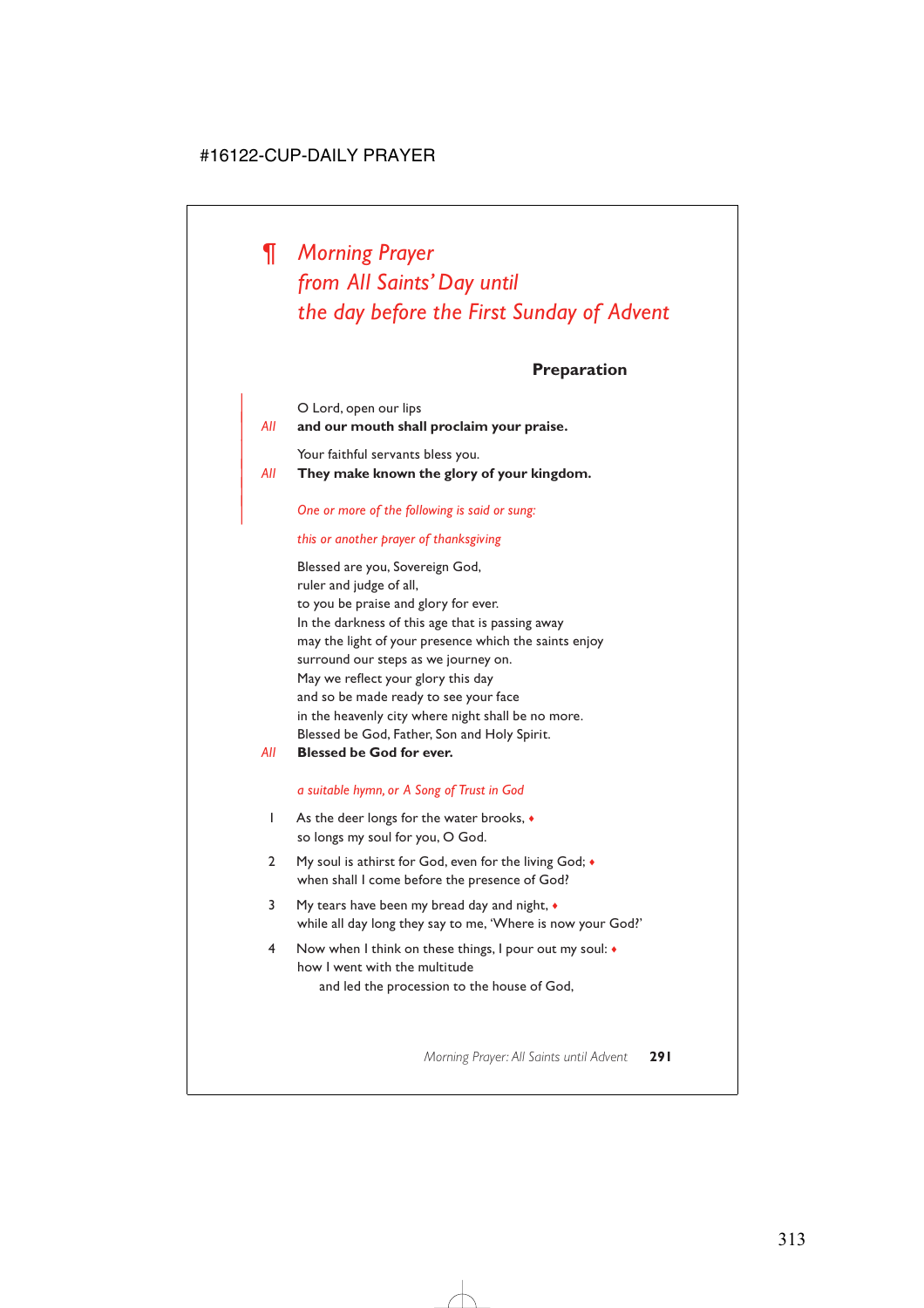- 5 With the voice of praise and thanksgiving, ♦ among those who kept holy day.
- 6 Why are you so full of heaviness, O my soul, ♦ and why are you so disquieted within me?
- 7 O put your trust in God;  $\bullet$ for I will yet give him thanks, who is the help of my countenance, and my God. *Psalm 42.1-7*
- *All* **Glory to the Father and to the Son and to the Holy Spirit; as it was in the beginning is now and shall be for ever. Amen.**

#### *This opening prayer may be said*

The night has passed, and the day lies open before us; let us pray with one heart and mind.

#### *Silence is kept.*

As we rejoice in the gift of this new day, so may the light of your presence, O God, set our hearts on fire with love for you; now and for ever.

*All* **Amen.**

# **The Word of God**

# *Psalmody*

| *The appointed psalmody is said.*

*Each psalm or group of psalms may end with*

*All* **Glory to the Father and to the Son and to the Holy Spirit; as it was in the beginning is now and shall be for ever. Amen.**

> *If there are two Scripture readings, the first may be read here, or both may be read after the canticle.*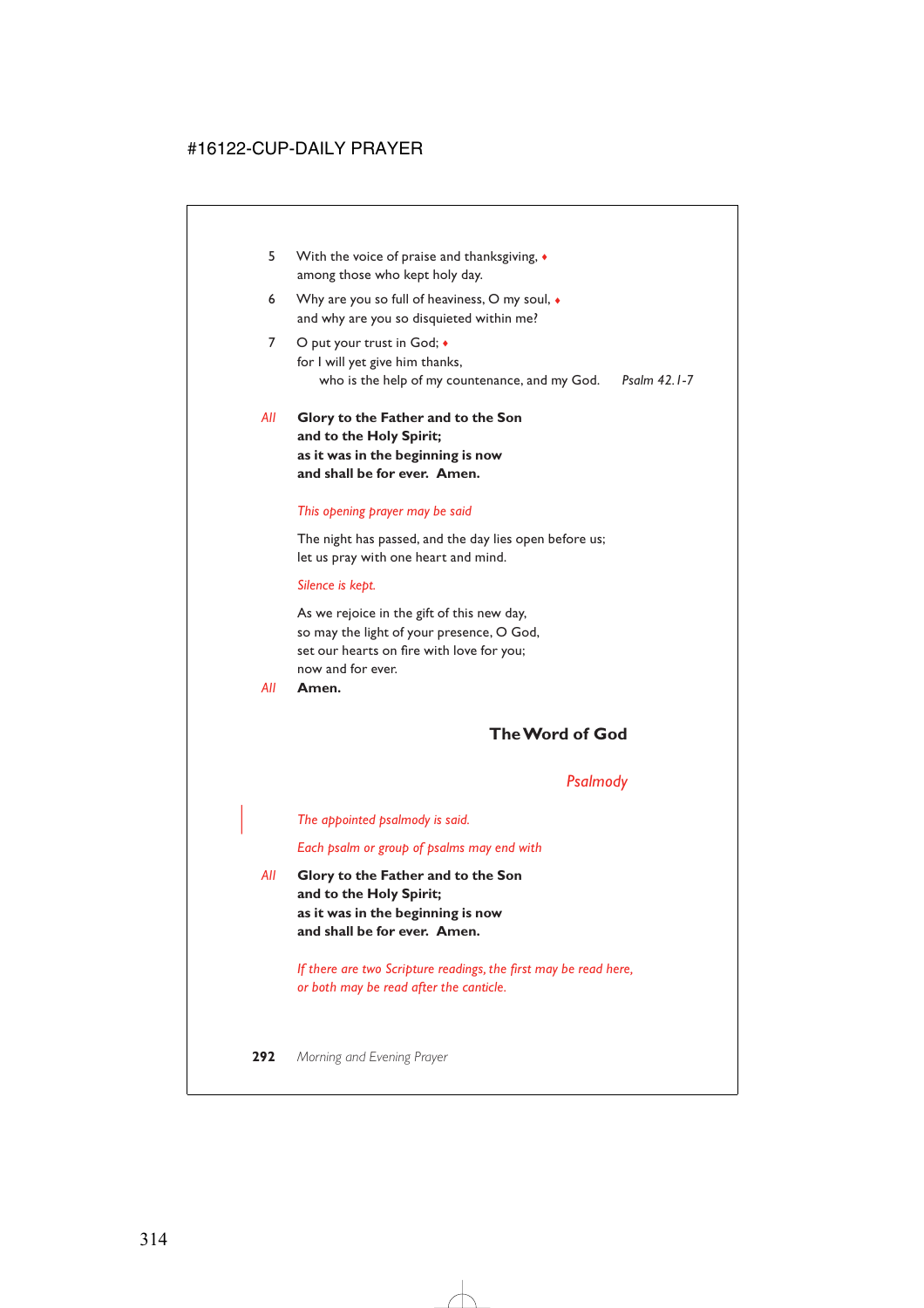# *Canticle*

*A Song of the New Creation, or another suitable canticle, for example, number 28 (page 579), number 46 (page 598) or number 47 (page 599), may be said*

#### *Refrain:*

- *All* **I will make a way in the wilderness, and rivers in the desert.**
	- 1 'I am the Lord, your Holy One, ♦ the Creator of Israel, your King.'
	- 2 Thus says the Lord, who makes a way in the sea,  $\bullet$ a path in the mighty waters,
	- 3 'Remember not the former things, ♦ nor consider the things of old.
	- 4 'Behold, I am doing a new thing; ♦ now it springs forth, do you not perceive it?
	- 5 'I will make a way in the wilderness and rivers in the desert, ♦ to give drink to my chosen people,
	- 6 'The people whom I formed for myself, ♦ that they might declare my praise.' *Isaiah 43.15,16,18,19,20c,21*
- *All* **Glory to the Father and to the Son and to the Holy Spirit; as it was in the beginning is now and shall be for ever. Amen.**
- *All* **I will make a way in the wilderness, and rivers in the desert.**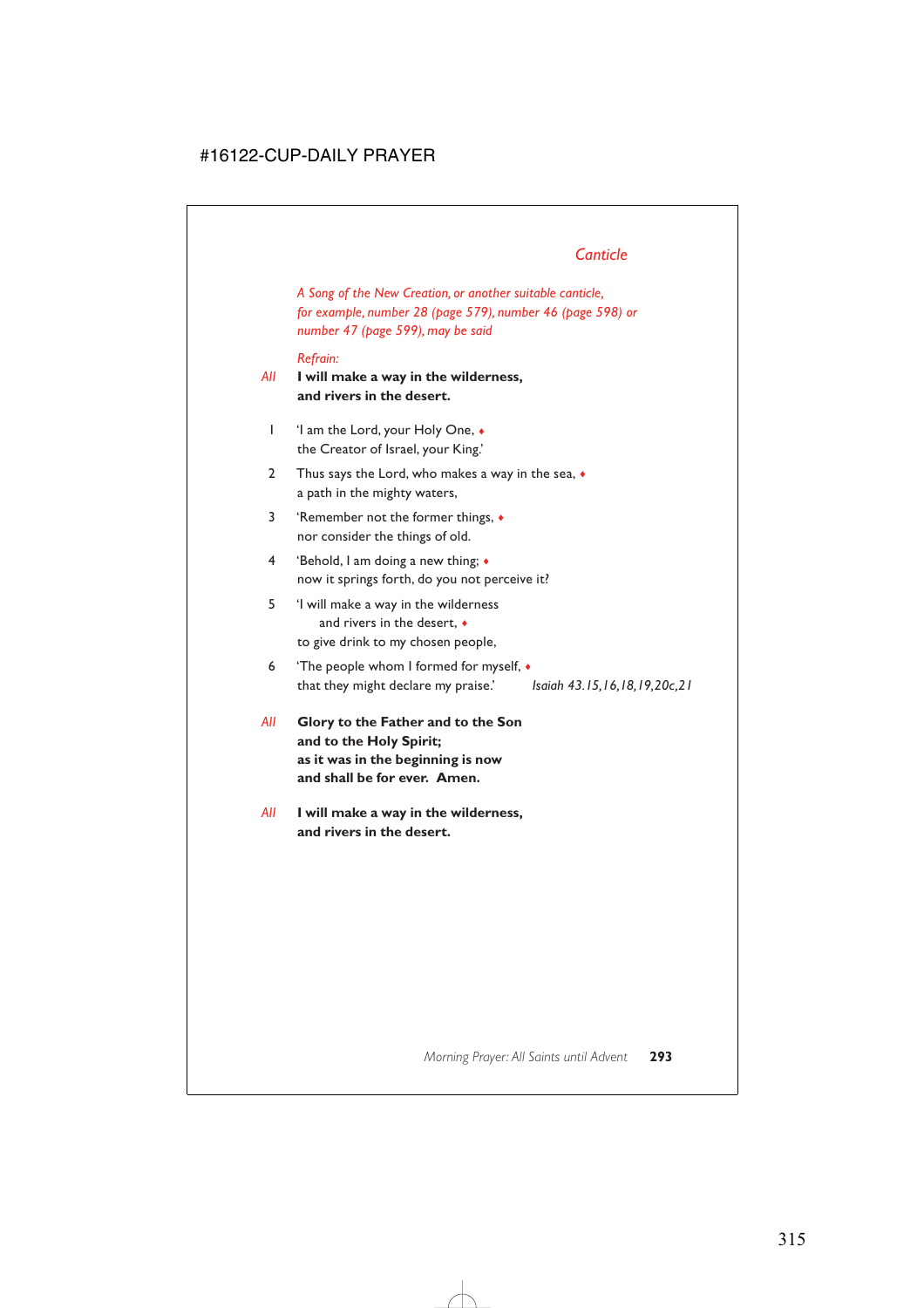| *One or more readings appointed for the day are read.*

*The reading(s) may be followed by a time of silence.*

*A suitable song or chant, or a responsory in this or another form, may follow*

I will sing for ever of your love, O Lord,

- *All* **my lips shall proclaim your faithfulness.** The heavens bear witness to your wonders;
- *All* **I will sing for ever of your love, O Lord.** The assembly of your saints proclaims your truth;
- *All* **my lips shall proclaim your faithfulness.** Righteousness and justice are the foundation of your throne; steadfast love and faithfulness go before you.
- *All* **I will sing for ever of your love, O Lord, my lips shall proclaim your faithfulness.** *from Psalm 89*

# *Gospel Canticle*

# | *The Benedictus (The Song of Zechariah) is normally said, or the* | *Te Deum Laudamus (A Song of the Church) (page 636) may be said*

#### *Refrain:*

- *All* **You will guide us with your counsel, O God, and afterwards receive us with glory.**
	- | 1 Blessed be the Lord the God of Israel, ♦ who has come to his people and set them free.
	- | 2 He has raised up for us a mighty Saviour, ♦ born of the house of his servant David.
	- 3 Through his holy prophets God promised of old  $\bullet$ to save us from our enemies. from the hands of all that hate us,
	- | 4 To show mercy to our ancestors, ♦ and to remember his holy covenant.
	- | 5 This was the oath God swore to our father Abraham: ♦ to set us free from the hands of our enemies,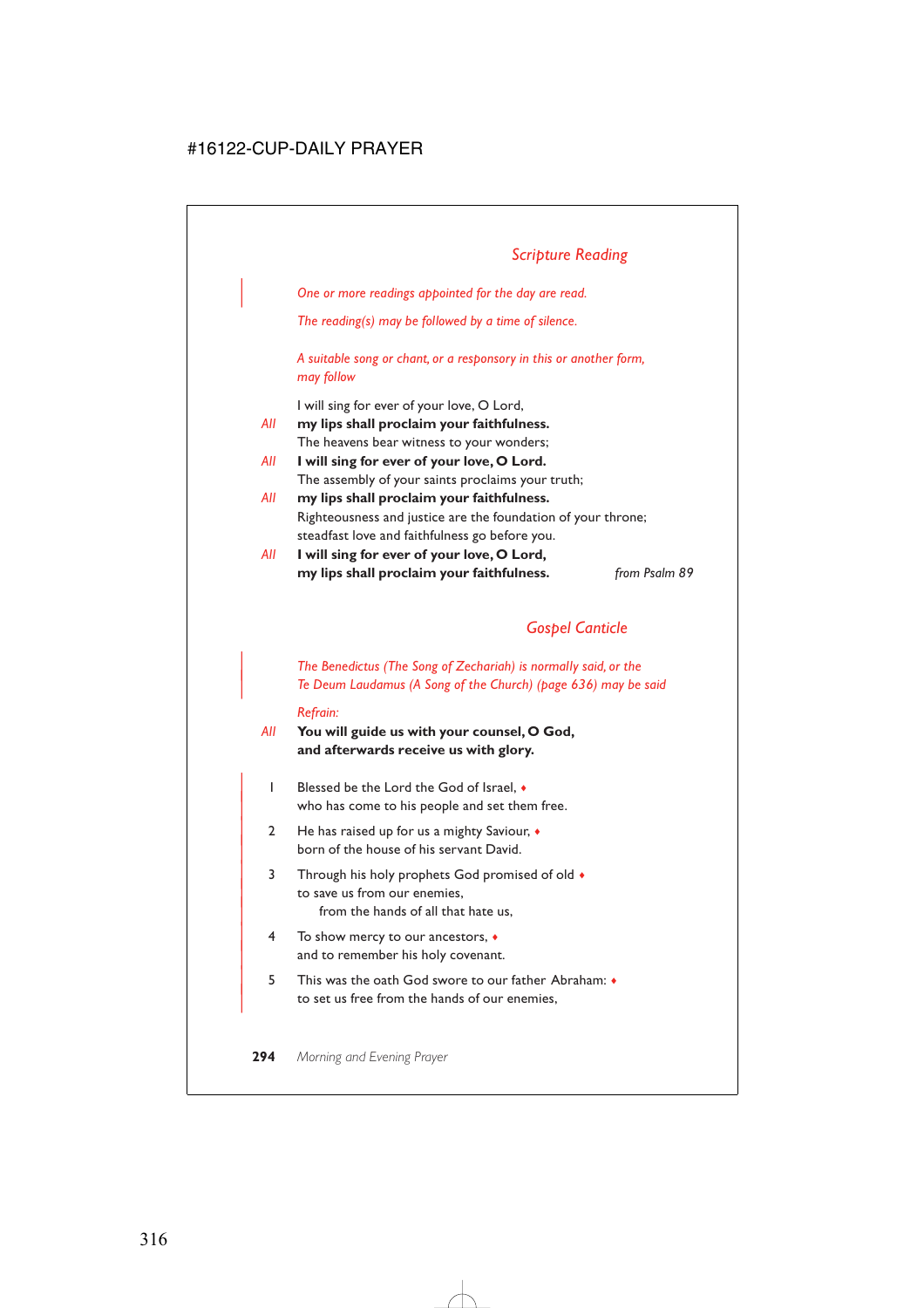- 6 Free to worship him without fear,  $\bullet$ holy and righteous in his sight all the days of our life.
- 7 And you, child, shall be called the prophet of the Most High,  $\bullet$ for you will go before the Lord to prepare his way,
- 8 To give his people knowledge of salvation  $\triangleleft$ by the forgiveness of all their sins.
- 9 In the tender compassion of our God  $\bullet$ the dawn from on high shall break upon us,
- $10$  To shine on those who dwell in darkness and the shadow of death,  $\bullet$ | and to guide our feet into the way of peace. *Luke 1.68-79*
- | *All* **Glory to the Father and to the Son** and to the Holy Spirit; | **as it was in the beginning is now** and shall be for ever. Amen.

|

*All* **You will guide us with your counsel, O God, and afterwards receive us with glory.**

# **Prayers**

#### | *Intercessions are offered*

- | *¶ for the day and its tasks*
- | *¶ for the world and its needs*
- | *¶ for the Church and her life*

*The cycle on pages 364–365 and the prayer on page 384 may be used.*

#### *These responses may be used*

| hear our prayer.    |      | Lord, graciously hear us. |
|---------------------|------|---------------------------|
| Lord, in your mercy | (or) | Lord, hear us.            |

*Silence may be kept.*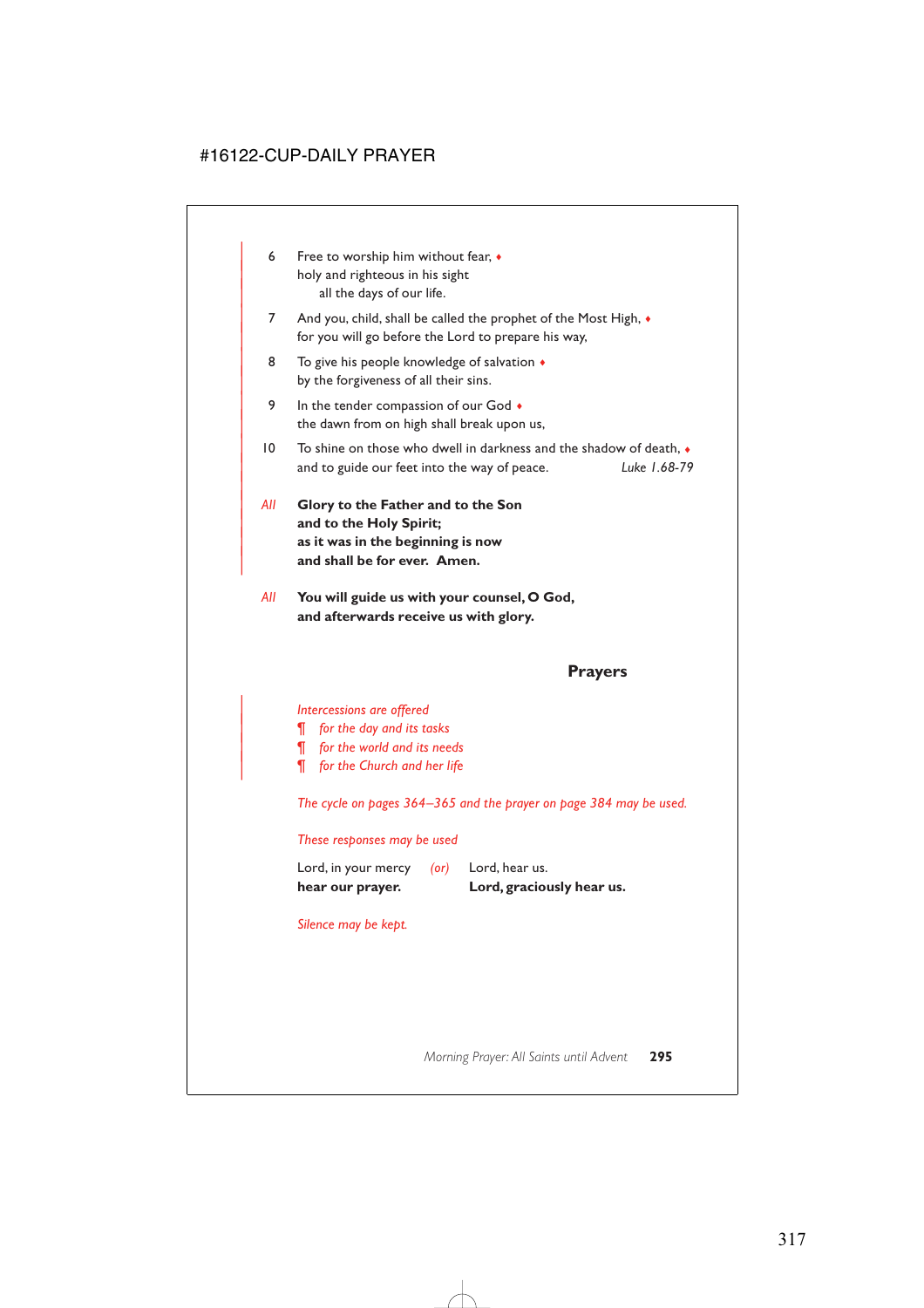## | *The Collect of the day or the following is said*

Almighty God, you have knit together your elect in one communion and fellowship in the mystical body of your Son Christ our Lord: give us grace so to follow your blessed saints in all virtuous and godly living that we may come to those inexpressible joys that you have prepared for those who truly love you; through Jesus Christ our Lord.

*All* **Amen.**

#### | *The Lord's Prayer is said*

Uniting our prayers with the whole company of heaven, as our Saviour taught us, so we pray

#### | *All* **Our Father in heaven …**

| *(or)*

Uniting our prayers with the whole company of heaven, let us pray with confidence as our Saviour has taught us

| *All* **Our Father, who art in heaven …**

# **The Conclusion**

May Christ, who has opened the kingdom of heaven, bring us to reign with him in glory.

#### | *All* **Amen.**

Let us bless the Lord.

*All* **Thanks be to God.**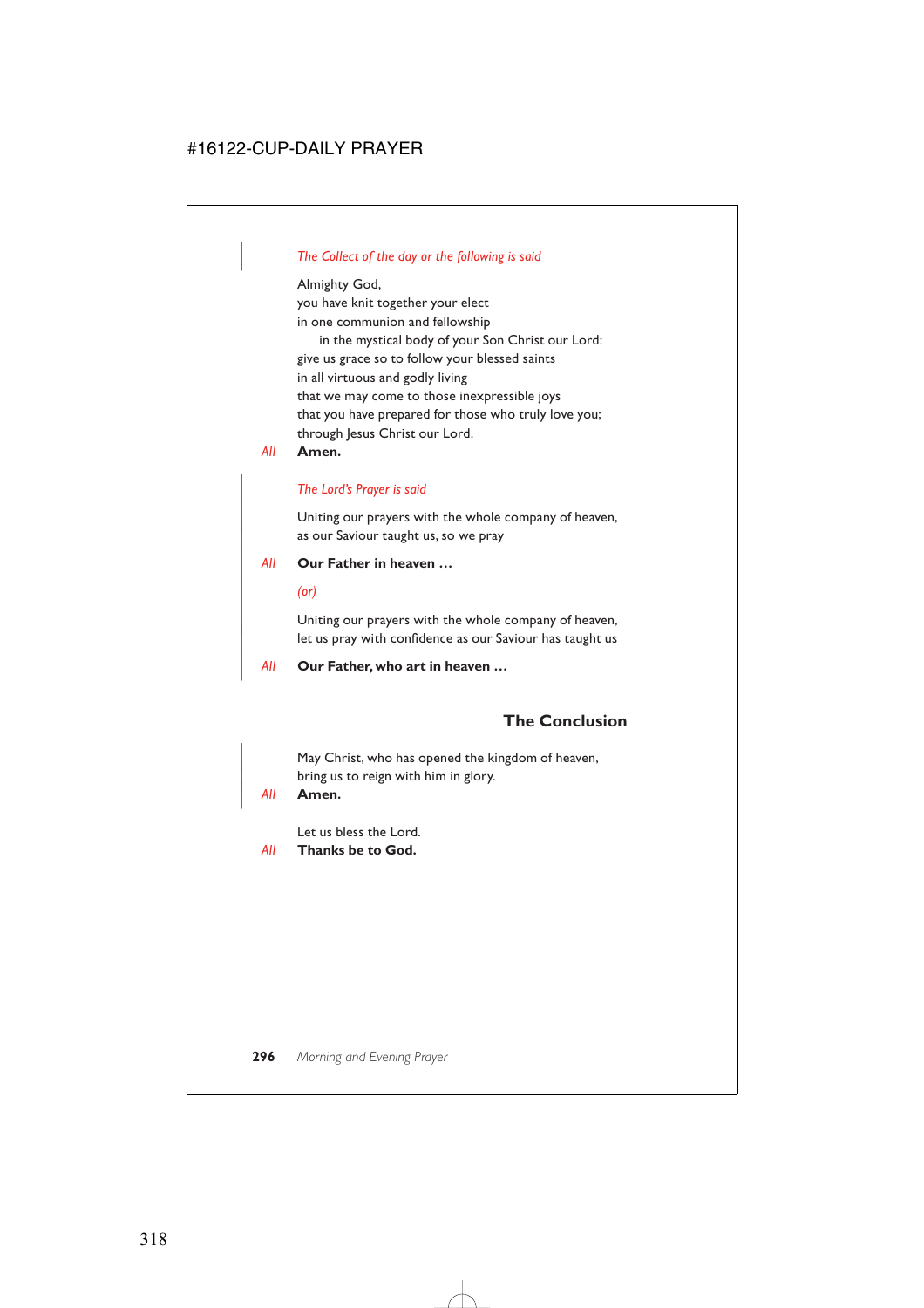# *¶ Evening Prayer from All Saints' Day until the Friday before the First Sunday of Advent*

# **Preparation**

O God, make speed to save us. | *All* **O Lord, make haste to help us.**

|

Your faithful servants bless you.

| *All* **They make known the glory of your kingdom.**

#### | *One or more of the following is said or sung:*

#### *this or another prayer of thanksgiving*

Blessed are you, Sovereign God, our light and our salvation, to you be glory and praise for ever. Now, as darkness is falling, wash away our transgressions, cleanse us by your refining fire and make us temples of your Holy Spirit. By the light of Christ, dispel the darkness of our hearts and make us ready to enter your kingdom, where songs of praise for ever sound. Blessed be God, Father, Son and Holy Spirit.

#### *All* **Blessed be God for ever.**

#### *A Song of Tobit (page 596), the following or another suitable hymn*

Give me the wings of faith to rise within the veil, and see the saints above, how great their joys, how bright their glories be.

Once they were mourning here below, and wet their couch with tears; they wrestled hard, as we do now, with sins and doubts and fears.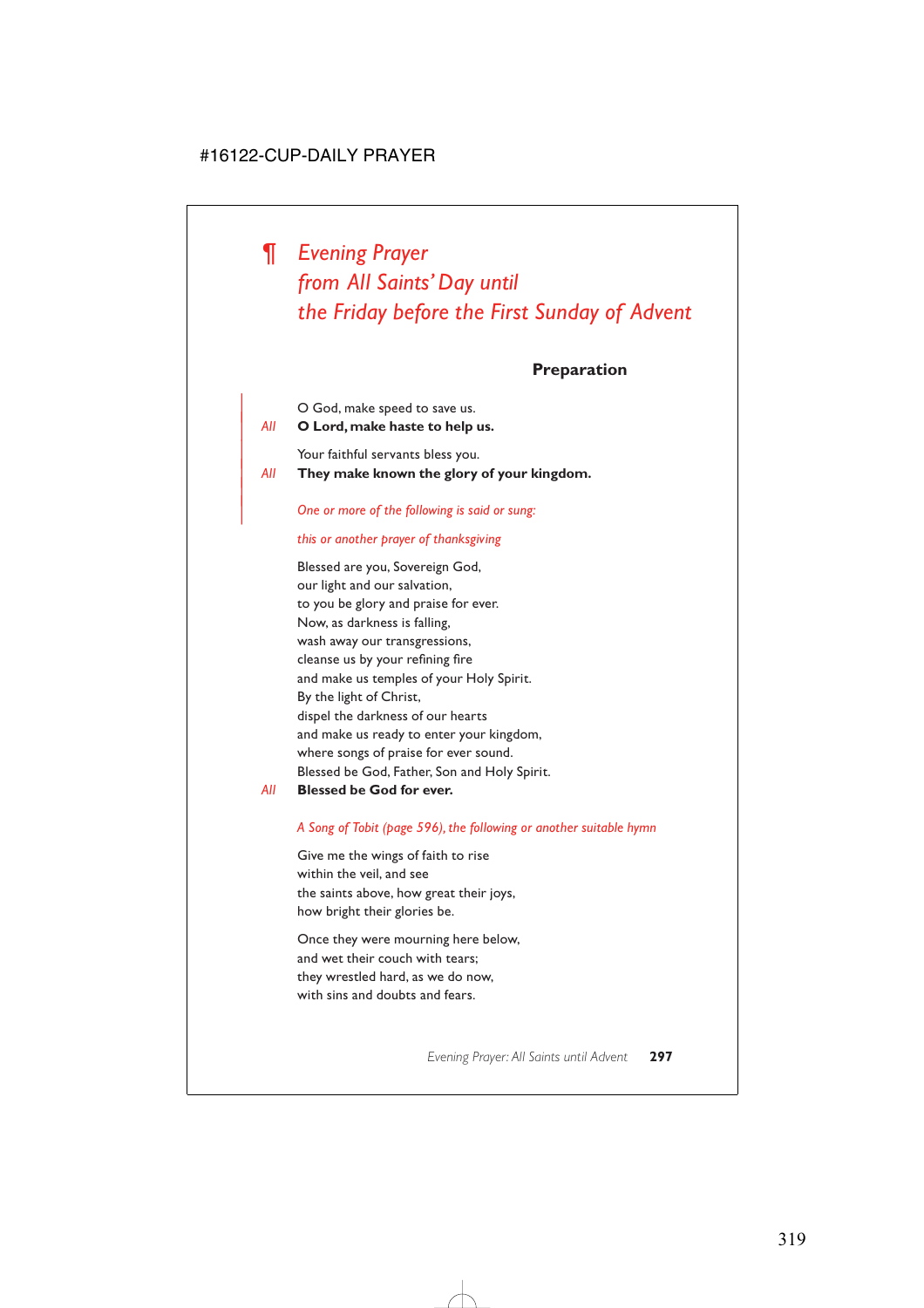I ask them whence their victory came: they, with united breath, ascribe their conquest to the Lamb, their triumph to his death.

They marked the footsteps that he trod, his zeal inspired their breast, and, following their incarnate God, possess the promised rest.

Our glorious Leader claims our praise for his own pattern given; while the long cloud of witnesses show the same path to heaven. *Isaac Watts*

*(Tune: CM)*

#### *This opening prayer may be said*

That this evening may be holy, good and peaceful, let us pray with one heart and mind.

#### *Silence is kept.*

As our evening prayer rises before you, O God, so may your mercy come down upon us to cleanse our hearts and set us free to sing your praise now and for ever.

*All* **Amen.**

# **The Word of God**

## *Psalmody*

| *The appointed psalmody is said or sung.*

*Each psalm or group of psalms may end with*

*All* **Glory to the Father and to the Son and to the Holy Spirit; as it was in the beginning is now and shall be for ever. Amen.**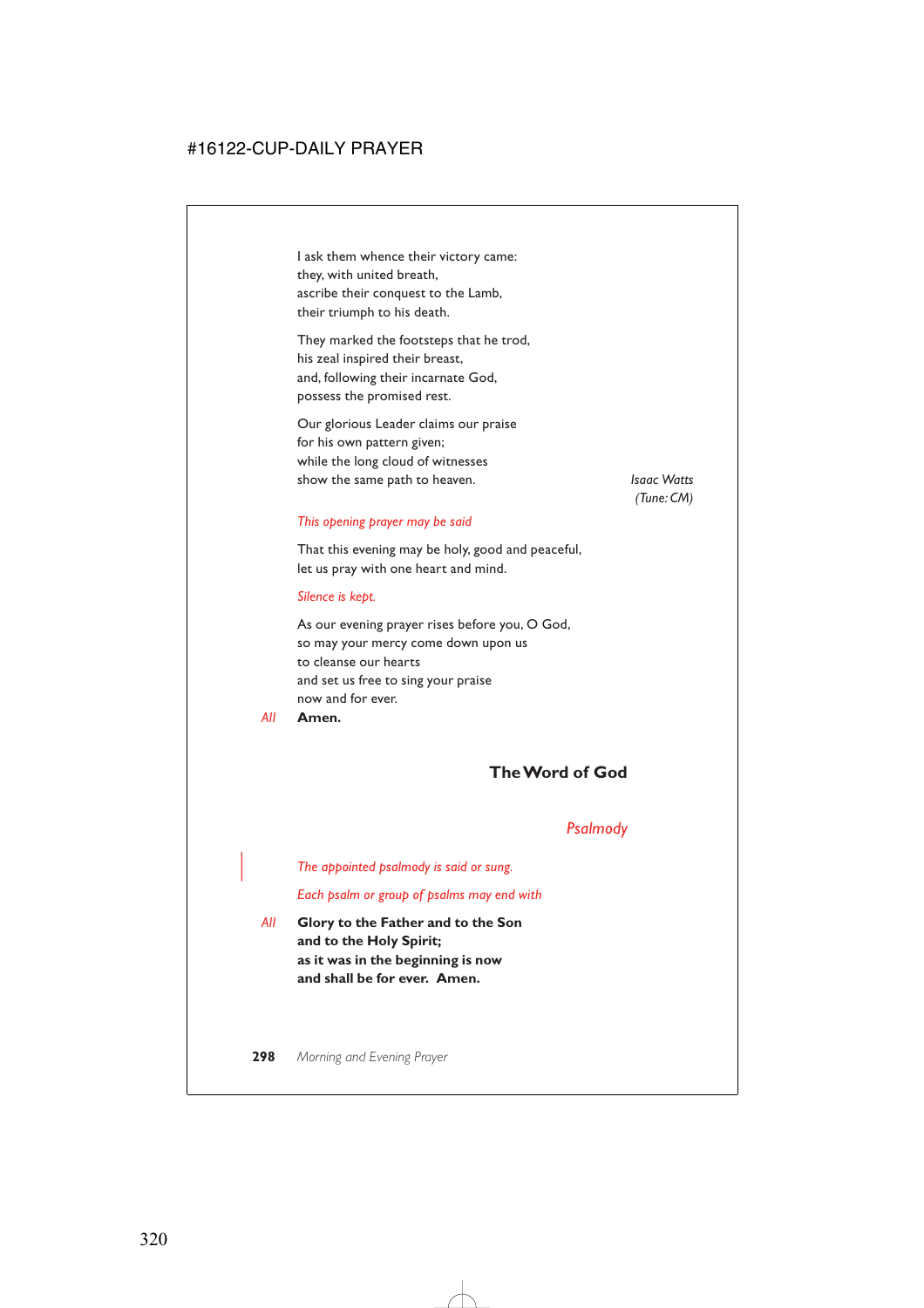*If there are two Scripture readings, the first may be read here, or both may be read after the canticle.*

# *Canticle*

*A Song of God's Assembled, or another suitable canticle, for example, number 70 (page 628) or number 73 (page 631), may be said*

#### *Refrain:*

*All* **We have come before the throne of God to share in the inheritance of the saints in light.**

- 1 We have come before God's holy mountain,  $\bullet$ to the heavenly Jerusalem, the city of the living God.
- 2 We have come before countless angels making festival,  $\bullet$ before the assembly of the firstborn citizens of heaven.
- 3 We have come before God, who is judge of all, ♦ before the spirits of the just made perfect.
- 4 We have come before lesus. ◆ the mediator of the new covenant.
- 5 We are receiving a kingdom that cannot be shaken: ♦ so let us give thanks and offer to God acceptable worship,
- 6 Full of reverence and awe; ♦ for our God is a consuming fire. *Hebrews 12.22-24a,28,29*
- *All* **Glory to the Father and to the Son and to the Holy Spirit; as it was in the beginning is now and shall be for ever. Amen.**
- *All* **We have come before the throne of God to share in the inheritance of the saints in light.**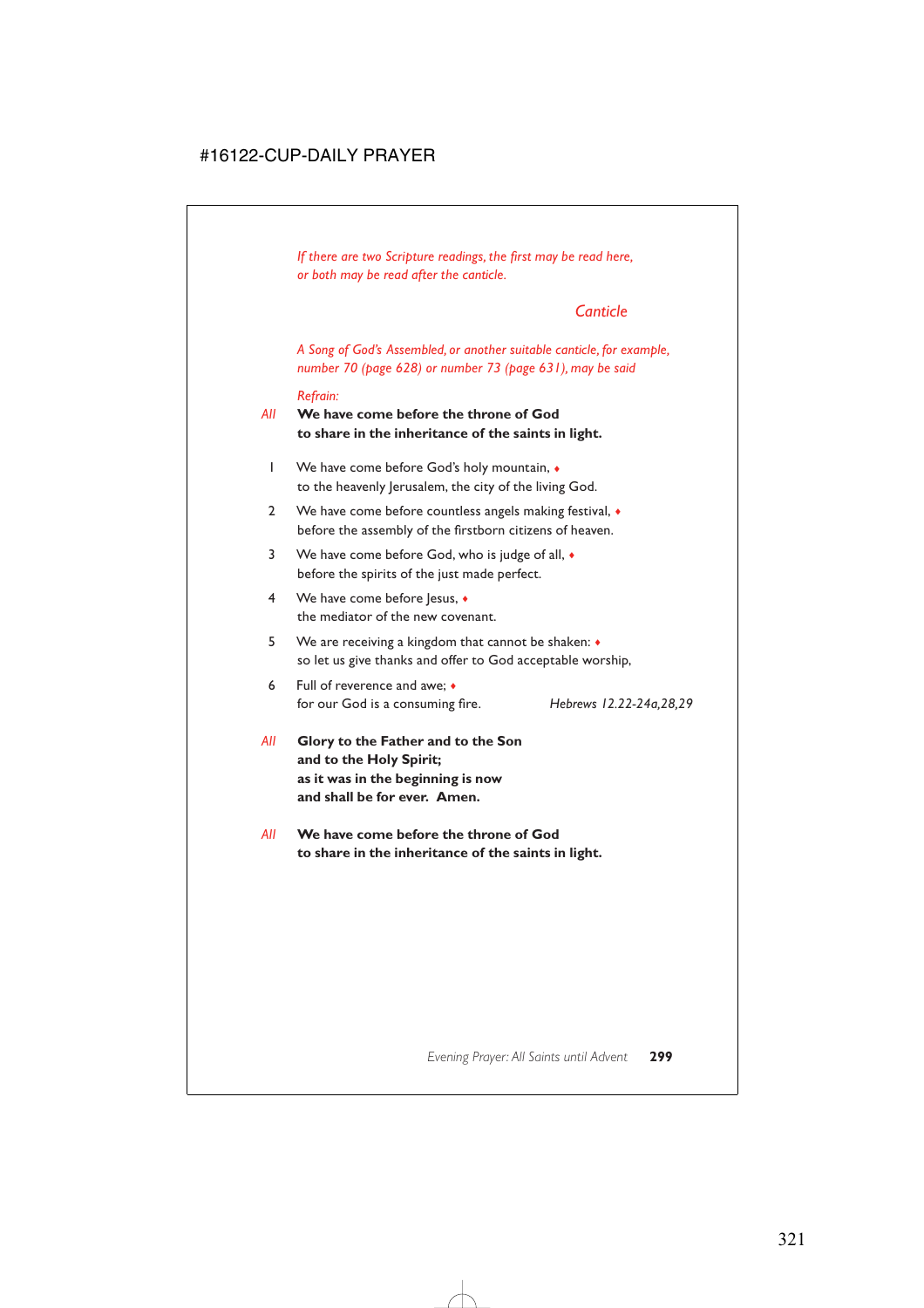| *One or more readings appointed for the day are read.*

*The reading(s) may be followed by a time of silence.*

*A suitable song or chant, or a responsory in this or another form, may follow*

Lord, you will guide me with your counsel and afterwards receive me with glory.

- *All* **Lord, you will guide me with your counsel and afterwards receive me with glory.** For I am always with you; you hold me by my right hand.
- *All* **And afterwards receive me with glory.** Glory to the Father and to the Son and to the Holy Spirit.
- *All* **Lord, you will guide me with your counsel and afterwards receive me with glory.** *from Psalm 73*

# *Gospel Canticle*

| *The Magnificat (The Song of Mary) is normally said, or the* | *Nunc dimittis (The Song of the Simeon) (page 613) may be said*

#### *Refrain:*

## *All* **The righteous will shine like the sun in the kingdom of their Father.**

- | 1 My soul proclaims the greatness of the Lord, | my spirit rejoices in God my Saviour; ♦ he has looked with favour on his lowly servant.
- 2 From this day all generations will call me blessed;  $\bullet$ the Almighty has done great things for me and holy is his name.
- $3$  He has mercy on those who fear him,  $\bullet$ from generation to generation.
- $4$  He has shown strength with his arm  $\bullet$ and has scattered the proud in their conceit,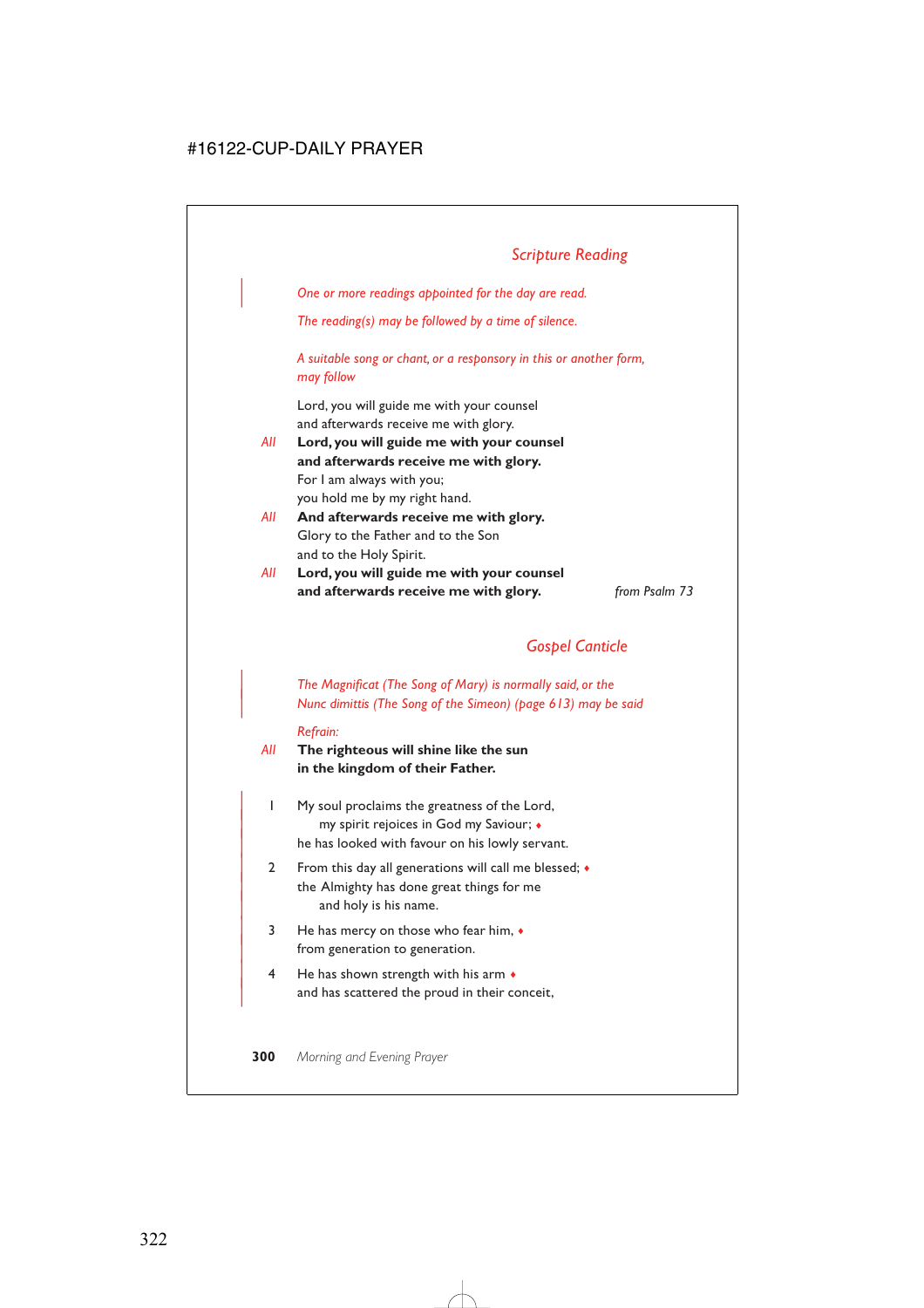| 5   | Casting down the mighty from their thrones $\bullet$<br>and lifting up the lowly.                                                  |              |
|-----|------------------------------------------------------------------------------------------------------------------------------------|--------------|
| 6   | He has filled the hungry with good things $\bullet$<br>and sent the rich away empty.                                               |              |
| 7   | He has come to the aid of his servant Israel, $\bullet$<br>to remember his promise of mercy,                                       |              |
| 8   | The promise made to our ancestors, $\bullet$<br>to Abraham and his children for ever.                                              | Luke 1.46-55 |
| All | Glory to the Father and to the Son<br>and to the Holy Spirit;<br>as it was in the beginning is now<br>and shall be for ever. Amen. |              |
| All | The righteous will shine like the sun<br>in the kingdom of their Father.                                                           |              |

## **Prayers**

*Thanksgiving may be made for the day.*

| *Intercessions are offered*

| *¶ for peace*

| *¶ for individuals and their needs*

*The cycle on pages 364–365 and the prayer on page 384 may be used.*

*These responses may be used*

| hear our prayer.    |            | Lord, graciously hear us. |
|---------------------|------------|---------------------------|
| Lord, in your mercy | $($ or $)$ | Lord, hear us.            |

*Silence may be kept.*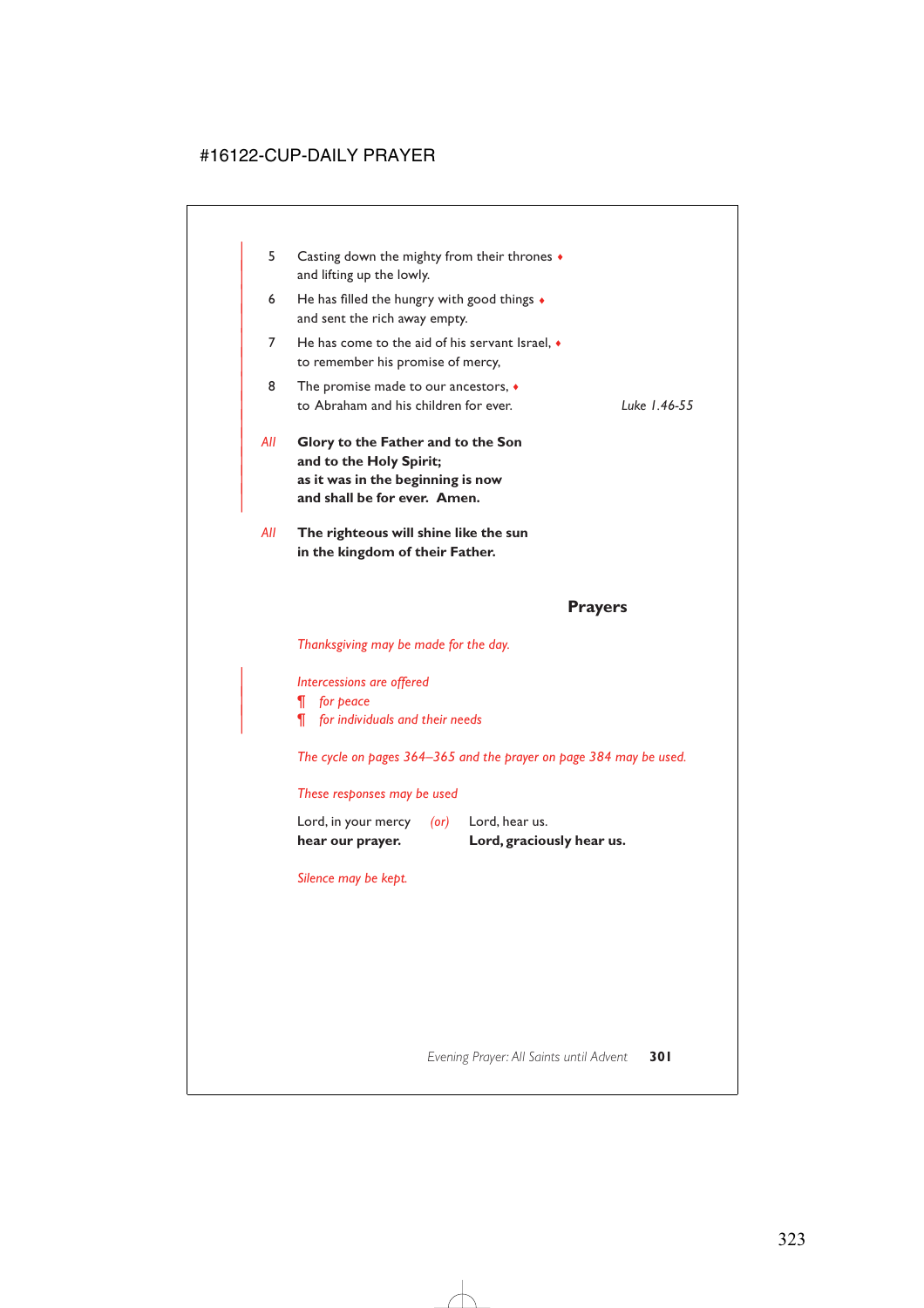## | *The Collect of the day or the following is said*

Almighty God, you have knit together your elect in one communion and fellowship in the mystical body of your Son Christ our Lord: give us grace so to follow your blessed saints in all virtuous and godly living that we may come to those inexpressible joys that you have prepared for those who truly love you; through Jesus Christ our Lord.

*All* **Amen.**

#### | *The Lord's Prayer is said*

Uniting our prayers with the whole company of heaven, as our Saviour taught us, so we pray

#### | *All* **Our Father in heaven …**

| *(or)*

Uniting our prayers with the whole company of heaven, let us pray with confidence as our Saviour has taught us

| *All* **Our Father, who art in heaven …**

# **The Conclusion**

May Christ, who has opened the kingdom of heaven, bring us to reign with him in glory.

#### | *All* **Amen.**

Let us bless the Lord.

*All* **Thanks be to God.**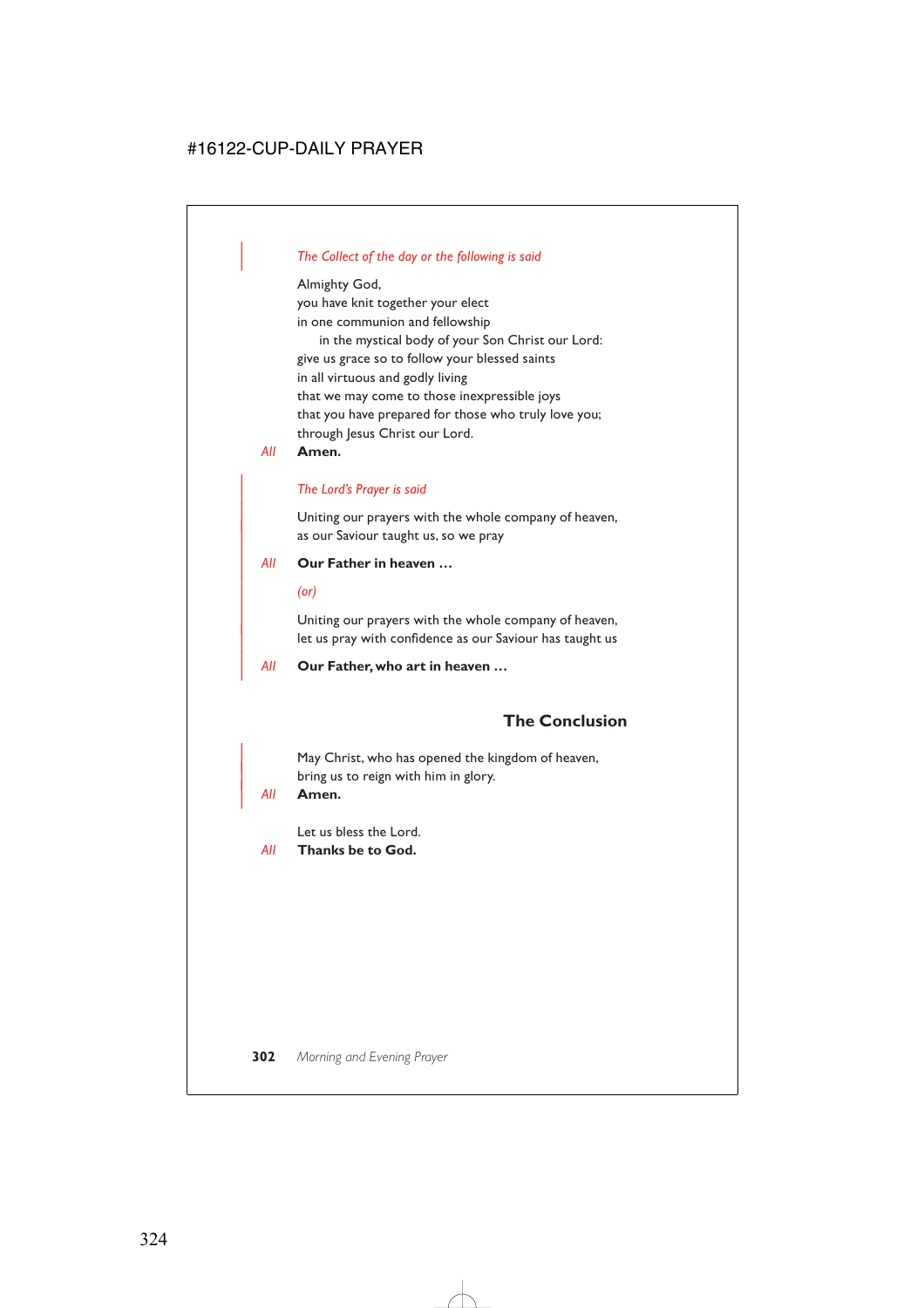# **Additional material for use at Morning or Evening Prayer**

# **Contents**

- **304** Thanksgivings Thanksgiving for the Word **304** Thanksgiving for Holy Baptism **306** Thanksgiving for the Healing Ministry of the Church **308** Thanksgiving for the Mission of the Church **312**
- **315** Prayers for the Unity of the Church
- **317** Prayers at the Foot of the Cross
- **319** A Commemoration of the Resurrection
- **325** Vigil Office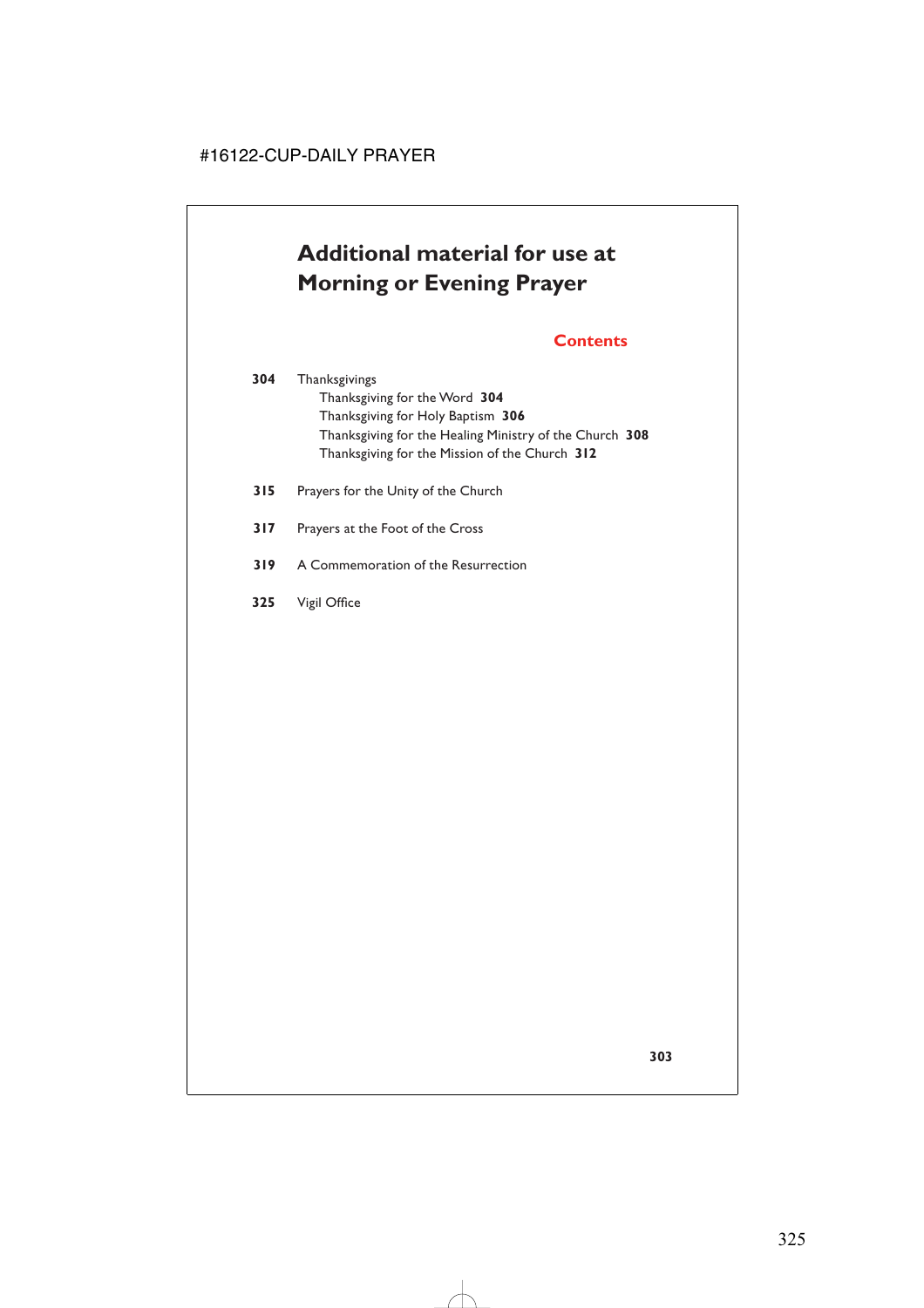# **Thanksgivings for use at Morning and Evening Prayer**

*If possible, this Thanksgiving should be celebrated around the lectern or other symbol of the word.*

# *¶ Thanksgiving for the Word*

Your word is a lantern to our feet *All* **and a light upon our path.**

#### *This prayer of thanksgiving may be said*

Blessed are you, Lord our God. How sweet are your words to the taste, sweeter than honey to the mouth. How precious are your commands for our life, more than the finest gold in our hands. How marvellous is your will for the world, unending is your love for the nations. Our voices shall sing of your promises and our lips declare your praise. Blessed be God, Father, Son and Holy Spirit.

*All* **Blessed be God for ever.**

#### *After a suitable introduction, this or another confession and absolution may be used*

*All* **O King enthroned on high, filling the earth with your glory: holy is your name, Lord God almighty. In our sinfulness we cry to you to take our guilt away, and to cleanse our lips to speak your word, through Jesus Christ our Lord. Amen.** May the God of all healing and forgiveness draw *us* to himself, and cleanse *us* from all *our* sins that *we* may behold the glory of his Son, the Word made flesh,

Jesus Christ our Lord.

*All* **Amen.**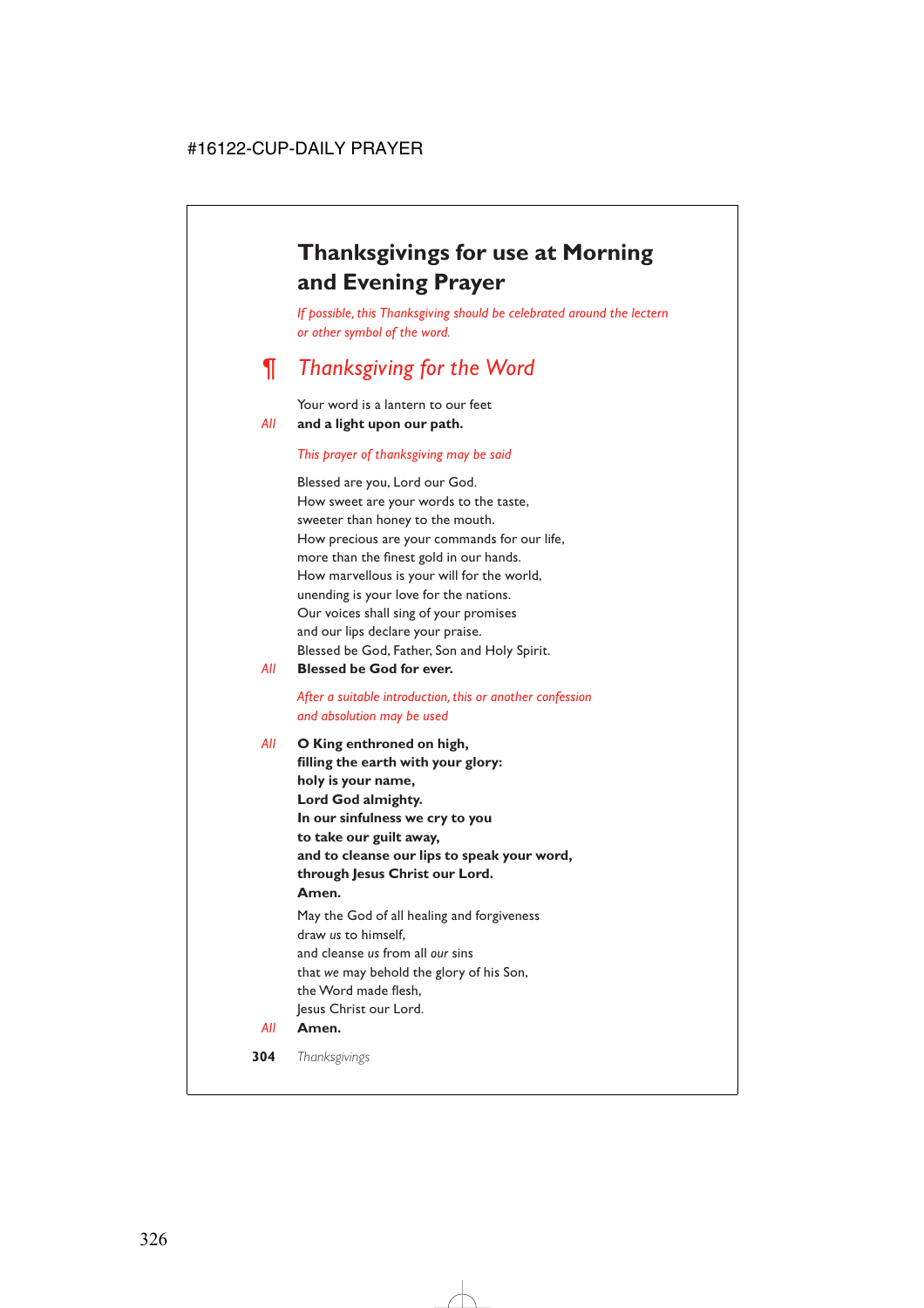*Testimonies may be shared. The Apostles' Creed or an authorized Affirmation of Faith may be said.*

*Intercessions are offered.*

#### *This or another prayer is said*

Almighty God, we thank you for the gift of your holy word. May it be a lantern to our feet, a light upon our paths, and a strength to our lives. Take us and use us to love and serve all people in the power of the Holy Spirit and in the name of your Son, Jesus Christ our Lord.

*All* **Amen.**

*The Lord's Prayer is said.*

*The service ends either with the Peace or with the following proclamation to the world*

The Word of life which was from the beginning

| All | we proclaim to you.                              |               |
|-----|--------------------------------------------------|---------------|
|     | The darkness is passing away                     |               |
|     | and the true light is already shining;           |               |
| AII | the Word of life which was from the beginning.   |               |
|     | That which we heard, which we saw with our eyes, |               |
|     | and touched with our hands,                      |               |
| All | we proclaim to you.                              |               |
|     | For our fellowship is with the Father,           |               |
|     | and with his Son, Jesus Christ our Lord.         |               |
| All | The Word of life which was from the beginning    |               |
|     | we proclaim to you.                              | from I John I |
|     | Lot us bloss the Lord                            |               |

Let us bless the Lord.

# *All* **Thanks be to God.**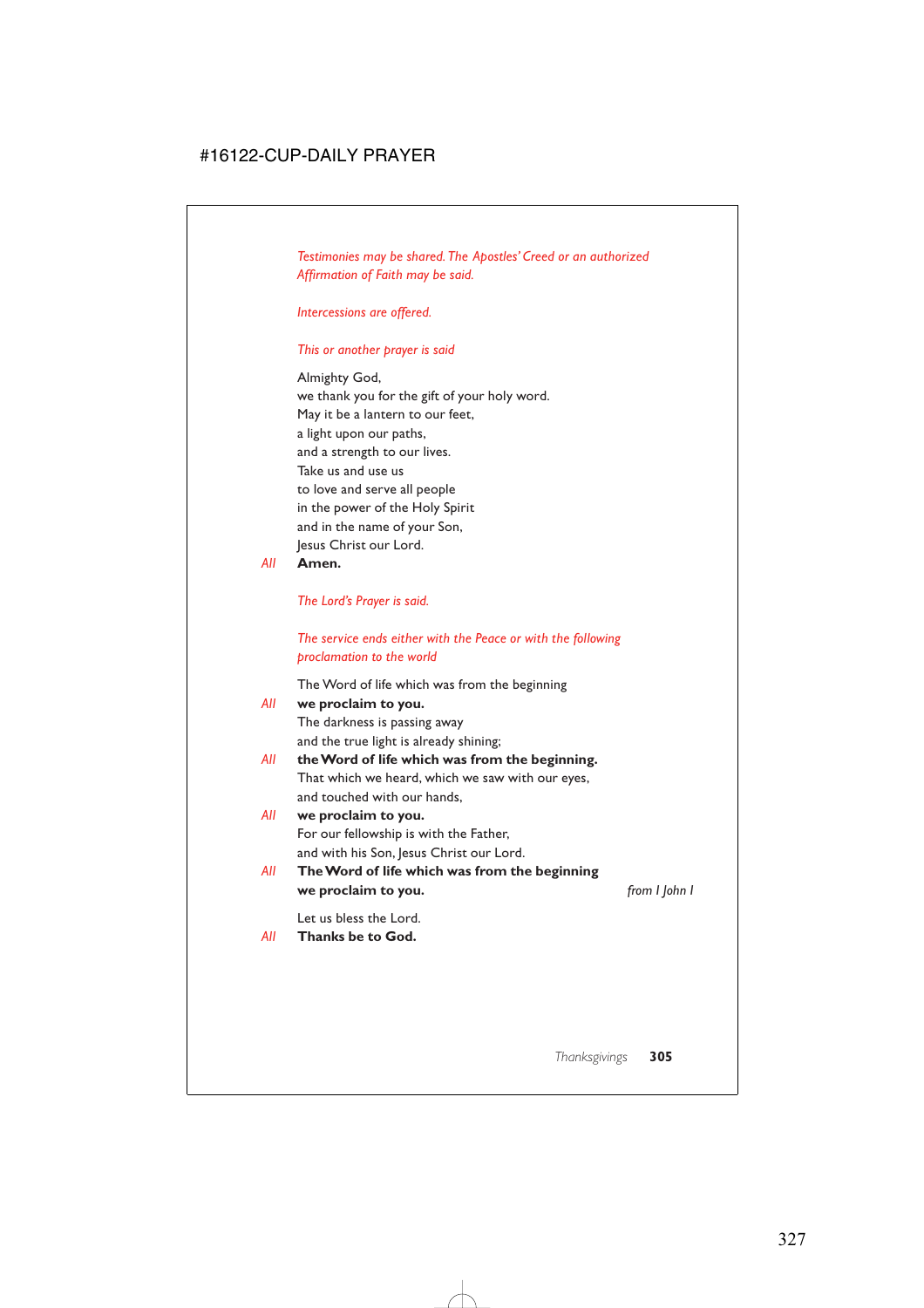# *¶ Thanksgiving for Holy Baptism*

#### *If possible, this Thanksgiving should be celebrated at the font.*

I saw water flowing from the threshold of the temple.

# *All* **Wherever the river flows everything will spring to life. Alleluia.**

On the banks of the river grow trees bearing every kind of fruit.

*All* **Their leaves will not wither nor their fruit fail.**

Their fruit will serve for food, their leaves for the healing of the nations.

*All* **For the river of the water of life flows from the throne of God and of the Lamb.**

#### *This prayer of thanksgiving is said and water may be poured into the font*

God in Christ gives us water welling up for eternal life. With joy you will draw water from the wells of salvation.

#### *All* **Lord, give us this water and we shall thirst no more.**

Let us give thanks to the Lord our God.

## *All* **It is right to give thanks and praise.**

Blessed are you, sovereign God of all, to you be glory and praise for ever. You are our light and our salvation. From the deep waters of death you have raised your Son to life in triumph. Grant that all who have been born anew by water and the Spirit may daily be renewed in your image, walk by the light of faith, and serve you in newness of life; through your anointed Son, Jesus Christ, to whom with you and the Holy Spirit we lift our voices of praise. Blessed be God, Father, Son and Holy Spirit.

*All* **Blessed be God for ever.**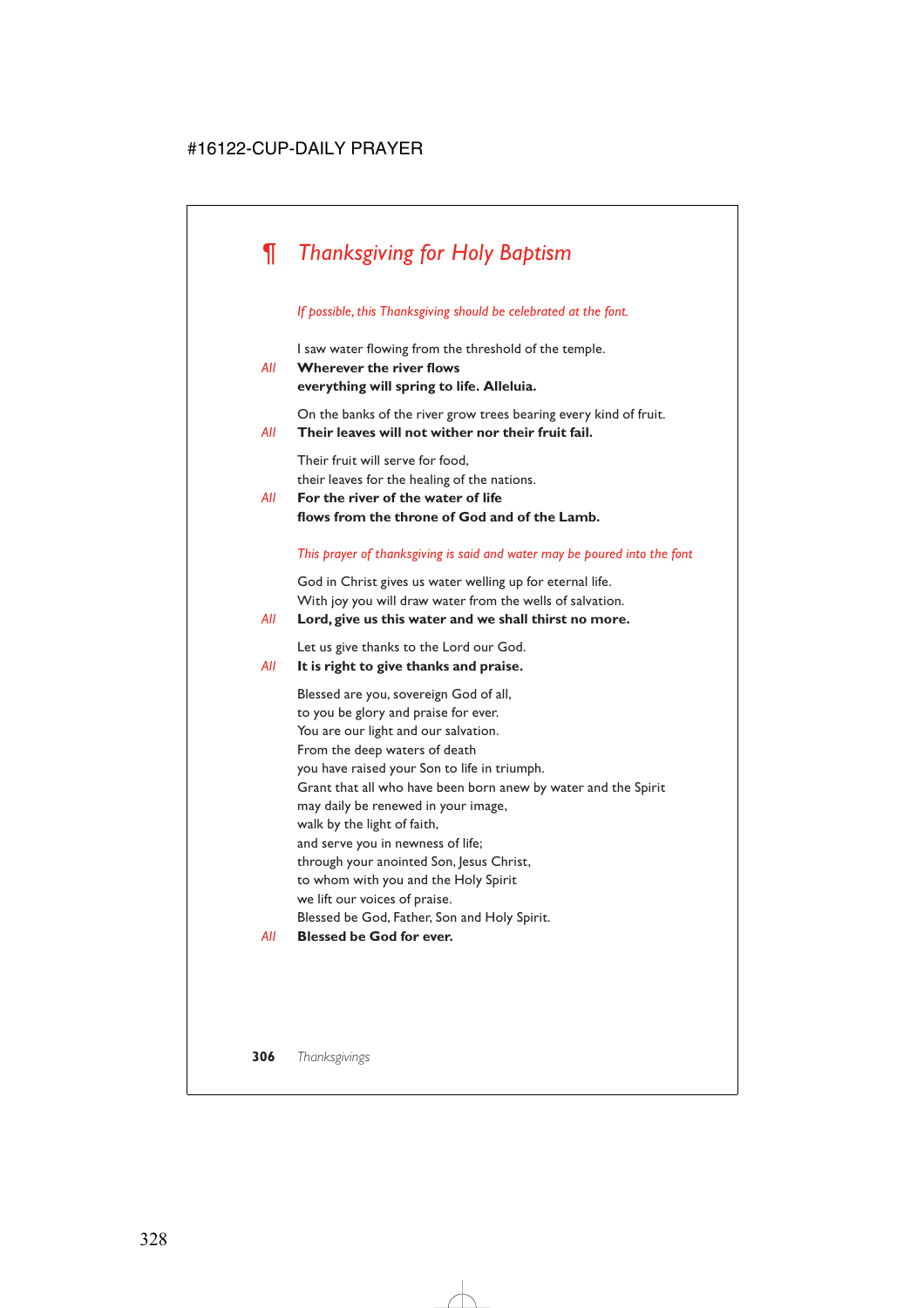*The Apostles' Creed or an authorized Affirmation of Faith is said.*

*Intercessions are offered. These should include prayer for those who are preparing for baptism and for those recently baptized.*

### *This or another Collect is said*

Almighty God, in our baptism you have consecrated us to be temples of your Holy Spirit. May we, whom you have counted worthy, nurture this gift of your indwelling Spirit with a lively faith and worship you with upright lives; through Jesus Christ our Lord.

*All* **Amen.**

*The water may be sprinkled over the people or they may be invited to use it to sign themselves with the cross.*

### *The service ends either with the Peace or with the following blessing*

May God, who in Christ gives us a spring of water welling up to eternal life, perfect in *you* the image of his glory; and may the blessing of God almighty, the Father, the Son, and the Holy Spirit, be among *you* and remain with *you* always.

*All* **Amen.**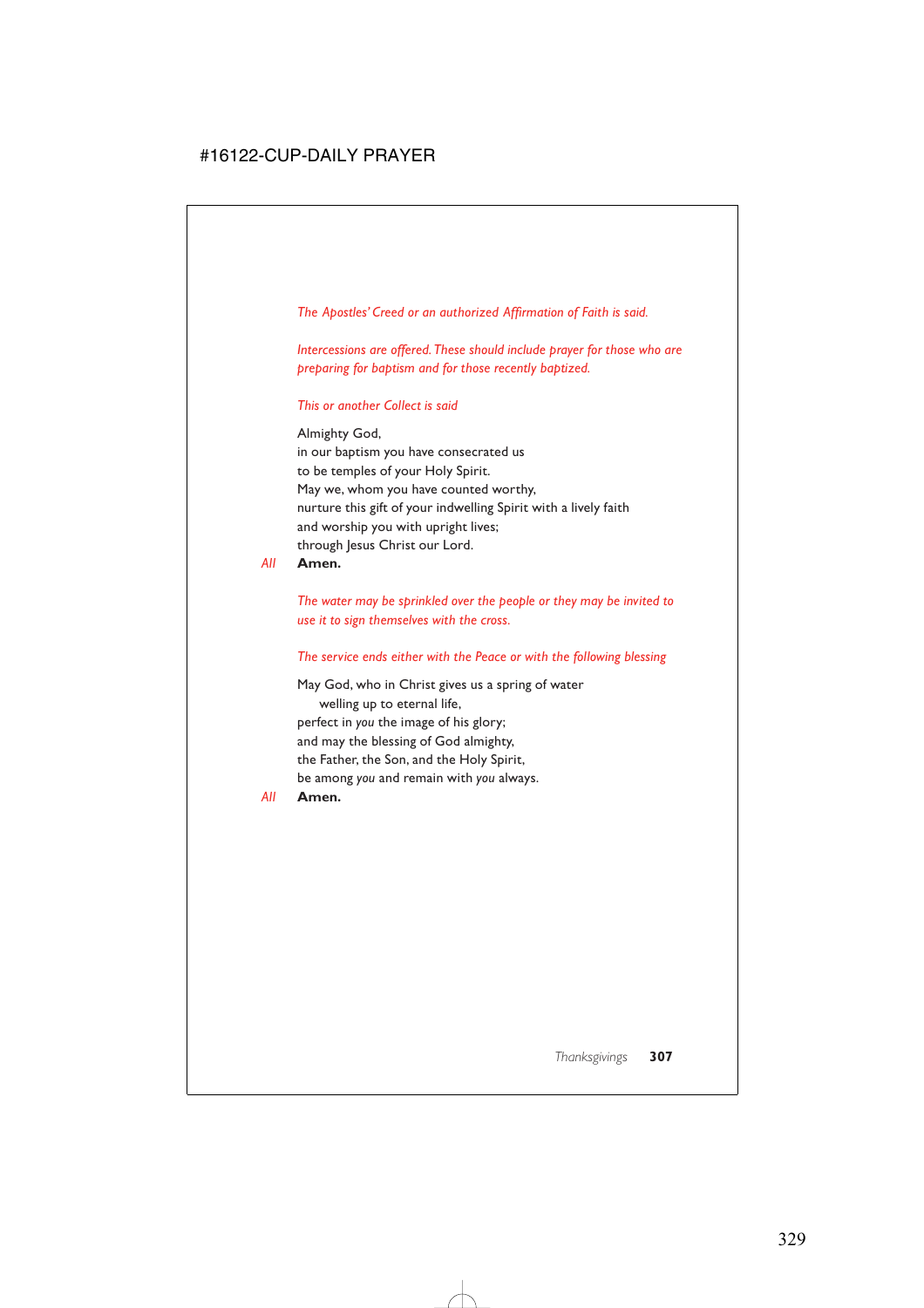# *¶ Thanksgiving for the Healing Ministry of the Church*

*If the Thanksgiving for the Healing Ministry of the Church is to include anointing, the minister must be authorized for this ministry as required by Canon B 37.*

Bless the Lord, O my soul;

*All* **and forget not all his benefits.**

God forgives all our iniquities;

*All* **and heals all our diseases.**

God redeems our life from the Pit;

*All* **and crowns us with love and mercy.**

*James 5.13-16a or another suitable reading such as Mark 1.29-34 or Acts 3.1-10 follows.*

## *This prayer of thanksgiving may be said*

Blessed are you, sovereign God, gentle and merciful, creator of heaven and earth. Your word brought light out of darkness. In Jesus Christ you proclaim good news to the poor, liberty to captives, sight to the blind and freedom for the oppressed. Daily your Spirit renews the face of the earth, bringing life and health, wholeness and peace. In the renewal of our lives you make known your heavenly glory. Blessed be God, Father, Son and Holy Spirit.

*All* **Blessed be God for ever.**

*The Apostles' Creed or an authorized Affirmation of Faith may be said.*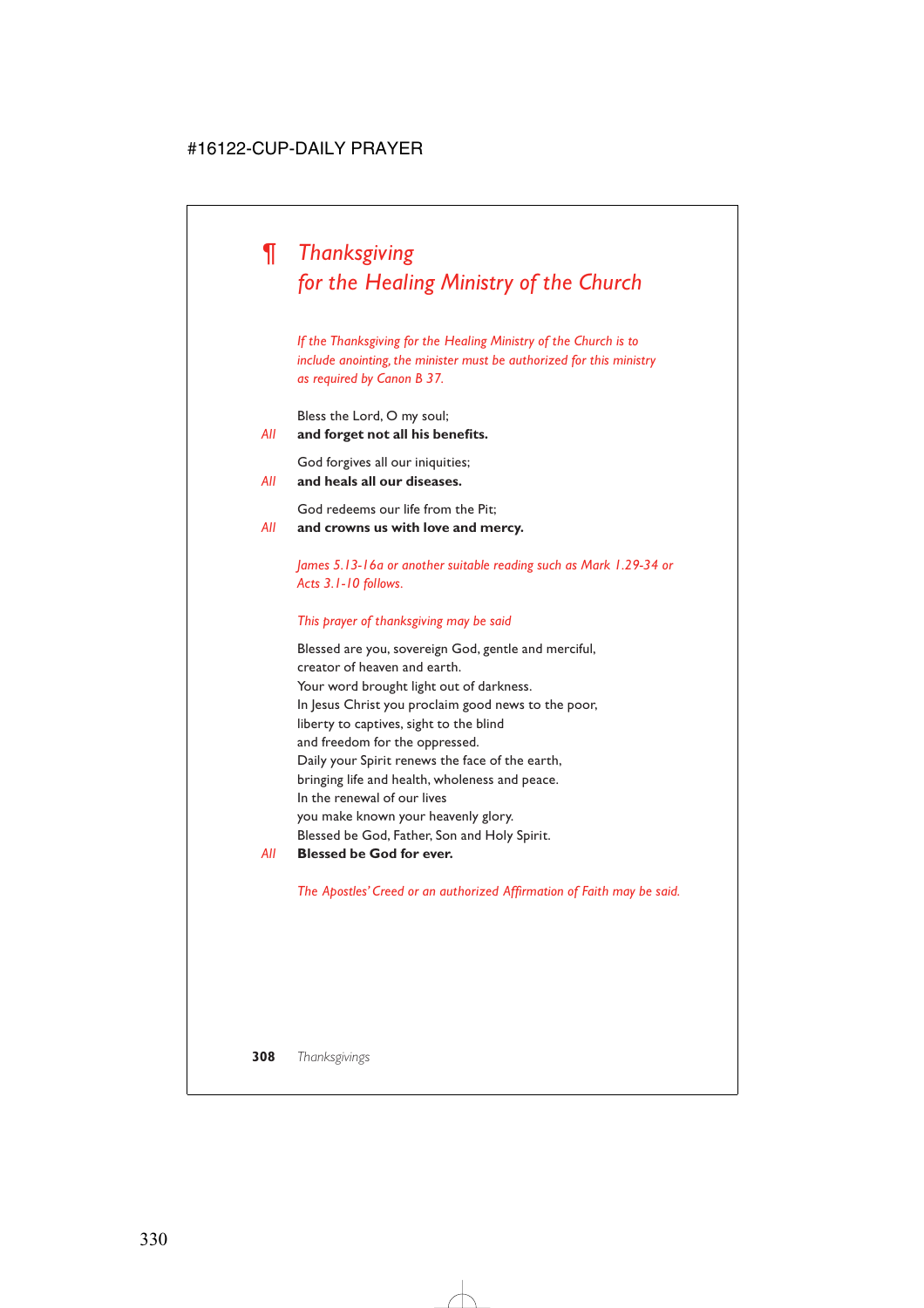# *Intercessions for those in need and those who care for them may be offered in this or another form*

Holy God, in whom we live and move and have our being, we make our prayer to you, saying, Lord, hear us.

# *All* **Lord, graciously hear us.**

Grant to [*N and*] all who seek you the assurance of your presence, your power and your peace. Lord, hear us.

## *All* **Lord, graciously hear us.**

Grant your healing grace to [*N and*] all who are sick that they may be made whole in body, mind and spirit. Lord, hear us.

# *All* **Lord, graciously hear us.**

Grant to all who minister to the suffering wisdom and skill, sympathy and patience. Lord, hear us.

## *All* **Lord, graciously hear us.**

Sustain and support the anxious and fearful and lift up all who are brought low. Lord, hear us.

# *All* **Lord, graciously hear us.**

Hear us, Lord of life.

# *All* **Heal us, and make us whole.**

# *This or another Collect is said*

Almighty God,

whose Son revealed in signs and miracles the wonder of your saving presence: renew [*N, N, … and*] all your people with your heavenly grace, and in all our weakness sustain us by your mighty power, through Jesus Christ our Lord.

### *All* **Amen.**

*The Lord's Prayer is said.*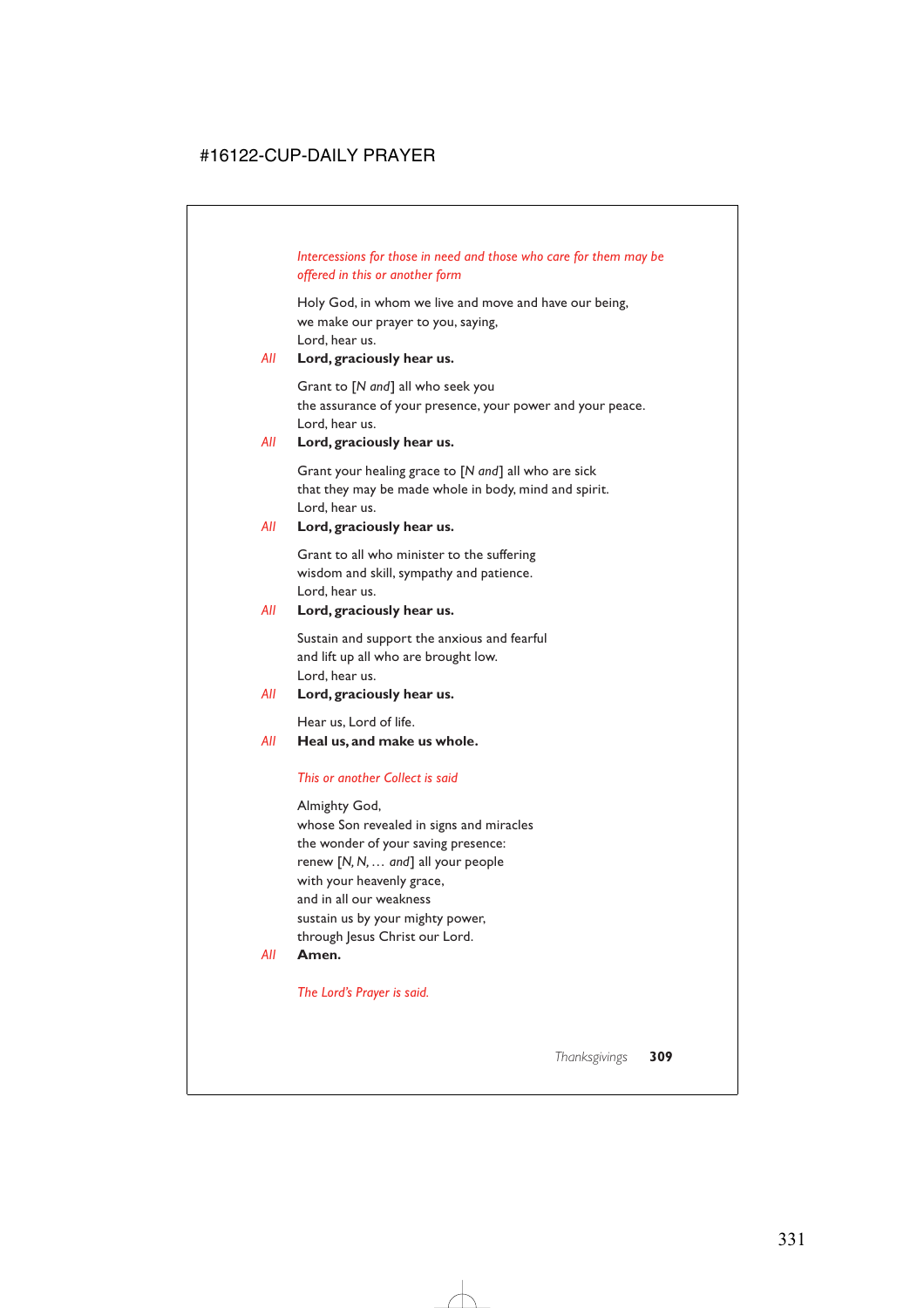# *The Ministry of Healing may take place here using these or other suitable prayers*

Be with us, Spirit of God;

### *All* **nothing can separate us from your love.**

Breathe on us, breath of God;

*All* **fill us with your saving power.**

Speak in us, wisdom of God;

*All* **bring strength, healing and peace.**

The Lord is here.

### *All* **His Spirit is with us.**

### *Silence is kept.*

# *If anointing is to be administered, a priest may use this prayer over the oil, if it has not previously been blessed*

Lord, holy Father, giver of health and salvation, as your apostles anointed those who were sick and healed them, so continue the ministry of healing in your Church. Sanctify this oil, that those who are anointed with it may be freed from suffering and distress, find inward peace, and know the joy of your salvation, through your Son, our Saviour Jesus Christ.

*All* **Amen.**

## *The laying on of hands may be administered using these or other suitable words*

In the name of God and trusting in his might alone, receive Christ's healing touch to make you whole.

May Christ bring you wholeness of body, mind and spirit, deliver you from every evil, and give you his peace.

### *All* **Amen.**

## *If anointing is administered by an authorized minister, these or other suitable words may be used*

*N,* I anoint you in the name of God who gives you life. Receive Christ's forgiveness, his healing and his love.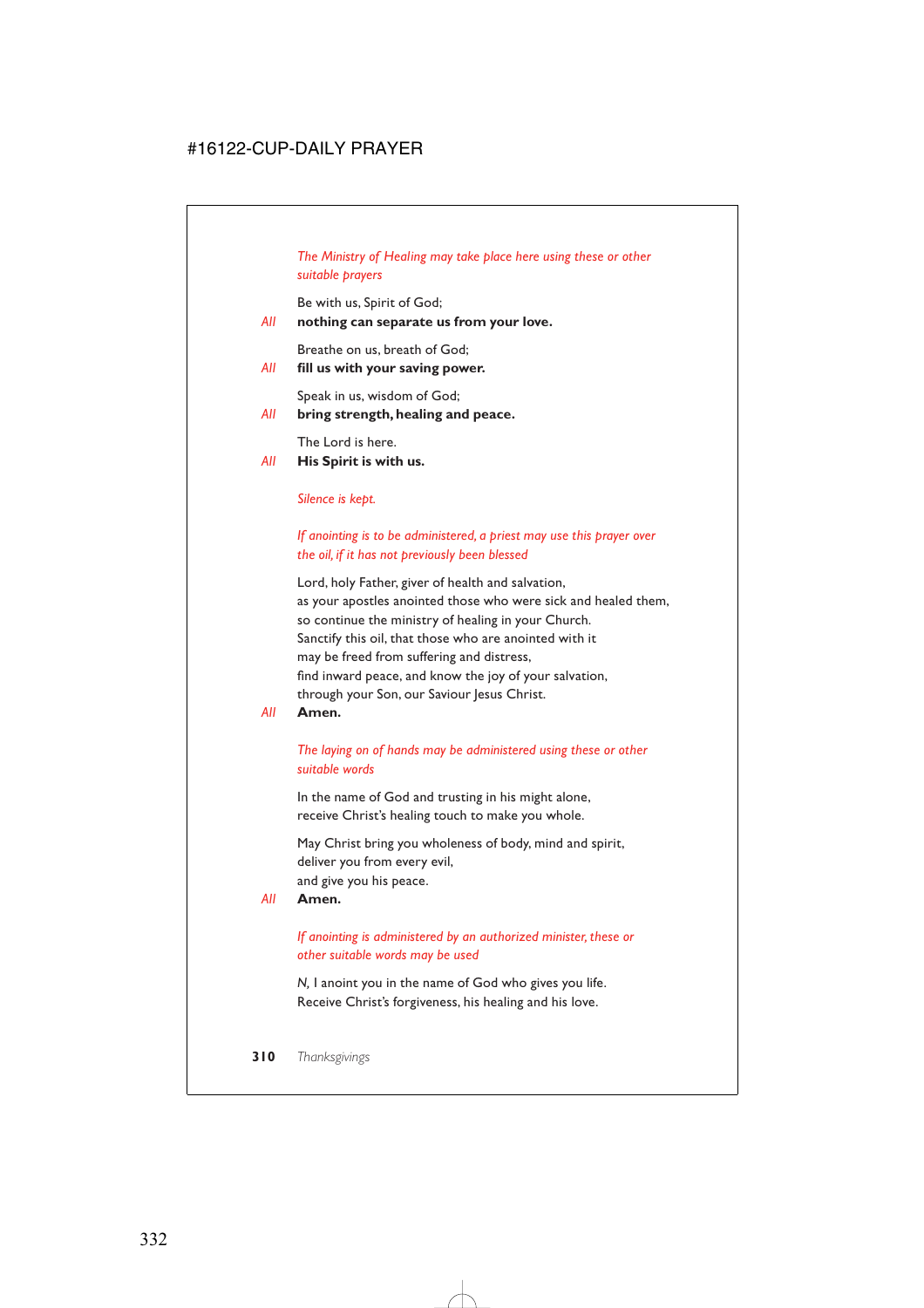May the Father of our Lord Jesus Christ grant you the riches of his grace, his wholeness and his peace.

### *All* **Amen.**

### *This prayer concludes the Ministry of Healing*

The almighty Lord,

who is a strong tower for all who put their trust in him, whom all things in heaven, on earth, and under the earth obey, be now and evermore your defence. May you believe and trust that the only name under heaven given for health and salvation is the name of our Lord Jesus Christ.

### *All* **Amen.**

### *This responsory may be used*

O magnify the Lord with me; let us exalt his name together.

- *All* **O magnify the Lord with me; let us exalt his name together.** I sought the Lord and he answered me; he delivered me from all my fears.
- *All* **O magnify the Lord with me.** In my weakness I cried to the Lord; he heard me and saved me from my troubles.
- *All* **Let us exalt his name together.** Glory to the Father and to the Son and to the Holy Spirit.
- *All* **O magnify the Lord with me; let us exalt his name together.** *cf Psalm 34*

### *The service ends with the Grace or a blessing or the Peace*

Peace to you from God our Father who hears our cry. Peace from his Son Jesus Christ whose death brings healing. Peace from the Holy Spirit who gives us life and strength. The peace of the Lord be always with you

*All* **and also with you.**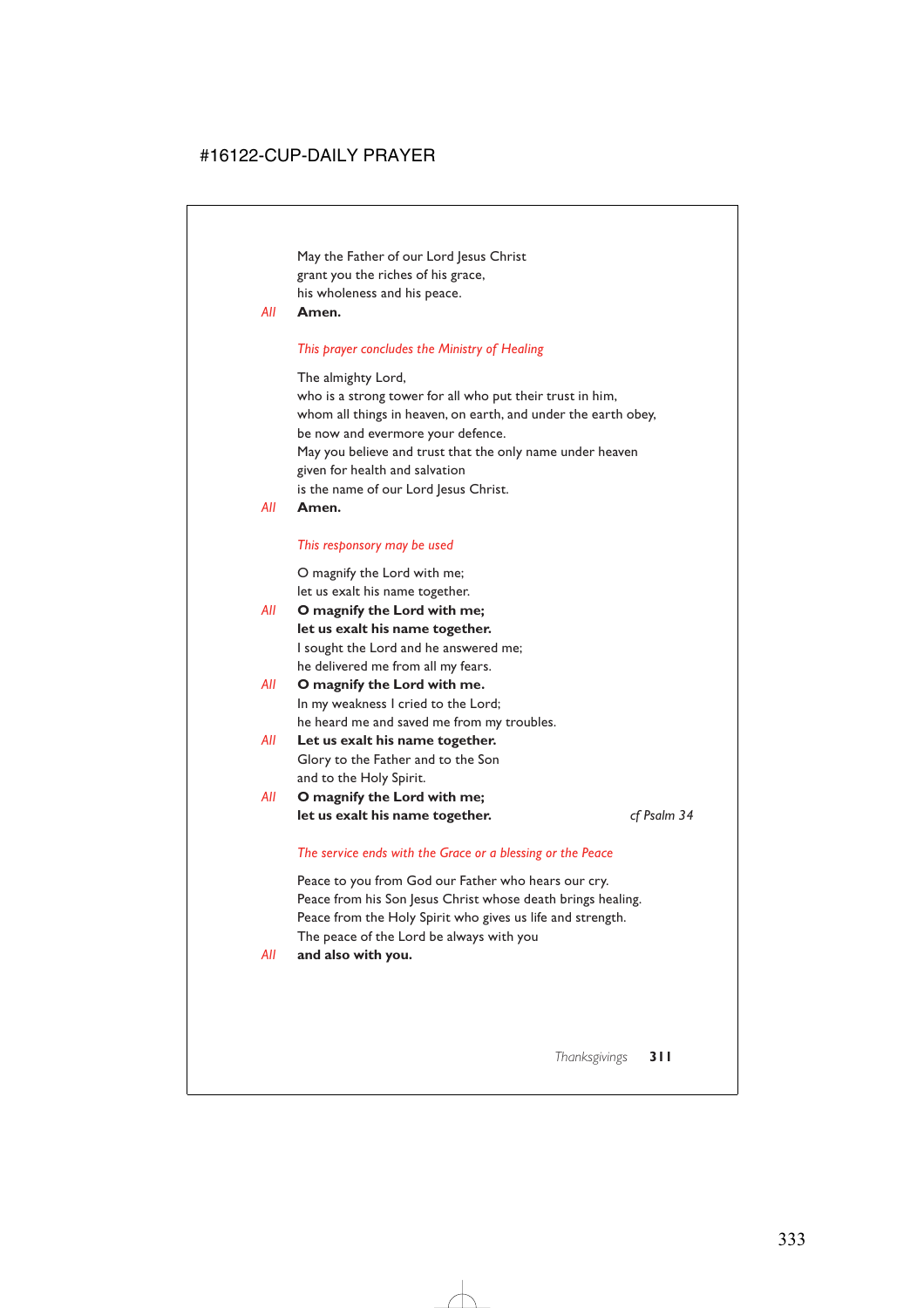# *¶ Thanksgiving for the Mission of the Church*

*If possible, this Thanksgiving should be celebrated near or facing the main door of the building.*

*A suitable Gospel reading may be introduced by this acclamation*

We proclaim not ourselves, but Christ Jesus as Lord

*All* **and ourselves as your servants for Jesus' sake.**

For the God who said, Let light shine out of darkness,

*All* **has caused the light to shine within us:**

to give the light of the knowledge of the glory of God

*All* **in the face of Jesus Christ.**

Hear the Gospel of our Lord Jesus Christ according to *N*.

*All* **Glory to you, O Lord.**

# *After the Gospel reading*

This is the Gospel of the Lord.

*All* **Praise to you, O Christ.**

# *This prayer of thanksgiving may be said*

Blessed are you,

the God and Father of our Lord Jesus Christ, for you have blessed us in Christ with every spiritual blessing. You chose us in Christ before the foundation of the world and destined us for adoption as your children. In Christ we have the forgiveness of sins, an inheritance in your kingdom, the seal of your Spirit, and in him we live for the praise of your glory. Blessed be God, Father, Son and Holy Spirit.

*All* **Blessed be God for ever.**

*The commissioning of those called and prepared to exercise particular ministries may take place here.*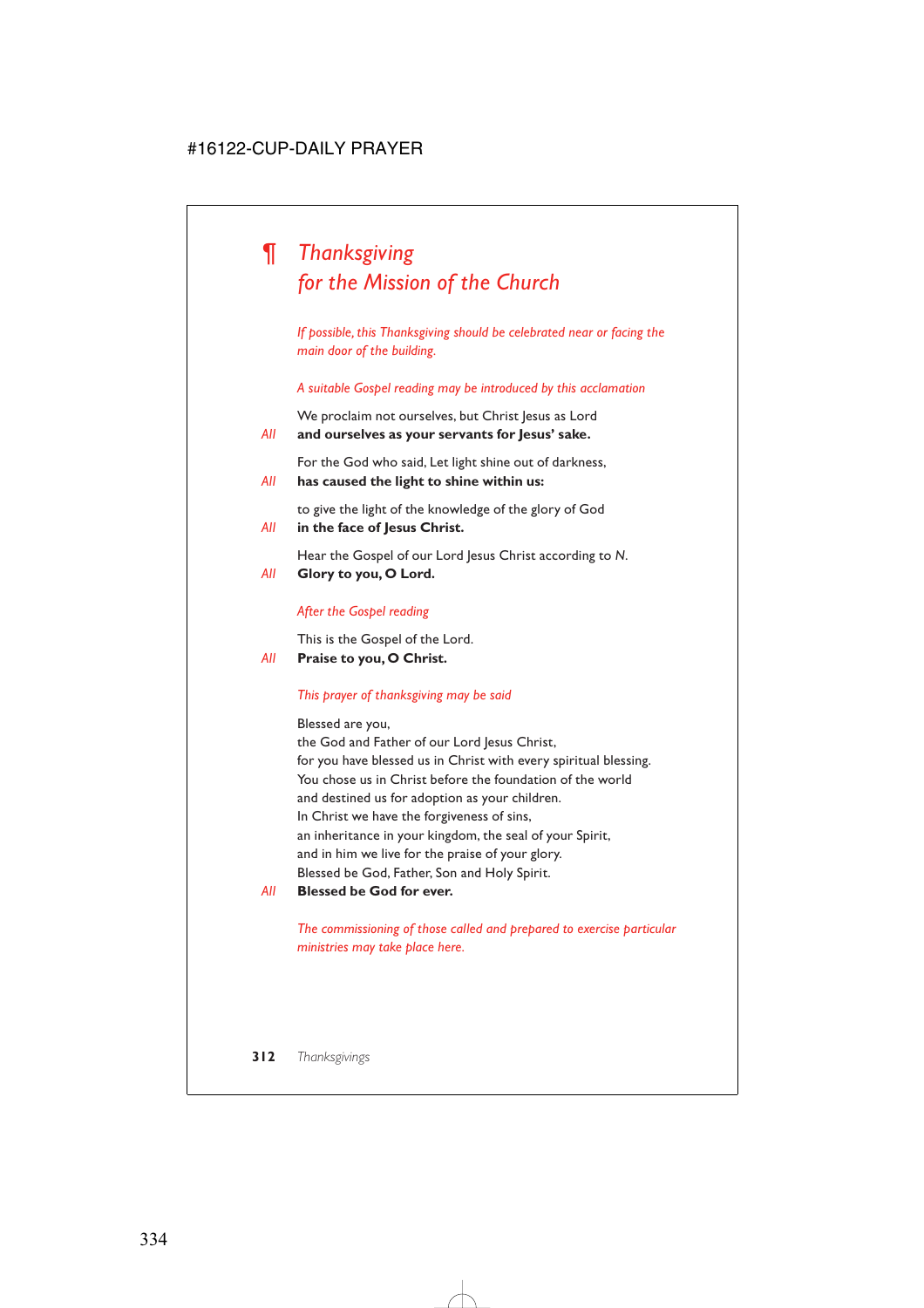# *The Apostles' Creed or an authorized Affirmation of Faith and this affirmation of commitment may be said*

Will you continue in the apostles' teaching and fellowship, in the breaking of bread, and in the prayers?

## *All* **With the help of God, I will.**

Will you persevere in resisting evil, and, whenever you fall into sin, repent and return to the Lord?

# *All* **With the help of God, I will.**

Will you proclaim by word and example the good news of God in Christ?

## *All* **With the help of God, I will.**

Will you seek and serve Christ in all people, loving your neighbour as yourself?

# *All* **With the help of God, I will.**

Will you acknowledge Christ's authority over human society, by prayer for the world and its leaders, by defending the weak, and by seeking peace and justice?

### *All* **With the help of God, I will.**

May Christ dwell in your hearts through faith, that you may be rooted and grounded in love and bring forth the fruit of the Spirit.

*All* **Amen.**

*Intercessions for those engaged in ministry and other prayers for the mission of the Church may be offered.*

### *This Collect is said*

### Almighty God,

who called your Church to witness that in Christ you were reconciling the world to yourself: help us so to proclaim the good news of your love, that all who hear it may be reconciled to you through him who died for us and rose again and reigns with you in the unity of the Holy Spirit, one God, now and for ever.

### *All* **Amen.**

*The Lord's Prayer is said.*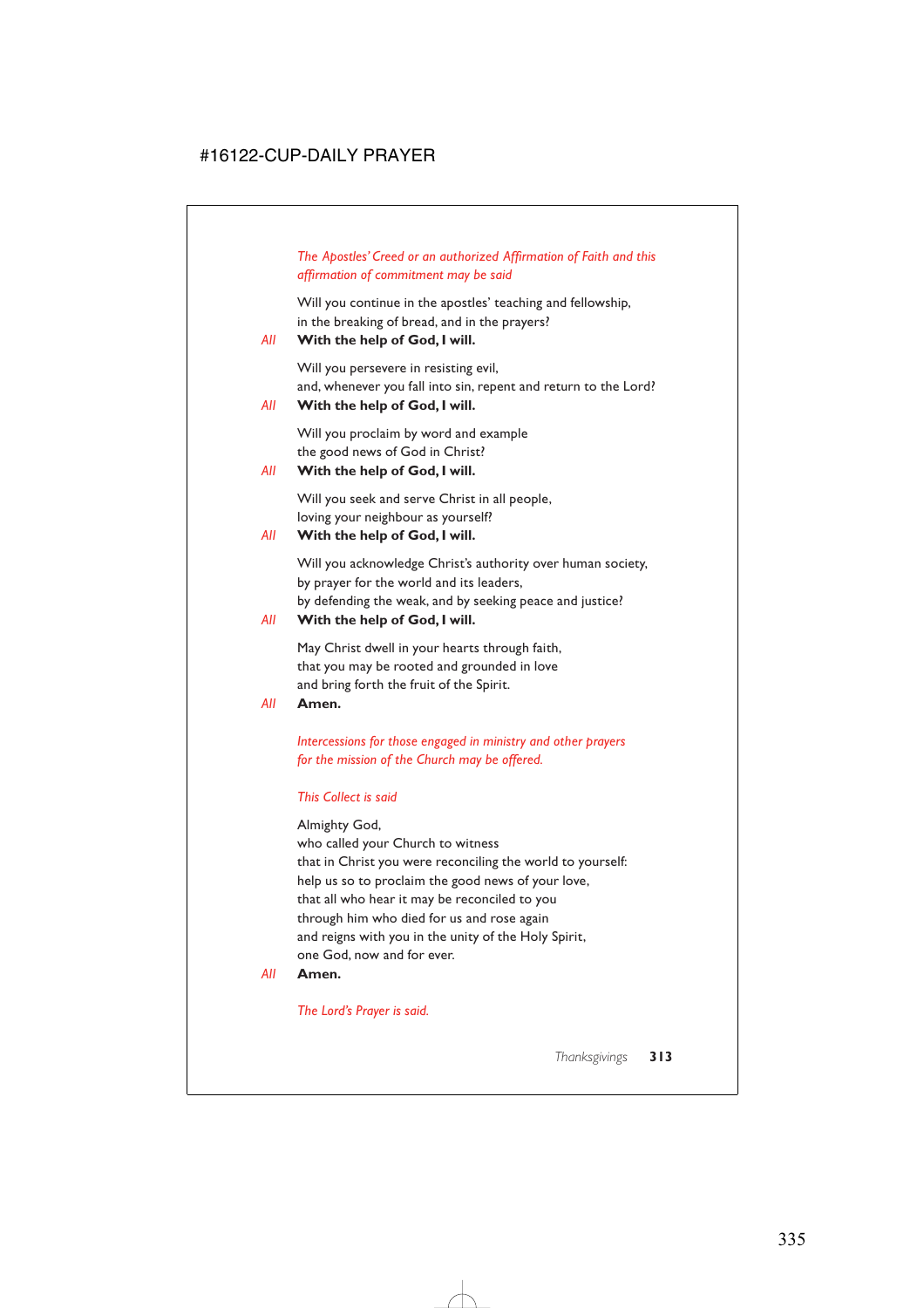# *The service ends either with the Peace or with the following blessing*

Let us bless the living God: he was born of the Virgin Mary,

- *All* **revealed in his glory,** worshipped by angels,
- *All* **proclaimed among the nations,** believed in throughout the world,
- *All* **exalted to the highest heavens.**

Blessed be God, our strength and our salvation,

*All* **now and for ever. Amen.**

Let us bless the Lord.

*All* **Thanks be to God.**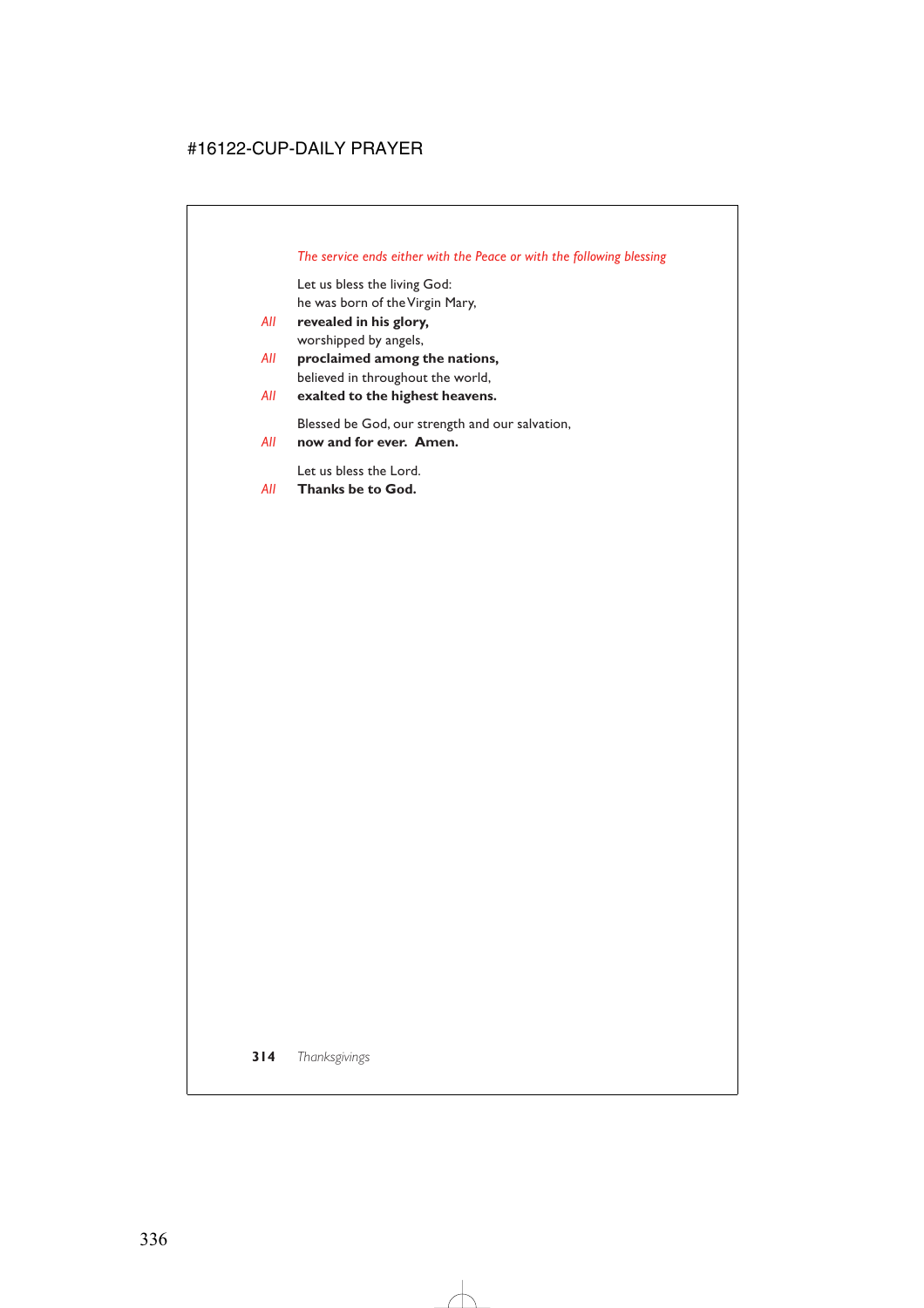# **Prayers for the Unity of the Church**

*These prayers may take place around a unity candle, the font or some other symbol of the Church.*

Jesus prayed that his followers may all be one. In the power of the Spirit, we join our prayers with his.

### *The following may be used*

O God, the Father of our Lord Jesus Christ, our only Saviour, the Prince of Peace: give us grace seriously to lay to heart the great dangers we are in by our unhappy divisions. Take away all hatred and prejudice, and whatever else may hinder us from godly union and concord; that, as there is but one body and one Spirit, one hope of our calling, one Lord, one faith, one baptism, one God and Father of us all, so we may henceforth be all of one heart and of one soul, united in one holy bond of peace, of faith and charity, and may with one mind and one mouth glorify you; through Jesus Christ our Lord.

### *All* **Amen.**

I am the vine and you are the branches.

### *All* **Abide in me as I abide in you.**

As the Father has loved me, so have I loved you.

### *All* **Abide in me as I abide in you.**

No one has greater love than this, to lay down one's life for one's friends.

### *All* **Abide in me as I abide in you.**

You are my friends if you do what I command you; love one another as I have loved you.

### *All* **Abide in me as I abide in you.**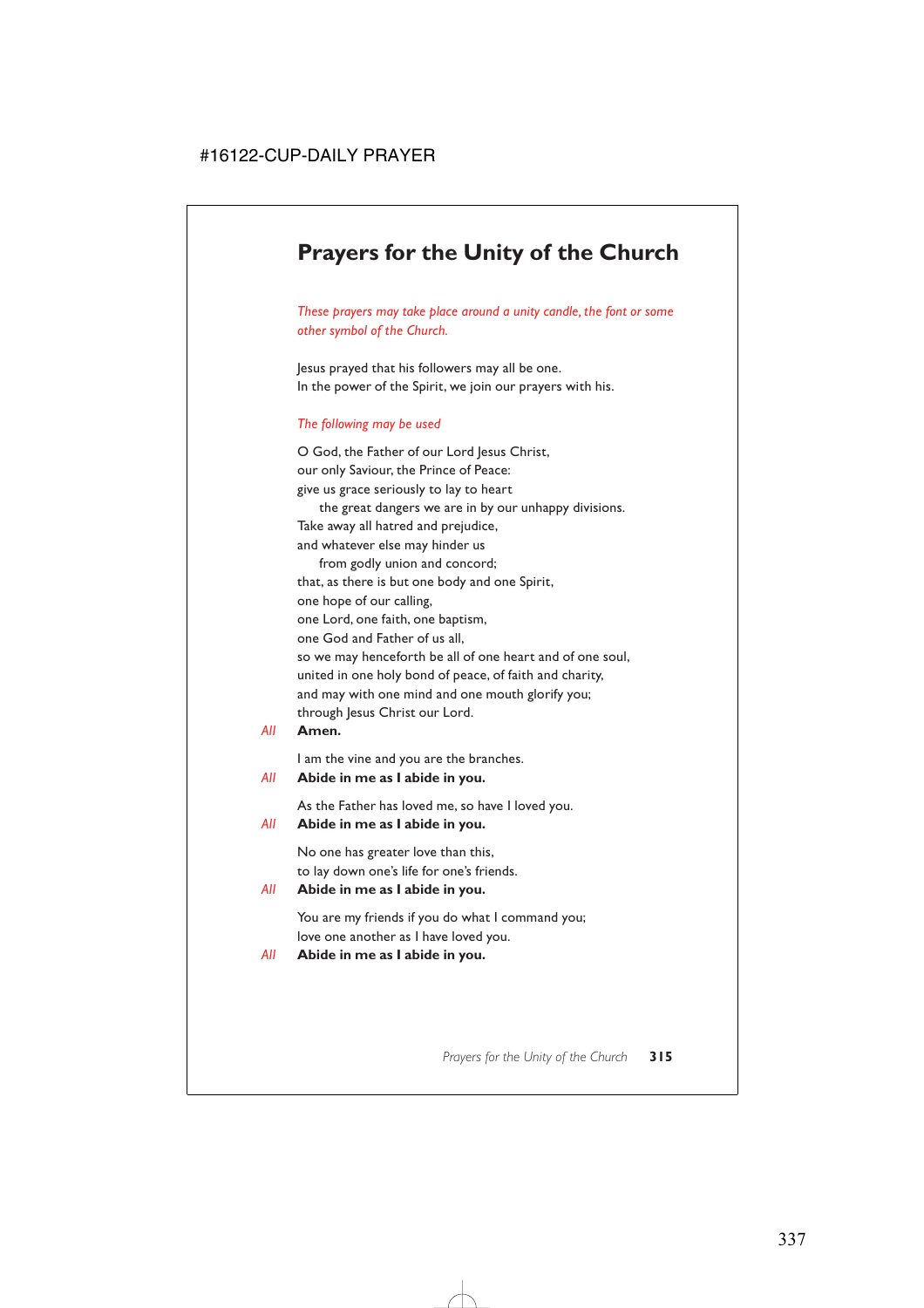*Intercessions are offered for the unity of the Church.*

*This response may be used*

Lord of the Church *All* **hear your people's prayer.**

*Silence may be kept.*

## *This Collect is said.*

Lord Jesus Christ, who said to your apostles, 'Peace I leave with you, my peace I give to you': look not on our sins but on the faith of your Church and grant it the peace and unity of your kingdom; where you are alive and reign with the Father in the unity of the Holy Spirit, one God, now and for ever.

*All* **Amen.**

*The Lord's Prayer is said.*

The peace of the Lord be always with you *All* **and also with you.**

# *These words may be added*

Let us offer one another a sign of peace, God's seal on our prayers.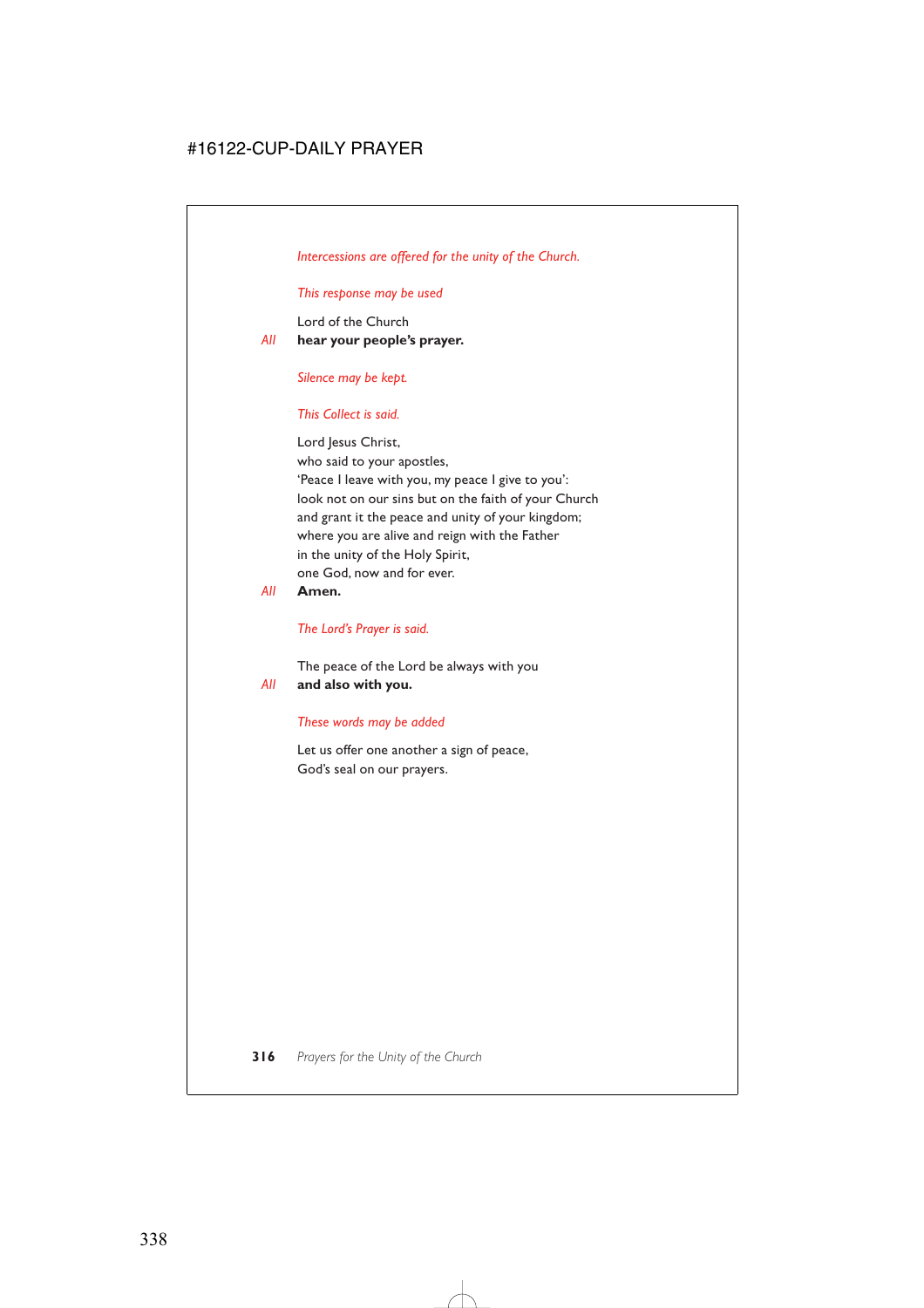# **Prayers at the Foot of the Cross**

*These prayers are for use on Fridays and other appropriate occasions (but not during the Christmas, Epiphany or Easter seasons).*

*A procession may be made towards a suitable cross, before which lights may be burning, or a cross may be carried in. It may be mounted upright or laid on the ground, with lights burning around it.*

On the cross, Jesus offered himself to the Father for the whole world. At the foot of his cross, we join our prayers with his.

### *One of the following may be said*

We adore you, O Christ, and we bless you:

- *All* **because by your holy cross you have redeemed the world.**
- *All* **Holy God,**

**Holy and strong, Holy and immortal, have mercy upon us.**

*(or)*

We glory in your cross, O Lord, and praise and glorify your holy resurrection:

*All* **for by virtue of the cross, joy has come to the whole world.**

> God be gracious to us and bless us and make his face to shine upon us,

*All* **that your way may be known upon earth, your saving power among all nations.**

> We glory in your cross, O Lord, and praise and glorify your holy resurrection:

*All* **for by virtue of the cross, joy has come to the whole world.**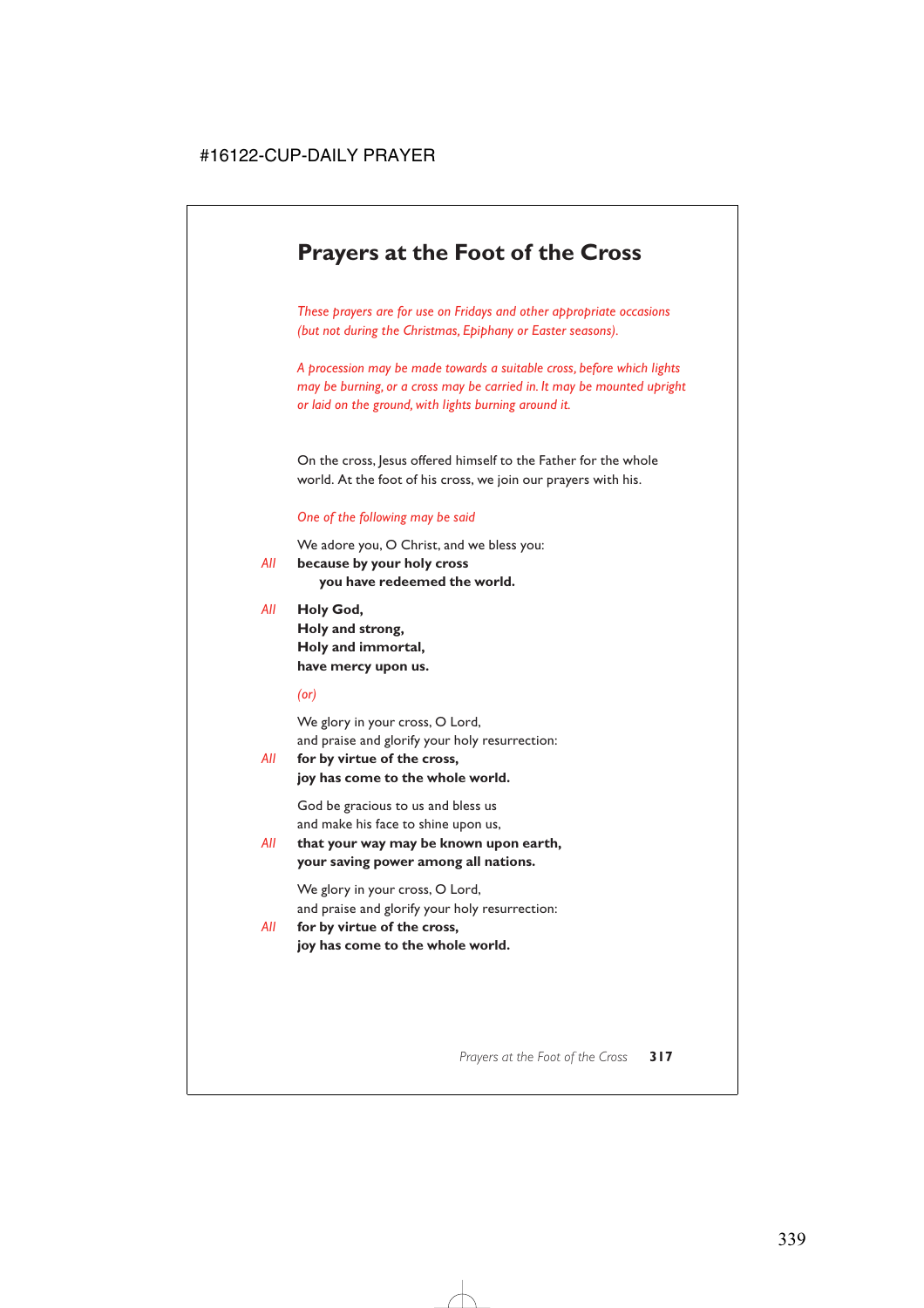*While silence is kept, or appropriate hymns or chants are sung, any of those present may come forward to touch the cross. They may, for example, place their forehead on it as a sign of entrusting to God, in union with Christ and his suffering, their own burdens as well as those of others.*

*Other forms of intercessions may be offered.*

### *This response may be used*

Lord, we come to the cross.

*All* **In your mercy, hear us.**

### *This Collect is said*

Almighty Father, look with mercy on this your family for which our Lord Jesus Christ was content to be betrayed and given up into the hands of sinners and to suffer death upon the cross; who is alive and glorified with you and the Holy Spirit, one God, now and for ever.

### *All* **Amen.**

### *The Lord's Prayer is said.*

May the life-giving cross be the source of all our joy and peace.

### *All* **Amen.**

Let us bless the Lord.

*All* **Thanks be to God.**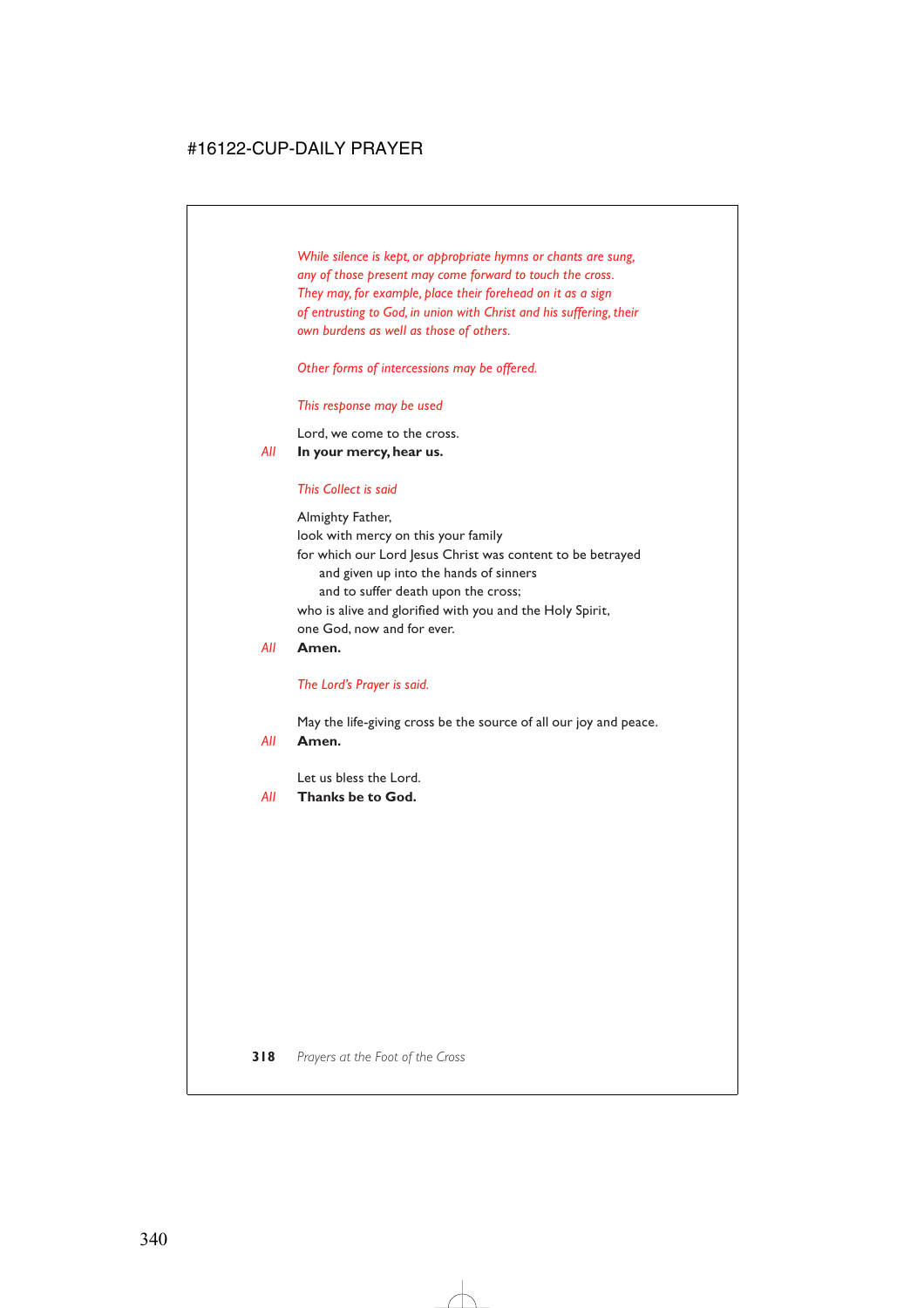# **A Commemoration of the Resurrection**

*This Commemoration is appropriate as an early Sunday morning celebration, especially during the Easter season.*

# **Preparation**

As the night watch looks for the morning,

*All* **so do we look for you, O Christ.**

[Come with the dawning of the day

*All* **and make yourself known in the breaking of the bread.**]

# *Opening Canticle*

*The Benedicite – A Song of Creation (shorter version) may be said or sung*

- 1 Bless the Lord all you works of the Lord: ♦ sing his praise and exalt him for ever.
- 2 Bless the Lord you heavens: ♦ sing his praise and exalt him for ever.
- 3 Bless the Lord you angels of the Lord: ♦ sing his praise and exalt him for ever.
- 4 Bless the Lord all people on earth: ♦ sing his praise and exalt him for ever.
- 5 O people of God bless the Lord: ♦ sing his praise and exalt him for ever.
- 6 Bless the Lord you priests of the Lord: ♦ sing his praise and exalt him for ever.
- 7 Bless the Lord you servants of the Lord: ♦ sing his praise and exalt him for ever.
- 8 Bless the Lord all you of upright spirit:  $\bullet$ bless the Lord you that are holy and humble in heart.

*The Song of the Three 35-37, 60-65*

*All* **Bless the Father, the Son and the Holy Spirit:** ♦ **sing his praise and exalt him for ever.**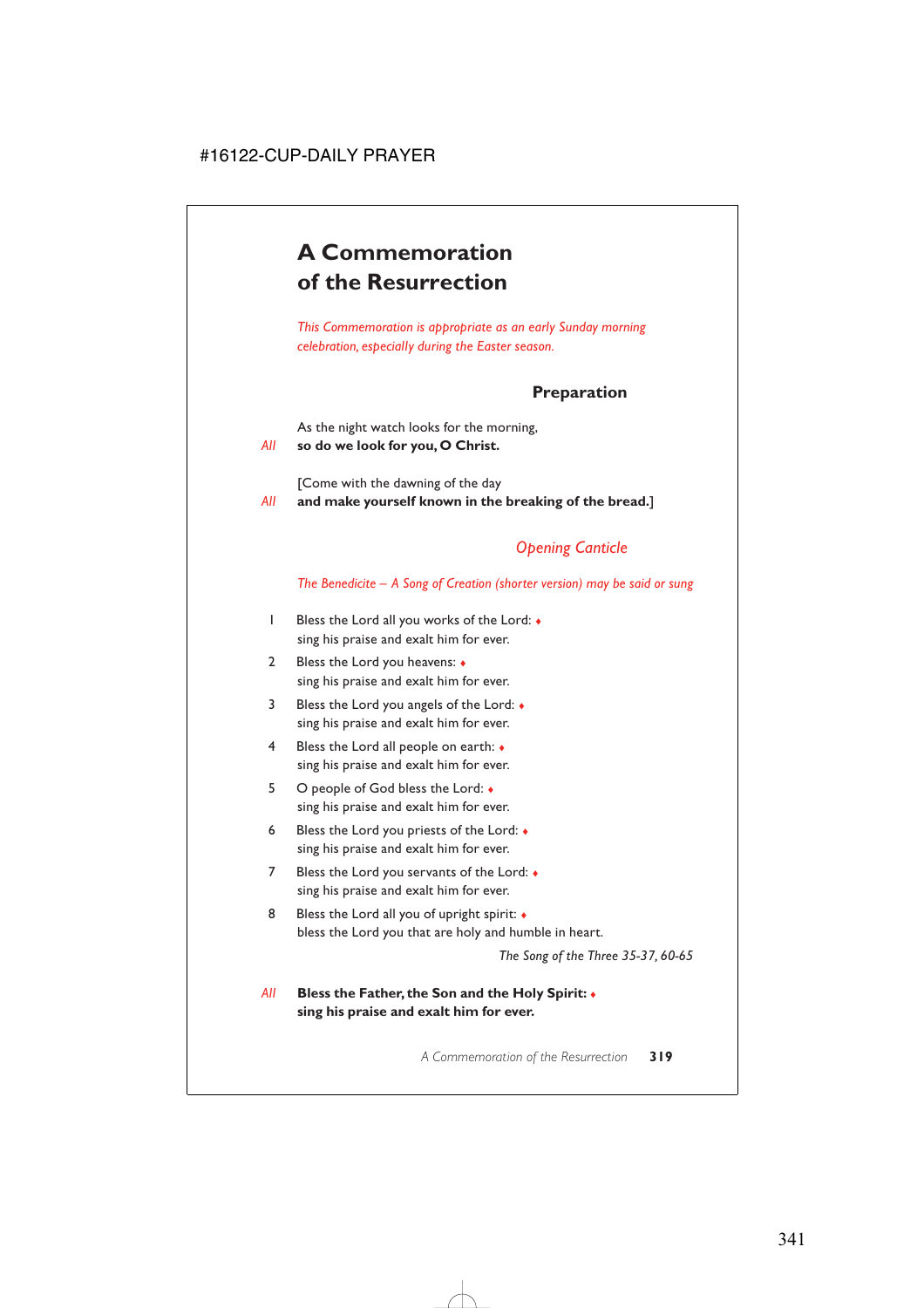# **The Word of God**

# *Psalmody*

### *Psalm 118.14-29 is said*

- 14 The Lord is my strength and my song, ♦ and he has become my salvation.
- 15 Joyful shouts of salvation  $\triangleleft$ sound from the tents of the righteous:
- 16 'The right hand of the Lord does mighty deeds; the right hand of the Lord raises up; ♦ the right hand of the Lord does mighty deeds.'
- 17 I shall not die, but live ♦ and declare the works of the Lord.
- 18 The Lord has punished me sorely,  $\bullet$ but he has not given me over to death.
- 19 Open to me the gates of righteousness, ♦ that I may enter and give thanks to the Lord.
- 20 This is the gate of the Lord;  $\triangleleft$ the righteous shall enter through it.
- 21 I will give thanks to you, for you have answered me  $\bullet$ and have become my salvation.
- 22 The stone which the builders rejected  $\bullet$ has become the chief cornerstone.
- 23 This is the Lord's doing, ♦ and it is marvellous in our eyes.
- 24 This is the day that the Lord has made;  $\bullet$ we will rejoice and be glad in it.
- 25 Come, O Lord, and save us we pray. ♦ Come, Lord, send us now prosperity.
- 26 Blessed is he who comes in the name of the Lord:  $\bullet$ we bless you from the house of the Lord.
- 27 The Lord is God; he has given us light; ♦ link the pilgrims with cords right to the horns of the altar.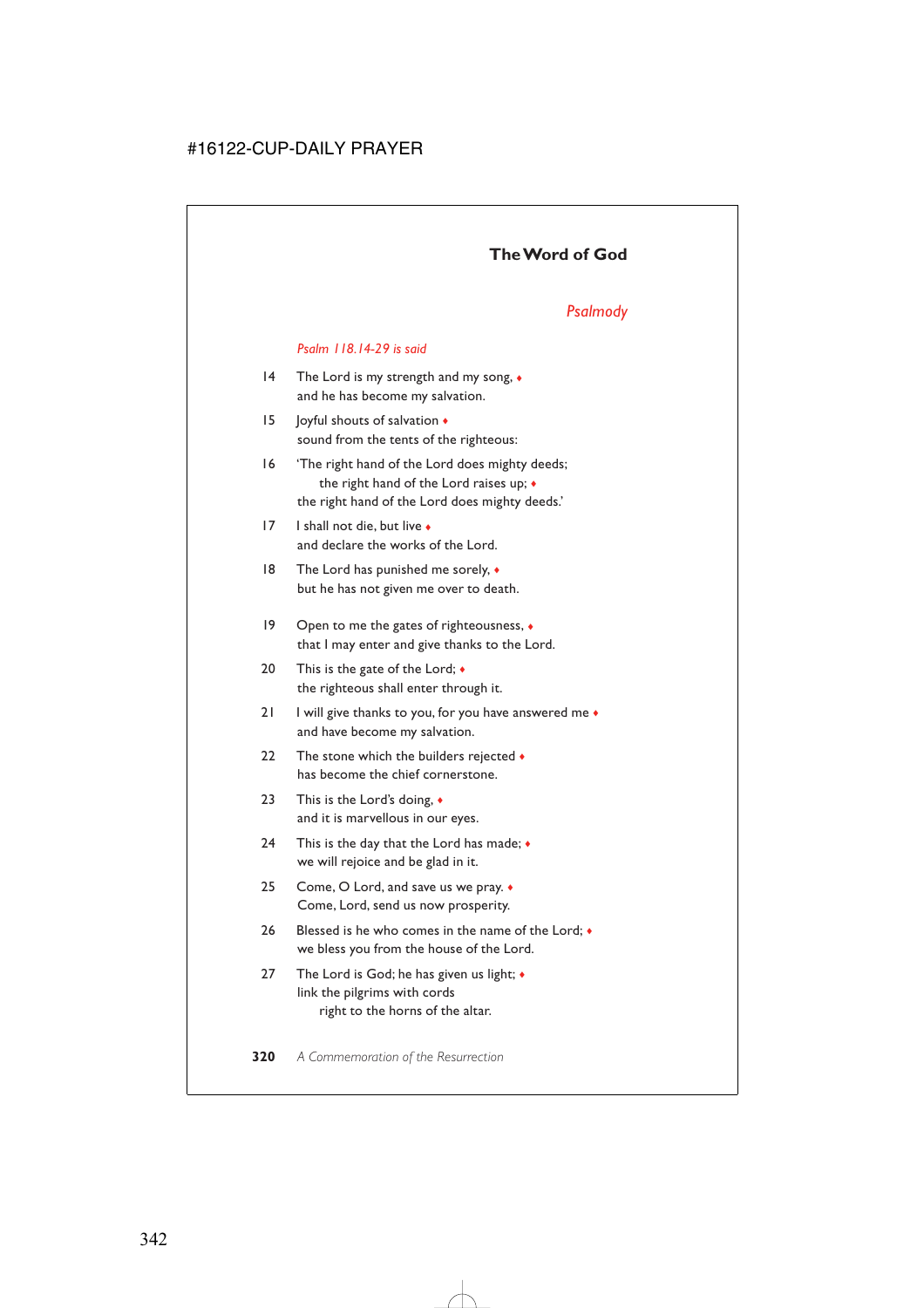- 28 You are my God and I will thank you; ◆ you are my God and I will exalt you.
- 29 O give thanks to the Lord, for he is good;  $\bullet$ his mercy endures for ever.

#### *This psalm may end with*

*All* **Glory to the Father and to the Son and to the Holy Spirit; as it was in the beginning is now and shall be for ever. Amen.**

# *Scripture Reading*

### *One of the following may be read*

Genesis 1.1-5; Exodus 14.21-31;1 Corinthians 15.1-8; Colossians 3.1-4

# *Old Testament Canticle*

### *The Song of Moses and Miriam is said*

### *Refrain:*

- *All* **In your unfailing love, O Lord, you lead the people whom you have redeemed. Alleluia.**
	- 1 I will sing to the Lord, who has triumphed gloriously, ♦ the horse and his rider he has thrown into the sea.
	- 2 The Lord is my strength and my song  $\bullet$ and has become my salvation.
	- 3 This is my God whom I will praise,  $\bullet$ the God of my forebears whom I will exalt.
	- 4 The Lord is a warrior, ♦ the Lord is his name.
	- 5 Your right hand, O Lord, is glorious in power: ♦ your right hand, O Lord, shatters the enemy.
	- 6 At the blast of your nostrils, the sea covered them;  $\triangleleft$ they sank as lead in the mighty waters.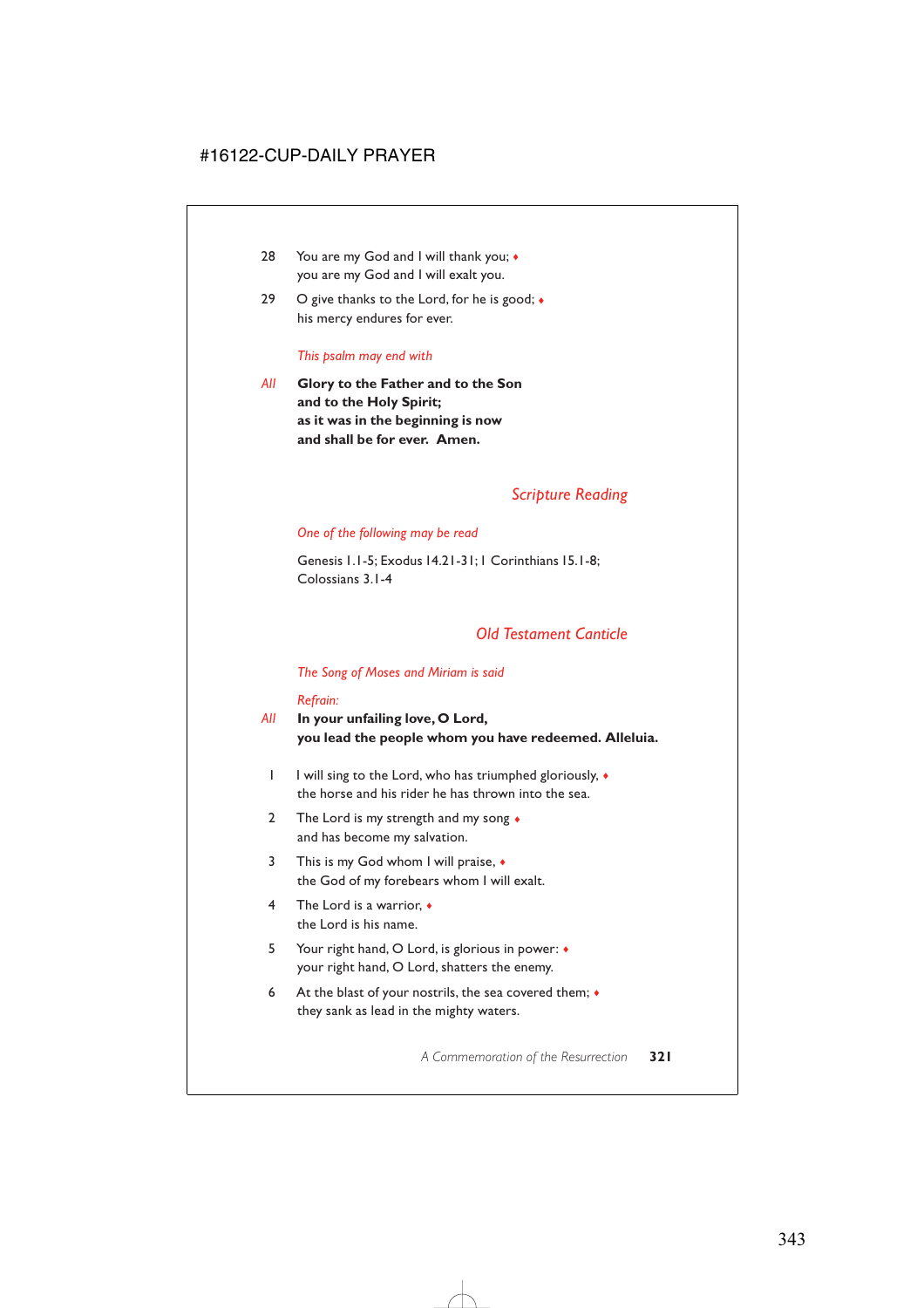- 7 In your unfailing love, O Lord,  $\bullet$ you lead the people whom you have redeemed.
- 8 And by your invincible strength  $\bullet$ you will guide them to your holy dwelling.
- 9 You will bring them in and plant them, O Lord,  $\bullet$ in the sanctuary which your hands have established.

*Exodus 15.1b-3,6,10,13,17*

- *All* **Glory to the Father and to the Son and to the Holy Spirit; as it was in the beginning is now and shall be for ever. Amen.**
- *All* **In your unfailing love, O Lord, you lead the people whom you have redeemed. Alleluia.**

# *Gospel Reading*

# *One of the following is read*

Matthew 28.1-10; Mark 16.1-8; Mark 16.9-20; Luke 24.1-9; John 20.1-10; John 20.11-18; John 21.1-14

### *When the Gospel is announced the reader says*

Hear the Gospel of our Lord Jesus Christ according to *N*. *All* **Glory to you, O Lord.**

### *At the end*

This is the Gospel of the Lord.

*All* **Praise to you, O Christ.**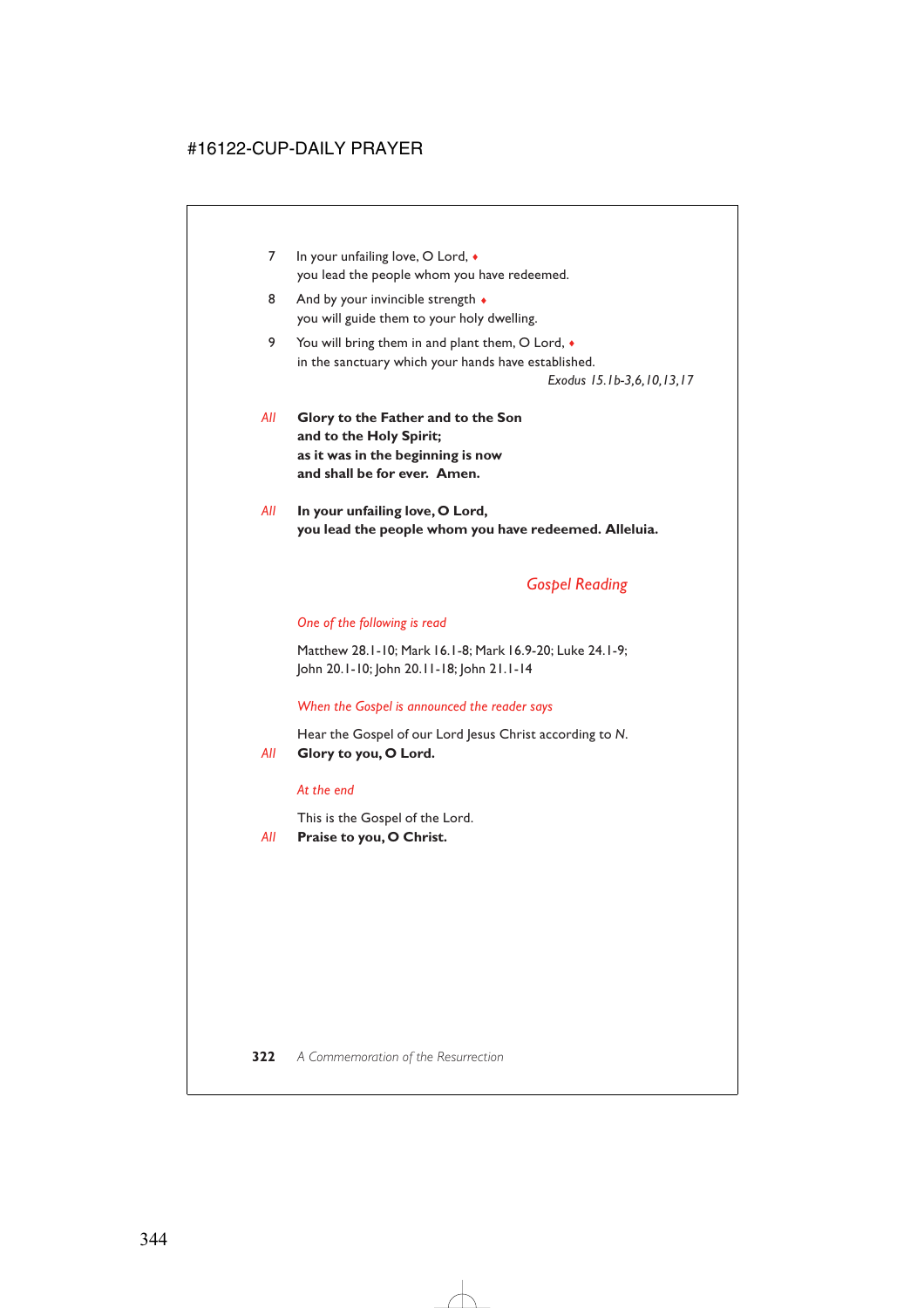# *New Testament Canticle*

### *The Easter Anthems are said*

- 1 Christ our passover has been sacrificed for us: ♦ so let us celebrate the feast,
- 2 not with the old leaven of corruption and wickedness: ♦ but with the unleavened bread of sincerity and truth.

*1 Corinthians 5.7b, 8*

- 3 Christ once raised from the dead dies no more: ♦ death has no more dominion over him.
- 4 In dying he died to sin once for all: ♦ in living he lives to God.
- 5 See yourselves therefore as dead to sin: ♦ and alive to God in Jesus Christ our Lord. *Romans 6.9-11*
- 6 Christ has been raised from the dead: ♦ the first fruits of those who sleep.
- 7 For as by man came death: ♦ by man has come also the resurrection of the dead;
- 8 for as in Adam all die: ♦ even so in Christ shall all be made alive. *1 Corinthians 15.20-22*
- *All* **Glory to the Father and to the Son and to the Holy Spirit; as it was in the beginning is now and shall be for ever. Amen.**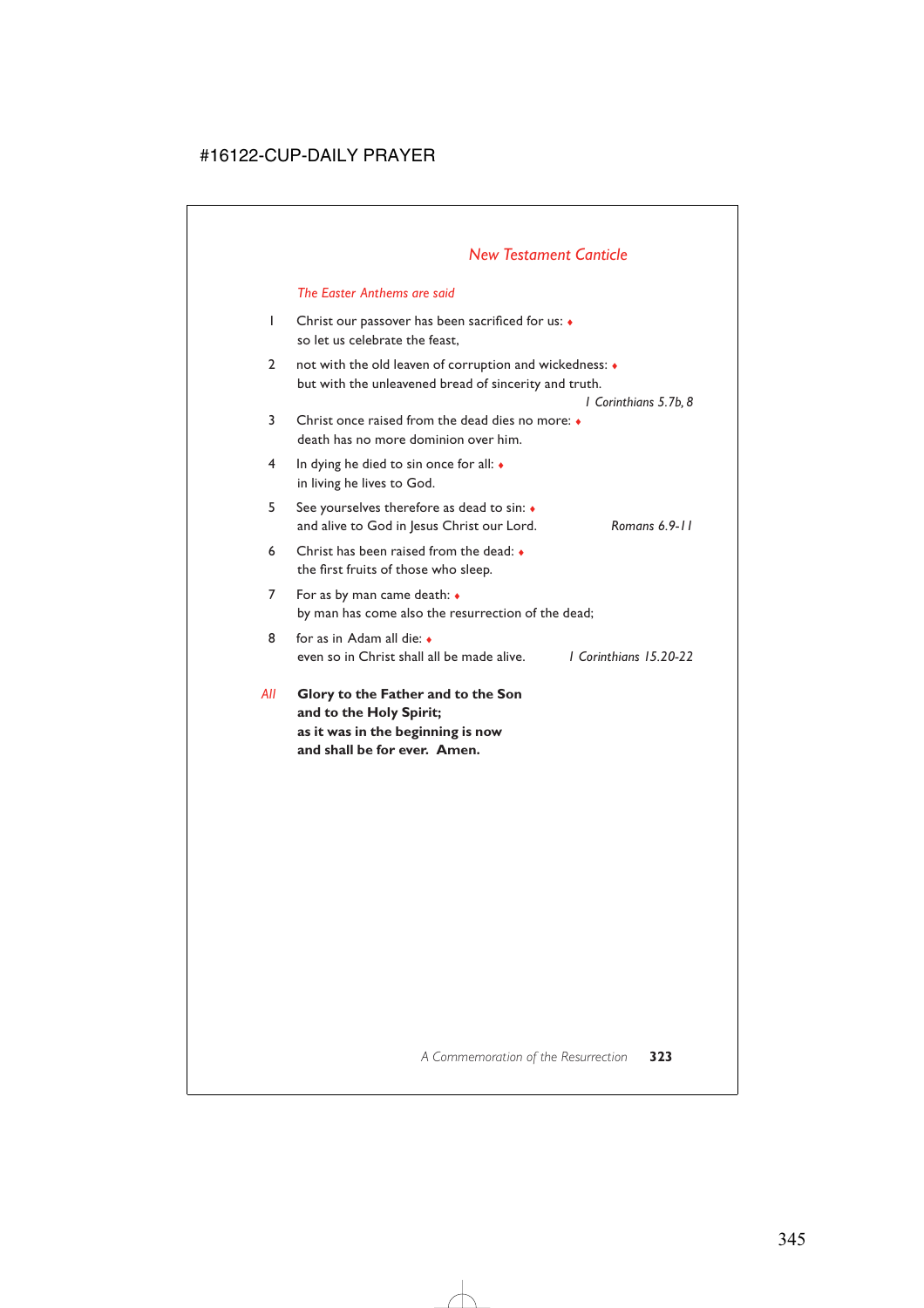# *The Collect is said*

Grant, Lord, that we who are baptized into the death of your Son our Saviour Jesus Christ may continually put to death our evil desires and be buried with him; and that through the grave and gate of death we may pass to our joyful resurrection; though his merits, who died and was buried and rose again for us, your Son Jesus Christ our Lord.

## *All* **Amen.**

# *The Lord's Prayer is said*

Rejoicing in God's new creation, as our Saviour taught us, so we pray

### *All* **Our Father in heaven …**

### *(or)*

Rejoicing in God's new creation, let us pray with confidence as our Saviour has taught us

### *All* **Our Father, who art in heaven …**

# **The Conclusion**

May the risen Christ grant us the joys of eternal life.

### *All* **Amen.**

Let us bless the Lord. [Alleluia, alleluia.]

# *All* **Thanks be to God. [Alleluia, alleluia.]**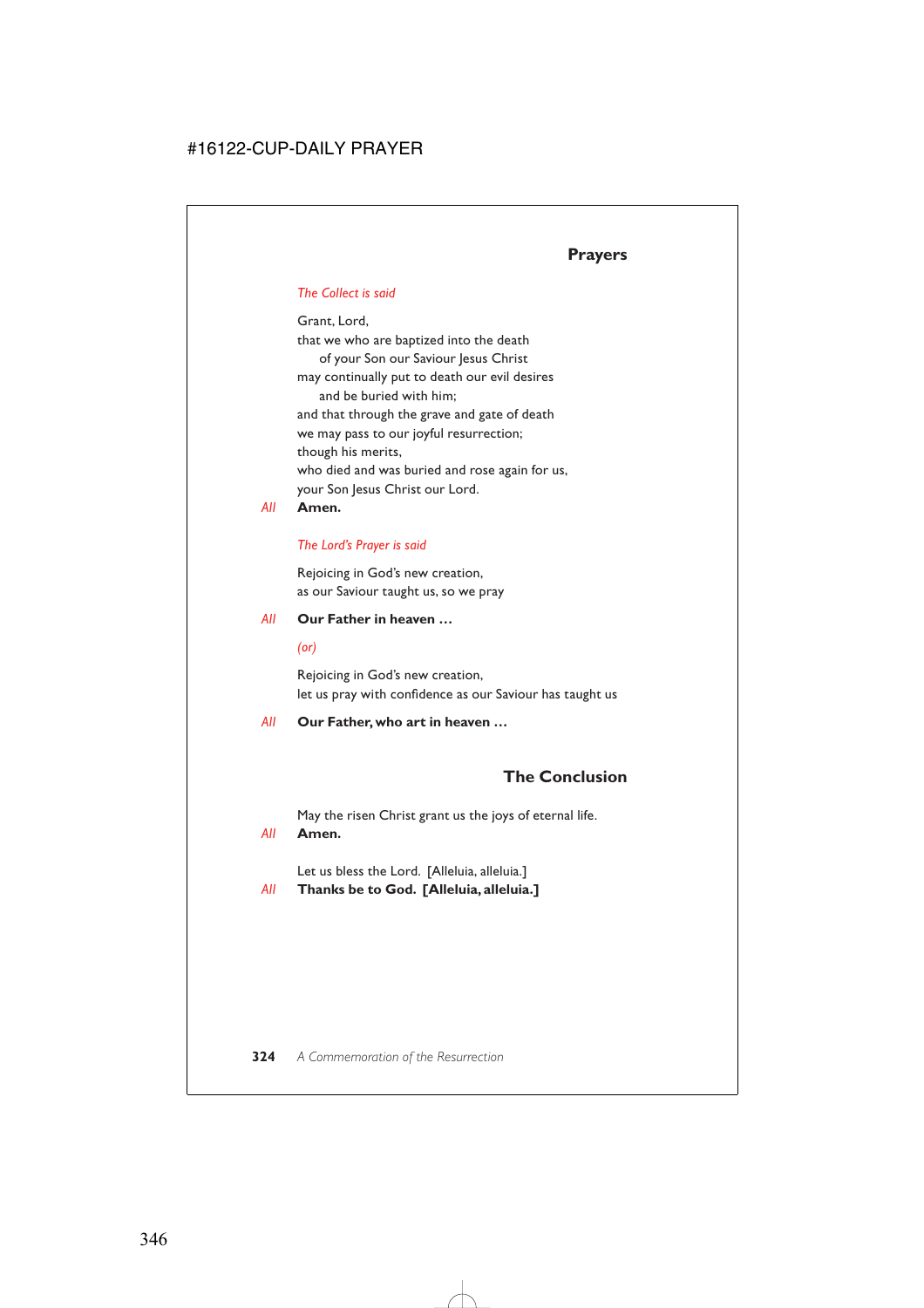# **Vigil Office**

*The Order for Evening Prayer for the evening before a Sunday or Principal Feast may be adapted in the following way: Evening Prayer begins with the Blessing of Light and then continues with a repeating pattern of reading, psalm or canticle, silence and prayer; it concludes with the Gospel reading, the Gospel Canticle, the prayers and the blessing.*

*Alternatively, a Vigil may be kept less formally; those present participate by contributing readings and poetry, music and song, testimony and prayer.*

# **Preparation**

# *The Blessing of Light*

*A light, which may be the Paschal Candle, is brought in, or a candle may simply be lit. The officiant greets the people with these or other suitable words*

In the evening, Jesus came and stood among the disciples and said to them: 'Peace be with you.' [Alleluia.] *John 20.19*

The light and peace of Jesus Christ be with you all

### *All* **and also with you.**

Blessed are you, Sovereign God, our light and our salvation, eternal creator of day and night, to you be glory and praise for ever. Now, as darkness is falling, hear the prayer of your faithful people. As we look for your coming in glory, wash away our transgressions, cleanse us by your refining fire and make us temples of your Holy Spirit. By the light of Christ, dispel the darkness of our hearts and make us ready to enter your kingdom, where songs of praise for ever sound. Blessed be God, Father, Son and Holy Spirit.

### *All* **Blessed be God for ever.**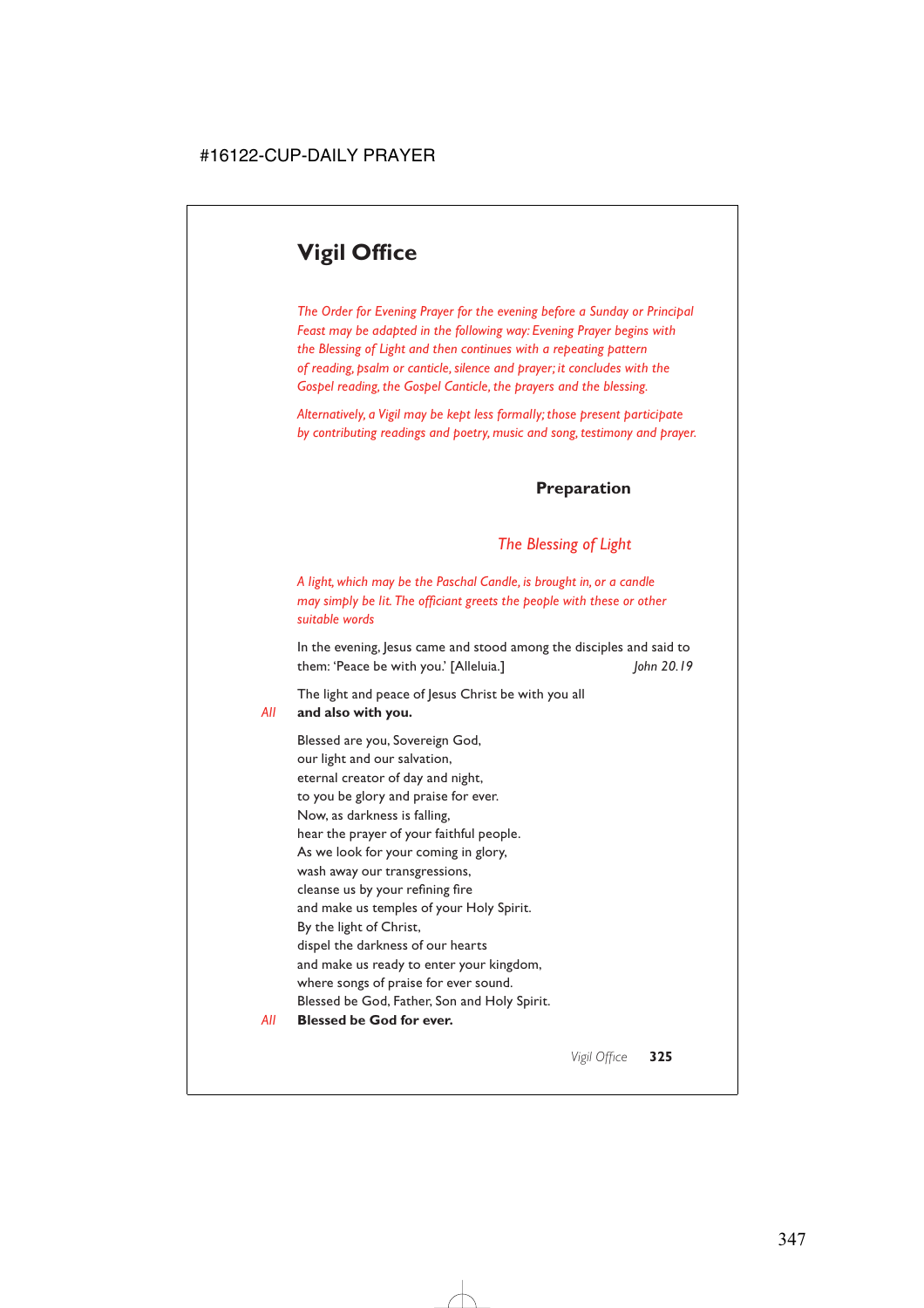# *Other candles may be lit as Phos Hilaron – A Song of the Light (page 635), the following or another suitable hymn or canticle, is said or sung*

Hail, gladdening Light, of his pure glory poured who is the immortal Father, heavenly, blest, holiest of holies, Jesus Christ our Lord.

Now we are come to the sun's hour of rest, the lights of evening round us shine, we hymn the Father, Son, and Holy Spirit divine.

Worthiest art thou at all times to be sung with undefilèd tongue, Son of our God, giver of life, alone: therefore in all the world thy glories, Lord, they own.

*Greek, tr: John Keble*

# *Verses from Psalm 141 – A Song of the Evening Sacrifice may be said and incense may be burned.*

# *All* **Let my prayer rise before you as incense,** ♦ **the lifting up of my hands as the evening sacrifice.**

O Lord, I call to you; come to me quickly; ♦ hear my voice when I cry to you.

Set a watch before my mouth, O Lord, ♦ and guard the door of my lips;

# *All* **Let my prayer rise before you as incense,** ♦ **the lifting up of my hands as the evening sacrifice.**

Let not my heart incline to any evil thing;  $\triangle$ let me not be occupied in wickedness with evildoers.

But my eyes are turned to you, Lord God; ♦ in you I take refuge; do not leave me defenceless.

# *All* **Let my prayer rise before you as incense,** ♦ **the lifting up of my hands as the evening sacrifice.**

*Psalm 141.1-4b,8*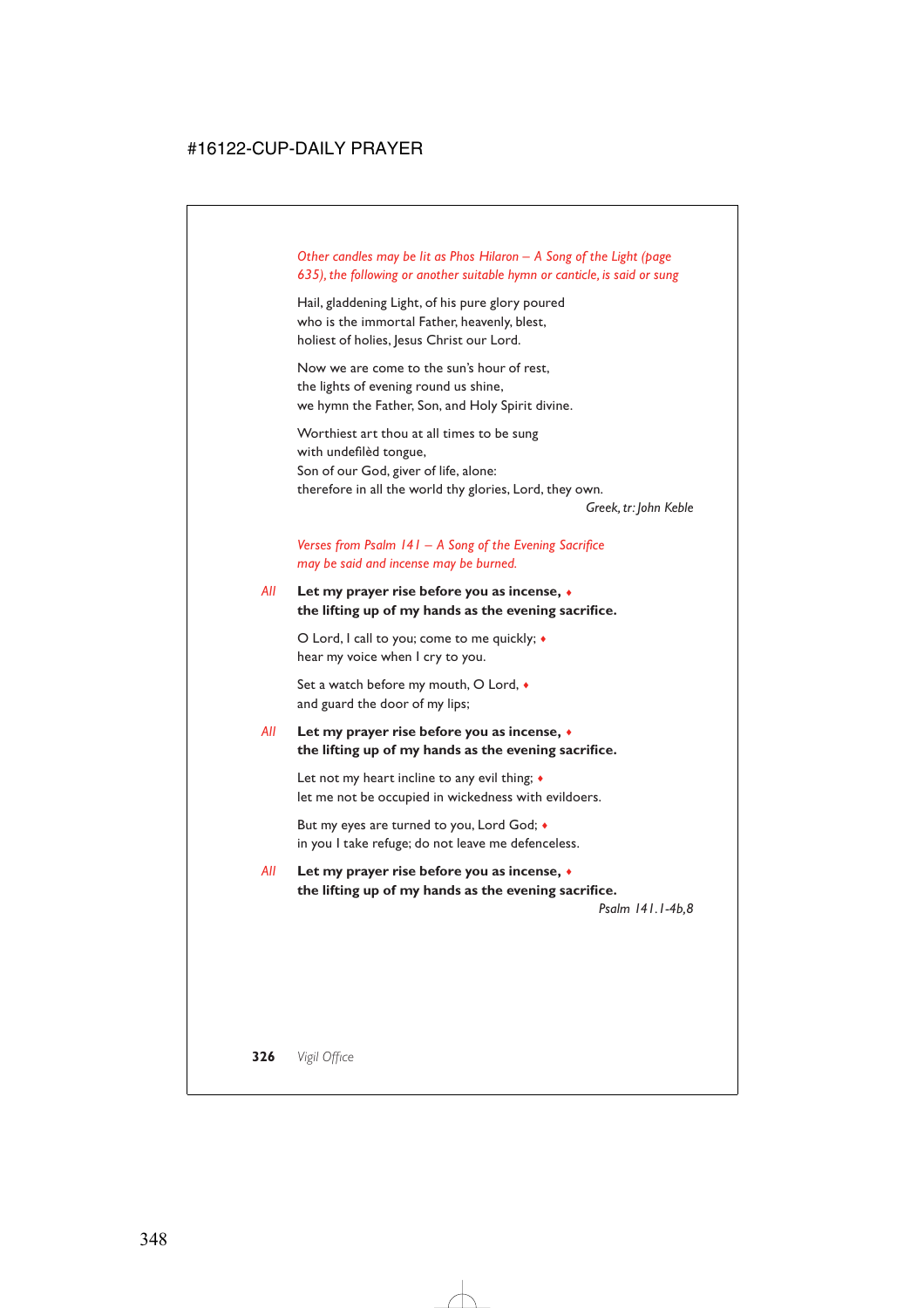### *This opening prayer may be said*

That this evening may be holy, good and peaceful, let us pray with one heart and mind.

#### *Silence is kept.*

As our evening prayer rises before you, O God, so may your mercy come down upon us to cleanse our hearts and set us free to sing your praise now and for ever.

*All* **Amen.**

# **The Word of God**

### *An Old Testament reading, a psalm, silence and this or another suitable Collect follow*

God of glory, you nourish us with your word which is the bread of life. Fill us with your Holy Spirit, that through us the light of your glory may shine in all the world; we ask this in the name of Jesus Christ, our Saviour.

### *All* **Amen.**

# *A New Testament reading and The Song of Christ's Glory or another suitable canticle follow*

#### *Refrain:*

## *All* **At the name of Jesus every knee shall bow.**

- 1 Christ Jesus was in the form of God,  $\bullet$ but he did not cling to equality with God.
- 2 He emptied himself, taking the form of a servant,  $\bullet$ and was born in our human likeness.
- 3 Being found in human form he humbled himself, ♦ and became obedient unto death, even death on a cross.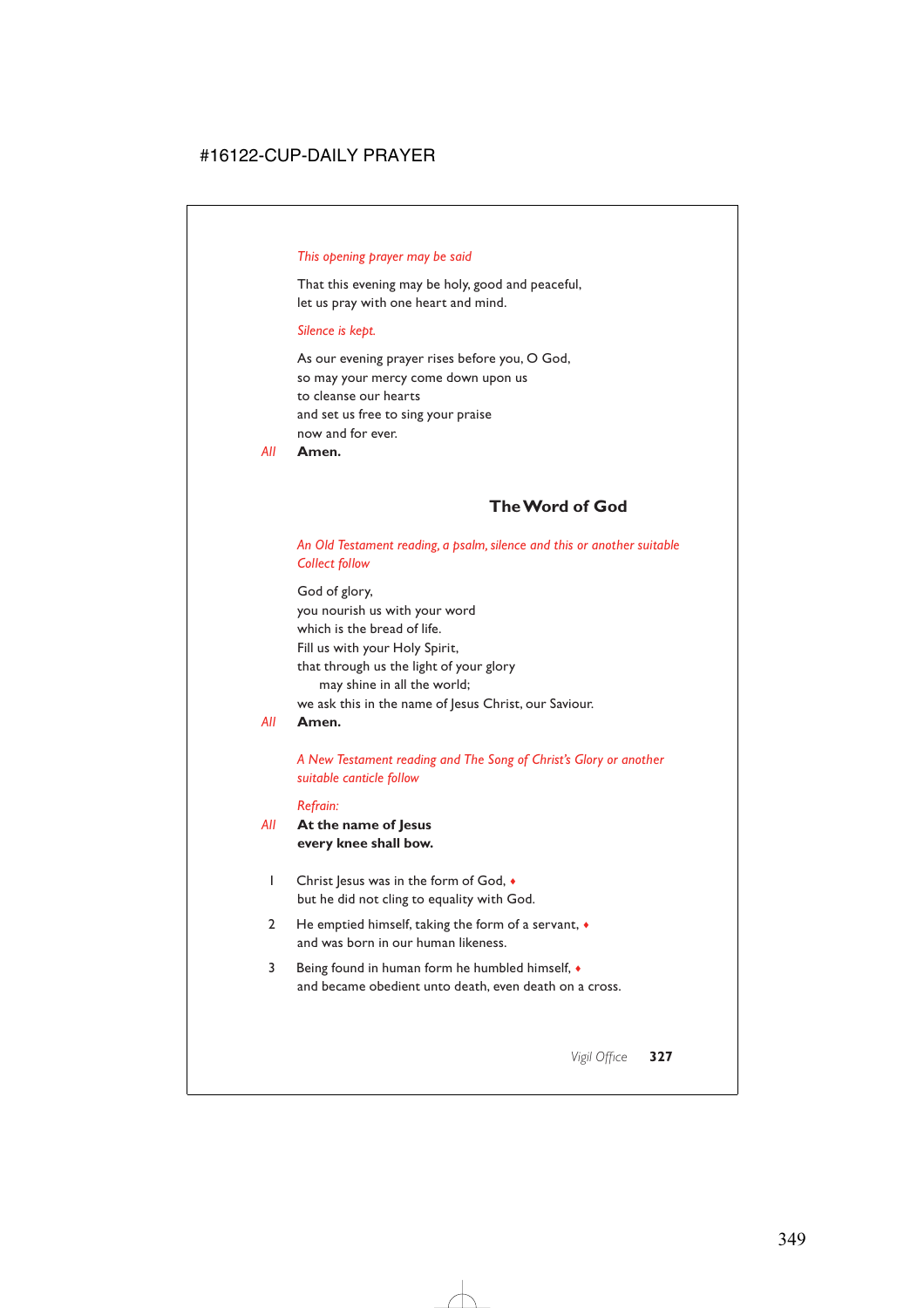- 4 Therefore God has highly exalted him, ♦ and bestowed on him the name above every name,
- 5 That at the name of Jesus every knee should bow, ♦ in heaven and on earth and under the earth;
- 6 And every tongue confess that Jesus Christ is Lord,  $\bullet$ to the glory of God the Father. *Philippians 2.5-11*
- *All* **Glory to the Father and to the Son and to the Holy Spirit; as it was in the beginning is now and shall be for ever. Amen.**
- *All* **At the name of Jesus every knee shall bow.**

### *Silence and this or another suitable Collect follow*

Kindle in our hearts, O God, the flame of that love which never ceases, that it may burn in us, giving light to others. May we shine for ever in your temple, set on fire with your eternal light, even your Son Jesus Christ, our Saviour and our Redeemer. *Columba (597)*

#### *All* **Amen.**

*The Gospel reading for the Sunday or Principal Feast is read.*

*The reading may be introduced by this acclamation*

We proclaim not ourselves, but Christ Jesus as Lord *All* **and ourselves as your servants for Jesus' sake.**

For the God who said, Let light shine out of darkness,

*All* **has caused the light to shine within us:**

to give the light of the knowledge of the glory of God

*All* **in the face of Jesus Christ.**

Hear the Gospel of our Lord Jesus Christ according to *N*.

*All* **Glory to you, O Lord.**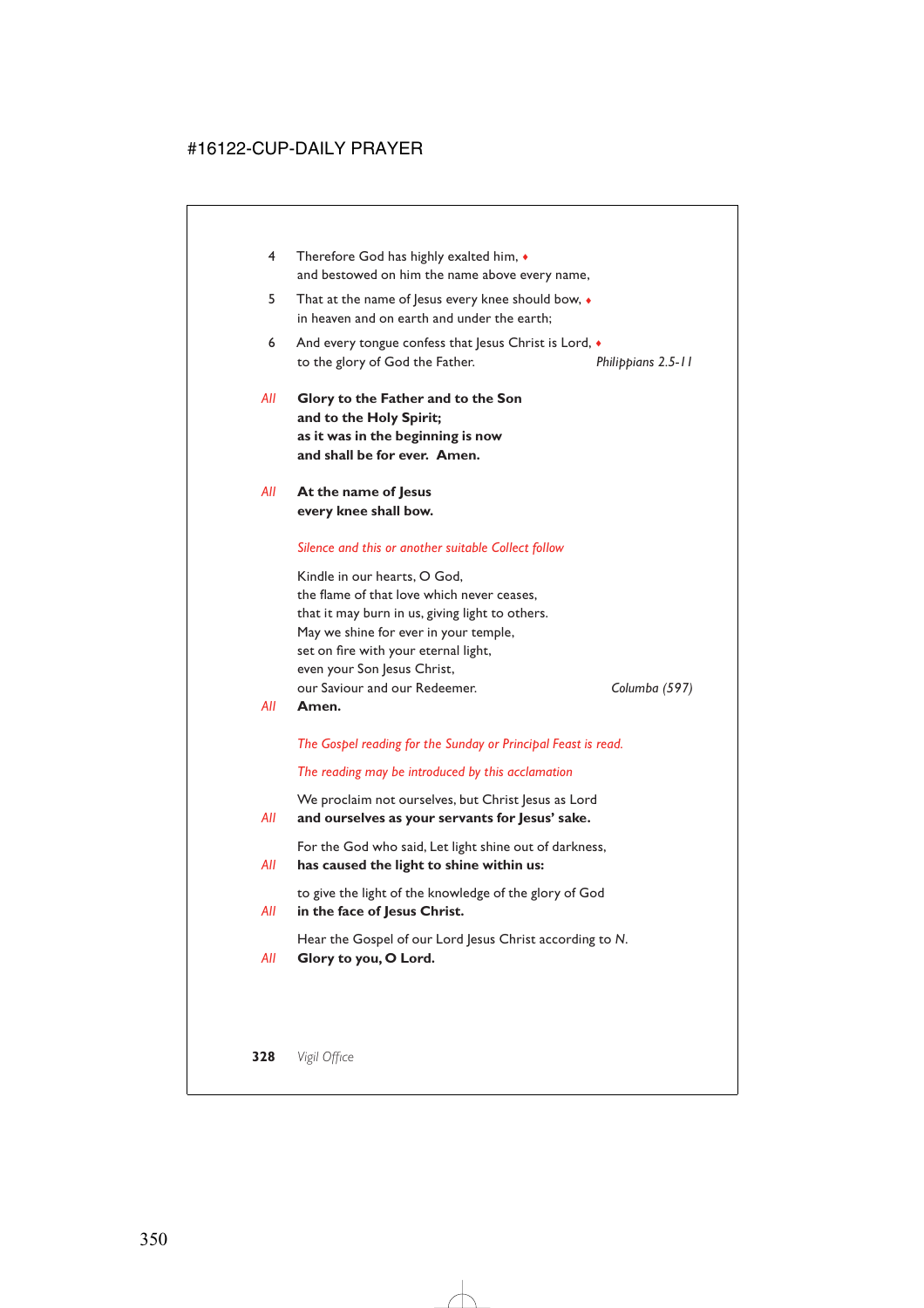# *After the Gospel reading*

This is the Gospel of the Lord.

## *All* **Praise to you, O Christ.**

*The Magnificat (The Song of Mary) follows with the appropriate refrain (see pages 411–545)*

- 1 My soul proclaims the greatness of the Lord, my spirit rejoices in God my Saviour; ♦ he has looked with favour on his lowly servant.
- 2 From this day all generations will call me blessed;  $\bullet$ the Almighty has done great things for me and holy is his name.
- 3 He has mercy on those who fear him, ♦ from generation to generation.
- 4 He has shown strength with his arm  $\bullet$ and has scattered the proud in their conceit,
- 5 Casting down the mighty from their thrones ♦ and lifting up the lowly.
- 6 He has filled the hungry with good things  $\bullet$ and sent the rich away empty.
- 7 He has come to the aid of his servant Israel, ♦ to remember his promise of mercy,
- 8 The promise made to our ancestors,  $\bullet$ to Abraham and his children for ever. *Luke 1.46-55*

*All* **Glory to the Father and to the Son and to the Holy Spirit; as it was in the beginning is now and shall be for ever. Amen.**